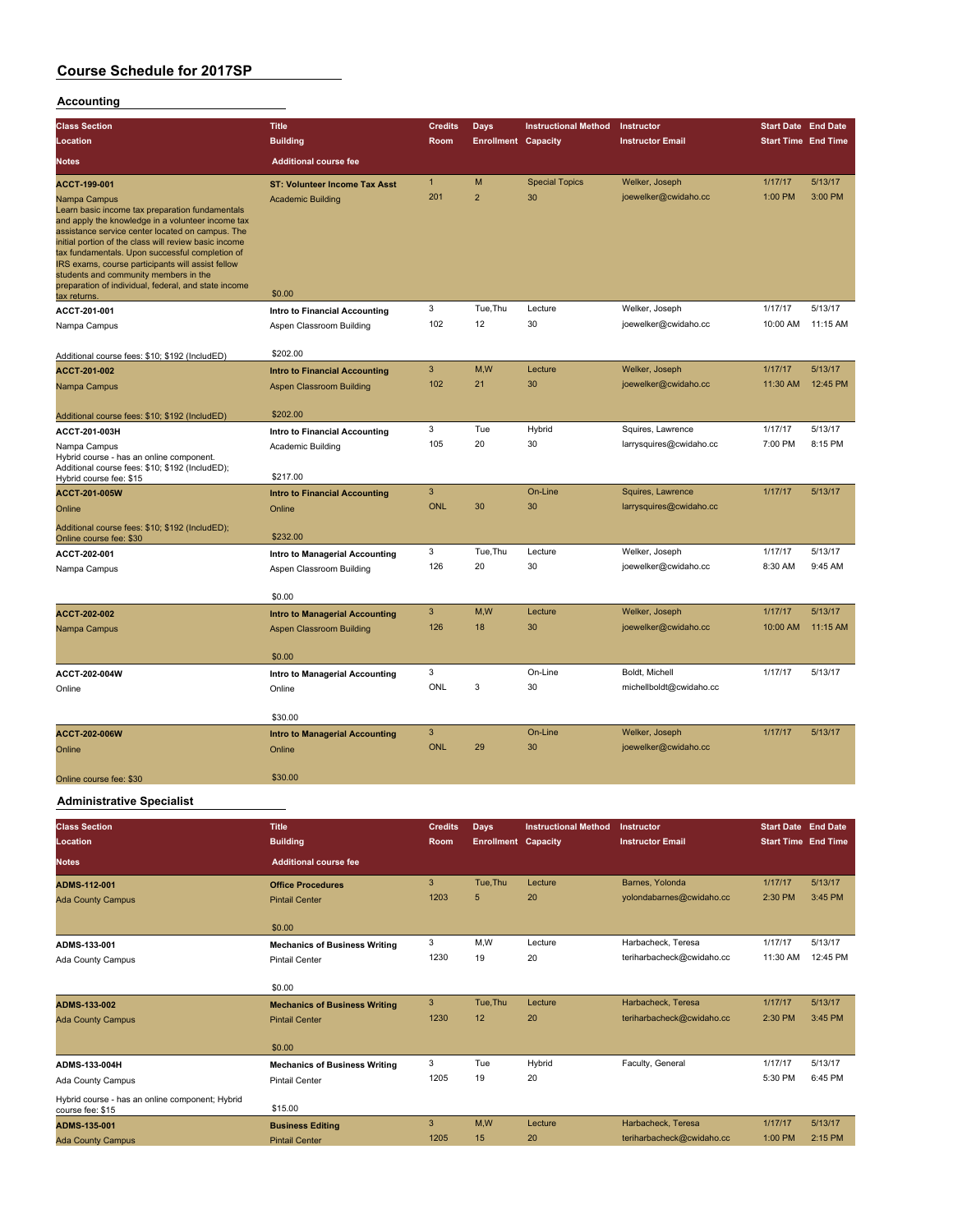| <b>Administrative Specialist</b>                                                                 |                                       |                      |                            |                             |                            |                            |          |
|--------------------------------------------------------------------------------------------------|---------------------------------------|----------------------|----------------------------|-----------------------------|----------------------------|----------------------------|----------|
| <b>Class Section</b>                                                                             | <b>Title</b>                          | <b>Credits</b>       | Days                       | <b>Instructional Method</b> | Instructor                 | <b>Start Date End Date</b> |          |
| Location                                                                                         | <b>Building</b>                       | Room                 | <b>Enrollment Capacity</b> |                             | <b>Instructor Email</b>    | <b>Start Time End Time</b> |          |
| Notes                                                                                            | <b>Additional course fee</b>          |                      |                            |                             |                            |                            |          |
|                                                                                                  |                                       |                      |                            |                             |                            |                            |          |
|                                                                                                  |                                       |                      |                            |                             |                            |                            |          |
| Additional course fee: \$40                                                                      | \$40.00                               |                      |                            |                             |                            |                            |          |
| ADMS-138-001H                                                                                    | <b>Financial Business Application</b> | 3                    | W                          | Hybrid                      | Thomas, Gary               | 1/17/17                    | 5/13/17  |
| Ada County Campus                                                                                | <b>Pintail Center</b>                 | 1204                 | 17                         | 26                          | garythomas@cwidaho.cc      | 5:30 PM                    | 6:45 PM  |
| Hybrid course - has an online component; Hybrid                                                  |                                       |                      |                            |                             |                            |                            |          |
| course fee: \$15                                                                                 | \$15.00                               |                      |                            |                             |                            |                            | 5/13/17  |
| ADMS-138-002                                                                                     | <b>Financial Business Application</b> | $\mathbf{3}$<br>1204 | Tue, Thu<br>24             | Lecture<br>26               | Faculty, General           | 1/17/17                    |          |
| <b>Ada County Campus</b>                                                                         | <b>Pintail Center</b>                 |                      |                            |                             |                            | 10:00 AM                   | 11:15 AM |
|                                                                                                  | \$0.00                                |                      |                            |                             |                            |                            |          |
|                                                                                                  |                                       | 3                    | M                          | Hybrid                      | Wallgren, Lindsey          | 1/17/17                    | 5/13/17  |
| ADMS-140-001H                                                                                    | <b>Business Document Processing</b>   | 1205                 | 8                          | 20                          | lindseywallgren@cwidaho.cc | 5:30 PM                    | 6:45 PM  |
| Ada County Campus                                                                                | <b>Pintail Center</b>                 |                      |                            |                             |                            |                            |          |
| Hybrid course - has an online component;                                                         | \$50.00                               |                      |                            |                             |                            |                            |          |
| Additional course fee: \$35; Hybrid course fee: \$15<br>ADMS-140-002W                            | <b>Business Document Processing</b>   | $\mathbf{3}$         |                            | On-Line                     | Wallgren, Lindsey          | 1/17/17                    | 5/13/17  |
|                                                                                                  |                                       | <b>ONL</b>           | 22                         | 25                          | lindseywallgren@cwidaho.cc |                            |          |
| Online                                                                                           | Online                                |                      |                            |                             |                            |                            |          |
|                                                                                                  | \$65.00                               |                      |                            |                             |                            |                            |          |
| Additional Course fee: \$35; Online course fee: \$30<br>ADMS-140-003                             | <b>Business Document Processing</b>   | 3                    | M,W                        | Lecture                     | Faculty, General           | 1/17/17                    | 5/13/17  |
|                                                                                                  | <b>Pintail Center</b>                 | 1205                 | 8                          | 20                          |                            | 10:00 AM                   | 11:15 AM |
| Ada County Campus                                                                                |                                       |                      |                            |                             |                            |                            |          |
| Additional Course fee: \$35                                                                      | \$35.00                               |                      |                            |                             |                            |                            |          |
| ADMS-141-001H                                                                                    | <b>Computer &amp; Tech Essentials</b> | 3                    | Tue                        | Hybrid                      | Barnes, Yolonda            | 1/17/17                    | 5/13/17  |
| <b>Ada County Campus</b>                                                                         | <b>Pintail Center</b>                 | 1205                 | 13                         | 20                          | yolondabarnes@cwidaho.cc   | 10:00 AM                   | 11:15 AM |
|                                                                                                  |                                       |                      |                            |                             |                            |                            |          |
| Hybrid course - has an online component;<br>Additional course fee: \$55; Hybrid course fee: \$15 | \$70.00                               |                      |                            |                             |                            |                            |          |
| ADMS-141-002W                                                                                    | <b>Computer &amp; Tech Essentials</b> | 3                    |                            |                             | Barnes, Yolonda            | 1/17/17                    | 5/13/17  |
| Online                                                                                           |                                       |                      | 25                         | 25                          | yolondabarnes@cwidaho.cc   |                            |          |
|                                                                                                  |                                       |                      |                            |                             |                            |                            |          |
| Additional course fee: \$55; Online course fee: \$30                                             | \$85.00                               |                      |                            |                             |                            |                            |          |
| ADMS-142-001H                                                                                    | <b>Spreadsheet Essentials</b>         | $\mathbf{3}$         | Thu                        | Hybrid                      | Barnes, Yolonda            | 1/17/17                    | 5/13/17  |
| <b>Ada County Campus</b>                                                                         | <b>Pintail Center</b>                 | 1205                 | 10                         | 20                          | yolondabarnes@cwidaho.cc   | 5:30 PM                    | 6:45 PM  |
|                                                                                                  |                                       |                      |                            |                             |                            |                            |          |
| Hybrid course - has an online component;<br>Additional course fee: \$35; Hybrid course fee: \$15 | \$50.00                               |                      |                            |                             |                            |                            |          |
| ADMS-142-002                                                                                     | <b>Spreadsheet Essentials</b>         | 3                    | Tue, Thu                   | Lecture                     | Faculty, General           | 1/17/17                    | 5/13/17  |
| Ada County Campus                                                                                | <b>Pintail Center</b>                 | 1205                 | 15                         | 20                          |                            | 11:30 AM                   | 12:45 PM |
|                                                                                                  |                                       |                      |                            |                             |                            |                            |          |
| Additional course fee: \$35                                                                      | \$35.00                               |                      |                            |                             |                            |                            |          |
| ADMS-142-003H                                                                                    | <b>Spreadsheet Essentials</b>         | 3                    | Thu                        | Hybrid                      | Wallgren, Lindsey          | 1/17/17                    | 5/13/17  |
| <b>Ada County Campus</b>                                                                         | <b>Pintail Center</b>                 | 1205                 | 6                          | 20                          | lindseywallgren@cwidaho.cc | 10:00 AM                   | 11:15 AM |
| Hybrid course - has an online component;                                                         |                                       |                      |                            |                             |                            |                            |          |
| Additional course fee: \$35; Hybrid course fee: \$15                                             | \$50.00                               |                      |                            |                             |                            |                            |          |
| ADMS-231-001                                                                                     | <b>Business Writing</b>               | 3                    | M,W                        | Lecture                     | Harbacheck, Teresa         | 1/17/17                    | 5/13/17  |
| Ada County Campus                                                                                | <b>Pintail Center</b>                 | 1207                 | 19                         | 20                          | teriharbacheck@cwidaho.cc  | 2:30 PM                    | 3:45 PM  |
|                                                                                                  |                                       |                      |                            |                             |                            |                            |          |
|                                                                                                  | \$0.00                                |                      |                            |                             |                            |                            |          |
| ADMS-231-002                                                                                     | <b>Business Writing</b>               | $\mathbf{3}$         | Tue, Thu                   | Lecture                     | Harbacheck, Teresa         | 1/17/17                    | 5/13/17  |
| <b>Ada County Campus</b>                                                                         | <b>Pintail Center</b>                 | 1205                 | 13                         | 20                          | teriharbacheck@cwidaho.cc  | 1:00 PM                    | 2:15 PM  |
|                                                                                                  |                                       |                      |                            |                             |                            |                            |          |
|                                                                                                  | \$0.00                                |                      |                            |                             |                            |                            |          |
| ADMS-231-003W                                                                                    | <b>Business Writing</b>               | 3                    |                            | On-Line                     | Faculty, General           | 1/17/17                    | 5/13/17  |
| Online                                                                                           | Online                                | ONL                  | 15                         | 17                          |                            |                            |          |
| MEDA: Medical Assistant majors only; Online                                                      |                                       |                      |                            |                             |                            |                            |          |
| course fee: \$30                                                                                 | \$30.00                               |                      |                            |                             |                            |                            |          |
| ADMS-285-001                                                                                     | <b>Administrative Spec. Seminar</b>   | $\mathsf 3$          | M,W                        | Lecture                     | Barnes, Yolonda            | 1/17/17                    | 5/13/17  |
| <b>Ada County Campus</b>                                                                         | <b>Pintail Center</b>                 | 1230                 | $\sqrt{5}$                 | 20                          | yolondabarnes@cwidaho.cc   | 8:30 AM                    | 9:45 AM  |
|                                                                                                  |                                       |                      |                            |                             |                            |                            |          |
| Additional course fee: \$60                                                                      | \$60.00                               | $\mathbf{1}$         |                            |                             |                            |                            |          |
| ADMS-293-001                                                                                     | Internship                            |                      |                            | Lecture                     | Harbacheck, Teresa         | 1/17/17                    | 5/13/17  |
| Community Locations                                                                              | Community Location                    | <b>CMTY</b>          | 0                          | 5                           | teriharbacheck@cwidaho.cc  |                            |          |
|                                                                                                  |                                       |                      |                            |                             |                            |                            |          |
| Instructor Permission Required                                                                   | \$0.00                                | $\overline{2}$       |                            |                             | Barnes, Yolonda            | 1/17/17                    | 5/13/17  |
| ADMS-293-002                                                                                     | Internship                            | <b>CMTY</b>          | $\pmb{0}$                  | Internship<br>$\sqrt{5}$    |                            |                            |          |
| <b>Community Locations</b>                                                                       | <b>Community Location</b>             |                      |                            |                             | yolondabarnes@cwidaho.cc   |                            |          |
|                                                                                                  | \$0.00                                |                      |                            |                             |                            |                            |          |
| <b>Instructor Permission Required.</b>                                                           |                                       | 3                    |                            | Internship                  | Barnes, Yolonda            | 1/17/17                    | 5/13/17  |
| ADMS-293-003                                                                                     | Internship                            |                      |                            |                             |                            |                            |          |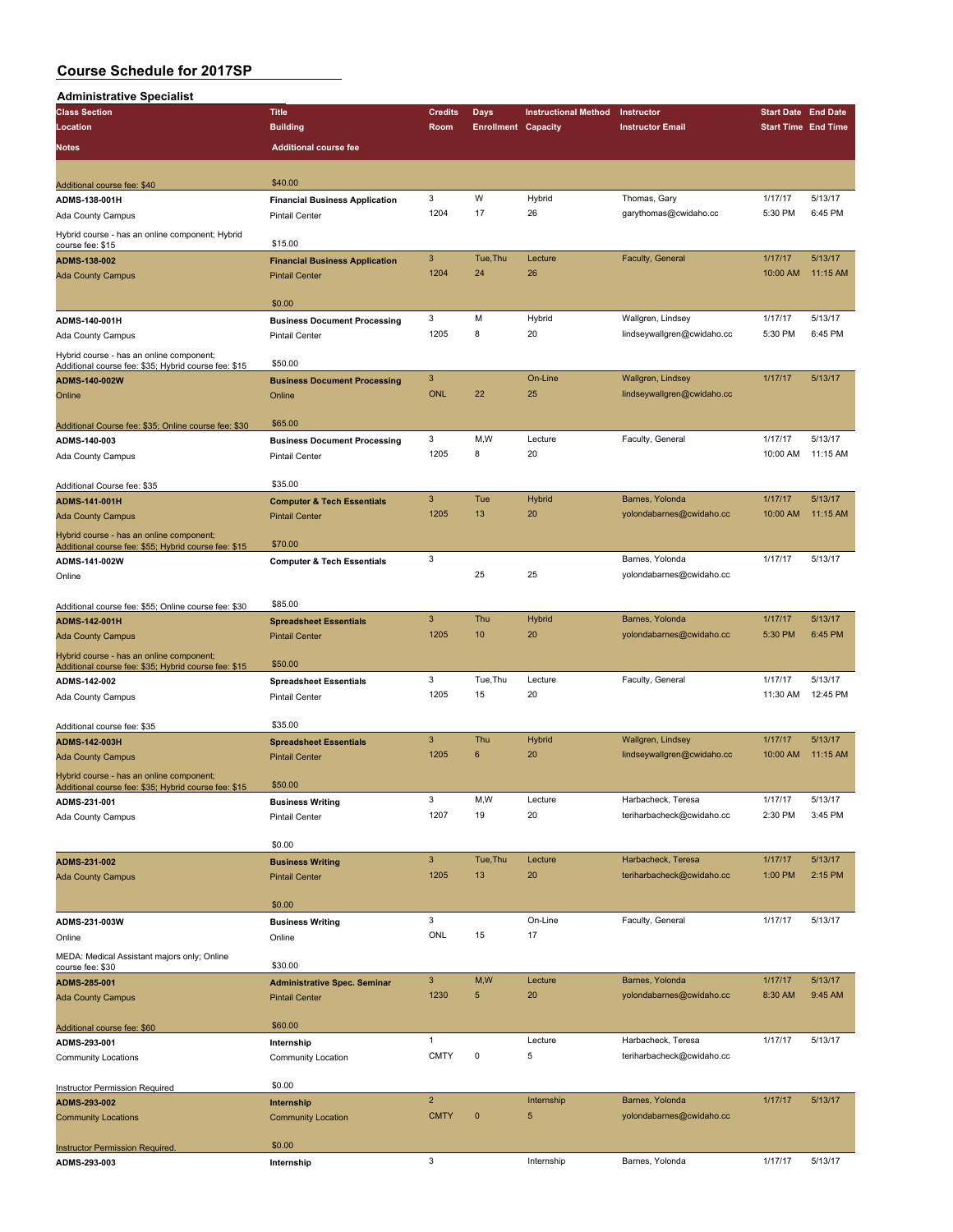### **Administrative Specialist**

| <b>Title</b>                 |             |                               |      |                                                           |            |                                                          |
|------------------------------|-------------|-------------------------------|------|-----------------------------------------------------------|------------|----------------------------------------------------------|
| <b>Building</b>              |             |                               |      | <b>Instructor Email</b>                                   |            |                                                          |
| <b>Additional course fee</b> |             |                               |      |                                                           |            |                                                          |
| Community Location           | <b>CMTY</b> |                               | 10   | yolondabarnes@cwidaho.cc                                  |            |                                                          |
|                              |             | <b>Credits</b><br><b>Room</b> | Days | <b>Instructional Method</b><br><b>Enrollment Capacity</b> | Instructor | <b>Start Date End Date</b><br><b>Start Time End Time</b> |

Instructor Permission Required.  $$0.00$ 

### **Adv Mechatronics Engineer Tech**

| <b>Class Section</b>                                                                                                                                                                   | <b>Title</b>                              | <b>Credits</b>         | <b>Days</b>                | <b>Instructional Method</b> | Instructor                              | <b>Start Date End Date</b> |                     |
|----------------------------------------------------------------------------------------------------------------------------------------------------------------------------------------|-------------------------------------------|------------------------|----------------------------|-----------------------------|-----------------------------------------|----------------------------|---------------------|
| Location                                                                                                                                                                               | <b>Building</b>                           | Room                   | <b>Enrollment Capacity</b> |                             | <b>Instructor Email</b>                 | <b>Start Time End Time</b> |                     |
| Notes                                                                                                                                                                                  | <b>Additional course fee</b>              |                        |                            |                             |                                         |                            |                     |
| AMET-120-001                                                                                                                                                                           | <b>Basc Electrcty &amp; DC Electrncs</b>  | 4                      | M, Tue, W, Thu Lecture     |                             | Novak, Robert                           | 1/17/17                    | 3/11/17             |
| Nampa Campus                                                                                                                                                                           | <b>Micron Center for Pte</b>              | 2138                   | 18                         | 18                          | robertnovak@cwidaho.cc                  | 8:00 AM                    | 9:50 AM             |
|                                                                                                                                                                                        |                                           |                        |                            |                             |                                         |                            |                     |
|                                                                                                                                                                                        | \$0.00                                    |                        |                            |                             |                                         |                            |                     |
| AMET-120L-001                                                                                                                                                                          | <b>Electrcty &amp; DC Electrncs Lab</b>   | $\overline{2}$<br>2138 | M,Tue,W<br>18              | Lab<br>18                   | Novak, Robert<br>robertnovak@cwidaho.cc | 1/17/17<br>10:00 AM        | 3/11/17<br>12:20 PM |
| Nampa Campus                                                                                                                                                                           | Micron Center for Pte                     |                        |                            |                             |                                         |                            |                     |
| Additional course fee: \$200                                                                                                                                                           | \$200.00                                  |                        |                            |                             |                                         |                            |                     |
| AMET-130-001                                                                                                                                                                           | <b>AC Electronics</b>                     | $\overline{4}$         | M, Tue, W, Thu Lecture     |                             | Novak, Robert                           | 3/13/17                    | 5/13/17             |
| Nampa Campus                                                                                                                                                                           | Micron Center for Pte                     | 2138                   | 18                         | 18                          | robertnovak@cwidaho.cc                  | 8:00 AM                    | 9:50 AM             |
|                                                                                                                                                                                        | \$0.00                                    |                        |                            |                             |                                         |                            |                     |
| AMET-130-900                                                                                                                                                                           | <b>AC Electronics</b>                     | 4<br>127C              | M,Tue<br>8                 | Lecture<br>12               | Scuka, Michael                          | 1/17/17                    | 5/13/17<br>9:20 AM  |
| Community Locations<br>Class held at Micron Technology in Boise. Security<br>clearance required. Please contact Paula Smith at                                                         | Micron Technology - BOISE                 |                        |                            |                             | mikescuka@cwidaho.cc                    | 7:30 AM                    |                     |
| paulasmith@micron.com                                                                                                                                                                  | \$0.00                                    |                        |                            |                             |                                         |                            |                     |
| AMET-130L-001                                                                                                                                                                          | <b>AC Electronics Lab</b>                 | $\overline{2}$         | M,Tue,W                    | Lab                         | Novak, Robert                           | 3/13/17                    | 5/13/17             |
| Nampa Campus                                                                                                                                                                           | <b>Micron Center for Pte</b>              | 2138                   | 18                         | 18                          | robertnovak@cwidaho.cc                  | 10:00 AM                   | 12:20 PM            |
| Additional course fee: \$105                                                                                                                                                           | \$105.00                                  |                        |                            |                             |                                         |                            |                     |
| AMET-130L-900                                                                                                                                                                          | <b>AC Electronics Lab</b>                 | $\overline{c}$         | M,Tue                      | Lab                         | Scuka, Michael                          | 1/17/17                    | 5/13/17             |
| <b>Community Locations</b><br>Class held at Micron Technology in Boise. Security<br>clearance required. Please contact Paula Smith at<br>paulasmith@micron.com; Additional course fee: | Micron Technology - BOISE                 | 127C                   | 8                          | 12                          | mikescuka@cwidaho.cc                    | 9:30 AM                    | 12:20 PM            |
| \$105                                                                                                                                                                                  | \$105.00                                  |                        |                            |                             |                                         |                            |                     |
| AMET-135-001                                                                                                                                                                           | <b>Indstry Hnd Tool &amp; Wrkplc Sfty</b> | $\mathbf{1}$           | Thu                        | Lecture                     | Novak, Robert                           | 1/17/17                    | 3/11/17             |
| Nampa Campus                                                                                                                                                                           | <b>Micron Center for Pte</b>              | 2138                   | 16                         | 18                          | robertnovak@cwidaho.cc                  | 10:00 AM                   | 12:50 PM            |
| Additional course fee: \$20                                                                                                                                                            | \$20.00                                   |                        |                            |                             |                                         |                            |                     |
| AMET-135-900                                                                                                                                                                           | Indstry Hnd Tool & Wrkplc Sfty            | $\mathbf{1}$           | Thu                        | Lecture                     | Scuka, Michael                          | 1/17/17                    | 3/11/17             |
| <b>Community Locations</b><br>Class held at Micron Technology in Boise. Security<br>clearance required. Please contact Paula Smith at<br>paulasmith@micron.com; Additional course fee: | Micron Technology - BOISE                 | 127C                   | 6                          | 12                          | mikescuka@cwidaho.cc                    | 1:30 PM                    | 3:20 PM             |
| \$20                                                                                                                                                                                   | \$20.00                                   |                        |                            |                             |                                         |                            |                     |
| AMET-140-001                                                                                                                                                                           | <b>Analog Electronics</b>                 | $\mathbf{3}$           | F                          | Lecture                     | Palagi, Vincent                         | 1/17/17                    | 3/11/17             |
| Nampa Campus                                                                                                                                                                           | <b>Micron Center for Pte</b>              | 2132                   | 15                         | 18                          | vincentpalagi@cwidaho.cc                | 8:00 AM                    | 9:50 AM             |
|                                                                                                                                                                                        | \$0.00                                    |                        |                            |                             |                                         |                            |                     |
| AMET-140-001                                                                                                                                                                           | <b>Analog Electronics</b>                 | 3                      | M, Tue, W, Thu Lecture     |                             | Palagi, Vincent                         | 1/17/17                    | 3/11/17             |
| Nampa Campus                                                                                                                                                                           | Micron Center for Pte                     | 2132                   | 15                         | 18                          | vincentpalagi@cwidaho.cc                | 8:00 AM                    | 8:50 AM             |
|                                                                                                                                                                                        | \$0.00                                    |                        |                            |                             |                                         |                            |                     |
| AMET-140L-001                                                                                                                                                                          | <b>Analog Electronics Lab</b>             | $\overline{2}$         | M, Tue, W, Thu Lab         |                             | Palagi, Vincent                         | 1/17/17                    | 3/11/17             |
| Nampa Campus                                                                                                                                                                           | Micron Center for Pte                     | 2132                   | 15                         | 18                          | vincentpalagi@cwidaho.cc                | 9:00 AM                    | 10:50 AM            |
| Additional course fee: \$130                                                                                                                                                           | \$130.00                                  |                        |                            |                             |                                         |                            |                     |
| AMET-150-001                                                                                                                                                                           | <b>Digital Electronics</b>                | 3                      | F                          | Lecture                     | Douglas, Mikel                          | 3/13/17                    | 5/13/17             |
| Nampa Campus                                                                                                                                                                           | Micron Center for Pte                     | 2133                   | 16                         | 18                          | mikeldouglas@cwidaho.cc                 | 8:00 AM                    | 9:50 AM             |
|                                                                                                                                                                                        | \$0.00                                    |                        |                            |                             |                                         |                            |                     |
| AMET-150-001                                                                                                                                                                           | <b>Digital Electronics</b>                | 3                      | M, Tue, W, Thu Lecture     |                             | Douglas, Mikel                          | 3/13/17                    | 5/13/17             |
| Nampa Campus                                                                                                                                                                           | Micron Center for Pte                     | 2133                   | 16                         | 18                          | mikeldouglas@cwidaho.cc                 | 8:00 AM                    | 8:50 AM             |
|                                                                                                                                                                                        | \$0.00                                    |                        |                            |                             |                                         |                            |                     |
| AMET-150-900                                                                                                                                                                           | <b>Digital Electronics</b>                | 3                      | Thu,F                      | Lecture                     | Scuka, Michael                          | 1/17/17                    | 5/13/17             |
| <b>Community Locations</b><br>Class held at Micron Technology in Boise. Security<br>clearance required. Please contact Paula Smith at                                                  | Micron Technology - BOISE                 | 127C                   | 6                          | 12                          | mikescuka@cwidaho.cc                    | 7:30 AM                    | 8:50 AM             |

clearance required. Please contact Paula Smith at paulasmith@micron.com \$0.00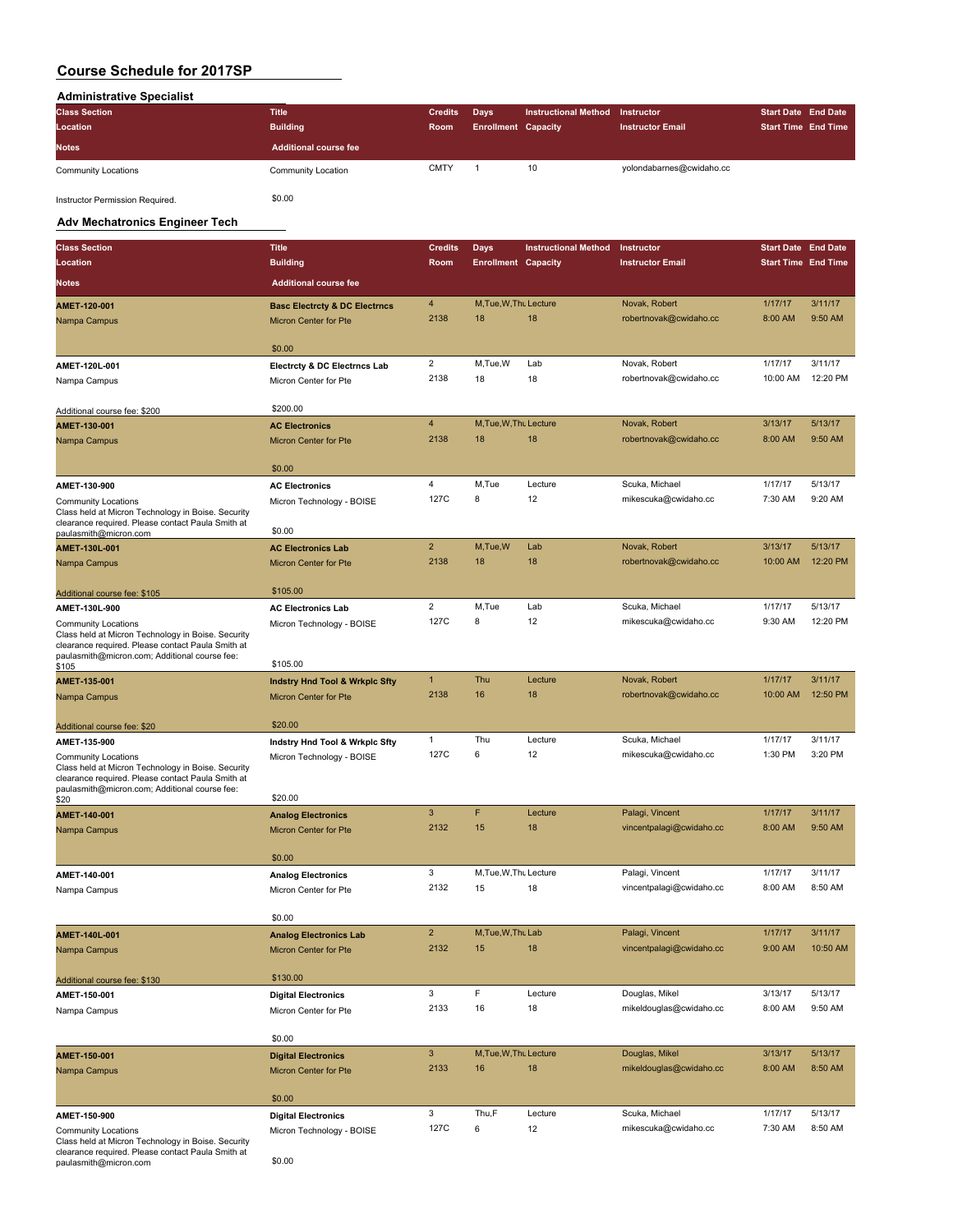### **Adv Mechatronics Engineer Tech**

| Aar moonaa omoo migmoor<br><b>Class Section</b>                                                   | <b>Title</b>                              | <b>Credits</b>          | Days                       | <b>Instructional Method</b> | Instructor               | <b>Start Date End Date</b> |          |
|---------------------------------------------------------------------------------------------------|-------------------------------------------|-------------------------|----------------------------|-----------------------------|--------------------------|----------------------------|----------|
|                                                                                                   |                                           |                         |                            |                             |                          |                            |          |
| Location                                                                                          | <b>Building</b>                           | Room                    | <b>Enrollment Capacity</b> |                             | <b>Instructor Email</b>  | <b>Start Time End Time</b> |          |
| Notes                                                                                             | <b>Additional course fee</b>              |                         |                            |                             |                          |                            |          |
| AMET-150L-001                                                                                     | <b>Digital Electronics Lab</b>            | $\overline{2}$          | M, Tue, W, Thu Lab         |                             | Douglas, Mikel           | 3/13/17                    | 5/13/17  |
| Nampa Campus                                                                                      | Micron Center for Pte                     | 2133                    | 15                         | 18                          | mikeldouglas@cwidaho.cc  | 9:00 AM                    | 10:50 AM |
|                                                                                                   |                                           |                         |                            |                             |                          |                            |          |
| Additional course fee: \$60                                                                       | \$60.00                                   |                         |                            |                             |                          |                            |          |
| AMET-150L-900                                                                                     | <b>Digital Electronics Lab</b>            | $\overline{2}$          | Thu,F                      | Lab                         | Scuka, Michael           | 1/17/17                    | 5/13/17  |
| <b>Community Locations</b>                                                                        | Micron Technology - BOISE                 | 127C                    | 6                          | 12                          | mikescuka@cwidaho.cc     | 9:00 AM                    | 11:50 AM |
| Class held at Micron Technology in Boise. Security                                                |                                           |                         |                            |                             |                          |                            |          |
| clearance required. Please contact Paula Smith at<br>paulasmith@micron.com Additional course fee: |                                           |                         |                            |                             |                          |                            |          |
| \$60                                                                                              | \$60.00                                   |                         |                            |                             |                          |                            |          |
| AMET-195-001                                                                                      | <b>Comp Programming &amp; Networking</b>  | $\overline{2}$          | Thu                        | Lecture                     | Palagi, Vincent          | 1/17/17                    | 5/13/17  |
| Nampa Campus                                                                                      | Micron Center for Pte                     | 2132                    | 16                         | 18                          | vincentpalagi@cwidaho.cc | 1:00 PM                    | 2:50 PM  |
|                                                                                                   |                                           |                         |                            |                             |                          |                            |          |
|                                                                                                   | \$0.00                                    |                         |                            |                             |                          |                            |          |
| AMET-200-001                                                                                      | <b>Programmable Logic Controllers</b>     | $\overline{c}$          | Thu,F                      | Lecture                     | Douglas, Mikel           | 1/17/17                    | 3/11/17  |
| Nampa Campus                                                                                      | Micron Center for Pte                     | 2133                    | $\overline{7}$             | 18                          | mikeldouglas@cwidaho.cc  | 8:00 AM                    | 9:50 AM  |
|                                                                                                   |                                           |                         |                            |                             |                          |                            |          |
|                                                                                                   | \$0.00                                    |                         |                            |                             |                          |                            |          |
| AMET-200L-001                                                                                     | <b>Program Logic Controllers Lab</b>      | $\mathbf{1}$            | Thu,F                      | Lab                         | Douglas, Mikel           | 1/17/17                    | 3/11/17  |
| Nampa Campus                                                                                      | Micron Center for Pte                     | 2133                    | $\overline{7}$             | 18                          | mikeldouglas@cwidaho.cc  | 10:00 AM                   | 11:50 AM |
|                                                                                                   |                                           |                         |                            |                             |                          |                            |          |
| Additional course fee: \$20                                                                       | \$20.00                                   |                         |                            |                             |                          |                            |          |
| AMET-210-001                                                                                      | <b>Microprocessor-Based Contrilrs</b>     | $\overline{a}$          | Thu,F                      | Lecture                     | Palagi, Vincent          | 3/13/17                    | 5/13/17  |
| Nampa Campus                                                                                      | Micron Center for Pte                     | 2132                    | 8                          | 18                          | vincentpalagi@cwidaho.cc | 8:00 AM                    | 9:50 AM  |
|                                                                                                   |                                           |                         |                            |                             |                          |                            |          |
|                                                                                                   | \$0.00                                    |                         |                            |                             |                          |                            |          |
| AMET-210L-001                                                                                     | <b>Microprocessor Controllrs Lab</b>      | $\mathbf{1}$            | Thu,F                      | Lab                         | Palagi, Vincent          | 3/13/17                    | 5/13/17  |
| Nampa Campus                                                                                      | Micron Center for Pte                     | 2132                    | 8                          | 18                          | vincentpalagi@cwidaho.cc | 10:00 AM                   | 11:50 AM |
|                                                                                                   |                                           |                         |                            |                             |                          |                            |          |
| Additional course fee: \$200                                                                      | \$200.00                                  |                         |                            |                             |                          |                            |          |
| AMET-220-001                                                                                      | <b>Auto Cntrols &amp; Instrumentation</b> | 3                       | M,Tue                      | Lecture                     | Sherrange, Andrew        | 1/17/17                    | 5/13/17  |
| Nampa Campus                                                                                      | Micron Center for Pte                     | 2143                    | 9                          | 18                          | andysherrange@cwidaho.cc | 8:00 AM                    | 9:50 AM  |
|                                                                                                   |                                           |                         |                            |                             |                          |                            |          |
|                                                                                                   | \$0.00                                    |                         |                            |                             |                          |                            |          |
| AMET-220L-001                                                                                     | <b>Auto Cntrls &amp; Instrmnttn Lab</b>   | $\mathbf{1}$            | M, Tue                     | Lab                         | Sherrange, Andrew        | 1/17/17                    | 5/13/17  |
| Nampa Campus                                                                                      | <b>Micron Center for Pte</b>              | 2143                    | 9                          | 18                          | andysherrange@cwidaho.cc | 10:00 AM                   | 11:50 AM |
|                                                                                                   |                                           |                         |                            |                             |                          |                            |          |
| Additional course fee: \$20                                                                       | \$20.00                                   |                         |                            |                             |                          |                            |          |
| AMET-230-001                                                                                      | <b>Robotics and Fluid Power</b>           | $\overline{2}$          | M,Tue                      | Lecture                     | Palagi, Vincent          | 1/17/17                    | 5/13/17  |
| Nampa Campus                                                                                      | Micron Center for Pte                     | 2132                    | $\overline{7}$             | 18                          | vincentpalagi@cwidaho.cc | 1:00 PM                    | 1:50 PM  |
|                                                                                                   |                                           |                         |                            |                             |                          |                            |          |
|                                                                                                   | \$0.00                                    |                         |                            |                             |                          |                            |          |
| AMET-230L-001                                                                                     | <b>Robotics and Fluid Power Lab</b>       | $\overline{\mathbf{c}}$ | M,Tue                      | Lab                         | Palagi, Vincent          | 1/17/17                    | 5/13/17  |
| Nampa Campus                                                                                      | Micron Center for Pte                     | 2132                    | $\overline{7}$             | 18                          | vincentpalagi@cwidaho.cc | 2:00 PM                    | 3:50 PM  |
|                                                                                                   |                                           |                         |                            |                             |                          |                            |          |
| Additional course fee: \$250                                                                      | \$250.00                                  |                         |                            |                             |                          |                            |          |
| AMET-240-001                                                                                      | <b>Modulation &amp; Transmission Tech</b> | $\overline{\mathbf{c}}$ | Thu,F                      | Lecture                     | Sherrange, Andrew        | 1/17/17                    | 3/11/17  |
| Nampa Campus                                                                                      | Micron Center for Pte                     | 2143                    | 11                         | 18                          | andysherrange@cwidaho.cc | 8:00 AM                    | 9:50 AM  |
|                                                                                                   |                                           |                         |                            |                             |                          |                            |          |
|                                                                                                   | \$0.00                                    |                         |                            |                             |                          |                            |          |
| AMET-240L-001                                                                                     | <b>Modulation and Trans Tech Lab</b>      | $\mathbf{1}$            | Thu,F                      | Lab                         | Sherrange, Andrew        | 1/17/17                    | 3/11/17  |
| Nampa Campus                                                                                      | <b>Micron Center for Pte</b>              | 2143                    | 11                         | 18                          | andysherrange@cwidaho.cc | 10:00 AM                   | 11:50 AM |
|                                                                                                   |                                           |                         |                            |                             |                          |                            |          |
| Additional course fee: \$45                                                                       | \$45.00                                   |                         |                            |                             |                          |                            |          |
| AMET-245-001                                                                                      | <b>Communication Systems Tech</b>         | $\overline{2}$          | Thu,F                      | Lecture                     | Sherrange, Andrew        | 3/13/17                    | 5/13/17  |
| Nampa Campus                                                                                      | Micron Center for Pte                     | 2143                    | 11                         | 18                          | andysherrange@cwidaho.cc | 8:00 AM                    | 9:50 AM  |
|                                                                                                   |                                           |                         |                            |                             |                          |                            |          |
|                                                                                                   | \$0.00                                    |                         |                            |                             |                          |                            |          |
|                                                                                                   | <b>Communication Systems Tech</b>         |                         |                            |                             |                          |                            |          |
| AMET-245L-001                                                                                     | Lab                                       | $\mathbf{1}$            | Thu,F                      | Lab                         | Sherrange, Andrew        | 3/13/17                    | 5/13/17  |
| Nampa Campus                                                                                      | Micron Center for Pte                     | 2143                    | 11                         | 18                          | andysherrange@cwidaho.cc | 10:00 AM                   | 11:50 AM |
|                                                                                                   |                                           |                         |                            |                             |                          |                            |          |
| Additional course fee: \$20                                                                       | \$20.00                                   |                         |                            |                             |                          |                            |          |
| AMET-250-001W                                                                                     | <b>Industry Certifications</b>            | $\mathbf{1}$            |                            | On-Line                     | Douglas, Mikel           | 1/17/17                    | 5/13/17  |
| Online                                                                                            | Online                                    | ONL                     | 11                         | 18                          | mikeldouglas@cwidaho.cc  |                            |          |
|                                                                                                   |                                           |                         |                            |                             |                          |                            |          |
| Additional course fee: \$160; Online course fee: \$10                                             | \$170.00                                  |                         |                            |                             |                          |                            |          |
| AMET-280-001                                                                                      | <b>Renewable &amp; Tradtn Energy Tech</b> | 3                       | Thu,F                      | Lecture                     | Douglas, Mikel           | 1/17/17                    | 3/11/17  |
| Nampa Campus                                                                                      | Micron Center for Pte                     | 2133                    | 14                         | 18                          | mikeldouglas@cwidaho.cc  | 1:00 PM                    | 3:50 PM  |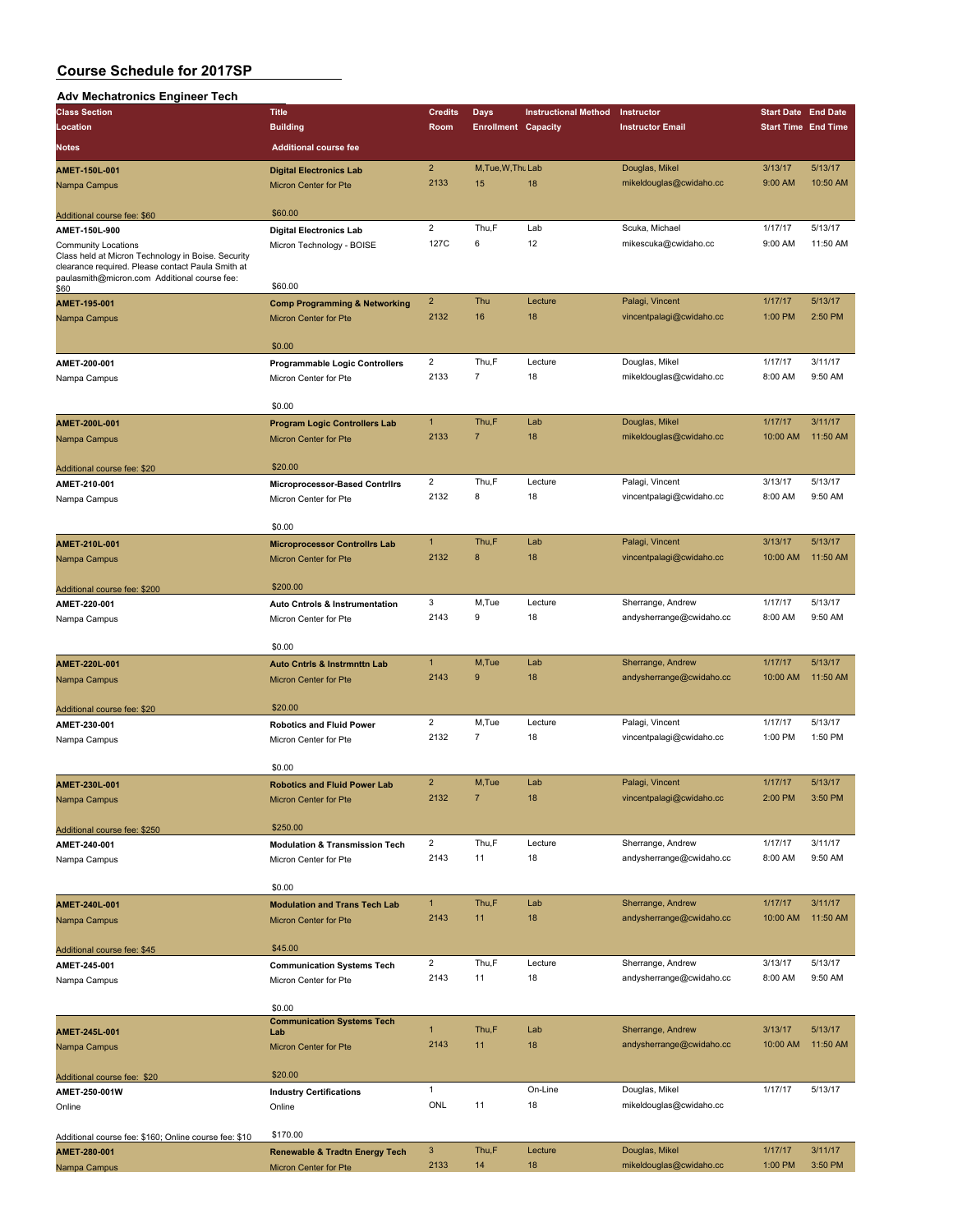### **Adv Mechatronics Engineer Tech**

| <b>Class Section</b>        | <b>Title</b>                   | <b>Credits</b> | Days                       | <b>Instructional Method</b> | <b>Instructor</b>        | <b>Start Date End Date</b> |          |
|-----------------------------|--------------------------------|----------------|----------------------------|-----------------------------|--------------------------|----------------------------|----------|
| Location                    | <b>Building</b>                | Room           | <b>Enrollment Capacity</b> |                             | <b>Instructor Email</b>  | <b>Start Time End Time</b> |          |
| <b>Notes</b>                | <b>Additional course fee</b>   |                |                            |                             |                          |                            |          |
|                             |                                |                |                            |                             |                          |                            |          |
|                             | \$0.00                         |                |                            |                             |                          |                            |          |
| AMET-280L-001               | Renewable & Trad Enrgy Tch Lab |                | Thu                        | Lab                         | Douglas, Mikel           | 3/13/17                    | 5/13/17  |
| Nampa Campus                | Micron Center for Pte          | 2133           | 14                         | 18                          | mikeldouglas@cwidaho.cc  | 1:00 PM                    | 3:50 PM  |
| Additional course fee: \$20 | \$20.00                        |                |                            |                             |                          |                            |          |
| AMET-290-001                | <b>Applied Mechatronics</b>    | 3              | W                          | Lecture                     | Sherrange, Andrew        | 1/17/17                    | 5/13/17  |
| Nampa Campus                | <b>Micron Center for Pte</b>   | 2143           | 12                         | 18                          | andysherrange@cwidaho.cc | 9:00 AM                    | 11:50 AM |
|                             |                                |                |                            |                             |                          |                            |          |
| Additional course fee: \$20 | \$20.00                        |                |                            |                             |                          |                            |          |

# **Agriculture**

| <b>Class Section</b>                                                                                                       | <b>Title</b>                                                                                                                                                                                | <b>Credits</b>                                                            | <b>Days</b>                | <b>Instructional Method</b>         | Instructor                                                                                         | <b>Start Date End Date</b> |                    |
|----------------------------------------------------------------------------------------------------------------------------|---------------------------------------------------------------------------------------------------------------------------------------------------------------------------------------------|---------------------------------------------------------------------------|----------------------------|-------------------------------------|----------------------------------------------------------------------------------------------------|----------------------------|--------------------|
| Location                                                                                                                   | <b>Building</b>                                                                                                                                                                             | Room                                                                      | <b>Enrollment Capacity</b> |                                     | <b>Instructor Email</b>                                                                            | <b>Start Time End Time</b> |                    |
| <b>Notes</b>                                                                                                               | <b>Additional course fee</b>                                                                                                                                                                |                                                                           |                            |                                     |                                                                                                    |                            |                    |
| AGRI-109-001W                                                                                                              | <b>Principles of Animal Science</b>                                                                                                                                                         | 3                                                                         |                            | On-Line                             | Schumaker, William                                                                                 | 1/17/17                    | 5/13/17            |
| Online                                                                                                                     | Online                                                                                                                                                                                      | <b>ONL</b>                                                                | 30                         | 30                                  | williamschumaker@cwidaho.cc                                                                        |                            |                    |
|                                                                                                                            |                                                                                                                                                                                             |                                                                           |                            |                                     |                                                                                                    |                            |                    |
| Corequisite: AGRI 109L. Online course fee: \$30                                                                            | \$30.00                                                                                                                                                                                     | 3                                                                         |                            | On-Line                             | Schumaker, William                                                                                 | 1/17/17                    | 5/13/17            |
| AGRI-109-002W                                                                                                              | <b>Principles of Animal Science</b>                                                                                                                                                         | ONL                                                                       | 30                         | 30                                  | williamschumaker@cwidaho.cc                                                                        |                            |                    |
| Online                                                                                                                     | Online                                                                                                                                                                                      |                                                                           |                            |                                     |                                                                                                    |                            |                    |
| Corequisite: AGRI 109L. Online course fee: \$30                                                                            | \$30.00                                                                                                                                                                                     |                                                                           |                            |                                     |                                                                                                    |                            |                    |
| AGRI-109L-001W                                                                                                             | <b>Princ of Animal Science Lab</b>                                                                                                                                                          | $\mathbf{1}$                                                              |                            | On-Line                             | Schumaker, William                                                                                 | 1/17/17                    | 5/13/17            |
| Online                                                                                                                     | Online                                                                                                                                                                                      | <b>ONL</b>                                                                | 30                         | 30                                  | williamschumaker@cwidaho.cc                                                                        |                            |                    |
|                                                                                                                            |                                                                                                                                                                                             |                                                                           |                            |                                     |                                                                                                    |                            |                    |
| Corequisite: AGRI 109                                                                                                      | \$0.00                                                                                                                                                                                      |                                                                           |                            |                                     |                                                                                                    |                            |                    |
| AGRI-109L-002W                                                                                                             | Princ of Animal Science Lab                                                                                                                                                                 | $\mathbf{1}$                                                              |                            | On-Line                             | Schumaker, William                                                                                 | 1/17/17                    | 5/13/17            |
| Online                                                                                                                     | Online                                                                                                                                                                                      | ONL                                                                       | 30                         | 30                                  | williamschumaker@cwidaho.cc                                                                        |                            |                    |
|                                                                                                                            | \$0.00                                                                                                                                                                                      |                                                                           |                            |                                     |                                                                                                    |                            |                    |
| AGRI-120-001W                                                                                                              |                                                                                                                                                                                             | $\overline{3}$                                                            |                            | On-Line                             | Schumaker, Andrea                                                                                  | 1/17/17                    | 5/13/17            |
| Online                                                                                                                     | Online                                                                                                                                                                                      | <b>ONL</b>                                                                | 30                         | 30                                  | andreaschumaker@cwidaho.cc                                                                         |                            |                    |
|                                                                                                                            |                                                                                                                                                                                             |                                                                           |                            |                                     |                                                                                                    |                            |                    |
| Online course fee: \$30                                                                                                    | \$30.00                                                                                                                                                                                     |                                                                           |                            |                                     |                                                                                                    |                            |                    |
| AGRI-120-002W                                                                                                              | <b>Global Food Perspectives</b>                                                                                                                                                             |                                                                           |                            | On-Line                             | Schumaker, Andrea                                                                                  | 1/17/17                    | 5/13/17            |
| Online                                                                                                                     | Online                                                                                                                                                                                      |                                                                           |                            |                                     | andreaschumaker@cwidaho.cc                                                                         |                            |                    |
|                                                                                                                            |                                                                                                                                                                                             |                                                                           |                            |                                     |                                                                                                    |                            |                    |
|                                                                                                                            |                                                                                                                                                                                             |                                                                           |                            |                                     |                                                                                                    |                            |                    |
|                                                                                                                            |                                                                                                                                                                                             |                                                                           |                            |                                     |                                                                                                    |                            |                    |
|                                                                                                                            |                                                                                                                                                                                             |                                                                           |                            |                                     |                                                                                                    |                            |                    |
| Online course fee: \$30                                                                                                    | \$30.00                                                                                                                                                                                     |                                                                           |                            |                                     |                                                                                                    |                            |                    |
| AGRI-120-004W                                                                                                              | <b>Global Food Perspectives</b>                                                                                                                                                             | 3                                                                         |                            | On-Line                             | Valdetero, Hillary                                                                                 | 1/17/17                    | 5/13/17            |
| Online                                                                                                                     | Online                                                                                                                                                                                      | ONL                                                                       | 30                         | 30                                  | hillaryvaldetero@cwidaho.cc                                                                        |                            |                    |
|                                                                                                                            |                                                                                                                                                                                             |                                                                           |                            |                                     |                                                                                                    |                            |                    |
| Online course fee: \$30                                                                                                    |                                                                                                                                                                                             |                                                                           |                            |                                     |                                                                                                    |                            |                    |
|                                                                                                                            |                                                                                                                                                                                             |                                                                           |                            |                                     |                                                                                                    |                            |                    |
|                                                                                                                            |                                                                                                                                                                                             |                                                                           |                            |                                     |                                                                                                    |                            |                    |
|                                                                                                                            | \$0.00                                                                                                                                                                                      |                                                                           |                            |                                     |                                                                                                    |                            |                    |
| AGRI-250-001I                                                                                                              |                                                                                                                                                                                             | 3                                                                         |                            | Lecture                             | Cox, Kim                                                                                           | 1/17/17                    | 5/13/17            |
| <b>Community Locations</b>                                                                                                 | <b>Community Location</b>                                                                                                                                                                   | <b>CMTY</b>                                                               | $\mathbf 0$                | 5                                   | taylorcox@cwidaho.cc                                                                               |                            |                    |
|                                                                                                                            |                                                                                                                                                                                             |                                                                           |                            |                                     |                                                                                                    |                            |                    |
| Corequisite: AGRI 109<br>Online course fee: \$30<br>AGRI-120-003W<br>Online<br>AGRI-181-001I<br><b>Community Locations</b> | <b>Global Food Perspectives</b><br>\$30.00<br><b>Global Food Perspectives</b><br>Online<br>\$30.00<br>Intro Ag Educ & Extension<br><b>Community Location</b><br><b>Agricultural Markets</b> | 3<br>ONL<br>$\overline{3}$<br><b>ONL</b><br>$\overline{2}$<br><b>CMTY</b> | 30<br>30<br>$\mathbf{0}$   | 30<br>On-Line<br>30<br>Lecture<br>5 | Schumaker, Andrea<br>andreaschumaker@cwidaho.cc<br>Schumaker, Andrea<br>andreaschumaker@cwidaho.cc | 1/17/17<br>1/17/17         | 5/13/17<br>5/13/17 |

\$0.00

# **Allied Health**

| <b>Class Section</b> | <b>Title</b>                 | <b>Credits</b> | <b>Davs</b>                | <b>Instructional Method</b> | Instructor              | <b>Start Date End Date</b> |         |
|----------------------|------------------------------|----------------|----------------------------|-----------------------------|-------------------------|----------------------------|---------|
| Location             | <b>Building</b>              | Room           | <b>Enrollment Capacity</b> |                             | <b>Instructor Email</b> | <b>Start Time End Time</b> |         |
| <b>Notes</b>         | <b>Additional course fee</b> |                |                            |                             |                         |                            |         |
| ALLH-101-001H        | <b>Medical Terminology</b>   |                | M                          | Lecture                     | Crouch, Lisa            | 1/17/17                    | 5/13/17 |
| Nampa Campus         | <b>Academic Building</b>     | 102E           | 37                         | 50                          | lisacrouch@cwidaho.cc   | 1:00 PM                    | 1:50 PM |
|                      | \$10.00                      |                |                            |                             |                         |                            |         |
| ALLH-101-002W        | <b>Medical Terminology</b>   |                |                            | On-Line                     | Smit, Melody            | 1/17/17                    | 5/13/17 |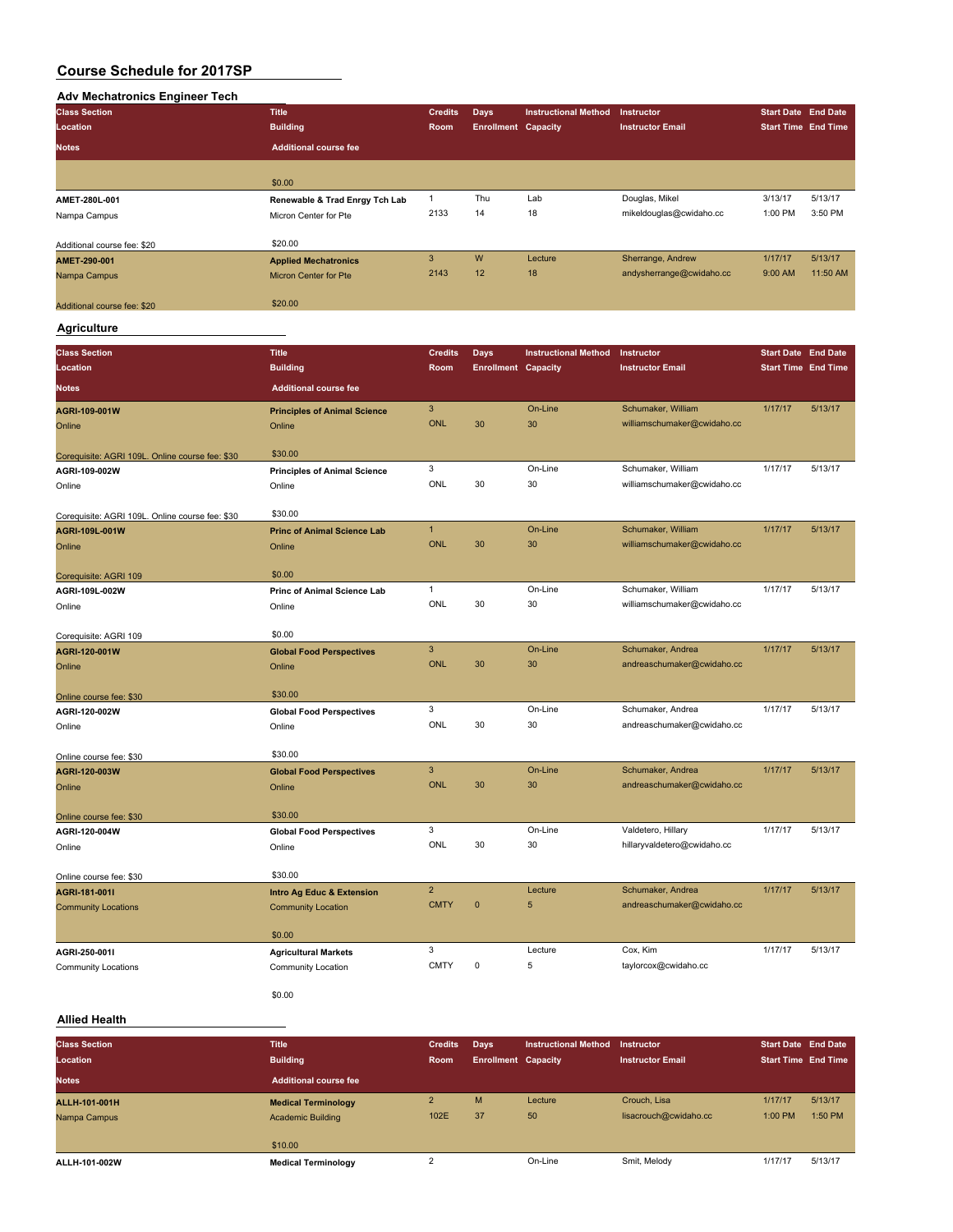| <b>Allied Health</b>                                                |                                                    |                       |                            |                             |                                            |                            |          |
|---------------------------------------------------------------------|----------------------------------------------------|-----------------------|----------------------------|-----------------------------|--------------------------------------------|----------------------------|----------|
| <b>Class Section</b>                                                | <b>Title</b>                                       | <b>Credits</b>        | <b>Days</b>                | <b>Instructional Method</b> | Instructor                                 | <b>Start Date End Date</b> |          |
| Location                                                            | <b>Building</b>                                    | Room                  | <b>Enrollment Capacity</b> |                             | <b>Instructor Email</b>                    | <b>Start Time End Time</b> |          |
| Notes                                                               | <b>Additional course fee</b>                       |                       |                            |                             |                                            |                            |          |
| Online                                                              | Online                                             | ONL                   | 50                         | 50                          | melodysmit@cwidaho.cc                      |                            |          |
| Online course fee: \$20                                             | \$20.00                                            |                       |                            |                             |                                            |                            |          |
| ALLH-101-003W                                                       | <b>Medical Terminology</b>                         | $\overline{2}$        |                            | On-Line                     | Smit, Melody                               | 1/17/17                    | 5/13/17  |
| Online                                                              | Online                                             | <b>ONL</b>            | 50                         | 50                          | melodysmit@cwidaho.cc                      |                            |          |
|                                                                     |                                                    |                       |                            |                             |                                            |                            |          |
| Online course fee: \$20                                             | \$20.00                                            |                       |                            |                             | Ward, Carol                                |                            |          |
| ALLH-101-004W                                                       | <b>Medical Terminology</b>                         | $\overline{2}$<br>ONL | 49                         | On-Line<br>50               | carolward@cwidaho.cc                       | 1/17/17                    | 5/13/17  |
| Online                                                              | Online                                             |                       |                            |                             |                                            |                            |          |
| Online course fee: \$20                                             | \$20.00                                            |                       |                            |                             |                                            |                            |          |
| ALLH-101-005W                                                       | <b>Medical Terminology</b>                         | $\overline{2}$        |                            | On-Line                     | Smit, Melody                               | 1/17/17                    | 5/13/17  |
| Online                                                              | Online                                             | <b>ONL</b>            | 50                         | 50                          | melodysmit@cwidaho.cc                      |                            |          |
| Online course fee: \$20                                             | \$20.00                                            |                       |                            |                             |                                            |                            |          |
| ALLH-101-006W                                                       | <b>Medical Terminology</b>                         | $\overline{2}$        |                            | On-Line                     | Smit, Melody                               | 1/17/17                    | 5/13/17  |
| Online                                                              | Online                                             | ONL                   | 39                         | 50                          | melodysmit@cwidaho.cc                      |                            |          |
|                                                                     |                                                    |                       |                            |                             |                                            |                            |          |
| Online course fee: \$20                                             | \$20.00                                            | $\overline{2}$        |                            | On-Line                     |                                            | 1/17/17                    | 5/13/17  |
| ALLH-105-002W                                                       | <b>Bioethics for the Health Prof</b>               | <b>ONL</b>            | 20                         | 20                          | Wachter, Angela<br>angiewachter@cwidaho.cc |                            |          |
| Online                                                              | Online                                             |                       |                            |                             |                                            |                            |          |
| Medical Assistant students only; Online course fee:<br>\$20         | \$20.00                                            |                       |                            |                             |                                            |                            |          |
| ALLH-220-001                                                        | <b>Fundamentals of Nutrition</b>                   | 3                     | M,W                        | Lecture                     | Ginnetti, Mary                             | 1/17/17                    | 5/13/17  |
| Ada County Campus                                                   | <b>Pintail Center</b>                              | 1206                  | 28                         | 28                          | maryginnetti@cwidaho.cc                    | 10:00 AM                   | 11:15 AM |
|                                                                     | \$0.00                                             |                       |                            |                             |                                            |                            |          |
| ALLH-220-002H                                                       | <b>Fundamentals of Nutrition</b>                   | $\overline{3}$        | Thu                        | Lecture                     | Krouse, Rhonna                             | 1/17/17                    | 5/13/17  |
| Nampa Campus                                                        | Aspen Classroom Building                           | 101                   | 34                         | 35                          | rhonnakrouse@cwidaho.cc                    | 10:00 AM                   | 11:15 AM |
| Hybrid course - has an online component; Hybrid<br>course fee: \$15 | \$15.00                                            |                       |                            |                             |                                            |                            |          |
| ALLH-220-003                                                        | <b>Fundamentals of Nutrition</b>                   | 3                     | Tue, Thu                   | Lecture                     | Ford, Philip                               | 1/17/17                    | 5/13/17  |
| Nampa Campus                                                        | Aspen Classroom Building                           | 101                   | 34                         | 35                          | philford@cwidaho.cc                        | 2:30 PM                    | 3:45 PM  |
|                                                                     |                                                    |                       |                            |                             |                                            |                            |          |
|                                                                     | \$0.00                                             |                       |                            |                             |                                            |                            |          |
| ALLH-220-005W                                                       | <b>Fundamentals of Nutrition</b>                   | $\mathbf{3}$          |                            | On-Line                     | Nelson, Marianne                           | 1/17/17                    | 5/13/17  |
| Online                                                              | Online                                             | <b>ONL</b>            | 33                         | 33                          | mariannenelson@cwidaho.cc                  |                            |          |
| Online course fee: \$30                                             | \$30.00                                            |                       |                            |                             |                                            |                            |          |
| ALLH-220-006W                                                       | <b>Fundamentals of Nutrition</b>                   | 3                     |                            | On-Line                     | Nelson, Marianne                           | 1/17/17                    | 5/13/17  |
| Online                                                              | Online                                             | ONL                   | 33                         | 33                          | mariannenelson@cwidaho.cc                  |                            |          |
|                                                                     |                                                    |                       |                            |                             |                                            |                            |          |
| Online course fee: \$30                                             | \$30.00                                            | $\mathbf{3}$          |                            | On-Line                     | Albertazzi, Teri                           | 1/17/17                    | 5/13/17  |
| ALLH-220-007W<br>Online                                             | <b>Fundamentals of Nutrition</b><br>Online         | ONL                   | 32                         | 33                          | terialbertazzi@cwidaho.cc                  |                            |          |
|                                                                     |                                                    |                       |                            |                             |                                            |                            |          |
| Online course fee: \$30                                             | \$30.00                                            |                       |                            |                             |                                            |                            |          |
| ALLH-220-008W                                                       | <b>Fundamentals of Nutrition</b>                   | 3                     |                            | On-Line                     | Rosenberg, James                           | 1/17/17                    | 5/13/17  |
| Online                                                              | Online                                             | ONL                   | 32                         | 33                          | jamesrosenberg@cwidaho.cc                  |                            |          |
| Online course fee: \$30                                             | \$30.00                                            |                       |                            |                             |                                            |                            |          |
| ALLH-220-009                                                        | <b>Fundamentals of Nutrition</b>                   | $\mathbf{3}$          | F                          | Lecture                     | Ginnetti, Mary                             | 1/17/17                    | 5/13/17  |
| Nampa Campus                                                        | Aspen Classroom Building                           | 104                   | 34                         | 35                          | maryginnetti@cwidaho.cc                    | 11:00 AM                   | 1:45 PM  |
|                                                                     |                                                    |                       |                            |                             |                                            |                            |          |
|                                                                     | \$0.00                                             | 3                     | W                          | Lecture                     | Krouse, Rhonna                             | 1/17/17                    | 5/13/17  |
| ALLH-220-010H<br>Ada County Campus                                  | <b>Fundamentals of Nutrition</b><br>Pintail Center | 1206                  | 29                         | 30                          | rhonnakrouse@cwidaho.cc                    | 5:30 PM                    | 6:45 PM  |
|                                                                     |                                                    |                       |                            |                             |                                            |                            |          |
| Hybrid course - has an online component; Hybrid<br>course fee: \$15 | \$15.00                                            |                       |                            |                             |                                            |                            |          |
| <b>ALLH-220-012W</b>                                                | <b>Fundamentals of Nutrition</b>                   | $\mathbf{3}$          |                            | On-Line                     | Tigue, Jaime                               | 1/17/17                    | 5/13/17  |
| Online                                                              | Online                                             | <b>ONL</b>            | 31                         | 33                          | jaimetigue@cwidaho.cc                      |                            |          |
| Online course fee: \$30                                             | \$30.00                                            |                       |                            |                             |                                            |                            |          |
| ALLH-220-013W                                                       | <b>Fundamentals of Nutrition</b>                   | 3                     |                            | On-Line                     | Tigue, Jaime                               | 1/17/17                    | 5/13/17  |
| Online                                                              | Online                                             | <b>ONL</b>            | 33                         | 33                          | jaimetigue@cwidaho.cc                      |                            |          |
|                                                                     |                                                    |                       |                            |                             |                                            |                            |          |
| Online course fee: \$30                                             | \$30.00                                            |                       |                            |                             |                                            |                            |          |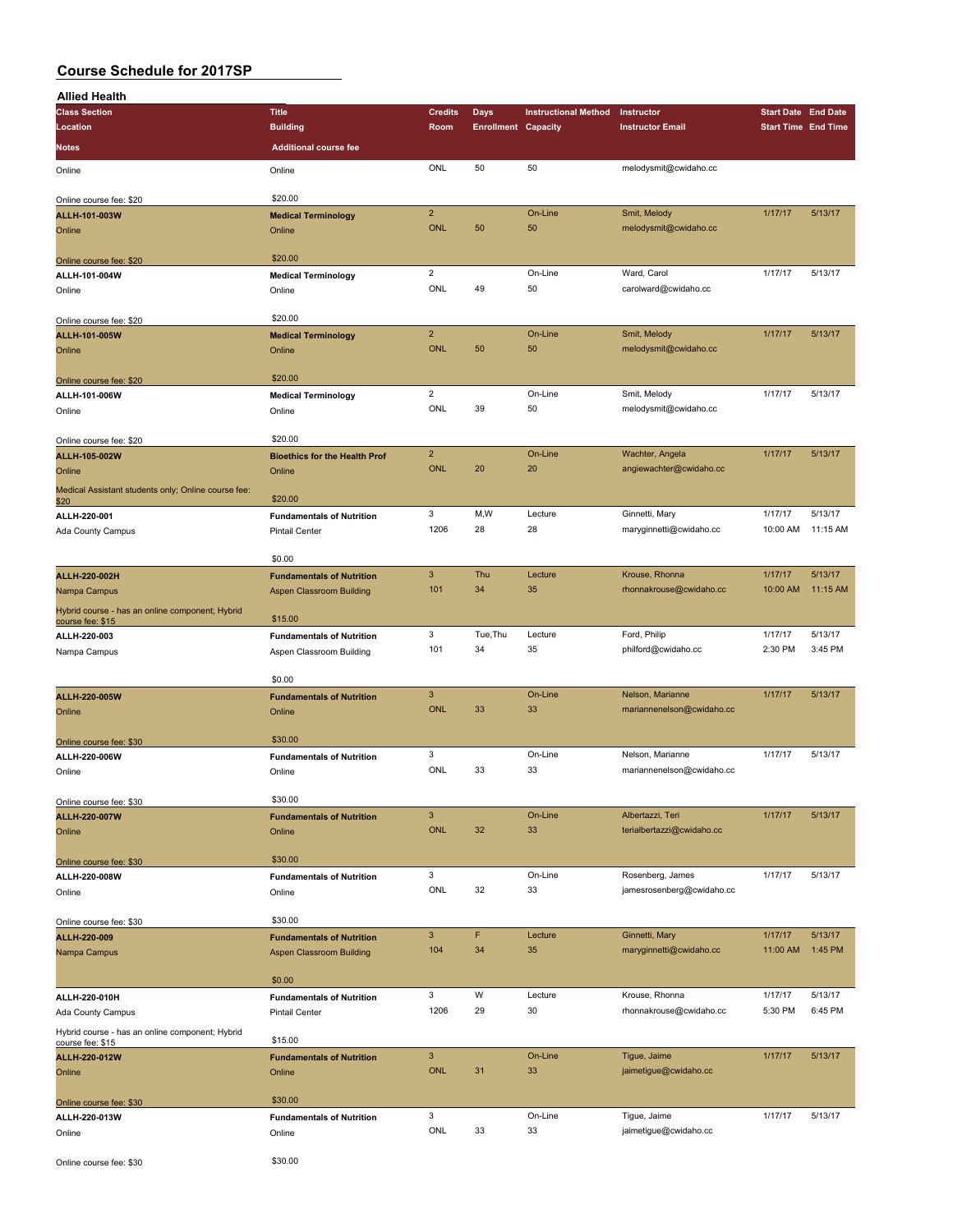### **Allied Health**

**Anthropology**

| <b>Class Section</b>       | <b>Title</b>                   | <b>Credits</b> | <b>Days</b>                | <b>Instructional Method</b> | Instructor               | <b>Start Date End Date</b> |          |
|----------------------------|--------------------------------|----------------|----------------------------|-----------------------------|--------------------------|----------------------------|----------|
| Location                   | <b>Building</b>                | <b>Room</b>    | <b>Enrollment Capacity</b> |                             | <b>Instructor Email</b>  | <b>Start Time End Time</b> |          |
| <b>Notes</b>               | <b>Additional course fee</b>   |                |                            |                             |                          |                            |          |
| ANTH-101-001               | <b>Physical Anthropology</b>   | 3              | M,W                        | Lecture                     | Gorrell, Nicole          | 1/17/17                    | 5/13/17  |
| Nampa Campus               | <b>Academic Building</b>       | 309            | 23                         | 40                          | nikkigorrell@cwidaho.cc  | 11:30 AM                   | 12:45 PM |
|                            | \$0.00                         |                |                            |                             |                          |                            |          |
| ANTH-101-002               | <b>Physical Anthropology</b>   | 3              | Tue, Thu                   | Lecture                     | Petersen, Katherine      | 1/17/17                    | 5/13/17  |
| Ada County Campus          | <b>Pintail Center</b>          | 1318           | 21                         | 40                          | kathypetersen@cwidaho.cc | 8:30 AM                    | 9:45 AM  |
|                            | \$0.00                         |                |                            |                             |                          |                            |          |
| <b>ANTH-101-003W</b>       | <b>Physical Anthropology</b>   | 3              |                            | On-Line                     | Klikunas, Leonard        | 1/17/17                    | 5/13/17  |
| Online                     | Online                         | <b>ONL</b>     | 35                         | 35                          | lenklikunas@cwidaho.cc   |                            |          |
| Online course fee: \$30    | \$30.00                        |                |                            |                             |                          |                            |          |
| ANTH-102-001               | <b>Cultural Anthropology</b>   | 3              | M,W                        | Lecture                     | Gorrell, Nicole          | 1/17/17                    | 5/13/17  |
| Nampa Campus               | Academic Building              | 309            | 40                         | 42                          | nikkigorrell@cwidaho.cc  | 2:30 PM                    | 3:45 PM  |
|                            | \$0.00                         |                |                            |                             |                          |                            |          |
| <b>ANTH-102-002W</b>       | <b>Cultural Anthropology</b>   | 3              |                            | On-Line                     | Gorrell, Nicole          | 1/17/17                    | 5/13/17  |
| Online                     | Online                         | <b>ONL</b>     | 40                         | 40                          | nikkigorrell@cwidaho.cc  |                            |          |
|                            |                                |                |                            |                             |                          |                            |          |
| Online course fee: \$30    | \$30.00                        |                |                            |                             |                          |                            |          |
| ANTH-102-003W              | <b>Cultural Anthropology</b>   | 3              |                            | On-Line                     | Gorrell, Nicole          | 1/17/17                    | 5/13/17  |
| Online                     | Online                         | ONL            | 39                         | 40                          | nikkigorrell@cwidaho.cc  |                            |          |
| Online course fee: \$30    | \$30.00                        |                |                            |                             |                          |                            |          |
| ANTH-103-001               | <b>Intro to Archaeology</b>    | $\overline{3}$ | M                          | Lecture                     | Munch, Marc              | 1/17/17                    | 5/13/17  |
| <b>Ada County Campus</b>   | <b>Pintail Center</b>          | 1204           | 16                         | 30                          | marcmunch@cwidaho.cc     | 7:00 PM                    | 9:45 PM  |
|                            | \$0.00                         |                |                            |                             |                          |                            |          |
| ANTH-238-001               | Native Peoples of N. America   | 3              | M,W                        | Lecture                     | Gorrell, Nicole          | 1/17/17                    | 5/13/17  |
| Nampa Campus               | Academic Building              | 309            | 22                         | 30                          | nikkigorrell@cwidaho.cc  | 4:00 PM                    | 5:15 PM  |
|                            |                                |                |                            |                             |                          |                            |          |
|                            | \$0.00                         |                |                            |                             |                          |                            |          |
| ANTH-293-001               | <b>Anthropology Internship</b> | $\overline{1}$ |                            | Internship                  | Gorrell, Nicole          | 1/17/17                    | 5/13/17  |
| <b>Community Locations</b> | <b>Community Location</b>      | <b>CMTY</b>    | 5                          | 5                           | nikkigorrell@cwidaho.cc  |                            |          |
|                            | \$0.00                         |                |                            |                             |                          |                            |          |
|                            |                                |                |                            |                             |                          |                            |          |

# **Applied Accounting**

| <b>Class Section</b><br>Location                                    | <b>Title</b><br><b>Building</b>       | <b>Credits</b><br>Room | Days<br><b>Enrollment Capacity</b> | <b>Instructional Method</b> | Instructor<br><b>Instructor Email</b> | <b>Start Date End Date</b><br><b>Start Time End Time</b> |          |
|---------------------------------------------------------------------|---------------------------------------|------------------------|------------------------------------|-----------------------------|---------------------------------------|----------------------------------------------------------|----------|
| <b>Notes</b>                                                        | <b>Additional course fee</b>          |                        |                                    |                             |                                       |                                                          |          |
| <b>ACNT-151-001H</b>                                                | <b>Fundamental Accounting Concept</b> | 3                      | W                                  | Hybrid                      | <b>Boldt, Michell</b>                 | 1/17/17                                                  | 5/13/17  |
| <b>Ada County Campus</b>                                            | <b>Pintail Center</b>                 | 1204                   | 29                                 | 30                          | michellboldt@cwidaho.cc               | 10:00 AM                                                 | 11:15 AM |
| Hybrid course - has an online component; Hybrid<br>course fee: \$15 | \$15.00                               |                        |                                    |                             |                                       |                                                          |          |
| ACNT-199-001                                                        | ST: Integrated Acctg Info Sys         | 3                      | Tue, Thu                           | Lecture                     | Boldt, Michell                        | 1/17/17                                                  | 5/13/17  |
| Ada County Campus                                                   | <b>Pintail Center</b>                 | 1207                   | 14                                 | 20                          | michellboldt@cwidaho.cc               | 1:00 PM                                                  | 2:15 PM  |
|                                                                     | \$0.00                                |                        |                                    |                             |                                       |                                                          |          |
| <b>ACNT-255-001W</b>                                                | <b>Computerized Accounting</b>        | 3                      |                                    | On-Line                     | Boldt, Michell                        | 1/17/17                                                  | 5/13/17  |
| Online                                                              | Online                                | <b>ONL</b>             | $\overline{7}$                     | 25                          | michellboldt@cwidaho.cc               |                                                          |          |
| Additional course fee: \$129; Online course fee: \$30               | \$159.00                              |                        |                                    |                             |                                       |                                                          |          |
| ACNT-258-001                                                        | Payroll & Human Resource Issue        | 3                      | M,W                                | Lecture                     | Boldt, Michell                        | 1/17/17                                                  | 5/13/17  |
| Ada County Campus                                                   | <b>Pintail Center</b>                 | 1204                   | 23                                 | 30                          | michellboldt@cwidaho.cc               | 1:00 PM                                                  | 2:15 PM  |
|                                                                     | \$0.00                                |                        |                                    |                             |                                       |                                                          |          |
| ACNT-260-001                                                        | <b>Professional Bookkeeping</b>       | 3                      | Tue, Thu                           | Lecture                     | <b>Boldt, Michell</b>                 | 1/17/17                                                  | 5/13/17  |
| <b>Ada County Campus</b>                                            | <b>Pintail Center</b>                 | 1204                   | 19                                 | 30                          | michellboldt@cwidaho.cc               | 11:30 AM                                                 | 12:45 PM |
| Additional course fee: \$210                                        | \$210.00                              |                        |                                    |                             |                                       |                                                          |          |
| ACNT-264-001                                                        | <b>Volunteer Income Tax Assist</b>    | 1                      | F.                                 | Lecture                     | Boldt, Michell                        | 1/17/17                                                  | 5/13/17  |
| Ada County Campus                                                   | <b>Pintail Center</b>                 | 1205                   | 10                                 | 20                          | michellboldt@cwidaho.cc               | 2:30 PM                                                  | 4:30 PM  |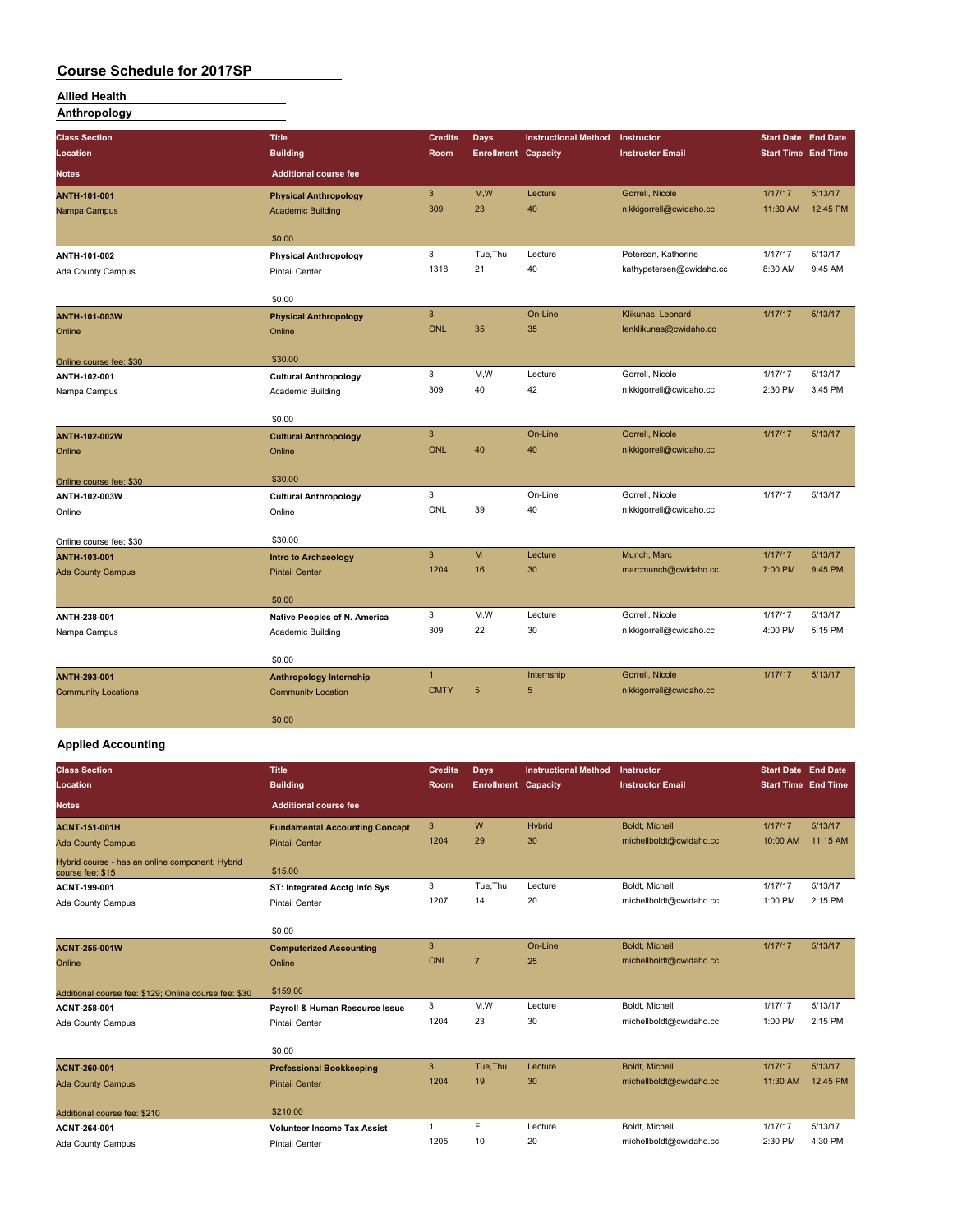| <b>Applied Accounting</b>                                                                        |                                      |                |                            |                             |                            |                            |          |
|--------------------------------------------------------------------------------------------------|--------------------------------------|----------------|----------------------------|-----------------------------|----------------------------|----------------------------|----------|
| <b>Class Section</b>                                                                             | <b>Title</b>                         | <b>Credits</b> | Days                       | <b>Instructional Method</b> | Instructor                 | <b>Start Date End Date</b> |          |
| Location                                                                                         | <b>Building</b>                      | Room           | <b>Enrollment Capacity</b> |                             | <b>Instructor Email</b>    | <b>Start Time End Time</b> |          |
| <b>Notes</b>                                                                                     | <b>Additional course fee</b>         |                |                            |                             |                            |                            |          |
|                                                                                                  |                                      |                |                            |                             |                            |                            |          |
|                                                                                                  |                                      |                |                            |                             |                            |                            |          |
|                                                                                                  | \$0.00                               |                |                            |                             |                            |                            |          |
| Art                                                                                              |                                      |                |                            |                             |                            |                            |          |
| <b>Class Section</b>                                                                             | <b>Title</b>                         | <b>Credits</b> | <b>Days</b>                | <b>Instructional Method</b> | Instructor                 | <b>Start Date End Date</b> |          |
| Location                                                                                         | <b>Building</b>                      | Room           | <b>Enrollment Capacity</b> |                             | <b>Instructor Email</b>    | <b>Start Time End Time</b> |          |
|                                                                                                  |                                      |                |                            |                             |                            |                            |          |
| <b>Notes</b>                                                                                     | <b>Additional course fee</b>         |                |                            |                             |                            |                            |          |
| ARTS-101-001H                                                                                    | <b>Art History 1</b>                 | $\mathbf{3}$   | Tue                        | Hybrid                      | Brown, Karen               | 1/17/17                    | 5/13/17  |
| Nampa Campus                                                                                     | <b>Academic Building</b>             | 105            | 38                         | 45                          | karenbrown@cwidaho.cc      | 2:30 PM                    | 3:45 PM  |
| Hybrid course - has an online component; Hybrid                                                  |                                      |                |                            |                             |                            |                            |          |
| course fee: \$15                                                                                 | \$15.00                              |                |                            |                             |                            |                            |          |
| ARTS-101-003W                                                                                    | Art History 1                        | 3              |                            | On-Line                     | Brown, Karen               | 1/17/17                    | 5/13/17  |
| Online                                                                                           | Online                               | ONL            | 32                         | 33                          | karenbrown@cwidaho.cc      |                            |          |
|                                                                                                  |                                      |                |                            |                             |                            |                            |          |
| Online course fee: \$30                                                                          | \$30.00                              |                |                            |                             |                            |                            |          |
| ARTS-101-004W                                                                                    | <b>Art History 1</b>                 | $\mathbf{3}$   |                            | On-Line                     | Manny, Emily               | 1/17/17                    | 5/13/17  |
| Online                                                                                           | Online                               | <b>ONL</b>     | 33                         | 33                          | emilymanny@cwidaho.cc      |                            |          |
|                                                                                                  |                                      |                |                            |                             |                            |                            |          |
| Online course fee: \$30                                                                          | \$30.00                              |                |                            |                             |                            |                            |          |
| ARTS-101-005                                                                                     | Art History 1                        | 3              | M, W                       | Lecture                     | Brown, Karen               | 1/17/17                    | 5/13/17  |
| Nampa Campus                                                                                     | Aspen Classroom Building             | 108            | 29                         | 30                          | karenbrown@cwidaho.cc      | 1:00 PM                    | 2:15 PM  |
|                                                                                                  |                                      |                |                            |                             |                            |                            |          |
|                                                                                                  | \$0.00                               |                |                            |                             |                            |                            |          |
| ARTS-102-001                                                                                     | <b>Art History 2</b>                 | $\mathbf{3}$   | Tue, Thu                   | Lecture                     | Brown, Karen               | 1/17/17                    | 5/13/17  |
| Nampa Campus                                                                                     | <b>Academic Building</b>             | 105            | 23                         | 30                          | karenbrown@cwidaho.cc      | 10:00 AM                   | 11:15 AM |
|                                                                                                  | \$0.00                               |                |                            |                             |                            |                            |          |
|                                                                                                  |                                      | 3              | M,W                        | Lecture                     | Brown, Karen               | 1/17/17                    | 5/13/17  |
| ARTS-104-001                                                                                     | African, Oceanic & Pre-Clm Art       | 108            | 14                         | 36                          | karenbrown@cwidaho.cc      | 8:30 AM                    | 9:45 AM  |
| Nampa Campus                                                                                     | Aspen Classroom Building             |                |                            |                             |                            |                            |          |
|                                                                                                  | \$0.00                               |                |                            |                             |                            |                            |          |
| <b>ARTS-105-001H</b>                                                                             | Design 1                             | $\mathbf{3}$   | Thu                        | Lecture                     | Fazil, Goran               | 1/17/17                    | 5/13/17  |
|                                                                                                  | <b>Academic Building</b>             | 206            | 26                         | 26                          | goranfazil@cwidaho.cc      | 8:00 AM                    | 10:20 AM |
| Nampa Campus                                                                                     |                                      |                |                            |                             |                            |                            |          |
| Hybrid course - has an online component;<br>Additional course fee: \$40; Hybrid course fee: \$15 | \$55.00                              |                |                            |                             |                            |                            |          |
| ARTS-106-001                                                                                     | Design 2                             | 3              | M, W                       | Lecture                     | Mullis, Eric               | 1/17/17                    | 5/13/17  |
| Nampa Campus                                                                                     | Academic Building                    | 206            | 14                         | 26                          | ericmullis@cwidaho.cc      | 1:40 PM                    | 4:00 PM  |
|                                                                                                  |                                      |                |                            |                             |                            |                            |          |
| Additional course fee: \$50                                                                      | \$50.00                              |                |                            |                             |                            |                            |          |
| ARTS-109-001                                                                                     | Drawing 1                            | $\mathbf{3}$   | Tue, Thu                   | Lecture                     | Fazil, Goran               | 1/17/17                    | 5/13/17  |
| Nampa Campus                                                                                     | <b>Academic Building</b>             | 206            | 26                         | 26                          | goranfazil@cwidaho.cc      | 10:50 AM                   | 1:10 PM  |
|                                                                                                  |                                      |                |                            |                             |                            |                            |          |
| Additional course fee: \$40                                                                      | \$40.00                              |                |                            |                             |                            |                            |          |
| ARTS-109-002                                                                                     | Drawing 1                            | 3              | M, W                       | Lecture                     | VanDeGrift, April          | 1/17/17                    | 5/13/17  |
| Nampa Campus                                                                                     | Academic Building                    | 206            | 16                         | 26                          | aprilvandegrift@cwidaho.cc | 8:00 AM                    | 10:20 AM |
|                                                                                                  |                                      |                |                            |                             |                            |                            |          |
| Additional course fee: \$40                                                                      | \$40.00                              |                |                            |                             |                            |                            |          |
| ARTS-150-001                                                                                     | <b>Beginning Digital Photography</b> | $\mathbf{3}$   | F,SAT                      | Lecture                     | Hanel, Shawna              | 1/17/17                    | 5/13/17  |
| <b>Ada County Campus</b>                                                                         | <b>Pintail Center</b>                | 1203           | 19                         | 20                          | shawnahanel@cwidaho.cc     | 10:00 AM                   | 12:20 PM |
|                                                                                                  |                                      |                |                            |                             |                            |                            |          |
| Additional course fee: \$50                                                                      | \$50.00                              |                |                            |                             |                            |                            |          |
| ARTS-215-001                                                                                     | Painting 1                           | 3              | Tue, Thu                   | Lecture                     | VanDeGrift, April          | 1/17/17                    | 5/13/17  |
| Nampa Campus                                                                                     | Academic Building                    | 206            | 22                         | 26                          | aprilvandegrift@cwidaho.cc | 1:40 PM                    | 4:00 PM  |
|                                                                                                  |                                      |                |                            |                             |                            |                            |          |
| Additional course fee: \$50                                                                      | \$50.00                              |                |                            |                             |                            |                            |          |
| ARTS-231-001                                                                                     | <b>Sculpture</b>                     | $\mathbf{3}$   | M,W                        | Lecture                     | Mullis, Eric               | 1/17/17                    | 5/13/17  |
| Nampa Campus                                                                                     | <b>Academic Building</b>             | 206            | 13                         | 26                          | ericmullis@cwidaho.cc      | 4:30 PM                    | 6:50 PM  |
|                                                                                                  |                                      |                |                            |                             |                            |                            |          |
| Additional course fee: \$50                                                                      | \$50.00                              |                |                            |                             |                            |                            |          |
| ARTS-260-001                                                                                     | <b>Figure Drawing</b>                | 3              | M, W                       | Lecture                     | Fazil, Goran               | 1/17/17                    | 5/13/17  |
| Nampa Campus                                                                                     | Academic Building                    | 206            | 15                         | 26                          | goranfazil@cwidaho.cc      | 10:50 AM                   | 1:10 PM  |
|                                                                                                  | \$50.00                              |                |                            |                             |                            |                            |          |
| Additional course fee: \$50                                                                      |                                      |                |                            |                             |                            |                            |          |
| <b>Auto Body Technology</b>                                                                      |                                      |                |                            |                             |                            |                            |          |
|                                                                                                  |                                      |                |                            |                             |                            |                            |          |
| <b>Class Section</b>                                                                             | <b>Title</b>                         | <b>Credits</b> | <b>Days</b>                | <b>Instructional Method</b> | Instructor                 | <b>Start Date End Date</b> |          |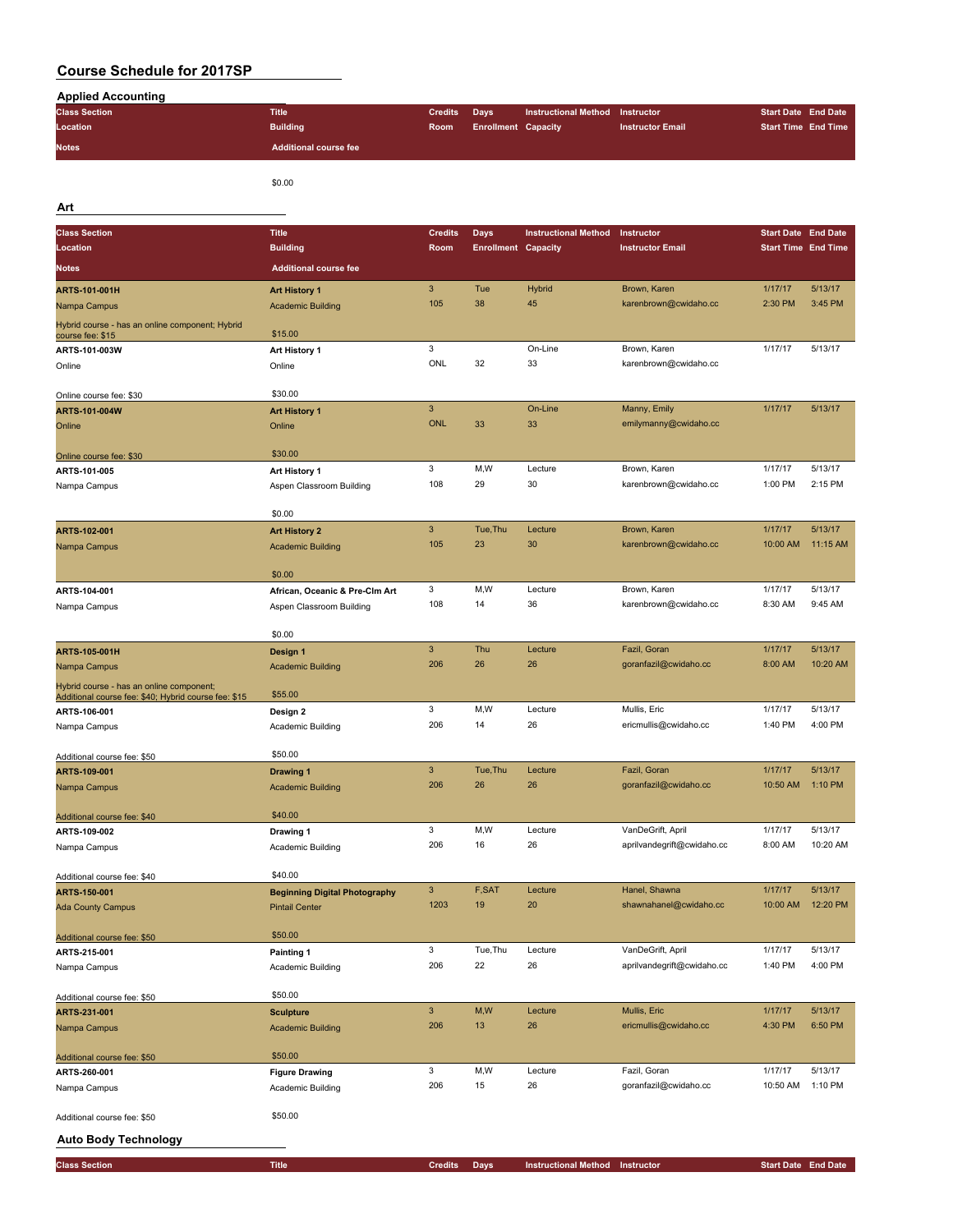| <b>Auto Body Technology</b>  |                               |                 |                            |         |                            |         |                            |
|------------------------------|-------------------------------|-----------------|----------------------------|---------|----------------------------|---------|----------------------------|
| Location                     | <b>Building</b>               | Room            | <b>Enrollment Capacity</b> |         | <b>Instructor Email</b>    |         | <b>Start Time End Time</b> |
| <b>Notes</b>                 | <b>Additional course fee</b>  |                 |                            |         |                            |         |                            |
| ATBD-160-001                 | <b>Estimating</b>             | $\mathbf{1}$    | M.Tue.Thu.F Lecture        |         | Music, Terence             | 1/17/17 | 5/13/17                    |
| Nampa Campus                 | <b>Micron Center for Pte</b>  | 2202            | 16                         | 17      | terrymusic@cwidaho.cc      | 7:30 AM | 9:30 AM                    |
|                              |                               |                 |                            |         |                            |         |                            |
|                              | \$0.00                        | $\mathbf{1}$    | W                          | Lecture | Music, Terence             | 1/17/17 | 5/13/17                    |
| ATBD-160-001                 | Estimating                    | 2202            | 16                         | 17      |                            |         | 3:00 PM                    |
| Nampa Campus                 | Micron Center for Pte         |                 |                            |         | terrymusic@cwidaho.cc      | 7:30 AM |                            |
|                              | \$0.00                        |                 |                            |         |                            |         |                            |
| ATBD-160L-001                | <b>Estimating Lab</b>         | $\overline{2}$  | M, Tue, W, Thu Lab         |         | Music, Terence             | 1/17/17 | 5/13/17                    |
| Nampa Campus                 | Micron Center for Pte         | 1401            | 16                         | 17      | terrymusic@cwidaho.cc      | 9:30 AM | 3:00 PM                    |
|                              | \$0.00                        |                 |                            |         |                            |         |                            |
| ATBD-170-001                 | <b>Primers/Paint Prep</b>     | $\mathbf{1}$    | M, Tue, Thu, F Lecture     |         | Music, Terence             | 1/17/17 | 5/13/17                    |
| Nampa Campus                 | Micron Center for Pte         | 2202            | 16                         | 17      | terrymusic@cwidaho.cc      | 7:30 AM | 9:30 AM                    |
|                              |                               |                 |                            |         |                            |         |                            |
|                              | \$0.00                        | $\mathbf{1}$    | W                          |         |                            |         |                            |
| ATBD-170-001                 | <b>Primers/Paint Prep</b>     |                 |                            | Lecture | Music, Terence             | 1/17/17 | 5/13/17                    |
| Nampa Campus                 | Micron Center for Pte         | 2202            | 16                         | 17      | terrymusic@cwidaho.cc      | 7:30 AM | 3:00 PM                    |
|                              | \$0.00                        |                 |                            |         |                            |         |                            |
| ATBD-170L-001                | <b>Primers/Paint Prep Lab</b> | $\overline{c}$  | M, Tue, W, Thu Lab         |         | Music, Terence             | 1/17/17 | 5/13/17                    |
| Nampa Campus                 | Micron Center for Pte         | 1401            | 16                         | 17      | terrymusic@cwidaho.cc      | 9:30 AM | 3:00 PM                    |
| Additional course fee: \$125 | \$125.00                      |                 |                            |         |                            |         |                            |
| ATBD-180-001                 | <b>Collision Repair</b>       | $\overline{2}$  | M, Tue, Thu, F Lecture     |         | Music, Terence             | 1/17/17 | 5/13/17                    |
| Nampa Campus                 | Micron Center for Pte         | 2202            | 16                         | 17      | terrymusic@cwidaho.cc      | 7:30 AM | 9:30 AM                    |
|                              | \$0.00                        |                 |                            |         |                            |         |                            |
| ATBD-180-001                 | <b>Collision Repair</b>       | $\overline{2}$  | W                          | Lecture | Music, Terence             | 1/17/17 | 5/13/17                    |
| Nampa Campus                 | Micron Center for Pte         | 2202            | 16                         | 17      | terrymusic@cwidaho.cc      | 7:30 AM | 3:00 PM                    |
|                              |                               |                 |                            |         |                            |         |                            |
|                              | \$0.00                        |                 |                            |         |                            |         |                            |
| ATBD-180L-001                | <b>Collision Repair Lab</b>   | $\overline{4}$  | M, Tue, W, Thu Lab         |         | Music, Terence             | 1/17/17 | 5/13/17                    |
| Nampa Campus                 | Micron Center for Pte         | 1401            | 16                         | 17      | terrymusic@cwidaho.cc      | 9:30 AM | 3:00 PM                    |
|                              | \$0.00                        |                 |                            |         |                            |         |                            |
| ATBD-260-001                 | Auto Body Co-op               | 12              | M, Tue, Thu, F Lecture     |         | McConnachie, Sean          | 1/17/17 | 5/13/17                    |
| Nampa Campus                 | Micron Center for Pte         | 1401            | 6                          | 17      | seanmcconnachie@cwidaho.cc | 7:30 AM | 5:00 PM                    |
| Additional course fee: \$125 | \$125.00                      |                 |                            |         |                            |         |                            |
| ATBD-260-001                 | <b>Auto Body Co-op</b>        | 12 <sup>2</sup> | W                          | Lecture | McConnachie, Sean          | 1/17/17 | 5/13/17                    |
| Nampa Campus                 | Micron Center for Pte         | 2210            | $6\phantom{1}$             | 17      | seanmcconnachie@cwidaho.cc | 7:30 AM | 5:00 PM                    |
|                              |                               |                 |                            |         |                            |         |                            |
| Additional course fee: \$125 | \$125.00                      |                 |                            |         |                            |         |                            |

**Automotive Technology**

| <b>Class Section</b><br>Location | <b>Title</b><br><b>Building</b>      | <b>Credits</b><br>Room, | <b>Days</b><br><b>Enrollment Capacity</b> | <b>Instructional Method</b> | Instructor<br><b>Instructor Email</b> | <b>Start Date End Date</b><br><b>Start Time End Time</b> |          |
|----------------------------------|--------------------------------------|-------------------------|-------------------------------------------|-----------------------------|---------------------------------------|----------------------------------------------------------|----------|
| <b>Notes</b>                     | <b>Additional course fee</b>         |                         |                                           |                             |                                       |                                                          |          |
| <b>AUTO-111-001</b>              | Intro to Auto Service Fundmntl       | $\overline{2}$          | M.Tue.W.Thu Lecture                       |                             | Anderson, Eric                        | 1/17/17                                                  | 3/11/17  |
| Nampa Campus                     | <b>Micron Center for Pte</b>         | 1201                    | 19                                        | 20                          | ericanderson@cwidaho.cc               | 7:00 AM                                                  | 8:30 AM  |
|                                  | \$0.00                               |                         |                                           |                             |                                       |                                                          |          |
| AUTO-111-001                     | Intro to Auto Service Fundmntl       | $\overline{2}$          | M.Tue, W.Thu Lecture                      |                             | Anderson, Eric                        | 1/17/17                                                  | 3/11/17  |
| Nampa Campus                     | Micron Center for Pte                | 1206                    | 19                                        | 20                          | ericanderson@cwidaho.cc               | 7:00 AM                                                  | 8:30 AM  |
|                                  | \$0.00                               |                         |                                           |                             |                                       |                                                          |          |
| AUTO-111-001                     | Intro to Auto Service Fundmntl       | $\overline{2}$          | M.Tue.W.Thu Lecture                       |                             | Hicks, Timothy                        | 1/17/17                                                  | 3/11/17  |
| Nampa Campus                     | <b>Micron Center for Pte</b>         | 1201                    | 19                                        | 20                          | timhicks@cwidaho.cc                   | 7:00 AM                                                  | 8:30 AM  |
|                                  | \$0.00                               |                         |                                           |                             |                                       |                                                          |          |
| AUTO-111-001                     | Intro to Auto Service Fundmntl       | $\overline{2}$          | M, Tue, W, Thu Lecture                    |                             | Hicks, Timothy                        | 1/17/17                                                  | 3/11/17  |
| Nampa Campus                     | Micron Center for Pte                | 1206                    | 19                                        | 20                          | timhicks@cwidaho.cc                   | 7:00 AM                                                  | 8:30 AM  |
|                                  | \$0.00                               |                         |                                           |                             |                                       |                                                          |          |
| AUTO-114-001                     | <b>Auto MLR/Electrical Fundmntls</b> | 6                       | M.Tue.W.Thu Lecture                       |                             | Anderson, Eric                        | 1/17/17                                                  | 3/11/17  |
| Nampa Campus                     | <b>Micron Center for Pte</b>         | 1201                    | 19                                        | 20                          | ericanderson@cwidaho.cc               | 8:35 AM                                                  | 12:30 PM |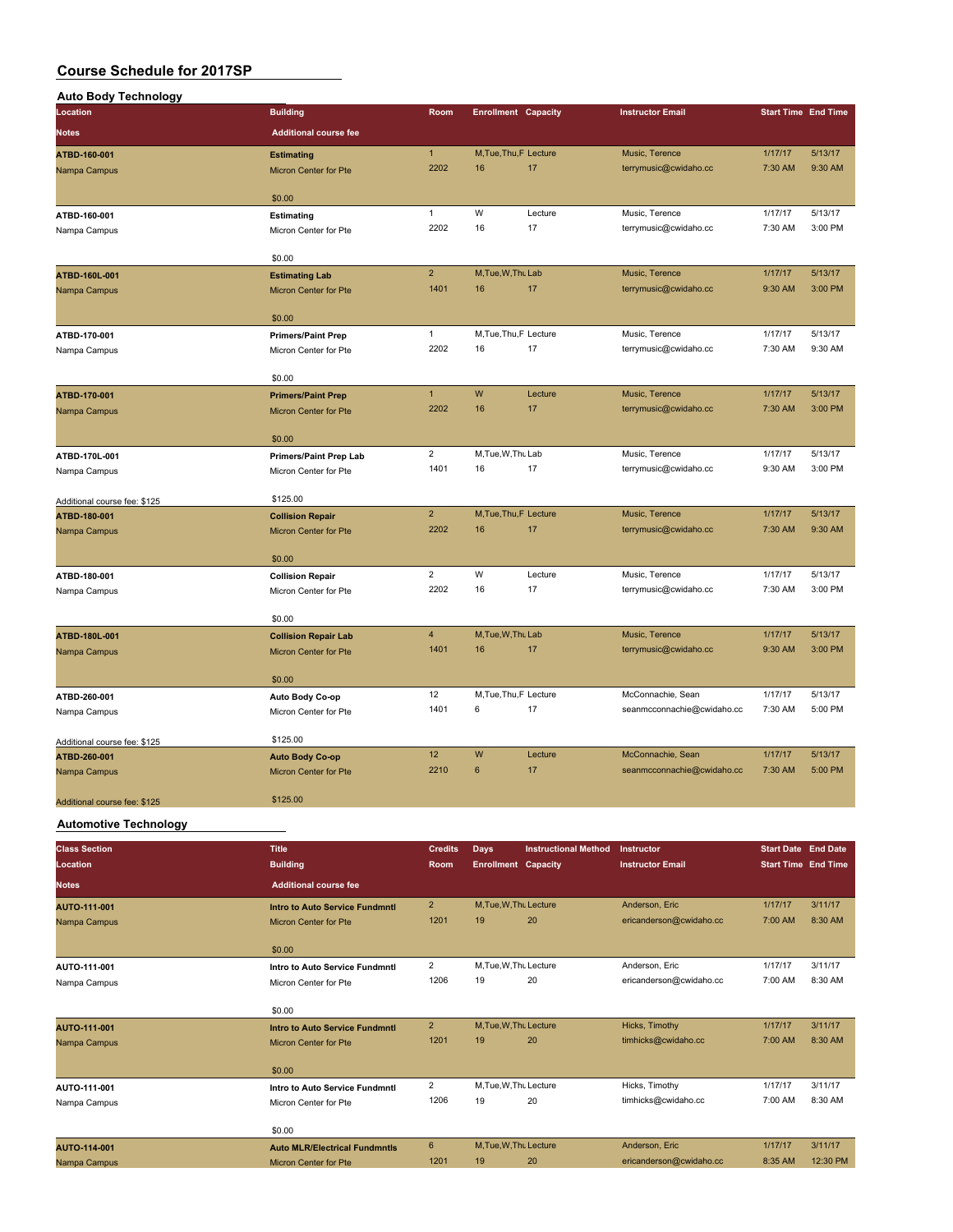| <b>Automotive Technology</b> |                                          |                           |                            |                             |                         |                            |          |
|------------------------------|------------------------------------------|---------------------------|----------------------------|-----------------------------|-------------------------|----------------------------|----------|
| <b>Class Section</b>         | <b>Title</b>                             | <b>Credits</b>            | Days                       | <b>Instructional Method</b> | Instructor              | <b>Start Date End Date</b> |          |
| Location                     | <b>Building</b>                          | Room                      | <b>Enrollment Capacity</b> |                             | <b>Instructor Email</b> | <b>Start Time End Time</b> |          |
| Notes                        | <b>Additional course fee</b>             |                           |                            |                             |                         |                            |          |
|                              |                                          |                           |                            |                             |                         |                            |          |
|                              |                                          |                           |                            |                             |                         |                            |          |
| Additional course fee: \$250 | \$250.00                                 |                           |                            |                             |                         |                            |          |
| AUTO-114-001                 | <b>Auto MLR/Electrical Fundmntls</b>     | 6                         | M.Tue, W.Thu Lecture       |                             | Anderson, Eric          | 1/17/17                    | 3/11/17  |
| Nampa Campus                 | Micron Center for Pte                    | 1206                      | 19                         | 20                          | ericanderson@cwidaho.cc | 8:35 AM                    | 12:30 PM |
|                              |                                          |                           |                            |                             |                         |                            |          |
| Additional course fee: \$250 | \$250.00                                 |                           |                            |                             |                         |                            |          |
| AUTO-114-001                 | <b>Auto MLR/Electrical Fundmntls</b>     | 6                         | M, Tue, W, Thu Lecture     |                             | Hicks, Timothy          | 1/17/17                    | 3/11/17  |
| Nampa Campus                 | Micron Center for Pte                    | 1201                      | 19                         | 20                          | timhicks@cwidaho.cc     | 8:35 AM                    | 12:30 PM |
|                              |                                          |                           |                            |                             |                         |                            |          |
| Additional course fee: \$250 | \$250.00                                 |                           |                            |                             |                         |                            |          |
| AUTO-114-001                 | <b>Auto MLR/Electrical Fundmntls</b>     | 6                         | M, Tue, W, Thu Lecture     |                             | Hicks, Timothy          | 1/17/17                    | 3/11/17  |
| Nampa Campus                 | Micron Center for Pte                    | 1206                      | 19                         | 20                          | timhicks@cwidaho.cc     | 8:35 AM                    | 12:30 PM |
|                              |                                          |                           |                            |                             |                         |                            |          |
| Additional course fee: \$250 | \$250.00                                 |                           |                            |                             |                         |                            |          |
| AUTO-121-001                 | <b>Automotive Electrical Systems</b>     | $\mathbf{3}$              | M, Tue, W, Thu Lecture     |                             | Anderson, Eric          | 3/13/17                    | 4/15/17  |
| Nampa Campus                 | Micron Center for Pte                    | 1208                      | 19                         | 20                          | ericanderson@cwidaho.cc | 7:00 AM                    | 12:30 PM |
|                              |                                          |                           |                            |                             |                         |                            |          |
| Additional course fee: \$50  | \$50.00                                  |                           |                            |                             |                         |                            |          |
| AUTO-121-001                 | <b>Automotive Electrical Systems</b>     | 3                         | M, Tue, W, Thu Lecture     |                             | Anderson, Eric          | 3/13/17                    | 4/15/17  |
| Nampa Campus                 | Micron Center for Pte                    | 1210                      | 19                         | 20                          | ericanderson@cwidaho.cc | 7:00 AM                    | 9:15 AM  |
|                              |                                          |                           |                            |                             |                         |                            |          |
| Additional course fee: \$50  | \$50.00                                  |                           |                            |                             |                         |                            |          |
| AUTO-121-001                 | <b>Automotive Electrical Systems</b>     | $\mathbf{3}$              | M, Tue, W, Thu Lecture     |                             | Law, Scott              | 3/13/17                    | 4/15/17  |
| Nampa Campus                 | Micron Center for Pte                    | 1208                      | 19                         | 20                          | scottlaw@cwidaho.cc     | 7:00 AM                    | 12:30 PM |
|                              |                                          |                           |                            |                             |                         |                            |          |
| Additional course fee: \$50  | \$50.00                                  |                           |                            |                             |                         |                            |          |
| AUTO-121-001                 | <b>Automotive Electrical Systems</b>     | 3                         | M, Tue, W, Thu Lecture     |                             | Law, Scott              | 3/13/17                    | 4/15/17  |
| Nampa Campus                 | Micron Center for Pte                    | 1210                      | 19                         | 20                          | scottlaw@cwidaho.cc     | 7:00 AM                    | 9:15 AM  |
|                              |                                          |                           |                            |                             |                         |                            |          |
| Additional course fee: \$50  | \$50.00                                  |                           |                            |                             |                         |                            |          |
| AUTO-125-001                 | <b>Automotive Elec Accessories</b>       | $\mathbf{3}$              | M, Tue, W, Thu Lecture     |                             | Anderson, Eric          | 4/17/17                    | 5/13/17  |
| Nampa Campus                 | Micron Center for Pte                    | 1208                      | 19                         | 20                          | ericanderson@cwidaho.cc | 7:00 AM                    | 12:30 PM |
|                              |                                          |                           |                            |                             |                         |                            |          |
| Additional course fee: \$20  | \$20.00                                  |                           |                            |                             |                         |                            |          |
| AUTO-125-001                 | <b>Automotive Elec Accessories</b>       | 3                         | M, Tue, W, Thu Lecture     |                             | Anderson, Eric          | 4/17/17                    | 5/13/17  |
| Nampa Campus                 | Micron Center for Pte                    | 1210                      | 19                         | 20                          | ericanderson@cwidaho.cc | 7:00 AM                    | 9:15 AM  |
|                              |                                          |                           |                            |                             |                         |                            |          |
| Additional course fee: \$20  | \$20.00                                  |                           |                            |                             |                         |                            |          |
| AUTO-125-001                 | <b>Automotive Elec Accessories</b>       | $\mathbf{3}$              | M, Tue, W, Thu Lecture     |                             | Law, Scott              | 4/17/17                    | 5/13/17  |
| Nampa Campus                 | Micron Center for Pte                    | 1208                      | 19                         | 20                          | scottlaw@cwidaho.cc     | 7:00 AM                    | 12:30 PM |
|                              |                                          |                           |                            |                             |                         |                            |          |
| Additional course fee: \$20  | \$20.00                                  |                           |                            |                             |                         |                            |          |
| AUTO-125-001                 | <b>Automotive Elec Accessories</b>       | 3                         | M, Tue, W, Thu Lecture     |                             | Law, Scott              | 4/17/17                    | 5/13/17  |
| Nampa Campus                 | Micron Center for Pte                    | 1210                      | 19                         | 20                          | scottlaw@cwidaho.cc     | 7:00 AM                    | 9:15 AM  |
|                              |                                          |                           |                            |                             |                         |                            |          |
| Additional course fee: \$20  | \$20.00                                  |                           |                            |                             |                         |                            |          |
| AUTO-131-001                 | <b>Brakes, ABS &amp; Stability Contr</b> | $\mathbf{3}$              | M, Tue, W, Thu Lecture     |                             | Anderson, Eric          | 3/13/17                    | 4/15/17  |
| Nampa Campus                 | Micron Center for Pte                    | 1201                      | 13                         | 16                          | ericanderson@cwidaho.cc | 7:00 AM                    | 12:30 PM |
|                              |                                          |                           |                            |                             |                         |                            |          |
| Additional course fee: \$35  | \$35.00                                  |                           |                            |                             |                         |                            |          |
| AUTO-131-001                 | <b>Brakes, ABS &amp; Stability Contr</b> | 3                         | M, Tue, W, Thu Lecture     |                             | Anderson, Eric          | 3/13/17                    | 4/15/17  |
| Nampa Campus                 | Micron Center for Pte                    | 1206                      | 13                         | 16                          | ericanderson@cwidaho.cc | 7:00 AM                    | 12:30 PM |
|                              |                                          |                           |                            |                             |                         |                            |          |
| Additional course fee: \$35  | \$35.00                                  |                           |                            |                             |                         |                            |          |
| AUTO-131-001                 | <b>Brakes, ABS &amp; Stability Contr</b> | $\ensuremath{\mathsf{3}}$ | M, Tue, W, Thu Lecture     |                             | Hicks, Timothy          | 3/13/17                    | 4/15/17  |
|                              |                                          | 1201                      | 13                         | 16                          | timhicks@cwidaho.cc     | 7:00 AM                    | 12:30 PM |
| Nampa Campus                 | Micron Center for Pte                    |                           |                            |                             |                         |                            |          |
|                              | \$35.00                                  |                           |                            |                             |                         |                            |          |
| Additional course fee: \$35  |                                          | 3                         | M, Tue, W, Thu Lecture     |                             | Hicks, Timothy          | 3/13/17                    | 4/15/17  |
| AUTO-131-001                 | <b>Brakes, ABS &amp; Stability Contr</b> | 1206                      | 13                         | 16                          | timhicks@cwidaho.cc     | 7:00 AM                    | 12:30 PM |
| Nampa Campus                 | Micron Center for Pte                    |                           |                            |                             |                         |                            |          |
|                              | \$35.00                                  |                           |                            |                             |                         |                            |          |
| Additional course fee: \$35  |                                          | $\mathbf{3}$              | M, Tue, W, Thu Lecture     |                             | Anderson, Eric          | 1/17/17                    | 2/11/17  |
| AUTO-131-002                 | <b>Brakes, ABS &amp; Stability Contr</b> | 1201                      | 12                         | 16                          |                         | 2:00 PM                    | 9:00 PM  |
| Nampa Campus                 | <b>Micron Center for Pte</b>             |                           |                            |                             | ericanderson@cwidaho.cc |                            |          |
|                              |                                          |                           |                            |                             |                         |                            |          |
| Additional course fee: \$35  | \$35.00                                  |                           |                            |                             |                         |                            |          |

**AUTO-131-002 Brakes, ABS & Stability Contr** 3 M,Tue,W,ThuLecture Anderson, Eric 1/17/17 2/11/17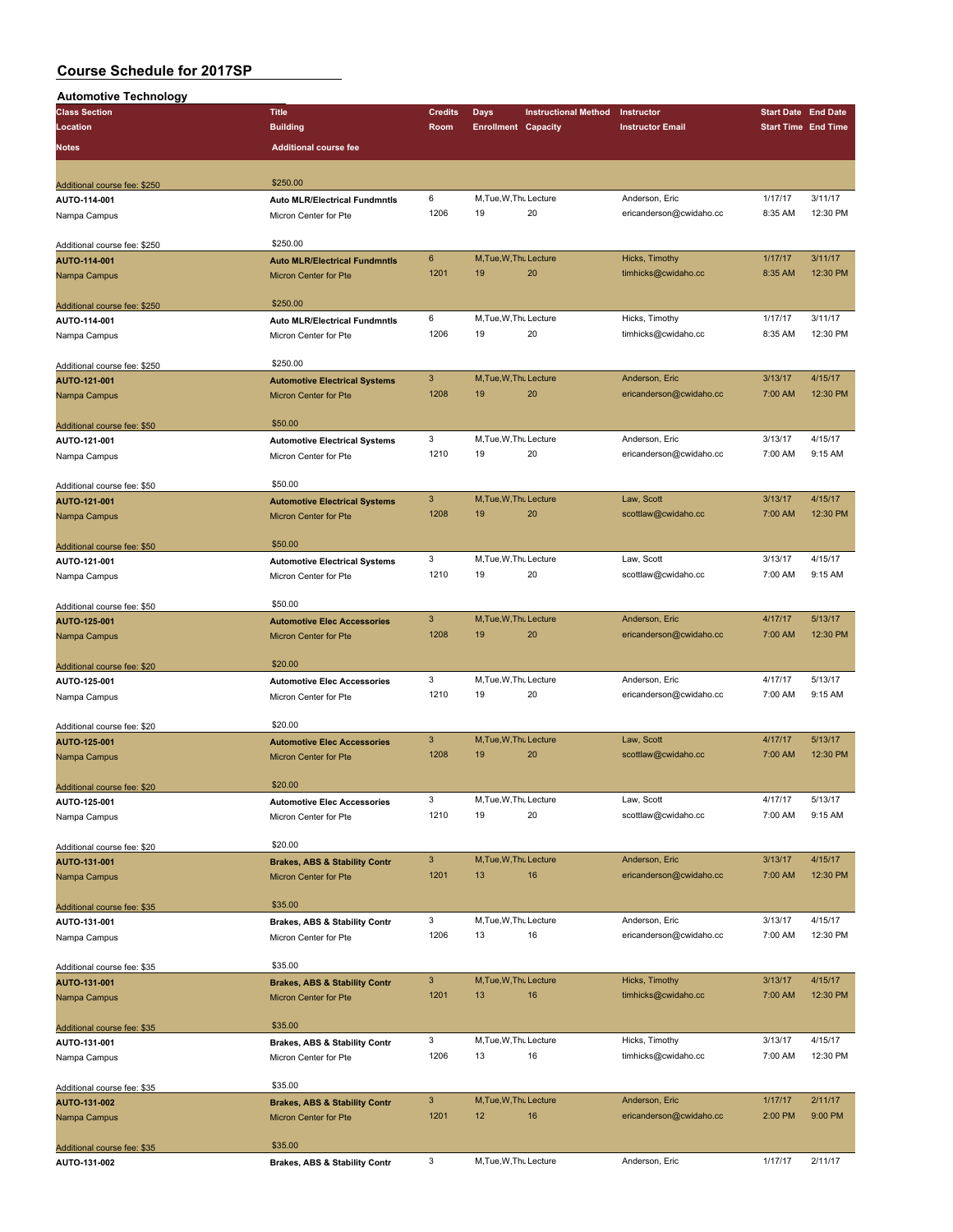| <b>Automotive Technology</b>                |                                          |                |                              |                             |                         |                            |                     |
|---------------------------------------------|------------------------------------------|----------------|------------------------------|-----------------------------|-------------------------|----------------------------|---------------------|
| <b>Class Section</b>                        | <b>Title</b>                             | <b>Credits</b> | Days                         | <b>Instructional Method</b> | Instructor              | <b>Start Date End Date</b> |                     |
| Location                                    | <b>Building</b>                          | Room           | <b>Enrollment Capacity</b>   |                             | <b>Instructor Email</b> | <b>Start Time End Time</b> |                     |
| <b>Notes</b>                                | <b>Additional course fee</b>             |                |                              |                             |                         |                            |                     |
| Nampa Campus                                | Micron Center for Pte                    | 1206           | 12                           | 16                          | ericanderson@cwidaho.cc | 2:00 PM                    | 9:00 PM             |
|                                             |                                          |                |                              |                             |                         |                            |                     |
| Additional course fee: \$35                 | \$35.00                                  |                |                              |                             |                         |                            |                     |
| AUTO-131-002                                | <b>Brakes, ABS &amp; Stability Contr</b> | $\mathbf{3}$   | M.Tue.W.Thu Lecture          |                             | Crowley, David          | 1/17/17                    | 2/11/17             |
| Nampa Campus                                | Micron Center for Pte                    | 1201           | 12                           | 16                          | davecrowley@cwidaho.cc  | 2:00 PM                    | 9:00 PM             |
|                                             | \$35.00                                  |                |                              |                             |                         |                            |                     |
| Additional course fee: \$35<br>AUTO-131-002 | <b>Brakes, ABS &amp; Stability Contr</b> | 3              | M, Tue, W, Thu Lecture       |                             | Crowley, David          | 1/17/17                    | 2/11/17             |
| Nampa Campus                                | Micron Center for Pte                    | 1206           | 12                           | 16                          | davecrowley@cwidaho.cc  | 2:00 PM                    | 9:00 PM             |
|                                             |                                          |                |                              |                             |                         |                            |                     |
| Additional course fee: \$35                 | \$35.00                                  |                |                              |                             |                         |                            |                     |
| AUTO-135-001                                | Susp, Steer & 4-WAY Alignment            | $\mathbf{3}$   | M, Tue, W, Thu Lecture       |                             | Anderson, Eric          | 4/17/17                    | 5/13/17             |
| Nampa Campus                                | <b>Micron Center for Pte</b>             | 1201           | 13                           | 16                          | ericanderson@cwidaho.cc | 7:00 AM                    | 12:30 PM            |
|                                             | \$35.00                                  |                |                              |                             |                         |                            |                     |
| Additional course fee: \$35<br>AUTO-135-001 | Susp, Steer & 4-WAY Alignment            | 3              | M, Tue, W, Thu Lecture       |                             | Anderson, Eric          | 4/17/17                    | 5/13/17             |
| Nampa Campus                                | Micron Center for Pte                    | 1206           | 13                           | 16                          | ericanderson@cwidaho.cc | 7:00 AM                    | 12:30 PM            |
|                                             |                                          |                |                              |                             |                         |                            |                     |
| Additional course fee: \$35                 | \$35.00                                  |                |                              |                             |                         |                            |                     |
| AUTO-135-001                                | Susp, Steer & 4-WAY Alignment            | $\mathbf{3}$   | M, Tue, W, Thu Lecture       |                             | Hicks, Timothy          | 4/17/17                    | 5/13/17             |
| Nampa Campus                                | <b>Micron Center for Pte</b>             | 1201           | 13                           | 16                          | timhicks@cwidaho.cc     | 7:00 AM                    | 12:30 PM            |
|                                             |                                          |                |                              |                             |                         |                            |                     |
| Additional course fee: \$35                 | \$35.00                                  |                |                              |                             |                         |                            |                     |
| AUTO-135-001                                | Susp, Steer & 4-WAY Alignment            | 3<br>1206      | M, Tue, W, Thu Lecture<br>13 | 16                          | Hicks, Timothy          | 4/17/17                    | 5/13/17<br>12:30 PM |
| Nampa Campus                                | Micron Center for Pte                    |                |                              |                             | timhicks@cwidaho.cc     | 7:00 AM                    |                     |
| Additional course fee: \$35                 | \$35.00                                  |                |                              |                             |                         |                            |                     |
| AUTO-135-002                                | Susp, Steer & 4-Way Alignment            | $\mathbf{3}$   | M, Tue, W, Thu Lecture       |                             | Anderson, Eric          | 2/13/17                    | 3/11/17             |
| Nampa Campus                                | <b>Micron Center for Pte</b>             | 1201           | 12                           | 16                          | ericanderson@cwidaho.cc | 2:00 PM                    | 9:00 PM             |
|                                             |                                          |                |                              |                             |                         |                            |                     |
| Additional course fee: \$35                 | \$35.00                                  |                |                              |                             |                         |                            |                     |
| AUTO-135-002                                | Susp, Steer & 4-Way Alignment            | 3              | M, Tue, W, Thu Lecture       |                             | Anderson, Eric          | 2/13/17                    | 3/11/17             |
| Nampa Campus                                | Micron Center for Pte                    | 1206           | 12                           | 16                          | ericanderson@cwidaho.cc | 2:00 PM                    | 9:00 PM             |
|                                             | \$35.00                                  |                |                              |                             |                         |                            |                     |
| Additional course fee: \$35<br>AUTO-135-002 | Susp, Steer & 4-Way Alignment            | $\mathbf{3}$   | M.Tue.W.Thu Lecture          |                             | Crowley, David          | 2/13/17                    | 3/11/17             |
| Nampa Campus                                | <b>Micron Center for Pte</b>             | 1201           | 12                           | 16                          | davecrowley@cwidaho.cc  | 2:00 PM                    | 9:00 PM             |
|                                             |                                          |                |                              |                             |                         |                            |                     |
| Additional course fee: \$35                 | \$35.00                                  |                |                              |                             |                         |                            |                     |
| AUTO-135-002                                | Susp, Steer & 4-Way Alignment            | 3              | M, Tue, W, Thu Lecture       |                             | Crowley, David          | 2/13/17                    | 3/11/17             |
| Nampa Campus                                | Micron Center for Pte                    | 1206           | 12                           | 16                          | davecrowley@cwidaho.cc  | 2:00 PM                    | 9:00 PM             |
|                                             | \$35.00                                  |                |                              |                             |                         |                            |                     |
| Additional course fee: \$35                 | <b>Engine Repair</b>                     | $\mathbf{3}$   | M, Tue, W, Thu Lecture       |                             | Anderson, Eric          | 1/17/17                    | 2/11/17             |
| AUTO-141-001<br>Nampa Campus                | Micron Center for Pte                    | 1207           | 13                           | 16                          | ericanderson@cwidaho.cc | 7:00 AM                    | 12:30 PM            |
|                                             |                                          |                |                              |                             |                         |                            |                     |
| Additional course fee: \$20                 | \$20.00                                  |                |                              |                             |                         |                            |                     |
| AUTO-141-001                                | <b>Engine Repair</b>                     | $\mathbf 3$    | M, Tue, W, Thu Lecture       |                             | Anderson, Eric          | 1/17/17                    | 2/11/17             |
| Nampa Campus                                | Micron Center for Pte                    | 1210           | 13                           | 16                          | ericanderson@cwidaho.cc | 10:15 AM                   | 12:30 PM            |
|                                             |                                          |                |                              |                             |                         |                            |                     |
| Additional course fee: \$20                 | \$20.00                                  | $\mathbf{3}$   |                              |                             | Crowley, David          |                            | 2/11/17             |
| AUTO-141-001                                | <b>Engine Repair</b>                     | 1207           | M, Tue, W, Thu Lecture<br>13 | 16                          | davecrowley@cwidaho.cc  | 1/17/17<br>7:00 AM         | 12:30 PM            |
| Nampa Campus                                | Micron Center for Pte                    |                |                              |                             |                         |                            |                     |
| Additional course fee: \$20                 | \$20.00                                  |                |                              |                             |                         |                            |                     |
| AUTO-141-001                                | <b>Engine Repair</b>                     | 3              | M, Tue, W, Thu Lecture       |                             | Crowley, David          | 1/17/17                    | 2/11/17             |
| Nampa Campus                                | Micron Center for Pte                    | 1210           | 13                           | 16                          | davecrowley@cwidaho.cc  | 10:15 AM                   | 12:30 PM            |
|                                             |                                          |                |                              |                             |                         |                            |                     |
| Additional course fee: \$20                 | \$20.00                                  |                |                              |                             |                         |                            |                     |
| AUTO-141-001                                | <b>Engine Repair</b>                     | $\mathbf{3}$   | M, Tue, W, Thu Lecture       |                             | Starkey, Brik           | 1/17/17                    | 2/11/17             |
| Nampa Campus                                | Micron Center for Pte                    | 1207           | 13                           | 16                          | brikstarkey@cwidaho.cc  | 7:00 AM                    | 12:30 PM            |
|                                             | \$20.00                                  |                |                              |                             |                         |                            |                     |
| Additional course fee: \$20<br>AUTO-141-001 | <b>Engine Repair</b>                     | 3              | M, Tue, W, Thu Lecture       |                             | Starkey, Brik           | 1/17/17                    | 2/11/17             |
| Nampa Campus                                | Micron Center for Pte                    | 1210           | 13                           | 16                          | brikstarkey@cwidaho.cc  | 10:15 AM                   | 12:30 PM            |
|                                             |                                          |                |                              |                             |                         |                            |                     |
| Additional course fee: \$20                 | \$20.00                                  |                |                              |                             |                         |                            |                     |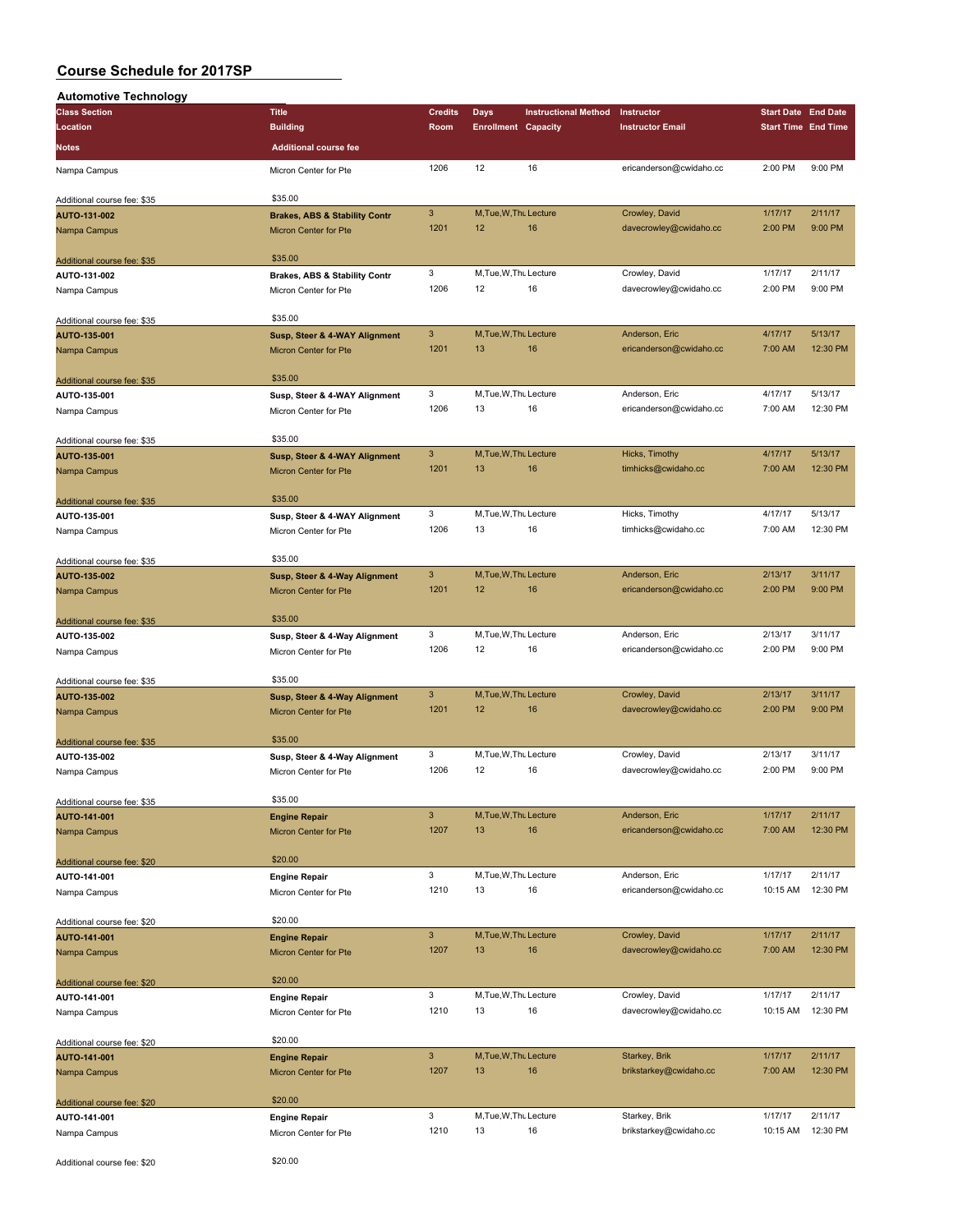| <b>Automotive Technology</b> |                              |                |                            |                             |                         |                            |          |
|------------------------------|------------------------------|----------------|----------------------------|-----------------------------|-------------------------|----------------------------|----------|
| <b>Class Section</b>         | <b>Title</b>                 | <b>Credits</b> | <b>Days</b>                | <b>Instructional Method</b> | Instructor              | <b>Start Date End Date</b> |          |
| Location                     | <b>Building</b>              | Room           | <b>Enrollment Capacity</b> |                             | <b>Instructor Email</b> | <b>Start Time End Time</b> |          |
| <b>Notes</b>                 | <b>Additional course fee</b> |                |                            |                             |                         |                            |          |
|                              |                              |                |                            |                             |                         |                            |          |
| AUTO-141-001                 | <b>Engine Repair</b>         | $\mathbf{3}$   | M, Tue, W, Thu Lecture     |                             | Weaver, Gary            | 1/17/17                    | 2/11/17  |
| Nampa Campus                 | Micron Center for Pte        | 1207           | 13                         | 16                          | garyweaver@cwidaho.cc   | 7:00 AM                    | 12:30 PM |
|                              |                              |                |                            |                             |                         |                            |          |
| Additional course fee: \$20  | \$20.00                      |                |                            |                             |                         |                            |          |
| AUTO-141-001                 | <b>Engine Repair</b>         | 3              | M, Tue, W, Thu Lecture     |                             | Weaver, Gary            | 1/17/17                    | 2/11/17  |
| Nampa Campus                 | Micron Center for Pte        | 1210           | 13                         | 16                          | garyweaver@cwidaho.cc   | 10:15 AM                   | 12:30 PM |
|                              |                              |                |                            |                             |                         |                            |          |
| Additional course fee: \$20  | \$20.00                      |                |                            |                             |                         |                            |          |
| AUTO-141-002                 | <b>Engine Repair</b>         | $\mathbf{3}$   | M, Tue, W, Thu Lab         |                             | Anderson, Eric          | 3/13/17                    | 4/15/17  |
| Nampa Campus                 | Micron Center for Pte        | 1201           | 12                         | 16                          | ericanderson@cwidaho.cc | 2:00 PM                    | 9:00 PM  |
|                              |                              |                |                            |                             |                         |                            |          |
| Additional course fee: \$20  | \$20.00                      |                |                            |                             |                         |                            |          |
| AUTO-141-002                 | <b>Engine Repair</b>         | 3              | M, Tue, W, Thu Lab         |                             | Anderson, Eric          | 3/13/17                    | 4/15/17  |
| Nampa Campus                 | Micron Center for Pte        | 1207           | 12                         | 16                          | ericanderson@cwidaho.cc | 2:00 PM                    | 9:00 PM  |
|                              |                              |                |                            |                             |                         |                            |          |
| Additional course fee: \$20  | \$20.00                      |                |                            |                             |                         |                            |          |
| AUTO-141-002                 | <b>Engine Repair</b>         | $\mathbf{3}$   | M, Tue, W, Thu Lab         |                             | Weaver, Gary            | 3/13/17                    | 4/15/17  |
| Nampa Campus                 | Micron Center for Pte        | 1201           | 12                         | 16                          | garyweaver@cwidaho.cc   | 2:00 PM                    | 9:00 PM  |
|                              |                              |                |                            |                             |                         |                            |          |
| Additional course fee: \$20  | \$20.00                      |                |                            |                             |                         |                            |          |
| AUTO-141-002                 | <b>Engine Repair</b>         | 3              | M, Tue, W, Thu Lab         |                             | Weaver, Gary            | 3/13/17                    | 4/15/17  |
| Nampa Campus                 | Micron Center for Pte        | 1207           | 12                         | 16                          | garyweaver@cwidaho.cc   | 2:00 PM                    | 9:00 PM  |
|                              |                              |                |                            |                             |                         |                            |          |
| Additional course fee: \$20  | \$20.00                      |                |                            |                             |                         |                            |          |
| AUTO-145-001                 | <b>Power Trains</b>          | $\mathbf{3}$   | M, Tue, W, Thu Lecture     |                             | Anderson, Eric          | 2/13/17                    | 3/11/17  |
| Nampa Campus                 | <b>Micron Center for Pte</b> | 1207           | 13                         | 16                          | ericanderson@cwidaho.cc | 7:00 AM                    | 12:30 PM |
|                              |                              |                |                            |                             |                         |                            |          |
|                              | \$0.00                       |                |                            |                             |                         |                            |          |
| AUTO-145-001                 | <b>Power Trains</b>          | 3              | M, Tue, W, Thu Lecture     |                             | Anderson, Eric          | 2/13/17                    | 3/11/17  |
| Nampa Campus                 | Micron Center for Pte        | 1210           | 13                         | 16                          | ericanderson@cwidaho.cc | 10:15 AM                   | 12:30 PM |
|                              |                              |                |                            |                             |                         |                            |          |
|                              | \$0.00                       |                |                            |                             |                         |                            |          |
| AUTO-145-001                 | <b>Power Trains</b>          | $\overline{3}$ | M.Tue.W.Thu Lecture        |                             | Crowley, David          | 2/13/17                    | 3/11/17  |
| Nampa Campus                 | Micron Center for Pte        | 1207           | 13                         | 16                          | davecrowley@cwidaho.cc  | 7:00 AM                    | 12:30 PM |
|                              |                              |                |                            |                             |                         |                            |          |
|                              | \$0.00                       |                |                            |                             |                         |                            |          |
| AUTO-145-001                 | <b>Power Trains</b>          | 3              | M, Tue, W, Thu Lecture     |                             | Crowley, David          | 2/13/17                    | 3/11/17  |
| Nampa Campus                 | Micron Center for Pte        | 1210           | 13                         | 16                          | davecrowley@cwidaho.cc  | 10:15 AM                   | 12:30 PM |
|                              |                              |                |                            |                             |                         |                            |          |
|                              | \$0.00                       |                |                            |                             |                         |                            |          |
| AUTO-145-001                 | <b>Power Trains</b>          | $\mathbf{3}$   | M, Tue, W, Thu Lecture     |                             | Starkey, Brik           | 2/13/17                    | 3/11/17  |
| Nampa Campus                 | <b>Micron Center for Pte</b> | 1207           | 13                         | 16                          | brikstarkey@cwidaho.cc  | 7:00 AM                    | 12:30 PM |
|                              |                              |                |                            |                             |                         |                            |          |
|                              | \$0.00                       |                |                            |                             |                         |                            |          |
| AUTO-145-001                 | <b>Power Trains</b>          | 3              | M, Tue, W, Thu Lecture     |                             | Starkey, Brik           | 2/13/17                    | 3/11/17  |
| Nampa Campus                 | Micron Center for Pte        | 1210           | 13                         | 16                          | brikstarkey@cwidaho.cc  | 10:15 AM                   | 12:30 PM |
|                              |                              |                |                            |                             |                         |                            |          |
|                              | \$0.00                       |                |                            |                             |                         |                            |          |
| AUTO-145-001                 | <b>Power Trains</b>          | $\mathbf{3}$   | M, Tue, W, Thu Lecture     |                             | Weaver, Gary            | 2/13/17                    | 3/11/17  |
| Nampa Campus                 | Micron Center for Pte        | 1207           | 13                         | 16                          | garyweaver@cwidaho.cc   | 7:00 AM                    | 12:30 PM |
|                              |                              |                |                            |                             |                         |                            |          |
|                              | \$0.00                       |                |                            |                             |                         |                            |          |
| AUTO-145-001                 | <b>Power Trains</b>          | 3              | M, Tue, W, Thu Lecture     |                             | Weaver, Gary            | 2/13/17                    | 3/11/17  |
| Nampa Campus                 | Micron Center for Pte        | 1210           | 13                         | 16                          | garyweaver@cwidaho.cc   | 10:15 AM                   | 12:30 PM |
|                              |                              |                |                            |                             |                         |                            |          |
|                              | \$0.00                       |                |                            |                             |                         |                            |          |
| AUTO-145-002                 | <b>Powertrains</b>           | $\mathbf{3}$   | M, Tue, W, Thu Lecture     |                             | Anderson, Eric          | 4/17/17                    | 5/13/17  |
| Nampa Campus                 | Micron Center for Pte        | 1201           | 12                         | 16                          | ericanderson@cwidaho.cc | 2:00 PM                    | 9:00 PM  |
|                              |                              |                |                            |                             |                         |                            |          |
|                              | \$0.00                       |                |                            |                             |                         |                            |          |
| AUTO-145-002                 | <b>Powertrains</b>           | 3              | M, Tue, W, Thu Lecture     |                             | Anderson, Eric          | 4/17/17                    | 5/13/17  |
|                              |                              | 1207           | 12                         | 16                          | ericanderson@cwidaho.cc | 2:00 PM                    | 9:00 PM  |
|                              |                              |                |                            |                             |                         |                            |          |
| Nampa Campus                 | Micron Center for Pte        |                |                            |                             |                         |                            |          |
|                              | \$0.00                       |                |                            |                             |                         |                            |          |
| AUTO-145-002                 | <b>Powertrains</b>           | $\mathbf{3}$   | M, Tue, W, Thu Lecture     |                             | Weaver, Gary            | 4/17/17                    | 5/13/17  |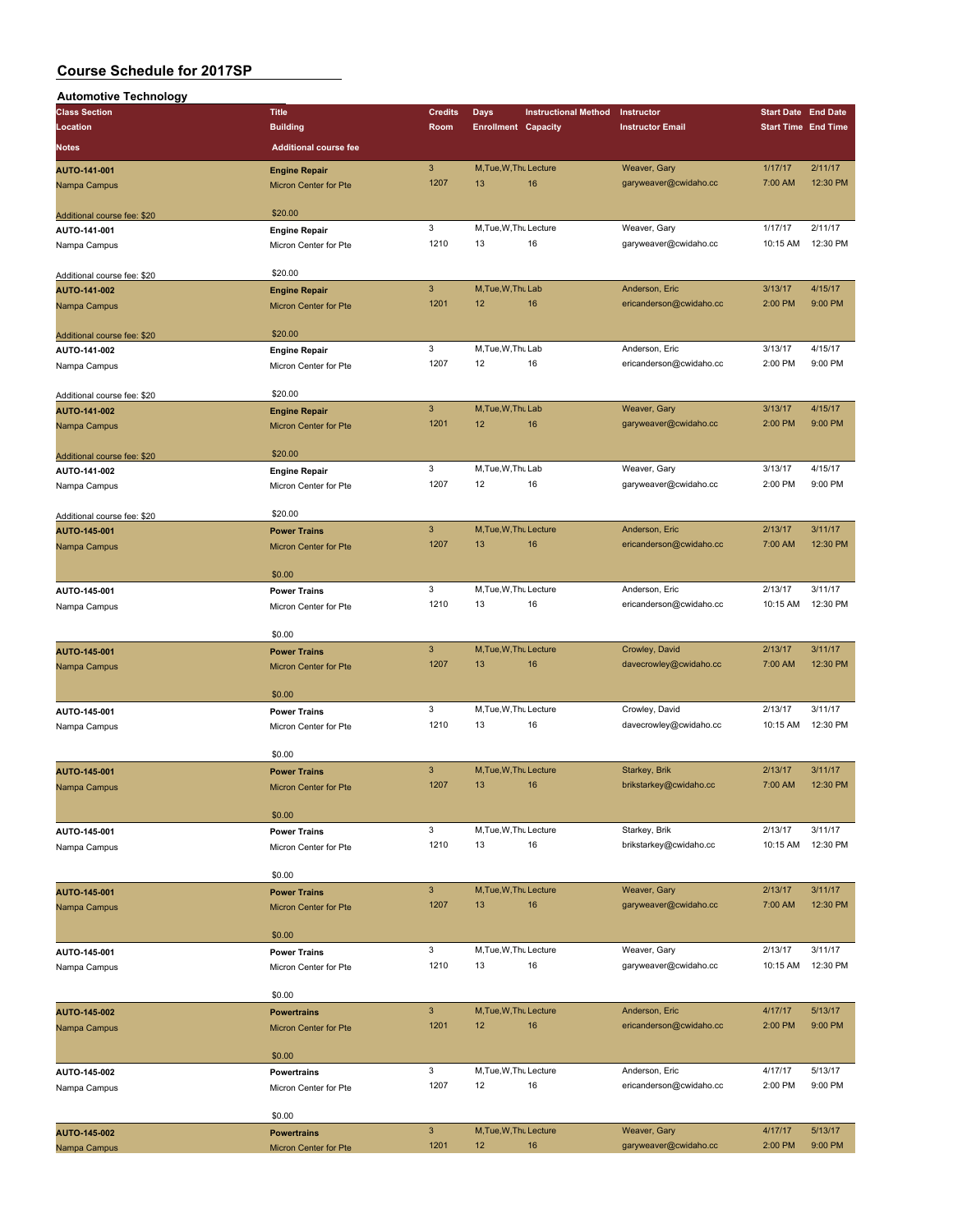| <b>Automotive Technology</b> |                                                                                                                                                                                                                                                                                                                                                                                                                                                                                                                                                                                                                                                                                                                                                                                                                                                                                                                                                                                                                                                                                                                                                                                                                                                                                                                                                                                                                                                                                                                                                                                                                                                                                                                                                                                         |                |                            |                             |                         |                                                                                                                                                                                                                                                                                                       |          |
|------------------------------|-----------------------------------------------------------------------------------------------------------------------------------------------------------------------------------------------------------------------------------------------------------------------------------------------------------------------------------------------------------------------------------------------------------------------------------------------------------------------------------------------------------------------------------------------------------------------------------------------------------------------------------------------------------------------------------------------------------------------------------------------------------------------------------------------------------------------------------------------------------------------------------------------------------------------------------------------------------------------------------------------------------------------------------------------------------------------------------------------------------------------------------------------------------------------------------------------------------------------------------------------------------------------------------------------------------------------------------------------------------------------------------------------------------------------------------------------------------------------------------------------------------------------------------------------------------------------------------------------------------------------------------------------------------------------------------------------------------------------------------------------------------------------------------------|----------------|----------------------------|-----------------------------|-------------------------|-------------------------------------------------------------------------------------------------------------------------------------------------------------------------------------------------------------------------------------------------------------------------------------------------------|----------|
| <b>Class Section</b>         | <b>Title</b>                                                                                                                                                                                                                                                                                                                                                                                                                                                                                                                                                                                                                                                                                                                                                                                                                                                                                                                                                                                                                                                                                                                                                                                                                                                                                                                                                                                                                                                                                                                                                                                                                                                                                                                                                                            | <b>Credits</b> | Days                       | <b>Instructional Method</b> | Instructor              | <b>Start Date End Date</b>                                                                                                                                                                                                                                                                            |          |
| Location                     | <b>Building</b>                                                                                                                                                                                                                                                                                                                                                                                                                                                                                                                                                                                                                                                                                                                                                                                                                                                                                                                                                                                                                                                                                                                                                                                                                                                                                                                                                                                                                                                                                                                                                                                                                                                                                                                                                                         | Room           | <b>Enrollment Capacity</b> |                             | <b>Instructor Email</b> |                                                                                                                                                                                                                                                                                                       |          |
| <b>Notes</b>                 | <b>Additional course fee</b>                                                                                                                                                                                                                                                                                                                                                                                                                                                                                                                                                                                                                                                                                                                                                                                                                                                                                                                                                                                                                                                                                                                                                                                                                                                                                                                                                                                                                                                                                                                                                                                                                                                                                                                                                            |                |                            |                             |                         |                                                                                                                                                                                                                                                                                                       |          |
|                              |                                                                                                                                                                                                                                                                                                                                                                                                                                                                                                                                                                                                                                                                                                                                                                                                                                                                                                                                                                                                                                                                                                                                                                                                                                                                                                                                                                                                                                                                                                                                                                                                                                                                                                                                                                                         |                |                            |                             |                         |                                                                                                                                                                                                                                                                                                       |          |
|                              | \$0.00                                                                                                                                                                                                                                                                                                                                                                                                                                                                                                                                                                                                                                                                                                                                                                                                                                                                                                                                                                                                                                                                                                                                                                                                                                                                                                                                                                                                                                                                                                                                                                                                                                                                                                                                                                                  |                |                            |                             |                         |                                                                                                                                                                                                                                                                                                       |          |
| AUTO-145-002                 | <b>Powertrains</b>                                                                                                                                                                                                                                                                                                                                                                                                                                                                                                                                                                                                                                                                                                                                                                                                                                                                                                                                                                                                                                                                                                                                                                                                                                                                                                                                                                                                                                                                                                                                                                                                                                                                                                                                                                      | 3              | M, Tue, W, Thu Lecture     |                             | Weaver, Gary            |                                                                                                                                                                                                                                                                                                       | 5/13/17  |
| Nampa Campus                 | Micron Center for Pte                                                                                                                                                                                                                                                                                                                                                                                                                                                                                                                                                                                                                                                                                                                                                                                                                                                                                                                                                                                                                                                                                                                                                                                                                                                                                                                                                                                                                                                                                                                                                                                                                                                                                                                                                                   | 1207           | 12                         | 16                          | garyweaver@cwidaho.cc   |                                                                                                                                                                                                                                                                                                       | 9:00 PM  |
|                              |                                                                                                                                                                                                                                                                                                                                                                                                                                                                                                                                                                                                                                                                                                                                                                                                                                                                                                                                                                                                                                                                                                                                                                                                                                                                                                                                                                                                                                                                                                                                                                                                                                                                                                                                                                                         |                |                            |                             |                         |                                                                                                                                                                                                                                                                                                       |          |
|                              | \$0.00                                                                                                                                                                                                                                                                                                                                                                                                                                                                                                                                                                                                                                                                                                                                                                                                                                                                                                                                                                                                                                                                                                                                                                                                                                                                                                                                                                                                                                                                                                                                                                                                                                                                                                                                                                                  |                |                            |                             |                         |                                                                                                                                                                                                                                                                                                       |          |
| AUTO-250-001                 | <b>Engine Performance</b>                                                                                                                                                                                                                                                                                                                                                                                                                                                                                                                                                                                                                                                                                                                                                                                                                                                                                                                                                                                                                                                                                                                                                                                                                                                                                                                                                                                                                                                                                                                                                                                                                                                                                                                                                               | $\mathbf{3}$   | M, Tue, W, Thu Lecture     |                             | Anderson, Eric          | 1/17/17                                                                                                                                                                                                                                                                                               | 2/11/17  |
| Nampa Campus                 | <b>Micron Center for Pte</b>                                                                                                                                                                                                                                                                                                                                                                                                                                                                                                                                                                                                                                                                                                                                                                                                                                                                                                                                                                                                                                                                                                                                                                                                                                                                                                                                                                                                                                                                                                                                                                                                                                                                                                                                                            | 1208           | 18                         | 19                          | ericanderson@cwidaho.cc | 7:00 AM                                                                                                                                                                                                                                                                                               | 12:30 PM |
|                              |                                                                                                                                                                                                                                                                                                                                                                                                                                                                                                                                                                                                                                                                                                                                                                                                                                                                                                                                                                                                                                                                                                                                                                                                                                                                                                                                                                                                                                                                                                                                                                                                                                                                                                                                                                                         |                |                            |                             |                         |                                                                                                                                                                                                                                                                                                       |          |
|                              | \$0.00                                                                                                                                                                                                                                                                                                                                                                                                                                                                                                                                                                                                                                                                                                                                                                                                                                                                                                                                                                                                                                                                                                                                                                                                                                                                                                                                                                                                                                                                                                                                                                                                                                                                                                                                                                                  |                |                            |                             |                         |                                                                                                                                                                                                                                                                                                       |          |
| AUTO-250-001                 | <b>Engine Performance</b>                                                                                                                                                                                                                                                                                                                                                                                                                                                                                                                                                                                                                                                                                                                                                                                                                                                                                                                                                                                                                                                                                                                                                                                                                                                                                                                                                                                                                                                                                                                                                                                                                                                                                                                                                               | 3              |                            |                             | Anderson, Eric          | 1/17/17                                                                                                                                                                                                                                                                                               | 2/11/17  |
| Nampa Campus                 | Micron Center for Pte                                                                                                                                                                                                                                                                                                                                                                                                                                                                                                                                                                                                                                                                                                                                                                                                                                                                                                                                                                                                                                                                                                                                                                                                                                                                                                                                                                                                                                                                                                                                                                                                                                                                                                                                                                   |                | 18                         |                             | ericanderson@cwidaho.cc | 7:00 AM                                                                                                                                                                                                                                                                                               | 9:15 AM  |
|                              |                                                                                                                                                                                                                                                                                                                                                                                                                                                                                                                                                                                                                                                                                                                                                                                                                                                                                                                                                                                                                                                                                                                                                                                                                                                                                                                                                                                                                                                                                                                                                                                                                                                                                                                                                                                         |                |                            |                             |                         |                                                                                                                                                                                                                                                                                                       |          |
|                              |                                                                                                                                                                                                                                                                                                                                                                                                                                                                                                                                                                                                                                                                                                                                                                                                                                                                                                                                                                                                                                                                                                                                                                                                                                                                                                                                                                                                                                                                                                                                                                                                                                                                                                                                                                                         |                |                            |                             |                         |                                                                                                                                                                                                                                                                                                       | 2/11/17  |
| AUTO-250-001                 |                                                                                                                                                                                                                                                                                                                                                                                                                                                                                                                                                                                                                                                                                                                                                                                                                                                                                                                                                                                                                                                                                                                                                                                                                                                                                                                                                                                                                                                                                                                                                                                                                                                                                                                                                                                         |                |                            |                             |                         |                                                                                                                                                                                                                                                                                                       | 12:30 PM |
| Nampa Campus                 |                                                                                                                                                                                                                                                                                                                                                                                                                                                                                                                                                                                                                                                                                                                                                                                                                                                                                                                                                                                                                                                                                                                                                                                                                                                                                                                                                                                                                                                                                                                                                                                                                                                                                                                                                                                         |                |                            |                             |                         |                                                                                                                                                                                                                                                                                                       |          |
|                              |                                                                                                                                                                                                                                                                                                                                                                                                                                                                                                                                                                                                                                                                                                                                                                                                                                                                                                                                                                                                                                                                                                                                                                                                                                                                                                                                                                                                                                                                                                                                                                                                                                                                                                                                                                                         |                |                            |                             |                         |                                                                                                                                                                                                                                                                                                       |          |
| AUTO-250-001                 |                                                                                                                                                                                                                                                                                                                                                                                                                                                                                                                                                                                                                                                                                                                                                                                                                                                                                                                                                                                                                                                                                                                                                                                                                                                                                                                                                                                                                                                                                                                                                                                                                                                                                                                                                                                         | 3              |                            |                             | Law, Scott              |                                                                                                                                                                                                                                                                                                       | 2/11/17  |
| Nampa Campus                 |                                                                                                                                                                                                                                                                                                                                                                                                                                                                                                                                                                                                                                                                                                                                                                                                                                                                                                                                                                                                                                                                                                                                                                                                                                                                                                                                                                                                                                                                                                                                                                                                                                                                                                                                                                                         | 1210           | 18                         | 19                          |                         |                                                                                                                                                                                                                                                                                                       | 9:15 AM  |
|                              |                                                                                                                                                                                                                                                                                                                                                                                                                                                                                                                                                                                                                                                                                                                                                                                                                                                                                                                                                                                                                                                                                                                                                                                                                                                                                                                                                                                                                                                                                                                                                                                                                                                                                                                                                                                         |                |                            |                             |                         |                                                                                                                                                                                                                                                                                                       |          |
|                              | \$0.00                                                                                                                                                                                                                                                                                                                                                                                                                                                                                                                                                                                                                                                                                                                                                                                                                                                                                                                                                                                                                                                                                                                                                                                                                                                                                                                                                                                                                                                                                                                                                                                                                                                                                                                                                                                  |                |                            |                             |                         |                                                                                                                                                                                                                                                                                                       |          |
| AUTO-255-001                 |                                                                                                                                                                                                                                                                                                                                                                                                                                                                                                                                                                                                                                                                                                                                                                                                                                                                                                                                                                                                                                                                                                                                                                                                                                                                                                                                                                                                                                                                                                                                                                                                                                                                                                                                                                                         | $\mathbf{3}$   |                            |                             | Anderson, Eric          | 2/13/17                                                                                                                                                                                                                                                                                               | 3/11/17  |
| Nampa Campus                 | Micron Center for Pte                                                                                                                                                                                                                                                                                                                                                                                                                                                                                                                                                                                                                                                                                                                                                                                                                                                                                                                                                                                                                                                                                                                                                                                                                                                                                                                                                                                                                                                                                                                                                                                                                                                                                                                                                                   | 1208           | 18                         | 19                          | ericanderson@cwidaho.cc | 7:00 AM                                                                                                                                                                                                                                                                                               | 12:30 PM |
|                              |                                                                                                                                                                                                                                                                                                                                                                                                                                                                                                                                                                                                                                                                                                                                                                                                                                                                                                                                                                                                                                                                                                                                                                                                                                                                                                                                                                                                                                                                                                                                                                                                                                                                                                                                                                                         |                |                            |                             |                         |                                                                                                                                                                                                                                                                                                       |          |
|                              | \$0.00                                                                                                                                                                                                                                                                                                                                                                                                                                                                                                                                                                                                                                                                                                                                                                                                                                                                                                                                                                                                                                                                                                                                                                                                                                                                                                                                                                                                                                                                                                                                                                                                                                                                                                                                                                                  |                |                            |                             |                         |                                                                                                                                                                                                                                                                                                       |          |
| AUTO-255-001                 | <b>Advanced Engine Performance</b>                                                                                                                                                                                                                                                                                                                                                                                                                                                                                                                                                                                                                                                                                                                                                                                                                                                                                                                                                                                                                                                                                                                                                                                                                                                                                                                                                                                                                                                                                                                                                                                                                                                                                                                                                      | 3              |                            |                             | Anderson, Eric          | 2/13/17                                                                                                                                                                                                                                                                                               | 3/11/17  |
| Nampa Campus                 | Micron Center for Pte                                                                                                                                                                                                                                                                                                                                                                                                                                                                                                                                                                                                                                                                                                                                                                                                                                                                                                                                                                                                                                                                                                                                                                                                                                                                                                                                                                                                                                                                                                                                                                                                                                                                                                                                                                   | 1210           | 18                         | 19                          | ericanderson@cwidaho.cc | 7:00 AM                                                                                                                                                                                                                                                                                               | 9:15 AM  |
|                              |                                                                                                                                                                                                                                                                                                                                                                                                                                                                                                                                                                                                                                                                                                                                                                                                                                                                                                                                                                                                                                                                                                                                                                                                                                                                                                                                                                                                                                                                                                                                                                                                                                                                                                                                                                                         |                |                            |                             |                         |                                                                                                                                                                                                                                                                                                       |          |
|                              |                                                                                                                                                                                                                                                                                                                                                                                                                                                                                                                                                                                                                                                                                                                                                                                                                                                                                                                                                                                                                                                                                                                                                                                                                                                                                                                                                                                                                                                                                                                                                                                                                                                                                                                                                                                         |                |                            |                             |                         |                                                                                                                                                                                                                                                                                                       |          |
| AUTO-255-001                 | <b>Advanced Engine Performance</b>                                                                                                                                                                                                                                                                                                                                                                                                                                                                                                                                                                                                                                                                                                                                                                                                                                                                                                                                                                                                                                                                                                                                                                                                                                                                                                                                                                                                                                                                                                                                                                                                                                                                                                                                                      |                |                            |                             |                         |                                                                                                                                                                                                                                                                                                       | 3/11/17  |
| Nampa Campus                 | Micron Center for Pte                                                                                                                                                                                                                                                                                                                                                                                                                                                                                                                                                                                                                                                                                                                                                                                                                                                                                                                                                                                                                                                                                                                                                                                                                                                                                                                                                                                                                                                                                                                                                                                                                                                                                                                                                                   |                |                            |                             |                         |                                                                                                                                                                                                                                                                                                       | 12:30 PM |
|                              |                                                                                                                                                                                                                                                                                                                                                                                                                                                                                                                                                                                                                                                                                                                                                                                                                                                                                                                                                                                                                                                                                                                                                                                                                                                                                                                                                                                                                                                                                                                                                                                                                                                                                                                                                                                         |                |                            |                             |                         |                                                                                                                                                                                                                                                                                                       |          |
|                              |                                                                                                                                                                                                                                                                                                                                                                                                                                                                                                                                                                                                                                                                                                                                                                                                                                                                                                                                                                                                                                                                                                                                                                                                                                                                                                                                                                                                                                                                                                                                                                                                                                                                                                                                                                                         |                |                            |                             |                         |                                                                                                                                                                                                                                                                                                       | 3/11/17  |
| AUTO-255-001                 |                                                                                                                                                                                                                                                                                                                                                                                                                                                                                                                                                                                                                                                                                                                                                                                                                                                                                                                                                                                                                                                                                                                                                                                                                                                                                                                                                                                                                                                                                                                                                                                                                                                                                                                                                                                         |                |                            |                             |                         |                                                                                                                                                                                                                                                                                                       | 9:15 AM  |
| Nampa Campus                 |                                                                                                                                                                                                                                                                                                                                                                                                                                                                                                                                                                                                                                                                                                                                                                                                                                                                                                                                                                                                                                                                                                                                                                                                                                                                                                                                                                                                                                                                                                                                                                                                                                                                                                                                                                                         |                |                            |                             |                         |                                                                                                                                                                                                                                                                                                       |          |
|                              | \$0.00                                                                                                                                                                                                                                                                                                                                                                                                                                                                                                                                                                                                                                                                                                                                                                                                                                                                                                                                                                                                                                                                                                                                                                                                                                                                                                                                                                                                                                                                                                                                                                                                                                                                                                                                                                                  |                |                            |                             |                         |                                                                                                                                                                                                                                                                                                       |          |
| AUTO-260-001                 |                                                                                                                                                                                                                                                                                                                                                                                                                                                                                                                                                                                                                                                                                                                                                                                                                                                                                                                                                                                                                                                                                                                                                                                                                                                                                                                                                                                                                                                                                                                                                                                                                                                                                                                                                                                         | $\mathbf{3}$   |                            |                             | Anderson, Eric          | 3/13/17                                                                                                                                                                                                                                                                                               | 4/15/17  |
| Nampa Campus                 | <b>Micron Center for Pte</b>                                                                                                                                                                                                                                                                                                                                                                                                                                                                                                                                                                                                                                                                                                                                                                                                                                                                                                                                                                                                                                                                                                                                                                                                                                                                                                                                                                                                                                                                                                                                                                                                                                                                                                                                                            | 1207           | 18                         | 19                          | ericanderson@cwidaho.cc | <b>Start Time End Time</b><br>4/17/17<br>2:00 PM<br>1/17/17<br>7:00 AM<br>1/17/17<br>7:00 AM<br>2/13/17<br>7:00 AM<br>2/13/17<br>7:00 AM<br>7:00 AM<br>3/13/17<br>10:15 AM<br>3/13/17<br>7:00 AM<br>3/13/17<br>10:15 AM<br>3/13/17<br>7:00 AM<br>3/13/17<br>10:15 AM<br>4/17/17<br>7:00 AM<br>4/17/17 | 12:30 PM |
|                              |                                                                                                                                                                                                                                                                                                                                                                                                                                                                                                                                                                                                                                                                                                                                                                                                                                                                                                                                                                                                                                                                                                                                                                                                                                                                                                                                                                                                                                                                                                                                                                                                                                                                                                                                                                                         |                |                            |                             |                         |                                                                                                                                                                                                                                                                                                       |          |
|                              | \$0.00                                                                                                                                                                                                                                                                                                                                                                                                                                                                                                                                                                                                                                                                                                                                                                                                                                                                                                                                                                                                                                                                                                                                                                                                                                                                                                                                                                                                                                                                                                                                                                                                                                                                                                                                                                                  |                |                            |                             |                         |                                                                                                                                                                                                                                                                                                       |          |
| AUTO-260-001                 | <b>Automatic Transmission Repair</b>                                                                                                                                                                                                                                                                                                                                                                                                                                                                                                                                                                                                                                                                                                                                                                                                                                                                                                                                                                                                                                                                                                                                                                                                                                                                                                                                                                                                                                                                                                                                                                                                                                                                                                                                                    | 3              |                            |                             | Anderson, Eric          |                                                                                                                                                                                                                                                                                                       | 4/15/17  |
| Nampa Campus                 | Micron Center for Pte                                                                                                                                                                                                                                                                                                                                                                                                                                                                                                                                                                                                                                                                                                                                                                                                                                                                                                                                                                                                                                                                                                                                                                                                                                                                                                                                                                                                                                                                                                                                                                                                                                                                                                                                                                   | 1210           | 18                         | 19                          | ericanderson@cwidaho.cc |                                                                                                                                                                                                                                                                                                       | 12:30 PM |
|                              |                                                                                                                                                                                                                                                                                                                                                                                                                                                                                                                                                                                                                                                                                                                                                                                                                                                                                                                                                                                                                                                                                                                                                                                                                                                                                                                                                                                                                                                                                                                                                                                                                                                                                                                                                                                         |                |                            |                             |                         |                                                                                                                                                                                                                                                                                                       |          |
|                              |                                                                                                                                                                                                                                                                                                                                                                                                                                                                                                                                                                                                                                                                                                                                                                                                                                                                                                                                                                                                                                                                                                                                                                                                                                                                                                                                                                                                                                                                                                                                                                                                                                                                                                                                                                                         |                |                            |                             |                         |                                                                                                                                                                                                                                                                                                       |          |
| AUTO-260-001                 | <b>Automatic Transmission Repair</b>                                                                                                                                                                                                                                                                                                                                                                                                                                                                                                                                                                                                                                                                                                                                                                                                                                                                                                                                                                                                                                                                                                                                                                                                                                                                                                                                                                                                                                                                                                                                                                                                                                                                                                                                                    |                |                            |                             |                         |                                                                                                                                                                                                                                                                                                       | 4/15/17  |
| Nampa Campus                 |                                                                                                                                                                                                                                                                                                                                                                                                                                                                                                                                                                                                                                                                                                                                                                                                                                                                                                                                                                                                                                                                                                                                                                                                                                                                                                                                                                                                                                                                                                                                                                                                                                                                                                                                                                                         |                |                            |                             |                         |                                                                                                                                                                                                                                                                                                       | 12:30 PM |
|                              | M, Tue, W, Thu Lecture<br>1210<br>19<br>\$0.00<br>$\mathbf{3}$<br>M, Tue, W, Thu Lecture<br>Law, Scott<br><b>Engine Performance</b><br>1208<br>18<br>19<br>scottlaw@cwidaho.cc<br>Micron Center for Pte<br>\$0.00<br>M, Tue, W, Thu Lecture<br><b>Engine Performance</b><br>scottlaw@cwidaho.cc<br>Micron Center for Pte<br>M, Tue, W, Thu Lecture<br><b>Advanced Engine Performance</b><br>M, Tue, W, Thu Lecture<br>\$0.00<br>$\mathbf{3}$<br>M, Tue, W, Thu Lecture<br>Law, Scott<br>1208<br>19<br>scottlaw@cwidaho.cc<br>18<br>\$0.00<br>3<br>M, Tue, W, Thu Lecture<br>Law, Scott<br><b>Advanced Engine Performance</b><br>1210<br>18<br>19<br>scottlaw@cwidaho.cc<br>Micron Center for Pte<br>M, Tue, W, Thu Lecture<br><b>Automatic Transmission Repair</b><br>M, Tue, W, Thu Lecture<br>\$0.00<br>$\mathbf{3}$<br>M, Tue, W, Thu Lecture<br>Starkey, Brik<br>1207<br>19<br>18<br>brikstarkey@cwidaho.cc<br>Micron Center for Pte<br>\$0.00<br>3<br>M, Tue, W, Thu Lecture<br>Starkey, Brik<br><b>Automatic Transmission Repair</b><br>1210<br>18<br>19<br>brikstarkey@cwidaho.cc<br>Micron Center for Pte<br>\$0.00<br>$\ensuremath{\mathsf{3}}$<br>M, Tue, W, Thu Lecture<br>Weaver, Gary<br><b>Automatic Transmission Repair</b><br>19<br>1207<br>18<br>garyweaver@cwidaho.cc<br>Micron Center for Pte<br>\$0.00<br>3<br>M, Tue, W, Thu Lecture<br>Weaver, Gary<br><b>Automatic Transmission Repair</b><br>1210<br>19<br>18<br>garyweaver@cwidaho.cc<br>Micron Center for Pte<br>\$0.00<br>$\mathbf{3}$<br>M, Tue, W, Thu Lecture<br>Anderson, Eric<br><b>Heating Vent &amp; Air Cond</b><br>1207<br>19<br>18<br>ericanderson@cwidaho.cc<br>Micron Center for Pte<br>\$35.00<br>$\mathbf 3$<br>M, Tue, W, Thu Lecture<br>Anderson, Eric<br><b>Heating Vent &amp; Air Cond</b> |                |                            |                             |                         |                                                                                                                                                                                                                                                                                                       |          |
|                              |                                                                                                                                                                                                                                                                                                                                                                                                                                                                                                                                                                                                                                                                                                                                                                                                                                                                                                                                                                                                                                                                                                                                                                                                                                                                                                                                                                                                                                                                                                                                                                                                                                                                                                                                                                                         |                |                            |                             |                         |                                                                                                                                                                                                                                                                                                       | 4/15/17  |
| AUTO-260-001                 |                                                                                                                                                                                                                                                                                                                                                                                                                                                                                                                                                                                                                                                                                                                                                                                                                                                                                                                                                                                                                                                                                                                                                                                                                                                                                                                                                                                                                                                                                                                                                                                                                                                                                                                                                                                         |                |                            |                             |                         |                                                                                                                                                                                                                                                                                                       | 12:30 PM |
| Nampa Campus                 |                                                                                                                                                                                                                                                                                                                                                                                                                                                                                                                                                                                                                                                                                                                                                                                                                                                                                                                                                                                                                                                                                                                                                                                                                                                                                                                                                                                                                                                                                                                                                                                                                                                                                                                                                                                         |                |                            |                             |                         |                                                                                                                                                                                                                                                                                                       |          |
|                              |                                                                                                                                                                                                                                                                                                                                                                                                                                                                                                                                                                                                                                                                                                                                                                                                                                                                                                                                                                                                                                                                                                                                                                                                                                                                                                                                                                                                                                                                                                                                                                                                                                                                                                                                                                                         |                |                            |                             |                         |                                                                                                                                                                                                                                                                                                       |          |
| AUTO-260-001                 |                                                                                                                                                                                                                                                                                                                                                                                                                                                                                                                                                                                                                                                                                                                                                                                                                                                                                                                                                                                                                                                                                                                                                                                                                                                                                                                                                                                                                                                                                                                                                                                                                                                                                                                                                                                         |                |                            |                             |                         |                                                                                                                                                                                                                                                                                                       | 4/15/17  |
| Nampa Campus                 |                                                                                                                                                                                                                                                                                                                                                                                                                                                                                                                                                                                                                                                                                                                                                                                                                                                                                                                                                                                                                                                                                                                                                                                                                                                                                                                                                                                                                                                                                                                                                                                                                                                                                                                                                                                         |                |                            |                             |                         |                                                                                                                                                                                                                                                                                                       | 12:30 PM |
|                              |                                                                                                                                                                                                                                                                                                                                                                                                                                                                                                                                                                                                                                                                                                                                                                                                                                                                                                                                                                                                                                                                                                                                                                                                                                                                                                                                                                                                                                                                                                                                                                                                                                                                                                                                                                                         |                |                            |                             |                         |                                                                                                                                                                                                                                                                                                       |          |
|                              |                                                                                                                                                                                                                                                                                                                                                                                                                                                                                                                                                                                                                                                                                                                                                                                                                                                                                                                                                                                                                                                                                                                                                                                                                                                                                                                                                                                                                                                                                                                                                                                                                                                                                                                                                                                         |                |                            |                             |                         |                                                                                                                                                                                                                                                                                                       |          |
| AUTO-260-001                 |                                                                                                                                                                                                                                                                                                                                                                                                                                                                                                                                                                                                                                                                                                                                                                                                                                                                                                                                                                                                                                                                                                                                                                                                                                                                                                                                                                                                                                                                                                                                                                                                                                                                                                                                                                                         |                |                            |                             |                         |                                                                                                                                                                                                                                                                                                       | 4/15/17  |
| Nampa Campus                 |                                                                                                                                                                                                                                                                                                                                                                                                                                                                                                                                                                                                                                                                                                                                                                                                                                                                                                                                                                                                                                                                                                                                                                                                                                                                                                                                                                                                                                                                                                                                                                                                                                                                                                                                                                                         |                |                            |                             |                         |                                                                                                                                                                                                                                                                                                       | 12:30 PM |
|                              |                                                                                                                                                                                                                                                                                                                                                                                                                                                                                                                                                                                                                                                                                                                                                                                                                                                                                                                                                                                                                                                                                                                                                                                                                                                                                                                                                                                                                                                                                                                                                                                                                                                                                                                                                                                         |                |                            |                             |                         |                                                                                                                                                                                                                                                                                                       |          |
|                              |                                                                                                                                                                                                                                                                                                                                                                                                                                                                                                                                                                                                                                                                                                                                                                                                                                                                                                                                                                                                                                                                                                                                                                                                                                                                                                                                                                                                                                                                                                                                                                                                                                                                                                                                                                                         |                |                            |                             |                         |                                                                                                                                                                                                                                                                                                       |          |
| AUTO-265-001                 |                                                                                                                                                                                                                                                                                                                                                                                                                                                                                                                                                                                                                                                                                                                                                                                                                                                                                                                                                                                                                                                                                                                                                                                                                                                                                                                                                                                                                                                                                                                                                                                                                                                                                                                                                                                         |                |                            |                             |                         |                                                                                                                                                                                                                                                                                                       | 5/13/17  |
| Nampa Campus                 |                                                                                                                                                                                                                                                                                                                                                                                                                                                                                                                                                                                                                                                                                                                                                                                                                                                                                                                                                                                                                                                                                                                                                                                                                                                                                                                                                                                                                                                                                                                                                                                                                                                                                                                                                                                         |                |                            |                             |                         |                                                                                                                                                                                                                                                                                                       | 12:30 PM |
|                              |                                                                                                                                                                                                                                                                                                                                                                                                                                                                                                                                                                                                                                                                                                                                                                                                                                                                                                                                                                                                                                                                                                                                                                                                                                                                                                                                                                                                                                                                                                                                                                                                                                                                                                                                                                                         |                |                            |                             |                         |                                                                                                                                                                                                                                                                                                       |          |
| Additional course fee: \$35  |                                                                                                                                                                                                                                                                                                                                                                                                                                                                                                                                                                                                                                                                                                                                                                                                                                                                                                                                                                                                                                                                                                                                                                                                                                                                                                                                                                                                                                                                                                                                                                                                                                                                                                                                                                                         |                |                            |                             |                         |                                                                                                                                                                                                                                                                                                       |          |
| AUTO-265-001                 |                                                                                                                                                                                                                                                                                                                                                                                                                                                                                                                                                                                                                                                                                                                                                                                                                                                                                                                                                                                                                                                                                                                                                                                                                                                                                                                                                                                                                                                                                                                                                                                                                                                                                                                                                                                         |                |                            |                             |                         |                                                                                                                                                                                                                                                                                                       | 5/13/17  |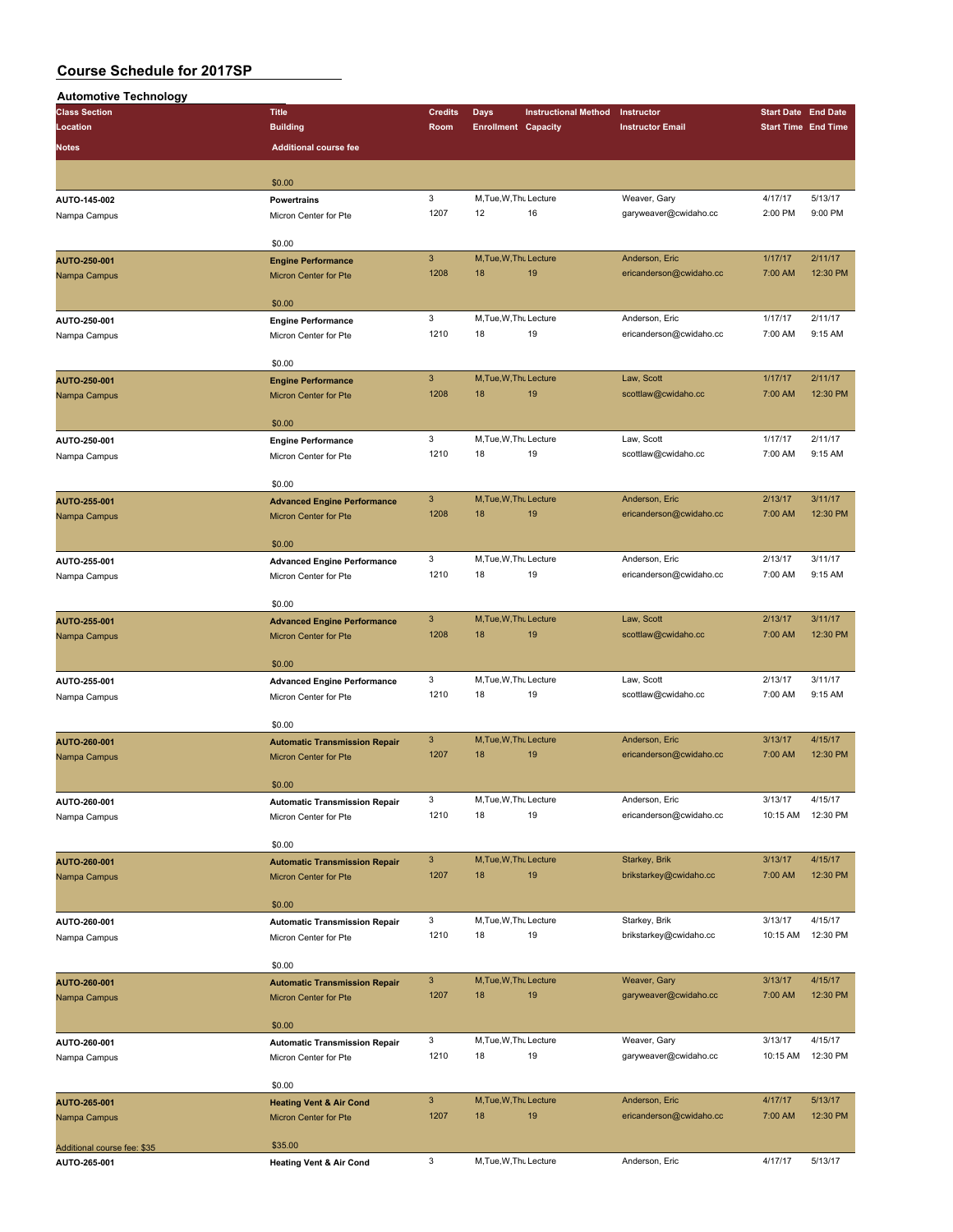| <b>Automotive Technology</b> |                                       |                |                            |                             |                         |                            |          |
|------------------------------|---------------------------------------|----------------|----------------------------|-----------------------------|-------------------------|----------------------------|----------|
| <b>Class Section</b>         | <b>Title</b>                          | <b>Credits</b> | <b>Days</b>                | <b>Instructional Method</b> | Instructor              | Start Date End Date        |          |
| Location                     | <b>Building</b>                       | Room           | <b>Enrollment Capacity</b> |                             | <b>Instructor Email</b> | <b>Start Time End Time</b> |          |
| <b>Notes</b>                 | <b>Additional course fee</b>          |                |                            |                             |                         |                            |          |
| Nampa Campus                 | Micron Center for Pte                 | 1210           | 18                         | 19                          | ericanderson@cwidaho.cc | 10:15 AM                   | 12:30 PM |
| Additional course fee: \$35  | \$35.00                               |                |                            |                             |                         |                            |          |
| AUTO-265-001                 | <b>Heating Vent &amp; Air Cond</b>    | 3              | M, Tue, W, Thu Lecture     |                             | Starkey, Brik           | 4/17/17                    | 5/13/17  |
| Nampa Campus                 | <b>Micron Center for Pte</b>          | 1207           | 18                         | 19                          | brikstarkey@cwidaho.cc  | 7:00 AM                    | 12:30 PM |
| Additional course fee: \$35  | \$35.00                               |                |                            |                             |                         |                            |          |
| AUTO-265-001                 | <b>Heating Vent &amp; Air Cond</b>    | 3              | M, Tue, W, Thu Lecture     |                             | Starkey, Brik           | 4/17/17                    | 5/13/17  |
| Nampa Campus                 | Micron Center for Pte                 | 1210           | 18                         | 19                          | brikstarkey@cwidaho.cc  | 10:15 AM                   | 12:30 PM |
|                              |                                       |                |                            |                             |                         |                            |          |
| Additional course fee: \$35  | \$35.00                               |                |                            |                             |                         |                            |          |
| AUTO-265-001                 | <b>Heating Vent &amp; Air Cond</b>    | 3              | M, Tue, W, Thu Lecture     |                             | Weaver, Gary            | 4/17/17                    | 5/13/17  |
| Nampa Campus                 | <b>Micron Center for Pte</b>          | 1207           | 18                         | 19                          | garyweaver@cwidaho.cc   | 7:00 AM                    | 12:30 PM |
| Additional course fee: \$35  | \$35.00                               |                |                            |                             |                         |                            |          |
| AUTO-265-001                 | <b>Heating Vent &amp; Air Cond</b>    | 3              | M, Tue, W, Thu Lecture     |                             | Weaver, Gary            | 4/17/17                    | 5/13/17  |
| Nampa Campus                 | Micron Center for Pte                 | 1210           | 18                         | 19                          | garyweaver@cwidaho.cc   | 10:15 AM                   | 12:30 PM |
|                              |                                       |                |                            |                             |                         |                            |          |
| Additional course fee: \$35  | \$35.00                               |                |                            |                             |                         |                            |          |
| AUTO-276-001                 | <b>Automotive Technology Capstone</b> | 12             | M, Tue, W, Thu Lab         |                             | Anderson, Eric          | 1/17/17                    | 5/13/17  |
| Nampa Campus                 | Micron Center for Pte                 | 1206           | 12                         | 16                          | ericanderson@cwidaho.cc | 7:00 AM                    | 3:00 PM  |
| Additional course fee: \$30  | \$30.00                               |                |                            |                             |                         |                            |          |

**Biology**

| <b>Class Section</b>                                                                                                                                                                                                             | <b>Title</b>                   | <b>Credits</b>          | Days                       | <b>Instructional Method</b> | Instructor                 | <b>Start Date End Date</b> |          |
|----------------------------------------------------------------------------------------------------------------------------------------------------------------------------------------------------------------------------------|--------------------------------|-------------------------|----------------------------|-----------------------------|----------------------------|----------------------------|----------|
| Location                                                                                                                                                                                                                         | <b>Building</b>                | Room                    | <b>Enrollment Capacity</b> |                             | <b>Instructor Email</b>    | <b>Start Time End Time</b> |          |
| <b>Notes</b>                                                                                                                                                                                                                     | <b>Additional course fee</b>   |                         |                            |                             |                            |                            |          |
| <b>BIOL-100-001W</b>                                                                                                                                                                                                             | <b>Concepts of Biology</b>     | $\overline{\mathbf{4}}$ |                            | On-Line                     | Gabbard, Marie             | 1/17/17                    | 5/13/17  |
| Online                                                                                                                                                                                                                           | Online                         | <b>ONL</b>              | 30                         | 30                          | mariegabbard@cwidaho.cc    |                            |          |
| Corequisite BIOL 100L; Online course fee: \$40                                                                                                                                                                                   | \$40.00                        |                         |                            |                             |                            |                            |          |
| BIOL-100-002W                                                                                                                                                                                                                    | <b>Concepts of Biology</b>     | 4                       |                            | On-Line                     | Gabbard, Marie             | 1/17/17                    | 5/13/17  |
| Online                                                                                                                                                                                                                           | Online                         | ONL                     | 30                         | 30                          | mariegabbard@cwidaho.cc    |                            |          |
| Corequisite: BIOL 100L; Online course fee: \$40                                                                                                                                                                                  | \$40.00                        |                         |                            |                             |                            |                            |          |
| <b>BIOL-100-004W</b>                                                                                                                                                                                                             | <b>Concepts of Biology</b>     | $\overline{4}$          |                            | On-Line                     | Gabbard, Marie             | 1/17/17                    | 5/13/17  |
| Online                                                                                                                                                                                                                           | Online                         | <b>ONL</b>              | 29                         | 30                          | mariegabbard@cwidaho.cc    |                            |          |
| Corequisite BIOL 100L; Online course fee: \$40                                                                                                                                                                                   | \$40.00                        |                         |                            |                             |                            |                            |          |
| BIOL-100-005W                                                                                                                                                                                                                    | <b>Concepts of Biology</b>     | 4                       |                            | On-Line                     | Gabbard, Marie             | 1/17/17                    | 5/13/17  |
| Online                                                                                                                                                                                                                           | Online                         | ONL                     | 27                         | 30                          | mariegabbard@cwidaho.cc    |                            |          |
| Corequisite: BIOL 100L; Online course fee: \$40                                                                                                                                                                                  | \$40.00                        |                         |                            |                             |                            |                            |          |
| <b>BIOL-100-006</b>                                                                                                                                                                                                              | <b>Concepts of Biology</b>     | $\overline{4}$          | M,W                        | Lecture                     | Wolk, Molly                | 1/17/17                    | 5/13/17  |
| Nampa Campus                                                                                                                                                                                                                     | <b>Academic Building</b>       | 102E                    | 60                         | 96                          | mollywolk@cwidaho.cc       | 10:00 AM                   | 11:15 AM |
| Corequisite: BIOL 100L                                                                                                                                                                                                           | \$0.00                         |                         |                            |                             |                            |                            |          |
| BIOL-100-007                                                                                                                                                                                                                     | <b>Concepts of Biology</b>     | 4                       | M,W                        | Lecture                     | Perkins, Dusty             | 1/17/17                    | 5/13/17  |
| Ada County Campus                                                                                                                                                                                                                | Mallard Place Building         | 1111                    | 30                         | 30                          | dustyperkins@cwidaho.cc    | 1:00 PM                    | 2:15 PM  |
| Corequisite: BIOL 100L                                                                                                                                                                                                           | \$0.00                         |                         |                            |                             |                            |                            |          |
| <b>BIOL-100-010</b>                                                                                                                                                                                                              | <b>Concepts of Biology</b>     | $\overline{4}$          | Tue, Thu                   | Lecture                     | Heller, Gary               | 1/17/17                    | 5/13/17  |
| <b>Ada County Campus</b>                                                                                                                                                                                                         | <b>Mallard Place Building</b>  | 1111                    | 30                         | 30                          | garyheller@cwidaho.cc      | 2:30 PM                    | 3:45 PM  |
| Corequisite BIOL 100L                                                                                                                                                                                                            | \$0.00                         |                         |                            |                             |                            |                            |          |
| BIOL-100L-001                                                                                                                                                                                                                    | <b>Concepts of Biology Lab</b> | $\mathbf 0$             |                            | Lab                         | Moore, Christina           | 1/17/17                    | 5/13/17  |
| Ada County Campus<br>Corequisite: BIOL 100; Additional course fee: \$15;<br>\$34.50 (IncludED); For additional details and<br>TENTATIVE schedule please see our website:<br>http://cwidaho.cc/current-students/flexible-science- | Mallard Place Building         | 1109                    | 67                         | 300                         | christinamoore2@cwidaho.cc |                            |          |
| lab                                                                                                                                                                                                                              | \$49.50                        |                         |                            |                             |                            |                            |          |
| <b>BIOL-100L-005W</b>                                                                                                                                                                                                            | <b>Concepts of Biology Lab</b> | $\mathbf{0}$            |                            | On-Line                     | Moore, Christina           | 1/17/17                    | 5/13/17  |
| Online                                                                                                                                                                                                                           | Online                         | <b>ONL</b>              | 30                         | 30                          | christinamoore2@cwidaho.cc |                            |          |
| Corequisite: BIOL 100; Additional course fee:<br>\$34.50 (IncludED)                                                                                                                                                              | \$0.00                         |                         |                            |                             |                            |                            |          |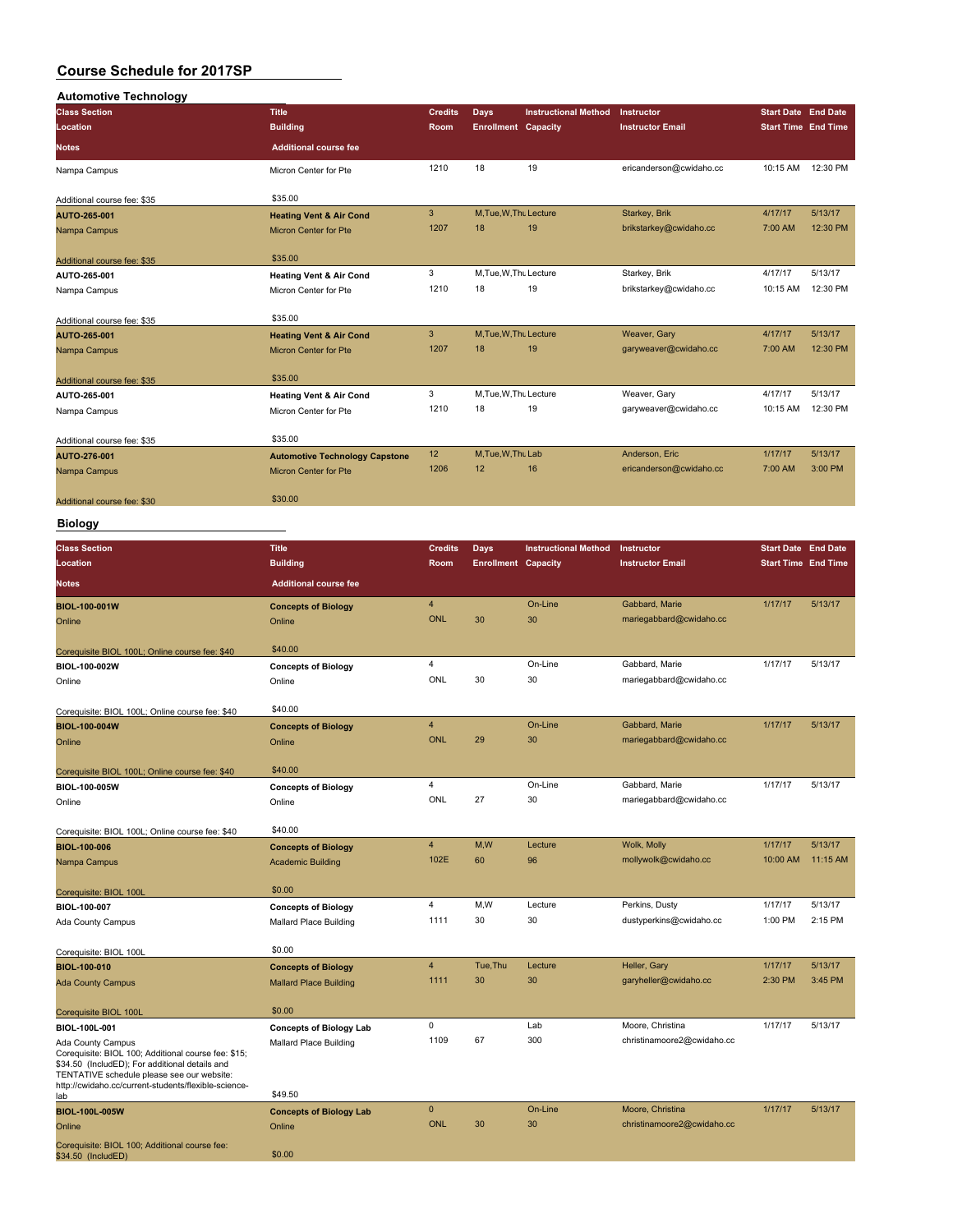| <b>Biology</b>                                                      |                                                 |                     |                            |                             |                                                |                            |          |
|---------------------------------------------------------------------|-------------------------------------------------|---------------------|----------------------------|-----------------------------|------------------------------------------------|----------------------------|----------|
| <b>Class Section</b>                                                | <b>Title</b>                                    | <b>Credits</b>      | Days                       | <b>Instructional Method</b> | Instructor                                     | <b>Start Date End Date</b> |          |
| Location                                                            | <b>Building</b>                                 | Room                | <b>Enrollment Capacity</b> |                             | <b>Instructor Email</b>                        | <b>Start Time End Time</b> |          |
| Notes                                                               | <b>Additional course fee</b>                    |                     |                            |                             |                                                |                            |          |
| BIOL-100L-006W                                                      | <b>Concepts of Biology Lab</b>                  | 0                   |                            | On-Line                     | Moore, Christina                               | 1/17/17                    | 5/13/17  |
| Online                                                              | Online                                          | ONL                 | 29                         | 30                          | christinamoore2@cwidaho.cc                     |                            |          |
| Corequisite: BIOL 100; Additional course fee:<br>\$34.50 (IncludED) | \$0.00                                          |                     |                            |                             |                                                |                            |          |
| <b>BIOL-100L-007W</b>                                               | <b>Concepts of Biology Lab</b>                  | $\mathbf 0$         |                            | On-Line                     | Moore, Christina                               | 1/17/17                    | 5/13/17  |
| Online                                                              | Online                                          | ONL                 | 30                         | 30                          | christinamoore2@cwidaho.cc                     |                            |          |
| Corequisite: BIOL 100; Additional course fee:<br>\$34.50 (IncludED) | \$0.00                                          |                     |                            |                             |                                                |                            |          |
| BIOL-100L-008W                                                      | <b>Concepts of Biology Lab</b>                  | 0                   |                            | On-Line                     | Moore, Christina                               | 1/17/17                    | 5/13/17  |
| Online                                                              | Online                                          | ONL                 | 30                         | 30                          | christinamoore2@cwidaho.cc                     |                            |          |
| Corequisite: BIOL 100; Additional course fee:<br>\$34.50 (IncludED) | \$0.00                                          |                     |                            |                             |                                                |                            |          |
| BIOL-100L-009W                                                      | <b>Concepts of Biology Lab</b>                  | $\mathbf{0}$        |                            | On-Line                     | Moore, Christina                               | 1/17/17                    | 5/13/17  |
| Online                                                              | Online                                          | <b>ONL</b>          | 30                         | 30                          | christinamoore2@cwidaho.cc                     |                            |          |
| Corequisite: BIOL 100; Additional course fee:<br>\$34.50 (IncludED) | \$0.00                                          |                     |                            |                             |                                                |                            |          |
| BIOL-100L-010W<br>Online                                            | <b>Concepts of Biology Lab</b><br>Online        | 0<br>ONL            | 24                         | On-Line<br>30               | Moore, Christina<br>christinamoore2@cwidaho.cc | 1/17/17                    | 5/13/17  |
| Corequisite: BIOL 100; Additional course fee:                       |                                                 |                     |                            |                             |                                                |                            |          |
| \$34.50 (IncludED)                                                  | \$0.00                                          |                     |                            |                             |                                                |                            |          |
| BIOL-105-001                                                        | <b>Human Structure &amp; Function</b>           | 4                   | Tue, Thu                   | Lecture                     | Oppenheimer, Suzanne                           | 1/17/17                    | 5/13/17  |
| <b>Ada County Campus</b>                                            | <b>Pintail Center</b>                           | 1204                | 22                         | 30                          | suzanneoppenheimer@cwidah<br>o.cc              | 1:00 PM                    | 2:15 PM  |
|                                                                     |                                                 |                     |                            |                             |                                                |                            |          |
| Corequisite: BIOL 105L                                              | \$0.00                                          |                     |                            |                             |                                                |                            |          |
| BIOL-105-002W                                                       | <b>Human Structure &amp; Function</b>           | 4<br>ONL            | 30                         | On-Line<br>30               | Moore, Christina<br>christinamoore2@cwidaho.cc | 1/17/17                    | 5/13/17  |
| Online                                                              | Online                                          |                     |                            |                             |                                                |                            |          |
| Corequisite: BIOL 105L; Online course fee: \$40                     | \$40.00                                         |                     |                            |                             |                                                |                            |          |
| BIOL-105-003W                                                       | <b>Human Structure &amp; Function</b>           | $\overline{4}$      |                            | On-Line                     | Moore, Christina                               | 1/17/17                    | 5/13/17  |
| Online                                                              | Online                                          | <b>ONL</b>          | 23                         | 30                          | christinamoore2@cwidaho.cc                     |                            |          |
|                                                                     | \$40.00                                         |                     |                            |                             |                                                |                            |          |
| Corequisite: BIOL 105L; Online course fee: \$40<br>BIOL-105L-001    | Human Structure & Function Lab                  | 0                   | Tue                        | Lab                         | Oppenheimer, Suzanne                           | 1/17/17                    | 5/13/17  |
|                                                                     |                                                 |                     |                            |                             | suzanneoppenheimer@cwidah                      |                            |          |
| Ada County Campus                                                   | Mallard Place Building                          | 1109                | 14                         | 15                          | o.cc                                           | 10:00 AM                   | 12:45 PM |
| Corequisite: BIOL 105. Additional course fee: \$15                  | \$15.00                                         |                     |                            |                             |                                                |                            |          |
| <b>BIOL-105L-002</b>                                                | <b>Human Structure &amp; Function Lab</b>       | 0                   | Thu                        | Lab                         | Oppenheimer, Suzanne                           | 1/17/17                    | 5/13/17  |
|                                                                     |                                                 | 1109                | 6                          | 15                          | suzanneoppenheimer@cwidah<br>O.CC              | 10:00 AM                   | 12:45 PM |
| <b>Ada County Campus</b>                                            | <b>Mallard Place Building</b>                   |                     |                            |                             |                                                |                            |          |
| Corequisite: BIOL 105. Additional course fee: \$15                  | \$15.00                                         |                     |                            |                             |                                                |                            |          |
| BIOL-105L-003W                                                      | Human Structure & Function Lab                  | 0                   |                            | On-Line                     | Nelson, Marianne                               | 1/17/17                    | 5/13/17  |
| Online                                                              | Online                                          | ONL                 | 30                         | 30                          | mariannenelson@cwidaho.cc                      |                            |          |
| Corequisite: BIOL 105                                               | \$0.00                                          |                     |                            |                             |                                                |                            |          |
| BIOL-105L-004W                                                      | <b>Human Structure &amp; Function Lab</b>       | $\pmb{0}$           |                            | On-Line                     | Nelson, Marianne                               | 1/17/17                    | 5/13/17  |
| Online                                                              | Online                                          | ONL                 | 25                         | 30                          | mariannenelson@cwidaho.cc                      |                            |          |
|                                                                     | \$0.00                                          |                     |                            |                             |                                                |                            |          |
| Corequisite: BIOL 105<br>BIOL-106-001                               | <b>Making Sense of Microbiotic-Me</b>           | 3                   | Tue, Thu                   | Lecture                     | Paquette, Holly                                | 1/17/17                    | 5/13/17  |
| Nampa Campus                                                        | Academic Building                               | 105                 | 40                         | 45                          | hollypaquette@cwidaho.cc                       | 11:30 AM                   | 12:45 PM |
|                                                                     |                                                 |                     |                            |                             |                                                |                            |          |
|                                                                     | \$0.00                                          |                     |                            |                             |                                                |                            |          |
| BIOL-106-002W<br>Online                                             | <b>Making Sense of Microbiotic-Me</b><br>Online | $\mathbf{3}$<br>ONL | 30                         | Lecture<br>30               | Rich, Teresa<br>teresarich@cwidaho.cc          | 1/17/17                    | 5/13/17  |
|                                                                     |                                                 |                     |                            |                             |                                                |                            |          |
| Online course fee: \$30                                             | \$30.00                                         |                     |                            |                             |                                                |                            |          |
| BIOL-106-003W                                                       | <b>Making Sense of Microbiotic-Me</b>           | 3                   |                            | On-Line                     | Paquette, Holly                                | 1/17/17                    | 5/13/17  |
| Online                                                              | Online                                          | ONL                 | 30                         | 30                          | hollypaquette@cwidaho.cc                       |                            |          |
| Online course fee: \$30                                             | \$30.00                                         |                     |                            |                             |                                                |                            |          |
| BIOL-106-004W                                                       | <b>Making Sense of Microbiotic-Me</b>           | $\mathbf{3}$        |                            | On-Line                     | Paquette, Holly                                | 1/17/17                    | 5/13/17  |
| Online                                                              | Online                                          | <b>ONL</b>          | 28                         | 30                          | hollypaquette@cwidaho.cc                       |                            |          |
|                                                                     |                                                 |                     |                            |                             |                                                |                            |          |
| Online course fee: \$30<br>BIOL-120-001W                            | \$30.00<br><b>Environmental Science</b>         | $\overline{4}$      |                            | On-Line                     | Leavitt, Hollie                                | 1/17/17                    | 5/13/17  |
|                                                                     |                                                 |                     |                            |                             |                                                |                            |          |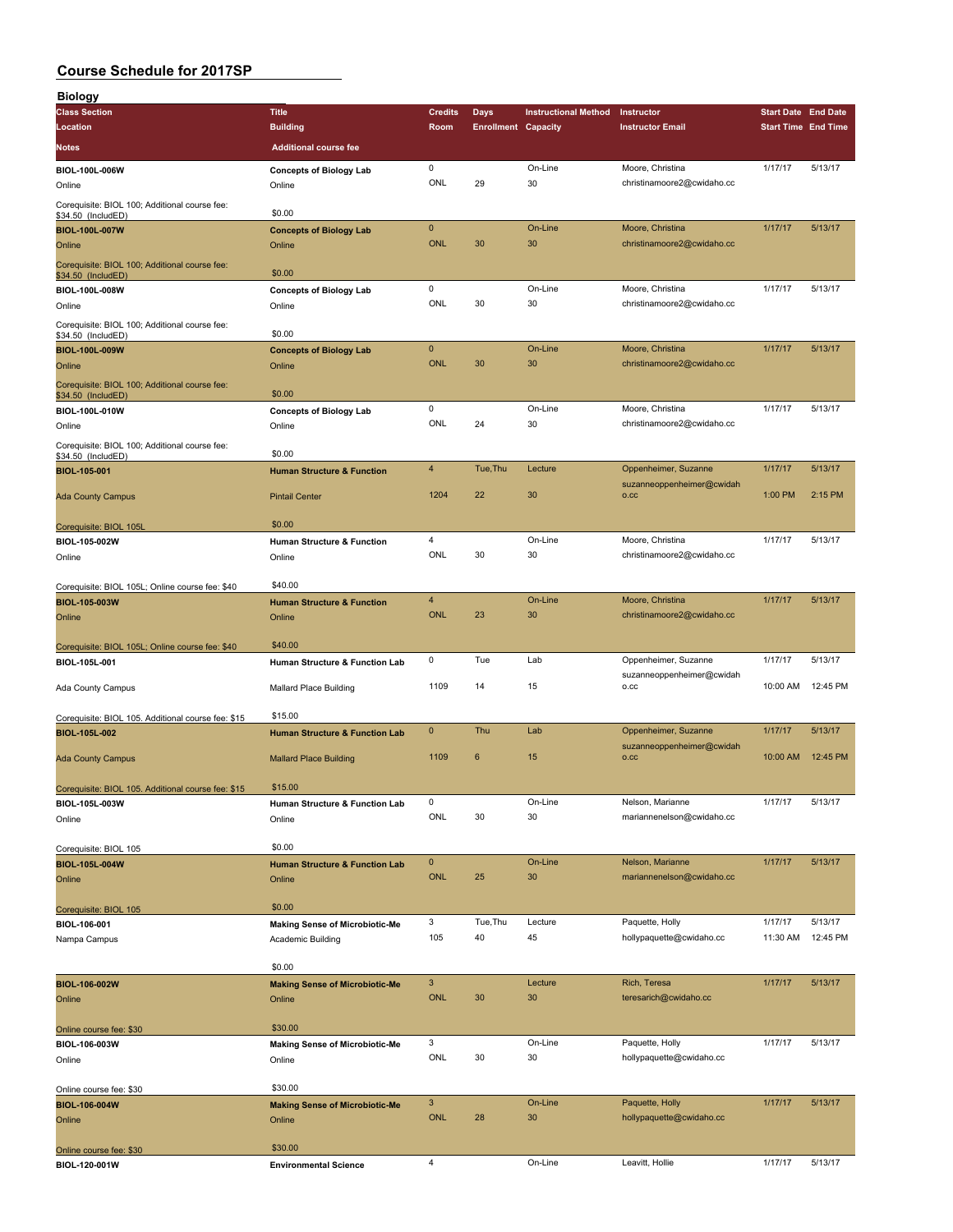| <b>Biology</b>                                                                                        |                                           |                         |                            |                             |                                        |                            |                    |
|-------------------------------------------------------------------------------------------------------|-------------------------------------------|-------------------------|----------------------------|-----------------------------|----------------------------------------|----------------------------|--------------------|
| <b>Class Section</b>                                                                                  | <b>Title</b>                              | <b>Credits</b>          | <b>Days</b>                | <b>Instructional Method</b> | Instructor                             | <b>Start Date End Date</b> |                    |
| Location                                                                                              | <b>Building</b>                           | Room                    | <b>Enrollment Capacity</b> |                             | <b>Instructor Email</b>                | <b>Start Time End Time</b> |                    |
| <b>Notes</b>                                                                                          | <b>Additional course fee</b>              |                         |                            |                             |                                        |                            |                    |
|                                                                                                       |                                           | ONL                     | 30                         | 30                          | hollieleavitt@cwidaho.cc               |                            |                    |
| Online                                                                                                | Online                                    |                         |                            |                             |                                        |                            |                    |
| Corequisite: BIOL 120L; Online course fee: \$40                                                       | \$40.00                                   |                         |                            |                             |                                        |                            |                    |
| BIOL-120-003                                                                                          | <b>Environmental Science</b>              | $\overline{4}$          | Tue, Thu                   | Lecture                     | Heller, Gary                           | 1/17/17                    | 5/13/17            |
| Nampa Campus                                                                                          | <b>Academic Building</b>                  | 102E                    | 57                         | 96                          | garyheller@cwidaho.cc                  | 11:30 AM                   | 12:45 PM           |
|                                                                                                       |                                           |                         |                            |                             |                                        |                            |                    |
| Corequisite: BIOL 120L                                                                                | \$0.00                                    |                         |                            |                             |                                        |                            |                    |
| BIOL-120-004W                                                                                         | <b>Environmental Science</b>              | $\overline{\mathbf{4}}$ |                            | On-Line                     | Burkholder, Kasey                      | 1/17/17                    | 5/13/17            |
| Online                                                                                                | Online                                    | ONL                     | 29                         | 30                          | kaseyburkholder@cwidaho.cc             |                            |                    |
| Corequisite: BIOL 120L; Online course fee: \$40                                                       | \$40.00                                   |                         |                            |                             |                                        |                            |                    |
| BIOL-120L-001W                                                                                        | <b>Environmental Science Lab</b>          | $\mathbf 0$             |                            | On-Line                     | Leavitt, Hollie                        | 1/17/17                    | 5/13/17            |
| Online                                                                                                | Online                                    | <b>ONL</b>              | 30                         | 30                          | hollieleavitt@cwidaho.cc               |                            |                    |
|                                                                                                       |                                           |                         |                            |                             |                                        |                            |                    |
| Corequisite: BIOL 120                                                                                 | \$0.00                                    |                         |                            |                             |                                        |                            |                    |
| BIOL-120L-003                                                                                         | <b>Environmental Science Lab</b>          | 0                       | Tue                        | Lab                         | Heller, Gary                           | 1/17/17                    | 5/13/17            |
| Nampa Campus                                                                                          | Academic Building                         | 217                     | 30                         | 30                          | garyheller@cwidaho.cc                  | 8:30 AM                    | 11:15 AM           |
|                                                                                                       | \$20.00                                   |                         |                            |                             |                                        |                            |                    |
| Corequisite: BIOL 120. Additional course fee: \$20<br>BIOL-120L-004W                                  | <b>Environmental Science Lab</b>          | $\mathbf{0}$            |                            | On-Line                     | Leavitt, Hollie                        | 1/17/17                    | 5/13/17            |
| Online                                                                                                | Online                                    | <b>ONL</b>              | 29                         | 30                          | hollieleavitt@cwidaho.cc               |                            |                    |
|                                                                                                       |                                           |                         |                            |                             |                                        |                            |                    |
| Corequisite: BIOL 120                                                                                 | \$0.00                                    |                         |                            |                             |                                        |                            |                    |
| BIOL-120L-006                                                                                         | <b>Environmental Science Lab</b>          | 0                       | M                          | Lab                         | Heller, Gary                           | 1/17/17                    | 5/13/17            |
| Nampa Campus                                                                                          | Academic Building                         | 220                     | 27                         | 30                          | garyheller@cwidaho.cc                  | 9:00 AM                    | 11:45 AM           |
|                                                                                                       |                                           |                         |                            |                             |                                        |                            |                    |
| Corequisite: BIOL 120; Additional course fee: \$20                                                    | \$20.00                                   |                         |                            |                             |                                        |                            |                    |
| BIOL-201-002                                                                                          | <b>Biology 1</b>                          | $\overline{4}$          | Tue, Thu                   | Lecture                     | Lysne, Steven                          | 1/17/17                    | 5/13/17            |
| Nampa Campus                                                                                          | <b>Aspen Classroom Building</b>           | 102                     | 40                         | 40                          | stevelysne@cwidaho.cc                  | 4:00 PM                    | 5:15 PM            |
| Corequisite: BIOL 201L                                                                                | \$0.00                                    |                         |                            |                             |                                        |                            |                    |
| BIOL-201-003W                                                                                         | <b>Biology 1</b>                          | $\overline{4}$          |                            | On-Line                     | Hudon, Stephanie                       | 1/17/17                    | 5/13/17            |
| Online                                                                                                | Online                                    | ONL                     | 30                         | 30                          | stephaniehudon@cwidaho.cc              |                            |                    |
|                                                                                                       |                                           |                         |                            |                             |                                        |                            |                    |
| Corequisite: BIOL 201; Online course fee: \$40                                                        | \$40.00                                   |                         |                            |                             |                                        |                            |                    |
| <b>BIOL-201-005W</b>                                                                                  | <b>Biology 1</b>                          | $\overline{4}$          |                            | On-Line                     | Hudon, Stephanie                       | 1/17/17                    | 5/13/17            |
| Online                                                                                                | Online                                    | <b>ONL</b>              | 21                         | 30                          | stephaniehudon@cwidaho.cc              |                            |                    |
|                                                                                                       | \$40.00                                   |                         |                            |                             |                                        |                            |                    |
| Corequisite: BIOL 201L; Online course fee: \$40<br>BIOL-201-006W                                      |                                           | 4                       |                            | On-Line                     | Skow, Dena                             | 1/17/17                    | 5/13/17            |
| Online                                                                                                | <b>Biology 1</b><br>Online                | ONL                     | 31                         | 30                          | denaskow@cwidaho.cc                    |                            |                    |
|                                                                                                       |                                           |                         |                            |                             |                                        |                            |                    |
| Corequisite: Biol 201L; Online course fee: \$40                                                       | \$40.00                                   |                         |                            |                             |                                        |                            |                    |
| BIOL-201-009                                                                                          | <b>Biology 1</b>                          | $\overline{4}$          | W, F                       | Lecture                     | Alba, Danielle                         | 1/17/17                    | 5/13/17            |
| Nampa Campus                                                                                          | Aspen Classroom Building                  | 106                     | 40                         | 40                          | daniellealba@cwidaho.cc                | 1:00 PM                    | 2:15 PM            |
|                                                                                                       |                                           |                         |                            |                             |                                        |                            |                    |
| Corequisite: BIOL 201L                                                                                | \$0.00                                    |                         |                            |                             |                                        |                            |                    |
| BIOL-201-501                                                                                          | <b>Biology 1</b>                          | $\overline{4}$<br>104   | M,W<br>24                  | Lecture<br>24               | Lysne, Steven<br>stevelysne@cwidaho.cc | 1/17/17<br>8:30 AM         | 5/13/17<br>9:45 AM |
| Nampa Campus<br>Corequisite: BIOL 201L, CHEM 101 501, CHEM                                            | Aspen Classroom Building                  |                         |                            |                             |                                        |                            |                    |
| 101L 501 This is a cohort class. All sections are to<br>be registered together. For more information, |                                           |                         |                            |                             |                                        |                            |                    |
| please visit: http://cwidaho.cc/current-students/                                                     |                                           |                         |                            |                             |                                        |                            |                    |
| biology-chemistry-cohort                                                                              | \$0.00                                    |                         |                            |                             |                                        |                            |                    |
| BIOL-201L-002                                                                                         | <b>Biology 1 Lab</b>                      | $\mathbf 0$<br>217      | Thu<br>21                  | Lab<br>30                   | Frazier, Eli<br>elifrazier@cwidaho.cc  | 1/17/17<br>7:00 PM         | 5/13/17<br>9:45 PM |
| Nampa Campus                                                                                          | <b>Academic Building</b>                  |                         |                            |                             |                                        |                            |                    |
| Corequisite: BIOL 201. Additional course fee: \$20;<br>\$42 (IncludED)                                | \$62.00                                   |                         |                            |                             |                                        |                            |                    |
| BIOL-201L-006                                                                                         | <b>Biology 1 Lab</b>                      | 0                       | M                          | Lab                         | Brown, Jennifer                        | 1/17/17                    | 5/13/17            |
| Nampa Campus                                                                                          | Academic Building                         | 217                     | 29                         | 30                          | jenniferbrown1@cwidaho.cc              | 4:00 PM                    | 6:45 PM            |
| Corequisite: BIOL 201. Additional course fee: \$20;                                                   |                                           |                         |                            |                             |                                        |                            |                    |
| \$42 (IncludED)                                                                                       | \$62.00                                   |                         |                            |                             |                                        |                            |                    |
| BIOL-201L-007                                                                                         | <b>Biology 1 Lab</b>                      | $\pmb{0}$               | W                          | Lab                         | Frazier, Eli                           | 1/17/17                    | 5/13/17            |
| Nampa Campus                                                                                          | <b>Academic Building</b>                  | 217                     | 30                         | 30                          | elifrazier@cwidaho.cc                  | 2:30 PM                    | 5:15 PM            |
| Corequisite: BIOL 201. Additional course fee: \$20;                                                   |                                           |                         |                            |                             |                                        |                            |                    |
| \$42 (IncludED)<br>BIOL-201L-008                                                                      | \$62.00                                   | 0                       | Thu                        | Lab                         | Brown, Jennifer                        | 1/17/17                    | 5/13/17            |
| Nampa Campus                                                                                          | <b>Biology 1 Lab</b><br>Academic Building | 217                     | 30                         | 30                          | jenniferbrown1@cwidaho.cc              | 11:30 AM                   | 2:15 PM            |
|                                                                                                       |                                           |                         |                            |                             |                                        |                            |                    |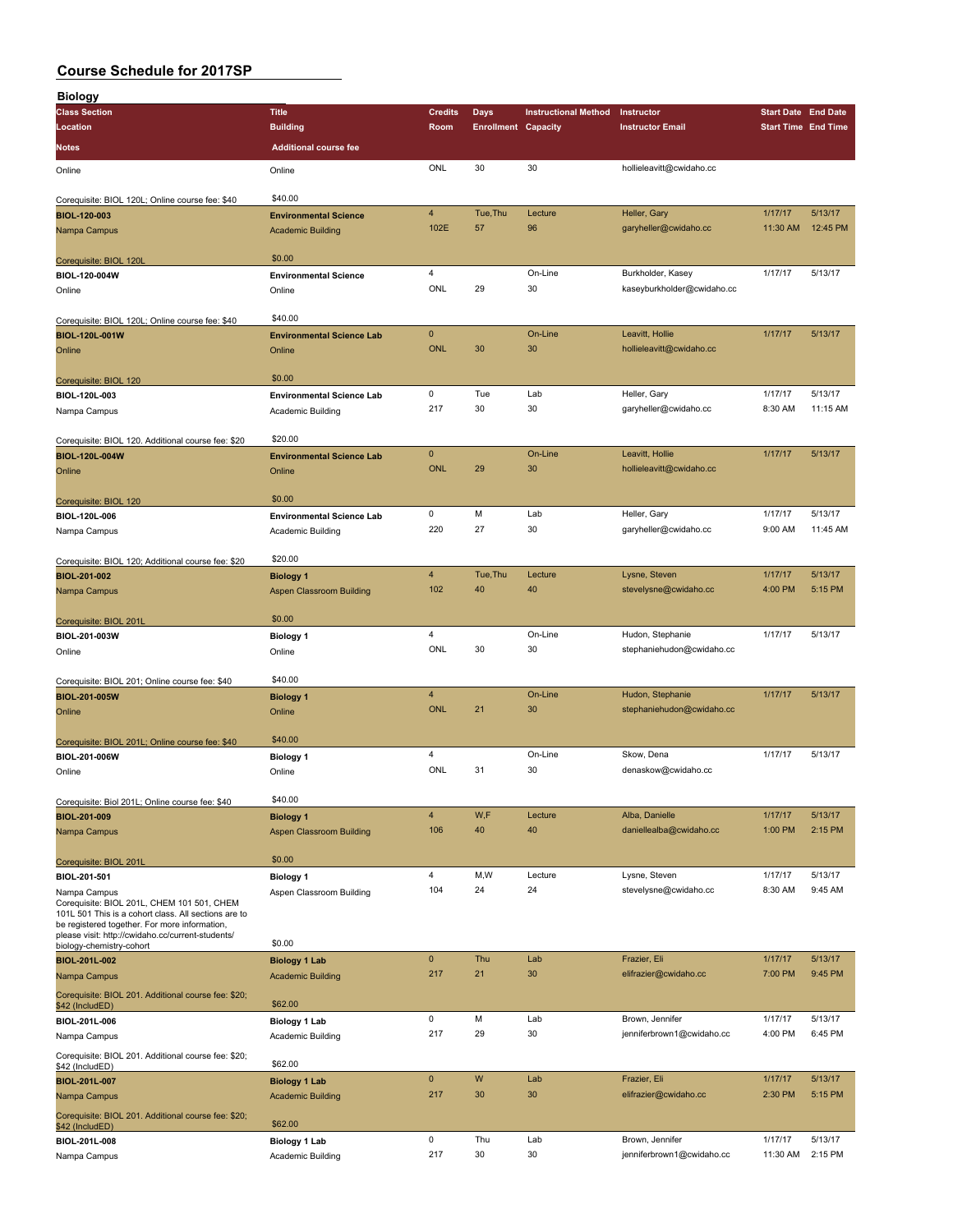| <b>Biology</b>                                                                                                                                                                                                                                                              |                                                       |                |                            |                             |                                              |                            |                    |
|-----------------------------------------------------------------------------------------------------------------------------------------------------------------------------------------------------------------------------------------------------------------------------|-------------------------------------------------------|----------------|----------------------------|-----------------------------|----------------------------------------------|----------------------------|--------------------|
| <b>Class Section</b>                                                                                                                                                                                                                                                        | <b>Title</b>                                          | <b>Credits</b> | <b>Days</b>                | <b>Instructional Method</b> | Instructor                                   | <b>Start Date End Date</b> |                    |
| Location                                                                                                                                                                                                                                                                    | <b>Building</b>                                       | Room           | <b>Enrollment Capacity</b> |                             | <b>Instructor Email</b>                      | <b>Start Time End Time</b> |                    |
| Notes                                                                                                                                                                                                                                                                       | <b>Additional course fee</b>                          |                |                            |                             |                                              |                            |                    |
| Corequisite: BIOL 201. Additional course fee: \$20;                                                                                                                                                                                                                         |                                                       |                |                            |                             |                                              |                            |                    |
| \$42 (IncludED)                                                                                                                                                                                                                                                             | \$62.00                                               |                |                            |                             |                                              |                            |                    |
| BIOL-201L-011                                                                                                                                                                                                                                                               | <b>Biology 1 Lab</b>                                  | $\pmb{0}$      | <b>SAT</b>                 | Lab                         | Frazier, Eli                                 | 1/17/17                    | 5/13/17            |
| Nampa Campus                                                                                                                                                                                                                                                                | <b>Academic Building</b>                              | 217            | 22                         | 30                          | elifrazier@cwidaho.cc                        | 1:00 PM                    | 3:45 PM            |
| Corequisite: BIOL 201. Additional course fee: \$20;<br>\$42 (IncludED)                                                                                                                                                                                                      | \$62.00                                               |                |                            |                             |                                              |                            |                    |
| BIOL-201L-012                                                                                                                                                                                                                                                               | <b>Biology 1 Lab</b>                                  | 0              | Tue                        | Lab                         | Brown, Jennifer                              | 1/17/17                    | 5/13/17            |
| Ada County Campus                                                                                                                                                                                                                                                           | Mallard Place Building                                | 1109           | 15                         | 15                          | jenniferbrown1@cwidaho.cc                    | 1:00 PM                    | 3:45 PM            |
| Corequisite: BIOL 201. Additional course fee: \$20;<br>\$42 (IncludED)                                                                                                                                                                                                      | \$62.00                                               |                |                            |                             |                                              |                            |                    |
| BIOL-201L-013                                                                                                                                                                                                                                                               | <b>Biology 1 Lab</b>                                  | $\pmb{0}$      | W                          | Lab                         | Brown, Jennifer                              | 1/17/17                    | 5/13/17            |
| <b>Ada County Campus</b>                                                                                                                                                                                                                                                    | <b>Mallard Place Building</b>                         | 1109           | 15                         | 15                          | jenniferbrown1@cwidaho.cc                    | 8:30 AM                    | $11:15$ AM         |
| Corequisite: BIOL 201. Additional course fee: \$20;                                                                                                                                                                                                                         |                                                       |                |                            |                             |                                              |                            |                    |
| \$42 (IncludED)                                                                                                                                                                                                                                                             | \$62.00                                               | 0              | M                          | Lab                         |                                              | 1/17/17                    | 5/13/17            |
| BIOL-201L-501                                                                                                                                                                                                                                                               | <b>Biology 1 Lab</b>                                  | 217            | 24                         | 24                          | Brown, Jennifer<br>jenniferbrown1@cwidaho.cc | 10:00 AM                   | 12:45 PM           |
| Nampa Campus<br>Corequisite: BIOL 201, CHEM 101 501, CHEM<br>101L 501 This is a cohort class. All sections are to<br>be registered together. For more information,<br>please visit: http://cwidaho.cc/current-students/<br>biology-chemistry-cohort; Corequisite: BIOL 201. | Academic Building<br>\$62.00                          |                |                            |                             |                                              |                            |                    |
| Additional course fee: \$20; \$42 (IncludED)<br>BIOL-202-001                                                                                                                                                                                                                |                                                       | 4              | M,W                        | Lecture                     | Lysne, Steven                                | 1/17/17                    | 5/13/17            |
| Nampa Campus                                                                                                                                                                                                                                                                | <b>Biology 2</b><br>Aspen Classroom Building          | 108            | 27                         | 30                          | stevelysne@cwidaho.cc                        | 4:00 PM                    | 5:15 PM            |
|                                                                                                                                                                                                                                                                             |                                                       |                |                            |                             |                                              |                            |                    |
| Corequisite: BIOL 202L                                                                                                                                                                                                                                                      | \$0.00                                                |                |                            |                             |                                              |                            |                    |
| BIOL-202-002W                                                                                                                                                                                                                                                               | <b>Biology 2</b>                                      | 4              |                            | Lecture                     | Strickler, Karen                             | 1/17/17                    | 5/13/17            |
| Online                                                                                                                                                                                                                                                                      | Online                                                | ONL            | 30                         | 30                          | karenstrickler@cwidaho.cc                    |                            |                    |
| Corequisite: BIOL 202I; Online course fee: \$40                                                                                                                                                                                                                             | \$40.00                                               |                |                            |                             |                                              |                            |                    |
| BIOL-202-003                                                                                                                                                                                                                                                                | <b>Biology 2</b>                                      | 4              | Tue, Thu                   | Lecture                     | Lysne, Steven                                | 1/17/17                    | 5/13/17            |
| Nampa Campus                                                                                                                                                                                                                                                                | Aspen Classroom Building                              | 104            | 30                         | 30                          | stevelysne@cwidaho.cc                        | 8:30 AM                    | 9:45 AM            |
|                                                                                                                                                                                                                                                                             |                                                       |                |                            |                             |                                              |                            |                    |
|                                                                                                                                                                                                                                                                             | \$0.00                                                |                |                            |                             |                                              |                            |                    |
| BIOL-202L-002                                                                                                                                                                                                                                                               | Biology 2 Lab                                         | 0<br>217       | M                          | Lab                         | Lysne, Steven                                | 1/17/17<br>1:00 PM         | 5/13/17<br>3:45 PM |
| Nampa Campus                                                                                                                                                                                                                                                                | Academic Building                                     |                | 30                         | 30                          | stevelysne@cwidaho.cc                        |                            |                    |
| Corequisite: BIOL 202                                                                                                                                                                                                                                                       | \$0.00                                                |                |                            |                             |                                              |                            |                    |
| BIOL-202L-003                                                                                                                                                                                                                                                               | <b>Biology 2 Lab</b>                                  | $\mathbf 0$    | Tue                        | Lab                         | Lysne, Steven                                | 1/17/17                    | 5/13/17            |
| Nampa Campus                                                                                                                                                                                                                                                                | <b>Academic Building</b>                              | 217            | 29                         | 30                          | stevelysne@cwidaho.cc                        | 11:30 AM                   | 2:15 PM            |
|                                                                                                                                                                                                                                                                             |                                                       |                |                            |                             |                                              |                            |                    |
| Corequisite: BIOL 202                                                                                                                                                                                                                                                       | \$0.00                                                |                |                            |                             |                                              |                            |                    |
| BIOL-202L-004                                                                                                                                                                                                                                                               | Biology 2 Lab                                         | 0              | M                          | Lab                         | Strickler, Karen                             | 1/17/17                    | 5/13/17            |
| Nampa Campus                                                                                                                                                                                                                                                                | Academic Building                                     | 220            | 28                         | 30                          | karenstrickler@cwidaho.cc                    | 7:00 PM                    | 9:45 PM            |
| Corequisite: BIOL 202                                                                                                                                                                                                                                                       | \$0.00                                                |                |                            |                             |                                              |                            |                    |
| BIOL-221-001                                                                                                                                                                                                                                                                | <b>Intro Microbiology</b>                             | 4              | M,W                        | Lecture                     | Paquette, Holly                              | 1/17/17                    | 5/13/17            |
| Nampa Campus                                                                                                                                                                                                                                                                | <b>Academic Building</b>                              | 102E           | 47                         | 48                          | hollypaquette@cwidaho.cc                     | 11:30 AM                   | 12:45 PM           |
|                                                                                                                                                                                                                                                                             |                                                       |                |                            |                             |                                              |                            |                    |
| Corequisite: BIOL 221L                                                                                                                                                                                                                                                      | \$0.00                                                |                |                            |                             |                                              |                            |                    |
| BIOL-221-002W                                                                                                                                                                                                                                                               | Intro Microbiology                                    | 4              |                            | On-Line                     | Tinsley, Jessie                              | 1/17/17                    | 5/13/17            |
| Online                                                                                                                                                                                                                                                                      | Online                                                | ONL            | 29                         | 30                          | jessietinsley@cwidaho.cc                     |                            |                    |
|                                                                                                                                                                                                                                                                             | \$40.00                                               |                |                            |                             |                                              |                            |                    |
| Corequisite: BIOL 221L; Online course fee: \$40<br>BIOL-221-003W                                                                                                                                                                                                            | <b>Intro Microbiology</b>                             | 4              |                            | On-Line                     | Tinsley, Jessie                              | 1/17/17                    | 5/13/17            |
| Online                                                                                                                                                                                                                                                                      | Online                                                | <b>ONL</b>     | 29                         | 30                          | jessietinsley@cwidaho.cc                     |                            |                    |
|                                                                                                                                                                                                                                                                             |                                                       |                |                            |                             |                                              |                            |                    |
| Corequisite: BIOL 221L; Online course fee: \$40                                                                                                                                                                                                                             | \$40.00                                               |                |                            |                             |                                              |                            |                    |
| BIOL-221-004W                                                                                                                                                                                                                                                               | Intro Microbiology                                    | 4              |                            | On-Line                     | Taylor, Stacy                                | 1/17/17                    | 5/13/17            |
| Online                                                                                                                                                                                                                                                                      | Online                                                | ONL            | 29                         | 30                          | stacytaylor@cwidaho.cc                       |                            |                    |
|                                                                                                                                                                                                                                                                             | \$40.00                                               |                |                            |                             |                                              |                            |                    |
| Corequisite: BIOL 221L; Online course fee: \$40                                                                                                                                                                                                                             |                                                       | 4              | M,W                        | Lecture                     | Paquette, Holly                              | 1/17/17                    | 5/13/17            |
| BIOL-221-009<br>Nampa Campus                                                                                                                                                                                                                                                | <b>Intro Microbiology</b><br><b>Academic Building</b> | 106            | 37                         | 48                          | hollypaquette@cwidaho.cc                     | 8:30 AM                    | 9:45 AM            |
|                                                                                                                                                                                                                                                                             |                                                       |                |                            |                             |                                              |                            |                    |
|                                                                                                                                                                                                                                                                             | \$0.00                                                |                |                            |                             |                                              |                            |                    |
| BIOL-221L-001                                                                                                                                                                                                                                                               | Intro Microbiology Lab                                | $\pmb{0}$      | Tue, Thu                   | Lab                         | Pope, Reginald                               | 1/17/17                    | 5/13/17            |
| Nampa Campus                                                                                                                                                                                                                                                                | Academic Building                                     | 217            | 26                         | 28                          | regpope@cwidaho.cc                           | 7:00 AM                    | 8:15 AM            |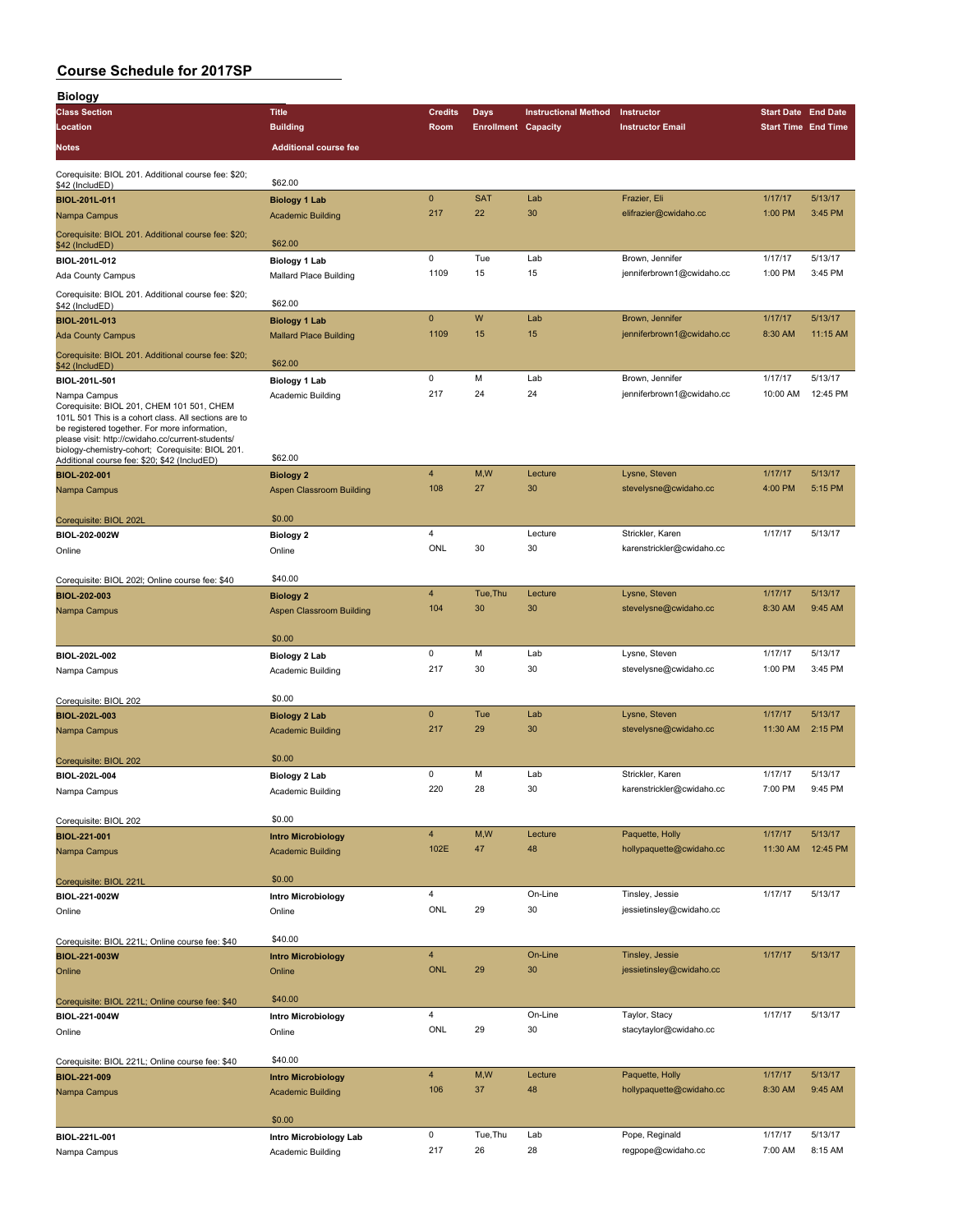| <b>Biology</b>                                     |                                |                |                            |                             |                             |                            |          |
|----------------------------------------------------|--------------------------------|----------------|----------------------------|-----------------------------|-----------------------------|----------------------------|----------|
| <b>Class Section</b>                               | <b>Title</b>                   | <b>Credits</b> | <b>Days</b>                | <b>Instructional Method</b> | Instructor                  | <b>Start Date End Date</b> |          |
| Location                                           | <b>Building</b>                | Room           | <b>Enrollment Capacity</b> |                             | <b>Instructor Email</b>     | <b>Start Time End Time</b> |          |
| Notes                                              | <b>Additional course fee</b>   |                |                            |                             |                             |                            |          |
|                                                    |                                |                |                            |                             |                             |                            |          |
|                                                    |                                |                |                            |                             |                             |                            |          |
| Corequisite: BIOL 221. Additional course fee: \$40 | \$40.00                        |                |                            |                             |                             |                            |          |
| BIOL-221L-002                                      | <b>Intro Microbiology Lab</b>  | $\pmb{0}$      | Tue, Thu                   | Lab                         | Taylor, Stacy               | 1/17/17                    | 5/13/17  |
| Nampa Campus                                       | <b>Academic Building</b>       | 217            | 28                         | 28                          | stacytaylor@cwidaho.cc      | 5:30 PM                    | 6:45 PM  |
|                                                    |                                |                |                            |                             |                             |                            |          |
| Corequisite: BIOL 221. Additional course fee: \$40 | \$40.00                        |                |                            |                             |                             |                            |          |
| BIOL-221L-004                                      | Intro Microbiology Lab         | 0              | W,F                        | Lab                         | Haldorson, Michael          | 1/17/17                    | 5/13/17  |
| Nampa Campus                                       | Academic Building              | 217            | 28                         | 28                          | michaelhaldorson@cwidaho.cc | 10:00 AM                   | 11:15 AM |
|                                                    |                                |                |                            |                             |                             |                            |          |
| Corequisite: BIOL 221. Additional course fee: \$40 | \$40.00                        |                |                            |                             |                             |                            |          |
| BIOL-221L-005                                      | <b>Intro Microbiology Lab</b>  | $\pmb{0}$      | W,F                        | Lab                         | Rich, Teresa                | 1/17/17                    | 5/13/17  |
| Nampa Campus                                       | <b>Academic Building</b>       | 217            | 19                         | 28                          | teresarich@cwidaho.cc       | 8:30 AM                    | 9:45 AM  |
|                                                    |                                |                |                            |                             |                             |                            |          |
| Corequisite: BIOL 221. Additional course fee: \$40 | \$40.00                        |                |                            |                             |                             |                            |          |
| BIOL-221L-006                                      | Intro Microbiology Lab         | 0              | Tue, Thu                   | Lab                         | Rich, Teresa                | 1/17/17                    | 5/13/17  |
| Nampa Campus                                       | Academic Building              | 217            | 26                         | 28                          | teresarich@cwidaho.cc       | 4:00 PM                    | 5:15 PM  |
|                                                    |                                |                |                            |                             |                             |                            |          |
| Corequisite: BIOL 221. Additional course fee: \$40 | \$40.00                        |                |                            |                             |                             |                            |          |
| BIOL-221L-007                                      | <b>Intro Microbiology Lab</b>  | $\mathbf 0$    | Tue, Thu                   | Lab                         | Rich, Teresa                | 1/17/17                    | 5/13/17  |
| Nampa Campus                                       | <b>Academic Building</b>       | 217            | 18                         | 28                          | teresarich@cwidaho.cc       | 2:30 PM                    | 3:45 PM  |
|                                                    |                                |                |                            |                             |                             |                            |          |
| Corequisite: BIOL 221. Additional course fee: \$40 | \$40.00                        |                |                            |                             |                             |                            |          |
| BIOL-221L-009                                      | Intro Microbiology Lab         | 0              | W,F                        | Lab                         | Taylor, Stacy               | 1/17/17                    | 5/13/17  |
| Nampa Campus                                       | Academic Building              | 217            | 26                         | 28                          | stacytaylor@cwidaho.cc      | 1:00 PM                    | 2:15 PM  |
|                                                    |                                |                |                            |                             |                             |                            |          |
| Corequisite: BIOL 221. Additional course fee: \$40 | \$40.00                        |                |                            |                             |                             |                            |          |
| BIOL-227-002                                       | <b>Human Anat &amp; Phys 1</b> | $\overline{4}$ | M,W                        | Lecture                     | Dahl, Eric                  | 1/17/17                    | 5/13/17  |
| <b>Ada County Campus</b>                           | <b>Mallard Place Building</b>  | 1114           | 24                         | 24                          | ericdahl@cwidaho.cc         | 5:30 PM                    | 6:45 PM  |
|                                                    |                                |                |                            |                             |                             |                            |          |
| Corequisite: BIOL 228L                             | \$0.00                         |                |                            |                             |                             |                            |          |
| BIOL-227-003                                       | Human Anat & Phys 1            | 4              | Tue, Thu                   | Lecture                     | Jensen, Andrew              | 1/17/17                    | 5/13/17  |
| Ada County Campus                                  | <b>Pintail Center</b>          | 1211           | 24                         | 24                          | AndyJensen@cwidaho.cc       | 1:00 PM                    | 2:15 PM  |
|                                                    |                                |                |                            |                             |                             |                            |          |
|                                                    | \$0.00                         |                |                            |                             |                             |                            |          |
| BIOL-227-004                                       | Human Anat & Phys 1            | $\overline{4}$ | W,F                        | Lecture                     | Jensen, Andrew              | 1/17/17                    | 5/13/17  |
| <b>Canyon County Center</b>                        | <b>Canyon County Center</b>    | 207AB          | 37                         | 40                          | AndyJensen@cwidaho.cc       | 11:30 AM                   | 12:45 PM |
|                                                    |                                |                |                            |                             |                             |                            |          |
| Corequisite: BIOL 227L                             | \$0.00                         |                |                            |                             |                             |                            |          |
| BIOL-227-005                                       | Human Anat & Phys 1            | 4              | Tue, Thu                   | Lecture                     | Dahl, Eric                  | 1/17/17                    | 5/13/17  |
| Canyon County Center                               | Canyon County Center           | 207AB          | 39                         | 40                          | ericdahl@cwidaho.cc         | 1:00 PM                    | 2:15 PM  |
|                                                    |                                |                |                            |                             |                             |                            |          |
| Corequisite; BIOL 227L                             | \$0.00                         |                |                            |                             |                             |                            |          |
| BIOL-227-008                                       | <b>Human Anat &amp; Phys 1</b> | 4              | W,F                        | Lecture                     | Jensen, Andrew              | 1/17/17                    | 5/13/17  |
| <b>Canyon County Center</b>                        | <b>Canyon County Center</b>    | 207AB          | 34                         | 40                          | AndyJensen@cwidaho.cc       | 2:30 PM                    | 3:45 PM  |
|                                                    |                                |                |                            |                             |                             |                            |          |
| Corequisite: BIOL 227L                             | \$0.00                         |                |                            |                             |                             |                            |          |
| BIOL-227-009                                       | Human Anat & Phys 1            | $\overline{4}$ | <b>SAT</b>                 | Lecture                     | Potter, Shelley             | 1/17/17                    | 5/13/17  |
| Canyon County Center                               | Canyon County Center           | 207AB          | 37                         | 40                          | shelleypotter@cwidaho.cc    | 7:00 AM                    | 9:45 AM  |
|                                                    |                                |                |                            |                             |                             |                            |          |
| Corequisite: BIOL 227L                             | \$0.00                         |                |                            |                             |                             |                            |          |
| BIOL-227-010                                       | <b>Human Anat &amp; Phys 1</b> | $\overline{4}$ | Tue, Thu                   | Lecture                     | Trapp, James                | 1/17/17                    | 5/13/17  |
|                                                    |                                | 207AB          | 39                         | 40                          | jimtrapp@cwidaho.cc         | 7:00 PM                    | 8:15 PM  |
| <b>Canyon County Center</b>                        | <b>Canyon County Center</b>    |                |                            |                             |                             |                            |          |
|                                                    | \$0.00                         |                |                            |                             |                             |                            |          |
| Corequisite: BIOL 227L                             |                                | $\overline{4}$ | Tue, Thu                   | Lecture                     | Leavitt, Hollie             | 1/17/17                    | 5/13/17  |
| BIOL-227-011                                       | Human Anat & Phys 1            | 207AB          | 39                         | 40                          |                             | 10:00 AM                   | 11:15 AM |
| Canyon County Center                               | Canyon County Center           |                |                            |                             | hollieleavitt@cwidaho.cc    |                            |          |
|                                                    | \$0.00                         |                |                            |                             |                             |                            |          |
| Corequisite: BIOL 227L                             |                                | $\overline{4}$ | M, W                       | Lecture                     | Dahl, Eric                  | 1/17/17                    | 5/13/17  |
| BIOL-227-012                                       | <b>Human Anat &amp; Phys 1</b> |                |                            | 30                          |                             |                            | 3:45 PM  |
| <b>Ada County Campus</b>                           | <b>Mallard Place Building</b>  | 1111           | 30                         |                             | ericdahl@cwidaho.cc         | 2:30 PM                    |          |
|                                                    |                                |                |                            |                             |                             |                            |          |
| Corequisite: BIOL 227L                             | \$0.00                         |                |                            |                             |                             |                            |          |
| BIOL-227-013                                       | Human Anat & Phys 1            | 4              | M,W                        | Lecture                     | Trapp, James                | 1/17/17                    | 5/13/17  |
| Canyon County Center                               | Canyon County Center           | 207AB          | 28                         | 30                          | jimtrapp@cwidaho.cc         | 5:30 PM                    | 6:45 PM  |
|                                                    |                                |                |                            |                             |                             |                            |          |
|                                                    | \$0.00                         |                |                            |                             |                             |                            |          |
| BIOL-227L-001                                      | Human Anat & Phys 1 Lab        | $\pmb{0}$      |                            | Lab                         | Nelson, Marianne            | 1/17/17                    | 5/13/17  |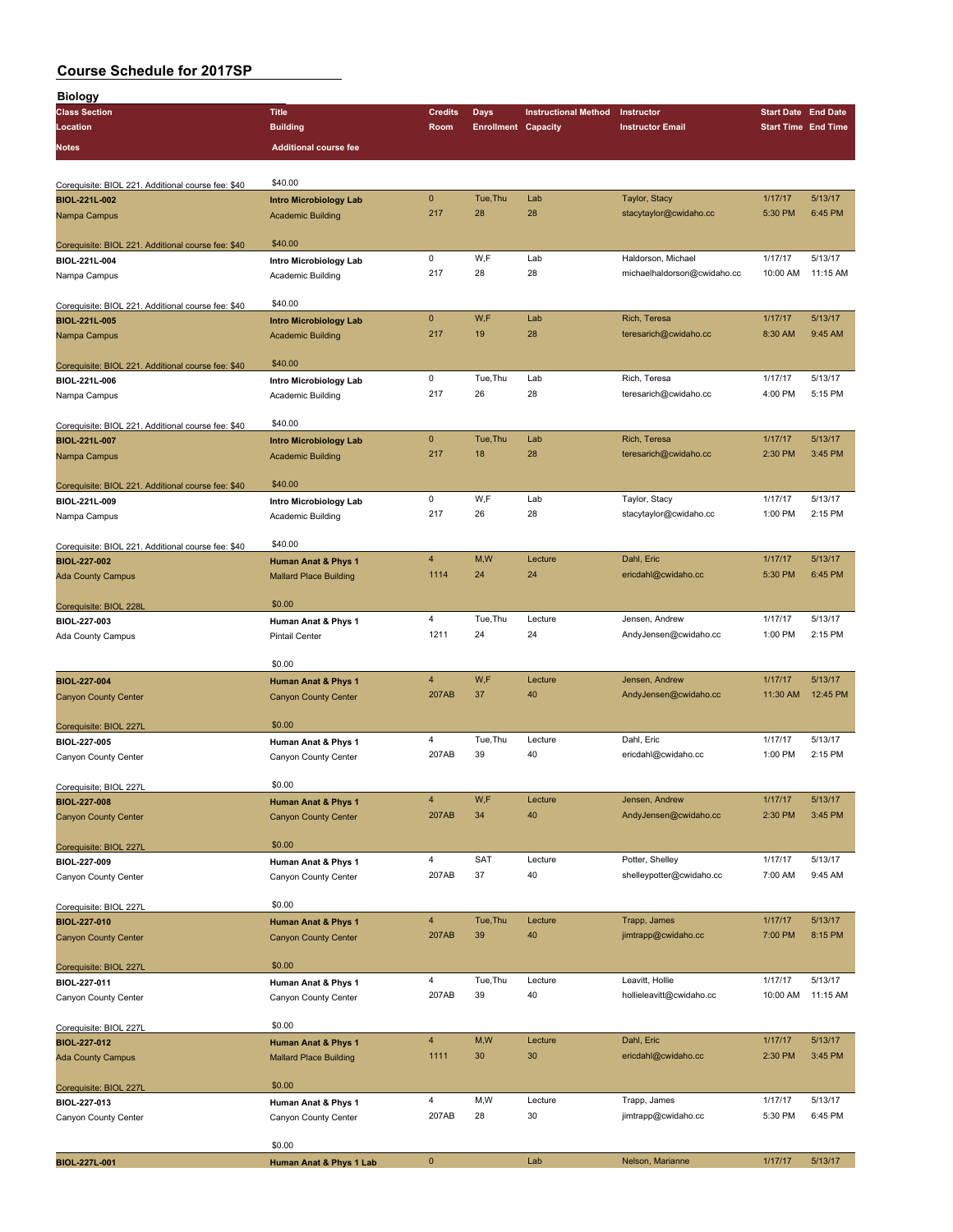| <b>Biology</b>                                                                                                                                                                           |                                                               |                               |                                    |                             |                                                   |                                                          |                            |
|------------------------------------------------------------------------------------------------------------------------------------------------------------------------------------------|---------------------------------------------------------------|-------------------------------|------------------------------------|-----------------------------|---------------------------------------------------|----------------------------------------------------------|----------------------------|
| <b>Class Section</b><br>Location                                                                                                                                                         | <b>Title</b><br><b>Building</b>                               | <b>Credits</b><br><b>Room</b> | Days<br><b>Enrollment Capacity</b> | <b>Instructional Method</b> | Instructor<br><b>Instructor Email</b>             | <b>Start Date End Date</b><br><b>Start Time End Time</b> |                            |
| <b>Notes</b>                                                                                                                                                                             | <b>Additional course fee</b>                                  |                               |                                    |                             |                                                   |                                                          |                            |
| <b>Canyon County Center</b><br>Corequisite: BIOL 227; Additional course fee: \$25<br>For additional details and TENTATIVE schedule<br>please see our website: http://cwidaho.cc/current- | <b>Canyon County Center</b>                                   | 226                           | 331                                | 348                         | mariannenelson@cwidaho.cc                         |                                                          |                            |
| students/flexible-science-lab                                                                                                                                                            | \$25.00                                                       | 4                             | Tue, Thu                           | Lecture                     | Leavitt, Hollie                                   | 1/17/17                                                  | 5/13/17                    |
| BIOL-228-001<br>Canyon County Center                                                                                                                                                     | Human Anat & Phys 2<br>Canyon County Center                   | 207AB                         | 40                                 | 40                          | hollieleavitt@cwidaho.cc                          | 8:30 AM                                                  | 9:45 AM                    |
| Corequisite: BIOL 228L                                                                                                                                                                   | \$0.00                                                        |                               |                                    |                             |                                                   |                                                          |                            |
| BIOL-228-002<br><b>Canyon County Center</b>                                                                                                                                              | <b>Human Anat &amp; Phys 2</b><br><b>Canyon County Center</b> | 4<br>207AB                    | Tue, Thu<br>40                     | Lecture<br>40               | Jensen, Andrew<br>AndyJensen@cwidaho.cc           | 1/17/17<br>2:30 PM                                       | 5/13/17<br>3:45 PM         |
| Corequisite: BIOL 228L                                                                                                                                                                   | \$0.00                                                        |                               |                                    |                             |                                                   |                                                          |                            |
| BIOL-228-003                                                                                                                                                                             | Human Anat & Phys 2                                           | 4                             | M,W                                | Lecture                     | Oppenheimer, Suzanne                              | 1/17/17                                                  | 5/13/17                    |
| Ada County Campus                                                                                                                                                                        | <b>Pintail Center</b>                                         | 1208                          | 30                                 | 30                          | suzanneoppenheimer@cwidah<br>O.CC                 | 10:00 AM                                                 | 11:15 AM                   |
|                                                                                                                                                                                          | \$0.00                                                        |                               |                                    |                             |                                                   |                                                          |                            |
| <b>BIOL-228-005</b><br><b>Canyon County Center</b>                                                                                                                                       | <b>Human Anat &amp; Phys 2</b><br><b>Canyon County Center</b> | 4<br>207AB                    | <b>SAT</b><br>29                   | Lecture<br>40               | Potter, Shelley<br>shelleypotter@cwidaho.cc       | 1/17/17<br>10:00 AM                                      | 5/13/17<br>12:45 PM        |
| Corequisite: BIOL 228L                                                                                                                                                                   | \$0.00                                                        |                               |                                    |                             |                                                   |                                                          |                            |
| BIOL-228-006                                                                                                                                                                             | Human Anat & Phys 2                                           | 4                             | F                                  | Lecture                     | Oppenheimer, Suzanne<br>suzanneoppenheimer@cwidah | 1/17/17                                                  | 5/13/17                    |
| Ada County Campus                                                                                                                                                                        | <b>Pintail Center</b>                                         | 1230                          | 20                                 | 22                          | O.CC                                              | 11:00 AM                                                 | 1:45 PM                    |
| Corequisite: BIOL 228L                                                                                                                                                                   | \$0.00                                                        | 4                             | M,W                                | Lecture                     | Oppenheimer, Suzanne                              | 1/17/17                                                  | 5/13/17                    |
| BIOL-228-007                                                                                                                                                                             | <b>Human Anat &amp; Phys 2</b>                                |                               |                                    |                             | suzanneoppenheimer@cwidah                         |                                                          |                            |
| <b>Ada County Campus</b>                                                                                                                                                                 | <b>Mallard Place Building</b>                                 | 1108                          | 22                                 | 24                          | 0.CC                                              | 1:00 PM                                                  | 2:15 PM                    |
| Corequisite: BIOL 228L                                                                                                                                                                   | \$0.00                                                        | 4                             |                                    | On-Line                     | Koob, Marilyn                                     | 1/17/17                                                  | 5/13/17                    |
| BIOL-228-008W<br>Online                                                                                                                                                                  | Human Anat & Phys 2<br>Online                                 | ONL                           | 30                                 | 30                          | melkoob@cwidaho.cc                                |                                                          |                            |
| Corequisite: BIOL 228L; Online course fee: \$40                                                                                                                                          | \$40.00                                                       |                               |                                    |                             |                                                   |                                                          |                            |
| BIOL-228-009W<br>Online                                                                                                                                                                  | <b>Human Anat &amp; Phys 2</b><br>Online                      | 4<br><b>ONL</b>               | 28                                 | On-Line<br>30               | Koob, Marilyn<br>melkoob@cwidaho.cc               | 1/17/17                                                  | 5/13/17                    |
| Corequisite: BIOL 228L; Online course fee: \$40                                                                                                                                          | \$40.00                                                       |                               |                                    |                             |                                                   |                                                          |                            |
| BIOL-228L-001                                                                                                                                                                            | Human Anat & Phys 2 Lab                                       | 0                             |                                    | Lab                         | Haldorson, Michael                                | 1/17/17                                                  | 5/13/17                    |
| Canyon County Center<br>Corequisite: BIOL 228; Additional course fee: \$25<br>For additional details and TENTATIVE schedule<br>please see our website: http://cwidaho.cc/current-        | Canyon County Center                                          | 229                           | 239                                | 256                         | michaelhaldorson@cwidaho.cc                       |                                                          |                            |
| students/flexible-science-lab<br>BIOL-250-001                                                                                                                                            | \$25.00                                                       | 4                             | W,F                                | Lecture                     | Rich, Teresa                                      | 1/17/17                                                  | 5/13/17                    |
| Nampa Campus                                                                                                                                                                             | <b>General Microbiology</b><br><b>Academic Building</b>       | 106                           | 16                                 | 28                          | teresarich@cwidaho.cc                             | 10:00 AM                                                 | 11:15 AM                   |
| Corequisite: BIOL 250L                                                                                                                                                                   | \$0.00                                                        |                               |                                    |                             |                                                   |                                                          |                            |
| BIOL-250L-001                                                                                                                                                                            | <b>General Microbiology Lab</b>                               | 0                             | W,F                                | Lab                         | Rich, Teresa                                      | 1/17/17                                                  | 5/13/17                    |
| Nampa Campus                                                                                                                                                                             | Academic Building                                             | 217                           | 16                                 | 28                          | teresarich@cwidaho.cc                             | 11:30 AM                                                 | 12:45 PM                   |
| Corequisite: BIOL 250. Additional course fee: \$45                                                                                                                                       | \$45.00                                                       |                               |                                    |                             |                                                   |                                                          |                            |
| BIOL-275-001                                                                                                                                                                             | <b>Field Biology</b>                                          | $\mathbf{3}$<br>1109          | F<br>11                            | Lecture<br>16               | Perkins, Dusty<br>dustyperkins@cwidaho.cc         | 1/17/17<br>9:00 AM                                       | 5/13/17<br>11:45 AM        |
| <b>Ada County Campus</b>                                                                                                                                                                 | <b>Mallard Place Building</b>                                 |                               |                                    |                             |                                                   |                                                          |                            |
| Additional course fee: \$20                                                                                                                                                              | \$20.00                                                       |                               |                                    |                             |                                                   |                                                          |                            |
| BIOL-293-002                                                                                                                                                                             | <b>Biology Internship</b>                                     | $\overline{2}$                |                                    | Internship                  | Oppenheimer, Suzanne<br>suzanneoppenheimer@cwidah | 1/17/17                                                  | 5/13/17                    |
| <b>Community Locations</b>                                                                                                                                                               | Community Location                                            | <b>CMTY</b>                   | 1                                  | 1                           | O.CC                                              |                                                          |                            |
|                                                                                                                                                                                          | \$0.00                                                        |                               |                                    |                             |                                                   |                                                          |                            |
| <b>Business</b>                                                                                                                                                                          |                                                               |                               |                                    |                             |                                                   |                                                          |                            |
| <b>Class Section</b>                                                                                                                                                                     | <b>Title</b>                                                  | <b>Credits</b>                | Days                               | <b>Instructional Method</b> | Instructor                                        | <b>Start Date End Date</b>                               |                            |
| Location                                                                                                                                                                                 | <b>Building</b>                                               | Room                          | <b>Enrollment Capacity</b>         |                             | <b>Instructor Email</b>                           |                                                          | <b>Start Time End Time</b> |
| <b>Notes</b>                                                                                                                                                                             | <b>Additional course fee</b>                                  |                               |                                    |                             |                                                   |                                                          |                            |

| Location            | <b>Building</b>              | Room | <b>Enrollment Capacity</b> |         | <b>Instructor Email</b> | <b>Start Time End Tir</b> |         |
|---------------------|------------------------------|------|----------------------------|---------|-------------------------|---------------------------|---------|
| <b>Notes</b>        | <b>Additional course fee</b> |      |                            |         |                         |                           |         |
| <b>BUSA-101-001</b> | <b>Intro to Business</b>     |      | M.W                        | Lecture | Berggren, David         | 1/17/17                   | 5/13/17 |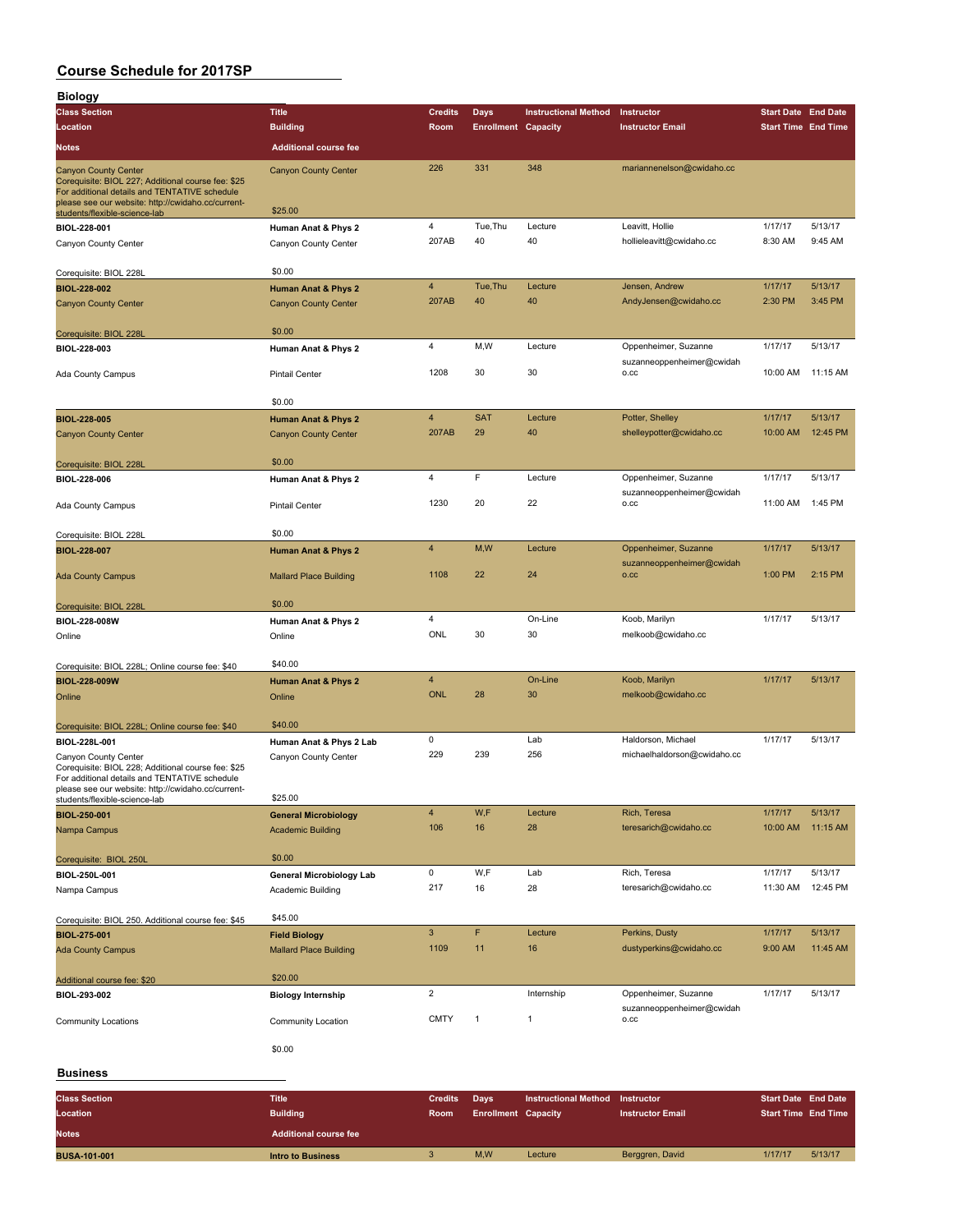| <b>Business</b>                                                     |                                                               |                |                            |                             |                            |                            |          |
|---------------------------------------------------------------------|---------------------------------------------------------------|----------------|----------------------------|-----------------------------|----------------------------|----------------------------|----------|
| <b>Class Section</b>                                                | <b>Title</b>                                                  | <b>Credits</b> | <b>Days</b>                | <b>Instructional Method</b> | Instructor                 | <b>Start Date End Date</b> |          |
| Location                                                            | <b>Building</b>                                               | Room           | <b>Enrollment Capacity</b> |                             | <b>Instructor Email</b>    | <b>Start Time End Time</b> |          |
| Notes                                                               | <b>Additional course fee</b>                                  |                |                            |                             |                            |                            |          |
|                                                                     |                                                               |                |                            |                             |                            |                            |          |
| Nampa Campus                                                        | <b>Aspen Classroom Building</b>                               | 106            | 24                         | 40                          | daveberggren@cwidaho.cc    | 10:00 AM                   | 11:15 AM |
| Additional course fee: \$142 (IncludED)                             | \$142.00                                                      |                |                            |                             |                            |                            |          |
|                                                                     |                                                               | 3              | M,W                        | Lecture                     | Zarr, Mark                 | 1/17/17                    | 5/13/17  |
| BUSA-101-003                                                        | Intro to Business                                             | 1211           | 24                         | 24                          | markzarr@cwidaho.cc        | 11:30 AM                   | 12:45 PM |
| Ada County Campus                                                   | <b>Pintail Center</b>                                         |                |                            |                             |                            |                            |          |
|                                                                     | \$142.00                                                      |                |                            |                             |                            |                            |          |
| Additional course fee: \$142 (IncludED)                             |                                                               | $\mathbf{3}$   | Tue, Thu                   | Lecture                     | Pack, Edward               | 1/17/17                    | 5/13/17  |
| <b>BUSA-101-004</b>                                                 | <b>Intro to Business</b>                                      | 106            | 24                         | 40                          | edpack@cwidaho.cc          | 11:30 AM                   | 12:45 PM |
| Nampa Campus                                                        | <b>Aspen Classroom Building</b>                               |                |                            |                             |                            |                            |          |
|                                                                     | \$142.00                                                      |                |                            |                             |                            |                            |          |
| Additional course fee: \$142 (IncludED)<br>BUSA-101-006W            | <b>Intro to Business</b>                                      | 3              |                            | On-Line                     | Berggren, David            | 1/17/17                    | 5/13/17  |
| Online                                                              | Online                                                        | <b>ONL</b>     | 29                         | 30                          | daveberggren@cwidaho.cc    |                            |          |
|                                                                     |                                                               |                |                            |                             |                            |                            |          |
| Additional course fee: Online course fee: \$30; \$142<br>(IncludED) | \$172.00                                                      |                |                            |                             |                            |                            |          |
| <b>BUSA-101-007W</b>                                                | <b>Intro to Business</b>                                      | $\mathbf{3}$   |                            | On-Line                     | Barham, Stephanie          | 1/17/17                    | 5/13/17  |
|                                                                     |                                                               | <b>ONL</b>     | 30                         | 30                          | stephaniebarham@cwidaho.cc |                            |          |
| Online                                                              | Online                                                        |                |                            |                             |                            |                            |          |
| Additional course fee: Online course fee: \$30; \$142               | \$172.00                                                      |                |                            |                             |                            |                            |          |
| (IncludED)<br>BUSA-201-001                                          | <b>Business Communication</b>                                 | 3              | Tue, Thu                   | Lecture                     | Hanson, Ryan               | 1/17/17                    | 5/13/17  |
|                                                                     |                                                               | 102            | 20                         | 25                          | ryanhanson@cwidaho.cc      | 2:30 PM                    | 3:45 PM  |
| Nampa Campus                                                        | Aspen Classroom Building                                      |                |                            |                             |                            |                            |          |
|                                                                     | \$93.00                                                       |                |                            |                             |                            |                            |          |
| Additional course fee: \$93 (IncludED)                              | <b>Business Communication</b>                                 | $\mathbf{3}$   | Tue, Thu                   | Lecture                     | Rensink, Kevin             | 1/17/17                    | 5/13/17  |
| <b>BUSA-201-002</b>                                                 |                                                               | 1320           | 13                         | 25                          | KevinRensink@cwidaho.cc    | 5:30 PM                    | 6:45 PM  |
| <b>Ada County Campus</b>                                            | <b>Pintail Center</b>                                         |                |                            |                             |                            |                            |          |
|                                                                     | \$93.00                                                       |                |                            |                             |                            |                            |          |
| Additional course fee: \$93 (IncludED)                              |                                                               | 3              |                            | On-Line                     | Smith, Kristy              | 1/17/17                    | 5/13/17  |
| BUSA-201-003W                                                       | <b>Business Communication</b>                                 | ONL            | 25                         | 25                          | brookesmith@cwidaho.cc     |                            |          |
| Online                                                              | Online                                                        |                |                            |                             |                            |                            |          |
| Additional course fee: Online course fee: \$30; \$93                | \$123.00                                                      |                |                            |                             |                            |                            |          |
| (IncludED)                                                          |                                                               | $\overline{3}$ |                            | On-Line                     | Smith, Kristy              | 1/17/17                    | 5/13/17  |
| <b>BUSA-201-004W</b>                                                | <b>Business Communication</b>                                 | <b>ONL</b>     | 25                         | 25                          | brookesmith@cwidaho.cc     |                            |          |
| Online                                                              | Online                                                        |                |                            |                             |                            |                            |          |
| Additional course fee: Online course fee: \$30; \$93                | \$123.00                                                      |                |                            |                             |                            |                            |          |
| (IncludED)                                                          |                                                               | 3              | M,W                        | Lecture                     | Hanson, Ryan               | 1/17/17                    | 5/13/17  |
| BUSA-207-001                                                        | <b>Bus Stats for Dec Making 1</b>                             | 126            | 15                         | 30                          | ryanhanson@cwidaho.cc      | 2:30 PM                    | 3:45 PM  |
| Nampa Campus                                                        | Aspen Classroom Building                                      |                |                            |                             |                            |                            |          |
|                                                                     | \$137.00                                                      |                |                            |                             |                            |                            |          |
| Additional course fee: \$137 (IncludED)                             |                                                               | 3              | Tue, Thu                   | Lecture                     | Hanson, Ryan               | 1/17/17                    | 5/13/17  |
| <b>BUSA-207-002</b>                                                 | <b>Bus Stats for Dec Making 1</b>                             | 126            | 17                         | 30                          | ryanhanson@cwidaho.cc      | 10:00 AM                   | 11:15 AM |
| Nampa Campus                                                        | <b>Aspen Classroom Building</b>                               |                |                            |                             |                            |                            |          |
|                                                                     | \$137.00                                                      |                |                            |                             |                            |                            |          |
| Additional course fee: \$137 (IncludED)                             |                                                               | 3              |                            | On-Line                     | Berggren, David            | 1/17/17                    | 5/13/17  |
| BUSA-207-003W                                                       | <b>Bus Stats for Dec Making 1</b>                             | ONL            | 30                         | 30                          | daveberggren@cwidaho.cc    |                            |          |
| Online                                                              | Online                                                        |                |                            |                             |                            |                            |          |
| Additional course fees: \$30 (Online course fee);                   | \$167.00                                                      |                |                            |                             |                            |                            |          |
| \$137 (IncludED)                                                    |                                                               | $\mathsf 3$    |                            | On-Line                     | Berggren, David            | 1/17/17                    | 5/13/17  |
| <b>BUSA-207-005W</b>                                                | <b>Bus Stats for Dec Making 1</b>                             | <b>ONL</b>     | 11                         | 30                          | daveberggren@cwidaho.cc    |                            |          |
| Online                                                              | Online                                                        |                |                            |                             |                            |                            |          |
| Additional course fees: \$30 (Online course fee);                   | \$167.00                                                      |                |                            |                             |                            |                            |          |
| \$137 (IncludED)                                                    |                                                               | 3              | Tue, Thu                   | Lecture                     | Moore, Michelle            | 1/17/17                    | 5/13/17  |
| <b>BUSA-208-001</b><br>Nampa Campus                                 | <b>Bus Stats for Dec Making 2</b><br>Aspen Classroom Building | 126            | 15                         | 30                          | shellymoore@cwidaho.cc     | 1:00 PM                    | 2:15 PM  |
|                                                                     |                                                               |                |                            |                             |                            |                            |          |
|                                                                     | \$0.00                                                        |                |                            |                             |                            |                            |          |
|                                                                     |                                                               | $\mathbf{3}$   | M,W                        | Lecture                     | Hanson, Ryan               | 1/17/17                    | 5/13/17  |
| <b>BUSA-208-002</b>                                                 | <b>Bus Stats for Dec Making 2</b>                             | 126            | 24                         | 30                          |                            |                            | 12:45 PM |
| Nampa Campus                                                        | <b>Aspen Classroom Building</b>                               |                |                            |                             | ryanhanson@cwidaho.cc      | 11:30 AM                   |          |
|                                                                     | \$0.00                                                        |                |                            |                             |                            |                            |          |
|                                                                     |                                                               | 3              | M,W                        | Lecture                     | Wight, Damaris             | 1/17/17                    | 5/13/17  |
| BUSA-208-003                                                        | <b>Bus Stats for Dec Making 2</b>                             | 201            | 23                         | 30                          |                            | 5:30 PM                    | 6:45 PM  |
| Nampa Campus                                                        | Academic Building                                             |                |                            |                             | damariswight@cwidaho.cc    |                            |          |
|                                                                     | \$0.00                                                        |                |                            |                             |                            |                            |          |
|                                                                     |                                                               | $\mathbf{3}$   |                            | On-Line                     | Berggren, David            | 1/17/17                    | 5/13/17  |
| <b>BUSA-208-005W</b>                                                | <b>Bus Stats for Dec Making 2</b>                             | <b>ONL</b>     | 17                         | 30                          | daveberggren@cwidaho.cc    |                            |          |
| Online                                                              | Online                                                        |                |                            |                             |                            |                            |          |
|                                                                     | \$30.00                                                       |                |                            |                             |                            |                            |          |
| Online course fee: \$30                                             |                                                               |                |                            |                             |                            |                            |          |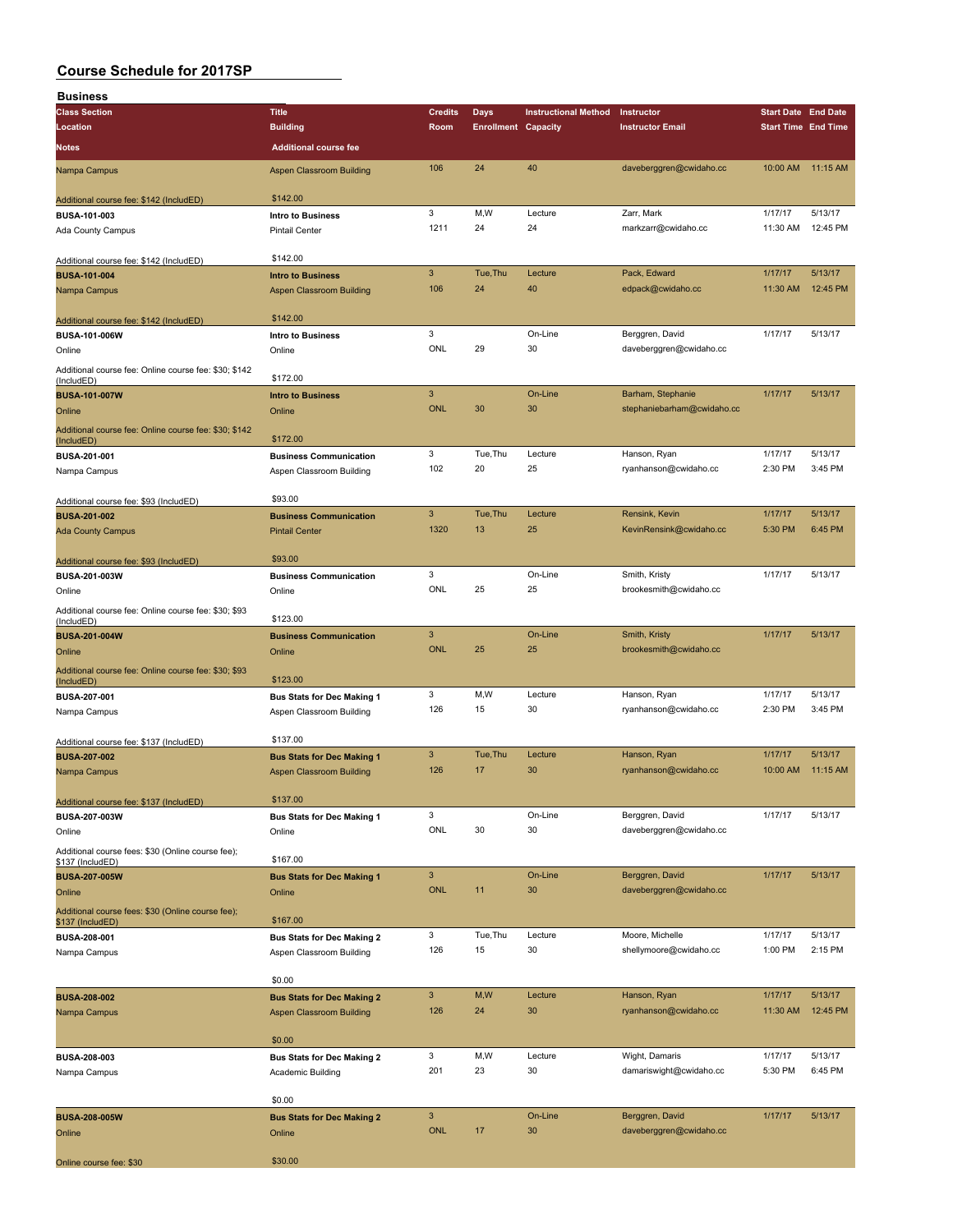| <b>Business</b>                                                                             |                                                                      |                 |                            |                             |                                           |                            |                     |
|---------------------------------------------------------------------------------------------|----------------------------------------------------------------------|-----------------|----------------------------|-----------------------------|-------------------------------------------|----------------------------|---------------------|
| <b>Class Section</b>                                                                        | <b>Title</b>                                                         | <b>Credits</b>  | <b>Days</b>                | <b>Instructional Method</b> | Instructor                                | <b>Start Date End Date</b> |                     |
| Location                                                                                    | <b>Building</b>                                                      | Room            | <b>Enrollment Capacity</b> |                             | <b>Instructor Email</b>                   | <b>Start Time End Time</b> |                     |
| <b>Notes</b>                                                                                | <b>Additional course fee</b>                                         |                 |                            |                             |                                           |                            |                     |
| <b>BUSA-215-001H</b>                                                                        | Intro to Information Science                                         | 3               | W                          | Hybrid                      | Barham, Stephanie                         | 1/17/17                    | 5/13/17             |
| Nampa Campus                                                                                | Academic Building                                                    | 201             | 19                         | 30                          | stephaniebarham@cwidaho.cc                | 1:00 PM                    | 2:15 PM             |
| Hybrid course - has an online component.<br>Additional course fees: \$36; \$106 (IncludED); |                                                                      |                 |                            |                             |                                           |                            |                     |
| Hybrid course fee: \$15                                                                     | \$157.00                                                             |                 |                            |                             |                                           |                            |                     |
| <b>BUSA-215-002</b>                                                                         | <b>Intro to Information Science</b>                                  | 3               | Tue, Thu                   | Lecture<br>32               | Hanson, Ryan                              | 1/17/17                    | 5/13/17             |
| Nampa Campus                                                                                | <b>Aspen Classroom Building</b>                                      | 126             | 31                         |                             | ryanhanson@cwidaho.cc                     | 11:30 AM                   | 12:45 PM            |
| Additional course fees: \$36; \$106 (IncludED)                                              | \$142.00                                                             |                 |                            |                             |                                           |                            |                     |
| <b>BUSA-215-005H</b>                                                                        | Intro to Information Science                                         | 3               | Tue                        | Hybrid                      | Barham, Stephanie                         | 1/17/17                    | 5/13/17             |
| Ada County Campus                                                                           | <b>Pintail Center</b>                                                | 1203            | 20                         | 20                          | stephaniebarham@cwidaho.cc                | 4:00 PM                    | 5:15 PM             |
| Hybrid course - has an online component.<br>Additional course fees: \$36; \$106 (IncludED); |                                                                      |                 |                            |                             |                                           |                            |                     |
| Hybrid course fee: \$15                                                                     | \$157.00                                                             |                 |                            |                             |                                           |                            |                     |
| <b>BUSA-215-006W</b>                                                                        | <b>Intro to Information Science</b>                                  | 3<br>ONL        | 28                         | On-Line<br>30               | Hanson, Ryan                              | 1/17/17                    | 5/13/17             |
| Online                                                                                      | Online                                                               |                 |                            |                             | ryanhanson@cwidaho.cc                     |                            |                     |
| Additional course fees: \$36; \$106 (IncludED); \$30<br>(Online course fee)                 | \$172.00                                                             |                 |                            |                             |                                           |                            |                     |
| BUSA-215-007W                                                                               | Intro to Information Science                                         | 3               |                            | On-Line                     | Randall, Gary                             | 1/17/17                    | 5/13/17             |
| Online                                                                                      | Online                                                               | ONL             | 30                         | 30                          | craigrandall@cwidaho.cc                   |                            |                     |
| Additional course fee: \$36; \$106 (IncludEd); Online                                       |                                                                      |                 |                            |                             |                                           |                            |                     |
| course fee: \$30                                                                            | \$172.00                                                             |                 |                            |                             |                                           |                            |                     |
| <b>BUSA-215-010W</b>                                                                        | <b>Intro to Information Science</b>                                  | 3<br><b>ONL</b> | 30                         | On-Line<br>30               | Zarr, Mark<br>markzarr@cwidaho.cc         | 1/17/17                    | 5/13/17             |
| Online                                                                                      | Online                                                               |                 |                            |                             |                                           |                            |                     |
| Additional course fees: \$36; \$106 (IncludED); \$30<br>(Online course fee)                 | \$172.00                                                             |                 |                            |                             |                                           |                            |                     |
| BUSA-250-002W                                                                               | <b>Principles of Marketing</b>                                       | 3               |                            | On-Line                     | Harvey, John                              | 1/17/17                    | 5/13/17             |
| Online                                                                                      | Online                                                               | ONL             | 29                         | 30                          | johnharvey@cwidaho.cc                     |                            |                     |
| Additional course fee: Online course fee: \$30; \$102                                       |                                                                      |                 |                            |                             |                                           |                            |                     |
| (IncludED)                                                                                  | \$132.00                                                             | 3               |                            |                             |                                           |                            |                     |
| <b>BUSA-265-001</b>                                                                         | <b>Legal Environment</b>                                             | 102             | Tue, Thu<br>32             | Lecture<br>32               | Welker, Joseph<br>joewelker@cwidaho.cc    | 1/17/17<br>11:30 AM        | 5/13/17<br>12:45 PM |
| Nampa Campus                                                                                | Aspen Classroom Building                                             |                 |                            |                             |                                           |                            |                     |
|                                                                                             | \$0.00                                                               |                 |                            |                             |                                           |                            |                     |
| BUSA-265-003                                                                                | <b>Legal Environment</b>                                             | 3               | M,W                        | Lecture                     | Bever, Matthew                            | 1/17/17                    | 5/13/17             |
| Ada County Campus                                                                           | <b>Mallard Place Building</b>                                        | 1111            | 16                         | 32                          | mattbever@cwidaho.cc                      | 5:30 PM                    | 6:45 PM             |
|                                                                                             |                                                                      |                 |                            |                             |                                           |                            |                     |
| <b>BUSA-265-004W</b>                                                                        | \$0.00                                                               | 3               |                            | On-Line                     | Harvey, John                              | 1/17/17                    | 5/13/17             |
| Online                                                                                      | <b>Legal Environment</b><br>Online                                   | <b>ONL</b>      | 30                         | 30                          | johnharvey@cwidaho.cc                     |                            |                     |
|                                                                                             |                                                                      |                 |                            |                             |                                           |                            |                     |
| Online course fee: \$30                                                                     | \$30.00                                                              |                 |                            |                             |                                           |                            |                     |
| BUSA-265-005W                                                                               | <b>Legal Environment</b>                                             | 3               |                            | On-Line                     | Harvey, John                              | 1/17/17                    | 5/13/17             |
| Online                                                                                      | Online                                                               | ONL             | 29                         | 30                          | johnharvey@cwidaho.cc                     |                            |                     |
|                                                                                             | \$30.00                                                              |                 |                            |                             |                                           |                            |                     |
| Online course fee: \$30                                                                     |                                                                      |                 |                            |                             |                                           |                            |                     |
| <b>Certified Dental Assisting</b>                                                           |                                                                      |                 |                            |                             |                                           |                            |                     |
| <b>Class Section</b>                                                                        | <b>Title</b>                                                         | <b>Credits</b>  | <b>Days</b>                | <b>Instructional Method</b> | Instructor                                | <b>Start Date End Date</b> |                     |
| Location                                                                                    | <b>Building</b>                                                      | Room            | <b>Enrollment Capacity</b> |                             | <b>Instructor Email</b>                   | <b>Start Time End Time</b> |                     |
| <b>Notes</b>                                                                                | <b>Additional course fee</b>                                         |                 |                            |                             |                                           |                            |                     |
|                                                                                             |                                                                      | $\overline{2}$  | M                          | Lecture                     |                                           | 1/17/17                    | 5/13/17             |
| <b>DENT-103-001</b>                                                                         | <b>Dental Prosthodontic Materials</b><br><b>Quail Court Building</b> | 2210            | 20                         | 24                          | Satake, Monica<br>monicasatake@cwidaho.cc | 9:00 AM                    | 9:50 AM             |
| <b>Ada County Campus</b>                                                                    |                                                                      |                 |                            |                             |                                           |                            |                     |
| Restricted Dental Assisting majors only                                                     | \$0.00                                                               |                 |                            |                             |                                           |                            |                     |
| DENT-103L-001                                                                               | Dental Prosthodontic Lab                                             | 0               | M                          | Lab                         | Satake, Monica                            | 1/17/17                    | 5/13/17             |
| Ada County Campus                                                                           | <b>Quail Court Building</b>                                          | 1100            | 12                         | 12                          | monicasatake@cwidaho.cc                   | 11:00 AM                   | 1:00 PM             |
|                                                                                             |                                                                      |                 |                            |                             |                                           |                            |                     |
| Restricted Dental Assisting majors only                                                     | \$0.00                                                               | 0               | M                          | Lab                         | Satake, Monica                            | 1/17/17                    | 5/13/17             |
| DENT-103L-002<br><b>Ada County Campus</b>                                                   | <b>Dental Prosthodontic Lab</b><br><b>Quail Court Building</b>       | 1100            | $\bf 8$                    | 12                          | monicasatake@cwidaho.cc                   | 1:00 PM                    | 3:00 PM             |
|                                                                                             |                                                                      |                 |                            |                             |                                           |                            |                     |
| <b>Restricted Dental Assisting Majors Only</b>                                              | \$0.00                                                               |                 |                            |                             |                                           |                            |                     |
| DENT-105-001                                                                                | <b>Dental Clinical Skills 2</b>                                      | $\overline{c}$  | M                          | Lecture                     | Holmes, Elaine                            | 1/17/17                    | 5/13/17             |
| Ada County Campus                                                                           | Quail Court Building                                                 | 2210            | 20                         | 24                          | elaineholmes@cwidaho.cc                   | 8:00 AM                    | 8:50 AM             |
| Restricted Dental Assisting Majors only; Additional                                         | \$225.00                                                             |                 |                            |                             |                                           |                            |                     |
| course fee: \$225<br><b>DENT-105-001</b>                                                    | <b>Dental Clinical Skills 2</b>                                      | $\overline{2}$  | M                          | Lecture                     | Sheffield, Lawrence                       | 1/17/17                    | 5/13/17             |
|                                                                                             |                                                                      |                 |                            |                             |                                           |                            |                     |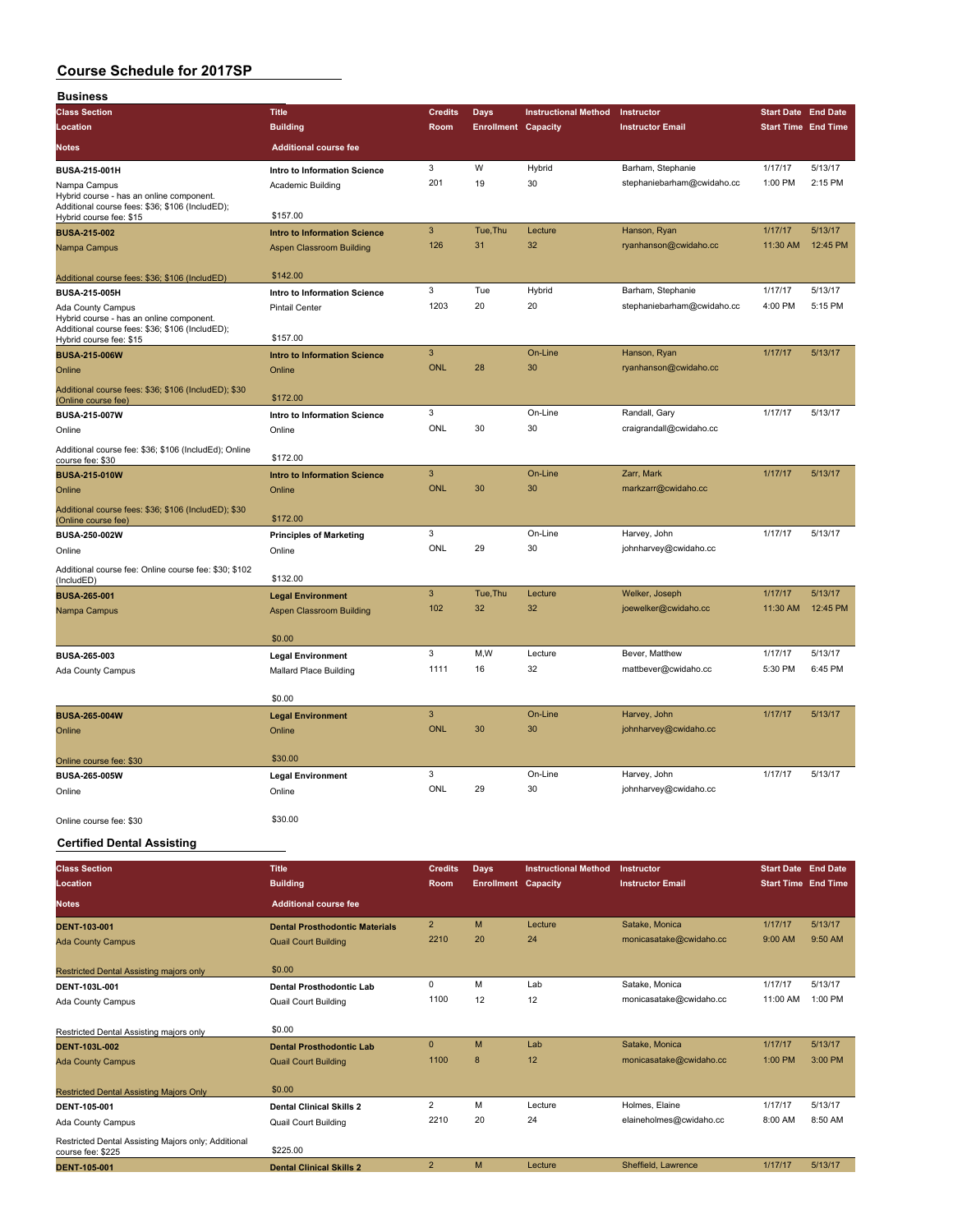| <b>Certified Dental Assisting</b>                                         |                                     |                 |                            |                             |                          |                            |          |
|---------------------------------------------------------------------------|-------------------------------------|-----------------|----------------------------|-----------------------------|--------------------------|----------------------------|----------|
| <b>Class Section</b>                                                      | <b>Title</b>                        | <b>Credits</b>  | <b>Days</b>                | <b>Instructional Method</b> | Instructor               | <b>Start Date End Date</b> |          |
| Location                                                                  | <b>Building</b>                     | Room            | <b>Enrollment Capacity</b> |                             | <b>Instructor Email</b>  | <b>Start Time End Time</b> |          |
| Notes                                                                     | <b>Additional course fee</b>        |                 |                            |                             |                          |                            |          |
| <b>Ada County Campus</b>                                                  | <b>Quail Court Building</b>         | 2210            | 20                         | 24                          | skipsheffield@cwidaho.cc | 8:00 AM                    | 8:50 AM  |
| Restricted Dental Assisting Majors only; Additional<br>course fee: \$225  | \$225.00                            |                 |                            |                             |                          |                            |          |
| DENT-105L-001                                                             | <b>Dental Clinical Skills 2 Lab</b> | $\mathsf 0$     | M                          | Lab                         | Holmes, Elaine           | 1/17/17                    | 5/13/17  |
| Ada County Campus                                                         | <b>Quail Court Building</b>         | 1100            | 8                          | 12                          | elaineholmes@cwidaho.cc  | 11:00 AM                   | 1:00 PM  |
| Restricted Dental Assisting majors only                                   | \$0.00                              |                 |                            |                             |                          |                            |          |
| <b>DENT-105L-001</b>                                                      | <b>Dental Clinical Skills 2 Lab</b> | $\mathbf{0}$    | M                          | Lab                         | Sheffield, Lawrence      | 1/17/17                    | 5/13/17  |
| <b>Ada County Campus</b>                                                  | <b>Quail Court Building</b>         | 1100            | 8                          | 12                          | skipsheffield@cwidaho.cc | 11:00 AM                   | 1:00 PM  |
| Restricted Dental Assisting majors only                                   | \$0.00                              |                 |                            |                             |                          |                            |          |
| DENT-105L-002                                                             | Dental Clinical Skills 2 Lab        | 0               | M                          | Lab                         | Holmes, Elaine           | 1/17/17                    | 5/13/17  |
| Ada County Campus                                                         | <b>Quail Court Building</b>         | 1100            | 12                         | 12                          | elaineholmes@cwidaho.cc  | 1:00 PM                    | 3:00 PM  |
| Restricted Dental Assisting Majors Only                                   | \$0.00                              |                 |                            |                             |                          |                            |          |
| DENT-105L-002                                                             | <b>Dental Clinical Skills 2 Lab</b> | $\mathbf{0}$    | M                          | Lab                         | Sheffield, Lawrence      | 1/17/17                    | 5/13/17  |
| <b>Ada County Campus</b>                                                  | <b>Quail Court Building</b>         | 1100            | 12                         | 12                          | skipsheffield@cwidaho.cc | 1:00 PM                    | 3:00 PM  |
| <b>Restricted Dental Assisting Majors Only</b>                            | \$0.00                              |                 |                            |                             |                          |                            |          |
| DENT-106-001                                                              | Dental Assisting Clinic Exper.      | 6               | Tue, Thu                   | Lab                         | Satake, Monica           | 1/17/17                    | 5/13/17  |
| <b>Community Locations</b>                                                | Community Location                  | <b>CMTY</b>     | 20                         | 24                          | monicasatake@cwidaho.cc  | 8:00 AM                    | 5:00 PM  |
| Restricted: Dental Assisting majors only; Additional<br>course fee: \$300 | \$300.00                            |                 |                            |                             |                          |                            |          |
| <b>DENT-108-001</b>                                                       | <b>Dental Office Management</b>     | $\mathbf{1}$    | F                          | Lecture                     | Holmes, Elaine           | 1/17/17                    | 5/13/17  |
| <b>Ada County Campus</b>                                                  | <b>Pintail Center</b>               | 1205            | $\overline{7}$             | 14                          | elaineholmes@cwidaho.cc  | 8:00 AM                    | 9:40 AM  |
| Restricted: Dental Assisting majors only.                                 | \$0.00                              |                 |                            |                             |                          |                            |          |
| DENT-108-001                                                              | <b>Dental Office Management</b>     | $\mathbf{1}$    | F                          | Lecture                     | Satake, Monica           | 1/17/17                    | 5/13/17  |
| Ada County Campus                                                         | <b>Pintail Center</b>               | 1205            | $\overline{7}$             | 14                          | monicasatake@cwidaho.cc  | 8:00 AM                    | 9:40 AM  |
| Restricted: Dental Assisting majors only.                                 | \$0.00                              |                 |                            |                             |                          |                            |          |
| <b>DENT-153-001</b>                                                       | <b>Dental Theory 3</b>              | $\mathbf{3}$    | W                          | Lecture                     | Satake, Monica           | 1/17/17                    | 5/13/17  |
| <b>Ada County Campus</b>                                                  | <b>Quail Court Building</b>         | 2210            | 20                         | 24                          | monicasatake@cwidaho.cc  | 12:00 PM                   | 2:30 PM  |
| Restricted: Dental Assisting majors only.                                 | \$0.00                              |                 |                            |                             |                          |                            |          |
| DENT-154-001                                                              | Dental Theory 4                     | 3               | W                          | Lecture                     | Holmes, Elaine           | 1/17/17                    | 5/13/17  |
| Ada County Campus                                                         | Quail Court Building                | 2210            | 20                         | 24                          | elaineholmes@cwidaho.cc  | 8:00 AM                    | 10:30 AM |
| Restricted: Dental Assisting majors only.                                 | \$0.00                              |                 |                            |                             |                          |                            |          |
| DENT-226-001                                                              | <b>Adv Dental Assisting Pract 2</b> | $5\phantom{.0}$ |                            | Lab                         | Holmes, Elaine           | 1/17/17                    | 5/13/17  |
| <b>Community Locations</b>                                                | <b>Community Location</b>           | <b>CMTY</b>     | 10                         | 12                          | elaineholmes@cwidaho.cc  |                            |          |
| Restricted: Dental Assisting majors only.                                 | \$0.00                              |                 |                            |                             |                          |                            |          |

#### **Chemistry**

| <b>Class Section</b>                                    | <b>Title</b>                          | <b>Credits</b> | <b>Days</b>                | <b>Instructional Method</b> | Instructor              | <b>Start Date End Date</b> |          |
|---------------------------------------------------------|---------------------------------------|----------------|----------------------------|-----------------------------|-------------------------|----------------------------|----------|
| Location                                                | <b>Building</b>                       | Room           | <b>Enrollment Capacity</b> |                             | <b>Instructor Email</b> | <b>Start Time End Time</b> |          |
| <b>Notes</b>                                            | <b>Additional course fee</b>          |                |                            |                             |                         |                            |          |
| CHEM-100-001                                            | <b>Chemistry in Everyday Life</b>     | $\overline{4}$ | Tue, Thu                   | Lecture                     | Hess, Bryan             | 1/17/17                    | 5/13/17  |
| Nampa Campus                                            | <b>Academic Building</b>              | 102E           | 24                         | 24                          | bryanhess@cwidaho.cc    | 8:30 AM                    | 9:45 AM  |
| Corequisite: CHEM 100L                                  | \$0.00                                |                |                            |                             |                         |                            |          |
| CHEM-100-002W                                           | <b>Chemistry in Everyday Life</b>     | $\overline{4}$ |                            | On-Line                     | Flock, Rebecca          | 1/17/17                    | 5/13/17  |
| Online                                                  | Online                                | ONL            | 34                         | 34                          | rebeccaflock@cwidaho.cc |                            |          |
| Corequisite: CHEM 100L 002W; Online course fee:<br>\$40 | \$40.00                               |                |                            |                             |                         |                            |          |
| CHEM-100L-001                                           | <b>Chemistry in Everyday Life Lab</b> | $\mathbf{0}$   | Tue                        | Lab                         | Hess, Bryan             | 1/17/17                    | 5/13/17  |
| Nampa Campus                                            | <b>Academic Building</b>              | 216            | 23                         | 24                          | bryanhess@cwidaho.cc    | 10:00 AM                   | 11:45 AM |
| Corequisite: CHEM 100. Additional course fee: \$20      | \$20.00                               |                |                            |                             |                         |                            |          |
| CHEM-100L-002W                                          | Chemistry in Everyday Life Lab        | $\mathbf 0$    |                            | On-Line                     | Flock, Rebecca          | 1/17/17                    | 5/13/17  |
| Online                                                  | Online                                | ONL            | 34                         | 34                          | rebeccaflock@cwidaho.cc |                            |          |
| Corequisite: CHEM 100 002W                              | \$0.00                                |                |                            |                             |                         |                            |          |
| CHEM-101-002                                            | <b>Intro to Chemistry</b>             | $\overline{4}$ | <b>SAT</b>                 | Lecture                     | Shaskus, John           | 1/17/17                    | 5/13/17  |
| Nampa Campus                                            | <b>Academic Building</b>              | 105            | 24                         | 24                          | johnshaskus@cwidaho.cc  | 9:00 AM                    | 11:45 AM |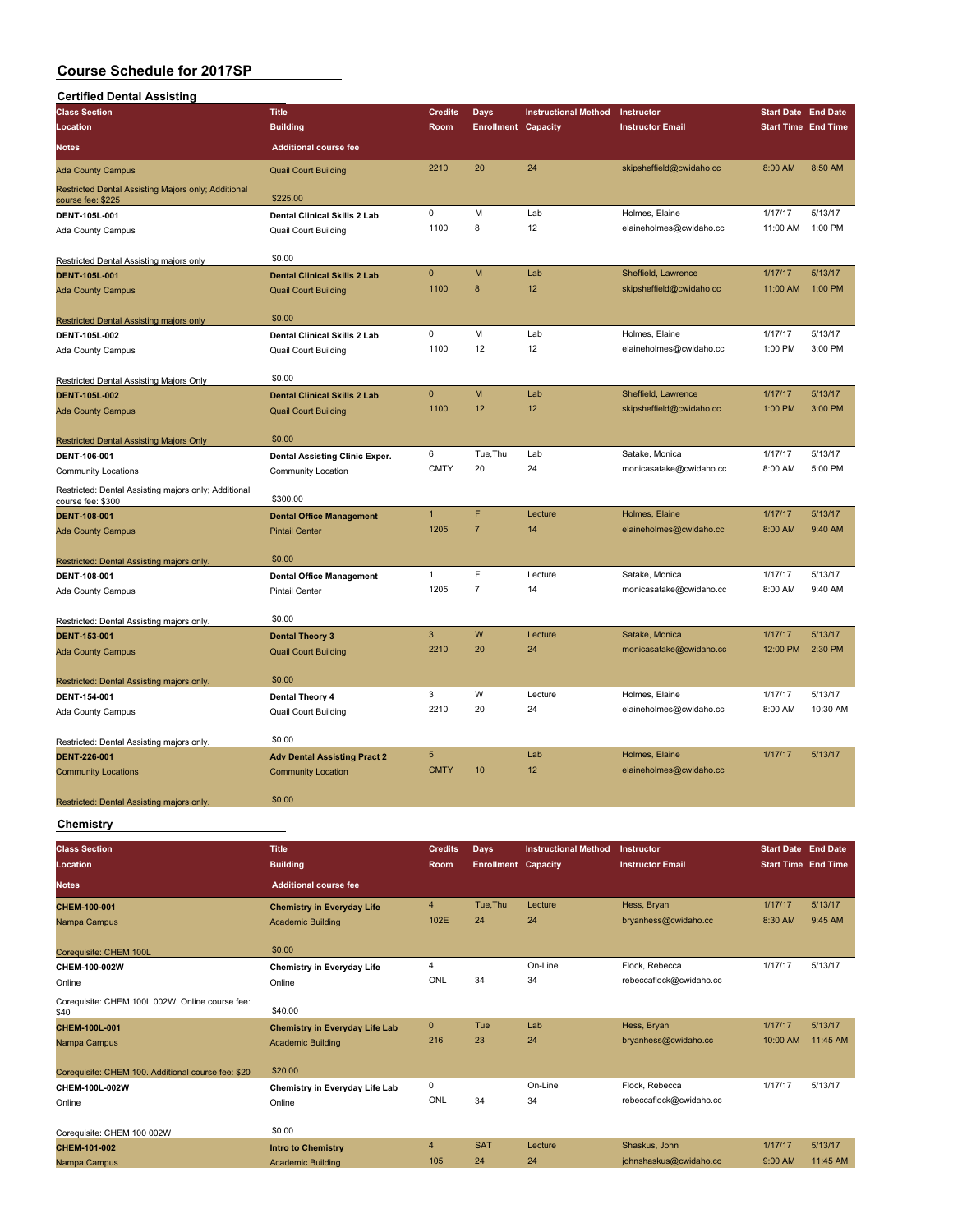| Chemistry                                                                                              |                                                |                         |                            |                             |                             |                            |          |
|--------------------------------------------------------------------------------------------------------|------------------------------------------------|-------------------------|----------------------------|-----------------------------|-----------------------------|----------------------------|----------|
| <b>Class Section</b>                                                                                   | <b>Title</b>                                   | <b>Credits</b>          | <b>Days</b>                | <b>Instructional Method</b> | Instructor                  | <b>Start Date End Date</b> |          |
| Location                                                                                               | <b>Building</b>                                | Room                    | <b>Enrollment Capacity</b> |                             | <b>Instructor Email</b>     | <b>Start Time End Time</b> |          |
| Notes                                                                                                  | <b>Additional course fee</b>                   |                         |                            |                             |                             |                            |          |
|                                                                                                        |                                                |                         |                            |                             |                             |                            |          |
| Corequisite: CHEM 101L                                                                                 | \$0.00                                         |                         |                            |                             |                             |                            |          |
| CHEM-101-003                                                                                           | Intro to Chemistry                             | $\overline{\mathbf{4}}$ | Tue, Thu                   | Lecture                     | Carter, Ray                 | 1/17/17                    | 5/13/17  |
| Nampa Campus                                                                                           | Academic Building                              | 106                     | 48                         | 48                          | raycarter@cwidaho.cc        | 10:00 AM                   | 11:15 AM |
|                                                                                                        |                                                |                         |                            |                             |                             |                            |          |
| Corequisite: CHEM 101L                                                                                 | \$0.00                                         |                         |                            |                             |                             |                            |          |
| CHEM-101-004                                                                                           | <b>Intro to Chemistry</b>                      | $\overline{4}$          | Tue                        | Lecture                     | Kusterer, James             | 1/17/17                    | 5/13/17  |
| Nampa Campus                                                                                           | <b>Academic Building</b>                       | 102E                    | 72                         | 72                          | jimkusterer@cwidaho.cc      | 7:00 PM                    | 9:45 PM  |
|                                                                                                        | \$0.00                                         |                         |                            |                             |                             |                            |          |
| Corequisite: CHEM 101L                                                                                 |                                                | 4                       | M,W                        | Lecture                     | Carter, Ray                 | 1/17/17                    | 5/13/17  |
| CHEM-101-501<br>Nampa Campus                                                                           | <b>Intro to Chemistry</b><br>Academic Building | 106                     | 24                         | 24                          | raycarter@cwidaho.cc        | 1:00 PM                    | 2:15 PM  |
| Corequisite: CHEM 101L 501, BIOL 201 501, BIOL                                                         |                                                |                         |                            |                             |                             |                            |          |
| 201L 501, This is a cohort class. All sections are                                                     |                                                |                         |                            |                             |                             |                            |          |
| to be registered together. For more information,<br>please visit: http://cwidaho.cc/current-students/  |                                                |                         |                            |                             |                             |                            |          |
| biology-chemistry-cohort                                                                               | \$0.00                                         |                         |                            |                             |                             |                            |          |
| CHEM-101L-002                                                                                          | <b>Intro to Chemistry Lab</b>                  | $\mathbf 0$             | <b>SAT</b>                 | Lab                         | Shaskus, John               | 1/17/17                    | 5/13/17  |
| Nampa Campus                                                                                           | <b>Academic Building</b>                       | 216                     | 24                         | 24                          | johnshaskus@cwidaho.cc      | 12:00 PM                   | 2:45 PM  |
|                                                                                                        |                                                |                         |                            |                             |                             |                            |          |
| Corequisite: CHEM 101. Additional course fee: \$20                                                     | \$20.00                                        | 0                       | Tue                        | Lab                         | McClain, Brian              | 1/17/17                    | 5/13/17  |
| CHEM-101L-003                                                                                          | Intro to Chemistry Lab                         | 216                     | 24                         | 24                          | brianmcclain@cwidaho.cc     | 1:00 PM                    | 3:45 PM  |
| Nampa Campus                                                                                           | Academic Building                              |                         |                            |                             |                             |                            |          |
| Corequisite: CHEM 101. Additional course fee: \$20                                                     | \$20.00                                        |                         |                            |                             |                             |                            |          |
| CHEM-101L-004                                                                                          | <b>Intro to Chemistry Lab</b>                  | $\mathbf{0}$            | F                          | Lab                         | Laib, Amanda                | 1/17/17                    | 5/13/17  |
| Nampa Campus                                                                                           | <b>Academic Building</b>                       | 216                     | 24                         | 24                          | amandalaib@cwidaho.cc       | 2:30 PM                    | 5:15 PM  |
|                                                                                                        |                                                |                         |                            |                             |                             |                            |          |
| Corequisite: CHEM 101. Additional course fee: \$20                                                     | \$20.00                                        |                         |                            |                             |                             |                            |          |
| CHEM-101L-005                                                                                          | Intro to Chemistry Lab                         | 0                       | Thu                        | Lab                         | McClain, Brian              | 1/17/17                    | 5/13/17  |
| Nampa Campus                                                                                           | Academic Building                              | 216                     | 24                         | 24                          | brianmcclain@cwidaho.cc     | 1:00 PM                    | 3:45 PM  |
|                                                                                                        |                                                |                         |                            |                             |                             |                            |          |
| Corequisite: CHEM 101. Additional course fee: \$20                                                     | \$20.00                                        |                         |                            |                             |                             |                            |          |
| CHEM-101L-009                                                                                          | <b>Intro to Chemistry Lab</b>                  | $\mathbf 0$             | Thu                        | Lab                         | Fisher, Michael             | 1/17/17                    | 5/13/17  |
| Nampa Campus                                                                                           | <b>Academic Building</b>                       | 216                     | 24                         | 24                          | mikefisher@cwidaho.cc       | 7:00 PM                    | 9:45 PM  |
|                                                                                                        |                                                |                         |                            |                             |                             |                            |          |
| Corequisite: CHEM 101. Additional course fee: \$20                                                     | \$20.00                                        |                         |                            |                             |                             |                            |          |
| CHEM-101L-011                                                                                          | Intro to Chemistry Lab                         | 0                       | Tue                        | Lab                         | Cox, Carole                 | 1/17/17                    | 5/13/17  |
| Nampa Campus                                                                                           | Academic Building                              | 216                     | 24                         | 24                          | carolecox@cwidaho.cc        | 4:00 PM                    | 6:45 PM  |
|                                                                                                        | \$20.00                                        |                         |                            |                             |                             |                            |          |
| Corequisite: CHEM 101. Additional course fee: \$20<br>CHEM-101L-501                                    | <b>Intro to Chemistry Lab</b>                  | $\mathbf{0}$            | W                          | Lab                         | Hess, Bryan                 | 1/17/17                    | 5/13/17  |
| Nampa Campus                                                                                           | <b>Academic Building</b>                       | 216                     | 24                         | 24                          | bryanhess@cwidaho.cc        | 10:00 AM                   | 12:45 PM |
| Corequisite: CHEM 101 501, BIOL 201 501, BIOL                                                          |                                                |                         |                            |                             |                             |                            |          |
| 201L 501, This is a cohort class. All sections are<br>to be registered together. For more information, |                                                |                         |                            |                             |                             |                            |          |
| please visit: http://cwidaho.cc/current-students/                                                      |                                                |                         |                            |                             |                             |                            |          |
| biology-chemistry-cohort Additional course fee: \$20                                                   | \$20.00                                        |                         |                            |                             |                             |                            |          |
| CHEM-102-001                                                                                           | Essen of Organic & Biochem                     | 5                       | Tue, Thu                   | Lecture                     | Flock, Rebecca              | 1/17/17                    | 5/13/17  |
| Nampa Campus                                                                                           | Academic Building                              | 325                     | 31                         | 40                          | rebeccaflock@cwidaho.cc     | 10:00 AM                   | 11:50 AM |
|                                                                                                        | \$0.00                                         |                         |                            |                             |                             |                            |          |
| Corequisite: CHEM 102L                                                                                 |                                                | $\sqrt{5}$              | Tue, Thu                   | Lecture                     | Kusterer, James             | 1/17/17                    | 5/13/17  |
| CHEM-102-002                                                                                           | <b>Essen of Organic &amp; Biochem</b>          | 105                     | 30                         | 30                          | jimkusterer@cwidaho.cc      | 4:00 PM                    | 5:50 PM  |
| Nampa Campus                                                                                           | <b>Academic Building</b>                       |                         |                            |                             |                             |                            |          |
| Corequisite: CHEM 102L                                                                                 | \$0.00                                         |                         |                            |                             |                             |                            |          |
| CHEM-102L-001                                                                                          | Essen of Organic & Biochem Lab                 | 0                       | Tue                        | Lab                         | Frane, Nicole               | 1/17/17                    | 5/13/17  |
| Nampa Campus                                                                                           | Academic Building                              | 319                     | 19                         | 24                          | nicolefrane@cwidaho.cc      | 7:00 PM                    | 9:45 PM  |
|                                                                                                        |                                                |                         |                            |                             |                             |                            |          |
| Corequisite: CHEM 102. Additional course fee: \$20                                                     | \$20.00                                        |                         |                            |                             |                             |                            |          |
| CHEM-102L-002                                                                                          | <b>Essen of Organic &amp; Biochem Lab</b>      | $\mathbf 0$             | Tue                        | Lab                         | Montebello, Aubrey          | 1/17/17                    | 5/13/17  |
| Nampa Campus                                                                                           | <b>Academic Building</b>                       | 319                     | 23                         | 23                          | aubreymontebello@cwidaho.cc | 1:00 PM                    | 3:45 PM  |
|                                                                                                        |                                                |                         |                            |                             |                             |                            |          |
| Corequisite: CHEM 102. Additional course fee: \$20                                                     | \$20.00                                        |                         |                            |                             |                             |                            |          |
| CHEM-102L-003                                                                                          | Essen of Organic & Biochem Lab                 | 0                       | Thu                        | Lab                         | Montebello, Aubrey          | 1/17/17                    | 5/13/17  |
| Nampa Campus                                                                                           | Academic Building                              | 319                     | 19                         | 23                          | aubreymontebello@cwidaho.cc | 1:00 PM                    | 3:45 PM  |
| Corequisite: CHEM 102. Additional course fee:                                                          |                                                |                         |                            |                             |                             |                            |          |
| \$20                                                                                                   | \$20.00                                        |                         |                            |                             |                             |                            |          |
| CHEM-111-001                                                                                           | <b>Prin of Chemistry 1</b>                     | $\sqrt{5}$              | W,F                        | Lecture                     | Hess, Bryan                 | 1/17/17                    | 5/13/17  |
| Nampa Campus                                                                                           | <b>Academic Building</b>                       | 102E                    | 36                         | 48                          | bryanhess@cwidaho.cc        | 8:00 AM                    | 9:50 AM  |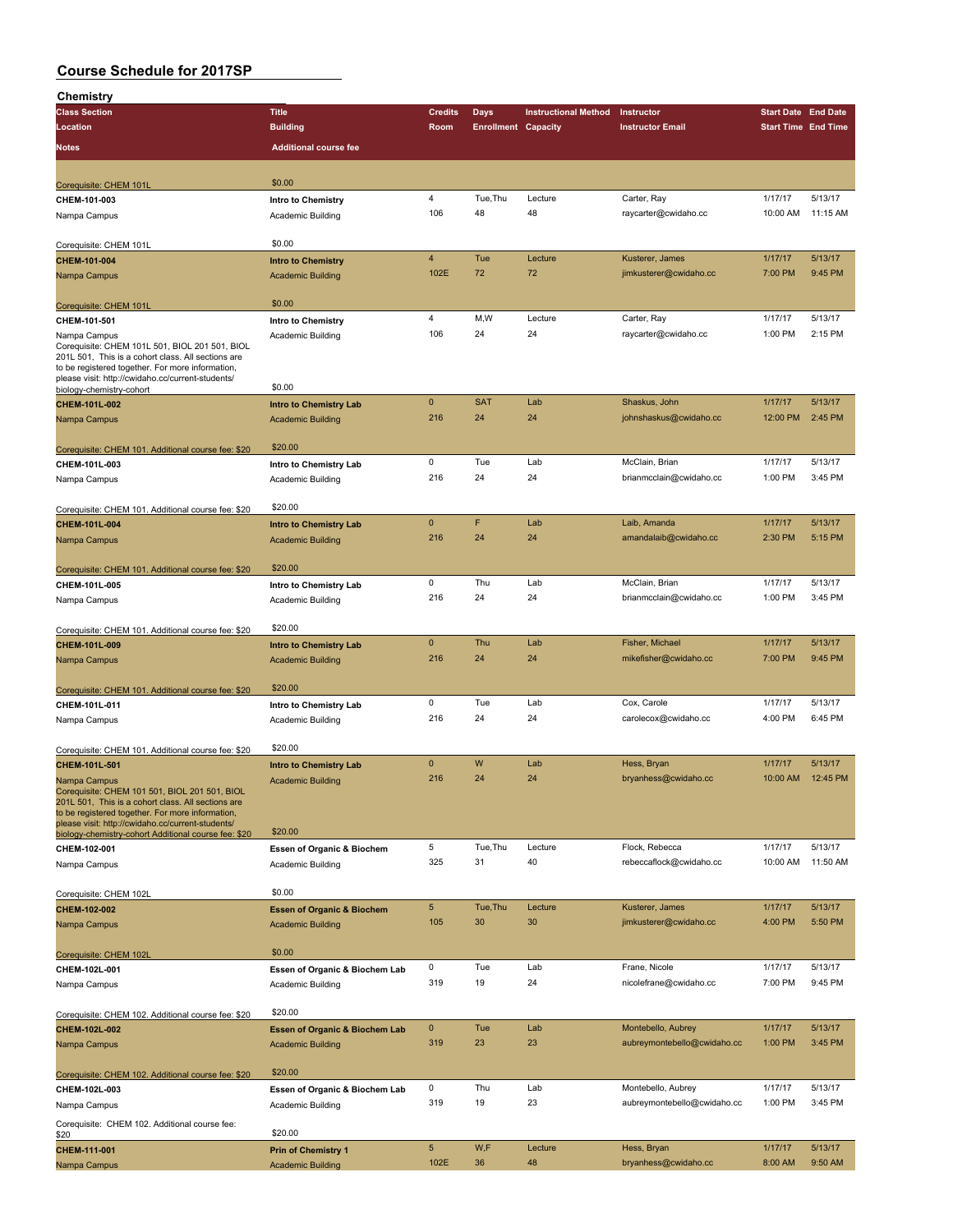| Chemistry                                          |                                  |                |                            |                             |                             |                            |          |
|----------------------------------------------------|----------------------------------|----------------|----------------------------|-----------------------------|-----------------------------|----------------------------|----------|
| <b>Class Section</b>                               | <b>Title</b>                     | <b>Credits</b> | <b>Days</b>                | <b>Instructional Method</b> | Instructor                  | <b>Start Date End Date</b> |          |
| Location                                           | <b>Building</b>                  | Room           | <b>Enrollment Capacity</b> |                             | <b>Instructor Email</b>     | Start Time End Time        |          |
| <b>Notes</b>                                       | <b>Additional course fee</b>     |                |                            |                             |                             |                            |          |
| Corequisite: CHEM 111L                             | \$0.00                           |                |                            |                             |                             |                            |          |
| CHEM-111-002                                       | <b>Prin of Chemistry 1</b>       | 5              | M,W,F                      | Lecture                     | Burdge, Julia               | 1/17/17                    | 5/13/17  |
| Nampa Campus                                       | Academic Building                | 106            | 20                         | 48                          | juliaburdge@cwidaho.cc      | 2:30 PM                    | 3:45 PM  |
| Corequisite: CHEM 111L                             | \$0.00                           |                |                            |                             |                             |                            |          |
| CHEM-111L-001                                      | <b>Principles of Chem 1 Lab</b>  | $\mathbf 0$    | W                          | Lab                         | Lenn, Nancy                 | 1/17/17                    | 5/13/17  |
| Nampa Campus                                       | <b>Academic Building</b>         | 319            | 24                         | 24                          | nancylenn@cwidaho.cc        | 10:00 AM                   | 12:45 PM |
| Corequisite: CHEM 111. Additional course fee: \$20 | \$20.00                          |                |                            |                             |                             |                            |          |
| CHEM-111L-002                                      | Principles of Chem 1 Lab         | $\mathbf 0$    | W                          | Lab                         | Montebello, Aubrey          | 1/17/17                    | 5/13/17  |
| Nampa Campus                                       | Academic Building                | 319            | 23                         | 24                          | aubreymontebello@cwidaho.cc | 4:00 PM                    | 6:45 PM  |
| Corequisite: CHEM 111. Additional course fee: \$20 | \$20.00                          |                |                            |                             |                             |                            |          |
| CHEM-111L-003                                      | <b>Principles of Chem 1 Lab</b>  | $\mathbf{0}$   | Thu                        | Lab                         | Chevreau, Andre             | 1/17/17                    | 5/13/17  |
| Nampa Campus                                       | <b>Academic Building</b>         | 319            | 9                          | 24                          | andrechevreau@cwidaho.cc    | 7:00 PM                    | 9:45 PM  |
| Corequisite: CHEM 111. Additional course fee: \$20 | \$20.00                          |                |                            |                             |                             |                            |          |
| CHEM-112-001                                       | <b>Principles of Chem 2</b>      | $\,$ 5 $\,$    | Tue, Thu                   | Lecture                     | McClain, Brian              | 1/17/17                    | 5/13/17  |
| Nampa Campus                                       | Academic Building                | 320            | 37                         | 48                          | brianmcclain@cwidaho.cc     | 8:30 AM                    | 9:45 AM  |
| Corequisite: CHEM 112L                             | \$0.00                           |                |                            |                             |                             |                            |          |
| CHEM-112L-001                                      | <b>Principles of Chem 2 Lab</b>  | $\mathbf{0}$   | W.F                        | Lab                         | Chevreau, Andre             | 1/17/17                    | 5/13/17  |
| Nampa Campus                                       | <b>Academic Building</b>         | 319            | 13                         | 24                          | andrechevreau@cwidaho.cc    | 1:00 PM                    | 3:45 PM  |
| Corequisite: CHEM 112. Additional course fee: \$20 | \$20.00                          |                |                            |                             |                             |                            |          |
| CHEM-112L-002                                      | Principles of Chem 2 Lab         | $\mathbf 0$    | Tue, Thu                   | Lab                         | McClain, Brian              | 1/17/17                    | 5/13/17  |
| Nampa Campus                                       | Academic Building                | 319            | 24                         | 24                          | brianmcclain@cwidaho.cc     | 10:00 AM                   | 12:45 PM |
| Corequisite: CHEM 112. Additional course fee: \$20 | \$20.00                          |                |                            |                             |                             |                            |          |
| CHEM-190-001                                       | <b>Math Skills for Chemistry</b> | $\mathbf{1}$   | F                          | Lecture                     | Shaskus, John               | 1/17/17                    | 3/11/17  |
| Nampa Campus                                       | <b>Academic Building</b>         | 105            | 12                         | 45                          | johnshaskus@cwidaho.cc      | 9:00 AM                    | 10:40 AM |
| 8 Week Course Corequisite: CHEM 101 or CHEM<br>111 | \$0.00                           |                |                            |                             |                             |                            |          |
| CHEM-299-001                                       | <b>Organic Chemistry 2</b>       | 5              | Tue, Thu                   | Lecture                     | Shaskus, John               | 1/17/17                    | 5/13/17  |
| Nampa Campus                                       | Academic Building                | 325            | 5                          | 24                          | johnshaskus@cwidaho.cc      | 2:30 PM                    | 3:45 PM  |
| Corequisite: CHEM 299L                             | \$0.00                           |                |                            |                             |                             |                            |          |
| CHEM-299L-001                                      | <b>Organic Chemistry 2 Lab</b>   | $\pmb{0}$      | Tue, Thu                   | Lab                         | Shaskus, John               | 1/17/17                    | 5/13/17  |
| Nampa Campus                                       | <b>Academic Building</b>         | 319            | 5                          | 24                          | johnshaskus@cwidaho.cc      | 4:00 PM                    | 6:45 PM  |
| Corequisite: CHEM 299. Additional course fee: \$20 | \$20.00                          |                |                            |                             |                             |                            |          |
| <b>Cisco Network &amp; Security Tech</b>           |                                  |                |                            |                             |                             |                            |          |

| <b>Class Section</b>                                   | Title                                 | <b>Credits</b> | Days                       | <b>Instructional Method</b> | Instructor                 | <b>Start Date End Date</b> |         |
|--------------------------------------------------------|---------------------------------------|----------------|----------------------------|-----------------------------|----------------------------|----------------------------|---------|
| Location                                               | <b>Building</b>                       | Room           | <b>Enrollment Capacity</b> |                             | <b>Instructor Email</b>    | <b>Start Time End Time</b> |         |
| <b>Notes</b>                                           | <b>Additional course fee</b>          |                |                            |                             |                            |                            |         |
| <b>CNST-132-001</b>                                    | <b>Intermediate Routing and Switc</b> | $\overline{4}$ | M.Tue.W.Thu Lecture        |                             | Snodgrass, Nathen          | 1/17/17                    | 2/18/17 |
| <b>Ada County Campus</b>                               | <b>Pintail Center</b>                 | 1332           | 15                         | 20                          | nathensnodgrass@cwidaho.cc | 9:00 AM                    | 1:00 PM |
| First 5 week session. Additional course fee: \$20      | \$20.00                               |                |                            |                             |                            |                            |         |
| CNST-134-001                                           | <b>WAN Technologies</b>               | 4              | M.Tue.W.Thu Lecture        |                             | Snodgrass, Nathen          | 2/21/17                    | 3/25/17 |
| Ada County Campus                                      | <b>Pintail Center</b>                 | 1332           | 15                         | 20                          | nathensnodgrass@cwidaho.cc | 9:00 AM                    | 1:00 PM |
| Second 5 week session. Additional course fee:<br>\$295 | \$295.00                              |                |                            |                             |                            |                            |         |
| <b>CNST-136-001</b>                                    | <b>Fundamentals of Network Server</b> | $\overline{4}$ | M.Tue.W.Thu Lecture        |                             | Snodgrass, Nathen          | 4/3/17                     | 5/6/17  |
| <b>Ada County Campus</b>                               | <b>Pintail Center</b>                 | 1332           | 15                         | 20                          | nathensnodgrass@cwidaho.cc | 9:00 AM                    | 1:00 PM |
| Third 5 week session                                   | \$0.00                                |                |                            |                             |                            |                            |         |
| CNST-235-001                                           | <b>Introduction to VoIP</b>           | 4              | M, Tue, W, Thu Lecture     |                             | Kirkendall, K              | 1/17/17                    | 2/18/17 |
| Ada County Campus                                      | <b>Pintail Center</b>                 | 1332           | 8                          | 20                          | kkirkendall@cwidaho.cc     | 5:30 PM                    | 9:00 PM |
|                                                        | \$0.00                                |                |                            |                             |                            |                            |         |
| <b>CNST-237-001</b>                                    | <b>Storage Area Networks</b>          | 4              | M, Tue, W, Thu Lecture     |                             | Kirkendall, K              | 2/21/17                    | 3/25/17 |
| <b>Ada County Campus</b>                               | <b>Pintail Center</b>                 | 1332           | 8                          | 20                          | kkirkendall@cwidaho.cc     | 5:30 PM                    | 9:00 PM |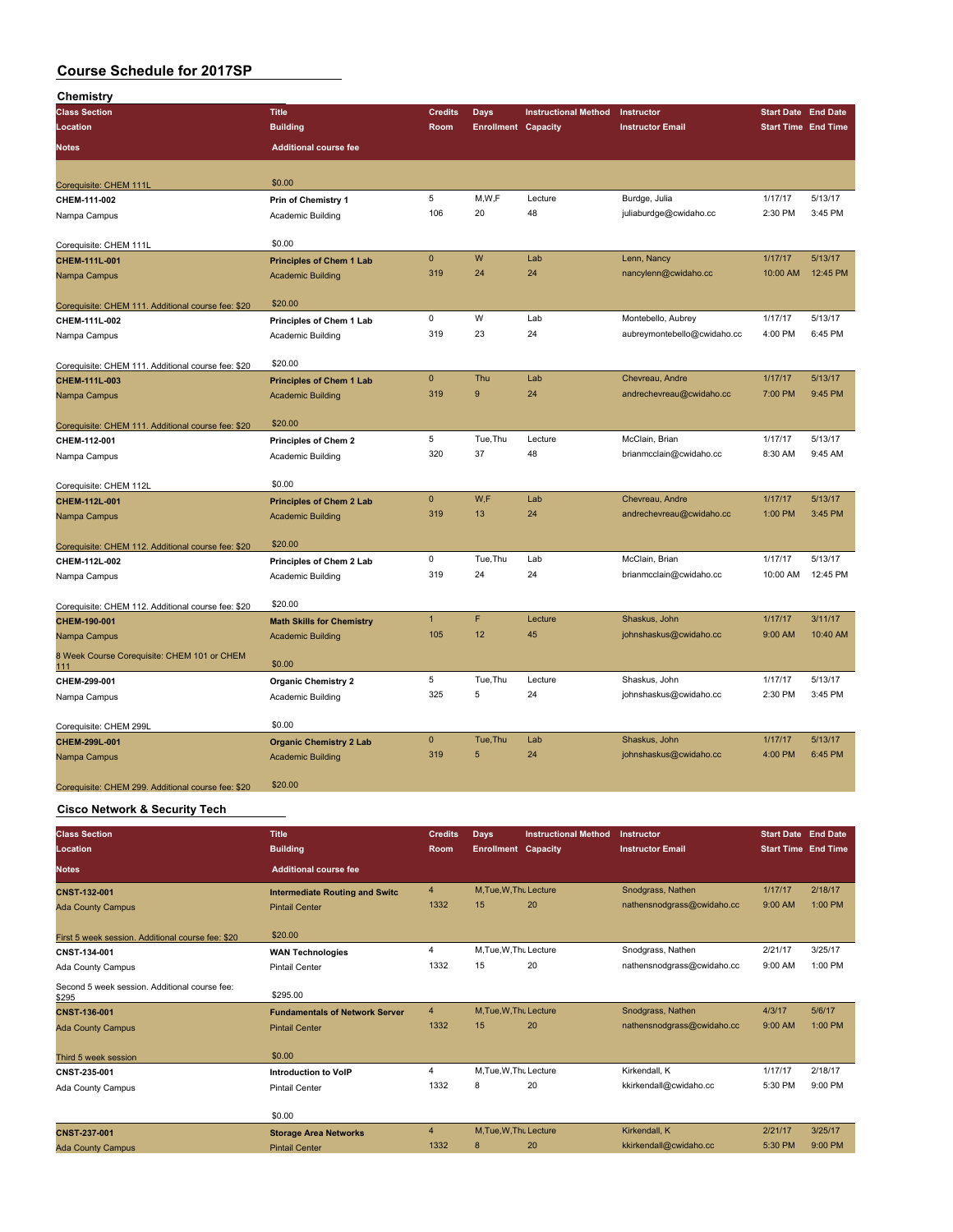# **Cisco Network & Security Tech**

| <b>Class Section</b>        | <b>Title</b>                       | <b>Credits</b> | Days                       | <b>Instructional Method</b> | Instructor              | <b>Start Date End Date</b> |         |
|-----------------------------|------------------------------------|----------------|----------------------------|-----------------------------|-------------------------|----------------------------|---------|
| Location                    | <b>Building</b>                    | Room           | <b>Enrollment Capacity</b> |                             | <b>Instructor Email</b> | <b>Start Time End Time</b> |         |
| <b>Notes</b>                | <b>Additional course fee</b>       |                |                            |                             |                         |                            |         |
|                             |                                    |                |                            |                             |                         |                            |         |
| Additional course fee: \$20 | \$20.00                            |                |                            |                             |                         |                            |         |
| CNST-240-001                | <b>Virtualization Technologies</b> | 4              | M.Tue.W.Thu Lecture        |                             | Kirkendall, K           | 4/3/17                     | 5/6/17  |
| Ada County Campus           | Pintail Center                     | 1332           | 8                          | 20                          | kkirkendall@cwidaho.cc  | 5:30 PM                    | 9:00 PM |
| Additional course fee: \$20 | \$20.00                            |                |                            |                             |                         |                            |         |

### **Communication**

| <b>Class Section</b>                                                                 | <b>Title</b>                                | <b>Credits</b>            | <b>Days</b>                | <b>Instructional Method</b> | Instructor                  | <b>Start Date End Date</b> |                    |
|--------------------------------------------------------------------------------------|---------------------------------------------|---------------------------|----------------------------|-----------------------------|-----------------------------|----------------------------|--------------------|
| Location                                                                             | <b>Building</b>                             | Room                      | <b>Enrollment Capacity</b> |                             | <b>Instructor Email</b>     | <b>Start Time End Time</b> |                    |
| <b>Notes</b>                                                                         | <b>Additional course fee</b>                |                           |                            |                             |                             |                            |                    |
| COMM-101-001                                                                         | <b>Fund of Oral Communication</b>           | $\ensuremath{\mathsf{3}}$ | M,W                        | Lecture                     | Broadhead, Kay              | 1/17/17                    | 5/13/17            |
| Nampa Campus                                                                         | <b>Academic Building</b>                    | 320                       | 30                         | 33                          | kaylynnbroadhead@cwidaho.cc | 10:00 AM                   | 11:15 AM           |
|                                                                                      |                                             |                           |                            |                             |                             |                            |                    |
| COMM-101-002                                                                         | \$0.00<br><b>Fund of Oral Communication</b> | 3                         | M, W                       | Lecture                     | Rowing, Johnny              | 1/17/17                    | 5/13/17            |
| Nampa Campus                                                                         | Academic Building                           | 320                       | 33                         | 33                          | johnnyrowing@cwidaho.cc     | 1:00 PM                    | 2:15 PM            |
|                                                                                      |                                             |                           |                            |                             |                             |                            |                    |
|                                                                                      | \$0.00                                      |                           |                            |                             |                             |                            |                    |
| COMM-101-003                                                                         | <b>Fund of Oral Communication</b>           | 3                         | M,W                        | Lecture                     | Daniel, Gary                | 1/17/17                    | 5/13/17            |
| <b>Ada County Campus</b>                                                             | <b>Pintail Center</b>                       | 1302                      | 30                         | 30                          | garydaniel@cwidaho.cc       | 1:00 PM                    | 2:15 PM            |
|                                                                                      | \$0.00                                      |                           |                            |                             |                             |                            |                    |
| COMM-101-004                                                                         | <b>Fund of Oral Communication</b>           | 3                         | Tue, Thu                   | Lecture                     | Rysavy, Wayne               | 1/17/17                    | 5/13/17            |
| Ada County Campus                                                                    | <b>Pintail Center</b>                       | 1302                      | 26                         | 30                          | waynerysavy@cwidaho.cc      | 8:30 AM                    | 9:45 AM            |
|                                                                                      | \$0.00                                      |                           |                            |                             |                             |                            |                    |
| COMM-101-005                                                                         | <b>Fund of Oral Communication</b>           | 3                         | M,W                        | Lecture                     | Rowing, Johnny              | 1/17/17                    | 5/13/17            |
| Nampa Campus                                                                         | <b>Academic Building</b>                    | 320                       | 33                         | 33                          | johnnyrowing@cwidaho.cc     | 11:30 AM                   | 12:45 PM           |
|                                                                                      | \$0.00                                      |                           |                            |                             |                             |                            |                    |
| COMM-101-006                                                                         | <b>Fund of Oral Communication</b>           | 3                         | M, W                       | Lecture                     | Broadhead, Kay              | 1/17/17                    | 5/13/17            |
| Nampa Campus                                                                         | Academic Building                           | 320                       | 32                         | 33                          | kaylynnbroadhead@cwidaho.cc | 2:30 PM                    | 3:45 PM            |
|                                                                                      |                                             |                           |                            |                             |                             |                            |                    |
|                                                                                      | \$0.00                                      |                           |                            |                             |                             |                            |                    |
| COMM-101-007                                                                         | <b>Fund of Oral Communication</b>           | $\mathbf{3}$              | Tue, Thu                   | Lecture                     | Gatfield, James             | 1/17/17                    | 5/13/17            |
| Nampa Campus                                                                         | <b>Academic Building</b>                    | 320                       | 32                         | 33                          | jimgatfield@cwidaho.cc      | 1:00 PM                    | 2:15 PM            |
|                                                                                      | \$0.00                                      |                           |                            |                             |                             |                            |                    |
| COMM-101-008                                                                         | <b>Fund of Oral Communication</b>           | 3                         | Tue, Thu                   | Lecture                     | Kunz, Teresa                | 1/17/17                    | 5/13/17            |
| Nampa Campus                                                                         | Academic Building                           | 320                       | 33                         | 33                          | teresakunz@cwidaho.cc       | 11:30 AM                   | 12:45 PM           |
|                                                                                      | \$0.00                                      |                           |                            |                             |                             |                            |                    |
| COMM-101-009                                                                         | <b>Fund of Oral Communication</b>           | $\ensuremath{\mathsf{3}}$ | M,W                        | Lecture                     | Mahoney, Michelle           | 1/17/17                    | 5/13/17            |
| <b>Ada County Campus</b>                                                             | <b>Pintail Center</b>                       | 1302                      | 30                         | 30                          | michellemahoney@cwidaho.cc  | 10:00 AM                   | 11:15 AM           |
|                                                                                      |                                             |                           |                            |                             |                             |                            |                    |
|                                                                                      | \$0.00                                      |                           |                            |                             |                             |                            |                    |
| COMM-101-010                                                                         | <b>Fund of Oral Communication</b>           | 3                         | M, W                       | Lecture                     | Daniel, Gary                | 1/17/17                    | 5/13/17            |
| Ada County Campus                                                                    | <b>Pintail Center</b>                       | 1302                      | 28                         | 30                          | garydaniel@cwidaho.cc       | 7:00 AM                    | 8:15 AM            |
|                                                                                      | \$0.00                                      |                           |                            |                             |                             |                            |                    |
| COMM-101-011                                                                         | <b>Fund of Oral Communication</b>           | 3                         | M,W                        | Lecture                     | Mahoney, Michelle           | 1/17/17                    | 5/13/17            |
| <b>Ada County Campus</b>                                                             | <b>Pintail Center</b>                       | 1302                      | 30                         | 30                          | michellemahoney@cwidaho.cc  | 8:30 AM                    | 9:45 AM            |
|                                                                                      |                                             |                           |                            |                             |                             |                            |                    |
| COMM-101-012                                                                         | \$0.00<br><b>Fund of Oral Communication</b> | 3                         | M,W                        | Lecture                     | Mahoney, Michelle           | 1/17/17                    | 5/13/17            |
| Ada County Campus                                                                    | <b>Pintail Center</b>                       | 1302                      | 29                         | 30                          | michellemahoney@cwidaho.cc  | 11:30 AM                   | 12:45 PM           |
|                                                                                      |                                             |                           |                            |                             |                             |                            |                    |
|                                                                                      | \$0.00                                      |                           |                            |                             |                             |                            |                    |
| COMM-101-014H                                                                        | <b>Fund of Oral Communication</b>           | 3                         | Tue                        | <b>Hybrid</b>               | Sass, Margaret              | 1/17/17                    | 5/13/17<br>9:45 AM |
| Nampa Campus<br>Hybrid course - has an online component; Hybrid                      | <b>Academic Building</b>                    | 218                       | 26                         | 26                          | margaretsass@cwidaho.cc     | 8:30 AM                    |                    |
| course fee: \$15 Additional recommended sections:<br>ARTS 101 001H and MATH 123 008H | \$15.00                                     |                           |                            |                             |                             |                            |                    |
| COMM-101-015H                                                                        | <b>Fund of Oral Communication</b>           | 3                         | Thu                        | Hybrid                      | Sass, Margaret              | 1/17/17                    | 5/13/17            |
| Nampa Campus                                                                         | Academic Building                           | 218                       | 16                         | 26                          | margaretsass@cwidaho.cc     | 8:30 AM                    | 9:45 AM            |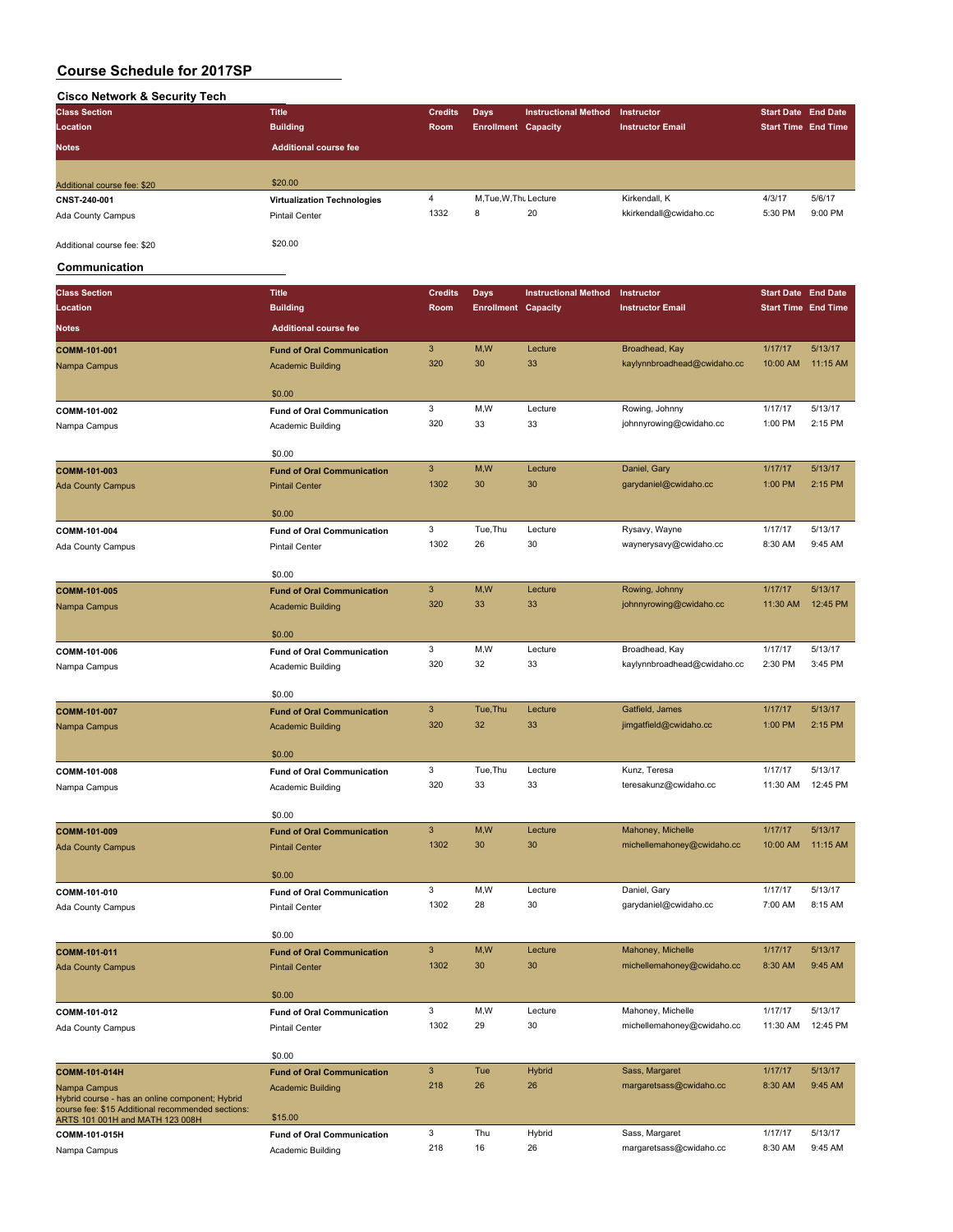| Communication                                                                                        |                                   |                |                            |                             |                            |                                                                                                                                                                                                                                                                |          |
|------------------------------------------------------------------------------------------------------|-----------------------------------|----------------|----------------------------|-----------------------------|----------------------------|----------------------------------------------------------------------------------------------------------------------------------------------------------------------------------------------------------------------------------------------------------------|----------|
| <b>Class Section</b>                                                                                 | <b>Title</b>                      | <b>Credits</b> | Days                       | <b>Instructional Method</b> | Instructor                 |                                                                                                                                                                                                                                                                |          |
| Location                                                                                             | <b>Building</b>                   | Room           | <b>Enrollment Capacity</b> |                             | <b>Instructor Email</b>    |                                                                                                                                                                                                                                                                |          |
|                                                                                                      |                                   |                |                            |                             |                            |                                                                                                                                                                                                                                                                |          |
| <b>Notes</b>                                                                                         | <b>Additional course fee</b>      |                |                            |                             |                            |                                                                                                                                                                                                                                                                |          |
| Hybrid course - has an online component; Hybrid<br>course fee: \$15 Additional recommended sections: |                                   |                |                            |                             |                            |                                                                                                                                                                                                                                                                |          |
| ARTS 101 002H and MATH 143 020H                                                                      | \$15.00                           |                |                            |                             |                            |                                                                                                                                                                                                                                                                |          |
| COMM-101-016                                                                                         | <b>Fund of Oral Communication</b> | 3              | Tue, Thu                   | Lecture                     | Rysavy, Wayne              | 1/17/17                                                                                                                                                                                                                                                        | 5/13/17  |
| <b>Ada County Campus</b>                                                                             | <b>Pintail Center</b>             | 1302           | 29                         | 30                          | waynerysavy@cwidaho.cc     | 11:30 AM                                                                                                                                                                                                                                                       | 12:45 PM |
|                                                                                                      |                                   |                |                            |                             |                            |                                                                                                                                                                                                                                                                |          |
|                                                                                                      | \$0.00                            |                |                            |                             |                            |                                                                                                                                                                                                                                                                |          |
| COMM-101-018H                                                                                        | <b>Fund of Oral Communication</b> | 3              | Tue                        | Hybrid                      | Daniel, Gary               | 1/17/17                                                                                                                                                                                                                                                        | 5/13/17  |
| Ada County Campus                                                                                    | <b>Pintail Center</b>             | 1206           | 24                         | 24                          | garydaniel@cwidaho.cc      | 10:00 AM                                                                                                                                                                                                                                                       | 11:15 AM |
| Hybrid course - has an online component; Hybrid                                                      |                                   |                |                            |                             |                            |                                                                                                                                                                                                                                                                |          |
| course fee: \$15 Additional recommended sections:<br>HUMA 101 014H and MATH 143 005H                 | \$15.00                           |                |                            |                             |                            |                                                                                                                                                                                                                                                                |          |
| COMM-101-019                                                                                         | <b>Fund of Oral Communication</b> | $\mathsf 3$    | Thu                        | Lecture                     | Long, Howard               |                                                                                                                                                                                                                                                                | 5/13/17  |
| Nampa Campus                                                                                         | <b>Academic Building</b>          | 320            | 23                         | 33                          | howielong@cwidaho.cc       | 7:00 PM                                                                                                                                                                                                                                                        | 9:45 PM  |
|                                                                                                      |                                   |                |                            |                             |                            |                                                                                                                                                                                                                                                                |          |
|                                                                                                      | \$0.00                            |                |                            |                             |                            |                                                                                                                                                                                                                                                                |          |
| COMM-101-020                                                                                         | <b>Fund of Oral Communication</b> | 3              | Tue                        | Lecture                     | Long, Howard               | 1/17/17                                                                                                                                                                                                                                                        | 5/13/17  |
| Ada County Campus                                                                                    | <b>Pintail Center</b>             | 1302           | 18                         | 30                          | howielong@cwidaho.cc       | 7:00 PM                                                                                                                                                                                                                                                        | 9:45 PM  |
|                                                                                                      |                                   |                |                            |                             |                            |                                                                                                                                                                                                                                                                |          |
|                                                                                                      | \$0.00                            |                |                            |                             |                            |                                                                                                                                                                                                                                                                |          |
| COMM-101-022                                                                                         | <b>Fund of Oral Communication</b> | $\overline{3}$ | Tue.Thu                    | Lecture                     | Rysavy, Wayne              | 1/17/17                                                                                                                                                                                                                                                        | 5/13/17  |
| <b>Ada County Campus</b>                                                                             | <b>Mallard Place Building</b>     | 1108           | 24                         | 24                          | waynerysavy@cwidaho.cc     | <b>Start Date End Date</b><br><b>Start Time End Time</b><br>1/17/17<br>2:30 PM<br>1/17/17<br>5:30 PM<br>1/17/17<br>4:00 PM<br>1/17/17<br>4:00 PM<br>1/17/17<br>1/17/17<br>2:30 PM<br>1/17/17<br>8:30 AM<br>1/17/17<br>1/17/17<br>1/17/17<br>1/17/17<br>1/17/17 | 3:45 PM  |
|                                                                                                      |                                   |                |                            |                             |                            |                                                                                                                                                                                                                                                                |          |
|                                                                                                      | \$0.00                            |                |                            |                             |                            |                                                                                                                                                                                                                                                                |          |
| COMM-101-023                                                                                         | <b>Fund of Oral Communication</b> | 3              | Tue, Thu                   | Lecture                     | Long, Howard               |                                                                                                                                                                                                                                                                | 5/13/17  |
| Nampa Campus                                                                                         | Academic Building                 | 320            | 33                         | 33                          | howielong@cwidaho.cc       |                                                                                                                                                                                                                                                                | 6:45 PM  |
|                                                                                                      |                                   |                |                            |                             |                            |                                                                                                                                                                                                                                                                |          |
|                                                                                                      | \$0.00                            |                |                            |                             |                            |                                                                                                                                                                                                                                                                |          |
| COMM-101-024                                                                                         | <b>Fund of Oral Communication</b> | $\mathbf{3}$   | Tue, Thu                   | Lecture                     | Rysavy, Wayne              |                                                                                                                                                                                                                                                                | 5/13/17  |
| <b>Ada County Campus</b>                                                                             | <b>Pintail Center</b>             | 1302           | 29                         | 30                          | waynerysavy@cwidaho.cc     |                                                                                                                                                                                                                                                                | 5:15 PM  |
|                                                                                                      |                                   |                |                            |                             |                            |                                                                                                                                                                                                                                                                |          |
|                                                                                                      | \$0.00                            |                |                            |                             |                            |                                                                                                                                                                                                                                                                |          |
| COMM-101-025                                                                                         | <b>Fund of Oral Communication</b> | 3              | M,W                        | Lecture                     | Gatfield, James            |                                                                                                                                                                                                                                                                | 5/13/17  |
| Nampa Campus                                                                                         | Academic Building                 | 320            | 32                         | 32                          | jimgatfield@cwidaho.cc     |                                                                                                                                                                                                                                                                | 5:15 PM  |
|                                                                                                      |                                   |                |                            |                             |                            |                                                                                                                                                                                                                                                                |          |
|                                                                                                      | \$0.00                            |                |                            |                             |                            |                                                                                                                                                                                                                                                                |          |
| COMM-101-026W                                                                                        | <b>Fund of Oral Communication</b> | $\overline{3}$ |                            | On-Line                     | Rausch, Robin              |                                                                                                                                                                                                                                                                | 5/13/17  |
| Online                                                                                               | Online                            | <b>ONL</b>     | 31                         | 33                          | robinrausch@cwidaho.cc     |                                                                                                                                                                                                                                                                |          |
|                                                                                                      |                                   |                |                            |                             |                            |                                                                                                                                                                                                                                                                |          |
| Online course fee: \$30                                                                              | \$30.00                           |                |                            |                             |                            |                                                                                                                                                                                                                                                                |          |
| COMM-101-029                                                                                         | <b>Fund of Oral Communication</b> | 3              | Tue, Thu                   | Lecture                     | Gatfield, James            |                                                                                                                                                                                                                                                                | 5/13/17  |
| Nampa Campus                                                                                         | Academic Building                 | 320            | 30                         | 32                          | jimgatfield@cwidaho.cc     |                                                                                                                                                                                                                                                                | 3:45 PM  |
|                                                                                                      |                                   |                |                            |                             |                            |                                                                                                                                                                                                                                                                |          |
|                                                                                                      | \$0.00                            |                |                            |                             |                            | 1/17/17                                                                                                                                                                                                                                                        |          |
| COMM-101-030                                                                                         | <b>Fund of Oral Communication</b> | $\mathsf 3$    | Tue, Thu                   | Lecture                     | Poston, James              |                                                                                                                                                                                                                                                                | 5/13/17  |
| <b>Ada County Campus</b>                                                                             | <b>Pintail Center</b>             | 1205           | 20                         | 20                          | jimposton@cwidaho.cc       |                                                                                                                                                                                                                                                                | 9:45 AM  |
|                                                                                                      |                                   |                |                            |                             |                            |                                                                                                                                                                                                                                                                |          |
|                                                                                                      | \$0.00                            |                |                            |                             |                            |                                                                                                                                                                                                                                                                |          |
| COMM-101-031W                                                                                        | <b>Fund of Oral Communication</b> | 3              |                            | On-Line                     | Rausch, Robin              |                                                                                                                                                                                                                                                                | 5/13/17  |
| Online                                                                                               | Online                            | ONL            | 32                         | 33                          | robinrausch@cwidaho.cc     |                                                                                                                                                                                                                                                                |          |
|                                                                                                      |                                   |                |                            |                             |                            |                                                                                                                                                                                                                                                                |          |
| Online course fee: \$30                                                                              | \$30.00                           |                |                            |                             |                            |                                                                                                                                                                                                                                                                |          |
| COMM-101-032W                                                                                        | <b>Fund of Oral Communication</b> | $\mathsf 3$    |                            | On-Line                     | Fyock, Hilda               |                                                                                                                                                                                                                                                                | 5/13/17  |
| Online                                                                                               | Online                            | ONL            | 32                         | 33                          | hildafyock@cwidaho.cc      |                                                                                                                                                                                                                                                                |          |
|                                                                                                      |                                   |                |                            |                             |                            |                                                                                                                                                                                                                                                                |          |
| Online course fee: \$30                                                                              | \$30.00                           |                |                            |                             |                            |                                                                                                                                                                                                                                                                |          |
| COMM-101-033W                                                                                        | <b>Fund of Oral Communication</b> | 3              |                            | On-Line                     | Sass, Margaret             |                                                                                                                                                                                                                                                                | 5/13/17  |
| Online                                                                                               | Online                            | ONL            | 33                         | 33                          | margaretsass@cwidaho.cc    |                                                                                                                                                                                                                                                                |          |
|                                                                                                      |                                   |                |                            |                             |                            |                                                                                                                                                                                                                                                                |          |
| Online course fee: \$30                                                                              | \$30.00                           |                |                            |                             |                            |                                                                                                                                                                                                                                                                |          |
| COMM-101-034W                                                                                        | <b>Fund of Oral Communication</b> | $\mathbf{3}$   |                            | On-Line                     | Vanderboegh, Matthew       |                                                                                                                                                                                                                                                                | 5/13/17  |
| Online                                                                                               | Online                            | ONL            | 33                         | 33                          | mattvanderboegh@cwidaho.cc |                                                                                                                                                                                                                                                                |          |
|                                                                                                      |                                   |                |                            |                             |                            |                                                                                                                                                                                                                                                                |          |
| Online course fee: \$30                                                                              | \$30.00                           |                |                            |                             |                            |                                                                                                                                                                                                                                                                |          |
| COMM-101-035W                                                                                        | <b>Fund of Oral Communication</b> | 3              |                            | On-Line                     | Vanderboegh, Matthew       |                                                                                                                                                                                                                                                                | 5/13/17  |
| Online                                                                                               | Online                            | ONL            | 33                         | 33                          | mattvanderboegh@cwidaho.cc |                                                                                                                                                                                                                                                                |          |
|                                                                                                      |                                   |                |                            |                             |                            |                                                                                                                                                                                                                                                                |          |
| Online course fee: \$30                                                                              | \$30.00                           |                |                            |                             |                            |                                                                                                                                                                                                                                                                |          |
| COMM-101-036W                                                                                        | <b>Fund of Oral Communication</b> | $\mathsf 3$    |                            | On-Line                     | Vanderboegh, Matthew       |                                                                                                                                                                                                                                                                | 5/13/17  |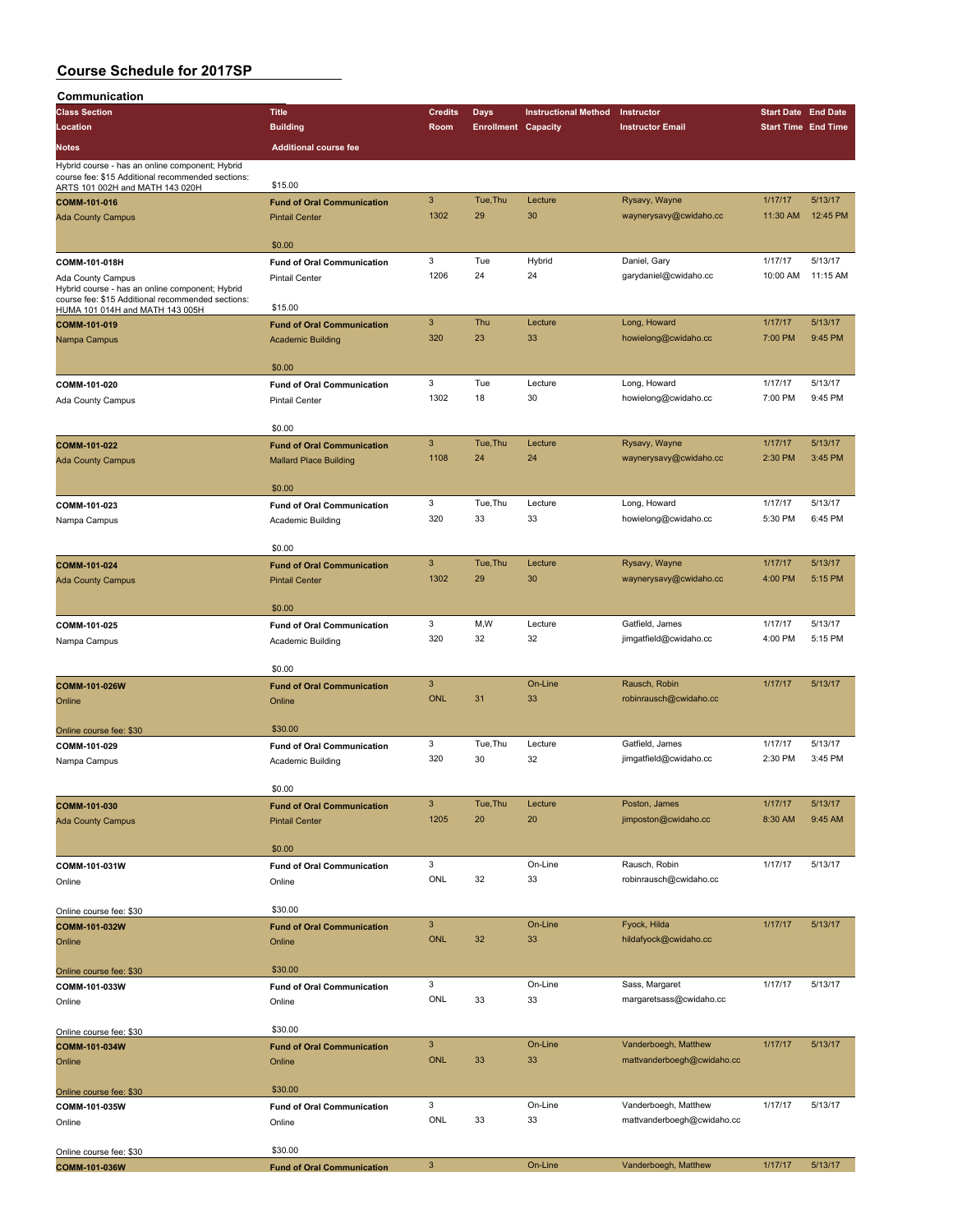| Communication                                                      |                                         |                |                            |                             |                            |                            |          |
|--------------------------------------------------------------------|-----------------------------------------|----------------|----------------------------|-----------------------------|----------------------------|----------------------------|----------|
| <b>Class Section</b>                                               | <b>Title</b>                            | <b>Credits</b> | <b>Days</b>                | <b>Instructional Method</b> | Instructor                 | <b>Start Date End Date</b> |          |
| Location                                                           | <b>Building</b>                         | Room           | <b>Enrollment Capacity</b> |                             | <b>Instructor Email</b>    | <b>Start Time End Time</b> |          |
|                                                                    |                                         |                |                            |                             |                            |                            |          |
| Notes                                                              | <b>Additional course fee</b>            |                |                            |                             |                            |                            |          |
|                                                                    |                                         | <b>ONL</b>     | 33                         | 33                          | mattvanderboegh@cwidaho.cc |                            |          |
| Online                                                             | Online                                  |                |                            |                             |                            |                            |          |
|                                                                    |                                         |                |                            |                             |                            |                            |          |
| Online course fee: \$30                                            | \$30.00                                 |                |                            |                             |                            |                            |          |
| COMM-101-037W                                                      | <b>Fund of Oral Communication</b>       | 3              |                            | On-Line                     | Fyock, Hilda               | 1/17/17                    | 5/13/17  |
| Online                                                             | Online                                  | ONL            | 33                         | 33                          | hildafyock@cwidaho.cc      |                            |          |
|                                                                    |                                         |                |                            |                             |                            |                            |          |
|                                                                    | \$30.00                                 |                |                            |                             |                            |                            |          |
| Online course fee: \$30                                            |                                         |                |                            |                             |                            |                            | 5/13/17  |
| COMM-101-038W                                                      | <b>Fund of Oral Communication</b>       | $\mathbf{3}$   |                            | On-Line                     | Fyock, Hilda               | 1/17/17                    |          |
| Online                                                             | Online                                  | <b>ONL</b>     | 32                         | 33                          | hildafyock@cwidaho.cc      |                            |          |
|                                                                    |                                         |                |                            |                             |                            |                            |          |
| Online course fee: \$30                                            | \$30.00                                 |                |                            |                             |                            |                            |          |
| COMM-101-039W                                                      | <b>Fund of Oral Communication</b>       | 3              |                            | On-Line                     | Gray, Autumn               | 1/17/17                    | 5/13/17  |
|                                                                    |                                         | ONL            | 33                         | 33                          | autumngray@cwidaho.cc      |                            |          |
| Online                                                             | Online                                  |                |                            |                             |                            |                            |          |
|                                                                    |                                         |                |                            |                             |                            |                            |          |
| Online course fee: \$30                                            | \$30.00                                 |                |                            |                             |                            |                            |          |
| COMM-101-040W                                                      | <b>Fund of Oral Communication</b>       | $\mathsf 3$    |                            | On-Line                     | Keyes, Kimberly            | 1/17/17                    | 5/13/17  |
| Online                                                             | Online                                  | <b>ONL</b>     | 33                         | 33                          | kimberlykeyes@cwidaho.cc   |                            |          |
|                                                                    |                                         |                |                            |                             |                            |                            |          |
|                                                                    | \$30.00                                 |                |                            |                             |                            |                            |          |
| Online course fee: \$30                                            |                                         |                | M                          |                             | Gatfield, James            |                            |          |
| COMM-102-001                                                       | <b>Interpersonal Communication</b>      | 3              |                            | Lecture                     |                            | 1/17/17                    | 5/13/17  |
| Ada County Campus                                                  | <b>Pintail Center</b>                   | 1302           | 30                         | 30                          | jimgatfield@cwidaho.cc     | 7:00 PM                    | 9:45 PM  |
|                                                                    |                                         |                |                            |                             |                            |                            |          |
|                                                                    | \$0.00                                  |                |                            |                             |                            |                            |          |
| COMM-105-001                                                       | Intercollegiate Speech&debate           | $\mathbf{3}$   | F                          | Lecture                     | Gatfield, James            | 1/17/17                    | 5/13/17  |
|                                                                    |                                         | 320            | 15                         | 18                          | jimgatfield@cwidaho.cc     | 8:00 AM                    | 2:00 PM  |
| Nampa Campus                                                       | <b>Academic Building</b>                |                |                            |                             |                            |                            |          |
|                                                                    |                                         |                |                            |                             |                            |                            |          |
| Additional course fee: \$100                                       | \$100.00                                |                |                            |                             |                            |                            |          |
| COMM-105-002                                                       | Intercollegiate Speech&debate           | 3              | F                          | Lecture                     | Rowing, Johnny             | 1/17/17                    | 5/13/17  |
| Nampa Campus                                                       | Academic Building                       | 322            | 11                         | 18                          | johnnyrowing@cwidaho.cc    | 8:00 AM                    | 2:00 PM  |
|                                                                    |                                         |                |                            |                             |                            |                            |          |
|                                                                    | \$100.00                                |                |                            |                             |                            |                            |          |
| Additional course fee: \$100                                       |                                         |                |                            |                             |                            |                            |          |
| COMM-140-001                                                       | <b>Digital Communication</b>            | $\mathbf{3}$   | Tue, Thu                   | Lecture                     | Gatfield, James            | 1/17/17                    | 5/13/17  |
| Nampa Campus                                                       | <b>Academic Building</b>                | 201            | 22                         | 30                          | jimgatfield@cwidaho.cc     | 5:30 PM                    | 6:45 PM  |
|                                                                    |                                         |                |                            |                             |                            |                            |          |
|                                                                    | \$0.00                                  |                |                            |                             |                            |                            |          |
| COMM-160-001                                                       | <b>Communication and Culture</b>        | 3              | Tue, Thu                   | Lecture                     | Mahoney, Michelle          | 1/17/17                    | 5/13/17  |
|                                                                    |                                         | 1302           | 29                         | 30                          |                            | 1:00 PM                    | 2:15 PM  |
| Ada County Campus                                                  | <b>Pintail Center</b>                   |                |                            |                             | michellemahoney@cwidaho.cc |                            |          |
|                                                                    |                                         |                |                            |                             |                            |                            |          |
|                                                                    | \$0.00                                  |                |                            |                             |                            |                            |          |
| COMM-160-002H                                                      | <b>Communication and Culture</b>        | $\mathbf{3}$   | Tue                        | Hybrid                      | Rowing, Johnny             | 1/17/17                    | 5/13/17  |
| Nampa Campus                                                       | <b>Academic Building</b>                | 309            | 28                         | 40                          | johnnyrowing@cwidaho.cc    | 5:30 PM                    | 6:45 PM  |
|                                                                    |                                         |                |                            |                             |                            |                            |          |
| Hybrid course - has an online component; Hybrid                    |                                         |                |                            |                             |                            |                            |          |
| course fee: \$15                                                   | \$15.00                                 |                |                            |                             |                            |                            |          |
| COMM-171-001W                                                      | Intro to Mass Communication             | 3              |                            | On-Line                     | Mahoney, Michelle          | 1/17/17                    | 5/13/17  |
| Online                                                             | Online                                  | ONL            | 34                         | 40                          | michellemahoney@cwidaho.cc |                            |          |
|                                                                    |                                         |                |                            |                             |                            |                            |          |
| Online course fee: \$30                                            | \$30.00                                 |                |                            |                             |                            |                            |          |
|                                                                    |                                         | $\mathbf{3}$   | Tue, Thu                   | Lecture                     | Rowing, Johnny             | 1/17/17                    | 5/13/17  |
| COMM-201-001                                                       | <b>Business &amp; Prof Speaking</b>     |                |                            |                             |                            |                            |          |
| Nampa Campus                                                       | <b>Academic Building</b>                | 201            | 20                         | 30                          | johnnyrowing@cwidaho.cc    | 10:00 AM                   | 11:15 AM |
|                                                                    |                                         |                |                            |                             |                            |                            |          |
|                                                                    | \$0.00                                  |                |                            |                             |                            |                            |          |
| COMM-209-001                                                       | <b>Critical Thinking &amp; Argument</b> | 3              | Tue                        | Lecture                     | Rowing, Johnny             | 1/17/17                    | 5/13/17  |
| Nampa Campus                                                       | Academic Building                       | 320            | 23                         | 30                          | johnnyrowing@cwidaho.cc    | 7:00 PM                    | 9:45 PM  |
|                                                                    |                                         |                |                            |                             |                            |                            |          |
|                                                                    |                                         |                |                            |                             |                            |                            |          |
|                                                                    | \$0.00                                  |                |                            |                             |                            |                            |          |
| COMM-280-001H                                                      | <b>Communication Portfolio</b>          | $\mathbf{1}$   | W                          | Hybrid                      | Bennett, Michelle          | 1/17/17                    | 5/13/17  |
| <b>Ada County Campus</b>                                           | <b>Pintail Center</b>                   | 1302           | 19                         | 30                          | michellebennett@cwidaho.cc | 5:30 PM                    | 6:20 PM  |
|                                                                    |                                         |                |                            |                             |                            |                            |          |
| Hybrid course - has an online component; Hybrid<br>course fee: \$5 | \$5.00                                  |                |                            |                             |                            |                            |          |
|                                                                    |                                         | 3              |                            | On-Line                     | Mahoney, Michelle          | 1/17/17                    | 5/13/17  |
| COMM-293-001W                                                      | <b>Communication Internship</b>         |                |                            |                             |                            |                            |          |
| Online                                                             | Online                                  | ONL            | 0                          | 5                           | michellemahoney@cwidaho.cc |                            |          |
|                                                                    |                                         |                |                            |                             |                            |                            |          |
| Online course fee: \$30                                            | \$30.00                                 |                |                            |                             |                            |                            |          |
|                                                                    |                                         |                |                            |                             |                            |                            |          |
| <b>Computer Info Sys Applications</b>                              |                                         |                |                            |                             |                            |                            |          |

| <b>Class Section</b> | <b>Title</b>    | <b>Credits</b> Davs |                                 | Instructional Method Instructor |                  | <b>Start Date End Date</b> |  |
|----------------------|-----------------|---------------------|---------------------------------|---------------------------------|------------------|----------------------------|--|
| Location             | <b>Building</b> |                     | <b>Room</b> Enrollment Capacity |                                 | Instructor Email | <b>Start Time End Time</b> |  |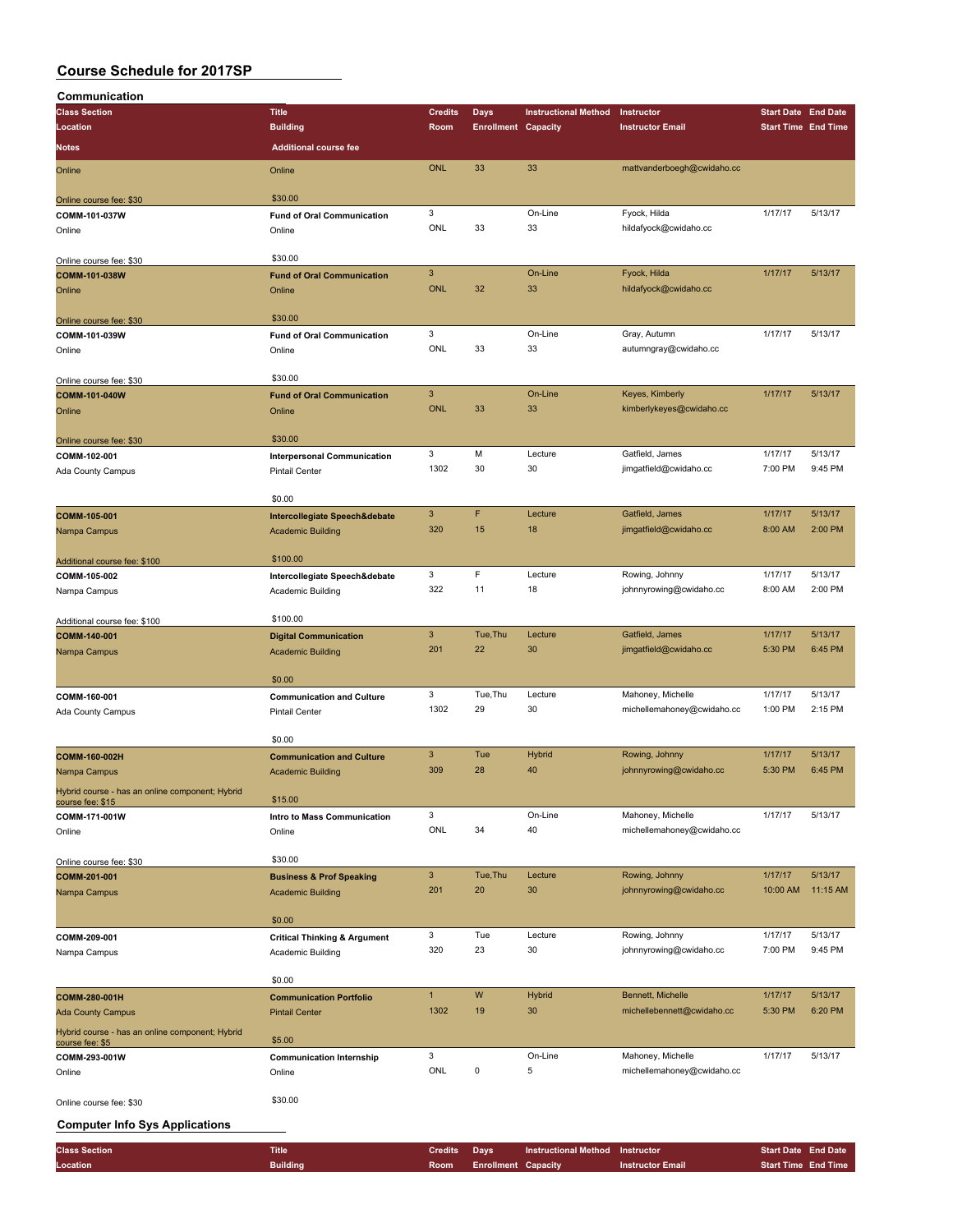### **Computer Info Sys Applications**

| <b>Notes</b>                           | <b>Additional course fee</b>          |            |                  |         |                      |          |         |
|----------------------------------------|---------------------------------------|------------|------------------|---------|----------------------|----------|---------|
| CISA-101-015                           | <b>Office Applications Overview</b>   | 3          | F                | Lecture | Mulder, Alexander    | 1/17/17  | 5/13/17 |
| Nampa Campus                           | Aspen Classroom Building              | 126        | 14               | 36      | lexmulder@cwidaho.cc | 11:00 AM | 1:45 PM |
|                                        | \$0.00                                |            |                  |         |                      |          |         |
| CISA-115-001W                          | <b>Introduction to Spreadsheets</b>   |            |                  | On-Line | Mulder, Alexander    | 2/21/17  | 3/25/17 |
| Online                                 | Online                                | ONL        | 15               | 30      | lexmulder@cwidaho.cc |          |         |
| 5 week course; Online course fee: \$10 | \$10.00                               |            |                  |         |                      |          |         |
| CISA-135-001W                          | <b>Intro to Presentation Software</b> |            |                  | On-Line | Mulder, Alexander    | 2/21/17  | 3/25/17 |
| Online                                 | Online                                | <b>ONL</b> | 10 <sup>10</sup> | 30      | lexmulder@cwidaho.cc |          |         |
| 5 week course; Online course fee: \$10 | \$10.00                               |            |                  |         |                      |          |         |
| CISA-141-001W                          | Intro to Word Processing              |            |                  | On-Line | Mulder, Alexander    | 2/21/17  | 3/25/17 |
| Online                                 | Online                                | ONL        | 12               | 30      | lexmulder@cwidaho.cc |          |         |
| 5 week course; Online course fee: \$10 | \$10.00                               |            |                  |         |                      |          |         |

### **Computer Support Specialist**

| <b>Class Section</b>                              | <b>Title</b>                             | <b>Credits</b> | Days                       | <b>Instructional Method</b> | Instructor               | <b>Start Date End Date</b> |          |
|---------------------------------------------------|------------------------------------------|----------------|----------------------------|-----------------------------|--------------------------|----------------------------|----------|
| Location                                          | <b>Building</b>                          | Room           | <b>Enrollment</b> Capacity |                             | <b>Instructor Email</b>  | <b>Start Time End Time</b> |          |
| <b>Notes</b>                                      | <b>Additional course fee</b>             |                |                            |                             |                          |                            |          |
| CSSP-109-001                                      | <b>Computer Essentials 1</b>             | $\overline{4}$ | M, Tue, W, Thu Lecture     |                             | Dunbar, Donald           | 1/17/17                    | 2/18/17  |
| <b>Ada County Campus</b>                          | <b>Pintail Center</b>                    | 1425           | 17                         | 18                          | dondunbar@cwidaho.cc     | 8:00 AM                    | 12:00 PM |
|                                                   | \$0.00                                   |                |                            |                             |                          |                            |          |
| CSSP-111-001                                      | <b>Computer Essentials 2</b>             | $\overline{4}$ | M, Tue, W, Thu Lecture     |                             | Dunbar, Donald           | 2/21/17                    | 3/25/17  |
| Ada County Campus                                 | <b>Pintail Center</b>                    | 1425           | 17                         | 18                          | dondunbar@cwidaho.cc     | 8:00 AM                    | 12:00 PM |
|                                                   | \$0.00                                   |                |                            |                             |                          |                            |          |
| CSSP-114-001                                      | <b>PC Security &amp; Troubleshooting</b> | $\overline{4}$ | M.Tue.W.Thu Lecture        |                             | Dunbar, Donald           | 4/3/17                     | 5/6/17   |
| <b>Ada County Campus</b>                          | <b>Pintail Center</b>                    | 1425           | 17                         | 18                          | dondunbar@cwidaho.cc     | 8:00 AM                    | 12:00 PM |
| Third 5 week session. Additional course fee: \$10 | \$10.00                                  |                |                            |                             |                          |                            |          |
| CSSP-220-001                                      | <b>Intro to Advanced Security</b>        | 4              | M.Tue, W.Thu Lecture       |                             | Anderson, Bartt          | 1/17/17                    | 2/18/17  |
| Ada County Campus                                 | <b>Pintail Center</b>                    | 1406           | 12                         | 18                          | barttanderson@cwidaho.cc | 8:00 AM                    | 12:00 PM |
| First 5 week session. Additional course fee: \$89 | \$89.00                                  |                |                            |                             |                          |                            |          |
| CSSP-222-001                                      | <b>Advanced Network Security</b>         | 4              | M.Tue.W.Thu Lecture        |                             | Anderson, Bartt          | 2/21/17                    | 3/25/17  |
| <b>Ada County Campus</b>                          | <b>Pintail Center</b>                    | 1406           | 12                         | 18                          | barttanderson@cwidaho.cc | 8:00 AM                    | 12:00 PM |
| Second 5 week session                             | \$0.00                                   |                |                            |                             |                          |                            |          |
| CSSP-224-001                                      | Adv Data Security & Auditing             | 4              | M, Tue, W, Thu Lecture     |                             | Anderson, Bartt          | 4/3/17                     | 5/6/17   |
| Ada County Campus                                 | Pintail Center                           | 1406           | 12                         | 18                          | barttanderson@cwidaho.cc | 8:00 AM                    | 12:00 PM |

Third 5 week session. Additional course fee: \$180 \$180.00

### **Connecting With Ideas**

| <b>Class Section</b>                                                                                                                                                                                                                                                                                                                                                                                                                                                                                                                                                                                     | <b>Title</b>                     | <b>Credits</b> | Days                       | <b>Instructional Method</b> | Instructor              | <b>Start Date End Date</b> |         |
|----------------------------------------------------------------------------------------------------------------------------------------------------------------------------------------------------------------------------------------------------------------------------------------------------------------------------------------------------------------------------------------------------------------------------------------------------------------------------------------------------------------------------------------------------------------------------------------------------------|----------------------------------|----------------|----------------------------|-----------------------------|-------------------------|----------------------------|---------|
| Location                                                                                                                                                                                                                                                                                                                                                                                                                                                                                                                                                                                                 | <b>Building</b>                  | <b>Room</b>    | <b>Enrollment Capacity</b> |                             | <b>Instructor Email</b> | <b>Start Time End Time</b> |         |
| <b>Notes</b>                                                                                                                                                                                                                                                                                                                                                                                                                                                                                                                                                                                             | <b>Additional course fee</b>     |                |                            |                             |                         |                            |         |
| CWID-101-001                                                                                                                                                                                                                                                                                                                                                                                                                                                                                                                                                                                             | <b>CWID:Beg Rocket Science</b>   | 3              | M,W                        | Lecture                     | Smith, Eric             | 1/17/17                    | 5/13/17 |
| <b>Ada County Campus</b><br>Beginner's Rocket Science This course will take<br>you on a journey to learn what it takes to get into<br>space. We will begin with an introduction to some<br>basic math and physics, so you can build your first<br>rocket. Along the way, we will discuss historical<br>connections and discoveries, so you can better<br>understand the process of traveling to space and<br>staying there. Eventually you will be ready to take<br>on a much larger mission as you work with your<br>peers in a simulation to land a person on the moon.<br>Additional course fee: \$65 | <b>Pintail Center</b><br>\$65.00 | 1203           | 20                         | 20                          | ericsmith2@cwidaho.cc   | 1:00 PM                    | 2:15 PM |
| CWID-101-002                                                                                                                                                                                                                                                                                                                                                                                                                                                                                                                                                                                             | <b>CWID: Media Literacy</b>      | 3              | Tue, Thu                   | Lecture                     | Wolford, Abigail        | 1/17/17                    | 5/13/17 |
| Ada County Campus                                                                                                                                                                                                                                                                                                                                                                                                                                                                                                                                                                                        | <b>Pintail Center</b>            | 1320           | 25                         | 27                          | abbywolford@cwidaho.cc  | 1:00 PM                    | 2:15 PM |

Ada County Campus **Ada County Campus** Pintail Center 1406 12 18 barttanderson@cwidaho.cc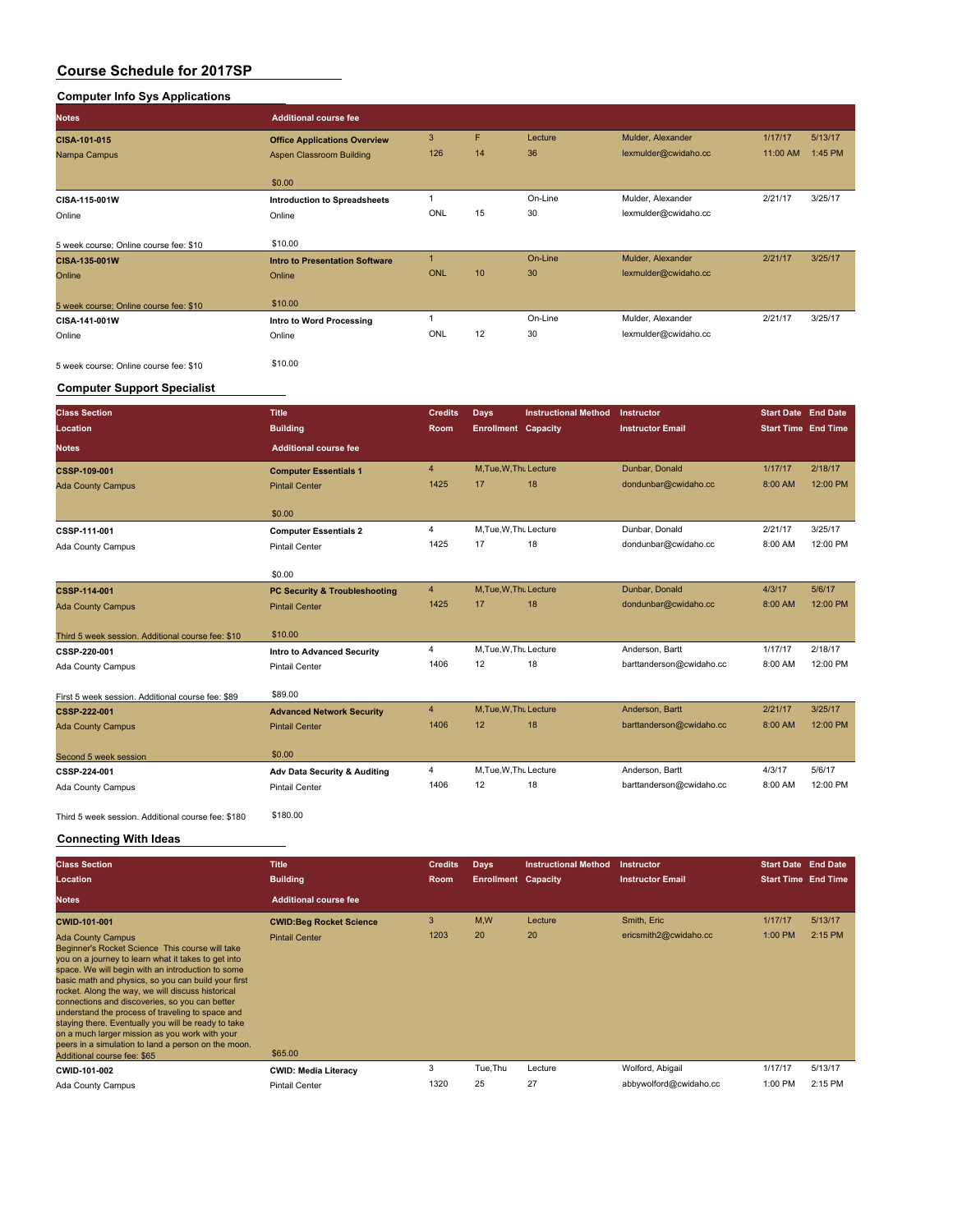| Connecting with ideas                                                                                                                                                                                                                                                                                                                                                                                                                                                                                                                                                                                                                                                                                                                                                                                                                                                                                                                                                                                                                                                                                                                              |                                                       |                            |                            |                             |                                               |                            |          |
|----------------------------------------------------------------------------------------------------------------------------------------------------------------------------------------------------------------------------------------------------------------------------------------------------------------------------------------------------------------------------------------------------------------------------------------------------------------------------------------------------------------------------------------------------------------------------------------------------------------------------------------------------------------------------------------------------------------------------------------------------------------------------------------------------------------------------------------------------------------------------------------------------------------------------------------------------------------------------------------------------------------------------------------------------------------------------------------------------------------------------------------------------|-------------------------------------------------------|----------------------------|----------------------------|-----------------------------|-----------------------------------------------|----------------------------|----------|
| <b>Class Section</b>                                                                                                                                                                                                                                                                                                                                                                                                                                                                                                                                                                                                                                                                                                                                                                                                                                                                                                                                                                                                                                                                                                                               | <b>Title</b>                                          | <b>Credits</b>             | <b>Days</b>                | <b>Instructional Method</b> | Instructor                                    | <b>Start Date End Date</b> |          |
| Location                                                                                                                                                                                                                                                                                                                                                                                                                                                                                                                                                                                                                                                                                                                                                                                                                                                                                                                                                                                                                                                                                                                                           | <b>Building</b>                                       | Room                       | <b>Enrollment Capacity</b> |                             | <b>Instructor Email</b>                       | <b>Start Time End Time</b> |          |
| Notes                                                                                                                                                                                                                                                                                                                                                                                                                                                                                                                                                                                                                                                                                                                                                                                                                                                                                                                                                                                                                                                                                                                                              | <b>Additional course fee</b>                          |                            |                            |                             |                                               |                            |          |
| Media Literacy Media are central to culture and<br>contribute daily to our communication,<br>socialization, and core beliefs. This course is<br>designed to help students develop skills to<br>effectively analyze media messages for function,<br>intent and bias, and understand how this<br>information contributes meaning to the lives of<br>individuals and to society as a whole. Students will<br>also create a personal media project to<br>demonstrate concepts covered in the course.<br>Additional course fee: \$65<br>CWID-101-003                                                                                                                                                                                                                                                                                                                                                                                                                                                                                                                                                                                                    | \$65.00<br><b>CWID: Failing to Succeed</b>            | $\mathbf{3}$               | Tue, Thu                   | Lecture                     | Curtis, Lance                                 | 1/17/17                    | 5/13/17  |
| <b>Canyon County Center</b><br>Failing to Succeed: Learning from Failure in<br>Engineering and Life What would you do if you<br>saw a 10-foot wave of molasses coming towards<br>you? That's the question citizens in Northeast<br>Boston had to answer in 1919. What does that<br>incident have to do with Hitler's invasion of France<br>in 1940? What can comparing those two events<br>teach students about success in college? In this<br>class we will examine multiple failures in<br>engineering materials and systems; compare them<br>with failures and successes in history, literature,<br>politics, business, and popular culture; and learn<br>what skills students need to succeed both in<br>college and in their careers. Students will have the<br>opportunity to practice these skills during the<br>course, and they will learn to use both failure and<br>success to their advantage. Additional course fee:                                                                                                                                                                                                                  | <b>Canyon County Center</b><br>\$65.00                | 230                        | 27                         | 27                          | lancecurtis@cwidaho.cc                        | 10:00 AM                   | 11:15 AM |
| \$65<br>CWID-101-004                                                                                                                                                                                                                                                                                                                                                                                                                                                                                                                                                                                                                                                                                                                                                                                                                                                                                                                                                                                                                                                                                                                               | <b>CWID: Money Math</b>                               | 3                          | Tue, Thu                   | Lecture                     | Wagner, Randal                                | 1/17/17                    | 5/13/17  |
| Ada County Campus<br>Money Math Too many students ask "why do I<br>have to take math?" In this class, students will<br>explore the math they are currently using and help<br>them gain a better understanding of the need for<br>math in their personal lives, managing their money,<br>planning for their future and the potential use of<br>math in different careers that they haven't thought<br>of. We will use spreadsheets to develop a budget<br>and to track expenses, to estimate \$s needed for<br>short term and long term goals, students will read a<br>book from a selected list of personal finance self-<br>help books and write a short report on it, they will<br>be sharpening their math skills by practicing<br>adding, subtracting, multiplying and dividing,<br>decimal numbers, fractions, ratios, percent's and                                                                                                                                                                                                                                                                                                          | <b>Pintail Center</b>                                 | 1204                       | 24                         | 27                          | randalwagner@cwidaho.cc                       | 7:00 AM                    | 8:15 AM  |
| using variables. Additional course fee: \$65                                                                                                                                                                                                                                                                                                                                                                                                                                                                                                                                                                                                                                                                                                                                                                                                                                                                                                                                                                                                                                                                                                       | \$65.00                                               |                            |                            |                             |                                               |                            |          |
| CWID-101-005W<br>Online<br>Heroes and Villains What does it mean to be a<br>hero or a villain? We will consider both famous and<br>obscure examples of unique individuals and their<br>circumstances. Heroic stories can inspire us to be<br>persistent and resilient in the face of trials, whereas<br>stories of villains can serve as a warning and<br>strengthen our resolve. What factors lead to an<br>individual's success or failure? Various case<br>studies will be examined relating to topics such as<br>culture, opportunity, personality, genius,<br>persistence, and achievement. This is an<br>interdisciplinary course, primarily drawing from<br>sociology, psychology and history. You will be able<br>to develop practical tools to define your own<br>personal and professional goals and determine<br>how you can overcome obstacles to achieve your<br>goals. NOTE: Online sections of CWID are<br>designed for students in fully online degrees.<br>Students who are taking any face-to-face classes<br>should select a face-to-face or hybrid section of<br>CWID. Additional course fee: \$65; Online course<br>fee: \$30 | <b>CWID: Heroes and Villains</b><br>Online<br>\$95.00 | $\mathbf{3}$<br><b>ONL</b> | 27                         | On-Line<br>27               | Molitor, Allison<br>allisonmolitor@cwidaho.cc | 1/17/17                    | 5/13/17  |
| CWID-101-006W                                                                                                                                                                                                                                                                                                                                                                                                                                                                                                                                                                                                                                                                                                                                                                                                                                                                                                                                                                                                                                                                                                                                      | <b>CWID: Determined Destination</b>                   | 3                          |                            | On-Line                     | Rensink, Kevin                                | 1/17/17                    | 5/13/17  |
| Online<br>Determined Destination This course will provide<br>guidance in career choice and job-searching skills.<br>Students will use career planning tools to find an<br>answer to the question, "What do I do now?" We<br>will learn to avoid roadblocks on the path to a well-<br>chosen career, increase motivation, and build self-<br>awareness, self-confidence, and patience. We will<br>also discuss how to turn rejections into successes,<br>write resumes and cover letters, and how to plan<br>an education to best match a future career.<br>Students will also learn to navigate Microsoft Office<br>and goal-setting tools. Additional course fee: \$65;<br>Online course fee: \$30                                                                                                                                                                                                                                                                                                                                                                                                                                                | Online<br>\$95.00                                     | ONL                        | 28                         | 27                          | KevinRensink@cwidaho.cc                       |                            |          |
| CWID-101-008W                                                                                                                                                                                                                                                                                                                                                                                                                                                                                                                                                                                                                                                                                                                                                                                                                                                                                                                                                                                                                                                                                                                                      | <b>CWID:I'd Rather Be Gaming</b>                      | $\mathbf{3}$               |                            | On-Line                     | <b>Billing, Carol</b>                         | 1/17/17                    | 5/13/17  |
| Online                                                                                                                                                                                                                                                                                                                                                                                                                                                                                                                                                                                                                                                                                                                                                                                                                                                                                                                                                                                                                                                                                                                                             | Online                                                | <b>ONL</b>                 | 27                         | 27                          | carolbilling@cwidaho.cc                       |                            |          |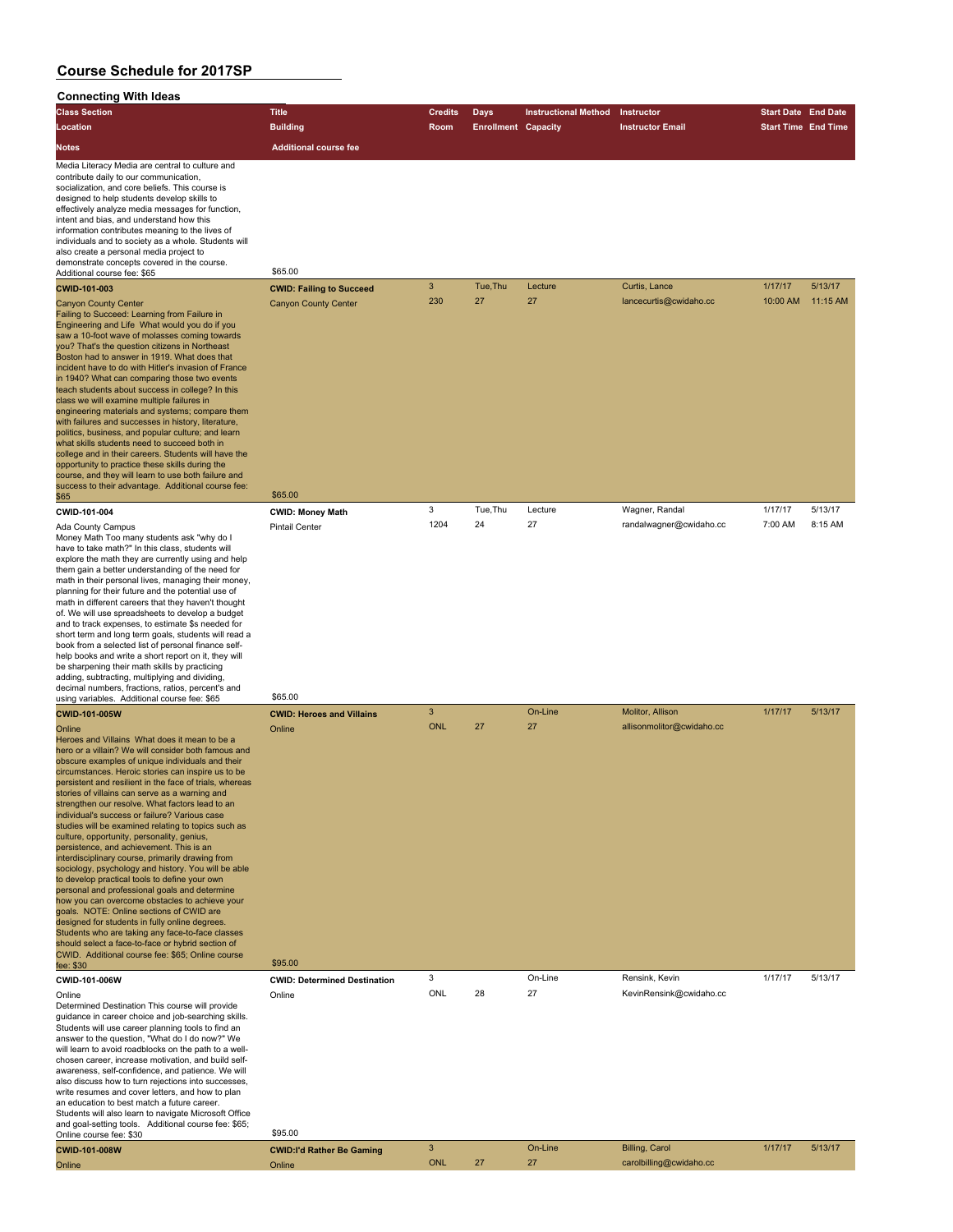| <b>Class Section</b>                                                                                                                                                                                                                                                                                                                                                                                                                                                                                                                                                                                                                                                                                                                                                                                                                                                                                                                                                                                                                                                                                                                                                                                                                                                                                                                                                                                                                                                                                                                                                                                                                                                                                                                            | <b>Title</b>                                                          | <b>Credits</b> | Days                       | <b>Instructional Method</b> | Instructor                              | <b>Start Date End Date</b> |                    |
|-------------------------------------------------------------------------------------------------------------------------------------------------------------------------------------------------------------------------------------------------------------------------------------------------------------------------------------------------------------------------------------------------------------------------------------------------------------------------------------------------------------------------------------------------------------------------------------------------------------------------------------------------------------------------------------------------------------------------------------------------------------------------------------------------------------------------------------------------------------------------------------------------------------------------------------------------------------------------------------------------------------------------------------------------------------------------------------------------------------------------------------------------------------------------------------------------------------------------------------------------------------------------------------------------------------------------------------------------------------------------------------------------------------------------------------------------------------------------------------------------------------------------------------------------------------------------------------------------------------------------------------------------------------------------------------------------------------------------------------------------|-----------------------------------------------------------------------|----------------|----------------------------|-----------------------------|-----------------------------------------|----------------------------|--------------------|
| Location                                                                                                                                                                                                                                                                                                                                                                                                                                                                                                                                                                                                                                                                                                                                                                                                                                                                                                                                                                                                                                                                                                                                                                                                                                                                                                                                                                                                                                                                                                                                                                                                                                                                                                                                        | <b>Building</b>                                                       | Room           | <b>Enrollment Capacity</b> |                             | <b>Instructor Email</b>                 | <b>Start Time End Time</b> |                    |
| Notes                                                                                                                                                                                                                                                                                                                                                                                                                                                                                                                                                                                                                                                                                                                                                                                                                                                                                                                                                                                                                                                                                                                                                                                                                                                                                                                                                                                                                                                                                                                                                                                                                                                                                                                                           | <b>Additional course fee</b>                                          |                |                            |                             |                                         |                            |                    |
| I'd Rather be Gaming: Some believe that to<br>neglect students who have a passion for the<br>booming gaming industry is a travesty. This course<br>seeks to engage gamers and non-gamers alike<br>and connect their strengths in the gaming world<br>with those needed to succeed in college. We will<br>examine the different sides of the argument, "is<br>gaming a waste of time?" Students interested in<br>gaming will be given the opportunity to evaluate<br>their academic strengths and personality and<br>understand how they align with world of gaming. All<br>students will complete the course better prepared<br>to win in college, and with good time management,<br>students might even learn how to reserve some<br>time to play. NOTE: Online sections of CWID are<br>designed for students in fully online degrees.<br>Students who are taking any face-to-face classes<br>should select a face-to-face or hybrid section of<br>CWID. Additional course fee: \$65; Online course<br>fee: \$30<br>CWID-101-009<br>Nampa Campus<br>Periodic Madness "Why did Gandhi hate iodine (I,<br>53)? How did gallium (Ga, 31) the go-to element<br>for laboratory pranksters? The Periodic Table is a<br>crowning scientific achievement, but it's also a<br>treasure trove of adventure, betrayal, and<br>obsession."-The Disappearing Spoon In this<br>course, we will spend the semester following the<br>elements laid out for us on the periodic table. We<br>will see the role these elements have played in<br>both our past and our future. The course will utilize<br>a project based learning approach and culminate<br>with a project focused on a single element within<br>the table. Ultimately, students will gain a new | \$95.00<br><b>CWID: Periodic Madness</b><br>Academic Building         | 3<br>102E      | Tue, Thu<br>29             | Lecture<br>44               | Frank, Nicole<br>nicolefrank@cwidaho.cc | 1/17/17<br>1:00 PM         | 5/13/17<br>2:15 PM |
| understanding of how the atoms in the periodic<br>table create the world around us. Additional                                                                                                                                                                                                                                                                                                                                                                                                                                                                                                                                                                                                                                                                                                                                                                                                                                                                                                                                                                                                                                                                                                                                                                                                                                                                                                                                                                                                                                                                                                                                                                                                                                                  |                                                                       |                |                            |                             |                                         |                            |                    |
| course fee: \$65<br><b>CWID-101-009</b>                                                                                                                                                                                                                                                                                                                                                                                                                                                                                                                                                                                                                                                                                                                                                                                                                                                                                                                                                                                                                                                                                                                                                                                                                                                                                                                                                                                                                                                                                                                                                                                                                                                                                                         | \$65.00<br><b>CWID: Periodic Madness</b>                              | 3              | Tue, Thu                   | Lecture                     | Hess, Bryan                             | 1/17/17                    | 5/13/17            |
| Nampa Campus<br>Periodic Madness "Why did Gandhi hate iodine (I,<br>53)? How did gallium (Ga, 31) the go-to element<br>for laboratory pranksters? The Periodic Table is a<br>crowning scientific achievement, but it's also a<br>treasure trove of adventure, betrayal, and<br>obsession."-The Disappearing Spoon In this<br>course, we will spend the semester following the<br>elements laid out for us on the periodic table. We<br>will see the role these elements have played in<br>both our past and our future. The course will utilize<br>a project based learning approach and culminate<br>with a project focused on a single element within<br>the table. Ultimately, students will gain a new<br>understanding of how the atoms in the periodic<br>table create the world around us. Additional                                                                                                                                                                                                                                                                                                                                                                                                                                                                                                                                                                                                                                                                                                                                                                                                                                                                                                                                    | <b>Academic Building</b>                                              | 102E           | 29                         | 44                          | bryanhess@cwidaho.cc                    | 1:00 PM                    | 2:15 PM            |
| course fee: \$65                                                                                                                                                                                                                                                                                                                                                                                                                                                                                                                                                                                                                                                                                                                                                                                                                                                                                                                                                                                                                                                                                                                                                                                                                                                                                                                                                                                                                                                                                                                                                                                                                                                                                                                                | \$65.00                                                               | 3              | Tue                        | Lecture                     |                                         | 1/17/17                    | 5/13/17            |
| CWID-101-012<br>Ada County Campus<br>Making Millions: Understanding Wealth This course<br>equips students for college through the history,<br>context, and modern reference points of capital as<br>it moves through their lives. The origins of money,<br>modern myths about wealth, disparities between<br>and among groups, genders, ages, and cultures,<br>taboos, vices, principles, manias, and more will be<br>explored, allowing students to begin to build a<br>values structure and personal concepts around<br>worth, priorities, and reliance on self and others.<br>Students will come away having participated in<br>robust dialogue around money and will have an<br>opportunity to explore realistic dimensions of<br>wealth and value, and the chance to construct a<br>perspective on assets that can serve them reliably<br>throughout their lives. Additional course fee: \$65                                                                                                                                                                                                                                                                                                                                                                                                                                                                                                                                                                                                                                                                                                                                                                                                                                              | <b>CWID: Understanding Wealth</b><br><b>Pintail Center</b><br>\$65.00 | 1320           | 22                         | 27                          | Camp, Roya<br>royacamp@cwidano.cc       | 7:00 PM                    |                    |
| CWID-101-014                                                                                                                                                                                                                                                                                                                                                                                                                                                                                                                                                                                                                                                                                                                                                                                                                                                                                                                                                                                                                                                                                                                                                                                                                                                                                                                                                                                                                                                                                                                                                                                                                                                                                                                                    | <b>CWID: The Art of Influence</b>                                     | 3              | M,W                        | Lecture                     | Longmire, Amie                          | 1/17/17                    | 5/13/17            |
| <b>Ada County Campus</b><br>The Art of Influence "I haven't the slightest idea<br>how to change people, but still I keep a long list of<br>prospective candidates just in case I should ever<br>figure it out." ? David Sedaris, Naked. This course<br>will assess the elements necessary to create<br>lasting and meaningful change in yourself and the<br>world around you. We will delve into the topic of<br>what makes change happen and how the world<br>around us is uniquely designed to influence our<br>behaviors. Using this knowledge, you will create<br>unique projects of influence and change intended<br>to make a positive difference in your life.<br>Additional course fee: \$65                                                                                                                                                                                                                                                                                                                                                                                                                                                                                                                                                                                                                                                                                                                                                                                                                                                                                                                                                                                                                                            | <b>Pintail Center</b><br>\$65.00                                      | 1320           | 27                         | 27                          | amielongmire@cwidaho.cc                 | 4:00 PM                    | 5:15 PM            |
| CWID-101-015W                                                                                                                                                                                                                                                                                                                                                                                                                                                                                                                                                                                                                                                                                                                                                                                                                                                                                                                                                                                                                                                                                                                                                                                                                                                                                                                                                                                                                                                                                                                                                                                                                                                                                                                                   | <b>CWID: Heroes and Villains</b>                                      | 3              |                            | On-Line                     | Molitor, Allison                        | 1/17/17                    | 5/13/17            |
|                                                                                                                                                                                                                                                                                                                                                                                                                                                                                                                                                                                                                                                                                                                                                                                                                                                                                                                                                                                                                                                                                                                                                                                                                                                                                                                                                                                                                                                                                                                                                                                                                                                                                                                                                 |                                                                       |                |                            |                             |                                         |                            |                    |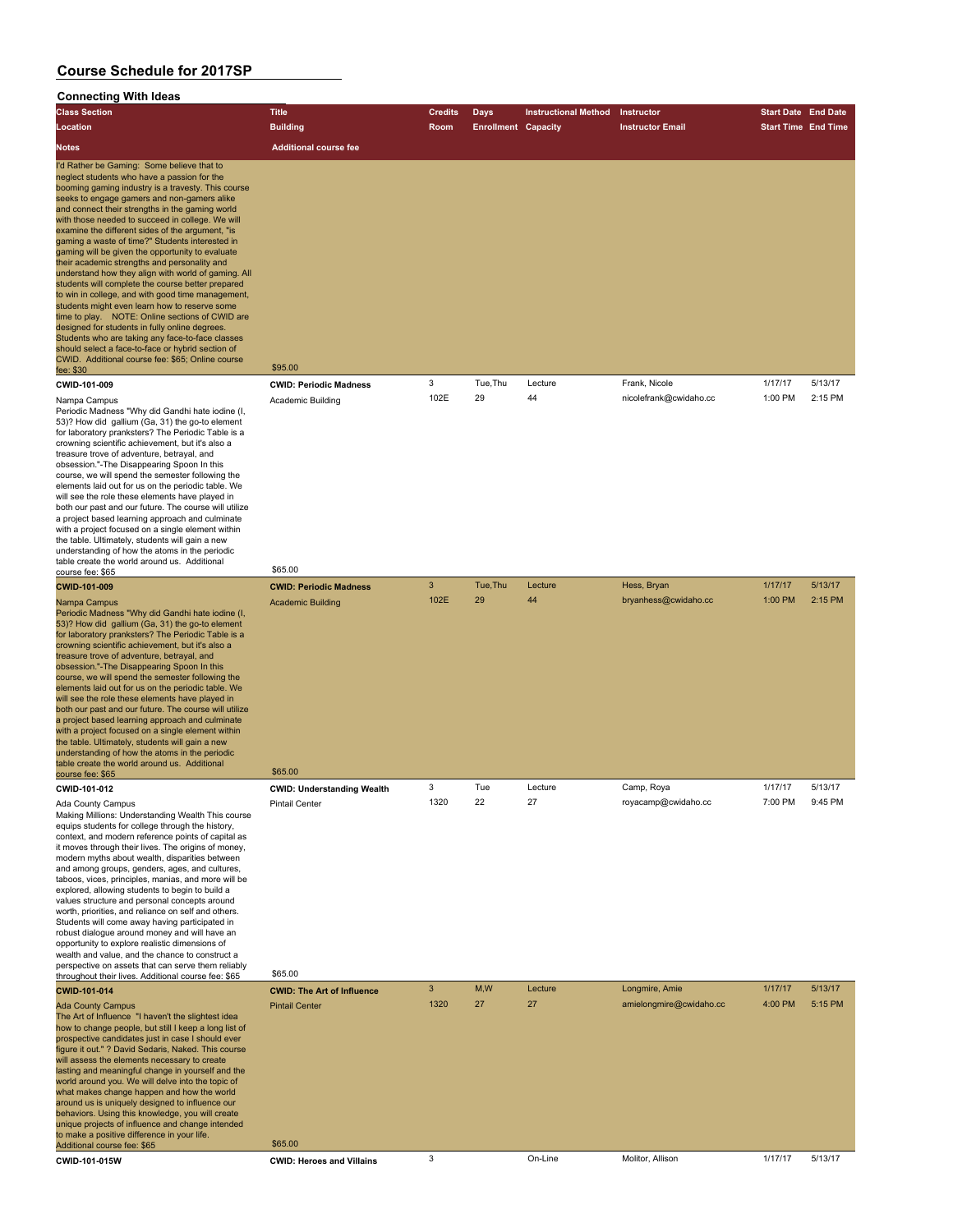| <b>Class Section</b>                                                                                                                                                                                                                                                                                                                                                                                                                                                                                                                                                                                                                                                                                                                                                                                                                                                                                                                                                                                                                                                                                                  | <b>Title</b>                                                                 | <b>Credits</b> | Days                       | <b>Instructional Method</b> | Instructor                                              | <b>Start Date End Date</b> |                     |
|-----------------------------------------------------------------------------------------------------------------------------------------------------------------------------------------------------------------------------------------------------------------------------------------------------------------------------------------------------------------------------------------------------------------------------------------------------------------------------------------------------------------------------------------------------------------------------------------------------------------------------------------------------------------------------------------------------------------------------------------------------------------------------------------------------------------------------------------------------------------------------------------------------------------------------------------------------------------------------------------------------------------------------------------------------------------------------------------------------------------------|------------------------------------------------------------------------------|----------------|----------------------------|-----------------------------|---------------------------------------------------------|----------------------------|---------------------|
| Location                                                                                                                                                                                                                                                                                                                                                                                                                                                                                                                                                                                                                                                                                                                                                                                                                                                                                                                                                                                                                                                                                                              | <b>Building</b>                                                              | Room           | <b>Enrollment Capacity</b> |                             | <b>Instructor Email</b>                                 | <b>Start Time End Time</b> |                     |
| Notes                                                                                                                                                                                                                                                                                                                                                                                                                                                                                                                                                                                                                                                                                                                                                                                                                                                                                                                                                                                                                                                                                                                 | <b>Additional course fee</b>                                                 |                |                            |                             |                                                         |                            |                     |
| Online<br>Heroes and Villains What does it mean to be a<br>hero or a villain? We will consider both famous and<br>obscure examples of unique individuals and their<br>circumstances. Heroic stories can inspire us to be<br>persistent and resilient in the face of trials, whereas<br>stories of villains can serve as a warning and<br>strengthen our resolve. What factors lead to an<br>individual's success or failure? Various case<br>studies will be examined relating to topics such as<br>culture, opportunity, personality, genius,<br>persistence, and achievement. This is an<br>interdisciplinary course, primarily drawing from<br>sociology, psychology, and history. You will be able<br>to develop practical tools to define your own<br>personal and professional goals and determine<br>how you can overcome obstacles to achieve your<br>goals. NOTE: Online sections of CWID are<br>designed for students in fully online degrees.<br>Students who are taking any face-to-face classes<br>should select a face-to-face or hybrid section of<br>CWID. Additional course fee: \$65; Online course | Online                                                                       | ONL            | 27                         | 27                          | allisonmolitor@cwidaho.cc                               |                            |                     |
| fee: \$30                                                                                                                                                                                                                                                                                                                                                                                                                                                                                                                                                                                                                                                                                                                                                                                                                                                                                                                                                                                                                                                                                                             | \$95.00                                                                      | 3              | F                          |                             |                                                         | 1/17/17                    | 5/13/17             |
| CWID-101-016<br><b>Ada County Campus</b><br>Money Math Too many students ask "why do I<br>have to take math?" In this class, students will<br>explore the math they are currently using and help<br>them gain a better understanding of the need for<br>math in their personal lives, managing their money,<br>planning for their future and the potential use of<br>math in different careers that they haven't thought<br>of. We will use spreadsheets to develop a budget<br>and to track expenses, to estimate \$s needed for<br>short term and long term goals, students will read a<br>book from a selected list of personal finance self-<br>help books and write a short report on it, they will<br>be sharpening their math skills by practicing<br>adding, subtracting, multiplying and dividing,<br>decimal numbers, fractions, ratios, percent's and                                                                                                                                                                                                                                                      | <b>CWID: Money Math</b><br><b>Pintail Center</b>                             | 1302           | 24                         | Lecture<br>27               | Wagner, Randal<br>randalwagner@cwidaho.cc               | 11:00 AM                   | 1:45 PM             |
| using variables. Additional course fee: \$65                                                                                                                                                                                                                                                                                                                                                                                                                                                                                                                                                                                                                                                                                                                                                                                                                                                                                                                                                                                                                                                                          | \$65.00                                                                      |                |                            |                             |                                                         |                            |                     |
| CWID-101-017<br>Nampa Campus<br>Music and Politics: From Beethoven to Bono Can<br>Bono save the world? That's the question Time<br>magazine asked in 2002. Whether he can or not,<br>the activities of musicians like Bono illustrate how<br>music and politics are deeply connected. This<br>course examines the relationship of music and<br>musicians to the brokers of power during the past<br>200 years of Western music history. Also explored<br>are the ways musicians have negotiated the issues<br>of patronage, censorship and propaganda. The<br>course will also discuss the role of musician as the<br>voice of the people through the music of protest<br>and patriotism and examine how music has been<br>used in political campaigns. Additional course fee:                                                                                                                                                                                                                                                                                                                                        | <b>CWID: Music and Politics</b><br><b>Academic Building</b>                  | 3<br>218       | Tue, Thu<br>24             | Lecture<br>24               | Davis, Jeffrey<br>jeffreydavis@cwidaho.cc               | 1/17/17<br>1:00 PM         | 5/13/17<br>2:15 PM  |
| \$65                                                                                                                                                                                                                                                                                                                                                                                                                                                                                                                                                                                                                                                                                                                                                                                                                                                                                                                                                                                                                                                                                                                  | \$65.00                                                                      |                |                            |                             |                                                         |                            |                     |
| CWID-101-018H<br>Nampa Campus<br>Myth Busters in Criminal Justice Are you a crime<br>drama junkie? Do you think you know all there is to<br>know about the criminal justice system? This<br>course will explore and dispel common myths in<br>the criminal justice about things such as crime<br>rates, Miranda warnings, and the death penalty.<br>Additionally we will critically examine statistics and<br>research, as well as look to Supreme Court cases<br>for explanations. Hybrid course - has an online<br>component. Additional course fee: \$65; Hybrid<br>course fee: \$15                                                                                                                                                                                                                                                                                                                                                                                                                                                                                                                               | <b>CWID: Myth in Criminal Justice</b><br><b>Academic Building</b><br>\$80.00 | 3<br>105       | W<br>24                    | Hybrid<br>24                | Ritchie Breach, Stephanie<br>stephaniebreach@cwidaho.cc | 1/17/17<br>11:30 AM        | 5/13/17<br>12:45 PM |
| CWID-101-019                                                                                                                                                                                                                                                                                                                                                                                                                                                                                                                                                                                                                                                                                                                                                                                                                                                                                                                                                                                                                                                                                                          | <b>CWID: Digital Citizenship</b>                                             | 3              | M,W                        | Lecture                     | Mulder, Alexander                                       | 1/17/17                    | 5/13/17             |
| Nampa Campus                                                                                                                                                                                                                                                                                                                                                                                                                                                                                                                                                                                                                                                                                                                                                                                                                                                                                                                                                                                                                                                                                                          | Academic Building                                                            | 201            | 23                         | 24                          | lexmulder@cwidaho.cc                                    | 8:30 AM                    | 9:45 AM             |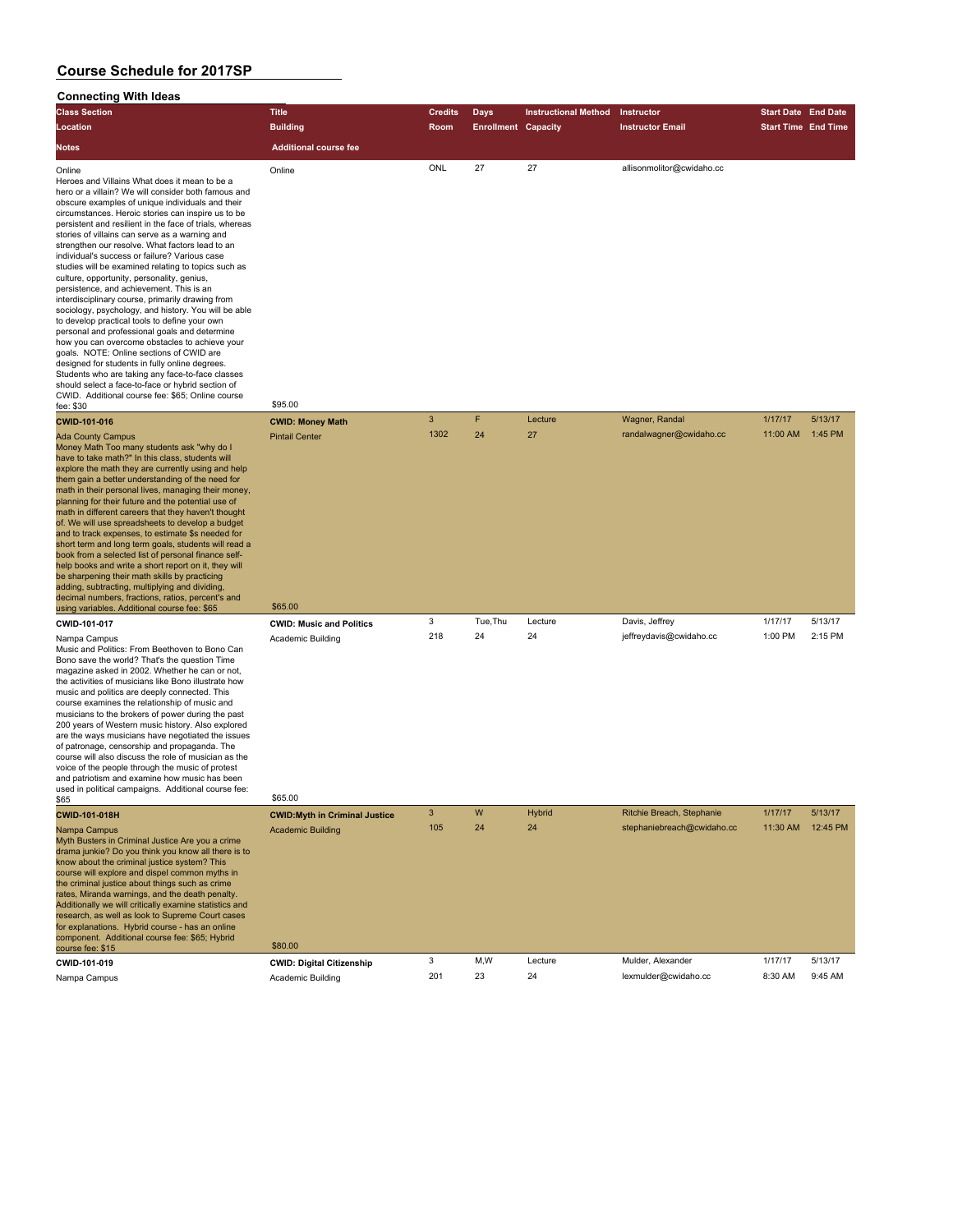| <b>Class Section</b>                                                                                                                                                                                                                                                                                                                                                                                                                                                                                                                                                                                                                                                                                                                                                                                                                                                                                                                                                                                                                                                                                                                                                 | <b>Title</b>                         | <b>Credits</b> | <b>Days</b>                | <b>Instructional Method</b> | Instructor                | <b>Start Date End Date</b> |          |
|----------------------------------------------------------------------------------------------------------------------------------------------------------------------------------------------------------------------------------------------------------------------------------------------------------------------------------------------------------------------------------------------------------------------------------------------------------------------------------------------------------------------------------------------------------------------------------------------------------------------------------------------------------------------------------------------------------------------------------------------------------------------------------------------------------------------------------------------------------------------------------------------------------------------------------------------------------------------------------------------------------------------------------------------------------------------------------------------------------------------------------------------------------------------|--------------------------------------|----------------|----------------------------|-----------------------------|---------------------------|----------------------------|----------|
| Location                                                                                                                                                                                                                                                                                                                                                                                                                                                                                                                                                                                                                                                                                                                                                                                                                                                                                                                                                                                                                                                                                                                                                             | <b>Building</b>                      | Room           | <b>Enrollment Capacity</b> |                             | <b>Instructor Email</b>   | <b>Start Time End Time</b> |          |
| Notes                                                                                                                                                                                                                                                                                                                                                                                                                                                                                                                                                                                                                                                                                                                                                                                                                                                                                                                                                                                                                                                                                                                                                                | <b>Additional course fee</b>         |                |                            |                             |                           |                            |          |
| Digital Citizenship The focus of this course will be<br>a fun and provocative look at how technology is<br>changing us inside and outside of the classroom.<br>Networks are resources that provide you with<br>valuable information. Networking is not just about<br>computers, cell phones, Facebook, and Twitter.<br>Networking is also working together on<br>assignments and finding help through services you<br>might not have considered yet. So what are the<br>advantages and disadvantages of all these<br>networks around you? In this course we will<br>address networking as a concept, not just as a<br>technical option. You will learn how to use<br>computer related networks such as email, cloud<br>networking, and other non-computer related<br>networks, that are available to you as a student,<br>when attending CWI. Students will learn how to<br>take responsibility of learning in both the traditional<br>and the classroom with more technology.<br>Additional course fee: \$65                                                                                                                                                        | \$65.00                              |                |                            |                             |                           |                            |          |
| CWID-101-021                                                                                                                                                                                                                                                                                                                                                                                                                                                                                                                                                                                                                                                                                                                                                                                                                                                                                                                                                                                                                                                                                                                                                         | <b>CWID: Understanding Wealth</b>    | 3              | <b>SAT</b>                 | Lecture                     | Camp, Roya                | 1/17/17                    | 5/13/17  |
| Ada County Campus<br>Making Millions: Understanding Wealth This course<br>equips students for college through the history,<br>context, and modern reference points of capital as<br>it moves through their lives. The origins of money,<br>modern myths about wealth, disparities between<br>and among groups, genders, ages, and cultures,<br>taboos, vices, principles, manias, and more will be<br>explored, allowing students to begin to build a<br>values structure and personal concepts around<br>worth, priorities, and reliance on self and others.<br>Students will come away having participated in<br>robust dialogue around money and will have an<br>opportunity to explore realistic dimensions of<br>wealth and value, and the chance to construct a<br>perspective on assets that can serve them reliably<br>throughout their lives. Additional course fee: \$65                                                                                                                                                                                                                                                                                   | <b>Pintail Center</b><br>\$65.00     | 1204           | 22                         | 27                          | royacamp@cwidaho.cc       | 9:00 AM                    | 11:45 AM |
| CWID-101-022W                                                                                                                                                                                                                                                                                                                                                                                                                                                                                                                                                                                                                                                                                                                                                                                                                                                                                                                                                                                                                                                                                                                                                        | <b>CWID:Murder by Poison:Toxicol</b> | 3              |                            | On-Line                     | Jensen, Andrew            | 1/17/17                    | 5/13/17  |
| Online<br>Poison and Murder: Toxicology in the Age of<br>Prohibition "Dosis facit venenum" or "The dose<br>makes the poison." - Paracelsus The course will<br>use case studies from the text The Poisoner's<br>Handbook: Murder and the Birth of Forensic<br>Medicine in the Jazz Age to both humanize<br>scientists and to show real world applications of<br>scientific research. Two projects during the class<br>will reinforce these ideals by recreating simulated<br>murder investigations. The focus of this course is<br>to learn the beginnings of the scientific method,<br>critical thinking, quantitative reasoning, and<br>interdisciplinary science by studying accounts of<br>poisoners and the scientists who caught them.<br>Students will explore success strategies for the<br>class through group work and research using<br>online and real world tools provided by the college.<br>NOTE: Online sections of CWID are designed for<br>students in fully online degrees. Students who are<br>taking any face-to-face classes should select a<br>face-to-face or hybrid section of CWID. Additional<br>course fee: \$65; Online course fee: \$30 | Online<br>\$95.00                    | ONL            | 27                         | 27                          | AndyJensen@cwidaho.cc     |                            |          |
| CWID-101-023W                                                                                                                                                                                                                                                                                                                                                                                                                                                                                                                                                                                                                                                                                                                                                                                                                                                                                                                                                                                                                                                                                                                                                        | <b>CWID: Murder by Poison: Toxic</b> | 3              |                            | On-Line                     | Jensen, Andrew            | 1/17/17                    | 5/13/17  |
| Online<br>Poison and Murder: Toxicology in the Age of<br>Prohibition "Dosis facit venenum" or "The dose<br>makes the poison." -Paracelsus The course will<br>use case studies from the text The Poisoner's<br>Handbook: Murder and the Birth of Forensic<br>Medicine in the Jazz Age to both humanize<br>scientists and to show real world applications of<br>scientific research. Two projects during the class<br>will reinforce these ideals by recreating simulated<br>murder investigations. The focus of this course is<br>to learn the beginnings of the scientific method,<br>critical thinking, quantitative reasoning, and<br>interdisciplinary science by studying accounts of<br>poisoners and the scientists who caught them.<br>Students will explore success strategies for the<br>class through group work and research using<br>online and real world tools provided by the college.<br>NOTE: Online sections of CWID are designed for<br>students in fully online degrees. Students who are<br>taking any face-to-face classes should select a<br>face-to-face or hybrid section of CWID. Additional<br>course fee: \$65; Online course fee: \$30  | Online<br>\$95.00                    | <b>ONL</b>     | 27                         | 27                          | AndyJensen@cwidaho.cc     |                            |          |
| CWID-101-024H                                                                                                                                                                                                                                                                                                                                                                                                                                                                                                                                                                                                                                                                                                                                                                                                                                                                                                                                                                                                                                                                                                                                                        | <b>CWID: Rated Reality</b>           | 3              | Thu                        | Hybrid                      | Armstrong, Jacob          | 1/17/17                    | 5/13/17  |
| Nampa Campus                                                                                                                                                                                                                                                                                                                                                                                                                                                                                                                                                                                                                                                                                                                                                                                                                                                                                                                                                                                                                                                                                                                                                         | Aspen Classroom Building             | 106            | 24                         | 24                          | jacobarmstrong@cwidaho.cc | 1:00 PM                    | 2:15 PM  |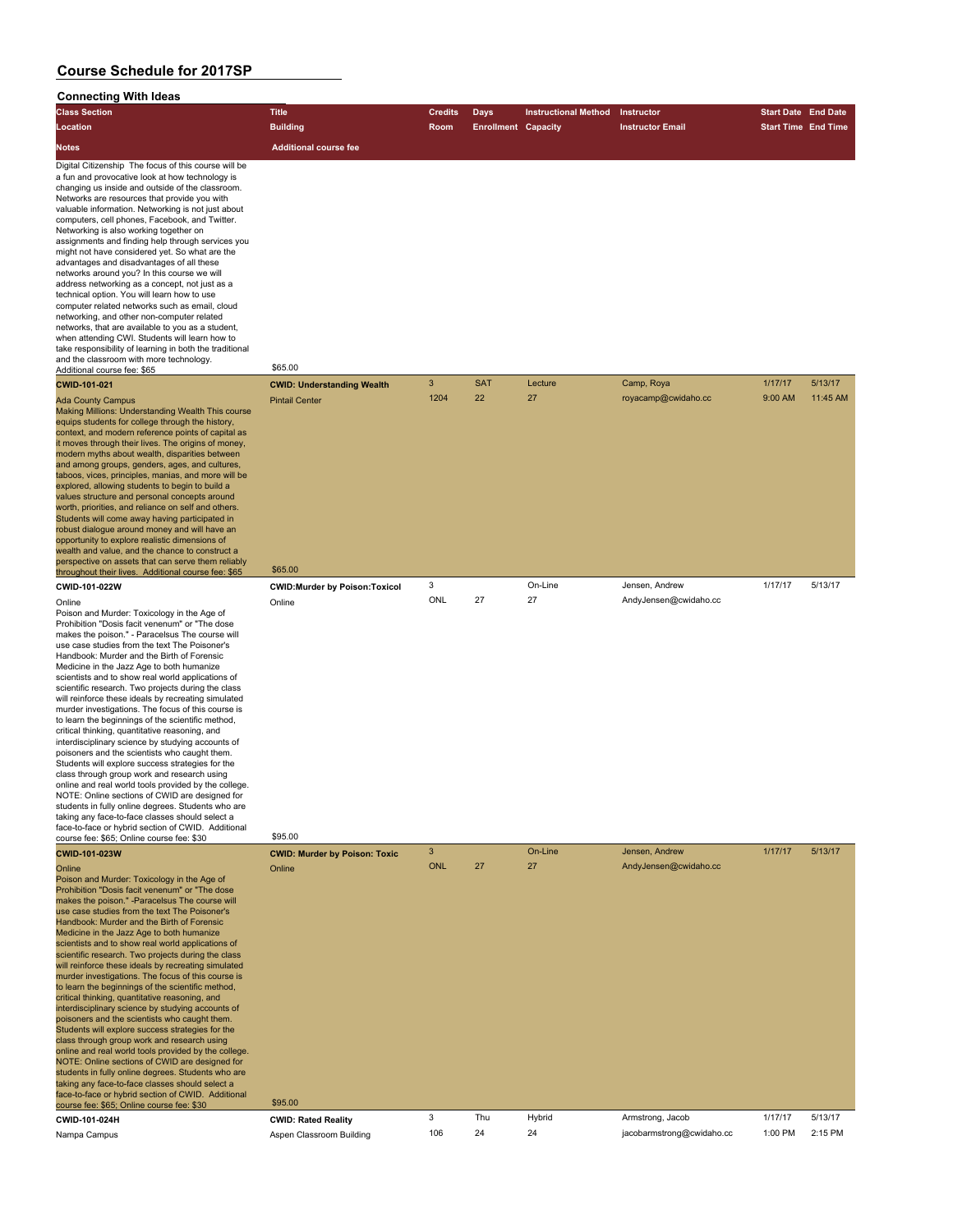| <b>Class Section</b>                                                                                                                                                                                                                                                                                                                                                                                                                                                                                                                                                                                                                                                                                                                                                                                                                                                                                                                                                                                                                                                                                                                                                                                                                                                                                                   | <b>Title</b>                                           | <b>Credits</b> | Days                       | <b>Instructional Method</b> | Instructor                              | <b>Start Date End Date</b> |          |
|------------------------------------------------------------------------------------------------------------------------------------------------------------------------------------------------------------------------------------------------------------------------------------------------------------------------------------------------------------------------------------------------------------------------------------------------------------------------------------------------------------------------------------------------------------------------------------------------------------------------------------------------------------------------------------------------------------------------------------------------------------------------------------------------------------------------------------------------------------------------------------------------------------------------------------------------------------------------------------------------------------------------------------------------------------------------------------------------------------------------------------------------------------------------------------------------------------------------------------------------------------------------------------------------------------------------|--------------------------------------------------------|----------------|----------------------------|-----------------------------|-----------------------------------------|----------------------------|----------|
| Location                                                                                                                                                                                                                                                                                                                                                                                                                                                                                                                                                                                                                                                                                                                                                                                                                                                                                                                                                                                                                                                                                                                                                                                                                                                                                                               | <b>Building</b>                                        | Room           | <b>Enrollment Capacity</b> |                             | <b>Instructor Email</b>                 | <b>Start Time End Time</b> |          |
| Notes                                                                                                                                                                                                                                                                                                                                                                                                                                                                                                                                                                                                                                                                                                                                                                                                                                                                                                                                                                                                                                                                                                                                                                                                                                                                                                                  | <b>Additional course fee</b>                           |                |                            |                             |                                         |                            |          |
| Rated (R)eality: Exploring Controversy in Media<br>and Society "This is your last chance. After this,<br>there is no turning back. You take the blue pill - the<br>story ends, you wake up in your bed and believe<br>whatever you want to believe. You take the red pill<br>- you stay in Wonderland and I show you how deep<br>the rabbit-hole goes." - Morpheus, The Matrix For<br>some, the experience of becoming a college<br>student can be very different then what they had<br>expected or imagined. We all hold ideas and<br>assumptions about the way things "really are," and<br>about how the world works. When those ideas and<br>assumptions are challenged, it can be both<br>uncomfortable and liberating. This course<br>introduces students to the college experience and<br>to ways of thinking and learning that can be both<br>challenging and rewarding. By sociologically<br>exploring interesting (and sometimes controversial)<br>topics that are relevant in contemporary media and<br>society, students will develop strategies for<br>success in college as well as gain new and<br>important insights into the ways in which they are<br>shaped by - and connected to - the community,<br>society and culture in which they live. Hybrid<br>course - has an online component. Additional | \$80.00                                                |                |                            |                             |                                         |                            |          |
| course fee: \$65; Hybrid course fee: \$15<br><b>CWID-101-026H</b>                                                                                                                                                                                                                                                                                                                                                                                                                                                                                                                                                                                                                                                                                                                                                                                                                                                                                                                                                                                                                                                                                                                                                                                                                                                      | <b>CWID: Language and Identity</b>                     | $\mathbf{3}$   | Tue                        | <b>Hybrid</b>               | Vassar, Amy                             | 1/17/17                    | 5/13/17  |
| Nampa Campus<br>Language and Identity Is French really the<br>language of love? German the language of war?<br>Does the way you speak or write affect the way<br>others perceive you? Does your lexicon determine<br>whether or not you get a job? Should it? These<br>questions and more will be addressed through<br>movies, social media and literature. We will explore<br>how the basic building blocks of language affect<br>communication and how a person's native<br>language impacts their identity and their<br>perspective of the world. Students will learn how an<br>awareness of language and identity can help them<br>to better navigate and participate in a multilingual<br>world. Hybrid course - has an online component.<br>Additional course fee: \$65; Hybrid course fee: \$15<br>Additional recommended sections: ARTS 101                                                                                                                                                                                                                                                                                                                                                                                                                                                                    | <b>Academic Building</b>                               | 320            | 21                         | 26                          | amyvassar@cwidaho.cc                    | 10:00 AM                   | 11:15 AM |
| 001H and MATH 123 008H                                                                                                                                                                                                                                                                                                                                                                                                                                                                                                                                                                                                                                                                                                                                                                                                                                                                                                                                                                                                                                                                                                                                                                                                                                                                                                 | \$80.00                                                | 3              |                            | On-Line                     | Billing, Carol                          | 1/17/17                    | 5/13/17  |
| CWID-101-027W<br>Online<br>I'd Rather be Gaming: Some believe that to<br>neglect students who have a passion for the<br>booming gaming industry is a travesty. This course<br>seeks to engage gamers and non-gamers alike<br>and connect their strengths in the gaming world<br>with those needed to succeed in college. We will<br>examine the different sides of the argument, "is<br>gaming a waste of time?" Students interested in<br>gaming will be given the opportunity to evaluate<br>their academic strengths and personality and<br>understand how they align with world of gaming. All<br>students will complete the course better prepared<br>to win in college, and with good time management,<br>students might even learn how to reserve some<br>time to play. NOTE: Online sections of CWID are<br>designed for students in fully online degrees.<br>Students who are taking any face-to-face classes<br>should select a face-to-face or hybrid section of<br>CWID. Additional course fee: \$65; Online course                                                                                                                                                                                                                                                                                        | <b>CWID: I'd Rather Be Gaming</b><br>Online<br>\$95.00 | ONL            | 27                         | 27                          | carolbilling@cwidaho.cc                 |                            |          |
| fee: \$30<br>CWID-101-028                                                                                                                                                                                                                                                                                                                                                                                                                                                                                                                                                                                                                                                                                                                                                                                                                                                                                                                                                                                                                                                                                                                                                                                                                                                                                              | <b>CWID: The Art of Influence</b>                      | 3              | M,W                        | Lecture                     | Longmire, Amie                          | 1/17/17                    | 5/13/17  |
| <b>Ada County Campus</b><br>The Art of Influence "I haven't the slightest idea<br>how to change people, but still I keep a long list of<br>prospective candidates just in case I should ever<br>figure it out." ? David Sedaris, Naked. This course<br>will assess the elements necessary to create<br>lasting and meaningful change in yourself and the<br>world around you. We will delve into the topic of<br>what makes change happen and how the world<br>around us is uniquely designed to influence our<br>behaviors. Using this knowledge, you will create<br>unique projects of influence and change intended<br>to make a positive difference in your life.                                                                                                                                                                                                                                                                                                                                                                                                                                                                                                                                                                                                                                                  | <b>Pintail Center</b>                                  | 1208           | 25                         | 27                          | amielongmire@cwidaho.cc                 | 5:30 PM                    | 6:45 PM  |
| Additional course fee: \$65                                                                                                                                                                                                                                                                                                                                                                                                                                                                                                                                                                                                                                                                                                                                                                                                                                                                                                                                                                                                                                                                                                                                                                                                                                                                                            | \$65.00                                                |                |                            |                             |                                         |                            |          |
| CWID-101-029W                                                                                                                                                                                                                                                                                                                                                                                                                                                                                                                                                                                                                                                                                                                                                                                                                                                                                                                                                                                                                                                                                                                                                                                                                                                                                                          | <b>CWID: Movies that Move Us</b>                       | 3<br>ONL       | 27                         | On-Line<br>27               | Straub, Scott<br>scottstraub@cwidaho.cc | 1/17/17                    | 5/13/17  |
| Online                                                                                                                                                                                                                                                                                                                                                                                                                                                                                                                                                                                                                                                                                                                                                                                                                                                                                                                                                                                                                                                                                                                                                                                                                                                                                                                 | Online                                                 |                |                            |                             |                                         |                            |          |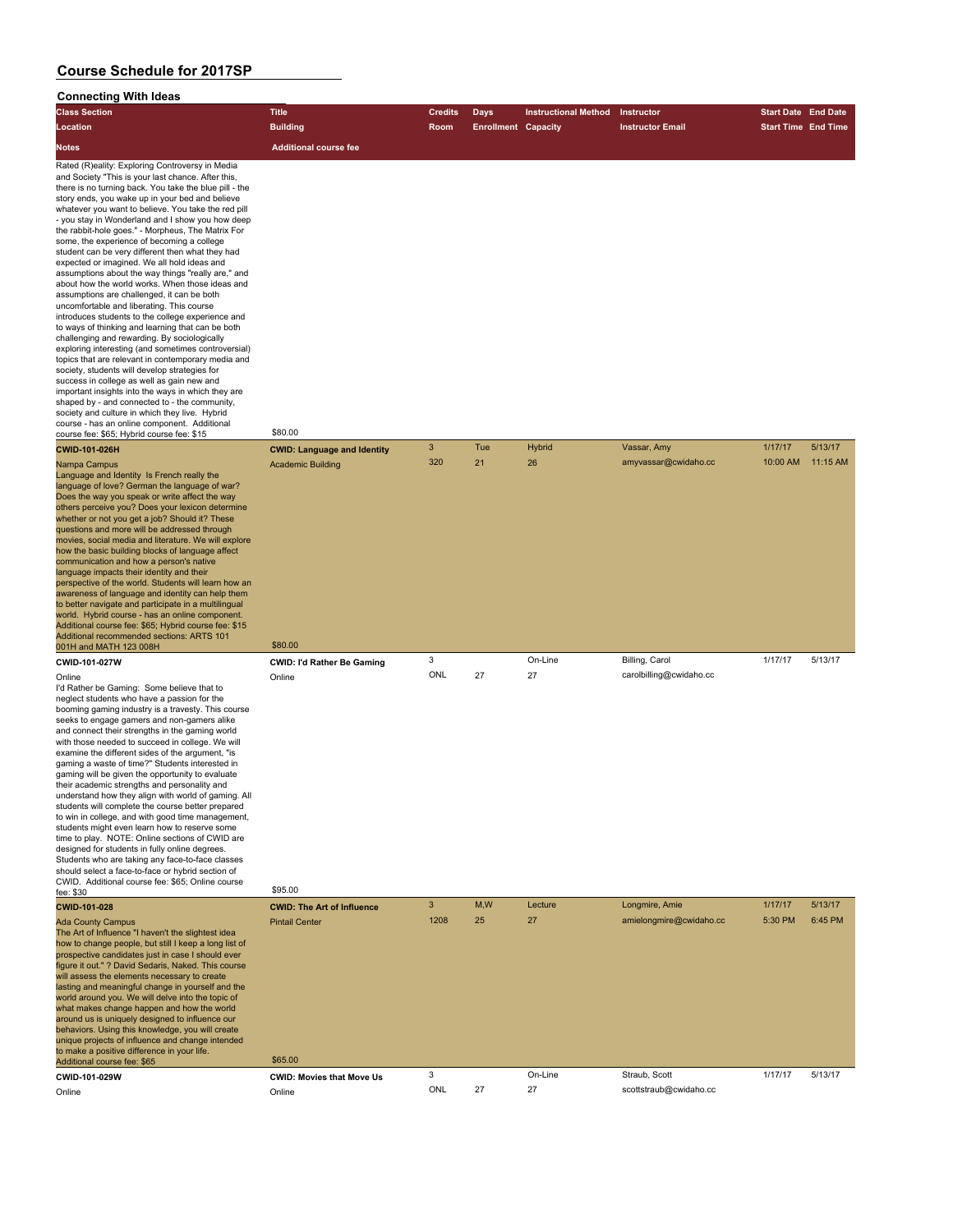| <b>Class Section</b>                                                                                                                                                                                                                                                                                                                                                                                                                                                                                                                                                                                                                                                                                                                                                                                                                                                                                                                                                                                                                                                                                                                                                                                                                                                                                                                                                                                                                                    | <b>Title</b>                                                              | <b>Credits</b> | <b>Days</b>                | <b>Instructional Method</b> | Instructor                                | <b>Start Date End Date</b> |                    |
|---------------------------------------------------------------------------------------------------------------------------------------------------------------------------------------------------------------------------------------------------------------------------------------------------------------------------------------------------------------------------------------------------------------------------------------------------------------------------------------------------------------------------------------------------------------------------------------------------------------------------------------------------------------------------------------------------------------------------------------------------------------------------------------------------------------------------------------------------------------------------------------------------------------------------------------------------------------------------------------------------------------------------------------------------------------------------------------------------------------------------------------------------------------------------------------------------------------------------------------------------------------------------------------------------------------------------------------------------------------------------------------------------------------------------------------------------------|---------------------------------------------------------------------------|----------------|----------------------------|-----------------------------|-------------------------------------------|----------------------------|--------------------|
| Location                                                                                                                                                                                                                                                                                                                                                                                                                                                                                                                                                                                                                                                                                                                                                                                                                                                                                                                                                                                                                                                                                                                                                                                                                                                                                                                                                                                                                                                | <b>Building</b>                                                           | <b>Room</b>    | <b>Enrollment Capacity</b> |                             | <b>Instructor Email</b>                   | <b>Start Time End Time</b> |                    |
| <b>Notes</b>                                                                                                                                                                                                                                                                                                                                                                                                                                                                                                                                                                                                                                                                                                                                                                                                                                                                                                                                                                                                                                                                                                                                                                                                                                                                                                                                                                                                                                            | <b>Additional course fee</b>                                              |                |                            |                             |                                           |                            |                    |
| Movies that Move Us Do you like films that are<br>inspiring, uplifting, and intriguing? Do you wonder<br>whether movies can move people to action? The<br>classroom, with all its inherent drama, conflict, and<br>diversity, has provided the perfect setting for many<br>books and movies in our culture. In this course<br>we'll explore how education portrayed in cinema<br>and literature compares to the real world, and we'll<br>have some fun along the way. Additionally, we'll<br>discuss how adults learn, in both a traditional and<br>online environment. Students completing this<br>course will be better prepared to succeed in<br>college and in life. Whether you are just curious<br>about how movies influence our lives or perhaps<br>you are considering a career in teaching, join us to<br>uncover the tips and tricks to achievement in<br>school, and beyond. NOTE: Online sections of<br>CWID are designed for students in fully online<br>degrees. Students who are taking any face-to-face<br>classes should select a face-to-face or hybrid<br>section of CWID. Additional course fee: \$65;<br>Online course fee: \$30<br>CWID-101-030<br><b>Ada County Campus</b><br>What Am I Worth? You have worked hard to get an<br>education (or you are working hard to get an<br>education) and it's time to exchange your<br>knowledge with a paycheck. A paycheck is just a<br>bunch of dollars until you use them. Are these | \$95.00<br><b>CWID: What Am I Worth?</b><br><b>Mallard Place Building</b> | 3<br>1108      | Tue, Thu<br>24             | Lecture<br>24               | Batali, Jorene<br>jorenebatali@cwidaho.cc | 1/17/17<br>4:00 PM         | 5/13/17<br>5:15 PM |
| dollars a tool or a convenience? Will you tell your<br>money where it will go? Or will you wonder where it<br>went? You will gain tools in this course to manage<br>your personal financial cash flow in addition to<br>gaining tools to help you navigate through your<br>CWI experience. Additional course fee: \$65                                                                                                                                                                                                                                                                                                                                                                                                                                                                                                                                                                                                                                                                                                                                                                                                                                                                                                                                                                                                                                                                                                                                  | \$65.00                                                                   |                |                            |                             |                                           |                            |                    |
| CWID-101-031                                                                                                                                                                                                                                                                                                                                                                                                                                                                                                                                                                                                                                                                                                                                                                                                                                                                                                                                                                                                                                                                                                                                                                                                                                                                                                                                                                                                                                            | <b>CWID: The Creative Spark</b>                                           | 3              | Tue, Thu                   | Lecture                     | Fisher, Brenda                            | 1/17/17                    | 5/13/17            |
| Nampa Campus<br>The Creative Spark Michael LeBeouf, author of<br>Imagineering, writes, "The heart of all new ideas<br>lies in the borrowing, adding, combining or<br>modifying of old ones. Do it by accident and people<br>call you lucky. Do it by design and they'll call you<br>creative." In this course, we will explore the<br>creative process and look at the characteristics of<br>highly creative people. How does creativity help us<br>to be better problems solvers and better students?<br>We will also explore the challenge of being original<br>in a digital age. Students will learn how to "steal<br>like an artist" and other methods of unlocking their                                                                                                                                                                                                                                                                                                                                                                                                                                                                                                                                                                                                                                                                                                                                                                           | Academic Building<br>\$65.00                                              | 309            | 24                         | 24                          | brendafisher@cwidaho.cc                   | 2:30 PM                    | 3:45 PM            |
| creative potential. Additional course fee: \$65<br>CWID-101-033                                                                                                                                                                                                                                                                                                                                                                                                                                                                                                                                                                                                                                                                                                                                                                                                                                                                                                                                                                                                                                                                                                                                                                                                                                                                                                                                                                                         | <b>CWID: ID Rivers: Whitewater</b>                                        | 3              | W                          | Lecture                     | Hudson, Megan                             | 1/17/17                    | 5/13/17            |
| Nampa Campus<br>Idaho Rivers: WhitewaterReading and Navigating<br>through Idaho Whitewater Idaho is considered the<br>"whitewater playground" for river enthusiasts. The<br>state boasts numerous whitewater river trips that<br>are easily accessible for day or multiday trips.<br>River adventures will provide an experience you<br>will never forget. How you remember the trip<br>completely depends on your planning,<br>preparedness and appreciating the force of Mother<br>Nature. Those who take the time to understand,<br>respect and utilize the energy of the river will<br>undoubtedly return time and again to create<br>memories that last a lifetime. This course will<br>compare the enthusiasm of whitewater rafting to<br>the enthusiasm of higher education learning. Both<br>fields require extensive research, planning, goal<br>setting, mentoring, first-hand experience, support<br>and navigation to have a positive, successful<br>experience. Each concept of whitewater rafting<br>preparation will parallel a concept of preparing for<br>and being successful in college. Additional course<br>fee: \$65                                                                                                                                                                                                                                                                                                              | <b>Academic Building</b><br>\$65.00                                       | 309            | 18                         | 24                          | meganhudson@cwidaho.cc                    | 7:00 PM                    | 9:45 PM            |
| CWID-101-034H                                                                                                                                                                                                                                                                                                                                                                                                                                                                                                                                                                                                                                                                                                                                                                                                                                                                                                                                                                                                                                                                                                                                                                                                                                                                                                                                                                                                                                           | <b>CWID: Fantastical Futures</b>                                          | 3              | Thu                        | Hybrid                      | Palmer, Cynthia                           | 1/17/17                    | 5/13/17            |
| Nampa Campus<br>Fantastical Futures and What They Teach Us<br>Science Fiction is a genre that explores not only a<br>fantastical future or alternative present, but it also<br>plays a pivotal role in critically examining our<br>current societies. Through literature and film, we<br>will investigate the larger questions of what it<br>means to exist on earth today. How are science<br>and technology shaping our societies? What are<br>humanity's greatest challenges? What role can<br>science fiction play in helping us understand our<br>own communities and ourselves, and ultimately,<br>what it means to be human? Hybrid course - has<br>an online component Additional course fee: \$65;<br>Hybrid course fee: \$15 Additional recommended<br>sections: ARTS 101 002H and MATH 143 020H                                                                                                                                                                                                                                                                                                                                                                                                                                                                                                                                                                                                                                              | Academic Building<br>\$80.00                                              | 320            | 10                         | 26                          | joypalmer@cwidaho.cc                      | 10:00 AM                   | 11:15 AM           |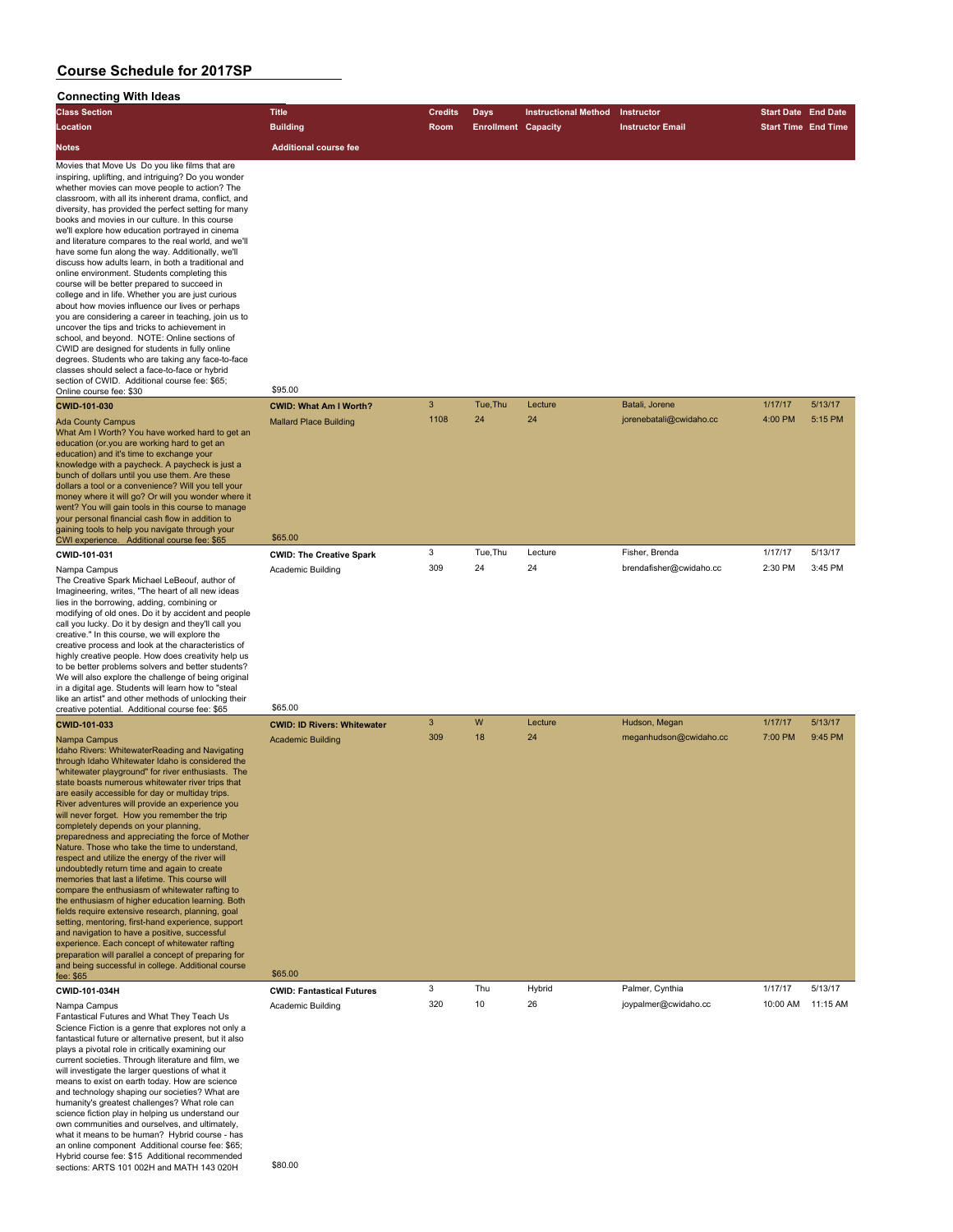#### **Connecting With Ideas**

| <b>Class Section</b>                                                                                                                                                                                                                                                                                                                                                                                                                                                                                                                                                                                                                                                        | <b>Title</b>                                         | <b>Credits</b> | Days                       | <b>Instructional Method</b> | Instructor                          | <b>Start Date End Date</b> |                            |
|-----------------------------------------------------------------------------------------------------------------------------------------------------------------------------------------------------------------------------------------------------------------------------------------------------------------------------------------------------------------------------------------------------------------------------------------------------------------------------------------------------------------------------------------------------------------------------------------------------------------------------------------------------------------------------|------------------------------------------------------|----------------|----------------------------|-----------------------------|-------------------------------------|----------------------------|----------------------------|
| Location                                                                                                                                                                                                                                                                                                                                                                                                                                                                                                                                                                                                                                                                    | <b>Building</b>                                      | <b>Room</b>    | <b>Enrollment Capacity</b> |                             | <b>Instructor Email</b>             |                            | <b>Start Time End Time</b> |
| <b>Notes</b>                                                                                                                                                                                                                                                                                                                                                                                                                                                                                                                                                                                                                                                                | <b>Additional course fee</b>                         |                |                            |                             |                                     |                            |                            |
| <b>CWID-101-036H</b><br><b>Ada County Campus</b>                                                                                                                                                                                                                                                                                                                                                                                                                                                                                                                                                                                                                            | <b>CWID: Media Literacy</b><br><b>Pintail Center</b> | 3<br>1206      | Thu<br>12                  | <b>Hybrid</b><br>27         | Holt. Janel<br>janelholt@cwidaho.cc | 1/17/17<br>10:00 AM        | 5/13/17<br>$11:15$ AM      |
| Media Literacy Media are central to culture and<br>contribute daily to our communication,<br>socialization, and core beliefs. This course is<br>designed to help students develop skills to<br>effectively analyze media messages for function,<br>intent and bias, and understand how this<br>information contributes meaning to the lives of<br>individuals and to society as a whole. Students will<br>also create a personal media project to<br>demonstrate concepts covered in the course.<br>Hybrid course - has an online component.<br>Additional course fee: \$65; Hybrid course fee: \$15<br>Additional recommended sections: MATH 123<br>009H and PSYC 101 010H | \$80.00                                              |                |                            |                             |                                     |                            |                            |
| CWID-101-038                                                                                                                                                                                                                                                                                                                                                                                                                                                                                                                                                                                                                                                                | <b>CWID: You Are What You Eat</b>                    | 3              | Tue, Thu                   | Lecture                     | Long, Elizabeth                     | 1/17/17                    | 5/13/17                    |
| Ada County Campus<br>You Are What You Eat: Exploring Our<br>Detektoraktea wikk Eusel This sowiet swetsjes klas                                                                                                                                                                                                                                                                                                                                                                                                                                                                                                                                                              | <b>Pintail Center</b>                                | 1320           | 27                         | 27                          | lizalong@cwidaho.cc                 | 11:30 AM                   | 12:45 PM                   |

Relationships with Food This course explores the complicated relationship between humans and their diet, using Michael Pollan's The Omnivore's Dilemma as a guide. In 21st century America, we have nearly limitless choices about what to eat. But those choices come with hidden costs. What we choose to eat affects everything from our personal physical and mental health to our communities to the global environment. Our diet may reflect deeply held ethical or religious beliefs. It may indicate our economic status or our cultural background. Or it may represent a mindful choice designed to fuel a healthy lifestyle. In this course, we will learn where our food comes from, how diet impacts our health, and what our individual diet choices mean within a global context. We will also learn practical tools and strategies to promote success in college and in

life. Additional course fee: \$65.00 **CWID-101-039W CWID:YOLO Exist in Mod World** 3 On-Line Wilson, Harold 1/17/17 5/13/17 Online Online ONL 25 27 gregwilson@cwidaho.cc YOLO: Existing in the Modern World You only live once is a popular tag line of our modern society. While some say it just started with a rap song, Soren Kierkegaard, a dusty old Dane who lived more than 150 years ago, had some ideas that look remarkably like the phrase we use today. Through a study of some of his main themes of philosophy such as 'passionate inwardness', 'subjectivity', 'the individual', and 'the leap of faith', we will go on a cultural treasure hunt to see these very popular themes reflected in the movies, music, and short stories that are all around us. By the time you have finished this course, you will be able to decide for yourself if Kierkegaard is indeed the first one with the hashtag YOLO. NOTE: Online sections of CWID are designed for students in fully online degrees. Students who are taking any face-to-face classes should select a face-toface or hybrid section of CWID. Additional course race or hydrid section of OWID. Additional course<br>fee: \$65: Online course fee: \$30 **CWID-101-040W CWID: Movies that Move Us** 3 On-Line Straub, Scott 1/17/17 5/13/17<br>
Coline Online ONL 27 27 scottstraub@cwidaho.cc Online Online ONL 27 27 scottstraub@cwidaho.cc Movies that Move Us Do you like films that are inspiring, uplifting, and intriguing? Do you wonder whether movies can move people to action? The classroom, with all its inherent drama, conflict, and diversity, has provided the perfect setting for many books and movies in our culture. In this course we'll explore how education portrayed in cinema and literature compares to the real world, and we'll have some fun along the way. Additionally, we'll discuss how adults learn, in both a traditional and online environment. Students completing this course will be better prepared to succeed in college and in life. Whether you are just curious about how movies influence our lives or perhaps you are considering a career in teaching, join us to uncover the tips and tricks to achievement in school, and beyond. NOTE: Online sections of CWID are designed for students in fully online degrees. Students who are taking any face-to-face

### section of CWID. \$95.00

classes should select a face-to-face or hybrid

| <u>JUULIUI UI U IILU.</u><br><b>CWID-101-041W</b> | <b>CWID: Murder by Poison: Toxic</b> |            | On-Line | Jensen, Andrew        | 1/17/17 | 5/13/17 |
|---------------------------------------------------|--------------------------------------|------------|---------|-----------------------|---------|---------|
| Online                                            | Online                               | <b>ONL</b> |         | AndyJensen@cwidaho.cc |         |         |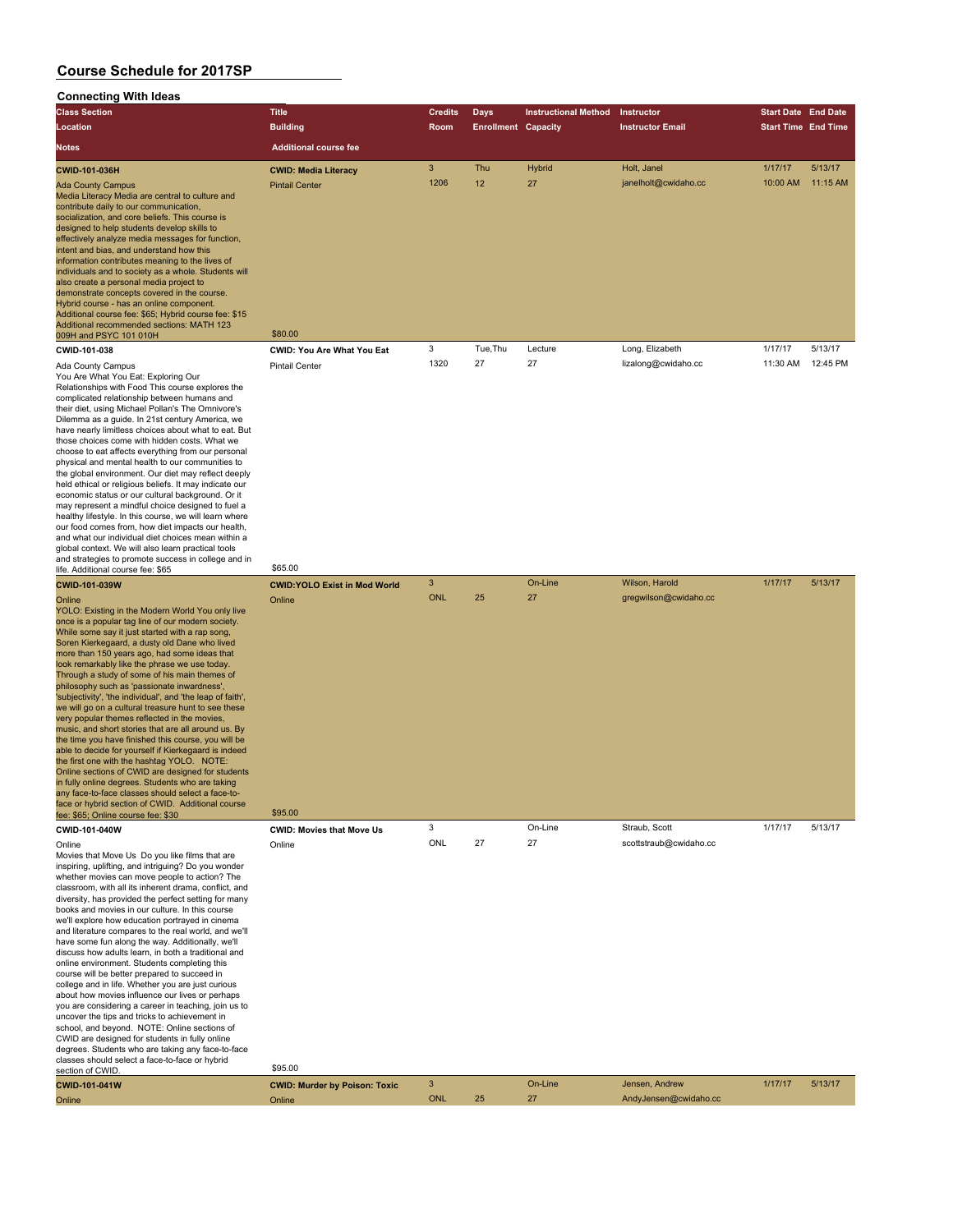| <b>Class Section</b>                                                                                                                                                                                                                                                                                                                                                                                                                                                                                                                                                                                                                                                                                                                                                                                                                                                                                                                                                                                                                                                                                                                                                                                                                                                                                                                                                                                                                                       | <b>Title</b>                                            | <b>Credits</b>  | <b>Days</b>                | <b>Instructional Method</b> | Instructor                                       | <b>Start Date End Date</b> |          |
|------------------------------------------------------------------------------------------------------------------------------------------------------------------------------------------------------------------------------------------------------------------------------------------------------------------------------------------------------------------------------------------------------------------------------------------------------------------------------------------------------------------------------------------------------------------------------------------------------------------------------------------------------------------------------------------------------------------------------------------------------------------------------------------------------------------------------------------------------------------------------------------------------------------------------------------------------------------------------------------------------------------------------------------------------------------------------------------------------------------------------------------------------------------------------------------------------------------------------------------------------------------------------------------------------------------------------------------------------------------------------------------------------------------------------------------------------------|---------------------------------------------------------|-----------------|----------------------------|-----------------------------|--------------------------------------------------|----------------------------|----------|
| Location                                                                                                                                                                                                                                                                                                                                                                                                                                                                                                                                                                                                                                                                                                                                                                                                                                                                                                                                                                                                                                                                                                                                                                                                                                                                                                                                                                                                                                                   | <b>Building</b>                                         | <b>Room</b>     | <b>Enrollment Capacity</b> |                             | <b>Instructor Email</b>                          | <b>Start Time End Time</b> |          |
| <b>Notes</b>                                                                                                                                                                                                                                                                                                                                                                                                                                                                                                                                                                                                                                                                                                                                                                                                                                                                                                                                                                                                                                                                                                                                                                                                                                                                                                                                                                                                                                               | <b>Additional course fee</b>                            |                 |                            |                             |                                                  |                            |          |
| Poison and Murder: Toxicology in the Jazz Age<br>"Dosis facit venenum" or "The dose makes the<br>poison." - Paracelsus The course will use case<br>studies from the text The Poisoner's Handbook:<br>Murder and the Birth of Forensic Medicine in the<br>Jazz Age to both humanize scientists and to show<br>real world applications of scientific research. A<br>project during the class will reinforce these ideals<br>by recreating a simulated murder investigation. The<br>focus of this course is to learn the beginnings of<br>the scientific method, critical thinking, quantitative<br>reasoning, and interdisciplinary science by<br>studying accounts of poisoners and the scientists<br>who caught them. Students will explore success<br>strategies for the class through group work and<br>research using online and real world tools provided<br>by the college. NOTE: Online sections of CWID<br>are designed for students in fully online degrees.<br>Students who are taking any face-to-face classes<br>should select a face-to-face or hybrid section of<br>CWID.                                                                                                                                                                                                                                                                                                                                                                     | \$95.00                                                 |                 |                            |                             |                                                  |                            |          |
| CWID-101-045                                                                                                                                                                                                                                                                                                                                                                                                                                                                                                                                                                                                                                                                                                                                                                                                                                                                                                                                                                                                                                                                                                                                                                                                                                                                                                                                                                                                                                               | <b>CWID: Fantastical Futures</b>                        | 3               | M,W                        | Lecture                     | Della Badia, Carl                                | 1/17/17                    | 5/13/17  |
| Nampa Campus<br>Fantastical Futures and What They Teach Us<br>Science Fiction is a genre that explores not only a<br>fantastical future or alternative present, but it also<br>plays a pivotal role in critically examining our<br>current societies. Through literature and film, we<br>will investigate the larger questions of what it<br>means to exist on earth today. How are science<br>and technology shaping our societies? What are<br>humanity's greatest challenges? What role can<br>science fiction play in helping us understand our<br>own communities and ourselves, and ultimately,<br>what it means to be human? Additional course fee:                                                                                                                                                                                                                                                                                                                                                                                                                                                                                                                                                                                                                                                                                                                                                                                                 | Academic Building                                       | 218             | 23                         | 24                          | carldellabadia@cwidaho.cc                        | 10:00 AM                   | 11:15 AM |
| \$65                                                                                                                                                                                                                                                                                                                                                                                                                                                                                                                                                                                                                                                                                                                                                                                                                                                                                                                                                                                                                                                                                                                                                                                                                                                                                                                                                                                                                                                       | \$65.00                                                 |                 |                            |                             |                                                  |                            |          |
| <b>CWID-101-049W</b><br>Online<br>Humor in American Culture "Good satire goes<br>beyond the specific point it's trying to make and<br>teaches you how to think critically. Even after your<br>favorite cartoonist retires or [Stephen] Colbert<br>wraps it up, you're not left believing everything<br>they're telling you." -Aaron McGruder, creator of<br>"The Boondocks" In this course we will examine<br>satirical works such as The Daily Show, The<br>Onion, and South Park to think critically about<br>American culture and to explore important<br>moments and transitions in our history as well as in<br>current events. We will analyze the impact of these<br>works on us as media consumers-how do they<br>change the way we think about our culture and<br>events? Why do so many Americans get their news<br>from humorists instead of or in addition to<br>traditional news outlets? Why does an Onion article<br>prompt us to think about an issue in a way that a<br>New York Times article doesn't? To answer these<br>questions, we will examine satire as a literary<br>genre and art form in political cartoons, film,<br>journalism, television, and social media. NOTE:<br>Online sections of CWID are designed for students<br>in fully online degrees. Students who are taking<br>any face-to-face classes should select a face-to-<br>face or hybrid section of CWID. Additional course<br>fee: \$65; Online course fee: \$30 | <b>CWID: Humor in Amer Culture</b><br>Online<br>\$95.00 | 3<br><b>ONL</b> | 26                         | On-Line<br>27               | Newberry, Christina<br>meagannewberry@cwidaho.cc | 1/17/17                    | 5/13/17  |
| CWID-101-051                                                                                                                                                                                                                                                                                                                                                                                                                                                                                                                                                                                                                                                                                                                                                                                                                                                                                                                                                                                                                                                                                                                                                                                                                                                                                                                                                                                                                                               | <b>CWID: History of Animation</b>                       | 3               | F                          | Lecture                     | Fazil, Goran                                     | 1/17/17                    | 5/13/17  |
| Nampa Campus<br>History of Animation Animation is a popular<br>medium in our contemporary world and it has been<br>as such for over hundreds of years. During this<br>time animated movies have made a huge impact<br>on our popular culture. This course will explore the<br>origins of animation and its history. We will look<br>into various different genres, styles, media, and<br>techniques in regards to animated movies and their<br>evolution over time. Animation is an international<br>global medium, and therefore in this class we will<br>examine various different leading practitioners from<br>all over the world. Through the examination of<br>animated movies we will gain an insight into<br>various social and cultural contexts in which these                                                                                                                                                                                                                                                                                                                                                                                                                                                                                                                                                                                                                                                                                   | Academic Building                                       | 206             | 13                         | 24                          | goranfazil@cwidaho.cc                            | 11:00 AM                   | 1:45 PM  |
| movies were created. Additional course fee: \$65                                                                                                                                                                                                                                                                                                                                                                                                                                                                                                                                                                                                                                                                                                                                                                                                                                                                                                                                                                                                                                                                                                                                                                                                                                                                                                                                                                                                           | \$65.00                                                 | 3               |                            | On-Line                     | Newberry, Christina                              | 1/17/17                    | 5/13/17  |
| <b>CWID-101-052W</b><br>Online                                                                                                                                                                                                                                                                                                                                                                                                                                                                                                                                                                                                                                                                                                                                                                                                                                                                                                                                                                                                                                                                                                                                                                                                                                                                                                                                                                                                                             | <b>CWID: Humor in Amer Culture</b><br>Online            | <b>ONL</b>      | 22                         | 27                          | meagannewberry@cwidaho.cc                        |                            |          |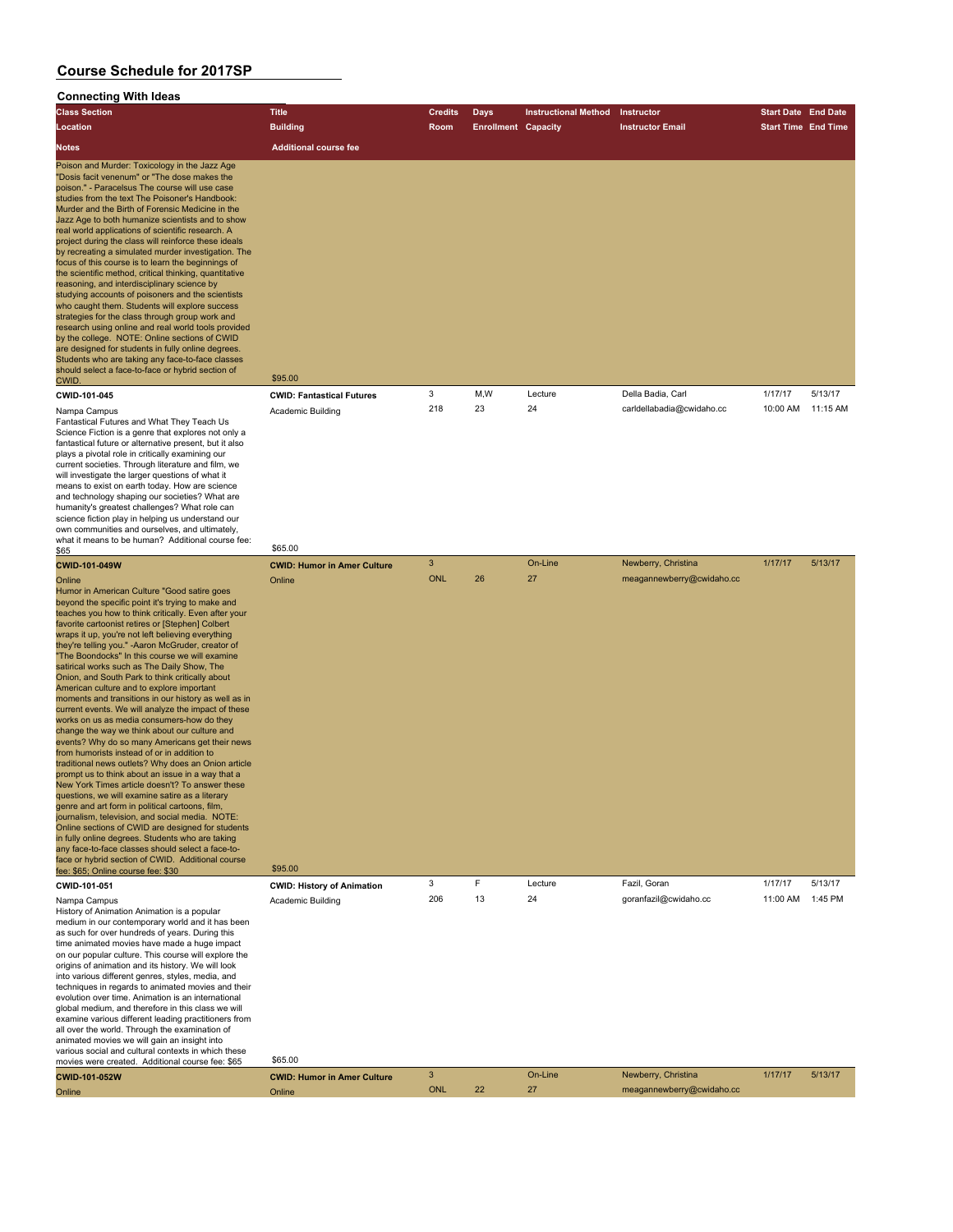### **Connecting With Ideas**

| <b>Class Section</b>                                                                                                                                                                                                                                                                                                                                                                                                                                                                                                                                                                                                                                                                                                                                                                                                                                                                                                                                                                                                                                                                                                                                                                                                                                                                                                                                                               | <b>Title</b>                                                            | <b>Credits</b> | Days                       | <b>Instructional Method</b> | Instructor                                | <b>Start Date End Date</b> |                     |
|------------------------------------------------------------------------------------------------------------------------------------------------------------------------------------------------------------------------------------------------------------------------------------------------------------------------------------------------------------------------------------------------------------------------------------------------------------------------------------------------------------------------------------------------------------------------------------------------------------------------------------------------------------------------------------------------------------------------------------------------------------------------------------------------------------------------------------------------------------------------------------------------------------------------------------------------------------------------------------------------------------------------------------------------------------------------------------------------------------------------------------------------------------------------------------------------------------------------------------------------------------------------------------------------------------------------------------------------------------------------------------|-------------------------------------------------------------------------|----------------|----------------------------|-----------------------------|-------------------------------------------|----------------------------|---------------------|
| Location                                                                                                                                                                                                                                                                                                                                                                                                                                                                                                                                                                                                                                                                                                                                                                                                                                                                                                                                                                                                                                                                                                                                                                                                                                                                                                                                                                           | <b>Building</b>                                                         | Room           | <b>Enrollment Capacity</b> |                             | <b>Instructor Email</b>                   | <b>Start Time End Time</b> |                     |
| Notes                                                                                                                                                                                                                                                                                                                                                                                                                                                                                                                                                                                                                                                                                                                                                                                                                                                                                                                                                                                                                                                                                                                                                                                                                                                                                                                                                                              | <b>Additional course fee</b>                                            |                |                            |                             |                                           |                            |                     |
|                                                                                                                                                                                                                                                                                                                                                                                                                                                                                                                                                                                                                                                                                                                                                                                                                                                                                                                                                                                                                                                                                                                                                                                                                                                                                                                                                                                    |                                                                         |                |                            |                             |                                           |                            |                     |
| Humor in American Culture "Good satire goes<br>beyond the specific point it's trying to make and<br>teaches you how to think critically. Even after your<br>favorite cartoonist retires or [Stephen] Colbert<br>wraps it up, you're not left believing everything<br>they're telling you." -Aaron McGruder, creator of<br>"The Boondocks" In this course we will examine<br>satirical works such as The Daily Show, The<br>Onion, and South Park to think critically about<br>American culture and to explore important<br>moments and transitions in our history as well as in<br>current events. We will analyze the impact of these<br>works on us as media consumers-how do they<br>change the way we think about our culture and<br>events? Why do so many Americans get their news<br>from humorists instead of or in addition to<br>traditional news outlets? Why does an Onion article<br>prompt us to think about an issue in a way that a<br>New York Times article doesn't? To answer these<br>questions, we will examine satire as a literary<br>genre and art form in political cartoons, film,<br>journalism, television, and social media. NOTE:<br>Online sections of CWID are designed for students<br>in fully online degrees. Students who are taking<br>any face-to-face classes should select a face-to-<br>face or hybrid section of CWID. Additional course |                                                                         |                |                            |                             |                                           |                            |                     |
| fee: \$65; Online course fee: \$30                                                                                                                                                                                                                                                                                                                                                                                                                                                                                                                                                                                                                                                                                                                                                                                                                                                                                                                                                                                                                                                                                                                                                                                                                                                                                                                                                 | \$95.00                                                                 |                |                            |                             |                                           |                            |                     |
| CWID-101-053<br>Nampa Campus<br>Beyond Downton Abbey It's fun to speculate how<br>the other half lived, and none lived more lavishly<br>and more fully than the British aristocracy.<br>Downton Abbey shows us the lives of one family<br>living before and through the interwar period. The<br>family represents a class of people that was poor in<br>cash but rich in power, property, and peerage. This<br>course will look at the people that made up this<br>class, analyzing what levels of power and control<br>they had after WWI and through the interwar<br>period; what ideals, thoughts, and structures made<br>up the aristocratic sensibilities; and how their<br>power declined after WWII. We'll not only look at<br>the mainstream aristocrats but at radical political                                                                                                                                                                                                                                                                                                                                                                                                                                                                                                                                                                                          | <b>CWID: Beyond Downtown Abbey</b><br><b>Academic Building</b>          | 3<br>325       | M,W<br>10                  | Lecture<br>24               | Yadlin, Michal<br>michalyadlin@cwidaho.cc | 1/17/17<br>2:30 PM         | 5/13/17<br>3:45 PM  |
| rebels and empowered women. Additional course<br>fee: \$65                                                                                                                                                                                                                                                                                                                                                                                                                                                                                                                                                                                                                                                                                                                                                                                                                                                                                                                                                                                                                                                                                                                                                                                                                                                                                                                         | \$65.00                                                                 |                |                            |                             |                                           |                            |                     |
| CWID-101-054<br>Nampa Campus<br>Journalism in the 21st Century Understanding how<br>to construct journalistic content in the 21st century<br>is more important now than ever given the<br>increasing numbers of outlets and audiences. In<br>particular, this course will focus in on three primary<br>topics: First, how to write media content using<br>journalistic principles, second, how to deliver that<br>message effectively, and finally, how to apply<br>ethical standards to ensure the message is fair,<br>accurate and objective. We will also examine how<br>these same topics can be applied to success in                                                                                                                                                                                                                                                                                                                                                                                                                                                                                                                                                                                                                                                                                                                                                         | <b>CWID: 21st Century Journalism</b><br><b>Aspen Classroom Building</b> | 3<br>101       | M, W<br>11                 | Lecture<br>24               | Poston, James<br>jimposton@cwidaho.cc     | 1/17/17<br>11:30 AM        | 5/13/17<br>12:45 PM |
| college and beyond. Additional course fee: \$65                                                                                                                                                                                                                                                                                                                                                                                                                                                                                                                                                                                                                                                                                                                                                                                                                                                                                                                                                                                                                                                                                                                                                                                                                                                                                                                                    | \$65,00                                                                 |                |                            |                             |                                           |                            |                     |
| CWID-101-056<br>Ada County Campus<br>What Are the Chances? Newspapers love to<br>splash big headlines about death by shark, but did<br>you realize that you are more likely to be killed by a<br>statistician than by a shark? This topic will take a<br>light-hearted but rigorous approach to probability,<br>giving you the opportunity to exercise some fairly<br>simple mathematical operations while thinking<br>about some fairly complex ideas. The theme will be<br>approached from a variety of disciplines, looking<br>not only at the mathematical concepts of<br>probability, but also at its historical and<br>philosophical underpinnings. Don't be afraid to sign<br>up just because your math background is shaky!<br>All calculations will be done with calculators, and<br>nothing is more complex than simple addition,<br>subtraction, multiplication, and division. About two-<br>thirds of the material in this course is not covered<br>in any other math course at CWI. Additional<br>course fee: \$65                                                                                                                                                                                                                                                                                                                                                    | CWID: What Are the Chances?<br><b>Pintail Center</b><br>\$65.00         | 3<br>1208      | Tue, Thu<br>22             | Lecture<br>27               | Thomas, Gary<br>garythomas@cwidaho.cc     | 1/17/17<br>5:30 PM         | 5/13/17<br>6:45 PM  |
| <b>CWID-101-058W</b>                                                                                                                                                                                                                                                                                                                                                                                                                                                                                                                                                                                                                                                                                                                                                                                                                                                                                                                                                                                                                                                                                                                                                                                                                                                                                                                                                               | <b>CWID: Heroes and Villains</b>                                        | 3              |                            | On-Line                     | Cowger, Alicia                            | 1/17/17                    | 5/13/17             |
| Online                                                                                                                                                                                                                                                                                                                                                                                                                                                                                                                                                                                                                                                                                                                                                                                                                                                                                                                                                                                                                                                                                                                                                                                                                                                                                                                                                                             | Online                                                                  | <b>ONL</b>     | 25                         | 27                          | aliciacowger@cwidaho.cc                   |                            |                     |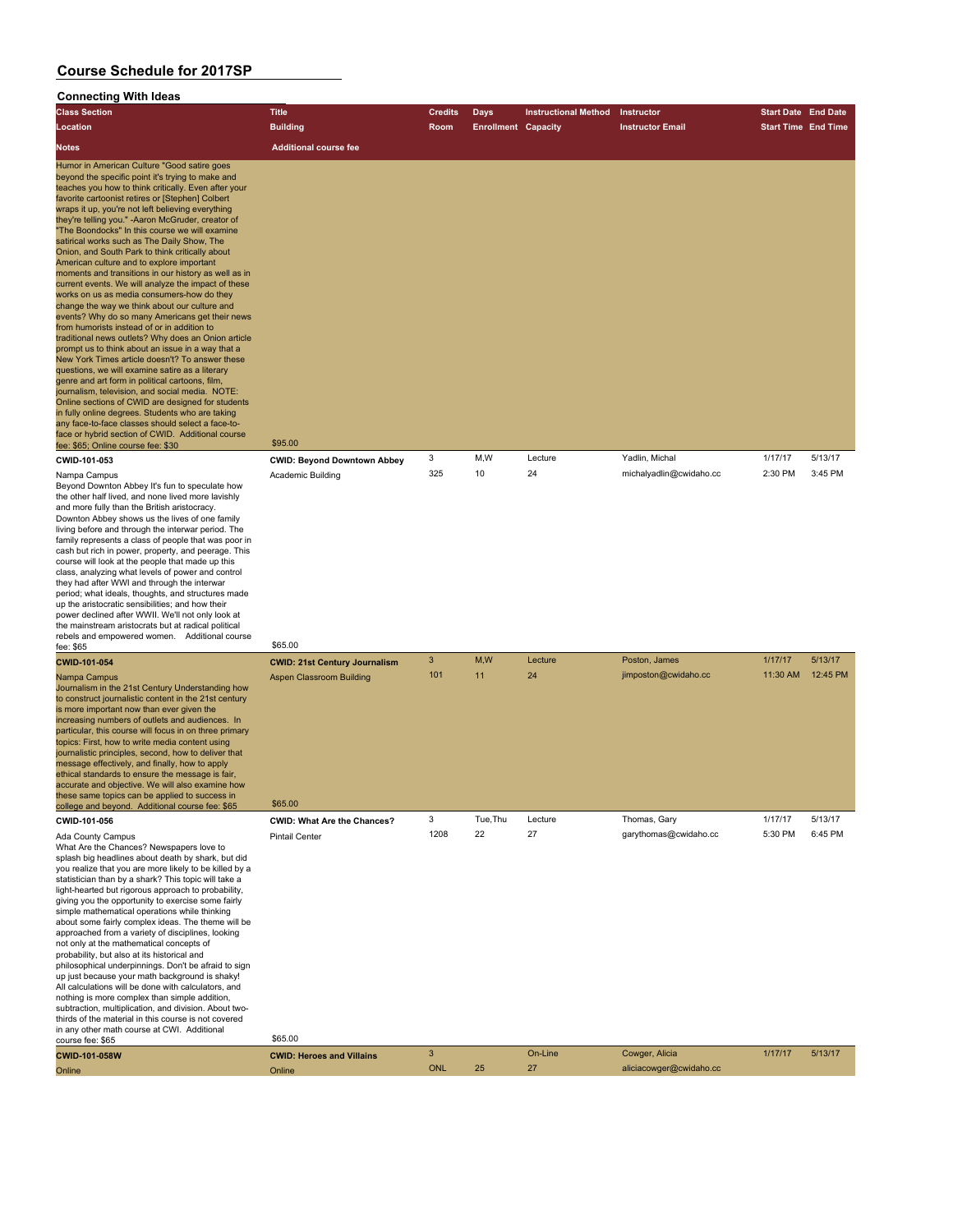### **Connecting With Ideas**

| <b>Class Section</b>                                                                                                                                                                                                                                                                                                                                                                                                                                                                                                                                                                                                                                                                                                                                                                                                                                                                                                                                                                                                                                                                                                                 | <b>Title</b>                        | Credits      | Days                       | <b>Instructional Method</b> | Instructor                       | <b>Start Date End Date</b> |         |
|--------------------------------------------------------------------------------------------------------------------------------------------------------------------------------------------------------------------------------------------------------------------------------------------------------------------------------------------------------------------------------------------------------------------------------------------------------------------------------------------------------------------------------------------------------------------------------------------------------------------------------------------------------------------------------------------------------------------------------------------------------------------------------------------------------------------------------------------------------------------------------------------------------------------------------------------------------------------------------------------------------------------------------------------------------------------------------------------------------------------------------------|-------------------------------------|--------------|----------------------------|-----------------------------|----------------------------------|----------------------------|---------|
| Location                                                                                                                                                                                                                                                                                                                                                                                                                                                                                                                                                                                                                                                                                                                                                                                                                                                                                                                                                                                                                                                                                                                             | <b>Building</b>                     | Room         | <b>Enrollment Capacity</b> |                             | <b>Instructor Email</b>          | <b>Start Time End Time</b> |         |
| <b>Notes</b>                                                                                                                                                                                                                                                                                                                                                                                                                                                                                                                                                                                                                                                                                                                                                                                                                                                                                                                                                                                                                                                                                                                         | <b>Additional course fee</b>        |              |                            |                             |                                  |                            |         |
| Heroes and Villains - What does it mean to be a<br>hero or a villain? We will consider both famous and<br>obscure examples of unique individuals and their<br>circumstances. Heroic stories can inspire us to be<br>persistent and resilient in the face of trials, whereas<br>stories of villains can serve as a warning and<br>strengthen our resolve. What factors lead to an<br>individual's success or failure? Various case<br>studies will be examined relating to topics such as<br>culture, opportunity, personality, genius,<br>persistence, and achievement. This is an<br>interdisciplinary course, primarily drawing from<br>sociology, psychology, and history. You will be able<br>to develop practical tools to define your own<br>personal and professional goals and determine<br>how you can overcome obstacles to achieve your<br>goals. NOTE: Online sections of CWID are<br>designed for students in fully online degrees.<br>Students who are taking any face-to-face classes<br>should select a face-to-face or hybrid section of<br>CWID. Additional course fee: \$65; Online course<br>fee: \$30           | \$95.00                             |              |                            |                             |                                  |                            |         |
| CWID-101-060                                                                                                                                                                                                                                                                                                                                                                                                                                                                                                                                                                                                                                                                                                                                                                                                                                                                                                                                                                                                                                                                                                                         | <b>CWID: True Lies: Short Fict</b>  | 3            | M,W                        | Lecture                     | Collins, Malia                   | 1/17/17                    | 5/13/17 |
| <b>Ada County Campus</b><br>True Lies: Short Fiction about Real Life. According<br>to Stephen King, "Fiction is a lie, and good fiction is<br>the truth inside the lie." In this course, we will<br>examine stories that walk the line between fiction<br>and nonfiction and how contemporary writers<br>illuminate real-life difficulties. We will read Tim<br>O'Brien on war, Lorrie Moore on cancer, Amy<br>Hempel on her worst secret, and Sherman Alexie<br>on leaving home. We will explore the kinds of<br>truths that might lend themselves to fiction and<br>discuss how fiction helps us to navigate our lives<br>and our world. Additional course fee: \$65                                                                                                                                                                                                                                                                                                                                                                                                                                                               | <b>Pintail Center</b><br>\$65.00    | 1206         | 21                         | 27                          | maliacollins@cwidaho.cc          | 8:30 AM                    | 9:45 AM |
| CWID-101-065H                                                                                                                                                                                                                                                                                                                                                                                                                                                                                                                                                                                                                                                                                                                                                                                                                                                                                                                                                                                                                                                                                                                        | <b>CWID: Heroes and Villains</b>    | $\mathbf{3}$ | Thu                        | <b>Hybrid</b>               | Johanek, Kimberly                | 1/17/17                    | 5/13/17 |
| <b>Ada County Campus</b><br>Heroes and Villains What does it mean to be a<br>hero or a villain? We will consider both famous and<br>obscure examples of unique individuals and their<br>circumstances. Heroic stories can inspire us to be<br>persistent and resilient in the face of trials, whereas<br>stories of villains can serve as a warning and<br>strengthen our resolve. What factors lead to an<br>individual's success or failure? Various case<br>studies will be examined relating to topics such as<br>culture, opportunity, personality, genius,<br>persistence, and achievement. This is an<br>interdisciplinary course, primarily drawing from<br>sociology, psychology and history. You will be able<br>to develop practical tools to define your own<br>personal and professional goals and determine<br>how you can overcome obstacles to achieve your<br>goals. Hybrid course - has an online component<br>Additional course fee: \$65; Hybrid course fee: \$15                                                                                                                                                | <b>Pintail Center</b><br>\$80.00    | 1320         | 20                         | 27                          | kimjohanek@cwidaho.cc            | 2:30 PM                    | 3:45 PM |
| CWID-101-067W                                                                                                                                                                                                                                                                                                                                                                                                                                                                                                                                                                                                                                                                                                                                                                                                                                                                                                                                                                                                                                                                                                                        | <b>CWID: Movies that Move Us</b>    | 3            |                            | On-Line                     | Straub, Scott                    | 1/17/17                    | 5/13/17 |
| Online<br>Movies that Move Us Do you like films that are<br>inspiring, uplifting, and intriguing? Do you wonder<br>whether movies can move people to action? The<br>classroom, with all its inherent drama, conflict, and<br>diversity, has provided the perfect setting for many<br>books and movies in our culture. In this course<br>we'll explore how education portrayed in cinema<br>and literature compares to the real world, and we'll<br>have some fun along the way. Additionally, we'll<br>discuss how adults learn, in both a traditional and<br>online environment. Students completing this<br>course will be better prepared to succeed in<br>college and in life. Whether you are just curious<br>about how movies influence our lives or perhaps<br>you are considering a career in teaching, join us to<br>uncover the tips and tricks to achievement in<br>school, and beyond. NOTE: Online sections of<br>CWID are designed for students in fully online<br>degrees. Students who are taking any face-to-face<br>classes should select a face-to-face or hybrid<br>section of CWID. Additional course fee: \$65 | Online<br>\$95.00                   | ONL          | 26                         | 27                          | scottstraub@cwidaho.cc           |                            |         |
| CWID-101-071H                                                                                                                                                                                                                                                                                                                                                                                                                                                                                                                                                                                                                                                                                                                                                                                                                                                                                                                                                                                                                                                                                                                        | <b>CWID: Media and Art of Lying</b> | $\mathbf{3}$ | Tue                        | <b>Hybrid</b>               | Daugharthy, Marianne             | 1/17/17                    | 5/13/17 |
| Nampa Campus                                                                                                                                                                                                                                                                                                                                                                                                                                                                                                                                                                                                                                                                                                                                                                                                                                                                                                                                                                                                                                                                                                                         | <b>Academic Building</b>            | 325          | 24                         | 24                          | mariannedaugharthy@cwidaho<br>cc | 5:30 PM                    | 6:45 PM |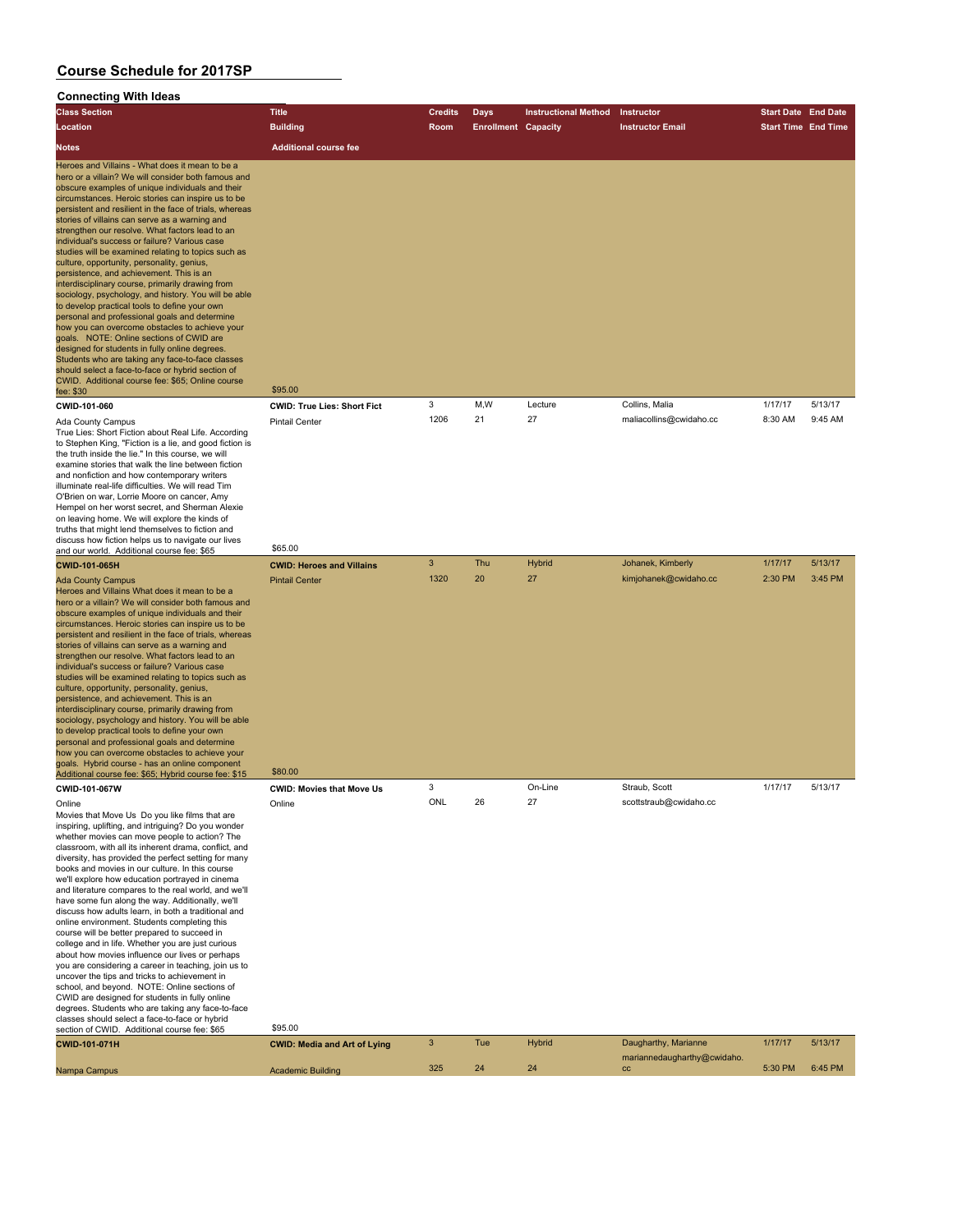### **Connecting With Ideas**

| <b>Class Section</b>                                                                                                                                                                                                                                                                                                                                                                                                                                                                                                                                                                                                                                                                                                                                                                                                               | <b>Title</b>                    | <b>Credits</b> | <b>Days</b>                | <b>Instructional Method</b> | Instructor                | <b>Start Date End Date</b> |          |
|------------------------------------------------------------------------------------------------------------------------------------------------------------------------------------------------------------------------------------------------------------------------------------------------------------------------------------------------------------------------------------------------------------------------------------------------------------------------------------------------------------------------------------------------------------------------------------------------------------------------------------------------------------------------------------------------------------------------------------------------------------------------------------------------------------------------------------|---------------------------------|----------------|----------------------------|-----------------------------|---------------------------|----------------------------|----------|
| Location                                                                                                                                                                                                                                                                                                                                                                                                                                                                                                                                                                                                                                                                                                                                                                                                                           | <b>Building</b>                 | Room           | <b>Enrollment Capacity</b> |                             | <b>Instructor Email</b>   | <b>Start Time End Time</b> |          |
| <b>Notes</b>                                                                                                                                                                                                                                                                                                                                                                                                                                                                                                                                                                                                                                                                                                                                                                                                                       | <b>Additional course fee</b>    |                |                            |                             |                           |                            |          |
| Media and the Art of Lying Media and advertising<br>companies pour millions of dollars into video<br>content designed to engage and entice viewers.<br>Are the designers' tactics sincere and honest? Or<br>is there another side to this explosion of video<br>content? What is the real effect of media on our<br>thoughts and decisions? This course will take a<br>look at the methods used to sell the individual and<br>society products and ideas. Students will learn to<br>analyze and evaluate various types of media and<br>become more conscious viewers. Ultimately<br>participants will learn how to make more-educated<br>decisions and to use those same analytical skills to<br>be more successful in college. Hybrid course - has<br>an online component Additional course fee: \$65;<br>Hybrid course fee: \$15 | \$80.00                         |                |                            |                             |                           |                            |          |
| CWID-101-074                                                                                                                                                                                                                                                                                                                                                                                                                                                                                                                                                                                                                                                                                                                                                                                                                       | <b>CWID: Movies and Culture</b> | 3              | M,W                        | Lecture                     | McMorrow, Sharon          | 1/17/17                    | 5/13/17  |
| Ada County Campus<br>Beyond the Academy Awards: Movies and Culture                                                                                                                                                                                                                                                                                                                                                                                                                                                                                                                                                                                                                                                                                                                                                                 | <b>Pintail Center</b>           | 1204           | 24                         | 27                          | sharonmcmorrow@cwidaho.cc | 11:30 AM                   | 12:45 PM |

Beyond the Academy Awards: Movies and Culture Most Americans, by the time they're eighteen, have watched more than a thousand movies. They can quote lines from Batman Returns and sing the entire sound track from Frozen. But do movies simply reflect our culture, or are they much more powerful, influencing the way we think, the choices we make, and how other people treat us? The<br>purpose of this class is to examine these questions<br>using a variety of contemporary American films,<br>both narrative and documentary, as records of<br>social attitudes and as a means and decision-making. Additional course fee: \$65 \$65.00

#### **Criminal Justice**

| <b>Class Section</b>                                                | <b>Title</b>                      | <b>Credits</b> | <b>Days</b>                | <b>Instructional Method</b> | Instructor                 | <b>Start Date End Date</b> |          |
|---------------------------------------------------------------------|-----------------------------------|----------------|----------------------------|-----------------------------|----------------------------|----------------------------|----------|
| Location                                                            | <b>Building</b>                   | Room           | <b>Enrollment Capacity</b> |                             | <b>Instructor Email</b>    | <b>Start Time End Time</b> |          |
| <b>Notes</b>                                                        | <b>Additional course fee</b>      |                |                            |                             |                            |                            |          |
| CRIJ-101-001H                                                       | <b>Intro to Criminal Justice</b>  | 3              | W                          | <b>Hybrid</b>               | Wood, McKenzie             | 1/17/17                    | 5/13/17  |
| Nampa Campus                                                        | <b>Academic Building</b>          | 102E           | 40                         | 40                          | mckenziewood@cwidaho.cc    | 5:30 PM                    | 6:45 PM  |
| Hybrid course - has an online component; Hybrid<br>course fee: \$15 | \$15.00                           |                |                            |                             |                            |                            |          |
| CRIJ-101-003W                                                       | Intro to Criminal Justice         | 3              |                            | On-Line                     | Wood, McKenzie             | 1/17/17                    | 5/13/17  |
| Online                                                              | Online                            | ONL            | 34                         | 35                          | mckenziewood@cwidaho.cc    |                            |          |
| Online course fee: \$30                                             | \$30.00                           |                |                            |                             |                            |                            |          |
| CRIJ-101-004W                                                       | <b>Intro to Criminal Justice</b>  | 3              |                            | On-Line                     | Wood, McKenzie             | 1/17/17                    | 5/13/17  |
| Online                                                              | Online                            | <b>ONL</b>     | 35                         | 35                          | mckenziewood@cwidaho.cc    |                            |          |
| Online course fee: \$30                                             | \$30.00                           |                |                            |                             |                            |                            |          |
| CRIJ-102-004W                                                       | Intro to Police                   | 3              |                            | On-Line                     | Brechwald, Matthew         | 1/17/17                    | 5/13/17  |
| Online                                                              | Online                            | <b>ONL</b>     | 34                         | 35                          | mattbrechwald@cwidaho.cc   |                            |          |
| Online course fee: \$30                                             | \$30.00                           |                |                            |                             |                            |                            |          |
| CRIJ-103-001                                                        | Intro to Law & Justice            | 3              | M,W                        | Lecture                     | Ritchie Breach, Stephanie  | 1/17/17                    | 5/13/17  |
| Nampa Campus                                                        | <b>Academic Building</b>          | 105            | 42                         | 42                          | stephaniebreach@cwidaho.cc | 10:00 AM                   | 11:15 AM |
|                                                                     | \$0.00                            |                |                            |                             |                            |                            |          |
| CRIJ-103-002                                                        | Intro to Law & Justice            | 3              | Tue, Thu                   | Lecture                     | Ritchie Breach, Stephanie  | 1/17/17                    | 5/13/17  |
| Canyon County Center                                                | Canyon County Center              | 230            | 21                         | 32                          | stephaniebreach@cwidaho.cc | 1:00 PM                    | 2:15 PM  |
|                                                                     | \$0.00                            |                |                            |                             |                            |                            |          |
| CRIJ-103-003W                                                       | <b>Intro to Law &amp; Justice</b> | $\overline{3}$ |                            | On-Line                     | Wood, McKenzie             | 1/17/17                    | 5/13/17  |
| Online                                                              | Online                            | <b>ONL</b>     | 34                         | 35                          | mckenziewood@cwidaho.cc    |                            |          |
| Online course fee: \$30                                             | \$30.00                           |                |                            |                             |                            |                            |          |
| CRIJ-104-001H                                                       | Intro to Corrections              | 3              | M                          | Hybrid                      | Ritchie Breach, Stephanie  | 1/17/17                    | 5/13/17  |
| Nampa Campus                                                        | Academic Building                 | 105            | 30                         | 40                          | stephaniebreach@cwidaho.cc | 11:30 AM                   | 12:45 PM |
| Hybrid course - has an online component; Hybrid<br>course fee: \$15 | \$15.00                           |                |                            |                             |                            |                            |          |
| CRIJ-104-003W                                                       | <b>Intro to Corrections</b>       | 3              |                            | On-Line                     | Ritchie Breach, Stephanie  | 1/17/17                    | 5/13/17  |
| Online                                                              | Online                            | <b>ONL</b>     | 33                         | 35                          | stephaniebreach@cwidaho.cc |                            |          |
| Online course fee: \$30                                             | \$30.00                           |                |                            |                             |                            |                            |          |
| CRIJ-270-001                                                        | Criminology                       | 3              | M,W                        | Lecture                     | Wood, McKenzie             | 1/17/17                    | 5/13/17  |
| Nampa Campus                                                        | Academic Building                 | 325            | 13                         | 35                          | mckenziewood@cwidaho.cc    | 1:00 PM                    | 2:15 PM  |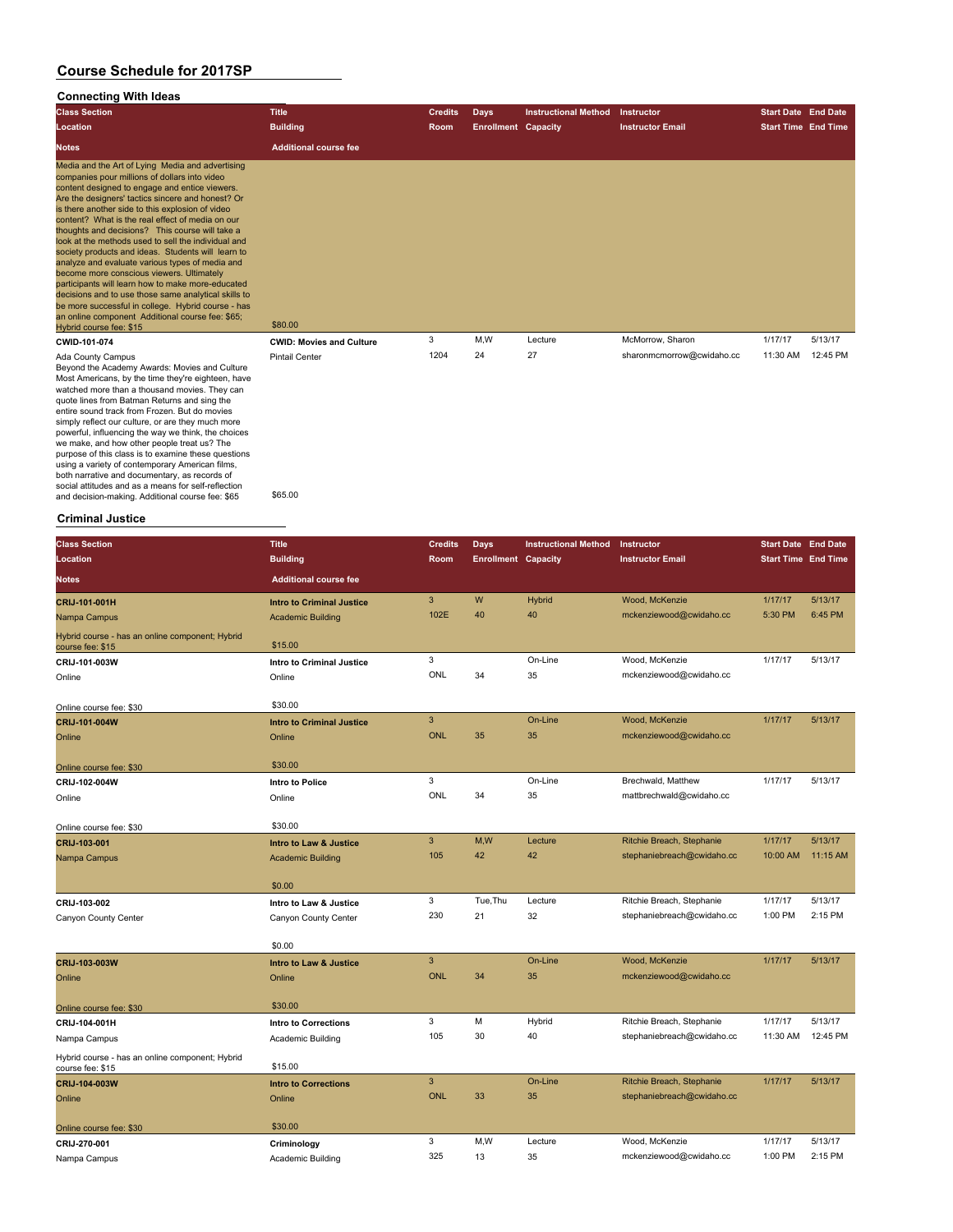| <b>Criminal Justice</b>                                             |                                                              |                             |                            |                             |                                                         |                            |                     |
|---------------------------------------------------------------------|--------------------------------------------------------------|-----------------------------|----------------------------|-----------------------------|---------------------------------------------------------|----------------------------|---------------------|
| <b>Class Section</b>                                                | <b>Title</b>                                                 | <b>Credits</b>              | Days                       | <b>Instructional Method</b> | Instructor                                              | <b>Start Date End Date</b> |                     |
| Location                                                            | <b>Building</b>                                              | Room                        | <b>Enrollment Capacity</b> |                             | <b>Instructor Email</b>                                 | <b>Start Time End Time</b> |                     |
| Notes                                                               | <b>Additional course fee</b>                                 |                             |                            |                             |                                                         |                            |                     |
|                                                                     |                                                              |                             |                            |                             |                                                         |                            |                     |
|                                                                     | \$0.00                                                       |                             |                            |                             |                                                         |                            |                     |
| CRIJ-275-001H                                                       | <b>Criminal Evidence Law</b>                                 | $\mathbf{3}$                | Tue                        | Hybrid                      | Topmiller, Christopher                                  | 1/17/17                    | 5/13/17             |
| <b>Canyon County Center</b>                                         | <b>Canyon County Center</b>                                  | 253                         | 23                         | 24                          | christopmiller@cwidaho.cc                               | 7:00 PM                    | 8:15 PM             |
| Hybrid course - has an online component; Hybrid                     |                                                              |                             |                            |                             |                                                         |                            |                     |
| course fee: \$15                                                    | \$15.00                                                      |                             |                            |                             |                                                         |                            |                     |
| CRIJ-275-002W                                                       | <b>Criminal Evidence Law</b>                                 | 3                           |                            | On-Line                     | Huskey, Molly                                           | 1/17/17                    | 5/13/17             |
| Online                                                              | Online                                                       | ONL                         | 34                         | 35                          | mollyhuskey@cwidaho.cc                                  |                            |                     |
|                                                                     | \$30.00                                                      |                             |                            |                             |                                                         |                            |                     |
| Online course fee: \$30<br>CRIJ-276-001H                            | Law of Arrest Search & Seizure                               | $\mathbf{3}$                | Tue                        | Hybrid                      | Schafer, Nicole                                         | 1/17/17                    | 5/13/17             |
| <b>Canyon County Center</b>                                         | <b>Canyon County Center</b>                                  | 253                         | 22                         | 24                          | nicoleschafer@cwidaho.cc                                | 8:30 PM                    | 9:45 PM             |
|                                                                     |                                                              |                             |                            |                             |                                                         |                            |                     |
| Hybrid course - has an online component; Hybrid<br>course fee: \$15 | \$15.00                                                      |                             |                            |                             |                                                         |                            |                     |
| CRIJ-276-002W                                                       | Law of Arrest Search & Seizure                               | 3                           |                            | On-Line                     | Huskey, Molly                                           | 1/17/17                    | 5/13/17             |
| Online                                                              | Online                                                       | ONL                         | 35                         | 35                          | mollyhuskey@cwidaho.cc                                  |                            |                     |
|                                                                     |                                                              |                             |                            |                             |                                                         |                            |                     |
| Online course fee: \$30                                             | \$30.00                                                      |                             |                            |                             |                                                         |                            | 5/13/17             |
| CRIJ-293-001H                                                       | <b>Criminal Justice Internship</b>                           | $\mathbf{3}$<br><b>CMTY</b> | $\mathbf 0$                | Internship<br>10            | Ritchie Breach, Stephanie<br>stephaniebreach@cwidaho.cc | 1/17/17                    |                     |
| <b>Community Locations</b>                                          | <b>Community Location</b>                                    |                             |                            |                             |                                                         |                            |                     |
| Hybrid course - has an online component; Hybrid<br>course fee: \$15 | \$15.00                                                      |                             |                            |                             |                                                         |                            |                     |
|                                                                     |                                                              |                             |                            |                             |                                                         |                            |                     |
| <b>Drafting Tech</b>                                                |                                                              |                             |                            |                             |                                                         |                            |                     |
| <b>Class Section</b>                                                | <b>Title</b>                                                 | <b>Credits</b>              | Days                       | <b>Instructional Method</b> | Instructor                                              | <b>Start Date End Date</b> |                     |
| Location                                                            | <b>Building</b>                                              | Room                        | <b>Enrollment Capacity</b> |                             | <b>Instructor Email</b>                                 | <b>Start Time End Time</b> |                     |
| Notes                                                               | <b>Additional course fee</b>                                 |                             |                            |                             |                                                         |                            |                     |
|                                                                     |                                                              |                             |                            |                             |                                                         |                            |                     |
| DRFT-102-001                                                        | <b>Residential Architecture</b>                              | $\mathbf{1}$<br>2131        | M<br>15                    | Lecture<br>24               | Greer, Joanne<br>jogreer@cwidaho.cc                     | 1/17/17<br>10:00 AM        | 5/13/17<br>11:50 AM |
| Nampa Campus                                                        | Micron Center for Pte                                        |                             |                            |                             |                                                         |                            |                     |
|                                                                     | \$0.00                                                       |                             |                            |                             |                                                         |                            |                     |
| DRFT-102L-001                                                       | <b>Residential Architecture Lab</b>                          | 3                           | Tue, W, Thu                | Lab                         | Greer, Joanne                                           | 1/17/17                    | 5/13/17             |
| Nampa Campus                                                        | Micron Center for Pte                                        | 2131                        | 15                         | 24                          | jogreer@cwidaho.cc                                      | 10:00 AM                   | 11:50 AM            |
|                                                                     |                                                              |                             |                            |                             |                                                         |                            |                     |
|                                                                     | \$0.00                                                       |                             |                            |                             |                                                         |                            |                     |
| DRFT-110-001                                                        | <b>Intermediate AutoCAD</b>                                  | $\mathbf{1}$                | M                          | Lecture                     | Green, Robert                                           | 1/17/17                    | 5/13/17             |
| Nampa Campus                                                        | <b>Micron Center for Pte</b>                                 | 2131                        | 16                         | 24                          | robgreen@cwidaho.cc                                     | 8:15 AM                    | 9:50 AM             |
|                                                                     | \$0.00                                                       |                             |                            |                             |                                                         |                            |                     |
| DRFT-110L-001                                                       | Intermediate AutoCAD Lab                                     | $\overline{2}$              | Tue,W,Thu                  | Lab                         | Green, Robert                                           | 1/17/17                    | 5/13/17             |
| Nampa Campus                                                        | Micron Center for Pte                                        | 2131                        | 16                         | 24                          | robgreen@cwidaho.cc                                     | 8:15 AM                    | 9:50 AM             |
|                                                                     |                                                              |                             |                            |                             |                                                         |                            |                     |
| Additional course fee: \$10                                         | \$10.00                                                      |                             |                            |                             |                                                         |                            |                     |
| DRFT-202-001                                                        | <b>Structural Drafting and Math</b>                          | $\overline{2}$              | M                          | Lecture                     | Green, Robert                                           | 1/17/17                    | 5/13/17             |
| Nampa Campus                                                        | Micron Center for Pte                                        | 2124                        | 16                         | 24                          | robgreen@cwidaho.cc                                     | 10:00 AM                   | 11:50 AM            |
|                                                                     |                                                              |                             |                            |                             |                                                         |                            |                     |
|                                                                     | \$0.00                                                       |                             |                            |                             |                                                         |                            |                     |
| DRFT-202L-001                                                       | <b>Structural Drafting Lab</b>                               | 3<br>2124                   | Tue, W, Thu, F Lab<br>16   | 24                          | Green, Robert<br>robgreen@cwidaho.cc                    | 1/17/17<br>10:00 AM        | 5/13/17<br>11:50 AM |
| Nampa Campus                                                        | Micron Center for Pte                                        |                             |                            |                             |                                                         |                            |                     |
|                                                                     | \$0.00                                                       |                             |                            |                             |                                                         |                            |                     |
| DRFT-204-001                                                        | <b>Commercial Architecture</b>                               | $\mathbf{1}$                | M                          | Lecture                     | Greer, Joanne                                           | 1/17/17                    | 5/13/17             |
| Nampa Campus                                                        | <b>Micron Center for Pte</b>                                 | 2124                        | 15                         | 24                          | jogreer@cwidaho.cc                                      | 8:00 AM                    | 9:50 AM             |
|                                                                     |                                                              |                             |                            |                             |                                                         |                            |                     |
|                                                                     | \$0.00                                                       |                             |                            |                             |                                                         |                            |                     |
| DRFT-204L-001                                                       | <b>Commercial Architecture Lab</b>                           | 3                           | Tue, W, Thu                | Lab                         | Greer, Joanne                                           | 1/17/17                    | 5/13/17             |
| Nampa Campus                                                        | Micron Center for Pte                                        | 2124                        | 15                         | 24                          | jogreer@cwidaho.cc                                      | 8:00 AM                    | 9:50 AM             |
|                                                                     | \$0.00                                                       |                             |                            |                             |                                                         |                            |                     |
|                                                                     |                                                              | $\mathbf{1}$                | Tue                        | Lecture                     | Greer, Joanne                                           | 1/17/17                    | 5/13/17             |
| DRFT-206-001<br>Nampa Campus                                        | <b>Survey of Sustainable Design</b><br>Micron Center for Pte | 2131                        | 13                         | 16                          | jogreer@cwidaho.cc                                      | 12:30 PM                   | 1:50 PM             |
|                                                                     |                                                              |                             |                            |                             |                                                         |                            |                     |
|                                                                     | \$0.00                                                       |                             |                            |                             |                                                         |                            |                     |
| DRFT-206L-001                                                       | Survey Sustainable Design Lab                                | $\mathbf{1}$                | Thu                        | Lab                         | Greer, Joanne                                           | 1/17/17                    | 5/13/17             |
| Nampa Campus                                                        | Micron Center for Pte                                        | 2131                        | 13                         | 16                          | jogreer@cwidaho.cc                                      | 12:30 PM                   | 1:50 PM             |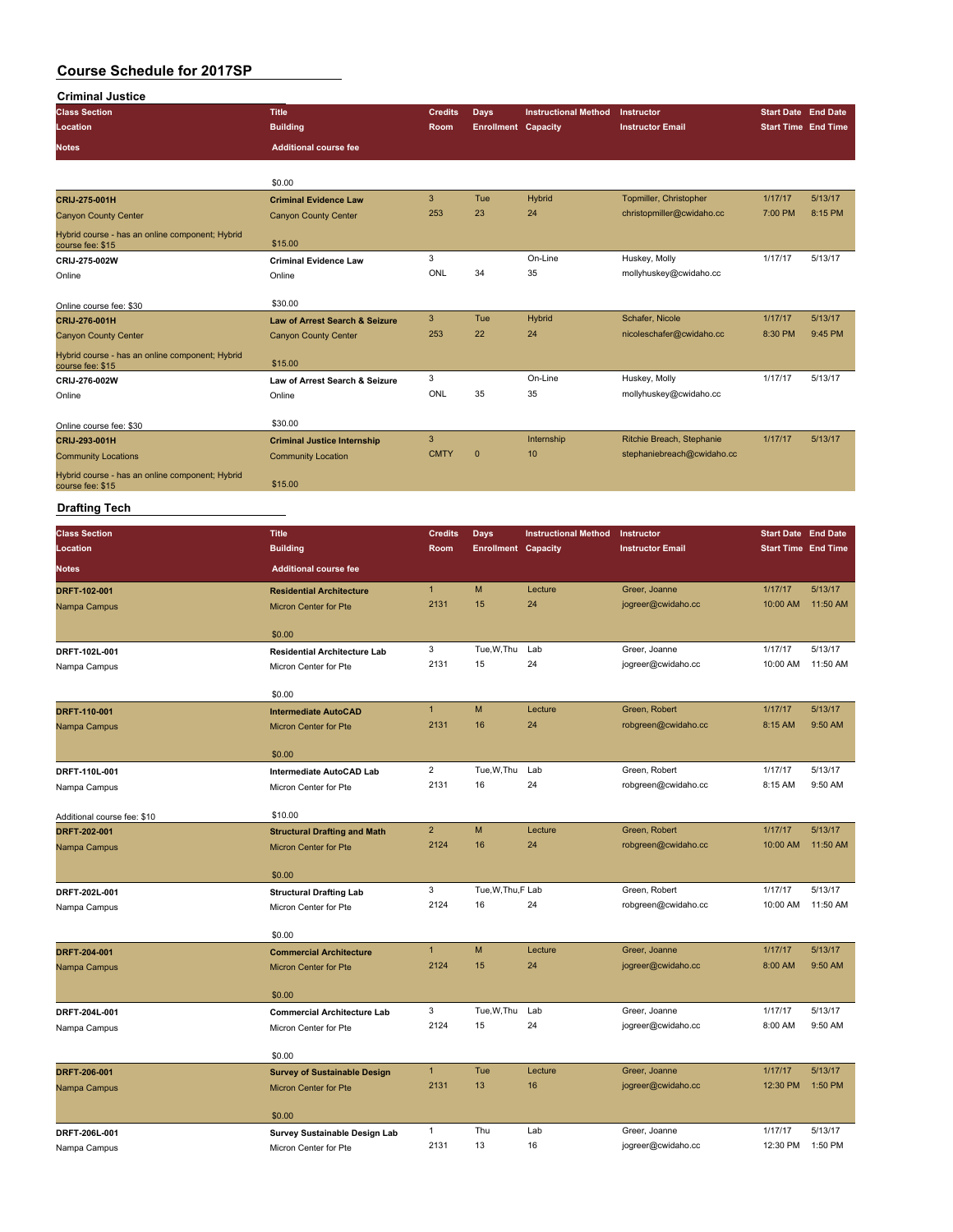| <b>Drafting Tech</b>                                                             |                                           |                |                            |                             |                         |                            |         |
|----------------------------------------------------------------------------------|-------------------------------------------|----------------|----------------------------|-----------------------------|-------------------------|----------------------------|---------|
| <b>Class Section</b>                                                             | <b>Title</b>                              | <b>Credits</b> | Days                       | <b>Instructional Method</b> | Instructor              | <b>Start Date End Date</b> |         |
| Location                                                                         | <b>Building</b>                           | Room           | <b>Enrollment Capacity</b> |                             | <b>Instructor Email</b> | <b>Start Time End Time</b> |         |
| Notes                                                                            | <b>Additional course fee</b>              |                |                            |                             |                         |                            |         |
|                                                                                  | \$0.00                                    |                |                            |                             |                         |                            |         |
| DRFT-215-001                                                                     | <b>Drafting Capstone</b>                  | $\mathbf{1}$   | M                          | Lecture                     | Green, Robert           | 1/17/17                    | 5/13/17 |
| Nampa Campus                                                                     | <b>Micron Center for Pte</b>              | 2124           | 15                         | 24                          | robgreen@cwidaho.cc     | 12:30 PM                   | 2:20 PM |
| Additional course fee: \$85                                                      | \$85.00                                   |                |                            |                             |                         |                            |         |
| DRFT-215L-001                                                                    | <b>Drafting Capstone Lab</b>              | $\overline{c}$ | W,F                        | Lab                         | Green, Robert           | 1/17/17                    | 5/13/17 |
| Nampa Campus                                                                     | Micron Center for Pte                     | 2124           | 15                         | 24                          | robgreen@cwidaho.cc     | 12:30 PM                   | 1:50 PM |
| Additional course fee: \$10                                                      | \$10.00                                   |                |                            |                             |                         |                            |         |
| <b>Early Childhood Education</b>                                                 |                                           |                |                            |                             |                         |                            |         |
| <b>Class Section</b>                                                             | <b>Title</b>                              | <b>Credits</b> | <b>Days</b>                | <b>Instructional Method</b> | Instructor              | <b>Start Date End Date</b> |         |
| Location                                                                         | <b>Building</b>                           | Room           | <b>Enrollment Capacity</b> |                             | <b>Instructor Email</b> | <b>Start Time End Time</b> |         |
|                                                                                  |                                           |                |                            |                             |                         |                            |         |
| <b>Notes</b>                                                                     | <b>Additional course fee</b>              |                |                            |                             |                         |                            |         |
| ECED-100-001H                                                                    | <b>Foundations of Early Child Ed</b>      | 3              | Thu                        | <b>Hybrid</b>               | Lauer, Sherri           | 1/17/17                    | 5/13/17 |
| Nampa Campus<br>Hybrid course - has an online component;                         | Multipurpose Classroom Bldg               | 205            | 9                          | 15                          | sherrilauer@cwidaho.cc  | 4:00 PM                    | 5:45 PM |
| Completion of or placement into ENGL 101 with a                                  |                                           |                |                            |                             |                         |                            |         |
| minimum grade of C and PERM/INST; Hybrid<br>course fee: \$15                     | \$15.00                                   |                |                            |                             |                         |                            |         |
| ECED-105-001                                                                     | <b>Teaching Young Children 1</b>          | 4              | Tue                        | Lecture                     | Noonan, Elizabeth       | 1/17/17                    | 5/13/17 |
| Nampa Campus                                                                     | Multipurpose Classroom Bldg               | 205            | 6                          | 10                          | bonnienoonan@cwidaho.cc | 6:00 PM                    | 7:45 PM |
| Instructor permission required to register. 6<br>Practicum hours weekly.         | \$0.00                                    |                |                            |                             |                         |                            |         |
| ECED-106-001                                                                     | <b>Teaching Young Children 2</b>          | $\overline{4}$ | Tue                        | Lecture                     | Lauer, Sherri           | 1/17/17                    | 5/13/17 |
| Nampa Campus                                                                     | Multipurpose Classroom Bldg               | 205            | 4                          | 10                          | sherrilauer@cwidaho.cc  | 6:00 PM                    | 7:45 PM |
| Instructor permission required to register. 6<br>Practicum hours weekly.         | \$0.00                                    |                |                            |                             |                         |                            |         |
| ECED-173-001H                                                                    | Early Childhood Curriculum 2              | 3              | Tue                        | Hybrid                      | Noonan, Elizabeth       | 1/17/17                    | 5/13/17 |
| Nampa Campus                                                                     | Multipurpose Classroom Bldg               | 205            | 15                         | 20                          | bonnienoonan@cwidaho.cc | 4:00 PM                    | 5:45 PM |
| Hybrid course - 1 hour online weekly; Hybrid<br>course fee: \$15                 | \$15.00                                   |                |                            |                             |                         |                            |         |
| ECED-184-001                                                                     | <b>Family &amp; Community Partnership</b> | $\overline{2}$ | W                          | Lecture                     | Lauer, Sherri           | 1/17/17                    | 5/13/17 |
| Nampa Campus                                                                     | Multipurpose Classroom Bldg               | 205            | 12                         | 20                          | sherrilauer@cwidaho.cc  | 6:00 PM                    | 7:45 PM |
|                                                                                  | \$0.00                                    |                |                            |                             |                         |                            |         |
| ECED-203-001W                                                                    | Early Childhood Ed Practicum              | 6              |                            | On-Line                     | Lauer, Sherri           | 1/17/17                    | 5/13/17 |
| Online                                                                           | Online                                    | ONL            | 1                          | 4                           | sherrilauer@cwidaho.cc  |                            |         |
| 10 hours weekly practicum. Instructor permission<br>required to register. Email: |                                           |                |                            |                             |                         |                            |         |
| bonnienoonan@cwidaho.cc Additional course fee:                                   | \$80.00                                   |                |                            |                             |                         |                            |         |
| \$20; Online course fee: \$60<br>ECED-203-002                                    | <b>Early Childhood Ed Practicum</b>       | 6              |                            | Clinical                    | Griffin, Mary           | 1/17/17                    | 5/13/17 |
| Nampa Campus                                                                     | Multipurpose Classroom Bldg               | 101            |                            | $\overline{4}$              | marygriffin@cwidaho.cc  |                            |         |
|                                                                                  |                                           |                |                            |                             |                         |                            |         |
| Additional course fee: \$20                                                      | \$20.00                                   |                |                            |                             |                         |                            |         |
| ECED-220-001H                                                                    | Inclus in Early Child Programs            | 3              | М                          | Hybrid                      | Noonan, Elizabeth       | 1/17/17                    | 5/13/17 |
| Nampa Campus                                                                     | Multipurpose Classroom Bldg               | 205            | 16                         | 20                          | bonnienoonan@cwidaho.cc | 6:00 PM                    | 7:45 PM |
| Hybrid course - 1 hour per week online; Hybrid<br>course fee: \$15               | \$15.00                                   |                |                            |                             |                         |                            |         |
| ECED-232-001H                                                                    | <b>Early Childhood Program Admin</b>      | 3              | M                          | <b>Hybrid</b>               | Lauer, Sherri           | 1/17/17                    | 5/13/17 |
| Nampa Campus                                                                     | Multipurpose Classroom Bldg               | 205            | 11                         | 20                          | sherrilauer@cwidaho.cc  | 4:00 PM                    | 5:45 PM |
| Hybrid course - 1 hour per week online; Hybrid<br>course fee: \$15               | \$15.00                                   |                |                            |                             |                         |                            |         |
| ECED-257-001                                                                     | Infant & Toddler Care & Educ              | 4              | W                          | Lecture                     | Noonan, Elizabeth       | 1/17/17                    | 5/13/17 |
| Nampa Campus                                                                     | Multipurpose Classroom Bldg               | 205            | 12                         | 15                          | bonnienoonan@cwidaho.cc | 4:00 PM                    | 5:45 PM |
| Instructor permission required to register. 4<br>Practicum hours weekly.         | \$0.00                                    |                |                            |                             |                         |                            |         |

#### **Economics**

| <b>Class Section</b> | <b>Title</b>                        | <b>Credits</b> | <b>Davs</b>                | <b>Instructional Method</b> | Instructor               | <b>Start Date End Date</b> |           |
|----------------------|-------------------------------------|----------------|----------------------------|-----------------------------|--------------------------|----------------------------|-----------|
| Location             | <b>Building</b>                     | <b>Room</b>    | <b>Enrollment Capacity</b> |                             | <b>Instructor Email</b>  | <b>Start Time End Time</b> |           |
| <b>Notes</b>         | <b>Additional course fee</b>        |                |                            |                             |                          |                            |           |
| ECON-201-001         | <b>Principles of Macroeconomics</b> |                | Tue.Thu                    | Lecture                     | Ackerman, Stephen        | 1/17/17                    | 5/13/17   |
| Nampa Campus         | Aspen Classroom Building            | 104            | 33                         | 40                          | steveackerman@cwidaho.cc | 1:00 PM                    | $2:15$ PM |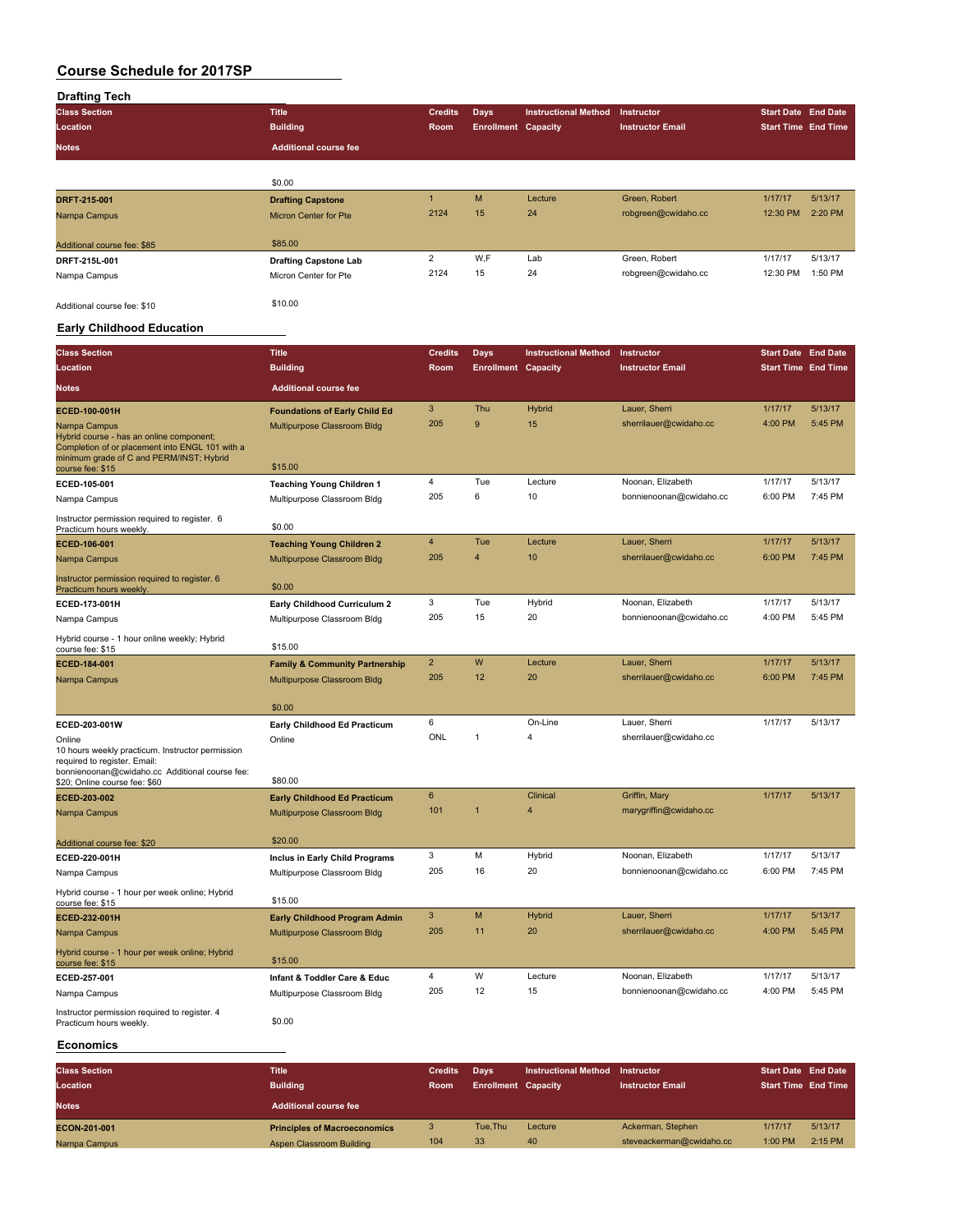| <b>Economics</b>                                |                                       |                           |                            |                             |                          |                            |          |
|-------------------------------------------------|---------------------------------------|---------------------------|----------------------------|-----------------------------|--------------------------|----------------------------|----------|
| <b>Class Section</b>                            | <b>Title</b>                          | <b>Credits</b>            | Days                       | <b>Instructional Method</b> | Instructor               | <b>Start Date End Date</b> |          |
| Location                                        | <b>Building</b>                       | Room                      | <b>Enrollment Capacity</b> |                             | <b>Instructor Email</b>  | <b>Start Time End Time</b> |          |
| Notes                                           | <b>Additional course fee</b>          |                           |                            |                             |                          |                            |          |
|                                                 |                                       |                           |                            |                             |                          |                            |          |
|                                                 |                                       |                           |                            |                             |                          |                            |          |
| Additional course fee: \$113 (IncludED)         | \$113.00                              |                           |                            |                             |                          |                            |          |
| ECON-201-002                                    | <b>Principles of Macroeconomics</b>   | $\mathbf 3$               | Tue, Thu                   | Lecture                     | Ackerman, Stephen        | 1/17/17                    | 5/13/17  |
| Nampa Campus                                    | Aspen Classroom Building              | 104                       | 30                         | 36                          | steveackerman@cwidaho.cc | 10:00 AM                   | 11:15 AM |
|                                                 |                                       |                           |                            |                             |                          |                            |          |
| Additional course fee: \$113 (IncludED)         | \$113.00                              |                           |                            |                             |                          |                            |          |
| ECON-201-003                                    | <b>Principles of Macroeconomics</b>   | $\mathbf{3}$              | M,W                        | Lecture                     | Ackerman, Stephen        | 1/17/17                    | 5/13/17  |
| Nampa Campus                                    | <b>Aspen Classroom Building</b>       | 104                       | 33                         | 40                          | steveackerman@cwidaho.cc | 11:30 AM                   | 12:45 PM |
|                                                 |                                       |                           |                            |                             |                          |                            |          |
| Additional course fee: \$113 (IncludED)         | \$113.00                              |                           |                            |                             |                          |                            |          |
| ECON-201-004                                    | <b>Principles of Macroeconomics</b>   | 3                         | M, W                       | Lecture                     | Cox, Kim                 | 1/17/17                    | 5/13/17  |
| Ada County Campus                               | <b>Pintail Center</b>                 | 1318                      | 18                         | 40                          | taylorcox@cwidaho.cc     | 4:00 PM                    | 5:15 PM  |
|                                                 |                                       |                           |                            |                             |                          |                            |          |
| Additional course fee: \$113 (IncludED)         | \$113.00                              |                           |                            |                             |                          |                            |          |
| ECON-201-005                                    | <b>Principles of Macroeconomics</b>   | $\mathbf{3}$              | Tue, Thu                   | Lecture                     | Cox, Kim                 | 1/17/17                    | 5/13/17  |
| <b>Ada County Campus</b>                        | <b>Pintail Center</b>                 | 1204                      | 30                         | 30                          | taylorcox@cwidaho.cc     | 5:30 PM                    | 6:45 PM  |
|                                                 |                                       |                           |                            |                             |                          |                            |          |
| Additional course fee: \$113 (IncludED)         | \$113.00                              |                           |                            |                             |                          |                            |          |
| ECON-201-006W                                   | <b>Principles of Macroeconomics</b>   | $\mathbf 3$               |                            | On-Line                     | Root, Skye               | 1/17/17                    | 5/13/17  |
| Online                                          | Online                                | ONL                       | 30                         | 30                          | skyeroot@cwidaho.cc      |                            |          |
| Additional course fee: \$113 (IncludED); Online |                                       |                           |                            |                             |                          |                            |          |
| course fee: \$30                                | \$143.00                              |                           |                            |                             |                          |                            |          |
| ECON-201-007W                                   | <b>Principles of Macroeconomics</b>   | $\mathbf{3}$              |                            | On-Line                     | Root, Skye               | 1/17/17                    | 5/13/17  |
| Online                                          | Online                                | <b>ONL</b>                | 29                         | 30                          | skyeroot@cwidaho.cc      |                            |          |
| Additional course fee: \$113 (IncludED); Online |                                       |                           |                            |                             |                          |                            |          |
| course fee: \$30                                | \$143.00                              |                           |                            |                             |                          |                            |          |
| ECON-201-008W                                   | <b>Principles of Macroeconomics</b>   | 3                         |                            | On-Line                     | Root, Skye               | 1/17/17                    | 5/13/17  |
| Online                                          | Online                                | ONL                       | 29                         | 30                          | skyeroot@cwidaho.cc      |                            |          |
| Additional course fee: \$113 (IncludED); Online |                                       |                           |                            |                             |                          |                            |          |
| course fee: \$30                                | \$143.00                              |                           |                            |                             |                          |                            |          |
| ECON-202-003                                    | <b>Principles of Microeconomics</b>   | $\ensuremath{\mathsf{3}}$ | M,W                        | Lecture                     | Ackerman, Stephen        | 1/17/17                    | 5/13/17  |
| Nampa Campus                                    | Aspen Classroom Building              | 102                       | 26                         | 40                          | steveackerman@cwidaho.cc | 1:00 PM                    | 2:15 PM  |
|                                                 |                                       |                           |                            |                             |                          |                            |          |
| Additional course fee: \$113 (IncludED)         | \$113.00                              |                           |                            |                             |                          |                            |          |
| ECON-202-004                                    | <b>Principles of Microeconomics</b>   | 3                         | Tue, Thu                   | Lecture                     | Ackerman, Stephen        | 1/17/17                    | 5/13/17  |
| Nampa Campus                                    | Aspen Classroom Building              | 102                       | 28                         | 40                          | steveackerman@cwidaho.cc | 8:30 AM                    | 9:45 AM  |
|                                                 |                                       |                           |                            |                             |                          |                            |          |
| Additional course fee: \$113 (IncludED)         | \$113.00                              |                           |                            |                             |                          |                            |          |
| <b>ECON-202-007W</b>                            | <b>Principles of Microeconomics</b>   | $\mathbf{3}$              |                            | On-Line                     | Ronk, Megan              | 1/17/17                    | 5/13/17  |
| Online                                          | Online                                | <b>ONL</b>                | 30                         | 30                          | meganronk@cwidaho.cc     |                            |          |
| Additional course fee: \$113 (IncludED); Online |                                       |                           |                            |                             |                          |                            |          |
| course fee: \$30                                | \$143.00                              |                           |                            |                             |                          |                            |          |
| ECON-202-008W                                   | <b>Principles of Microeconomics</b>   | 3                         |                            | On-Line                     | Ronk, Megan              | 1/17/17                    | 5/13/17  |
| Online                                          | Online                                | <b>ONL</b>                | 30                         | 30                          | meganronk@cwidaho.cc     |                            |          |
| Additional course fee: \$113 (IncludED); Online |                                       |                           |                            |                             |                          |                            |          |
| course fee: \$30                                | \$143.00                              |                           |                            |                             |                          |                            |          |
|                                                 |                                       |                           |                            |                             |                          |                            |          |
| <b>Education</b>                                |                                       |                           |                            |                             |                          |                            |          |
| <b>Class Section</b>                            | <b>Title</b>                          | <b>Credits</b>            | <b>Days</b>                | <b>Instructional Method</b> | Instructor               | <b>Start Date End Date</b> |          |
| Location                                        | <b>Building</b>                       | Room                      | <b>Enrollment Capacity</b> |                             | <b>Instructor Email</b>  | <b>Start Time End Time</b> |          |
|                                                 |                                       |                           |                            |                             |                          |                            |          |
| Notes                                           | <b>Additional course fee</b>          |                           |                            |                             |                          |                            |          |
| EDUC-101-001                                    | <b>Step 1: Inquiry Approach Teach</b> | $\mathbf{1}$              | Thu                        | Lecture                     | Wolk, Molly              | 1/17/17                    | 5/13/17  |
| Nampa Campus                                    | Multipurpose Classroom Bldg           | 205                       | 8                          | 25                          | mollywolk@cwidaho.cc     | 2:30 PM                    | 3:40 PM  |
|                                                 |                                       |                           |                            |                             |                          |                            |          |
|                                                 | \$0.00                                |                           |                            |                             |                          |                            |          |
| EDUC-102-001                                    | Step 2: Inquiry-Basd Lssn Dsgn        | $\mathbf{1}$              | Thu                        | Lecture                     | Wolk, Molly              | 1/17/17                    | 5/13/17  |
| Nampa Campus                                    | Multipurpose Classroom Bldg           | 205                       | $\overline{2}$             | 15                          | mollywolk@cwidaho.cc     | 1:00 PM                    | 1:50 PM  |
|                                                 |                                       |                           |                            |                             |                          |                            |          |
|                                                 | \$0.00                                |                           |                            |                             |                          |                            |          |
| EDUC-110-001W                                   | <b>Peer Tutor Training</b>            | $\mathbf{1}$              |                            | On-Line                     | Huskey, Gayla            | 1/17/17                    | 5/13/17  |
| Online                                          | Online                                | <b>ONL</b>                | $\boldsymbol{6}$           | 30                          | gaylahuskey@cwidaho.cc   |                            |          |
|                                                 |                                       |                           |                            |                             |                          |                            |          |
| Online course fee: \$10                         | \$10.00                               |                           |                            |                             |                          |                            |          |
| EDUC-201-001W                                   | <b>Foundations of Education</b>       | 3                         |                            | On-Line                     | Billing, Carol           | 1/17/17                    | 5/13/17  |
| Online                                          | Online                                | ONL                       | 28                         | 30                          | carolbilling@cwidaho.cc  |                            |          |
|                                                 |                                       |                           |                            |                             |                          |                            |          |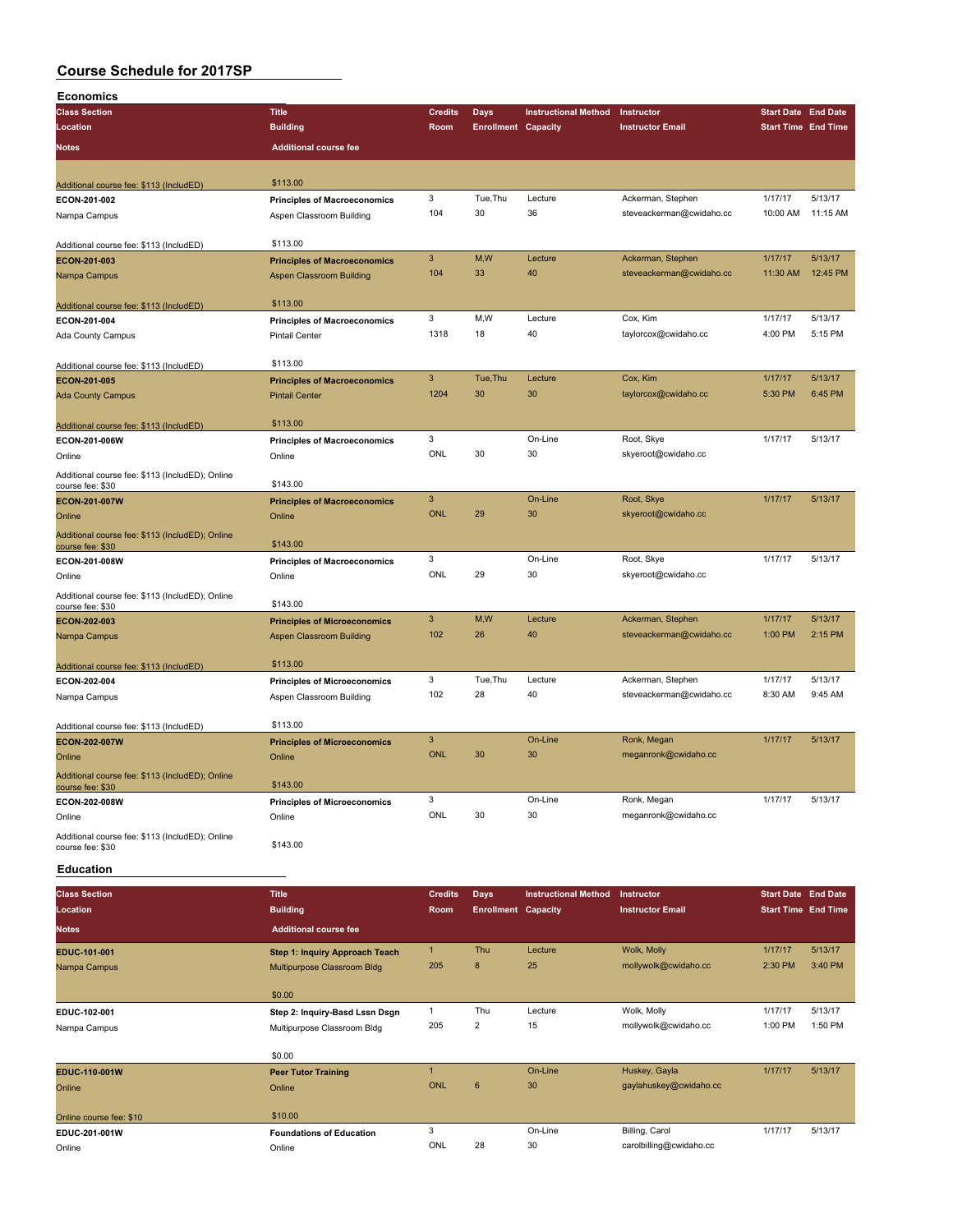| <b>Education</b>                                                                    |                                       |                |                            |                             |                                         |                            |                     |
|-------------------------------------------------------------------------------------|---------------------------------------|----------------|----------------------------|-----------------------------|-----------------------------------------|----------------------------|---------------------|
| <b>Class Section</b>                                                                | <b>Title</b>                          | <b>Credits</b> | <b>Days</b>                | <b>Instructional Method</b> | Instructor                              | <b>Start Date End Date</b> |                     |
| Location                                                                            | <b>Building</b>                       | Room           | <b>Enrollment Capacity</b> |                             | <b>Instructor Email</b>                 | <b>Start Time End Time</b> |                     |
| <b>Notes</b>                                                                        | <b>Additional course fee</b>          |                |                            |                             |                                         |                            |                     |
| Additional course fee: \$10 (Open Educational<br>Resource); Online course fee: \$30 | \$40.00                               |                |                            |                             |                                         |                            |                     |
| EDUC-201-002                                                                        | <b>Foundations of Education</b>       | 3              | M,W                        | Lecture                     | Billing, Carol                          | 1/17/17                    | 5/13/17             |
| Nampa Campus                                                                        | Multipurpose Classroom Bldg           | 205            | 30                         | 30                          | carolbilling@cwidaho.cc                 | 11:30 AM                   | 12:45 PM            |
| Additional course fee: \$10 (Open Educational<br>Resource)                          | \$10.00                               |                |                            |                             |                                         |                            |                     |
| EDUC-201-003W                                                                       | <b>Foundations of Education</b>       | 3              |                            | On-Line                     | Billing, Carol                          | 1/17/17                    | 5/13/17             |
| Online                                                                              | Online                                | ONL            | 25                         | 30                          | carolbilling@cwidaho.cc                 |                            |                     |
| Additional course fee: \$10 (Open Educational<br>Resource); Online course fee: \$30 | \$40.00                               |                |                            |                             |                                         |                            |                     |
| EDUC-202-001                                                                        | <b>Field Experience</b>               | $\mathbf{1}$   | W                          | Lecture                     | Billing, Carol                          | 1/17/17                    | 5/13/17             |
| Nampa Campus                                                                        | Multipurpose Classroom Bldg           | 205            | 16                         | 20                          | carolbilling@cwidaho.cc                 | 1:00 PM                    | 2:15 PM             |
|                                                                                     | \$0.00                                |                |                            |                             |                                         |                            |                     |
| EDUC-202-002W                                                                       | <b>Field Experience</b>               | $\mathbf{1}$   |                            | On-Line                     | Billing, Carol                          | 1/17/17                    | 5/13/17             |
| Online                                                                              | Online                                | ONL            | 20                         | 20                          | carolbilling@cwidaho.cc                 |                            |                     |
|                                                                                     |                                       |                |                            |                             |                                         |                            |                     |
| Online course fee: \$10                                                             | \$10.00                               |                |                            |                             |                                         |                            |                     |
| EDUC-203-001H                                                                       | <b>Education Around the World</b>     | 3<br>205       | Tue<br>30                  | Hybrid<br>30                | Straub, Scott<br>scottstraub@cwidaho.cc | 1/17/17<br>11:30 AM        | 5/13/17<br>12:45 PM |
| Nampa Campus                                                                        | Multipurpose Classroom Bldg           |                |                            |                             |                                         |                            |                     |
| Hybrid course - has an online component; Hybrid<br>course fee: \$15                 | \$15.00                               |                |                            |                             |                                         |                            |                     |
| EDUC-204-001H                                                                       | Families, Commun & Culture            | 3              | Thu                        | Hybrid                      | Billing, Carol                          | 1/17/17                    | 5/13/17             |
| Nampa Campus                                                                        | Multipurpose Classroom Bldg           | 205            | 26                         | 30                          | carolbilling@cwidaho.cc                 | 11:30 AM                   | 12:45 PM            |
| Hybrid course - has an online component; Hybrid<br>course fee: \$15                 | \$15.00                               |                |                            |                             |                                         |                            |                     |
| EDUC-205-001H                                                                       | <b>Develop/Individual Differences</b> | 3              | Thu                        | <b>Hybrid</b>               | Raass, Natalie                          | 1/17/17                    | 5/13/17             |
| Nampa Campus                                                                        | <b>Aspen Classroom Building</b>       | 101            | 26                         | 30                          | natalieraass@cwidaho.cc                 | 4:00 PM                    | 5:15 PM             |
| Hybrid course - has an online component; Hybrid<br>course fee: \$15                 | \$15.00                               |                |                            |                             |                                         |                            |                     |
| EDUC-210-001                                                                        | Knowing & Learning in Math/Sci        | 3              | M,W                        | Lecture                     | Quintana, Emiko                         | 1/17/17                    | 5/13/17             |
| Nampa Campus                                                                        | Multipurpose Classroom Bldg           | 205            | $\overline{2}$             | 30                          | emikoquintana@cwidaho.cc                | 10:00 AM                   | 11:15 AM            |
|                                                                                     | \$0.00                                |                |                            |                             |                                         |                            |                     |
| EDUC-215-001W                                                                       | <b>Educational Technology</b>         | 3              |                            | On-Line                     | Straub, Scott                           | 1/17/17                    | 5/13/17             |
| Online                                                                              | Online                                | <b>ONL</b>     | 30                         | 30                          | scottstraub@cwidaho.cc                  |                            |                     |
| Online course fee: \$30                                                             | \$30.00                               |                |                            |                             |                                         |                            |                     |
| EDUC-290-001W                                                                       | <b>Education Exit Seminar</b>         | $\mathbf{1}$   |                            | On-Line                     | Rapley, Douglas                         | 1/17/17                    | 5/13/17             |
| Online                                                                              | Online                                | ONL            | 16                         | 30                          | dougrapley@cwidaho.cc                   |                            |                     |
| Online course fee: \$10                                                             | \$10.00                               |                |                            |                             |                                         |                            |                     |

### **Engineering**

| <b>Class Section</b><br>Location | <b>Title</b><br><b>Building</b>                                | <b>Credits</b><br>Room | Days<br><b>Enrollment Capacity</b> | <b>Instructional Method</b> | Instructor<br><b>Instructor Email</b>     | <b>Start Date End Date</b><br><b>Start Time End Time</b> |                    |
|----------------------------------|----------------------------------------------------------------|------------------------|------------------------------------|-----------------------------|-------------------------------------------|----------------------------------------------------------|--------------------|
| <b>Notes</b>                     | Additional course fee                                          |                        |                                    |                             |                                           |                                                          |                    |
| ENGI-120-001<br>Nampa Campus     | <b>Introduction to Engineering</b><br><b>Academic Building</b> | $\overline{2}$<br>309  | M,W<br>19                          | Lecture<br>30               | Keenan, Robert<br>robertkeenan@cwidaho.cc | 1/17/17<br>8:30 AM                                       | 5/13/17<br>9:20 AM |
|                                  | \$0.00                                                         |                        |                                    |                             |                                           |                                                          |                    |
| ENGI-220-001<br>Nampa Campus     | <b>Mechanics Dynamics</b><br>Academic Building                 | 3<br>309               | Tue.Thu<br>5                       | Lecture<br>30               | Pack, Willard<br>WillardPack@cwidaho.cc   | 1/17/17<br>8:30 AM                                       | 5/13/17<br>9:45 AM |
|                                  |                                                                |                        |                                    |                             |                                           |                                                          |                    |

\$0.00

### **English**

| <b>Class Section</b><br>Location | <b>Title</b><br><b>Building</b>                             | <b>Credits</b><br>Room | Days<br><b>Enrollment Capacity</b> | <b>Instructional Method</b> | <b>Instructor</b><br><b>Instructor Email</b>            | <b>Start Date End Date</b><br><b>Start Time End Time</b> |                     |
|----------------------------------|-------------------------------------------------------------|------------------------|------------------------------------|-----------------------------|---------------------------------------------------------|----------------------------------------------------------|---------------------|
| <b>Notes</b>                     | <b>Additional course fee</b>                                |                        |                                    |                             |                                                         |                                                          |                     |
| ENGL-100-001<br>Nampa Campus     | <b>English Composition Plus</b><br><b>Academic Building</b> | $\overline{2}$<br>303  | Tue.Thu<br>11                      | Lecture<br>12               | Purvis Aldrich, Jennifer<br>christianaldrich@cwidaho.cc | 1/17/17<br>10:00 AM                                      | 5/13/17<br>10:50 AM |
| ENGL-100-002                     | \$0.00<br><b>English Composition Plus</b>                   |                        | Tue.Thu                            | Lecture                     | Della Badia, Carl                                       | 1/17/17                                                  | 5/13/17             |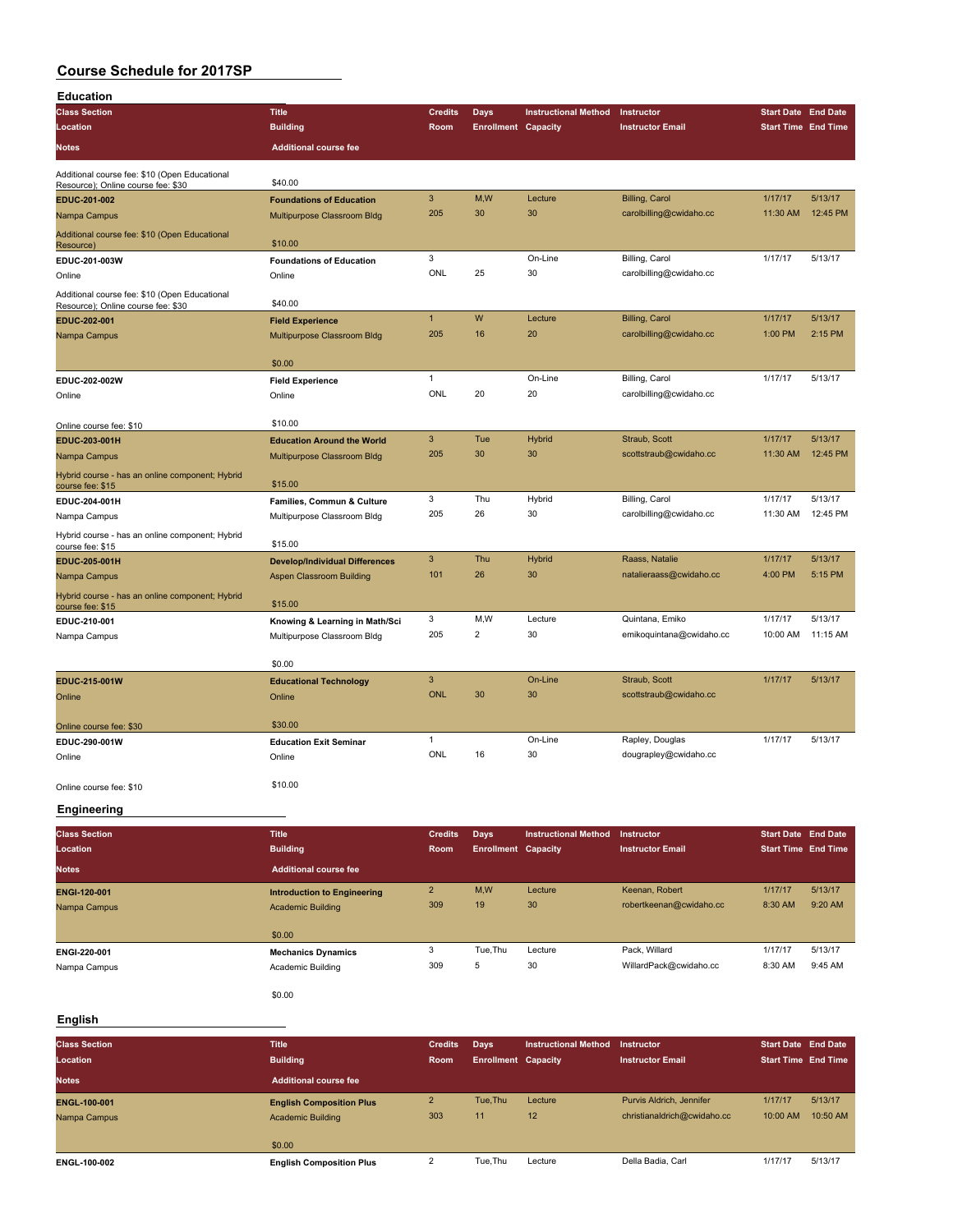| English                                                             |                                 |                |                            |                             |                             |                            |          |
|---------------------------------------------------------------------|---------------------------------|----------------|----------------------------|-----------------------------|-----------------------------|----------------------------|----------|
| <b>Class Section</b>                                                | <b>Title</b>                    | <b>Credits</b> | Days                       | <b>Instructional Method</b> | Instructor                  | <b>Start Date</b> End Date |          |
| Location                                                            | <b>Building</b>                 | Room           | <b>Enrollment Capacity</b> |                             | <b>Instructor Email</b>     | <b>Start Time End Time</b> |          |
|                                                                     |                                 |                |                            |                             |                             |                            |          |
| Notes                                                               | <b>Additional course fee</b>    |                |                            |                             |                             |                            |          |
| Nampa Campus                                                        | Academic Building               | 303            | 12                         | 12                          | carldellabadia@cwidaho.cc   | 11:30 AM                   | 12:20 PM |
|                                                                     |                                 |                |                            |                             |                             |                            |          |
|                                                                     | \$0.00                          |                |                            |                             |                             |                            |          |
| ENGL-100-003H                                                       | <b>English Composition Plus</b> | $\overline{2}$ | Tue                        | <b>Hybrid</b>               | Witt, Ryan                  | 1/17/17                    | 5/13/17  |
| Nampa Campus                                                        | <b>Academic Building</b>        | 303            | 12                         | 12                          | ryanwitt@cwidaho.cc         | 2:30 PM                    | 3:45 PM  |
|                                                                     |                                 |                |                            |                             |                             |                            |          |
| Hybrid course - has an online component; Hybrid<br>course fee: \$10 | \$10.00                         |                |                            |                             |                             |                            |          |
| ENGL-100-004                                                        | <b>English Composition Plus</b> | $\overline{c}$ | M,W                        | Lecture                     | Collins, Malia              | 1/17/17                    | 5/13/17  |
| Ada County Campus                                                   | <b>Pintail Center</b>           | 1414           | 12                         | 12                          | maliacollins@cwidaho.cc     | 1:00 PM                    | 1:50 PM  |
|                                                                     |                                 |                |                            |                             |                             |                            |          |
|                                                                     | \$0.00                          |                |                            |                             |                             |                            |          |
|                                                                     |                                 | $\overline{2}$ | M,W                        | Lecture                     | Draney, Jenica              | 1/17/17                    | 5/13/17  |
| ENGL-100-005                                                        | <b>English Composition Plus</b> | 1414           | 11                         | 12                          | jenicadraney@cwidaho.cc     | 2:30 PM                    | 3:20 PM  |
| <b>Ada County Campus</b>                                            | <b>Pintail Center</b>           |                |                            |                             |                             |                            |          |
|                                                                     |                                 |                |                            |                             |                             |                            |          |
|                                                                     | \$0.00                          |                |                            |                             |                             |                            |          |
| ENGL-100-006                                                        | <b>English Composition Plus</b> | $\overline{2}$ | M, W                       | Lecture                     | Draney, Jenica              | 1/17/17                    | 5/13/17  |
| Ada County Campus                                                   | <b>Pintail Center</b>           | 1414           | 11                         | 12                          | jenicadraney@cwidaho.cc     | 11:30 AM                   | 12:20 PM |
|                                                                     |                                 |                |                            |                             |                             |                            |          |
|                                                                     | \$0.00                          |                |                            |                             |                             |                            |          |
| ENGL-100-007                                                        | <b>English Composition Plus</b> | $\overline{2}$ | M,W                        | Lecture                     | Ascuena, Andrea             | 1/17/17                    | 5/13/17  |
| Nampa Campus                                                        | <b>Academic Building</b>        | 303            | 12                         | 12                          | andreaascuena@cwidaho.cc    | 11:30 AM                   | 12:20 PM |
|                                                                     |                                 |                |                            |                             |                             |                            |          |
|                                                                     | \$0.00                          |                |                            |                             |                             |                            |          |
| ENGL-100-008                                                        | <b>English Composition Plus</b> | $\overline{2}$ | M, W                       | Lecture                     | Kyle, Catherine             | 1/17/17                    | 5/13/17  |
| Nampa Campus                                                        | Academic Building               | 303            | 12                         | 12                          | catherinekyle@cwidaho.cc    | 10:00 AM                   | 10:50 AM |
|                                                                     |                                 |                |                            |                             |                             |                            |          |
|                                                                     | \$0.00                          |                |                            |                             |                             |                            |          |
| ENGL-100-009                                                        | <b>English Composition Plus</b> | $\overline{2}$ | M,W                        | Lecture                     | Ascuena, Andrea             | 1/17/17                    | 5/13/17  |
| Nampa Campus                                                        | <b>Academic Building</b>        | 303            | 12                         | 12                          | andreaascuena@cwidaho.cc    | 8:30 AM                    | 9:20 AM  |
|                                                                     |                                 |                |                            |                             |                             |                            |          |
|                                                                     | \$0.00                          |                |                            |                             |                             |                            |          |
| ENGL-100-010                                                        | <b>English Composition Plus</b> | $\overline{c}$ | Tue, Thu                   | Lecture                     | Beautrow, Lynne             | 1/17/17                    | 5/13/17  |
|                                                                     |                                 | 303            | 12                         | 12                          | lynnebeautrow@cwidaho.cc    | 4:00 PM                    | 4:50 PM  |
| Nampa Campus                                                        | Academic Building               |                |                            |                             |                             |                            |          |
|                                                                     | \$0.00                          |                |                            |                             |                             |                            |          |
|                                                                     |                                 | $\overline{2}$ | Tue, Thu                   |                             | Nicholas, David             | 1/17/17                    | 5/13/17  |
| ENGL-100-011                                                        | <b>English Composition Plus</b> |                |                            | Lecture                     |                             |                            |          |
| <b>Ada County Campus</b>                                            | <b>Pintail Center</b>           | 1414           | 12                         | 12                          | davenicholas@cwidaho.cc     | 11:30 AM                   | 12:20 PM |
|                                                                     |                                 |                |                            |                             |                             |                            |          |
|                                                                     | \$0.00                          |                |                            |                             |                             |                            |          |
| ENGL-100-012                                                        | <b>English Composition Plus</b> | $\overline{2}$ | Tue.Thu                    | Lecture                     | Collins, Malia              | 1/17/17                    | 5/13/17  |
| Ada County Campus                                                   | <b>Pintail Center</b>           | 1414           | 12                         | 12                          | maliacollins@cwidaho.cc     | 10:00 AM                   | 10:50 AM |
|                                                                     |                                 |                |                            |                             |                             |                            |          |
|                                                                     | \$0.00                          |                |                            |                             |                             |                            |          |
| ENGL-100-013                                                        | <b>English Composition Plus</b> | $\mathbf 2$    | Tue, Thu                   | Lecture                     | Purvis Aldrich, Jennifer    | 1/17/17                    | 5/13/17  |
| Nampa Campus                                                        | <b>Academic Building</b>        | 303            | 12                         | 12                          | christianaldrich@cwidaho.cc | 1:00 PM                    | 1:50 PM  |
|                                                                     |                                 |                |                            |                             |                             |                            |          |
|                                                                     | \$0.00                          |                |                            |                             |                             |                            |          |
| ENGL-100-014                                                        | <b>English Composition Plus</b> | $\overline{2}$ | M,W                        | Lecture                     | Ascuena, Andrea             | 1/17/17                    | 5/13/17  |
| Nampa Campus                                                        | Academic Building               | 303            | 12                         | 12                          | andreaascuena@cwidaho.cc    | 2:30 PM                    | 3:20 PM  |
|                                                                     |                                 |                |                            |                             |                             |                            |          |
|                                                                     | \$0.00                          |                |                            |                             |                             |                            |          |
| ENGL-100-015                                                        | <b>English Composition Plus</b> | $\overline{2}$ | M,W                        | Lecture                     | Della Badia, Carl           | 1/17/17                    | 5/13/17  |
| Nampa Campus                                                        | <b>Academic Building</b>        | 303            | 12                         | 12                          | carldellabadia@cwidaho.cc   | 1:00 PM                    | 1:50 PM  |
|                                                                     |                                 |                |                            |                             |                             |                            |          |
|                                                                     | \$0.00                          |                |                            |                             |                             |                            |          |
| ENGL-100-016                                                        | <b>English Composition Plus</b> | $\overline{2}$ | Tue, Thu                   | Lecture                     | Newberry, Christina         | 1/17/17                    | 5/13/17  |
| Ada County Campus                                                   | <b>Pintail Center</b>           | 1414           | 11                         | 12                          | meagannewberry@cwidaho.cc   | 1:00 PM                    | 1:50 PM  |
|                                                                     |                                 |                |                            |                             |                             |                            |          |
|                                                                     | \$0.00                          |                |                            |                             |                             |                            |          |
|                                                                     |                                 | $\overline{2}$ | Thu                        | <b>Hybrid</b>               | Witt, Ryan                  | 1/17/17                    | 5/13/17  |
| ENGL-100-018H                                                       | <b>English Composition Plus</b> | 303            | 9                          | 12                          |                             | 2:30 PM                    | 3:45 PM  |
| Nampa Campus                                                        | <b>Academic Building</b>        |                |                            |                             | ryanwitt@cwidaho.cc         |                            |          |
| Hybrid course - has an online component; Hybrid                     |                                 |                |                            |                             |                             |                            |          |
| course fee: \$10                                                    | \$10.00                         |                |                            |                             |                             |                            |          |
| ENGL-100-020                                                        | <b>English Composition Plus</b> | $\overline{2}$ | M,W                        | Lecture                     | Scripps, John               | 1/17/17                    | 5/13/17  |
| Ada County Campus                                                   | <b>Pintail Center</b>           | 1414           | 12                         | 12                          | johnscripps@cwidaho.cc      | 5:30 PM                    | 6:20 PM  |
|                                                                     |                                 |                |                            |                             |                             |                            |          |
|                                                                     | \$0.00                          |                |                            |                             |                             |                            |          |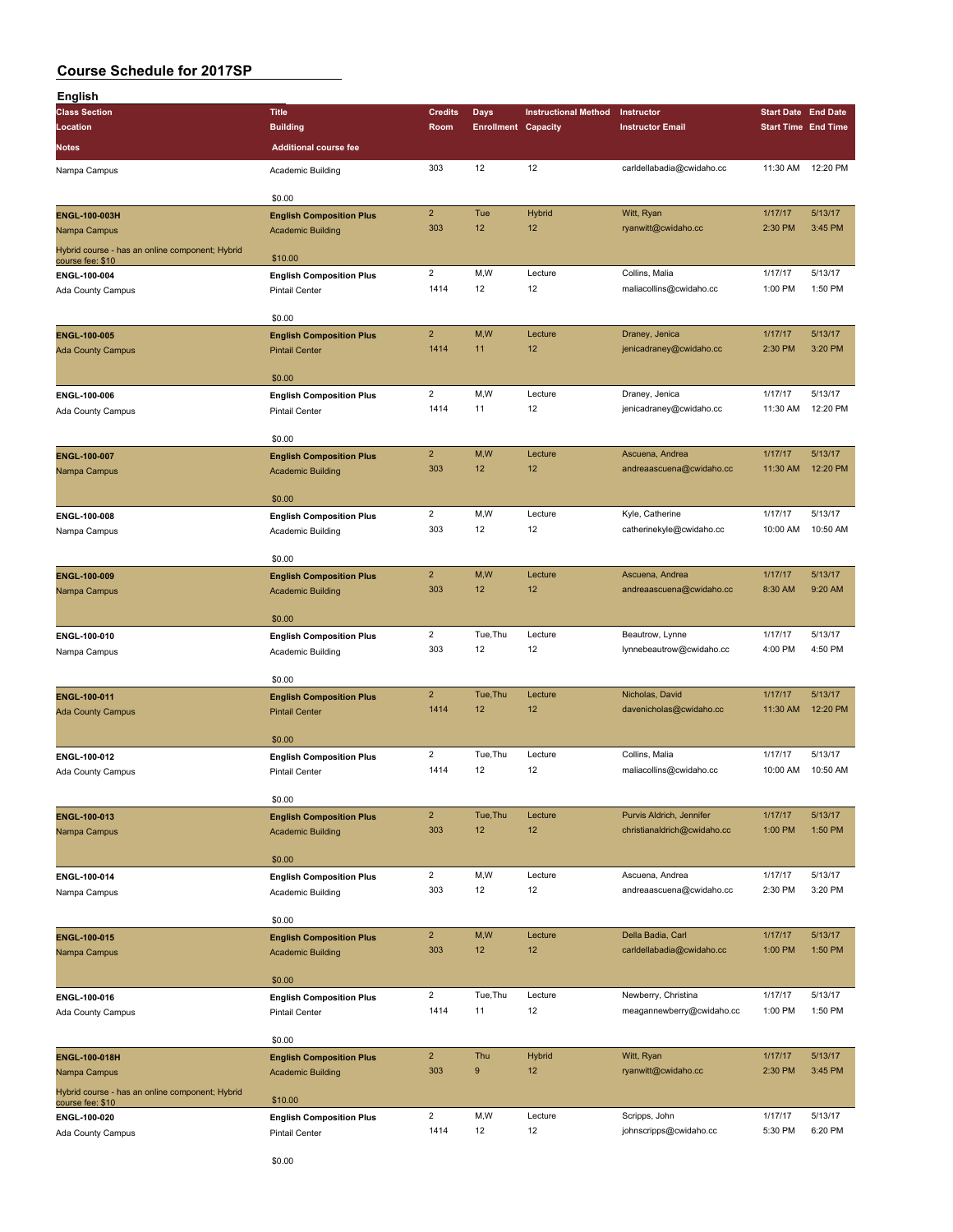| English                                                                              |                                 |                       |                            |                             |                             |                            |                    |
|--------------------------------------------------------------------------------------|---------------------------------|-----------------------|----------------------------|-----------------------------|-----------------------------|----------------------------|--------------------|
| <b>Class Section</b>                                                                 | <b>Title</b>                    | <b>Credits</b>        | Days                       | <b>Instructional Method</b> | Instructor                  | <b>Start Date End Date</b> |                    |
| Location                                                                             | <b>Building</b>                 | Room                  | <b>Enrollment Capacity</b> |                             | <b>Instructor Email</b>     | <b>Start Time End Time</b> |                    |
| Notes                                                                                | <b>Additional course fee</b>    |                       |                            |                             |                             |                            |                    |
|                                                                                      |                                 | $\overline{2}$        | Thu                        | Hybrid                      | Long, Elizabeth             | 1/17/17                    | 5/13/17            |
| ENGL-100-021H                                                                        | <b>English Composition Plus</b> | 1414                  | $\overline{7}$             | 12                          | lizalong@cwidaho.cc         | 2:30 PM                    | 3:45 PM            |
| <b>Ada County Campus</b>                                                             | <b>Pintail Center</b>           |                       |                            |                             |                             |                            |                    |
| Hybrid course - has an online component; Hybrid<br>course fee: \$10                  | \$10.00                         |                       |                            |                             |                             |                            |                    |
| ENGL-100-022                                                                         | <b>English Composition Plus</b> | $\overline{2}$        | M,W                        | Lecture                     | Lefavour, Nicole            | 1/17/17                    | 5/13/17            |
| Ada County Campus                                                                    | <b>Pintail Center</b>           | 1414                  | 12                         | 12                          | nicolelefavour@cwidaho.cc   | 10:00 AM                   | 10:50 AM           |
|                                                                                      |                                 |                       |                            |                             |                             |                            |                    |
|                                                                                      | \$0.00                          |                       |                            |                             |                             |                            |                    |
| ENGL-100-024H                                                                        | <b>English Composition Plus</b> | $\overline{2}$        | Tue                        | Hybrid                      | Long, Elizabeth             | 1/17/17                    | 5/13/17            |
| <b>Ada County Campus</b>                                                             | <b>Pintail Center</b>           | 1414                  | 11                         | 12                          | lizalong@cwidaho.cc         | 2:30 PM                    | 3:45 PM            |
| Hybrid course - has an online component; Hybrid                                      |                                 |                       |                            |                             |                             |                            |                    |
| course fee: \$10                                                                     | \$10.00                         |                       |                            |                             |                             |                            |                    |
| ENGL-100-025                                                                         | <b>English Composition Plus</b> | $\overline{2}$        | Tue, Thu                   | Lecture                     | Barr, Susannah              | 1/17/17                    | 5/13/17            |
| Nampa Campus                                                                         | Academic Building               | 303                   | 12                         | 12                          | susannahbarr@cwidaho.cc     | 8:30 PM                    | 9:20 PM            |
|                                                                                      |                                 |                       |                            |                             |                             |                            |                    |
|                                                                                      | \$0.00                          |                       |                            |                             |                             |                            |                    |
| ENGL-100-035                                                                         | <b>English Composition Plus</b> | $\overline{2}$        | Tue, Thu                   | Lecture                     | Beautrow, Lynne             | 1/17/17                    | 5/13/17            |
| Nampa Campus                                                                         | <b>Academic Building</b>        | 309                   | 11                         | 12                          | lynnebeautrow@cwidaho.cc    | 1:00 PM                    | 1:50 PM            |
|                                                                                      |                                 |                       |                            |                             |                             |                            |                    |
|                                                                                      | \$0.00                          |                       |                            |                             |                             |                            |                    |
| ENGL-100-036                                                                         | <b>English Composition Plus</b> | $\overline{2}$        | Tue, Thu                   | Lecture                     | Berg, Paul                  | 1/17/17                    | 5/13/17            |
| Ada County Campus                                                                    | <b>Pintail Center</b>           | 1414                  | 12                         | 12                          | paulberg@cwidaho.cc         | 8:30 PM                    | 9:20 PM            |
|                                                                                      | \$0.00                          |                       |                            |                             |                             |                            |                    |
|                                                                                      |                                 | $\overline{2}$        | Tue, Thu                   | Lecture                     | Witt, Ryan                  | 1/17/17                    | 5/13/17            |
| ENGL-100-048                                                                         | <b>English Composition Plus</b> | 303                   | 11                         | 12                          | ryanwitt@cwidaho.cc         | 5:30 PM                    | 6:20 PM            |
| Nampa Campus                                                                         | <b>Academic Building</b>        |                       |                            |                             |                             |                            |                    |
|                                                                                      | \$0.00                          |                       |                            |                             |                             |                            |                    |
| ENGL-100-052                                                                         | <b>English Composition Plus</b> | $\overline{2}$        | M,W                        | Lecture                     | Berg, Paul                  | 1/17/17                    | 5/13/17            |
| Ada County Campus                                                                    | <b>Pintail Center</b>           | 1414                  | 12                         | 12                          | paulberg@cwidaho.cc         | 8:30 PM                    | 9:20 PM            |
|                                                                                      |                                 |                       |                            |                             |                             |                            |                    |
|                                                                                      | \$0.00                          |                       |                            |                             |                             |                            |                    |
| ENGL-100-053                                                                         | <b>English Composition Plus</b> | $\overline{2}$        | M,W                        | Lecture                     | Kyle, Catherine             | 1/17/17                    | 5/13/17            |
| Nampa Campus                                                                         | <b>Academic Building</b>        | 303                   | 5                          | 12                          | catherinekyle@cwidaho.cc    | 4:00 PM                    | 4:50 PM            |
|                                                                                      |                                 |                       |                            |                             |                             |                            |                    |
|                                                                                      | \$0.00                          |                       |                            |                             |                             |                            |                    |
| ENGL-100-057                                                                         | <b>English Composition Plus</b> | $\overline{2}$        | M, W                       | Lecture                     | Brown, Monica               | 1/17/17                    | 5/13/17            |
| Ada County Campus                                                                    | <b>Pintail Center</b>           | 1414                  | 12                         | 12                          | monicabrown@cwidaho.cc      | 4:00 PM                    | 4:50 PM            |
|                                                                                      |                                 |                       |                            |                             |                             |                            |                    |
|                                                                                      | \$0.00                          |                       |                            |                             |                             |                            |                    |
| <b>ENGL-100-059</b>                                                                  | <b>English Composition Plus</b> | $\overline{2}$        | Tue, Thu                   | Lecture                     | Nicholas, David             | 1/17/17                    | 5/13/17            |
| <b>Ada County Campus</b>                                                             | <b>Pintail Center</b>           | 1414                  | 10                         | 12                          | davenicholas@cwidaho.cc     | 4:00 PM                    | 4:50 PM            |
|                                                                                      |                                 |                       |                            |                             |                             |                            |                    |
|                                                                                      | \$0.00                          |                       |                            |                             |                             |                            |                    |
| ENGL-100-063                                                                         | <b>English Composition Plus</b> | $\overline{2}$<br>303 | M,W<br>12                  | Lecture<br>12               | Fehrer, Amanda              | 1/17/17                    | 5/13/17<br>7:50 PM |
| Nampa Campus                                                                         | Academic Building               |                       |                            |                             | amandafehrer@cwidaho.cc     | 7:00 PM                    |                    |
|                                                                                      | \$0.00                          |                       |                            |                             |                             |                            |                    |
| ENGL-101-001                                                                         | <b>English Composition 1</b>    | $\mathbf{3}$          | Tue, Thu                   | Lecture                     | Purvis Aldrich, Jennifer    | 1/17/17                    | 5/13/17            |
| Nampa Campus                                                                         | <b>Academic Building</b>        | 301                   | 13                         | 14                          | christianaldrich@cwidaho.cc | 8:30 AM                    | 9:45 AM            |
|                                                                                      |                                 |                       |                            |                             |                             |                            |                    |
|                                                                                      | \$0.00                          |                       |                            |                             |                             |                            |                    |
| ENGL-101-002                                                                         | <b>English Composition 1</b>    | 3                     | Tue, Thu                   | Lecture                     | Della Badia, Carl           | 1/17/17                    | 5/13/17            |
| Nampa Campus                                                                         | Academic Building               | 301                   | 14                         | 14                          | carldellabadia@cwidaho.cc   | 10:00 AM                   | 11:15 AM           |
|                                                                                      |                                 |                       |                            |                             |                             |                            |                    |
|                                                                                      | \$0.00                          |                       |                            |                             |                             |                            |                    |
| ENGL-101-003H                                                                        | <b>English Composition 1</b>    | $\mathbf{3}$          | Tue                        | Hybrid                      | Witt, Ryan                  | 1/17/17                    | 5/13/17            |
| Nampa Campus                                                                         | <b>Academic Building</b>        | 301                   | 14                         | 14                          | ryanwitt@cwidaho.cc         | 1:00 PM                    | 2:15 PM            |
| Hybrid course - has an online component; Hybrid                                      |                                 |                       |                            |                             |                             |                            |                    |
| course fee: \$15 Additional recommended sections:<br>ARTS 101 001H and MATH 123 008H | \$15.00                         |                       |                            |                             |                             |                            |                    |
| ENGL-101-004                                                                         | <b>English Composition 1</b>    | 3                     | M, W                       | Lecture                     | Collins, Malia              | 1/17/17                    | 5/13/17            |
| Ada County Campus                                                                    | <b>Pintail Center</b>           | 1416                  | 12                         | 12                          | maliacollins@cwidaho.cc     | 11:30 AM                   | 12:45 PM           |
|                                                                                      |                                 |                       |                            |                             |                             |                            |                    |
|                                                                                      | \$0.00                          |                       |                            |                             |                             |                            |                    |
| ENGL-101-005                                                                         | <b>English Composition 1</b>    | $\mathbf{3}$          | M,W                        | Lecture                     | Draney, Jenica              | 1/17/17                    | 5/13/17            |
| <b>Ada County Campus</b>                                                             | <b>Pintail Center</b>           | 1416                  | 12                         | 12                          | jenicadraney@cwidaho.cc     | 1:00 PM                    | 2:15 PM            |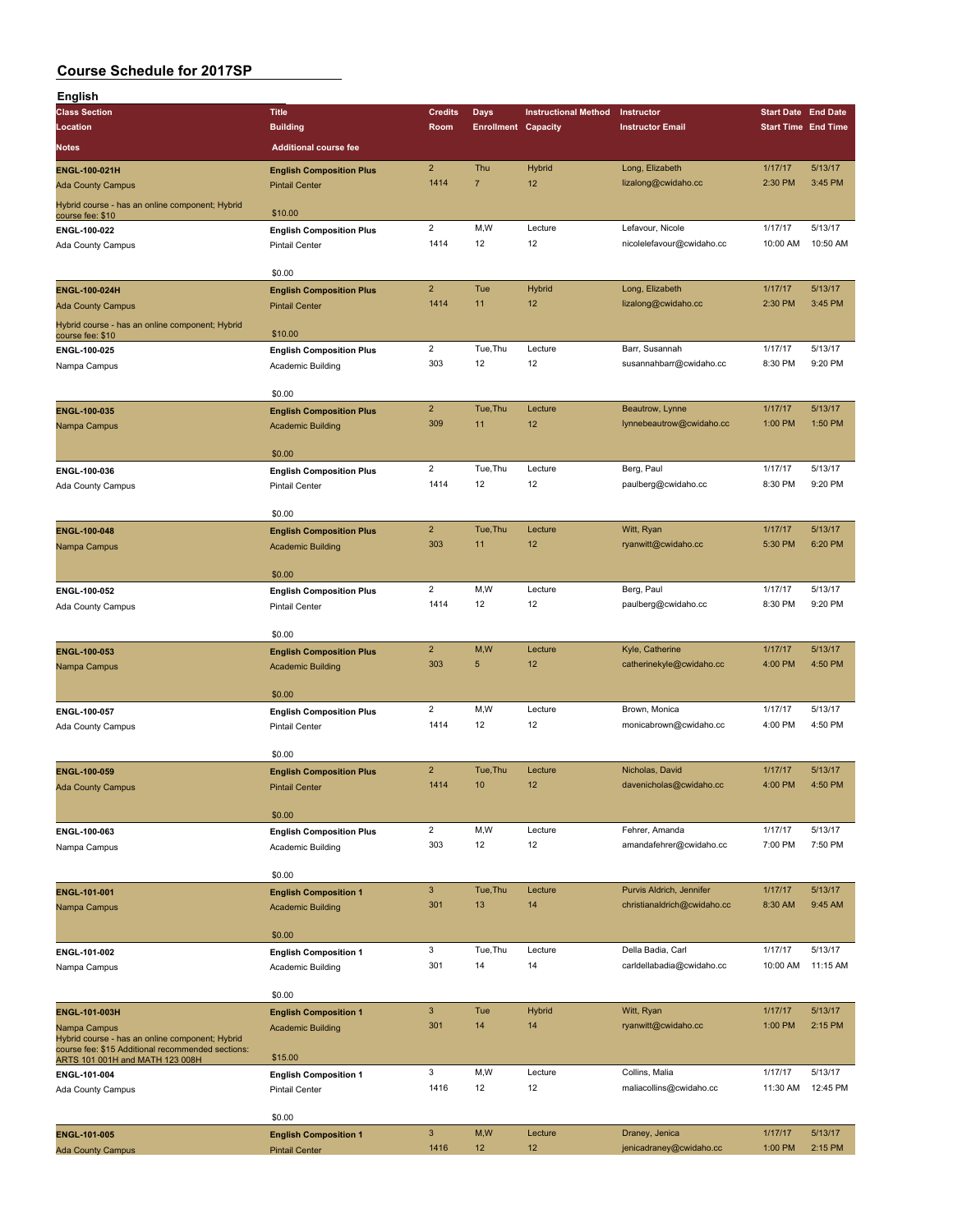| English                                                                                              |                              |                           |                            |                             |                             |                            |          |
|------------------------------------------------------------------------------------------------------|------------------------------|---------------------------|----------------------------|-----------------------------|-----------------------------|----------------------------|----------|
| <b>Class Section</b>                                                                                 | <b>Title</b>                 | <b>Credits</b>            | <b>Days</b>                | <b>Instructional Method</b> | Instructor                  | <b>Start Date End Date</b> |          |
| Location                                                                                             | <b>Building</b>              | Room                      | <b>Enrollment Capacity</b> |                             | <b>Instructor Email</b>     | <b>Start Time End Time</b> |          |
| Notes                                                                                                | <b>Additional course fee</b> |                           |                            |                             |                             |                            |          |
|                                                                                                      |                              |                           |                            |                             |                             |                            |          |
|                                                                                                      |                              |                           |                            |                             |                             |                            |          |
|                                                                                                      | \$0.00                       |                           |                            |                             |                             |                            |          |
| ENGL-101-006                                                                                         | <b>English Composition 1</b> | 3                         | M,W                        | Lecture                     | Draney, Jenica              | 1/17/17                    | 5/13/17  |
| <b>Ada County Campus</b>                                                                             | Pintail Center               | 1416                      | 12                         | 12                          | jenicadraney@cwidaho.cc     | 10:00 AM                   | 11:15 AM |
|                                                                                                      | \$0.00                       |                           |                            |                             |                             |                            |          |
|                                                                                                      |                              | $\ensuremath{\mathsf{3}}$ | M,W                        | Lecture                     | Ascuena, Andrea             | 1/17/17                    | 5/13/17  |
| ENGL-101-007                                                                                         | <b>English Composition 1</b> | 301                       | 14                         | 14                          |                             | 10:00 AM                   | 11:15 AM |
| Nampa Campus                                                                                         | <b>Academic Building</b>     |                           |                            |                             | andreaascuena@cwidaho.cc    |                            |          |
|                                                                                                      | \$0.00                       |                           |                            |                             |                             |                            |          |
|                                                                                                      |                              | 3                         | M,W                        | Lecture                     | Kyle, Catherine             | 1/17/17                    | 5/13/17  |
| ENGL-101-008                                                                                         | <b>English Composition 1</b> | 301                       | 14                         | 14                          | catherinekyle@cwidaho.cc    | 8:30 AM                    | 9:45 AM  |
| Nampa Campus                                                                                         | Academic Building            |                           |                            |                             |                             |                            |          |
|                                                                                                      | \$0.00                       |                           |                            |                             |                             |                            |          |
| ENGL-101-009                                                                                         | <b>English Composition 1</b> | $\mathbf{3}$              | M,W                        | Lecture                     | Ascuena, Andrea             | 1/17/17                    | 5/13/17  |
|                                                                                                      | <b>Academic Building</b>     | 301                       | 12                         | 14                          | andreaascuena@cwidaho.cc    | 7:00 AM                    | 8:15 AM  |
| Nampa Campus                                                                                         |                              |                           |                            |                             |                             |                            |          |
|                                                                                                      | \$0.00                       |                           |                            |                             |                             |                            |          |
| ENGL-101-010                                                                                         | <b>English Composition 1</b> | 3                         | Tue, Thu                   | Lecture                     | Beautrow, Lynne             | 1/17/17                    | 5/13/17  |
| Nampa Campus                                                                                         | Academic Building            | 301                       | 14                         | 14                          | lynnebeautrow@cwidaho.cc    | 2:30 PM                    | 3:45 PM  |
|                                                                                                      |                              |                           |                            |                             |                             |                            |          |
|                                                                                                      | \$0.00                       |                           |                            |                             |                             |                            |          |
| ENGL-101-011                                                                                         | <b>English Composition 1</b> | $\mathbf{3}$              | Tue, Thu                   | Lecture                     | Nicholas, David             | 1/17/17                    | 5/13/17  |
| <b>Ada County Campus</b>                                                                             | <b>Pintail Center</b>        | 1416                      | 12                         | 12                          | davenicholas@cwidaho.cc     | 10:00 AM                   | 11:15 AM |
|                                                                                                      |                              |                           |                            |                             |                             |                            |          |
|                                                                                                      | \$0.00                       |                           |                            |                             |                             |                            |          |
| ENGL-101-012                                                                                         | <b>English Composition 1</b> | 3                         | Tue, Thu                   | Lecture                     | Collins, Malia              | 1/17/17                    | 5/13/17  |
| Ada County Campus                                                                                    | <b>Pintail Center</b>        | 1416                      | 12                         | 12                          | maliacollins@cwidaho.cc     | 8:30 AM                    | 9:45 AM  |
|                                                                                                      |                              |                           |                            |                             |                             |                            |          |
|                                                                                                      | \$0.00                       |                           |                            |                             |                             |                            |          |
| ENGL-101-013                                                                                         | <b>English Composition 1</b> | $\mathbf{3}$              | Tue, Thu                   | Lecture                     | Purvis Aldrich, Jennifer    | 1/17/17                    | 5/13/17  |
| Nampa Campus                                                                                         | <b>Academic Building</b>     | 301                       | 12                         | 14                          | christianaldrich@cwidaho.cc | 11:30 AM                   | 12:45 PM |
|                                                                                                      |                              |                           |                            |                             |                             |                            |          |
|                                                                                                      | \$0.00                       |                           |                            |                             |                             |                            |          |
| ENGL-101-014                                                                                         | <b>English Composition 1</b> | 3                         | M,W                        | Lecture                     | Ascuena, Andrea             | 1/17/17                    | 5/13/17  |
| Nampa Campus                                                                                         | Academic Building            | 301                       | 14                         | 14                          | andreaascuena@cwidaho.cc    | 1:00 PM                    | 2:15 PM  |
|                                                                                                      |                              |                           |                            |                             |                             |                            |          |
|                                                                                                      | \$0.00                       |                           |                            |                             |                             |                            |          |
| ENGL-101-015                                                                                         | <b>English Composition 1</b> | $\mathbf{3}$              | M,W                        | Lecture                     | Della Badia, Carl           | 1/17/17                    | 5/13/17  |
| Nampa Campus                                                                                         | <b>Academic Building</b>     | 301                       | 14                         | 14                          | carldellabadia@cwidaho.cc   | 11:30 AM                   | 12:45 PM |
|                                                                                                      |                              |                           |                            |                             |                             |                            |          |
|                                                                                                      | \$0.00                       |                           |                            |                             |                             |                            |          |
| ENGL-101-016                                                                                         | <b>English Composition 1</b> | 3                         | Tue, Thu                   | Lecture                     | Newberry, Christina         | 1/17/17                    | 5/13/17  |
| Ada County Campus                                                                                    | <b>Pintail Center</b>        | 1416                      | 12                         | 12                          | meagannewberry@cwidaho.cc   | 11:30 AM                   | 12:45 PM |
|                                                                                                      |                              |                           |                            |                             |                             |                            |          |
|                                                                                                      | \$0.00                       |                           |                            |                             |                             |                            |          |
| ENGL-101-018H                                                                                        | <b>English Composition 1</b> | $\mathbf{3}$              | Thu                        | <b>Hybrid</b>               | Witt, Ryan                  | 1/17/17                    | 5/13/17  |
| Nampa Campus                                                                                         | <b>Academic Building</b>     | 301                       | $\overline{7}$             | 12                          | ryanwitt@cwidaho.cc         | 1:00 PM                    | 2:15 PM  |
| Hybrid course - has an online component; Hybrid<br>course fee: \$15 Additional recommended sections: |                              |                           |                            |                             |                             |                            |          |
| MATH 123 009H and PSYC 101 010H                                                                      | \$15.00                      |                           |                            |                             |                             |                            |          |
| ENGL-101-020                                                                                         | <b>English Composition 1</b> | 3                         | M,W                        | Lecture                     | Scripps, John               | 1/17/17                    | 5/13/17  |
| Ada County Campus                                                                                    | <b>Pintail Center</b>        | 1416                      | 11                         | 12                          | johnscripps@cwidaho.cc      | 4:00 PM                    | 5:15 PM  |
|                                                                                                      |                              |                           |                            |                             |                             |                            |          |
|                                                                                                      | \$0.00                       |                           |                            |                             |                             |                            |          |
| ENGL-101-021H                                                                                        | <b>English Composition 1</b> | $\ensuremath{\mathsf{3}}$ | Thu                        | <b>Hybrid</b>               | Long, Elizabeth             | 1/17/17                    | 5/13/17  |
| <b>Ada County Campus</b>                                                                             | <b>Pintail Center</b>        | 1416                      | $\bf 6$                    | 12                          | lizalong@cwidaho.cc         | 1:00 PM                    | 2:15 PM  |
| Hybrid course - has an online component; Hybrid<br>course fee: \$15 Additional recommended sections: |                              |                           |                            |                             |                             |                            |          |
| MATH 123 009H and PSYC 101 010H                                                                      | \$15.00                      |                           |                            |                             |                             |                            |          |
| ENGL-101-022                                                                                         | <b>English Composition 1</b> | 3                         | M, W                       | Lecture                     | Lefavour, Nicole            | 1/17/17                    | 5/13/17  |
| Ada County Campus                                                                                    | <b>Pintail Center</b>        | 1416                      | 12                         | 12                          | nicolelefavour@cwidaho.cc   | 8:30 AM                    | 9:45 AM  |
|                                                                                                      |                              |                           |                            |                             |                             |                            |          |
|                                                                                                      | \$0.00                       |                           |                            |                             |                             |                            |          |
| ENGL-101-023W                                                                                        | <b>English Composition 1</b> | $\mathbf{3}$              |                            | On-Line                     | Draney, Jenica              | 1/17/17                    | 5/13/17  |
| Online                                                                                               | Online                       | <b>ONL</b>                | 26                         | 26                          | jenicadraney@cwidaho.cc     |                            |          |
|                                                                                                      |                              |                           |                            |                             |                             |                            |          |
| Online course fee: \$30                                                                              | \$30.00                      |                           |                            |                             |                             |                            |          |
| ENGL-101-024H                                                                                        | <b>English Composition 1</b> | 3                         | Tue                        | Hybrid                      | Long, Elizabeth             | 1/17/17                    | 5/13/17  |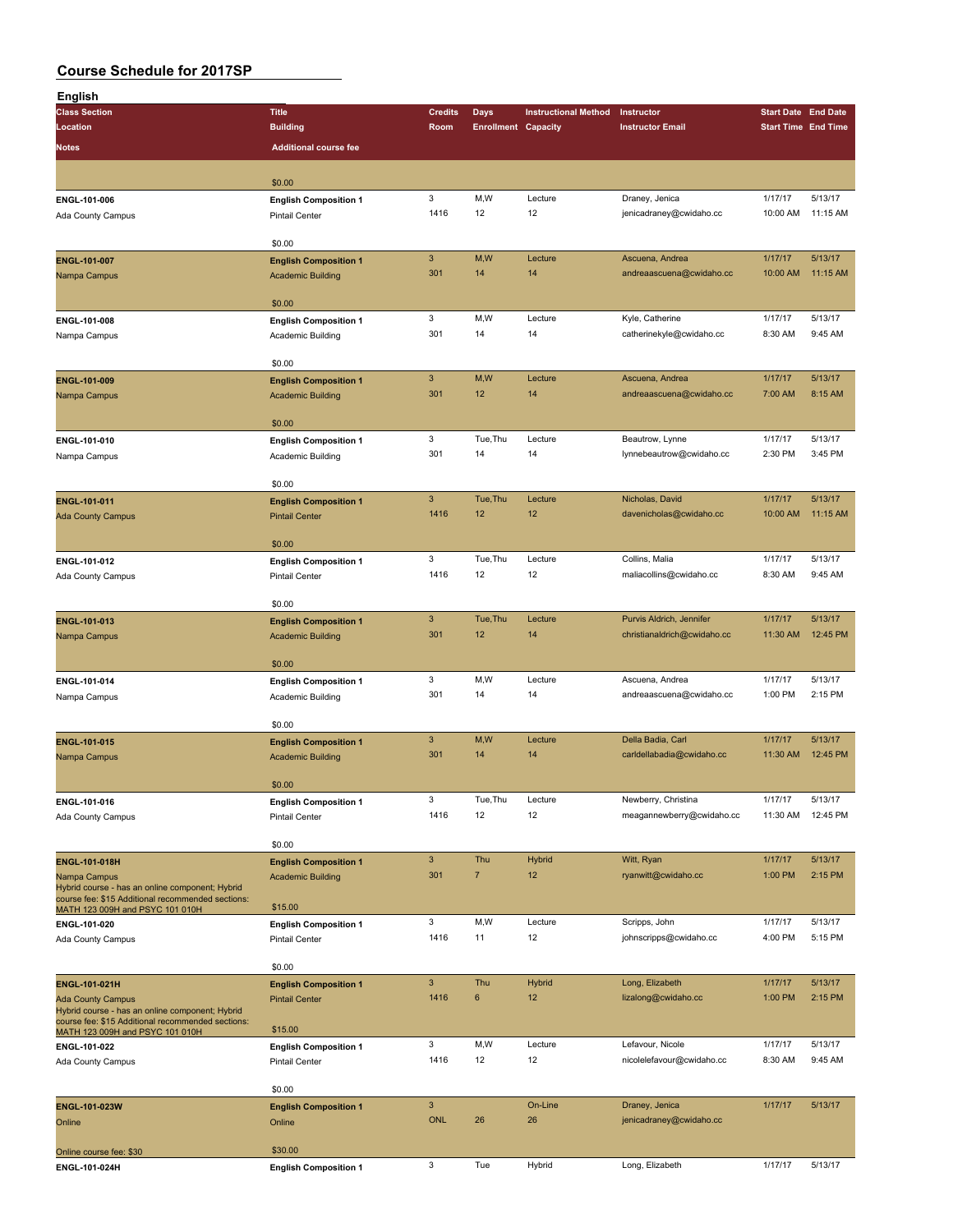| English                                                                                    |                              |                           |                            |                             |                          |                            |          |
|--------------------------------------------------------------------------------------------|------------------------------|---------------------------|----------------------------|-----------------------------|--------------------------|----------------------------|----------|
| <b>Class Section</b>                                                                       | <b>Title</b>                 | <b>Credits</b>            | <b>Days</b>                | <b>Instructional Method</b> | Instructor               | <b>Start Date End Date</b> |          |
| Location                                                                                   | <b>Building</b>              | Room                      | <b>Enrollment Capacity</b> |                             | <b>Instructor Email</b>  | <b>Start Time End Time</b> |          |
| Notes                                                                                      | <b>Additional course fee</b> |                           |                            |                             |                          |                            |          |
|                                                                                            |                              |                           |                            |                             |                          |                            |          |
| Ada County Campus<br>Hybrid course - has an online component; Hybrid                       | <b>Pintail Center</b>        | 1416                      | 8                          | 12                          | lizalong@cwidaho.cc      | 1:00 PM                    | 2:15 PM  |
| course fee: \$15 Additional recommended sections:                                          |                              |                           |                            |                             |                          |                            |          |
| HUMA 101 014H and MATH 143 005H                                                            | \$15.00                      |                           |                            |                             |                          |                            |          |
| ENGL-101-025                                                                               | <b>English Composition 1</b> | $\ensuremath{\mathsf{3}}$ | Tue, Thu                   | Lecture                     | Barr, Susannah           | 1/17/17                    | 5/13/17  |
| Nampa Campus                                                                               | <b>Academic Building</b>     | 301                       | 10                         | 14                          | susannahbarr@cwidaho.cc  | 7:00 PM                    | 8:15 PM  |
|                                                                                            |                              |                           |                            |                             |                          |                            |          |
|                                                                                            | \$0.00                       |                           |                            |                             |                          |                            |          |
| ENGL-101-026W                                                                              | <b>English Composition 1</b> | $\mathbf 3$               |                            | On-Line                     | Beautrow, Lynne          | 1/17/17                    | 5/13/17  |
| Online                                                                                     | Online                       | ONL                       | 26                         | 26                          | lynnebeautrow@cwidaho.cc |                            |          |
|                                                                                            |                              |                           |                            |                             |                          |                            |          |
| Online course fee: \$30                                                                    | \$30.00                      |                           |                            |                             |                          |                            |          |
| <b>ENGL-101-027W</b>                                                                       | <b>English Composition 1</b> | $\ensuremath{\mathsf{3}}$ |                            | On-Line                     | Bowen, Kathryn           | 1/17/17                    | 5/13/17  |
| Online                                                                                     | Online                       | <b>ONL</b>                | 26                         | 26                          | kathrynbowen@cwidaho.cc  |                            |          |
|                                                                                            |                              |                           |                            |                             |                          |                            |          |
| Online course fee: \$30                                                                    | \$30.00                      |                           |                            |                             |                          |                            |          |
| ENGL-101-028W                                                                              | <b>English Composition 1</b> | $\mathbf 3$               |                            | On-Line                     | Bowen, Kathryn           | 1/17/17                    | 5/13/17  |
| Online                                                                                     | Online                       | ONL                       | 26                         | 26                          | kathrynbowen@cwidaho.cc  |                            |          |
|                                                                                            |                              |                           |                            |                             |                          |                            |          |
| Online course fee: \$30                                                                    | \$30.00                      |                           |                            |                             |                          |                            |          |
| ENGL-101-029W                                                                              | <b>English Composition 1</b> | $\ensuremath{\mathsf{3}}$ |                            | On-Line                     | Feeley, Melanie          | 1/17/17                    | 5/13/17  |
| Online                                                                                     | Online                       | <b>ONL</b>                | 26                         | 26                          | melaniefeeley@cwidaho.cc |                            |          |
|                                                                                            |                              |                           |                            |                             |                          |                            |          |
| Online course fee: \$30                                                                    | \$30.00                      |                           |                            |                             |                          |                            |          |
| ENGL-101-035                                                                               | <b>English Composition 1</b> | 3                         | Tue, Thu                   | Lecture                     | Beautrow, Lynne          | 1/17/17                    | 5/13/17  |
| Nampa Campus                                                                               | Academic Building            | 309                       | 4                          | 14                          | lynnebeautrow@cwidaho.cc | 11:30 AM                   | 12:45 PM |
|                                                                                            |                              |                           |                            |                             |                          |                            |          |
|                                                                                            | \$0.00                       |                           |                            |                             |                          |                            |          |
| <b>ENGL-101-036</b>                                                                        | <b>English Composition 1</b> | $\mathbf{3}$              | Tue, Thu                   | Lecture                     | Berg, Paul               | 1/17/17                    | 5/13/17  |
| <b>Ada County Campus</b>                                                                   | <b>Pintail Center</b>        | 1416                      | $\overline{7}$             | 12                          | paulberg@cwidaho.cc      | 7:00 PM                    | 8:15 PM  |
|                                                                                            |                              |                           |                            |                             |                          |                            |          |
|                                                                                            | \$0.00                       |                           |                            |                             |                          |                            |          |
| ENGL-101-037W                                                                              | <b>English Composition 1</b> | 3                         |                            | On-Line                     | Feeley, Melanie          | 1/17/17                    | 5/13/17  |
| Online                                                                                     | Online                       | ONL                       | 26                         | 26                          | melaniefeeley@cwidaho.cc |                            |          |
|                                                                                            |                              |                           |                            |                             |                          |                            |          |
| Online course fee: \$30                                                                    | \$30.00                      |                           |                            |                             |                          |                            |          |
| ENGL-101-039W                                                                              | <b>English Composition 1</b> | $\ensuremath{\mathsf{3}}$ |                            | On-Line                     | Gladd, Joel              | 1/17/17                    | 5/13/17  |
| Online                                                                                     | Online                       | <b>ONL</b>                | 26                         | 26                          | joelgladd@cwidaho.cc     |                            |          |
|                                                                                            |                              |                           |                            |                             |                          |                            |          |
| Online course fee: \$30                                                                    | \$30.00                      |                           |                            |                             |                          |                            |          |
| ENGL-101-048                                                                               | <b>English Composition 1</b> | 3                         | Tue, Thu                   | Lecture                     | Witt, Ryan               | 1/17/17                    | 5/13/17  |
|                                                                                            | Academic Building            | 301                       | 5                          | 14                          | ryanwitt@cwidaho.cc      | 4:00 PM                    | 5:15 PM  |
| Nampa Campus                                                                               |                              |                           |                            |                             |                          |                            |          |
|                                                                                            | \$0.00                       |                           |                            |                             |                          |                            |          |
|                                                                                            |                              | $\ensuremath{\mathsf{3}}$ | M,W                        | Lecture                     | Berg, Paul               | 1/17/17                    | 5/13/17  |
| <b>ENGL-101-052</b>                                                                        | <b>English Composition 1</b> | 1416                      | 6                          | 12                          | paulberg@cwidaho.cc      | 7:00 PM                    | 8:15 PM  |
| <b>Ada County Campus</b>                                                                   | <b>Pintail Center</b>        |                           |                            |                             |                          |                            |          |
|                                                                                            |                              |                           |                            |                             |                          |                            |          |
|                                                                                            | \$0.00                       |                           |                            |                             |                          |                            | 5/13/17  |
| ENGL-101-053                                                                               | <b>English Composition 1</b> | 3                         | M, W                       | Lecture                     | Kyle, Catherine          | 1/17/17                    |          |
| Nampa Campus                                                                               | Academic Building            | 301                       | 9                          | 14                          | catherinekyle@cwidaho.cc | 2:30 PM                    | 3:45 PM  |
|                                                                                            |                              |                           |                            |                             |                          |                            |          |
|                                                                                            | \$0.00                       |                           |                            |                             |                          |                            |          |
| ENGL-101-057                                                                               | <b>English Composition 1</b> | $\ensuremath{\mathsf{3}}$ | M,W                        | Lecture                     | Brown, Monica            | 1/17/17                    | 5/13/17  |
| <b>Ada County Campus</b>                                                                   | <b>Pintail Center</b>        | 1416                      | 11                         | 12                          | monicabrown@cwidaho.cc   | 2:30 PM                    | 3:45 PM  |
|                                                                                            |                              |                           |                            |                             |                          |                            |          |
|                                                                                            | \$0.00                       |                           |                            |                             |                          |                            |          |
| ENGL-101-059                                                                               | <b>English Composition 1</b> | 3                         | Tue, Thu                   | Lecture                     | Nicholas, David          | 1/17/17                    | 5/13/17  |
| <b>Ada County Campus</b>                                                                   | <b>Pintail Center</b>        | 1416                      | 12                         | 12                          | davenicholas@cwidaho.cc  | 2:30 PM                    | 3:45 PM  |
|                                                                                            |                              |                           |                            |                             |                          |                            |          |
|                                                                                            | \$0.00                       |                           |                            |                             |                          |                            |          |
| ENGL-101-063                                                                               | <b>English Composition 1</b> | $\ensuremath{\mathsf{3}}$ | M,W                        | Lecture                     | Fehrer, Amanda           | 1/17/17                    | 5/13/17  |
| Nampa Campus                                                                               | <b>Academic Building</b>     | 301                       | $\overline{7}$             | 14                          | amandafehrer@cwidaho.cc  | 5:30 PM                    | 6:45 PM  |
|                                                                                            |                              |                           |                            |                             |                          |                            |          |
|                                                                                            | \$0.00                       |                           |                            |                             |                          |                            |          |
| ENGL-101-900                                                                               | <b>English Composition 1</b> | 3                         | Tue                        | Lecture                     | Terry, Michael           | 1/17/17                    | 5/13/17  |
| <b>Community Locations</b>                                                                 | Micron Technology - BOISE    | 127A                      | 3                          | 15                          | michaelterry@cwidaho.cc  | 6:00 PM                    | 8:45 PM  |
| Class held at Micron Technology in Boise.<br>Security clearance reg'd. Contact Paula Smith |                              |                           |                            |                             |                          |                            |          |

Security clearance req'd. Contact Paula Smith (paulasmith@micron.com) \$0.00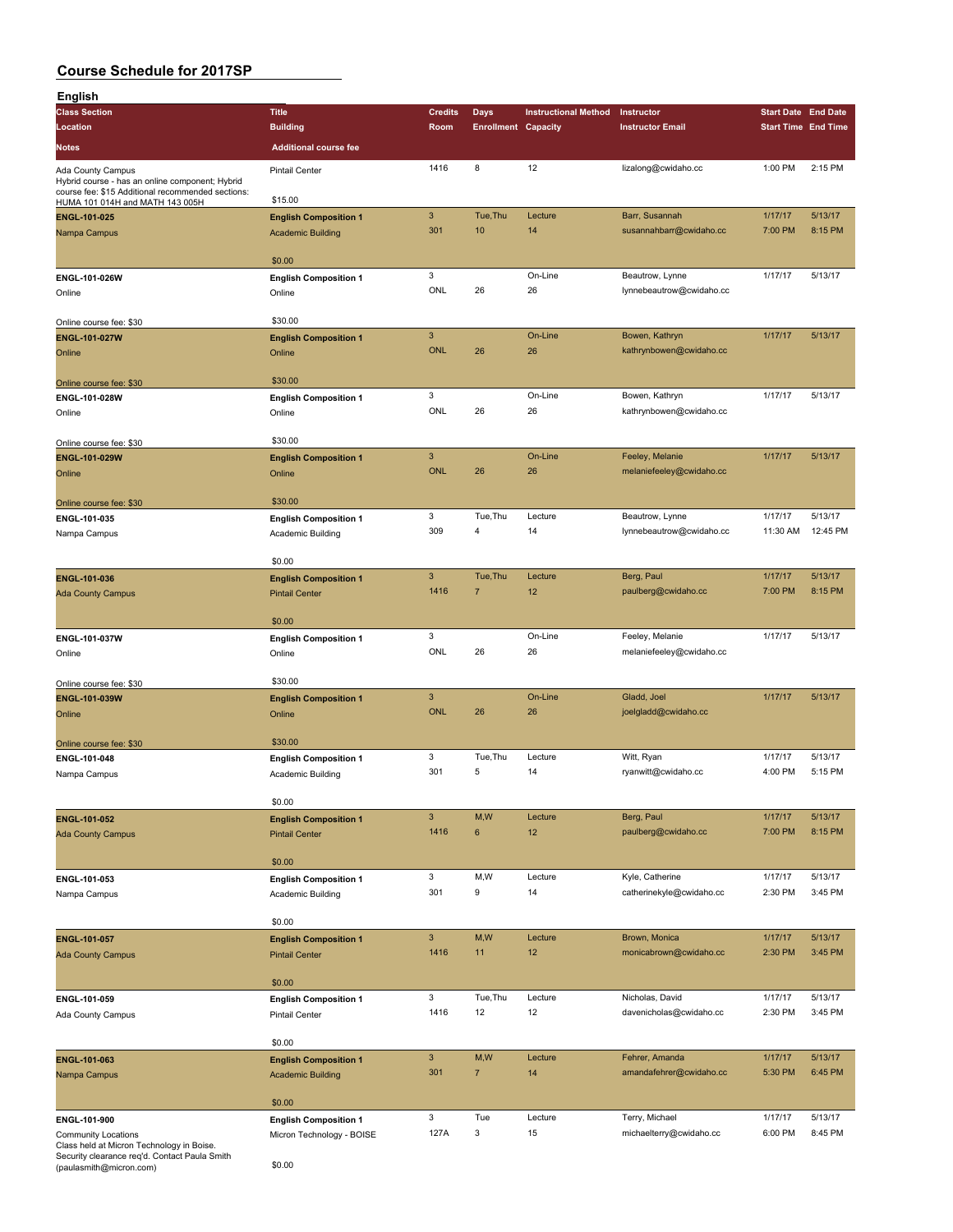| English                                                                                              |                              |                           |                            |                             |                             |                            |          |
|------------------------------------------------------------------------------------------------------|------------------------------|---------------------------|----------------------------|-----------------------------|-----------------------------|----------------------------|----------|
| <b>Class Section</b>                                                                                 | <b>Title</b>                 | <b>Credits</b>            | Days                       | <b>Instructional Method</b> | Instructor                  | <b>Start Date End Date</b> |          |
| Location                                                                                             | <b>Building</b>              | Room                      | <b>Enrollment Capacity</b> |                             | <b>Instructor Email</b>     | <b>Start Time End Time</b> |          |
| Notes                                                                                                | <b>Additional course fee</b> |                           |                            |                             |                             |                            |          |
| ENGL-101P-001                                                                                        | <b>English Composition 1</b> | $\mathbf{3}$              | Tue, Thu                   | Lecture                     | Purvis Aldrich, Jennifer    | 1/17/17                    | 5/13/17  |
| Nampa Campus                                                                                         | <b>Academic Building</b>     | 301                       | 11                         | 12                          | christianaldrich@cwidaho.cc | 8:30 AM                    | 9:45 AM  |
|                                                                                                      |                              |                           |                            |                             |                             |                            |          |
|                                                                                                      | \$0.00                       |                           |                            |                             |                             |                            |          |
| ENGL-101P-002                                                                                        | <b>English Composition 1</b> | 3                         | Tue, Thu                   | Lecture                     | Della Badia, Carl           | 1/17/17                    | 5/13/17  |
| Nampa Campus                                                                                         | Academic Building            | 301                       | 12                         | 12                          | carldellabadia@cwidaho.cc   | 10:00 AM                   | 11:15 AM |
|                                                                                                      |                              |                           |                            |                             |                             |                            |          |
|                                                                                                      | \$0.00                       |                           |                            |                             |                             |                            |          |
| ENGL-101P-003H                                                                                       | <b>English Composition 1</b> | $\mathbf{3}$              | Tue                        | <b>Hybrid</b>               | Witt, Ryan                  | 1/17/17                    | 5/13/17  |
| Nampa Campus                                                                                         | <b>Academic Building</b>     | 301                       | 12                         | 12                          | ryanwitt@cwidaho.cc         | 1:00 PM                    | 2:15 PM  |
| Hybrid course - has an online component; Hybrid<br>course fee: \$15 Additional recommended sections: |                              |                           |                            |                             |                             |                            |          |
| ARTS 101 001H and MATH 123 008H                                                                      | \$15.00                      |                           |                            |                             |                             |                            |          |
| ENGL-101P-004                                                                                        | <b>English Composition 1</b> | 3                         | M,W                        | Lecture                     | Collins, Malia              | 1/17/17                    | 5/13/17  |
| Ada County Campus                                                                                    | <b>Pintail Center</b>        | 1416                      | 12                         | 12                          | maliacollins@cwidaho.cc     | 11:30 AM                   | 12:45 PM |
|                                                                                                      | \$0.00                       |                           |                            |                             |                             |                            |          |
| <b>ENGL-101P-005</b>                                                                                 |                              | $\mathbf{3}$              | M,W                        | Lecture                     | Draney, Jenica              | 1/17/17                    | 5/13/17  |
| <b>Ada County Campus</b>                                                                             | <b>English Composition 1</b> | 1416                      | 11                         | 12                          | jenicadraney@cwidaho.cc     | 1:00 PM                    | 2:15 PM  |
|                                                                                                      | <b>Pintail Center</b>        |                           |                            |                             |                             |                            |          |
|                                                                                                      | \$0.00                       |                           |                            |                             |                             |                            |          |
| ENGL-101P-006                                                                                        | <b>English Composition 1</b> | 3                         | M,W                        | Lecture                     | Draney, Jenica              | 1/17/17                    | 5/13/17  |
| Ada County Campus                                                                                    | <b>Pintail Center</b>        | 1416                      | 11                         | 12                          | jenicadraney@cwidaho.cc     | 10:00 AM                   | 11:15 AM |
|                                                                                                      |                              |                           |                            |                             |                             |                            |          |
|                                                                                                      | \$0.00                       |                           |                            |                             |                             |                            |          |
| ENGL-101P-007                                                                                        | <b>English Composition 1</b> | $\mathbf{3}$              | M, W                       | Lecture                     | Ascuena, Andrea             | 1/17/17                    | 5/13/17  |
| Nampa Campus                                                                                         | <b>Academic Building</b>     | 301                       | 12                         | 12                          | andreaascuena@cwidaho.cc    | 10:00 AM                   | 11:15 AM |
|                                                                                                      |                              |                           |                            |                             |                             |                            |          |
|                                                                                                      | \$0.00                       |                           |                            |                             |                             |                            |          |
| ENGL-101P-008                                                                                        | <b>English Composition 1</b> | 3                         | M,W                        | Lecture                     | Kyle, Catherine             | 1/17/17                    | 5/13/17  |
| Nampa Campus                                                                                         | Academic Building            | 301                       | 12                         | 12                          | catherinekyle@cwidaho.cc    | 8:30 AM                    | 9:45 AM  |
|                                                                                                      |                              |                           |                            |                             |                             |                            |          |
|                                                                                                      | \$0.00                       |                           |                            |                             |                             |                            |          |
| ENGL-101P-009                                                                                        | <b>English Composition 1</b> | $\mathbf{3}$              | M, W                       | Lecture                     | Ascuena, Andrea             | 1/17/17                    | 5/13/17  |
| Nampa Campus                                                                                         | <b>Academic Building</b>     | 301                       | 12                         | 12                          | andreaascuena@cwidaho.cc    | 7:00 AM                    | 8:15 AM  |
|                                                                                                      | \$0.00                       |                           |                            |                             |                             |                            |          |
| ENGL-101P-010                                                                                        | <b>English Composition 1</b> | 3                         | Tue, Thu                   | Lecture                     | Beautrow, Lynne             | 1/17/17                    | 5/13/17  |
| Nampa Campus                                                                                         | Academic Building            | 301                       | 12                         | 12                          | lynnebeautrow@cwidaho.cc    | 2:30 PM                    | 3:45 PM  |
|                                                                                                      |                              |                           |                            |                             |                             |                            |          |
|                                                                                                      | \$0.00                       |                           |                            |                             |                             |                            |          |
| <b>ENGL-101P-011</b>                                                                                 | <b>English Composition 1</b> | $\mathbf{3}$              | Tue, Thu                   | Lecture                     | Nicholas, David             | 1/17/17                    | 5/13/17  |
| <b>Ada County Campus</b>                                                                             | <b>Pintail Center</b>        | 1416                      | 12                         | 12                          | davenicholas@cwidaho.cc     | 10:00 AM                   | 11:15 AM |
|                                                                                                      |                              |                           |                            |                             |                             |                            |          |
|                                                                                                      | \$0.00                       |                           |                            |                             |                             |                            |          |
| ENGL-101P-012                                                                                        | <b>English Composition 1</b> | 3                         | Tue, Thu                   | Lecture                     | Collins, Malia              | 1/17/17                    | 5/13/17  |
| Ada County Campus                                                                                    | <b>Pintail Center</b>        | 1416                      | 12                         | 12                          | maliacollins@cwidaho.cc     | 8:30 AM                    | 9:45 AM  |
|                                                                                                      |                              |                           |                            |                             |                             |                            |          |
|                                                                                                      | \$0.00                       |                           |                            |                             |                             |                            |          |
| ENGL-101P-013                                                                                        | <b>English Composition 1</b> | $\ensuremath{\mathsf{3}}$ | Tue, Thu                   | Lecture                     | Purvis Aldrich, Jennifer    | 1/17/17                    | 5/13/17  |
| Nampa Campus                                                                                         | <b>Academic Building</b>     | 301                       | 12                         | 12                          | christianaldrich@cwidaho.cc | 11:30 AM                   | 12:45 PM |
|                                                                                                      |                              |                           |                            |                             |                             |                            |          |
|                                                                                                      | \$0.00                       | 3                         | M, W                       | Lecture                     | Ascuena, Andrea             | 1/17/17                    | 5/13/17  |
| ENGL-101P-014                                                                                        | <b>English Composition 1</b> | 301                       | 12                         | 12                          | andreaascuena@cwidaho.cc    | 1:00 PM                    | 2:15 PM  |
| Nampa Campus                                                                                         | Academic Building            |                           |                            |                             |                             |                            |          |
|                                                                                                      | \$0.00                       |                           |                            |                             |                             |                            |          |
| ENGL-101P-015                                                                                        | <b>English Composition 1</b> | $\mathbf{3}$              | M,W                        | Lecture                     | Della Badia, Carl           | 1/17/17                    | 5/13/17  |
| Nampa Campus                                                                                         | <b>Academic Building</b>     | 301                       | 12                         | 12                          | carldellabadia@cwidaho.cc   | 11:30 AM                   | 12:45 PM |
|                                                                                                      |                              |                           |                            |                             |                             |                            |          |
|                                                                                                      | \$0.00                       |                           |                            |                             |                             |                            |          |
| ENGL-101P-016                                                                                        | <b>English Composition 1</b> | 3                         | Tue, Thu                   | Lecture                     | Newberry, Christina         | 1/17/17                    | 5/13/17  |
| Ada County Campus                                                                                    | <b>Pintail Center</b>        | 1416                      | 11                         | 12                          | meagannewberry@cwidaho.cc   | 11:30 AM                   | 12:45 PM |
|                                                                                                      |                              |                           |                            |                             |                             |                            |          |
|                                                                                                      | \$0.00                       |                           |                            |                             |                             |                            |          |
| <b>ENGL-101P-018H</b>                                                                                | <b>English Composition 1</b> | $\ensuremath{\mathsf{3}}$ | Thu                        | <b>Hybrid</b>               | Witt, Ryan                  | 1/17/17                    | 5/13/17  |
| Nampa Campus                                                                                         | <b>Academic Building</b>     | 301                       | 9                          | 12                          | ryanwitt@cwidaho.cc         | 1:00 PM                    | 2:15 PM  |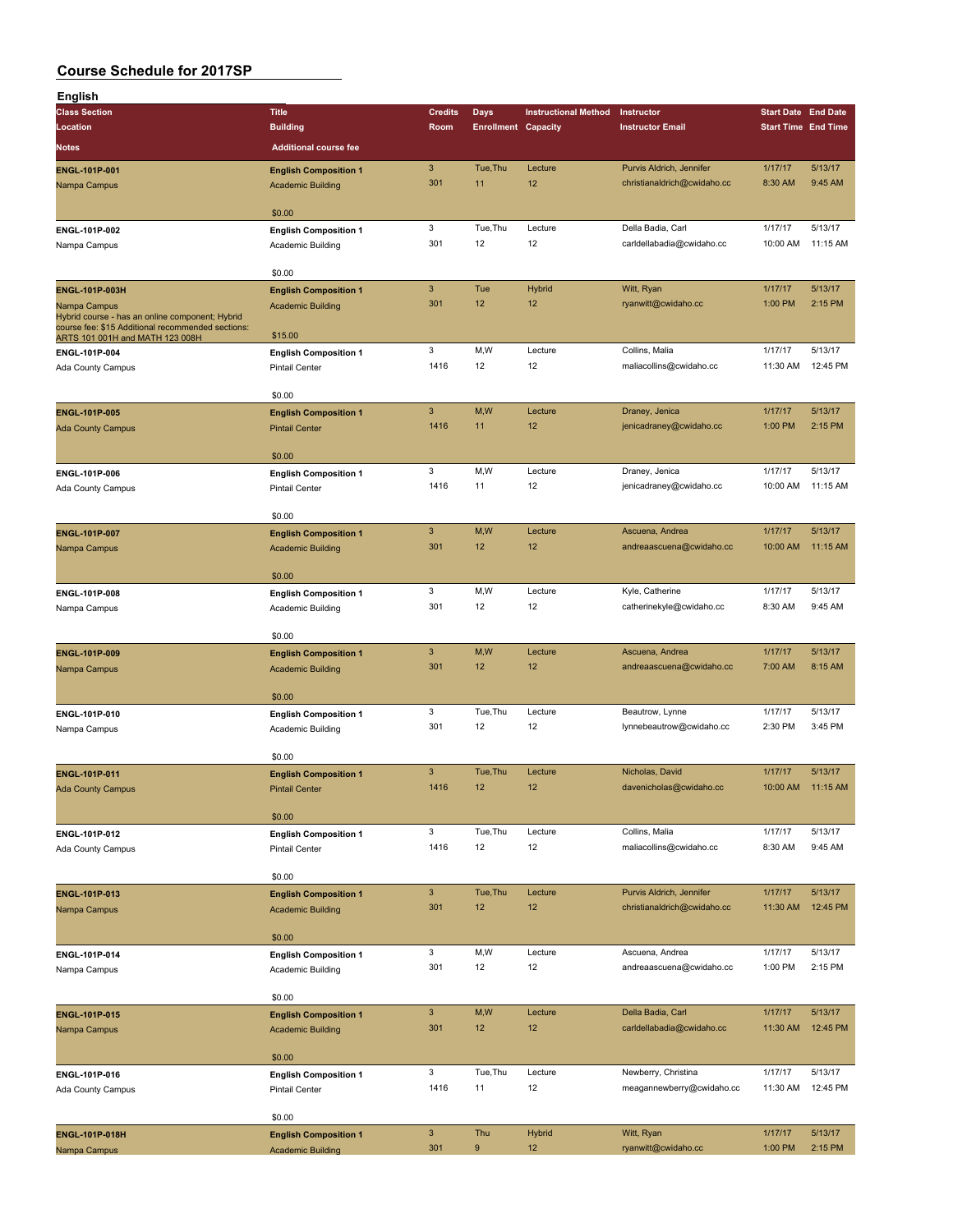| English                                                                              |                                                   |                           |                            |                             |                                   |                            |          |
|--------------------------------------------------------------------------------------|---------------------------------------------------|---------------------------|----------------------------|-----------------------------|-----------------------------------|----------------------------|----------|
| <b>Class Section</b>                                                                 | <b>Title</b>                                      | <b>Credits</b>            | <b>Days</b>                | <b>Instructional Method</b> | Instructor                        | <b>Start Date End Date</b> |          |
| Location                                                                             | <b>Building</b>                                   | Room                      | <b>Enrollment Capacity</b> |                             | <b>Instructor Email</b>           | <b>Start Time End Time</b> |          |
| Notes                                                                                | <b>Additional course fee</b>                      |                           |                            |                             |                                   |                            |          |
| Hybrid course - has an online component; Hybrid                                      |                                                   |                           |                            |                             |                                   |                            |          |
| course fee: \$15 Additional recommended sections:<br>ARTS 101 002H and MATH 143 020H | \$15.00                                           |                           |                            |                             |                                   |                            |          |
| ENGL-101P-020                                                                        | <b>English Composition 1</b>                      | $\mathbf 3$               | M,W                        | Lecture                     | Scripps, John                     | 1/17/17                    | 5/13/17  |
| Ada County Campus                                                                    | Pintail Center                                    | 1416                      | 12                         | 12                          | johnscripps@cwidaho.cc            | 4:00 PM                    | 5:15 PM  |
|                                                                                      |                                                   |                           |                            |                             |                                   |                            |          |
|                                                                                      | \$0.00                                            |                           |                            |                             |                                   |                            |          |
| <b>ENGL-101P-021H</b>                                                                | <b>English Composition 1</b>                      | $\mathbf{3}$              | Thu                        | <b>Hybrid</b>               | Long, Elizabeth                   | 1/17/17                    | 5/13/17  |
| <b>Ada County Campus</b>                                                             | <b>Pintail Center</b>                             | 1416                      | $\overline{7}$             | 12                          | lizalong@cwidaho.cc               | 1:00 PM                    | 2:15 PM  |
| Hybrid course - has an online component; Hybrid                                      |                                                   |                           |                            |                             |                                   |                            |          |
| course fee: \$15 Additional recommended sections:<br>MATH 123 009H and PSYC 101 010H | \$15.00                                           |                           |                            |                             |                                   |                            |          |
| ENGL-101P-022                                                                        | <b>English Composition 1</b>                      | 3                         | M,W                        | Lecture                     | Lefavour, Nicole                  | 1/17/17                    | 5/13/17  |
| Ada County Campus                                                                    | <b>Pintail Center</b>                             | 1416                      | 12                         | 12                          | nicolelefavour@cwidaho.cc         | 8:30 AM                    | 9:45 AM  |
|                                                                                      |                                                   |                           |                            |                             |                                   |                            |          |
|                                                                                      | \$0.00                                            |                           |                            |                             |                                   |                            |          |
| ENGL-101P-024H                                                                       | <b>English Composition 1</b>                      | $\mathbf{3}$              | Tue                        | Hybrid                      | Long, Elizabeth                   | 1/17/17                    | 5/13/17  |
| <b>Ada County Campus</b>                                                             | <b>Pintail Center</b>                             | 1416                      | 11                         | 12                          | lizalong@cwidaho.cc               | 1:00 PM                    | 2:15 PM  |
| Hybrid course - has an online component; Hybrid                                      |                                                   |                           |                            |                             |                                   |                            |          |
| course fee: \$15 Additional recommended sections:<br>HUMA 101 014H and MATH 143 005H | \$15.00                                           |                           |                            |                             |                                   |                            |          |
| ENGL-101P-025                                                                        | <b>English Composition 1</b>                      | 3                         | Tue, Thu                   | Lecture                     | Barr, Susannah                    | 1/17/17                    | 5/13/17  |
| Nampa Campus                                                                         | Academic Building                                 | 301                       | 12                         | 12                          | susannahbarr@cwidaho.cc           | 7:00 PM                    | 8:15 PM  |
|                                                                                      |                                                   |                           |                            |                             |                                   |                            |          |
|                                                                                      | \$0.00                                            |                           |                            |                             |                                   |                            |          |
| ENGL-101P-035                                                                        | <b>English Composition 1</b>                      | $\ensuremath{\mathsf{3}}$ | Tue, Thu                   | Lecture                     | Beautrow, Lynne                   | 1/17/17                    | 5/13/17  |
| Nampa Campus                                                                         | <b>Academic Building</b>                          | 309                       | 11                         | 12                          | lynnebeautrow@cwidaho.cc          | 11:30 AM                   | 12:45 PM |
|                                                                                      |                                                   |                           |                            |                             |                                   |                            |          |
|                                                                                      | \$0.00                                            |                           |                            |                             |                                   |                            |          |
| ENGL-101P-036                                                                        | <b>English Composition 1</b>                      | 3                         | Tue, Thu                   | Lecture                     | Berg, Paul                        | 1/17/17                    | 5/13/17  |
| Ada County Campus                                                                    | <b>Pintail Center</b>                             | 1416                      | 12                         | 12                          | paulberg@cwidaho.cc               | 7:00 PM                    | 8:15 PM  |
|                                                                                      |                                                   |                           |                            |                             |                                   |                            |          |
|                                                                                      | \$0.00                                            | $\mathbf{3}$              | Tue, Thu                   | Lecture                     |                                   | 1/17/17                    | 5/13/17  |
| ENGL-101P-048                                                                        | <b>English Composition 1</b>                      | 301                       | 11                         | 12                          | Witt, Ryan<br>ryanwitt@cwidaho.cc | 4:00 PM                    | 5:15 PM  |
| Nampa Campus                                                                         | <b>Academic Building</b>                          |                           |                            |                             |                                   |                            |          |
|                                                                                      | \$0.00                                            |                           |                            |                             |                                   |                            |          |
| ENGL-101P-052                                                                        | <b>English Composition 1</b>                      | 3                         | M,W                        | Lecture                     | Berg, Paul                        | 1/17/17                    | 5/13/17  |
| Ada County Campus                                                                    | <b>Pintail Center</b>                             | 1416                      | 12                         | 12                          | paulberg@cwidaho.cc               | 7:00 PM                    | 8:15 PM  |
|                                                                                      |                                                   |                           |                            |                             |                                   |                            |          |
|                                                                                      | \$0.00                                            |                           |                            |                             |                                   |                            |          |
| ENGL-101P-053                                                                        | <b>English Composition 1</b>                      | $\mathbf{3}$              | M,W                        | Lecture                     | Kyle, Catherine                   | 1/17/17                    | 5/13/17  |
| Nampa Campus                                                                         | <b>Academic Building</b>                          | 301                       | 5                          | 12                          | catherinekyle@cwidaho.cc          | 2:30 PM                    | 3:45 PM  |
|                                                                                      |                                                   |                           |                            |                             |                                   |                            |          |
|                                                                                      | \$0.00                                            |                           |                            |                             |                                   |                            |          |
| ENGL-101P-057                                                                        | <b>English Composition 1</b>                      | $\mathbf 3$               | M, W                       | Lecture                     | Brown, Monica                     | 1/17/17                    | 5/13/17  |
| Ada County Campus                                                                    | Pintail Center                                    | 1416                      | 12                         | 12                          | monicabrown@cwidaho.cc            | 2:30 PM                    | 3:45 PM  |
|                                                                                      |                                                   |                           |                            |                             |                                   |                            |          |
|                                                                                      | \$0.00                                            |                           |                            |                             |                                   |                            |          |
| ENGL-101P-059                                                                        | <b>English Composition 1</b>                      | $\mathbf{3}$              | Tue, Thu                   | Lecture                     | Nicholas, David                   | 1/17/17                    | 5/13/17  |
| <b>Ada County Campus</b>                                                             | <b>Pintail Center</b>                             | 1416                      | 10                         | 12                          | davenicholas@cwidaho.cc           | 2:30 PM                    | 3:45 PM  |
|                                                                                      | \$0.00                                            |                           |                            |                             |                                   |                            |          |
|                                                                                      |                                                   | 3                         | M,W                        | Lecture                     | Fehrer, Amanda                    | 1/17/17                    | 5/13/17  |
| ENGL-101P-063                                                                        | <b>English Composition 1</b><br>Academic Building | 301                       | 12                         | 12                          | amandafehrer@cwidaho.cc           | 5:30 PM                    | 6:45 PM  |
| Nampa Campus                                                                         |                                                   |                           |                            |                             |                                   |                            |          |
|                                                                                      | \$0.00                                            |                           |                            |                             |                                   |                            |          |
| ENGL-102-001                                                                         | <b>English Composition 2</b>                      | $\mathsf 3$               | Tue, Thu                   | Lecture                     | Heald, Denise                     | 1/17/17                    | 5/13/17  |
| Nampa Campus                                                                         | <b>Aspen Classroom Building</b>                   | 101                       | 25                         | 26                          | deniseheald@cwidaho.cc            | 8:30 AM                    | 9:45 AM  |
|                                                                                      |                                                   |                           |                            |                             |                                   |                            |          |
|                                                                                      | \$0.00                                            |                           |                            |                             |                                   |                            |          |
| ENGL-102-002                                                                         | <b>English Composition 2</b>                      | 3                         | Tue, Thu                   | Lecture                     | Nordstrom, Amy                    | 1/17/17                    | 5/13/17  |
| Ada County Campus                                                                    | Pintail Center                                    | 1211                      | 24                         | 24                          | amynordstrom@cwidaho.cc           | 11:30 AM                   | 12:45 PM |
|                                                                                      |                                                   |                           |                            |                             |                                   |                            |          |
|                                                                                      | \$0.00                                            |                           |                            |                             |                                   |                            |          |
| ENGL-102-003H                                                                        | <b>English Composition 2</b>                      | $\ensuremath{\mathsf{3}}$ | M                          | <b>Hybrid</b>               | Wolford, Abigail                  | 1/17/17                    | 5/13/17  |
| <b>Ada County Campus</b>                                                             | <b>Pintail Center</b>                             | 1230                      | 22                         | 22                          | abbywolford@cwidaho.cc            | 10:00 AM                   | 11:15 AM |
| Hybrid course - has an online component; Hybrid                                      | \$15.00                                           |                           |                            |                             |                                   |                            |          |
| course fee: \$15                                                                     |                                                   |                           |                            |                             |                                   |                            |          |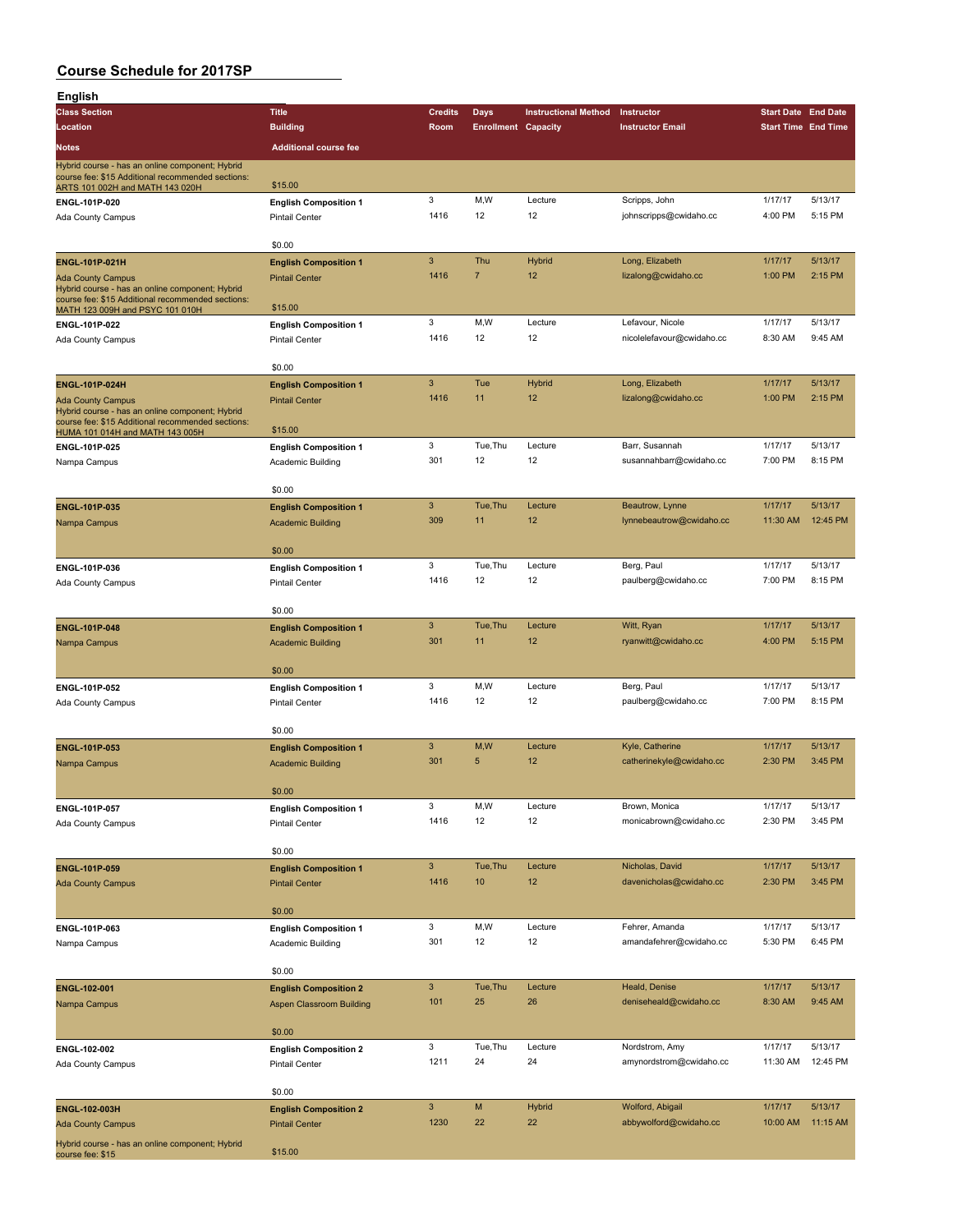| <b>English</b>                                                      |                                                |                           |                            |                             |                                                  |                            |          |
|---------------------------------------------------------------------|------------------------------------------------|---------------------------|----------------------------|-----------------------------|--------------------------------------------------|----------------------------|----------|
| <b>Class Section</b>                                                | <b>Title</b>                                   | <b>Credits</b>            | Days                       | <b>Instructional Method</b> | Instructor                                       | <b>Start Date End Date</b> |          |
| Location                                                            | <b>Building</b>                                | Room                      | <b>Enrollment Capacity</b> |                             | <b>Instructor Email</b>                          | <b>Start Time End Time</b> |          |
| Notes                                                               | <b>Additional course fee</b>                   |                           |                            |                             |                                                  |                            |          |
| ENGL-102-004H                                                       | <b>English Composition 2</b>                   | 3                         | W                          | Hybrid                      | Wolford, Abigail                                 | 1/17/17                    | 5/13/17  |
| Ada County Campus                                                   | <b>Pintail Center</b>                          | 1230                      | 19                         | 22                          | abbywolford@cwidaho.cc                           | 10:00 AM                   | 11:15 AM |
| Hybrid course - has an online component; Hybrid                     |                                                |                           |                            |                             |                                                  |                            |          |
| course fee: \$15                                                    | \$15.00                                        |                           |                            |                             |                                                  |                            |          |
| ENGL-102-005H                                                       | <b>English Composition 2</b>                   | $\ensuremath{\mathsf{3}}$ | Tue                        | <b>Hybrid</b>               | Gladd, Joel                                      | 1/17/17                    | 5/13/17  |
| Nampa Campus                                                        | <b>Academic Building</b>                       | 201                       | 25                         | 26                          | joelgladd@cwidaho.cc                             | 8:30 AM                    | 9:45 AM  |
| Hybrid course - has an online component; Hybrid<br>course fee: \$15 | \$15.00                                        |                           |                            |                             |                                                  |                            |          |
| ENGL-102-006                                                        | <b>English Composition 2</b>                   | 3                         | Tue, Thu                   | Lecture                     | Fowler, Bret                                     | 1/17/17                    | 5/13/17  |
| Nampa Campus                                                        | Academic Building                              | 320                       | 23                         | 24                          | bretfowler@cwidaho.cc                            | 4:00 PM                    | 5:15 PM  |
|                                                                     |                                                |                           |                            |                             |                                                  |                            |          |
|                                                                     | \$0.00                                         |                           |                            |                             |                                                  |                            |          |
| <b>ENGL-102-008W</b>                                                | <b>English Composition 2</b>                   | $\ensuremath{\mathsf{3}}$ |                            | On-Line                     | Hughes, Stewart                                  | 1/17/17                    | 5/13/17  |
| Online                                                              | Online                                         | <b>ONL</b>                | 25                         | 26                          | collinhughes@cwidaho.cc                          |                            |          |
|                                                                     | \$30.00                                        |                           |                            |                             |                                                  |                            |          |
| Online course fee: \$30<br>ENGL-102-009W                            | <b>English Composition 2</b>                   | 3                         |                            | On-Line                     | Pettitt, William                                 | 1/17/17                    | 5/13/17  |
| Online                                                              | Online                                         | ONL                       | 25                         | 26                          | billpettitt@cwidaho.cc                           |                            |          |
|                                                                     |                                                |                           |                            |                             |                                                  |                            |          |
| Online course fee: \$30                                             | \$30.00                                        |                           |                            |                             |                                                  |                            |          |
| <b>ENGL-102-010W</b>                                                | <b>English Composition 2</b>                   | $\ensuremath{\mathsf{3}}$ |                            | On-Line                     | Roehr, Elizabeth                                 | 1/17/17                    | 5/13/17  |
| Online                                                              | Online                                         | <b>ONL</b>                | 26                         | 26                          | tinaroehr@cwidaho.cc                             |                            |          |
|                                                                     |                                                |                           |                            |                             |                                                  |                            |          |
| Online course fee: \$30                                             | \$30.00                                        | 3                         |                            | On-Line                     | Lowry, Jennifer                                  | 1/17/17                    | 5/13/17  |
| ENGL-102-011W<br>Online                                             | <b>English Composition 2</b><br>Online         | ONL                       | 26                         | 26                          | jennylowry@cwidaho.cc                            |                            |          |
|                                                                     |                                                |                           |                            |                             |                                                  |                            |          |
| Online course fee: \$30                                             | \$30.00                                        |                           |                            |                             |                                                  |                            |          |
| ENGL-102-012W                                                       | <b>English Composition 2</b>                   | $\mathbf{3}$              |                            | On-Line                     | Pettitt, William                                 | 1/17/17                    | 5/13/17  |
| Online                                                              | Online                                         | <b>ONL</b>                | 26                         | 26                          | billpettitt@cwidaho.cc                           |                            |          |
|                                                                     |                                                |                           |                            |                             |                                                  |                            |          |
| Online course fee: \$30                                             | \$30.00                                        |                           |                            |                             |                                                  |                            |          |
| ENGL-102-013W                                                       | <b>English Composition 2</b>                   | 3                         |                            | On-Line                     | Samuelson, Richard<br>RichardSamuelson@cwidaho.c | 1/17/17                    | 5/13/17  |
| Online                                                              | Online                                         | ONL                       | 26                         | 26                          | C                                                |                            |          |
|                                                                     |                                                |                           |                            |                             |                                                  |                            |          |
| Online course fee: \$30                                             | \$30.00                                        |                           |                            |                             |                                                  |                            |          |
| ENGL-102-014W                                                       | <b>English Composition 2</b>                   | $\mathbf{3}$              |                            | On-Line                     | Braley-Smith, Ann                                | 1/17/17                    | 5/13/17  |
| Online                                                              | Online                                         | <b>ONL</b>                | 26                         | 26                          | annbraley-smith@cwidaho.cc                       |                            |          |
|                                                                     | \$30.00                                        |                           |                            |                             |                                                  |                            |          |
| Online course fee: \$30<br>ENGL-102-015                             | <b>English Composition 2</b>                   | 3                         | Tue, Thu                   | Lecture                     | Draney, Jenica                                   | 1/17/17                    | 5/13/17  |
| Ada County Campus                                                   | <b>Pintail Center</b>                          | 1211                      | 21                         | 24                          | jenicadraney@cwidaho.cc                          | 5:30 PM                    | 6:45 PM  |
|                                                                     |                                                |                           |                            |                             |                                                  |                            |          |
|                                                                     | \$0.00                                         |                           |                            |                             |                                                  |                            |          |
| ENGL-102-016                                                        | <b>English Composition 2</b>                   | $\mathsf 3$               | Tue, Thu                   | Lecture                     | Wolford, Abigail                                 | 1/17/17                    | 5/13/17  |
| <b>Ada County Campus</b>                                            | <b>Pintail Center</b>                          | 1302                      | 24                         | 24                          | abbywolford@cwidaho.cc                           | 10:00 AM                   | 11:15 AM |
|                                                                     |                                                |                           |                            |                             |                                                  |                            |          |
|                                                                     | \$0.00                                         | 3                         | Tue, Thu                   | Lecture                     | Nordstrom, Amy                                   | 1/17/17                    | 5/13/17  |
| ENGL-102-017<br><b>Ada County Campus</b>                            | <b>English Composition 2</b><br>Pintail Center | 1320                      | 25                         | 26                          | amynordstrom@cwidaho.cc                          | 10:00 AM                   | 11:15 AM |
|                                                                     |                                                |                           |                            |                             |                                                  |                            |          |
|                                                                     | \$0.00                                         |                           |                            |                             |                                                  |                            |          |
| ENGL-102-018                                                        | <b>English Composition 2</b>                   | $\mathbf{3}$              | Tue, Thu                   | Lecture                     | Kyle, Catherine                                  | 1/17/17                    | 5/13/17  |
| Nampa Campus                                                        | <b>Aspen Classroom Building</b>                | 108                       | 26                         | 26                          | catherinekyle@cwidaho.cc                         | 1:00 PM                    | 2:15 PM  |
|                                                                     |                                                |                           |                            |                             |                                                  |                            |          |
|                                                                     | \$0.00                                         |                           |                            |                             |                                                  |                            |          |
| ENGL-102-019                                                        | <b>English Composition 2</b>                   | 3                         | M, W                       | Lecture                     | Rippy, Sean                                      | 1/17/17                    | 5/13/17  |
| Nampa Campus                                                        | Aspen Classroom Building                       | 102                       | 24                         | 26                          | seanrippy@cwidaho.cc                             | 4:00 PM                    | 5:15 PM  |
|                                                                     | \$0.00                                         |                           |                            |                             |                                                  |                            |          |
| ENGL-102-020                                                        | <b>English Composition 2</b>                   | $\mathbf{3}$              | M,W                        | Lecture                     | Reynolds, Amanda                                 | 1/17/17                    | 5/13/17  |
| <b>Canyon County Center</b>                                         | <b>Canyon County Center</b>                    | 231                       | 17                         | 24                          | amandareynolds@cwidaho.cc                        | 1:00 PM                    | 2:15 PM  |
|                                                                     |                                                |                           |                            |                             |                                                  |                            |          |
|                                                                     | \$0.00                                         |                           |                            |                             |                                                  |                            |          |
| ENGL-102-021                                                        | <b>English Composition 2</b>                   | 3                         | F                          | Lecture                     | Caruso, Christopher                              | 1/17/17                    | 5/13/17  |
| Nampa Campus                                                        | Academic Building                              | 303                       | 26                         | 26                          | chriscaruso@cwidaho.cc                           | 11:00 AM                   | 1:45 PM  |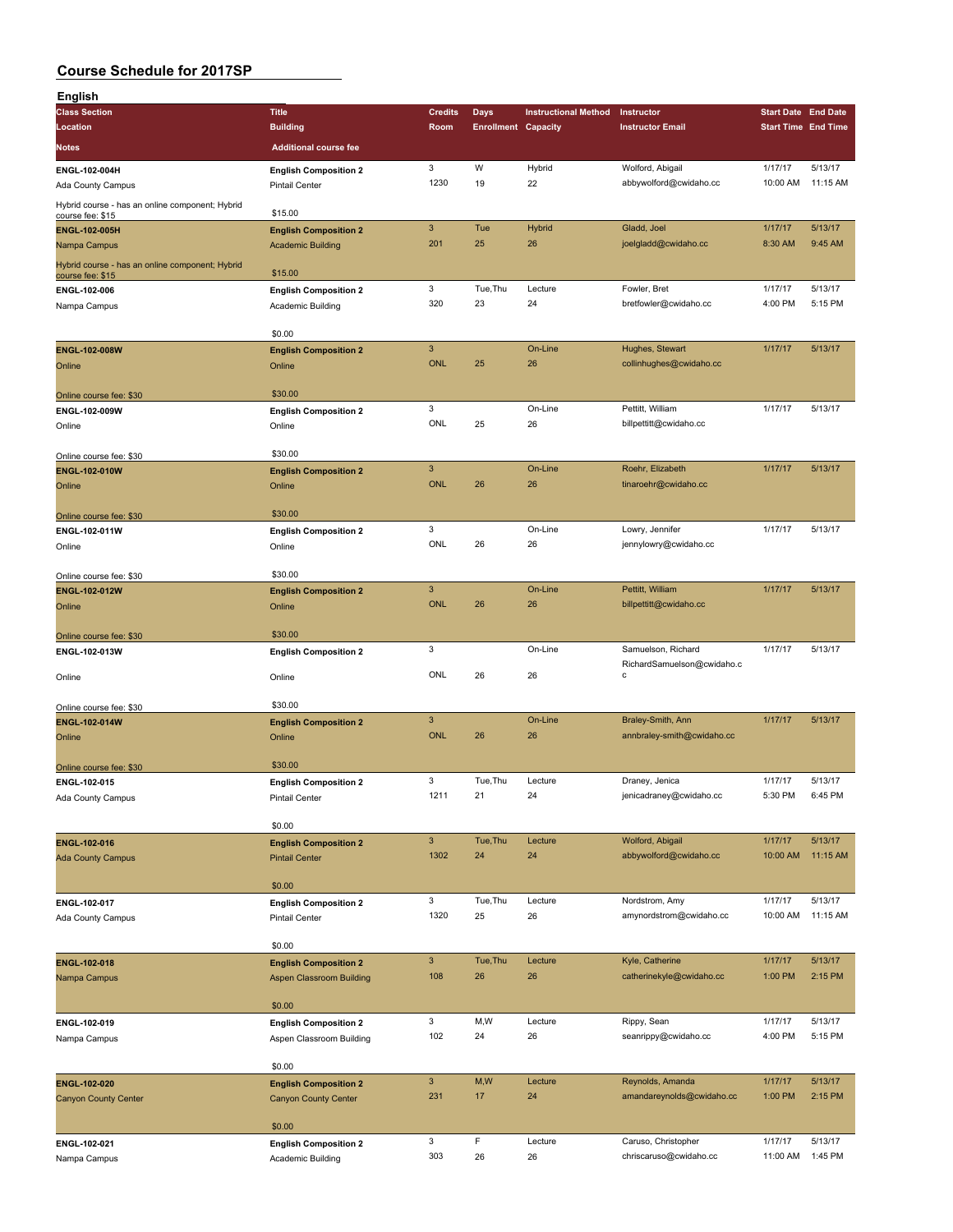| English                                         |                                 |                           |                            |                             |                              |                            |                            |
|-------------------------------------------------|---------------------------------|---------------------------|----------------------------|-----------------------------|------------------------------|----------------------------|----------------------------|
| <b>Class Section</b>                            | <b>Title</b>                    | <b>Credits</b>            | Days                       | <b>Instructional Method</b> | Instructor                   | <b>Start Date End Date</b> |                            |
| Location                                        | <b>Building</b>                 | Room                      | <b>Enrollment Capacity</b> |                             | <b>Instructor Email</b>      |                            | <b>Start Time End Time</b> |
|                                                 |                                 |                           |                            |                             |                              |                            |                            |
| Notes                                           | <b>Additional course fee</b>    |                           |                            |                             |                              |                            |                            |
|                                                 |                                 |                           |                            |                             |                              |                            |                            |
|                                                 | \$0.00                          |                           |                            |                             |                              |                            |                            |
| ENGL-102-022                                    | <b>English Composition 2</b>    | $\ensuremath{\mathsf{3}}$ | M,W                        | Lecture                     | Scripps, John                | 1/17/17                    | 5/13/17                    |
| <b>Ada County Campus</b>                        | <b>Pintail Center</b>           | 1208                      | 26                         | 26                          | johnscripps@cwidaho.cc       | 2:30 PM                    | 3:45 PM                    |
|                                                 |                                 |                           |                            |                             |                              |                            |                            |
|                                                 | \$0.00                          |                           |                            |                             |                              |                            |                            |
| ENGL-102-023                                    | <b>English Composition 2</b>    | 3                         | M                          | Lecture                     | Exline, Eric                 | 1/17/17                    | 5/13/17                    |
| Nampa Campus                                    | Academic Building               | 325                       | 26                         | 26                          | ericexline@cwidaho.cc        | 7:00 PM                    | 9:45 PM                    |
|                                                 |                                 |                           |                            |                             |                              |                            |                            |
|                                                 | \$0.00                          |                           |                            |                             |                              |                            |                            |
| ENGL-102-024                                    |                                 | $\mathbf{3}$              | M,W                        | Lecture                     | Caruso, Christopher          | 1/17/17                    | 5/13/17                    |
|                                                 | <b>English Composition 2</b>    | 1211                      | 24                         | 24                          | chriscaruso@cwidaho.cc       | 5:30 PM                    | 6:45 PM                    |
| <b>Ada County Campus</b>                        | <b>Pintail Center</b>           |                           |                            |                             |                              |                            |                            |
|                                                 | \$0.00                          |                           |                            |                             |                              |                            |                            |
|                                                 |                                 | 3                         |                            |                             |                              |                            | 5/13/17                    |
| ENGL-102-026                                    | <b>English Composition 2</b>    |                           | Tue, Thu                   | Lecture                     | Nicholas, David              | 1/17/17                    |                            |
| Ada County Campus                               | <b>Pintail Center</b>           | 1208                      | 26                         | 26                          | davenicholas@cwidaho.cc      | 8:30 AM                    | 9:45 AM                    |
|                                                 |                                 |                           |                            |                             |                              |                            |                            |
|                                                 | \$0.00                          |                           |                            |                             |                              |                            |                            |
| ENGL-102-027                                    | <b>English Composition 2</b>    | $\mathbf{3}$              | M,W                        | Lecture                     | Scott, David                 | 1/17/17                    | 5/13/17                    |
| Nampa Campus                                    | <b>Aspen Classroom Building</b> | 104                       | 26                         | 26                          | davidscott@cwidaho.cc        | 10:00 AM                   | 11:15 AM                   |
|                                                 |                                 |                           |                            |                             |                              |                            |                            |
|                                                 | \$0.00                          |                           |                            |                             |                              |                            |                            |
| ENGL-102-028                                    | <b>English Composition 2</b>    | 3                         | M, W                       | Lecture                     | Rippy, Sean                  | 1/17/17                    | 5/13/17                    |
| Nampa Campus                                    | Academic Building               | 105                       | 10                         | 26                          | seanrippy@cwidaho.cc         | 7:00 PM                    | 8:15 PM                    |
|                                                 |                                 |                           |                            |                             |                              |                            |                            |
|                                                 | \$0.00                          |                           |                            |                             |                              |                            |                            |
| ENGL-102-029W                                   | <b>English Composition 2</b>    | $\overline{3}$            |                            | On-Line                     | Roseburg, Sandra             | 1/17/17                    | 5/13/17                    |
| Online                                          | Online                          | <b>ONL</b>                | 22                         | 26                          | sandraroseburg@cwidaho.cc    |                            |                            |
|                                                 |                                 |                           |                            |                             |                              |                            |                            |
|                                                 | \$30.00                         |                           |                            |                             |                              |                            |                            |
| ENGL-102-030W                                   |                                 | 3                         |                            | On-Line                     | Lowry, Jennifer              | 1/17/17                    | 5/13/17                    |
|                                                 | <b>English Composition 2</b>    | ONL                       | 25                         | 26                          | jennylowry@cwidaho.cc        |                            |                            |
| Online                                          | Online                          |                           |                            |                             |                              |                            |                            |
|                                                 |                                 |                           |                            |                             |                              |                            |                            |
| Online course fee: \$30                         | \$30.00                         |                           |                            |                             |                              |                            |                            |
| ENGL-102-031                                    | <b>English Composition 2</b>    | $\mathsf 3$               | Tue                        | Lecture                     | May, John                    | 1/17/17                    | 5/13/17                    |
| <b>Ada County Campus</b>                        | <b>Pintail Center</b>           | 1208                      | 17                         | 26                          | johnmay1@cwidaho.cc          | 7:00 PM                    | 9:45 PM                    |
|                                                 |                                 |                           |                            |                             |                              |                            |                            |
|                                                 | \$0.00                          |                           |                            |                             |                              |                            |                            |
| ENGL-102-032                                    | <b>English Composition 2</b>    | 3                         | M,W                        | Lecture                     | Wood, Jonathan               | 1/17/17                    | 5/13/17                    |
| Nampa Campus                                    | Academic Building               | 218                       | 25                         | 26                          | jonwood@cwidaho.cc           | 4:00 PM                    | 5:15 PM                    |
|                                                 |                                 |                           |                            |                             |                              |                            |                            |
|                                                 | \$0.00                          |                           |                            |                             |                              |                            |                            |
| ENGL-102-033                                    | <b>English Composition 2</b>    | $\ensuremath{\mathsf{3}}$ | <b>SAT</b>                 | Lecture                     | Terry, Michael               | 1/17/17                    | 5/13/17                    |
| <b>Ada County Campus</b>                        | <b>Pintail Center</b>           | 1320                      | 12                         | 26                          | michaelterry@cwidaho.cc      | 11:00 AM                   | 1:45 PM                    |
|                                                 |                                 |                           |                            |                             |                              |                            |                            |
|                                                 | \$0.00                          |                           |                            |                             |                              |                            |                            |
| ENGL-102-035                                    | <b>English Composition 2</b>    | 3                         | F                          | Lecture                     | Michas, Christopher          | 1/17/17                    | 5/13/17                    |
| Ada County Campus                               | Pintail Center                  | 1302                      | 22                         | 26                          | christophermichas@cwidaho.cc | 8:00 AM                    | 10:45 AM                   |
|                                                 |                                 |                           |                            |                             |                              |                            |                            |
|                                                 | \$0.00                          |                           |                            |                             |                              |                            |                            |
|                                                 |                                 | $\mathsf 3$               |                            |                             |                              |                            |                            |
| ENGL-102-038                                    | <b>English Composition 2</b>    |                           | Tue, Thu                   | Lecture                     | Heald, Denise                | 1/17/17                    | 5/13/17                    |
| Nampa Campus                                    | Aspen Classroom Building        | 101                       | 25                         | 26                          | deniseheald@cwidaho.cc       | 7:00 AM                    | 8:15 AM                    |
|                                                 |                                 |                           |                            |                             |                              |                            |                            |
|                                                 | \$0.00                          |                           |                            |                             |                              |                            |                            |
| ENGL-102-048H                                   | <b>English Composition 2</b>    | 3                         | W                          | Hybrid                      | Scott, David                 | 1/17/17                    | 5/13/17                    |
| Nampa Campus                                    | Academic Building               | 201                       | 26                         | 26                          | davidscott@cwidaho.cc        | 2:30 PM                    | 3:45 PM                    |
| Hybrid course - has an online component; Hybrid |                                 |                           |                            |                             |                              |                            |                            |
| course fee: \$15                                | \$15.00                         |                           |                            |                             |                              |                            |                            |
| ENGL-102-056                                    | <b>English Composition 2</b>    | $\mathbf{3}$              | M, W                       | Lecture                     | Jones, Jesse                 | 1/17/17                    | 5/13/17                    |
| <b>Ada County Campus</b>                        | <b>Mallard Place Building</b>   | 1108                      | 24                         | 24                          | jessejones@cwidaho.cc        | 4:00 PM                    | 5:15 PM                    |
|                                                 |                                 |                           |                            |                             |                              |                            |                            |
|                                                 | \$0.00                          |                           |                            |                             |                              |                            |                            |
| ENGL-102-057                                    | <b>English Composition 2</b>    | 3                         | M,W                        | Lecture                     | Wood, Jonathan               | 1/17/17                    | 5/13/17                    |
| Nampa Campus                                    | Aspen Classroom Building        | 106                       | 23                         | 26                          | jonwood@cwidaho.cc           | 2:30 PM                    | 3:45 PM                    |
|                                                 |                                 |                           |                            |                             |                              |                            |                            |
|                                                 | \$0.00                          |                           |                            |                             |                              |                            |                            |
| ENGL-102-058                                    | <b>English Composition 2</b>    | $\mathsf 3$               | M,W                        | Lecture                     | Reynolds, Amanda             | 1/17/17                    | 5/13/17                    |
|                                                 |                                 |                           |                            |                             |                              |                            |                            |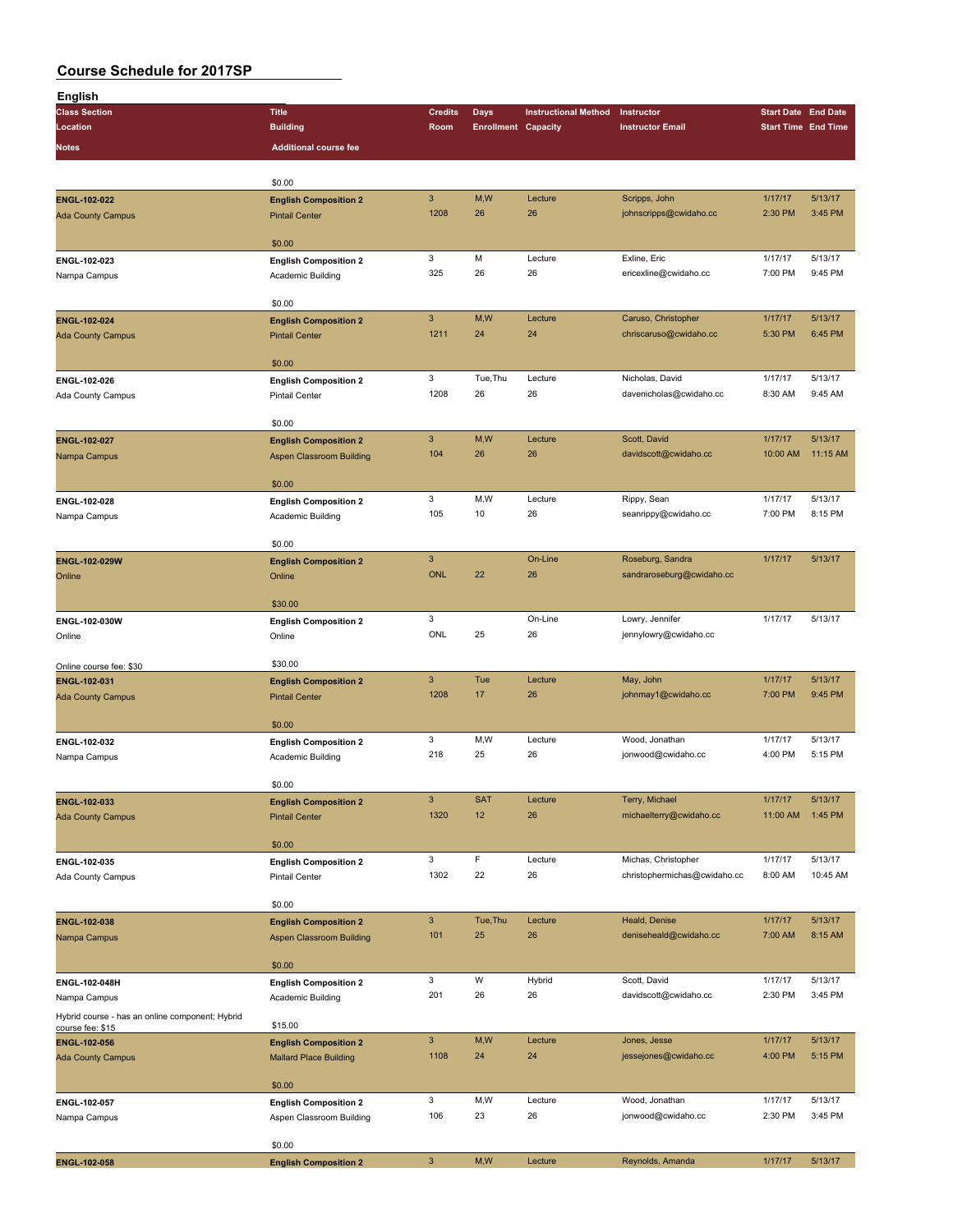| English                                                                                    |                                       |                |                            |                             |                           |                            |          |
|--------------------------------------------------------------------------------------------|---------------------------------------|----------------|----------------------------|-----------------------------|---------------------------|----------------------------|----------|
| <b>Class Section</b>                                                                       | <b>Title</b>                          | <b>Credits</b> | <b>Days</b>                | <b>Instructional Method</b> | Instructor                | <b>Start Date End Date</b> |          |
| Location                                                                                   | <b>Building</b>                       | Room           | <b>Enrollment Capacity</b> |                             | <b>Instructor Email</b>   | <b>Start Time End Time</b> |          |
| Notes                                                                                      | <b>Additional course fee</b>          |                |                            |                             |                           |                            |          |
| <b>Canyon County Center</b>                                                                | <b>Canyon County Center</b>           | 231            | $\mathbf{0}$               | $\mathbf{0}$                | amandareynolds@cwidaho.cc | 10:00 AM                   | 11:15 AM |
| DUAL CREDIT STUDENTS ONLY                                                                  | \$0.00                                |                |                            |                             |                           |                            |          |
| ENGL-102-059                                                                               | <b>English Composition 2</b>          | 3              | M,W                        | Lecture                     | Long, Elizabeth           | 1/17/17                    | 5/13/17  |
| Ada County Campus                                                                          | <b>Pintail Center</b>                 | 1320           | 26                         | 26                          | lizalong@cwidaho.cc       | 11:30 AM                   | 12:45 PM |
|                                                                                            | \$0.00                                |                |                            |                             |                           |                            |          |
| <b>ENGL-102-065H</b>                                                                       | <b>English Composition 2</b>          | $\mathbf{3}$   | Thu                        | <b>Hybrid</b>               | Gladd, Joel               | 1/17/17                    | 5/13/17  |
| Nampa Campus                                                                               | <b>Academic Building</b>              | 201            | 26                         | 26                          | joelgladd@cwidaho.cc      | 8:30 AM                    | 9:45 AM  |
| Hybrid course - has an online component; Hybrid<br>course fee: \$15                        | \$15.00                               |                |                            |                             |                           |                            |          |
| <b>ENGL-102-067W</b>                                                                       | <b>English Composition 2</b>          | 3              |                            | On-Line                     | Roehr, Elizabeth          | 1/17/17                    | 5/13/17  |
| Online                                                                                     | Online                                | ONL            | 26                         | 26                          | tinaroehr@cwidaho.cc      |                            |          |
| Online course fee: \$30                                                                    | \$30.00                               |                |                            |                             |                           |                            |          |
| <b>ENGL-102-068W</b>                                                                       | <b>English Composition 2</b>          | $\mathsf 3$    |                            | On-Line                     | Lowry, Jennifer           | 1/17/17                    | 5/13/17  |
| Online                                                                                     | Online                                | <b>ONL</b>     | 25                         | 26                          | jennylowry@cwidaho.cc     |                            |          |
|                                                                                            |                                       |                |                            |                             |                           |                            |          |
| Online course fee: \$30                                                                    | \$30.00                               |                |                            |                             |                           |                            |          |
| ENGL-102-069W                                                                              | <b>English Composition 2</b>          | 3<br>ONL       |                            | On-Line                     | Pettitt, William          | 1/17/17                    | 5/13/17  |
| Online                                                                                     | Online                                |                | 26                         | 26                          | billpettitt@cwidaho.cc    |                            |          |
| Online course fee: \$30                                                                    | \$30.00                               |                |                            |                             |                           |                            |          |
| ENGL-102-900                                                                               | <b>English Composition 2</b>          | $\mathbf{3}$   | Thu                        | Lecture                     | Terry, Michael            | 1/17/17                    | 5/13/17  |
| <b>Community Locations</b>                                                                 | Micron Technology - BOISE             | 127A           | 11                         | 15                          | michaelterry@cwidaho.cc   | 6:00 PM                    | 9:00 PM  |
| Class held at Micron Technology in Boise.<br>Security clearance req'd. Contact Paula Smith |                                       |                |                            |                             |                           |                            |          |
| (paulasmith@micron.com)                                                                    | \$0.00                                |                |                            |                             |                           |                            |          |
| ENGL-175-001W                                                                              | <b>Introduction to Literature</b>     | 3              |                            | On-Line                     | Kyle, Catherine           | 1/17/17                    | 5/13/17  |
| Online                                                                                     | Online                                | ONL            | 26                         | 27                          | catherinekyle@cwidaho.cc  |                            |          |
| Online course fee: \$30                                                                    | \$30.00                               |                |                            |                             |                           |                            |          |
| <b>ENGL-199-001</b>                                                                        | <b>ST: Literary Magazine</b>          | $\mathbf{3}$   | F                          | <b>Special Topics</b>       | Nicholas, David           | 1/17/17                    | 5/13/17  |
| <b>Ada County Campus</b>                                                                   | <b>Pintail Center</b>                 | 1203           | $9$                        | 15                          | davenicholas@cwidaho.cc   | 2:00 PM                    | 4:45 PM  |
|                                                                                            | \$0.00                                |                |                            |                             |                           |                            |          |
| Cross Listed With EDUC 199<br>ENGL-201-001W                                                | <b>Intermediate Expository Comp</b>   | 3              |                            | On-Line                     | Roehr, Elizabeth          | 1/17/17                    | 5/13/17  |
| Online                                                                                     | Online                                | ONL            | 26                         | 26                          | tinaroehr@cwidaho.cc      |                            |          |
| Online course fee: \$30                                                                    | \$30.00                               |                |                            |                             |                           |                            |          |
| ENGL-202-001W                                                                              | <b>Technical Communication</b>        | $\mathbf{3}$   |                            | On-Line                     | Von Der Ehe, Karl         | 1/17/17                    | 5/13/17  |
| Online                                                                                     | Online                                | <b>ONL</b>     | 24                         | 27                          | karlvonderehe@cwidaho.cc  |                            |          |
|                                                                                            | \$30.00                               |                |                            |                             |                           |                            |          |
| Online course fee: \$30<br>ENGL-202-002W                                                   | <b>Technical Communication</b>        | 3              |                            | On-Line                     | Von Der Ehe, Karl         | 1/17/17                    | 5/13/17  |
| Online                                                                                     | Online                                | <b>ONL</b>     | 26                         | 27                          | karlvonderehe@cwidaho.cc  |                            |          |
|                                                                                            |                                       |                |                            |                             |                           |                            |          |
| Online course fee: \$30                                                                    | \$30.00                               |                |                            |                             |                           |                            |          |
| ENGL-211-001W                                                                              | <b>Intro to Literary Analysis</b>     | $\mathbf{3}$   |                            | On-Line                     | Nicholas, David           | 1/17/17                    | 5/13/17  |
| Online                                                                                     | Online                                | <b>ONL</b>     | 26                         | 26                          | davenicholas@cwidaho.cc   |                            |          |
| Online course fee: \$30                                                                    | \$30.00                               |                |                            |                             |                           |                            |          |
| ENGL-215-001W                                                                              | <b>Survey of World Mythology</b>      | 3              |                            | On-Line                     | Hughes, Stewart           | 1/17/17                    | 5/13/17  |
| Online                                                                                     | Online                                | ONL            | 25                         | 27                          | collinhughes@cwidaho.cc   |                            |          |
|                                                                                            |                                       |                |                            |                             |                           |                            |          |
| Online course fee: \$30                                                                    | \$30.00                               | $\mathbf{3}$   |                            | On-Line                     | Beautrow, Lynne           | 1/17/17                    | 5/13/17  |
| ENGL-258-001W<br>Online                                                                    | Surv of Western World Lit 2<br>Online | <b>ONL</b>     | 24                         | 24                          | lynnebeautrow@cwidaho.cc  |                            |          |
|                                                                                            |                                       |                |                            |                             |                           |                            |          |
| Online course fee: \$30                                                                    | \$30.00                               |                |                            |                             |                           |                            |          |
| ENGL-268-001W                                                                              | Survey of English Literature 2        | 3              |                            | On-Line                     | Wolford, Abigail          | 1/17/17                    | 5/13/17  |
| Online                                                                                     | Online                                | ONL            | 27                         | 27                          | abbywolford@cwidaho.cc    |                            |          |
|                                                                                            | \$30.00                               |                |                            |                             |                           |                            |          |
| Online course fee: \$30<br>ENGL-278-001                                                    | <b>Survey of American Lit 2</b>       | $\mathbf{3}$   | F                          | Lecture                     | Collins, Malia            | 1/17/17                    | 5/13/17  |
| <b>Ada County Campus</b>                                                                   | <b>Pintail Center</b>                 | 1208           | 13                         | 27                          | maliacollins@cwidaho.cc   | 11:00 AM                   | 1:45 PM  |
|                                                                                            |                                       |                |                            |                             |                           |                            |          |
|                                                                                            | \$0.00                                |                |                            |                             |                           |                            |          |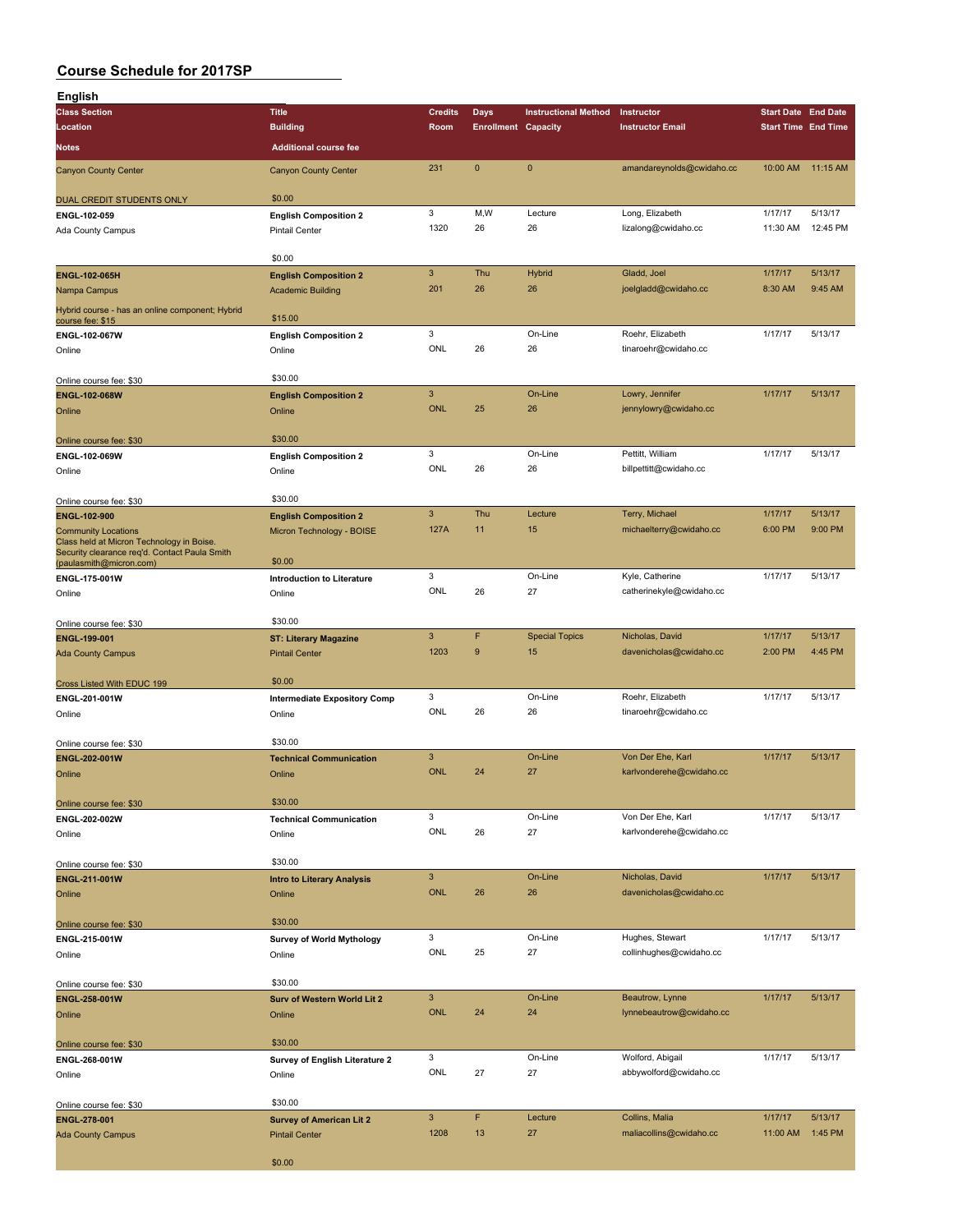| English                 |                                 |                |                            |                             |                           |                            |         |
|-------------------------|---------------------------------|----------------|----------------------------|-----------------------------|---------------------------|----------------------------|---------|
| <b>Class Section</b>    | <b>Title</b>                    | <b>Credits</b> | Days                       | <b>Instructional Method</b> | <b>Instructor</b>         | <b>Start Date End Date</b> |         |
| Location                | <b>Building</b>                 | Room           | <b>Enrollment Capacity</b> |                             | <b>Instructor Email</b>   | <b>Start Time End Time</b> |         |
| <b>Notes</b>            | Additional course fee           |                |                            |                             |                           |                            |         |
| ENGL-291-001W           | <b>Creative Writing Poetry</b>  | 3              |                            | On-Line                     | Wolford, Abigail          | 1/17/17                    | 5/13/17 |
| Online                  | Online                          | ONL            | 24                         | 24                          | abbywolford@cwidaho.cc    |                            |         |
|                         |                                 |                |                            |                             |                           |                            |         |
| Online course fee: \$30 | \$30.00                         |                |                            |                             |                           |                            |         |
| ENGL-292-001            | <b>Creative Writing Fiction</b> | 3              | Tue.Thu                    | Lecture                     | Della Badia, Carl         | 1/17/17                    | 5/13/17 |
| Nampa Campus            | Aspen Classroom Building        | 106            | 24                         | 24                          | carldellabadia@cwidaho.cc | 2:30 PM                    | 3:45 PM |
|                         |                                 |                |                            |                             |                           |                            |         |
|                         | \$0.00                          |                |                            |                             |                           |                            |         |

# **English As a Second Language**

| <b>Class Section</b><br>Location | <b>Title</b><br><b>Building</b>    | <b>Credits</b><br>Room | Days<br><b>Enrollment Capacity</b> | <b>Instructional Method</b> | <b>Instructor</b><br><b>Instructor Email</b> | <b>Start Date End Date</b><br><b>Start Time End Time</b> |         |
|----------------------------------|------------------------------------|------------------------|------------------------------------|-----------------------------|----------------------------------------------|----------------------------------------------------------|---------|
| <b>Notes</b>                     | <b>Additional course fee</b>       |                        |                                    |                             |                                              |                                                          |         |
| <b>ENGS-104-001</b>              | <b>ESL Reading &amp; Writing 3</b> | 3                      | Tue, Thu                           | Lecture                     | Draney, Jenica                               | 1/17/17                                                  | 5/13/17 |
| <b>Ada County Campus</b>         | <b>Mallard Place Building</b>      | 1116                   | 5                                  | 24                          | jenicadraney@cwidaho.cc                      | 1:00 PM                                                  | 2:15 PM |
|                                  | \$0.00                             |                        |                                    |                             |                                              |                                                          |         |
| <b>Finance</b>                   |                                    |                        |                                    |                             |                                              |                                                          |         |

### **Class Section Title Credits Days Instructional Method Instructor Start Date End Date Location Building Room Enrollment Capacity Instructor Email Start Time End Time Notes Additional course fee FINA-102-002W Personal Finance** 3 On-Line Batali, Jorene 1/17/17 5/13/17

| Online                                                              | Online                  | <b>ONL</b> | 30 | 30      | jorenebatali@cwidaho.cc |         |         |
|---------------------------------------------------------------------|-------------------------|------------|----|---------|-------------------------|---------|---------|
| Online course fee: \$30; Additional course fee: \$148<br>(IncludED) | \$178.00                |            |    |         |                         |         |         |
| FINA-102-003W                                                       | <b>Personal Finance</b> |            |    | On-Line | Batali, Jorene          | 1/17/17 | 5/13/17 |
| Online                                                              | Online                  | ONL        | 26 | 30      | jorenebatali@cwidaho.cc |         |         |
| Online course fee: \$30; Additional course fee: \$148<br>(IncludED) | \$178.00                |            |    |         |                         |         |         |

### **French**

| <b>Class Section</b><br>Location | <b>Title</b><br><b>Building</b>                        | <b>Credits</b><br>Room | Days<br><b>Enrollment Capacity</b> | <b>Instructional Method</b> | <b>Instructor</b><br><b>Instructor Email</b> | <b>Start Date End Date</b><br><b>Start Time End Time</b> |                    |
|----------------------------------|--------------------------------------------------------|------------------------|------------------------------------|-----------------------------|----------------------------------------------|----------------------------------------------------------|--------------------|
| <b>Notes</b>                     | <b>Additional course fee</b>                           |                        |                                    |                             |                                              |                                                          |                    |
| FREN-101-001<br>Nampa Campus     | <b>Elementary French 1</b><br><b>Academic Building</b> | $\overline{4}$<br>322  | M,W<br>28                          | Lecture<br>28               | Horning, Andrew<br>andrewhorning@cwidaho.cc  | 1/17/17<br>6:00 PM                                       | 5/13/17<br>7:50 PM |
|                                  | \$0.00                                                 |                        |                                    |                             |                                              |                                                          |                    |
| FREN-102-001W<br>Online          | <b>Elementary French 2</b><br>Online                   | 4<br>ONL               | 19                                 | On-Line<br>29               | Horning, Andrew<br>andrewhorning@cwidaho.cc  | 1/17/17                                                  | 5/13/17            |
| Online course fee: \$40          | \$40.00                                                |                        |                                    |                             |                                              |                                                          |                    |

**Geography**

| <b>Class Section</b><br>Location                        | <b>Title</b><br><b>Building</b> | <b>Credits</b><br>Room | <b>Days</b><br><b>Enrollment Capacity</b> | <b>Instructional Method</b> | <b>Instructor</b><br><b>Instructor Email</b> | <b>Start Date End Date</b><br><b>Start Time End Time</b> |         |
|---------------------------------------------------------|---------------------------------|------------------------|-------------------------------------------|-----------------------------|----------------------------------------------|----------------------------------------------------------|---------|
| <b>Notes</b>                                            | <b>Additional course fee</b>    |                        |                                           |                             |                                              |                                                          |         |
| GEOG-100-001W                                           | <b>Physical Geography</b>       | $\overline{4}$         |                                           | On-Line                     | Krouse, Bryan                                | 1/17/17                                                  | 5/13/17 |
| Online                                                  | Online                          | <b>ONL</b>             | 30                                        | 30                          | bryankrouse@cwidaho.cc                       |                                                          |         |
| Corequisite: GEOG 100L 001W; Online course fee:<br>\$40 | \$40.00                         |                        |                                           |                             |                                              |                                                          |         |
| GEOG-100-002W                                           | <b>Physical Geography</b>       | 4                      |                                           | On-Line                     | Webber, Beau                                 | 1/17/17                                                  | 5/13/17 |
| Online                                                  | Online                          | ONL                    | 28                                        | 30                          | beauwebber@cwidaho.cc                        |                                                          |         |
| Corequisite: GEOG 100L 002W; Online course fee:<br>\$40 | \$40.00                         |                        |                                           |                             |                                              |                                                          |         |
| GEOG-100-003W                                           | <b>Physical Geography</b>       | 4                      |                                           | On-Line                     | Krouse, Bryan                                | 1/17/17                                                  | 5/13/17 |
| Online                                                  | Online                          | ONL                    | 30                                        | 30                          | bryankrouse@cwidaho.cc                       |                                                          |         |
| Corequisite: GEOG 100L 003W; Online course fee:<br>\$40 | \$40.00                         |                        |                                           |                             |                                              |                                                          |         |
| GEOG-100L-001W                                          | <b>Physical Geography Lab</b>   | 0                      |                                           | On-Line                     | Krouse, Bryan                                | 1/17/17                                                  | 5/13/17 |
| Online                                                  | Online                          | ONL                    | 30                                        | 30                          | bryankrouse@cwidaho.cc                       |                                                          |         |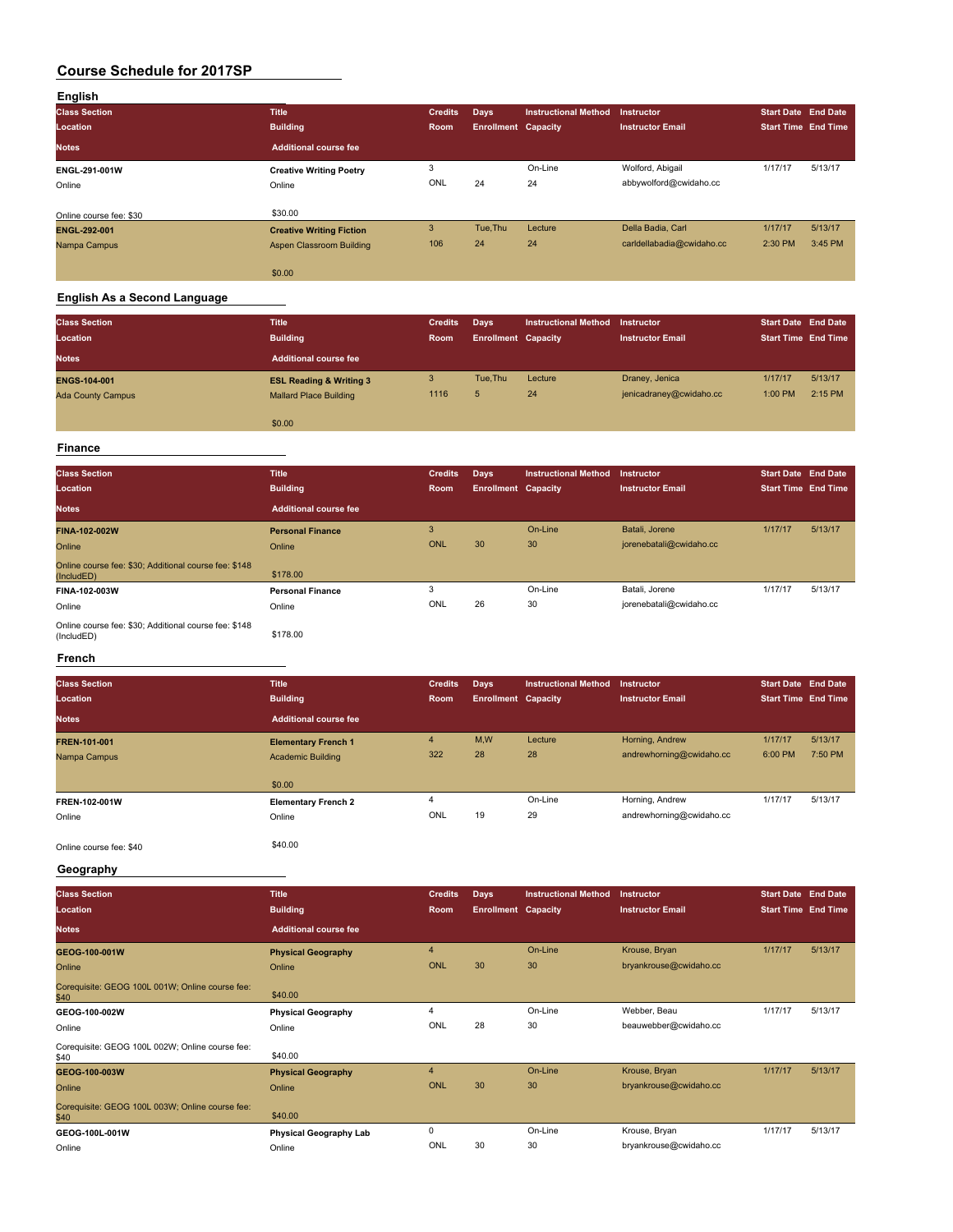| Geography                                          |                                         |                |                            |                             |                            |                            |          |
|----------------------------------------------------|-----------------------------------------|----------------|----------------------------|-----------------------------|----------------------------|----------------------------|----------|
| <b>Class Section</b>                               | <b>Title</b>                            | <b>Credits</b> | <b>Days</b>                | <b>Instructional Method</b> | Instructor                 | <b>Start Date End Date</b> |          |
| Location                                           | <b>Building</b>                         | Room           | <b>Enrollment Capacity</b> |                             | <b>Instructor Email</b>    | <b>Start Time End Time</b> |          |
|                                                    |                                         |                |                            |                             |                            |                            |          |
| Notes                                              | <b>Additional course fee</b>            |                |                            |                             |                            |                            |          |
|                                                    |                                         |                |                            |                             |                            |                            |          |
| Corequisite: GEOG 100 001W                         | \$0.00                                  |                |                            |                             |                            |                            |          |
| GEOG-100L-002W                                     | <b>Physical Geography Lab</b>           | $\pmb{0}$      |                            | On-Line                     | Webber, Beau               | 1/17/17                    | 5/13/17  |
| Online                                             | Online                                  | <b>ONL</b>     | 28                         | 30                          | beauwebber@cwidaho.cc      |                            |          |
|                                                    |                                         |                |                            |                             |                            |                            |          |
| Corequisite: GEOG 100 002W                         | \$0.00                                  |                |                            |                             |                            |                            |          |
| GEOG-100L-003W                                     | Physical Geography Lab                  | $\mathsf 0$    |                            | On-Line                     | Krouse, Bryan              | 1/17/17                    | 5/13/17  |
| Online                                             | Online                                  | ONL            | 30                         | 30                          | bryankrouse@cwidaho.cc     |                            |          |
|                                                    |                                         |                |                            |                             |                            |                            |          |
|                                                    | \$0.00                                  |                |                            |                             |                            |                            |          |
| GEOG-102-001W                                      | <b>Cultural Geography</b>               | $\overline{3}$ |                            | On-Line                     | Krouse, Bryan              | 1/17/17                    | 5/13/17  |
| Online                                             | Online                                  | <b>ONL</b>     | 33                         | 35                          | bryankrouse@cwidaho.cc     |                            |          |
|                                                    |                                         |                |                            |                             |                            |                            |          |
| Online course fee: \$30                            | \$30.00                                 |                |                            |                             |                            |                            |          |
| GEOG-200-001W                                      | <b>World Regional Geography</b>         | 3              |                            | On-Line                     | Krouse, Bryan              | 1/17/17                    | 5/13/17  |
|                                                    |                                         | ONL            | 34                         | 35                          | bryankrouse@cwidaho.cc     |                            |          |
| Online                                             | Online                                  |                |                            |                             |                            |                            |          |
|                                                    | \$30.00                                 |                |                            |                             |                            |                            |          |
| Online course fee: \$30                            |                                         |                |                            |                             |                            |                            |          |
| Geology                                            |                                         |                |                            |                             |                            |                            |          |
|                                                    |                                         |                |                            |                             |                            |                            |          |
| <b>Class Section</b>                               | <b>Title</b>                            | <b>Credits</b> | <b>Days</b>                | <b>Instructional Method</b> | Instructor                 | <b>Start Date End Date</b> |          |
| Location                                           | <b>Building</b>                         | Room           | <b>Enrollment Capacity</b> |                             | <b>Instructor Email</b>    | <b>Start Time End Time</b> |          |
|                                                    |                                         |                |                            |                             |                            |                            |          |
| Notes                                              | <b>Additional course fee</b>            |                |                            |                             |                            |                            |          |
| GEOL-101-001                                       | <b>Physical Geology</b>                 | $\overline{4}$ | M,W                        | Lecture                     | Sundell, Ander             | 1/17/17                    | 5/13/17  |
| Nampa Campus                                       | <b>Academic Building</b>                | 106            | 43                         | 48                          | andersundell@cwidaho.cc    | 11:30 AM                   | 12:45 PM |
|                                                    |                                         |                |                            |                             |                            |                            |          |
| Corequisite: GEOL 101L                             | \$0.00                                  |                |                            |                             |                            |                            |          |
| GEOL-101-002                                       | <b>Physical Geology</b>                 | $\overline{4}$ | M, W                       | Lecture                     | Sundell, Ander             | 1/17/17                    | 5/13/17  |
|                                                    |                                         | 322            | 14                         | 33                          | andersundell@cwidaho.cc    | 4:00 PM                    | 5:15 PM  |
| Nampa Campus                                       | <b>Academic Building</b>                |                |                            |                             |                            |                            |          |
|                                                    | \$0.00                                  |                |                            |                             |                            |                            |          |
| Corequisite: GEOL 101L                             |                                         |                |                            |                             |                            |                            |          |
| GEOL-101L-001                                      | <b>Physical Geology Lab</b>             | $\mathbf 0$    | Tue                        | Lab                         | Laib, Amanda               | 1/17/17                    | 5/13/17  |
| Nampa Campus                                       | <b>Academic Building</b>                | 220            | 11                         | 27                          | amandalaib@cwidaho.cc      | 1:00 PM                    | 2:45 PM  |
|                                                    |                                         |                |                            |                             |                            |                            |          |
| Corequisite: GEOL 101; Additional course fee: \$15 | \$15.00                                 |                |                            |                             |                            |                            |          |
| GEOL-101L-005                                      | <b>Physical Geology Lab</b>             | 0              | W                          | Lab                         | Sundell, Ander             | 1/17/17                    | 5/13/17  |
| Nampa Campus                                       | Academic Building                       | 220            | 27                         | 27                          | andersundell@cwidaho.cc    | 1:00 PM                    | 2:45 PM  |
|                                                    |                                         |                |                            |                             |                            |                            |          |
| Corequisite: GEOL 101; Additional course fee: \$15 | \$15.00                                 |                |                            |                             |                            |                            |          |
| GEOL-101L-006                                      | <b>Physical Geology Lab</b>             | $\mathbf{0}$   | W                          | Lab                         | Sundell, Ander             | 1/17/17                    | 5/13/17  |
| Nampa Campus                                       | <b>Academic Building</b>                | 220            | 18                         | 27                          | andersundell@cwidaho.cc    | 5:30 PM                    | 7:15 PM  |
|                                                    |                                         |                |                            |                             |                            |                            |          |
| Corequisite: GEOL 101; Additional course fee: \$15 | \$15.00                                 |                |                            |                             |                            |                            |          |
|                                                    |                                         | $\overline{4}$ | Tue, Thu                   | Lecture                     | Sundell, Ander             | 1/17/17                    | 5/13/17  |
| GEOL-102-001                                       | <b>Historical Geology</b>               | 106            | 18                         | 24                          | andersundell@cwidaho.cc    | 1:00 PM                    | 2:15 PM  |
| Nampa Campus                                       | Academic Building                       |                |                            |                             |                            |                            |          |
|                                                    |                                         |                |                            |                             |                            |                            |          |
| Corequisite: GEOL 102L                             | \$0.00                                  |                |                            |                             |                            |                            |          |
| GEOL-102L-001                                      | <b>Historical Geology Lab</b>           | $\pmb{0}$      | Tue                        | Lab                         | Sundell, Ander             | 1/17/17                    | 5/13/17  |
| Nampa Campus                                       | <b>Academic Building</b>                | 220            | 18                         | 24                          | andersundell@cwidaho.cc    | 3:00 PM                    | 4:45 PM  |
|                                                    |                                         |                |                            |                             |                            |                            |          |
| Corequisite: GEOL 102; Additional course fee: \$15 | \$15.00                                 |                |                            |                             |                            |                            |          |
| GEOL-104-001                                       | <b>Natural Disasters &amp; Env Geol</b> | $\overline{4}$ | Tue, Thu                   | Lecture                     | Laib, Amanda               | 1/17/17                    | 5/13/17  |
| Nampa Campus                                       | Academic Building                       | 102E           | 11                         | 24                          | amandalaib@cwidaho.cc      | 4:00 PM                    | 5:15 PM  |
|                                                    |                                         |                |                            |                             |                            |                            |          |
| Corequisite: GEOL 104L                             | \$0.00                                  |                |                            |                             |                            |                            |          |
| GEOL-104-002W                                      | <b>Natural Disasters &amp; Env Geol</b> | $\overline{4}$ |                            | On-Line                     | Schlegel, Melissa          | 1/17/17                    | 5/13/17  |
| Online                                             | Online                                  | <b>ONL</b>     | 30                         | 30                          | melissaschlegel@cwidaho.cc |                            |          |
|                                                    |                                         |                |                            |                             |                            |                            |          |
| Corequisite: GEOL 104L 003W; Online course fee:    | \$40.00                                 |                |                            |                             |                            |                            |          |
| \$40                                               |                                         | $\mathsf 0$    | Thu                        | Lab                         | Laib, Amanda               | 1/17/17                    | 5/13/17  |
| GEOL-104L-001                                      | Nat Disasters & Env Geol Lab            |                |                            |                             |                            |                            |          |
| Nampa Campus                                       | Academic Building                       | 220            | 11                         | 24                          | amandalaib@cwidaho.cc      | 2:00 PM                    | 3:45 PM  |
|                                                    |                                         |                |                            |                             |                            |                            |          |
| Corequisite: GEOL 104; Additional course fee: \$15 | \$15.00                                 |                |                            |                             |                            |                            |          |
| GEOL-104L-002W                                     | <b>Nat Disasters &amp; Env Geol Lab</b> | $\pmb{0}$      |                            | Lab                         | Schlegel, Melissa          | 1/17/17                    | 5/13/17  |
| Online                                             | Online                                  | <b>ONL</b>     | 30                         | 30                          | melissaschlegel@cwidaho.cc |                            |          |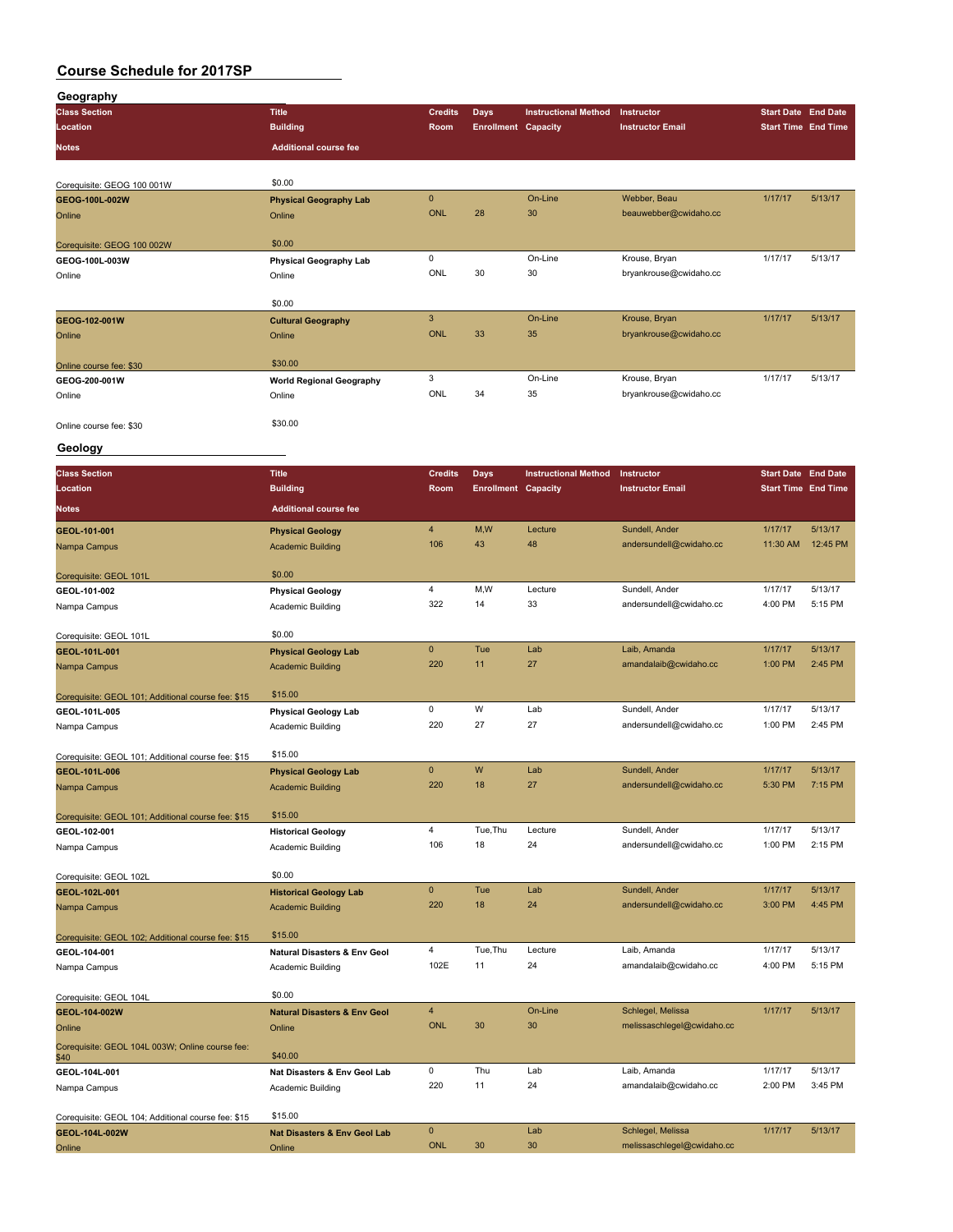| Geology              |                              |                |                            |                             |                         |                            |          |
|----------------------|------------------------------|----------------|----------------------------|-----------------------------|-------------------------|----------------------------|----------|
| <b>Class Section</b> | <b>Title</b>                 | <b>Credits</b> | Days                       | <b>Instructional Method</b> | <b>Instructor</b>       | <b>Start Date End Date</b> |          |
| Location             | <b>Building</b>              | Room           | <b>Enrollment Capacity</b> |                             | <b>Instructor Email</b> | <b>Start Time End Time</b> |          |
| <b>Notes</b>         | <b>Additional course fee</b> |                |                            |                             |                         |                            |          |
|                      |                              |                |                            |                             |                         |                            |          |
|                      | \$0.00                       |                |                            |                             |                         |                            |          |
| GEOL-155-001         | Intro to GPS                 | $\overline{2}$ | Е                          | Lecture                     | Krouse, Bryan           | 1/17/17                    | 5/13/17  |
| Nampa Campus         | Academic Building            | 201            | 11                         | 30                          | bryankrouse@cwidaho.cc  | 10:00 AM                   | 11:45 AM |
|                      | \$0.00                       |                |                            |                             |                         |                            |          |

### **Health, Rec & Fitness-Academic**

| <b>Class Section</b>                                                                             | <b>Title</b>                           | <b>Credits</b> | Days                       | <b>Instructional Method</b> | Instructor                | <b>Start Date End Date</b> |          |
|--------------------------------------------------------------------------------------------------|----------------------------------------|----------------|----------------------------|-----------------------------|---------------------------|----------------------------|----------|
| Location                                                                                         | <b>Building</b>                        | Room           | <b>Enrollment Capacity</b> |                             | <b>Instructor Email</b>   | <b>Start Time End Time</b> |          |
| <b>Notes</b>                                                                                     | <b>Additional course fee</b>           |                |                            |                             |                           |                            |          |
| <b>HLTH-155-001</b>                                                                              | <b>Health &amp; Wellness</b>           | 3              | M,W                        | Lecture                     | Curry, Timothy            | 1/17/17                    | 5/13/17  |
| Nampa Campus                                                                                     | Aspen Classroom Building               | 101            | 33                         | 35                          | timcurry@cwidaho.cc       | 1:00 PM                    | 2:15 PM  |
| Additional course fee: \$10                                                                      | \$10.00                                |                |                            |                             |                           |                            |          |
| HLTH-155-002                                                                                     | <b>Health &amp; Wellness</b>           | 3              | Tue, Thu                   | Lecture                     | Lung, Janice              | 1/17/17                    | 5/13/17  |
| Ada County Campus                                                                                | <b>Pintail Center</b>                  | 1204           | 30                         | 30                          | janicelung@cwidaho.cc     | 8:30 AM                    | 9:45 AM  |
| Additional course fee: \$10                                                                      | \$10.00                                |                |                            |                             |                           |                            |          |
| <b>HLTH-155-003H</b>                                                                             | <b>Health &amp; Wellness</b>           | 3              | M                          | <b>Hybrid</b>               | Lung, Janice              | 1/17/17                    | 5/13/17  |
| Nampa Campus                                                                                     | Aspen Classroom Building               | 106            | 35                         | 35                          | janicelung@cwidaho.cc     | 1:00 PM                    | 2:15 PM  |
| Hybrid course - has an online component;<br>Additional course fee: \$10; Hybrid course fee: \$15 | \$25.00                                |                |                            |                             |                           |                            |          |
| HLTH-155-004                                                                                     | <b>Health &amp; Wellness</b>           | 3              | Tue, Thu                   | Lecture                     | Heller, Ashley            | 1/17/17                    | 5/13/17  |
| Nampa Campus                                                                                     | Academic Building                      | 309            | 28                         | 30                          | ashleyheller@cwidaho.cc   | 10:00 AM                   | 11:15 AM |
| Additional course fee: \$10                                                                      | \$10.00                                |                |                            |                             |                           |                            |          |
| <b>HLTH-155-005H</b>                                                                             | <b>Health &amp; Wellness</b>           | 3              | Tue                        | <b>Hybrid</b>               | Curry, Timothy            | 1/17/17                    | 5/13/17  |
| Nampa Campus                                                                                     | Aspen Classroom Building               | 101            | 34                         | 35                          | timcurry@cwidaho.cc       | 11:30 AM                   | 12:45 PM |
| Hybrid course - has an online component;                                                         | \$25.00                                |                |                            |                             |                           |                            |          |
| Additional course fee: \$10; Hybrid course fee: \$15                                             |                                        | 3              |                            | On-Line                     | Curry, Timothy            | 1/17/17                    | 5/13/17  |
| HLTH-155-006W                                                                                    | <b>Health &amp; Wellness</b><br>Online | ONL            | 32                         | 33                          | timcurry@cwidaho.cc       |                            |          |
| Online                                                                                           |                                        |                |                            |                             |                           |                            |          |
| Online course fee: \$30                                                                          | \$30.00                                |                |                            |                             |                           |                            |          |
| <b>HLTH-155-007W</b>                                                                             | <b>Health &amp; Wellness</b>           | 3              |                            | On-Line                     | Curry, Timothy            | 1/17/17                    | 5/13/17  |
| Online                                                                                           | Online                                 | <b>ONL</b>     | 33                         | 33                          | timcurry@cwidaho.cc       |                            |          |
| Online course fee: \$30                                                                          | \$30.00                                |                |                            |                             |                           |                            |          |
| HLTH-155-008W                                                                                    | <b>Health &amp; Wellness</b>           | 3              |                            | On-Line                     | Curry, Timothy            | 1/17/17                    | 5/13/17  |
| Online                                                                                           | Online                                 | ONL            | 31                         | 33                          | timcurry@cwidaho.cc       |                            |          |
| Online course fee: \$30                                                                          | \$30.00                                |                |                            |                             |                           |                            |          |
| <b>HLTH-155-009W</b>                                                                             | <b>Health &amp; Wellness</b>           | 3              |                            | On-Line                     | Harwood, Kristin          | 1/17/17                    | 5/13/17  |
| Online                                                                                           | Online                                 | <b>ONL</b>     | 32                         | 33                          | kristinharwood@cwidaho.cc |                            |          |
| Online course fee: \$30                                                                          | \$30.00                                |                |                            |                             |                           |                            |          |
| HLTH-155-010W                                                                                    | <b>Health &amp; Wellness</b>           | 3              |                            | On-Line                     | Harwood, Kristin          | 1/17/17                    | 5/13/17  |
| Online                                                                                           | Online                                 | ONL            | 32                         | 33                          | kristinharwood@cwidaho.cc |                            |          |
| Online course fee: \$30                                                                          | \$30.00                                |                |                            |                             |                           |                            |          |
| <b>HLTH-155-012W</b>                                                                             | <b>Health &amp; Wellness</b>           | 3              |                            | On-Line                     | Harwood, Kristin          | 1/17/17                    | 5/13/17  |
| Online                                                                                           | Online                                 | <b>ONL</b>     | 30                         | 33                          | kristinharwood@cwidaho.cc |                            |          |
| Online course fee: \$30                                                                          | \$30.00                                |                |                            |                             |                           |                            |          |
| HLTH-155-013                                                                                     | <b>Health &amp; Wellness</b>           | 3              | M,W                        | Lecture                     | Curry, Timothy            | 1/17/17                    | 5/13/17  |
| Ada County Campus                                                                                | <b>Pintail Center</b>                  | 1208           | 28                         | 30                          | timcurry@cwidaho.cc       | 4:00 PM                    | 5:15 PM  |
| Additional course fee: \$10                                                                      | \$10.00                                |                |                            |                             |                           |                            |          |
| HLTH-155-014                                                                                     | <b>Health &amp; Wellness</b>           | $\mathbf{3}$   | Tue, Thu                   | Lecture                     | Heller, Ashley            | 1/17/17                    | 5/13/17  |
| <b>Ada County Campus</b>                                                                         | <b>Pintail Center</b>                  | 1206           | 29                         | 30                          | ashleyheller@cwidaho.cc   | 4:00 PM                    | 5:15 PM  |
| Additional course fee: \$10                                                                      | \$10.00                                |                |                            |                             |                           |                            |          |
| <b>HLTH-155-015W</b>                                                                             | <b>Health &amp; Wellness</b>           | 3              |                            | On-Line                     | Crotty, Leah              | 1/17/17                    | 5/13/17  |
| Online                                                                                           | Online                                 | ONL            | 32                         | 33                          | leahcrotty@cwidaho.cc     |                            |          |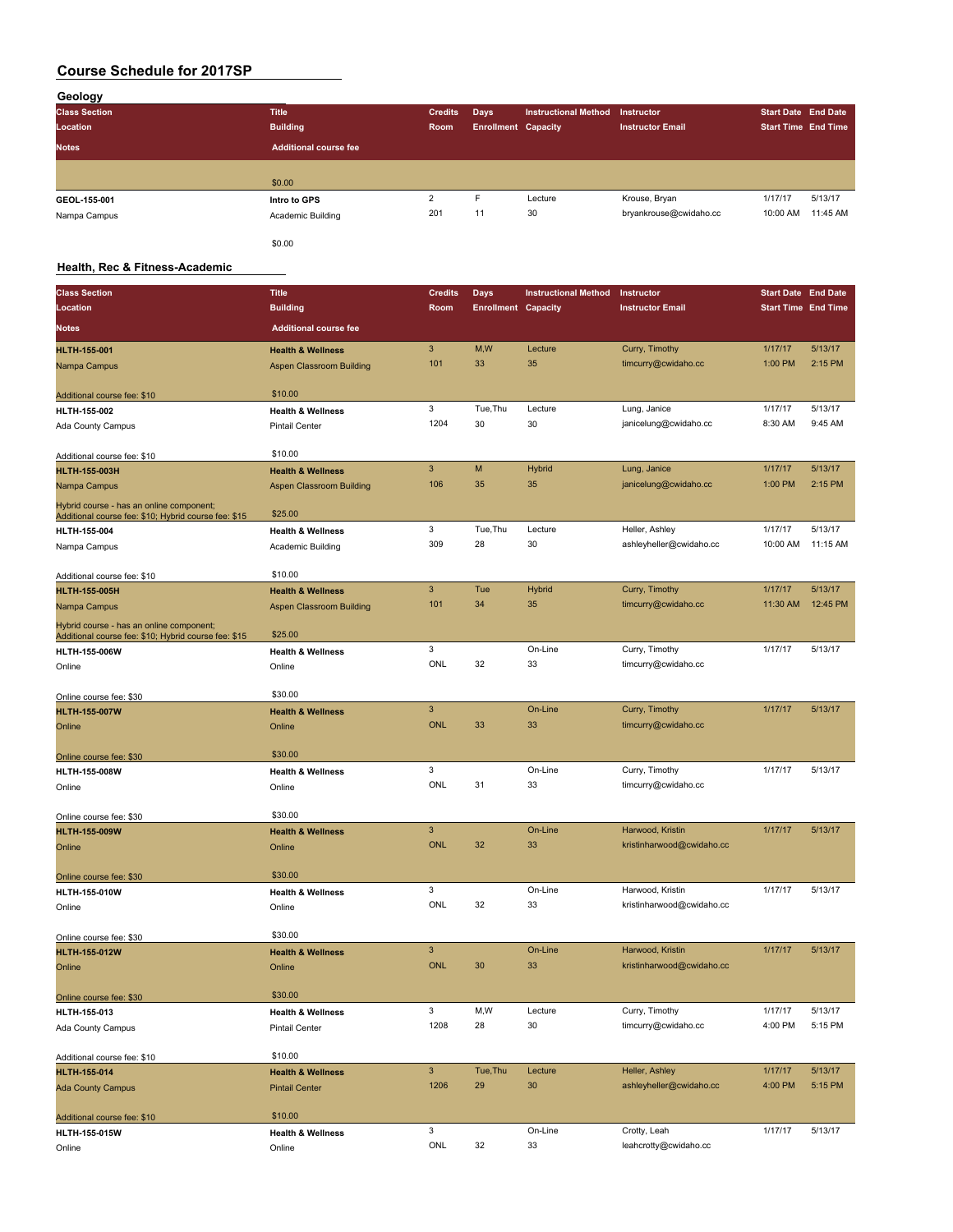#### **Health, Rec & Fitness-Academic**

| <b>Class Section</b>    | <b>Title</b>                    | <b>Credits</b> | <b>Days</b>                | <b>Instructional Method</b> | Instructor                | <b>Start Date End Date</b> |          |
|-------------------------|---------------------------------|----------------|----------------------------|-----------------------------|---------------------------|----------------------------|----------|
| Location                | <b>Building</b>                 | Room           | <b>Enrollment Capacity</b> |                             | <b>Instructor Email</b>   | <b>Start Time End Time</b> |          |
| <b>Notes</b>            | <b>Additional course fee</b>    |                |                            |                             |                           |                            |          |
|                         |                                 |                |                            |                             |                           |                            |          |
| Online course fee: \$30 | \$30.00                         |                |                            |                             |                           |                            |          |
| <b>HLTH-155-016W</b>    | <b>Health &amp; Wellness</b>    | $\mathbf{3}$   |                            | On-Line                     | Crotty, Leah              | 1/17/17                    | 5/13/17  |
| Online                  | Online                          | <b>ONL</b>     | 28                         | 33                          | leahcrotty@cwidaho.cc     |                            |          |
| Online course fee: \$30 | \$30.00                         |                |                            |                             |                           |                            |          |
| <b>HLTH-155-017W</b>    | <b>Health &amp; Wellness</b>    | 3              |                            | On-Line                     | Crotty, Leah              | 1/17/17                    | 5/13/17  |
| Online                  | Online                          | ONL            | 32                         | 33                          | leahcrotty@cwidaho.cc     |                            |          |
| Online course fee: \$30 | \$30.00                         |                |                            |                             |                           |                            |          |
| HLTH-155-019            | <b>Health &amp; Wellness</b>    | $\mathsf 3$    | M,W                        | Lecture                     | Dobbs, Tyler              | 1/17/17                    | 5/13/17  |
| Nampa Campus            | <b>Academic Building</b>        | 106            | 35                         | 35                          | tylerdobbs@cwidaho.cc     | 5:30 PM                    | 6:45 PM  |
|                         | \$10.00                         |                |                            |                             |                           |                            |          |
| HLTH-230-001W           | <b>Exit Seminar</b>             | $\mathbf{1}$   |                            | On-Line                     | Curry, Timothy            | 1/17/17                    | 5/13/17  |
| Online                  | Online                          | <b>ONL</b>     | 3                          | 35                          | timcurry@cwidaho.cc       |                            |          |
| Online course fee: \$10 | \$10.00                         |                |                            |                             |                           |                            |          |
| <b>HLTH-280-001</b>     | <b>Global Health</b>            | $\overline{3}$ | Tue, Thu                   | Lecture                     | Lung, Janice              | 1/17/17                    | 5/13/17  |
| Nampa Campus            | <b>Aspen Classroom Building</b> | 104            | 32                         | 35                          | janicelung@cwidaho.cc     | 11:30 AM                   | 12:45 PM |
|                         |                                 |                |                            |                             |                           |                            |          |
|                         | \$0.00                          |                |                            |                             |                           |                            |          |
| HLTH-280-002            | <b>Global Health</b>            | 3              | Tue, Thu                   | Lecture                     | Rapley, Douglas           | 1/17/17                    | 5/13/17  |
| Nampa Campus            | Aspen Classroom Building        | 106            | 30                         | 30                          | dougrapley@cwidaho.cc     | 10:00 AM                   | 11:15 AM |
|                         | \$0.00                          |                |                            |                             |                           |                            |          |
| <b>HLTH-280-003W</b>    | <b>Global Health</b>            | $\mathbf{3}$   |                            | On-Line                     | Freeman, Tina             | 1/17/17                    | 5/13/17  |
| Online                  | Online                          | <b>ONL</b>     | 27                         | 30                          | tinafreeman@cwidaho.cc    |                            |          |
| Online course fee: \$30 | \$30.00                         |                |                            |                             |                           |                            |          |
| HLTH-280-004W           | <b>Global Health</b>            | 3              |                            | On-Line                     | Freeman, Tina             | 1/17/17                    | 5/13/17  |
| Online                  | Online                          | ONL            | 30                         | 30                          | tinafreeman@cwidaho.cc    |                            |          |
|                         |                                 |                |                            |                             |                           |                            |          |
| Online course fee: \$30 | \$30.00                         |                |                            |                             |                           |                            |          |
| <b>HLTH-280-005W</b>    | <b>Global Health</b>            | $\overline{3}$ |                            | On-Line                     | Rosenberg, James          | 1/17/17                    | 5/13/17  |
| Online                  | Online                          | <b>ONL</b>     | 29                         | 30                          | jamesrosenberg@cwidaho.cc |                            |          |
| Online course fee: \$30 | \$30.00                         |                |                            |                             |                           |                            |          |
| HLTH-280-006W           | <b>Global Health</b>            | 3              |                            | On-Line                     | Rosenberg, James          | 1/17/17                    | 5/13/17  |
| Online                  | Online                          | ONL            | 30                         | 30                          | jamesrosenberg@cwidaho.cc |                            |          |
| Online course fee: \$30 | \$30.00                         |                |                            |                             |                           |                            |          |
| <b>HLTH-280-008W</b>    | <b>Global Health</b>            | $\overline{3}$ |                            | On-Line                     | Freeman, Tina             | 1/17/17                    | 5/13/17  |
| Online                  | Online                          | <b>ONL</b>     | 29                         | 30                          | tinafreeman@cwidaho.cc    |                            |          |
|                         | \$30.00                         |                |                            |                             |                           |                            |          |

#### **Health, Rec & Fitness-Activity**

| <b>Class Section</b>    | <b>Title</b>                      | <b>Credits</b> | <b>Days</b>                | <b>Instructional Method</b> | Instructor               | <b>Start Date End Date</b> |          |
|-------------------------|-----------------------------------|----------------|----------------------------|-----------------------------|--------------------------|----------------------------|----------|
| Location                | <b>Building</b>                   | Room           | <b>Enrollment Capacity</b> |                             | <b>Instructor Email</b>  | <b>Start Time End Time</b> |          |
| <b>Notes</b>            | <b>Additional course fee</b>      |                |                            |                             |                          |                            |          |
| <b>HACT-135-001W</b>    | <b>Walking for Fitness</b>        |                |                            | On-Line                     | Harris, Barbara          | 1/17/17                    | 5/13/17  |
| Online                  | Online                            | <b>ONL</b>     | 32                         | 33                          | barbaraharris@cwidaho.cc |                            |          |
|                         |                                   |                |                            |                             |                          |                            |          |
| Online course fee: \$10 | \$10.00                           |                |                            |                             |                          |                            |          |
| HACT-135-004W           | <b>Walking for Fitness</b>        |                |                            | On-Line                     | Fedigan, Jill            | 1/17/17                    | 5/13/17  |
| Online                  | Online                            | ONL            | 32                         | 33                          | jillfedigan@cwidaho.cc   |                            |          |
|                         |                                   |                |                            |                             |                          |                            |          |
| Online course fee: \$10 | \$10.00                           |                |                            |                             |                          |                            |          |
| <b>HACT-136-001W</b>    | <b>Train to Walk/Run Distance</b> |                |                            | On-Line                     | Fedigan, Jill            | 1/17/17                    | 5/13/17  |
| Online                  | Online                            | <b>ONL</b>     | 33                         | 33                          | jillfedigan@cwidaho.cc   |                            |          |
|                         |                                   |                |                            |                             |                          |                            |          |
| Online course fee: \$10 | \$10.00                           |                |                            |                             |                          |                            |          |
| HACT-151-001            | <b>Stress Management</b>          |                | F                          | Lecture                     | Heller, Ashley           | 1/17/17                    | 5/13/17  |
| Nampa Campus            | Aspen Classroom Building          | 101            | 25                         | 36                          | ashleyheller@cwidaho.cc  | 11:00 AM                   | 12:40 PM |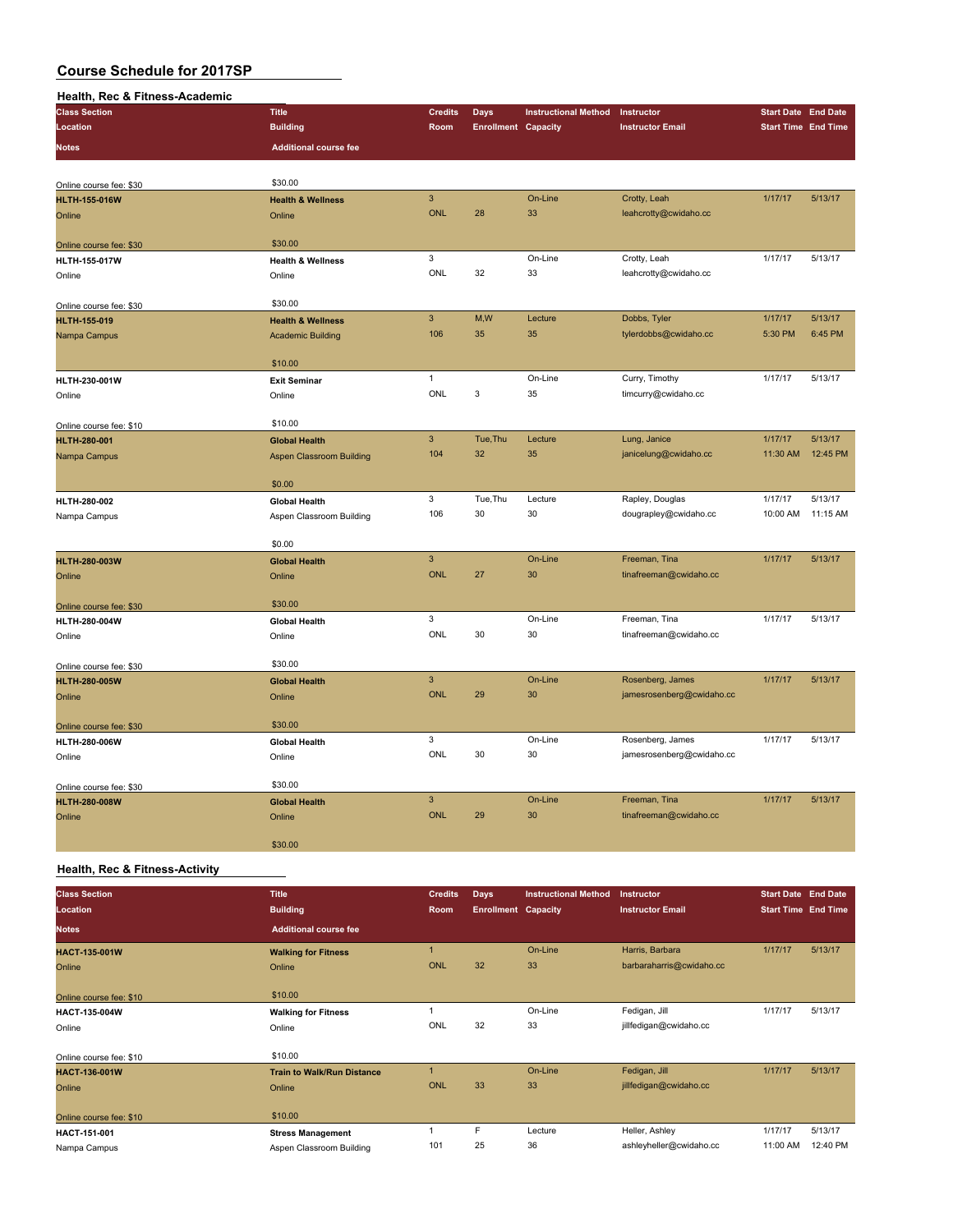| <b>Health, Rec &amp; Fitness-Activity</b> |                               |                |                            |                             |                           |                            |         |
|-------------------------------------------|-------------------------------|----------------|----------------------------|-----------------------------|---------------------------|----------------------------|---------|
| <b>Class Section</b>                      | <b>Title</b>                  | <b>Credits</b> | <b>Days</b>                | <b>Instructional Method</b> | Instructor                | <b>Start Date</b> End Date |         |
| Location                                  | <b>Building</b>               | Room           | <b>Enrollment Capacity</b> |                             | <b>Instructor Email</b>   | <b>Start Time End Time</b> |         |
| <b>Notes</b>                              | <b>Additional course fee</b>  |                |                            |                             |                           |                            |         |
|                                           |                               |                |                            |                             |                           |                            |         |
|                                           | \$0.00                        |                |                            |                             |                           |                            |         |
| <b>HACT-151-002W</b>                      | <b>Stress Management</b>      | $\mathbf{1}$   |                            | On-Line                     | Tigue, Jaime              | 1/17/17                    | 5/13/17 |
| Online                                    | Online                        | <b>ONL</b>     | 32                         | 33                          | jaimetigue@cwidaho.cc     |                            |         |
| Online course fee: \$10                   | \$10.00                       |                |                            |                             |                           |                            |         |
| HACT-151-003W                             | <b>Stress Management</b>      | $\mathbf{1}$   |                            | On-Line                     | Tique, Jaime              | 1/17/17                    | 5/13/17 |
| Online                                    | Online                        | ONL            | 33                         | 33                          | jaimetigue@cwidaho.cc     |                            |         |
| Online course fee: \$10                   | \$10.00                       |                |                            |                             |                           |                            |         |
| <b>HACT-151-004W</b>                      | <b>Stress Management</b>      | $\mathbf{1}$   |                            | On-Line                     | Heller, Ashley            | 1/17/17                    | 5/13/17 |
| Online                                    | Online                        | <b>ONL</b>     | 33                         | 33                          | ashleyheller@cwidaho.cc   |                            |         |
| Online course fee: \$10                   | \$10.00                       |                |                            |                             |                           |                            |         |
| HACT-153-001W                             | <b>Activity by Contract 1</b> | $\mathbf{1}$   |                            | On-Line                     | Pennington, Lisa          | 1/17/17                    | 5/13/17 |
| Online                                    | Online                        | ONL            | 33                         | 33                          | lisapennington@cwidaho.cc |                            |         |
| Online course fee: \$10                   | \$10.00                       |                |                            |                             |                           |                            |         |
| HACT-153-003W                             | <b>Activity by Contract 1</b> | $\mathbf{1}$   |                            | On-Line                     | Fedigan, Jill             | 1/17/17                    | 5/13/17 |
| Online                                    | Online                        | <b>ONL</b>     | 21                         | 33                          | jillfedigan@cwidaho.cc    |                            |         |
| Online course fee: \$10                   | \$10.00                       |                |                            |                             |                           |                            |         |
| HACT-155-001W                             | Lose Big, Win Big!            | $\mathbf{1}$   |                            | On-Line                     | Stauffer, Kelly           | 1/17/17                    | 5/13/17 |
| Online                                    | Online                        | ONL            | 33                         | 33                          | kellystauffer@cwidaho.cc  |                            |         |
| Online course fee: \$10                   | \$10.00                       |                |                            |                             |                           |                            |         |
| <b>HACT-155-002W</b>                      | Lose Big, Win Big!            | $\mathbf{1}$   |                            | On-Line                     | Stauffer, Kelly           | 1/17/17                    | 5/13/17 |
| Online                                    | Online                        | <b>ONL</b>     | 33                         | 33                          | kellystauffer@cwidaho.cc  |                            |         |
| Online course fee: \$10                   | \$10.00                       |                |                            |                             |                           |                            |         |

### **Heavy Duty Truck Technician**

| <b>Class Section</b> | <b>Title</b>                           | <b>Credits</b> | Days                       | <b>Instructional Method</b> | Instructor              | <b>Start Date End Date</b> |         |
|----------------------|----------------------------------------|----------------|----------------------------|-----------------------------|-------------------------|----------------------------|---------|
| Location             | <b>Building</b>                        | Room           | <b>Enrollment Capacity</b> |                             | <b>Instructor Email</b> | <b>Start Time End Time</b> |         |
| <b>Notes</b>         | <b>Additional course fee</b>           |                |                            |                             |                         |                            |         |
| <b>TTEC-120-001</b>  | <b>Mobile Hydraulic/Braking Sys</b>    | $\overline{4}$ | M, Tue, W, Thu Lecture     |                             | Church, Donald          | 1/17/17                    | 2/18/17 |
| Nampa Campus         | <b>Micron Center for Pte</b>           | 1802           | 14                         | 16                          | rockychurch@cwidaho.cc  | 10:00 AM                   | 4:00 PM |
|                      | \$0.00                                 |                |                            |                             |                         |                            |         |
| TTEC-120-001         | <b>Mobile Hydraulic/Braking Sys</b>    | 4              | M.Tue, W.Thu Lecture       |                             | Church, Donald          | 1/17/17                    | 2/18/17 |
| Nampa Campus         | Micron Center for Pte                  | 1804           | 14                         | 16                          | rockychurch@cwidaho.cc  | 10:00 AM                   | 4:00 PM |
|                      | \$0.00                                 |                |                            |                             |                         |                            |         |
| <b>TTEC-130-001</b>  | <b>Drivetrains/Steering &amp; Susp</b> | $\overline{4}$ | M.Tue.W.Thu Lecture        |                             | Rayburn, Steven         | 2/21/17                    | 3/25/17 |
| Nampa Campus         | Micron Center for Pte                  | 1802           | 14                         | 16                          | steverayburn@cwidaho.cc | 10:00 AM                   | 4:00 PM |
|                      | \$0.00                                 |                |                            |                             |                         |                            |         |
| TTEC-130-001         | Drivetrains/Steering & Susp            | 4              | M.Tue, W.Thu Lecture       |                             | Rayburn, Steven         | 2/21/17                    | 3/25/17 |
| Nampa Campus         | Micron Center for Pte                  | 1804           | 14                         | 16                          | steverayburn@cwidaho.cc | 10:00 AM                   | 4:00 PM |
|                      | \$0.00                                 |                |                            |                             |                         |                            |         |
| <b>TTEC-140-001</b>  | <b>Preventive Maintenance/HVAC</b>     | $\overline{4}$ | M, Tue, W, Thu Lecture     |                             | Church, Donald          | 4/3/17                     | 5/6/17  |
| Nampa Campus         | <b>Micron Center for Pte</b>           | 1802           | 14                         | 16                          | rockychurch@cwidaho.cc  | 10:00 AM                   | 4:00 PM |
|                      | \$0.00                                 |                |                            |                             |                         |                            |         |
| TTEC-140-001         | <b>Preventive Maintenance/HVAC</b>     | 4              | M,Tue,W,Thu Lecture        |                             | Church, Donald          | 4/3/17                     | 5/6/17  |
| Nampa Campus         | Micron Center for Pte                  | 1804           | 14                         | 16                          | rockychurch@cwidaho.cc  | 10:00 AM                   | 4:00 PM |
|                      | \$0.00                                 |                |                            |                             |                         |                            |         |
| <b>TTEC-250-001</b>  | <b>Advanced Braking Systems</b>        | $\overline{4}$ | M, Tue, W, Thu Lecture     |                             | Rayburn, Steven         | 1/17/17                    | 2/18/17 |
| Nampa Campus         | <b>Micron Center for Pte</b>           | 1802           | 13                         | 16                          | steverayburn@cwidaho.cc | 8:00 AM                    | 2:00 PM |
|                      | \$0.00                                 |                |                            |                             |                         |                            |         |
| TTEC-250-001         | <b>Advanced Braking Systems</b>        | 4              | M.Tue, W.Th. Lecture       |                             | Rayburn, Steven         | 1/17/17                    | 2/18/17 |
| Nampa Campus         | Micron Center for Pte                  | 1804           | 13                         | 16                          | steverayburn@cwidaho.cc | 8:00 AM                    | 2:00 PM |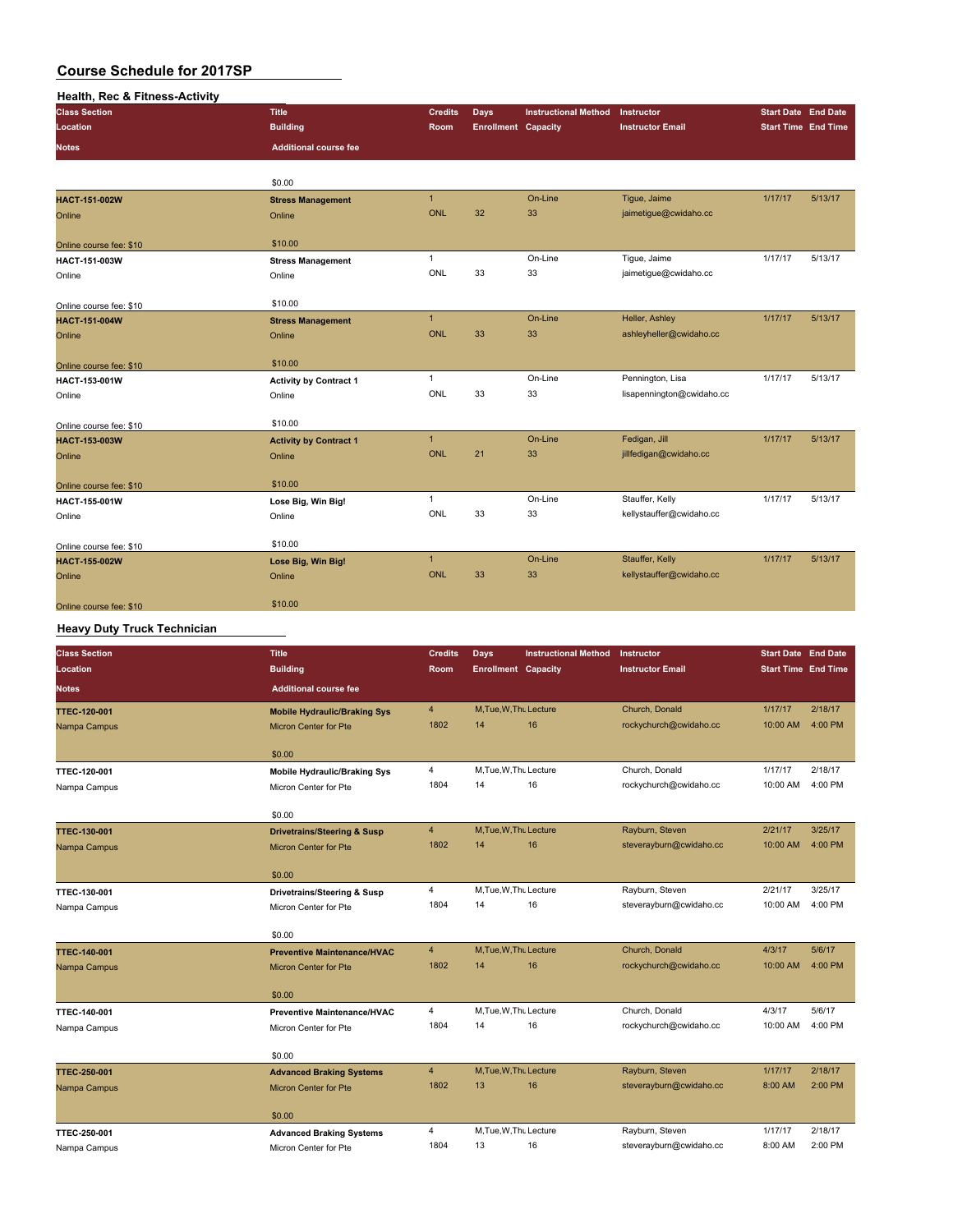| <b>Heavy Duty Truck Technician</b> |                                  |                |                            |                             |                         |                            |         |
|------------------------------------|----------------------------------|----------------|----------------------------|-----------------------------|-------------------------|----------------------------|---------|
| <b>Class Section</b>               | <b>Title</b>                     | <b>Credits</b> | <b>Days</b>                | <b>Instructional Method</b> | Instructor              | <b>Start Date End Date</b> |         |
| Location                           | <b>Building</b>                  | <b>Room</b>    | <b>Enrollment Capacity</b> |                             | <b>Instructor Email</b> | <b>Start Time End Time</b> |         |
| <b>Notes</b>                       | <b>Additional course fee</b>     |                |                            |                             |                         |                            |         |
|                                    |                                  |                |                            |                             |                         |                            |         |
|                                    | \$0.00                           |                |                            |                             |                         |                            |         |
| <b>TTEC-260-001</b>                | <b>Adv Preventive Maint/HVAC</b> | $\overline{4}$ | M, Tue, W, Thu Lecture     |                             | Church, Donald          | 2/21/17                    | 3/25/17 |
| Nampa Campus                       | <b>Micron Center for Pte</b>     | 1802           | 13                         | 16                          | rockychurch@cwidaho.cc  | 8:00 AM                    | 2:00 PM |
|                                    |                                  |                |                            |                             |                         |                            |         |
|                                    | \$0.00                           |                |                            |                             |                         |                            |         |
| <b>TTEC-260-001</b>                | <b>Adv Preventive Maint/HVAC</b> | 4              | M, Tue, W, Thu Lecture     |                             | Church, Donald          | 2/21/17                    | 3/25/17 |
| Nampa Campus                       | Micron Center for Pte            | 1804           | 13                         | 16                          | rockychurch@cwidaho.cc  | 8:00 AM                    | 2:00 PM |
|                                    |                                  |                |                            |                             |                         |                            |         |
|                                    | \$0.00                           |                |                            |                             |                         |                            |         |
| <b>TTEC-280-001</b>                | <b>Heavy Duty Truck Capstone</b> | $\overline{4}$ | M, Tue, W, Thu Lecture     |                             | Rayburn, Steven         | 4/3/17                     | 5/6/17  |
| <b>Community Locations</b>         | <b>Community Location</b>        | <b>CMTY</b>    | 11                         | 16                          | steverayburn@cwidaho.cc | 8:00 AM                    | 2:00 PM |
|                                    |                                  |                |                            |                             |                         |                            |         |
| Additional course fee: \$30        | \$30.00                          |                |                            |                             |                         |                            |         |
|                                    |                                  |                |                            |                             |                         |                            |         |
| <b>Heavy Equipment Technician</b>  |                                  |                |                            |                             |                         |                            |         |

| <b>Class Section</b>                           | <b>Title</b>                       | <b>Credits</b> | Days                       | <b>Instructional Method</b> | Instructor               | <b>Start Date End Date</b> |         |
|------------------------------------------------|------------------------------------|----------------|----------------------------|-----------------------------|--------------------------|----------------------------|---------|
| Location                                       | <b>Building</b>                    | Room           | <b>Enrollment Capacity</b> |                             | <b>Instructor Email</b>  | <b>Start Time End Time</b> |         |
|                                                |                                    |                |                            |                             |                          |                            |         |
| <b>Notes</b>                                   | <b>Additional course fee</b>       |                |                            |                             |                          |                            |         |
| <b>HTEC-120-001</b>                            | <b>Mobile Hydraulic Systems</b>    | $\overline{4}$ | M, Tue, W, Thu Lecture     |                             | Kendall, Andrew          | 1/17/17                    | 2/18/17 |
| Nampa Campus                                   | Micron Center for Pte              | 1801           | 14                         | 17                          | andrewkendall@cwidaho.cc | 10:00 AM                   | 4:00 PM |
|                                                |                                    |                |                            |                             |                          |                            |         |
|                                                | \$0.00                             |                |                            |                             |                          |                            |         |
| HTEC-120-001                                   | <b>Mobile Hydraulic Systems</b>    | 4              | M, Tue, W, Thu Lecture     |                             | Kendall, Andrew          | 1/17/17                    | 2/18/17 |
| Nampa Campus                                   | Micron Center for Pte              | 1803           | 14                         | 17                          | andrewkendall@cwidaho.cc | 10:00 AM                   | 4:00 PM |
|                                                | \$0.00                             |                |                            |                             |                          |                            |         |
|                                                |                                    | 4              | M, Tue, W, Thu Lecture     |                             | Kendall, Andrew          | 4/3/17                     | 5/6/17  |
| HTEC-130-001                                   | <b>Powertrains</b>                 | 1801           | 15                         | 17                          | andrewkendall@cwidaho.cc | 10:00 AM                   | 4:00 PM |
| Nampa Campus                                   | Micron Center for Pte              |                |                            |                             |                          |                            |         |
|                                                | \$0.00                             |                |                            |                             |                          |                            |         |
| HTEC-130-001                                   | <b>Powertrains</b>                 | 4              | M, Tue, W, Thu Lecture     |                             | Kendall, Andrew          | 4/3/17                     | 5/6/17  |
| Nampa Campus                                   | Micron Center for Pte              | 1803           | 15                         | 17                          | andrewkendall@cwidaho.cc | 10:00 AM                   | 4:00 PM |
|                                                |                                    |                |                            |                             |                          |                            |         |
|                                                | \$0.00                             |                |                            |                             |                          |                            |         |
| HTEC-140-001                                   | <b>Preventive Maintenance/HVAC</b> | $\overline{4}$ | M, Tue, W, Thu Lecture     |                             | Beal, Alex               | 2/21/17                    | 3/25/17 |
| Nampa Campus                                   | <b>Micron Center for Pte</b>       | 1801           | 15                         | 17                          | alexbeal@cwidaho.cc      | 10:00 AM                   | 4:00 PM |
|                                                |                                    |                |                            |                             |                          |                            |         |
|                                                | \$0.00                             |                |                            |                             |                          |                            |         |
| HTEC-140-001                                   | <b>Preventive Maintenance/HVAC</b> | 4              | M, Tue, W, Thu Lecture     |                             | Beal, Alex               | 2/21/17                    | 3/25/17 |
| Nampa Campus                                   | Micron Center for Pte              | 1803           | 15                         | 17                          | alexbeal@cwidaho.cc      | 10:00 AM                   | 4:00 PM |
|                                                | \$0.00                             |                |                            |                             |                          |                            |         |
| HTEC-230-001                                   | <b>Adv Engines/Engine Controls</b> | 4              | M, Tue, W, Thu Lecture     |                             | Kendall, Andrew          | 2/21/17                    | 3/25/17 |
| Nampa Campus                                   | <b>Micron Center for Pte</b>       | 1801           | 5                          | 16                          | andrewkendall@cwidaho.cc | 8:00 AM                    | 2:00 PM |
|                                                |                                    |                |                            |                             |                          |                            |         |
|                                                | \$0.00                             |                |                            |                             |                          |                            |         |
| HTEC-230-001                                   | <b>Adv Engines/Engine Controls</b> | 4              | M, Tue, W, Thu Lecture     |                             | Kendall, Andrew          | 2/21/17                    | 3/25/17 |
| Nampa Campus                                   | Micron Center for Pte              | 1803           | 5                          | 16                          | andrewkendall@cwidaho.cc | 8:00 AM                    | 2:00 PM |
|                                                |                                    |                |                            |                             |                          |                            |         |
|                                                | \$0.00                             |                |                            |                             |                          |                            |         |
| HTEC-260-001                                   | <b>Adv Preventive Maint/HVAC</b>   | $\overline{4}$ | M, Tue, W, Thu Lecture     |                             | Beal, Alex               | 1/17/17                    | 2/18/17 |
| Nampa Campus                                   | <b>Micron Center for Pte</b>       | 1801           | 5                          | 16                          | alexbeal@cwidaho.cc      | 8:00 AM                    | 2:00 PM |
|                                                |                                    |                |                            |                             |                          |                            |         |
|                                                | \$0.00                             | 4              | M, Tue, W, Thu Lecture     |                             | Beal, Alex               | 1/17/17                    | 2/18/17 |
| HTEC-260-001                                   | <b>Adv Preventive Maint/HVAC</b>   | 1803           | 5                          | 16                          | alexbeal@cwidaho.cc      | 8:00 AM                    | 2:00 PM |
| Nampa Campus                                   | Micron Center for Pte              |                |                            |                             |                          |                            |         |
|                                                | \$0.00                             |                |                            |                             |                          |                            |         |
| HTEC-280-001                                   | <b>Heavy Equipment Capstone</b>    | $\overline{4}$ | M, Tue, W, Thu Lecture     |                             | Beal, Alex               | 4/3/17                     | 5/6/17  |
| Nampa Campus                                   | <b>Micron Center for Pte</b>       | 1803           | 5                          | 15                          | alexbeal@cwidaho.cc      | 8:00 AM                    | 2:00 PM |
| Restriction: Heavy Equipment Tech majors only; |                                    |                |                            |                             |                          |                            |         |
| Additional course fee: \$50                    | \$50.00                            |                |                            |                             |                          |                            |         |
| HTEC-280-002                                   | <b>Heavy Equipment Capstone</b>    | $\overline{4}$ | M, Tue, W, Thu Lecture     |                             | Beal, Alex               | 1/17/17                    | 2/18/17 |
| Nampa Campus                                   | Micron Center for Pte              | 1803           | 0                          | 5                           | alexbeal@cwidaho.cc      | 8:00 AM                    | 2:00 PM |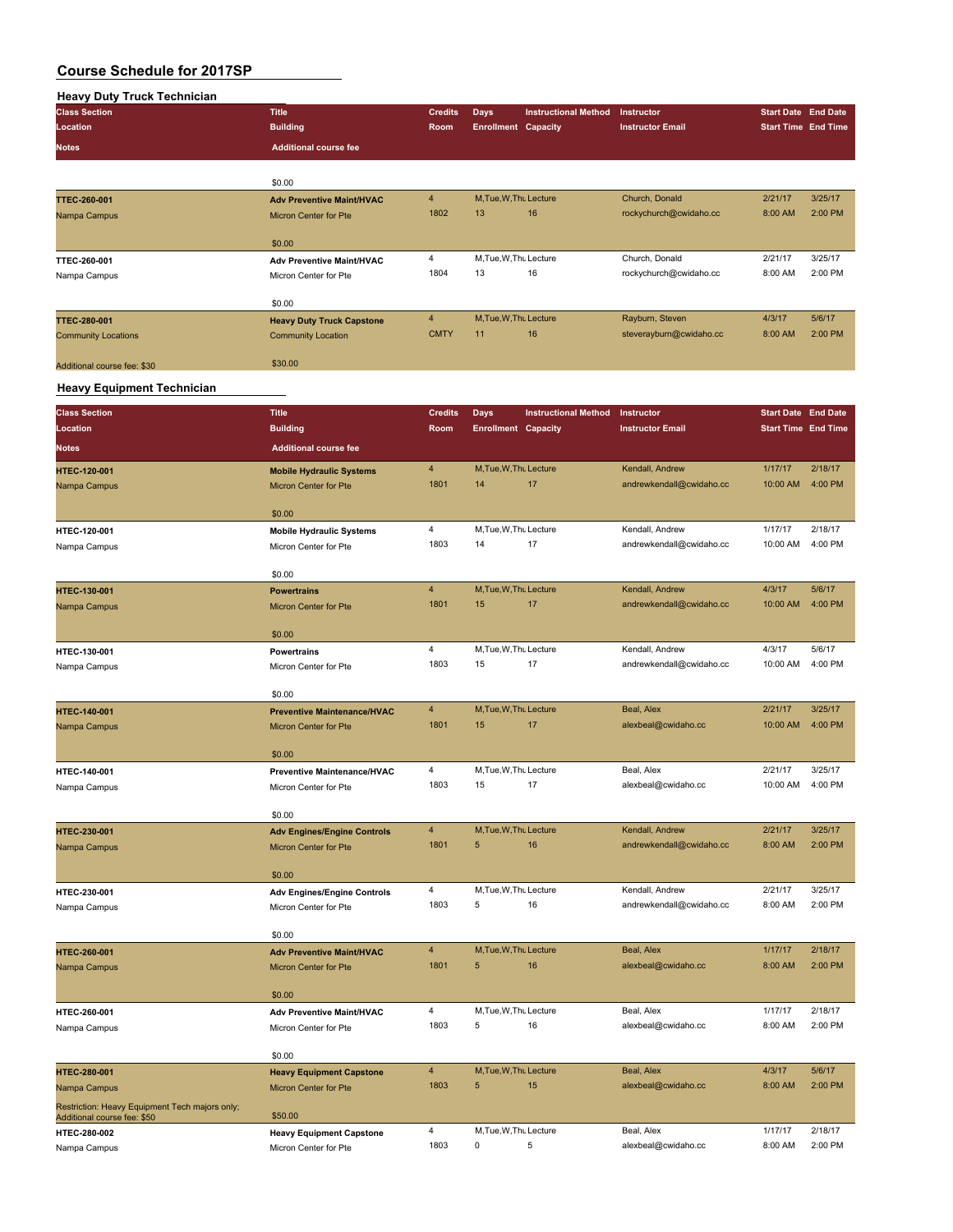| <b>Heavy Equipment Technician</b>                                            |                                                        |                           |                            |                             |                                                     |                            |                     |
|------------------------------------------------------------------------------|--------------------------------------------------------|---------------------------|----------------------------|-----------------------------|-----------------------------------------------------|----------------------------|---------------------|
| <b>Class Section</b>                                                         | <b>Title</b>                                           | <b>Credits</b>            | <b>Days</b>                | <b>Instructional Method</b> | Instructor                                          | <b>Start Date End Date</b> |                     |
| Location                                                                     | <b>Building</b>                                        | Room                      | <b>Enrollment Capacity</b> |                             | <b>Instructor Email</b>                             | <b>Start Time End Time</b> |                     |
| <b>Notes</b>                                                                 | <b>Additional course fee</b>                           |                           |                            |                             |                                                     |                            |                     |
|                                                                              |                                                        |                           |                            |                             |                                                     |                            |                     |
| Restriction: Heavy Equipment Tech majors only<br>Additional course fee: \$50 | \$50.00                                                |                           |                            |                             |                                                     |                            |                     |
| History                                                                      |                                                        |                           |                            |                             |                                                     |                            |                     |
| <b>Class Section</b>                                                         | <b>Title</b>                                           | <b>Credits</b>            | <b>Days</b>                | <b>Instructional Method</b> | Instructor                                          | <b>Start Date End Date</b> |                     |
| Location                                                                     | <b>Building</b>                                        | Room                      | <b>Enrollment Capacity</b> |                             | <b>Instructor Email</b>                             | <b>Start Time End Time</b> |                     |
| <b>Notes</b>                                                                 | <b>Additional course fee</b>                           |                           |                            |                             |                                                     |                            |                     |
| <b>HIST-101-001W</b>                                                         | <b>Western Civilization 1</b>                          | $\mathbf{3}$              |                            | On-Line                     | Jayne, Reginald                                     | 1/17/17                    | 5/13/17             |
| Online                                                                       | Online                                                 | <b>ONL</b>                | 33                         | 35                          | reggiejayne@cwidaho.cc                              |                            |                     |
|                                                                              |                                                        |                           |                            |                             |                                                     |                            |                     |
| Online course fee: \$30                                                      | \$30.00                                                |                           |                            |                             |                                                     |                            |                     |
| HIST-101-003W                                                                | <b>Western Civilization 1</b>                          | 3                         |                            | On-Line                     | Jayne, Reginald                                     | 1/17/17                    | 5/13/17             |
| Online                                                                       | Online                                                 | ONL                       | 34                         | 35                          | reggiejayne@cwidaho.cc                              |                            |                     |
| Online course fee: \$30                                                      | \$30.00                                                |                           |                            |                             |                                                     |                            |                     |
| HIST-101-004                                                                 | <b>Western Civilization 1</b>                          | $\mathbf{3}$              | M,W                        | Lecture                     | Jayne, Reginald                                     | 1/17/17                    | 5/13/17             |
| Nampa Campus                                                                 | <b>Aspen Classroom Building</b>                        | 108                       | 33                         | 35                          | reggiejayne@cwidaho.cc                              | 11:30 AM                   | 12:45 PM            |
|                                                                              |                                                        |                           |                            |                             |                                                     |                            |                     |
|                                                                              | \$0.00                                                 |                           |                            |                             |                                                     |                            |                     |
| HIST-101-005                                                                 | <b>Western Civilization 1</b>                          | 3                         | Tue, Thu                   | Lecture                     | Jayne, Reginald                                     | 1/17/17                    | 5/13/17             |
| Nampa Campus                                                                 | Aspen Classroom Building                               | 127                       | 34                         | 35                          | reggiejayne@cwidaho.cc                              | 10:00 AM                   | 11:15 AM            |
|                                                                              | \$0.00                                                 |                           |                            |                             |                                                     |                            |                     |
| HIST-101-006                                                                 | <b>Western Civilization 1</b>                          | $\mathbf{3}$              | Tue, Thu                   | Lecture                     | Vance, Justin                                       | 1/17/17                    | 5/13/17             |
| <b>Ada County Campus</b>                                                     | <b>Pintail Center</b>                                  | 1208                      | 30                         | 30                          | justinvance@cwidaho.cc                              | 4:00 PM                    | 5:15 PM             |
|                                                                              |                                                        |                           |                            |                             |                                                     |                            |                     |
|                                                                              | \$0.00                                                 |                           |                            |                             |                                                     |                            |                     |
| HIST-102-002W                                                                | <b>Western Civilization 2</b>                          | 3                         |                            | On-Line                     | Miszczenko, Wladimir                                | 1/17/17                    | 5/13/17             |
| Online                                                                       | Online                                                 | ONL                       | 39                         | 40                          | waltermiszczenko@cwidaho.cc                         |                            |                     |
|                                                                              | \$30.00                                                |                           |                            |                             |                                                     |                            |                     |
| Online course fee: \$30                                                      |                                                        | $\ensuremath{\mathsf{3}}$ | M,W                        | Lecture                     | Miszczenko, Wladimir                                | 1/17/17                    | 5/13/17             |
| HIST-102-003<br><b>Ada County Campus</b>                                     | <b>Western Civilization 2</b><br><b>Pintail Center</b> | 1320                      | 30                         | 30                          | waltermiszczenko@cwidaho.cc                         | 1:00 PM                    | 2:15 PM             |
|                                                                              |                                                        |                           |                            |                             |                                                     |                            |                     |
|                                                                              | \$0.00                                                 |                           |                            |                             |                                                     |                            |                     |
| HIST-111-001                                                                 | <b>United States History 1</b>                         | 3                         | Tue, Thu                   | Lecture                     | Vance, Justin                                       | 1/17/17                    | 5/13/17             |
| Ada County Campus                                                            | Pintail Center                                         | 1318                      | 35                         | 35                          | justinvance@cwidaho.cc                              | 1:00 PM                    | 2:15 PM             |
|                                                                              |                                                        |                           |                            |                             |                                                     |                            |                     |
| HIST-111-002                                                                 | \$0.00<br><b>United States History 1</b>               | $\mathbf{3}$              | M,W                        | Lecture                     | Jayne, Reginald                                     | 1/17/17                    | 5/13/17             |
| Nampa Campus                                                                 | Aspen Classroom Building                               | 108                       | 32                         | 35                          | reggiejayne@cwidaho.cc                              | 10:00 AM                   | 11:15 AM            |
|                                                                              |                                                        |                           |                            |                             |                                                     |                            |                     |
|                                                                              | \$0.00                                                 |                           |                            |                             |                                                     |                            |                     |
| HIST-111-003W                                                                | <b>United States History 1</b>                         | 3                         |                            | On-Line                     | Jayne, Reginald                                     | 1/17/17                    | 5/13/17             |
| Online                                                                       | Online                                                 | ONL                       | 35                         | 35                          | reggiejayne@cwidaho.cc                              |                            |                     |
|                                                                              |                                                        |                           |                            |                             |                                                     |                            |                     |
| Online course fee: \$30                                                      | \$30.00                                                | $\mathsf 3$               |                            | On-Line                     | Scheffler, Kurt                                     | 1/17/17                    | 5/13/17             |
| HIST-111-004W<br>Online                                                      | <b>United States History 1</b><br>Online               | ONL                       | 33                         | 35                          | kurtscheffler@cwidaho.cc                            |                            |                     |
|                                                                              |                                                        |                           |                            |                             |                                                     |                            |                     |
| Online course fee: \$30                                                      | \$30.00                                                |                           |                            |                             |                                                     |                            |                     |
| HIST-111-005                                                                 | <b>United States History 1</b>                         | 3                         | Tue, Thu                   | Lecture                     | Jayne, Reginald                                     | 1/17/17                    | 5/13/17             |
| Nampa Campus                                                                 | Aspen Classroom Building                               | 127                       | 35                         | 35                          | reggiejayne@cwidaho.cc                              | 11:30 AM                   | 12:45 PM            |
|                                                                              |                                                        |                           |                            |                             |                                                     |                            |                     |
|                                                                              | \$0.00                                                 |                           |                            |                             |                                                     |                            |                     |
| HIST-112-001                                                                 | <b>United States History 2</b>                         | $\mathbf{3}$<br>1230      | Tue, Thu<br>22             | Lecture<br>22               | Miszczenko, Wladimir<br>waltermiszczenko@cwidaho.cc | 1/17/17<br>11:30 AM        | 5/13/17<br>12:45 PM |
| <b>Ada County Campus</b>                                                     | <b>Pintail Center</b>                                  |                           |                            |                             |                                                     |                            |                     |
|                                                                              | \$0.00                                                 |                           |                            |                             |                                                     |                            |                     |
| HIST-112-002W                                                                | <b>United States History 2</b>                         | 3                         |                            | On-Line                     | Miszczenko, Wladimir                                | 1/17/17                    | 5/13/17             |
| Online                                                                       | Online                                                 | ONL                       | 40                         | 40                          | waltermiszczenko@cwidaho.cc                         |                            |                     |
|                                                                              |                                                        |                           |                            |                             |                                                     |                            |                     |
| Online course fee: \$30                                                      | \$30.00                                                |                           |                            |                             |                                                     |                            |                     |
| HIST-112-003W                                                                | <b>United States History 2</b>                         | $\mathsf 3$<br>ONL        |                            | On-Line                     | Miszczenko, Wladimir                                | 1/17/17                    | 5/13/17             |
| Online                                                                       | Online                                                 |                           | 40                         | 40                          | waltermiszczenko@cwidaho.cc                         |                            |                     |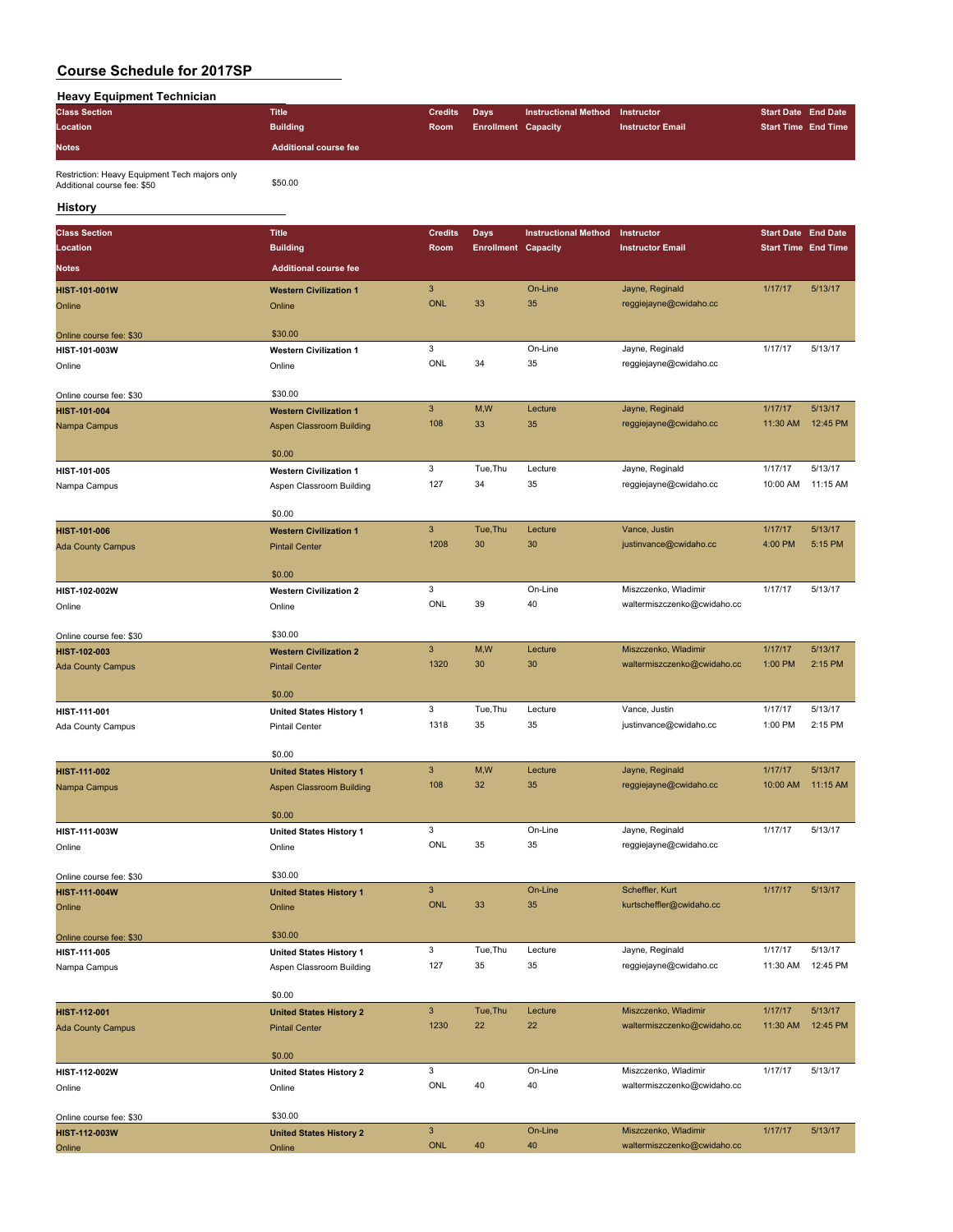| History                                                   |                               |                |                            |                             |                             |         |                            |
|-----------------------------------------------------------|-------------------------------|----------------|----------------------------|-----------------------------|-----------------------------|---------|----------------------------|
| <b>Class Section</b>                                      | <b>Title</b>                  | <b>Credits</b> | <b>Days</b>                | <b>Instructional Method</b> | <b>Instructor</b>           |         | <b>Start Date End Date</b> |
| Location                                                  | <b>Building</b>               | Room           | <b>Enrollment Capacity</b> |                             | <b>Instructor Email</b>     |         | <b>Start Time End Time</b> |
| <b>Notes</b>                                              | <b>Additional course fee</b>  |                |                            |                             |                             |         |                            |
|                                                           |                               |                |                            |                             |                             |         |                            |
| Online course fee: \$30                                   | \$30.00                       |                |                            |                             |                             |         |                            |
| HIST-199-001                                              | ST: Themes in W Hist: WWII    | 3              | M                          | <b>Special Topics</b>       | Miszczenko, Wladimir        | 1/17/17 | 5/13/17                    |
| Ada County Campus                                         | <b>Pintail Center</b>         | 1206           | 14                         | 30                          | waltermiszczenko@cwidaho.cc | 5:30 PM | 8:15 PM                    |
| Themes in Western History: WWII through the<br>Movie Lens | \$0.00                        |                |                            |                             |                             |         |                            |
| <b>HIST-251-001W</b>                                      | <b>Latin American History</b> | 3              |                            | On-Line                     | Miszczenko, Wladimir        | 1/17/17 | 5/13/17                    |
| Online                                                    | Online                        | ONL            | 29                         | 30                          | waltermiszczenko@cwidaho.cc |         |                            |
| Online course fee: \$30                                   | \$30.00                       |                |                            |                             |                             |         |                            |

### **Horticulture Technology**

| <b>Class Section</b>                                                       | <b>Title</b>                             | <b>Credits</b>            | <b>Days</b>                | <b>Instructional Method</b> | Instructor                 | <b>Start Date End Date</b> |          |
|----------------------------------------------------------------------------|------------------------------------------|---------------------------|----------------------------|-----------------------------|----------------------------|----------------------------|----------|
| Location                                                                   | <b>Building</b>                          | Room                      | <b>Enrollment Capacity</b> |                             | <b>Instructor Email</b>    | <b>Start Time End Time</b> |          |
| <b>Notes</b>                                                               | <b>Additional course fee</b>             |                           |                            |                             |                            |                            |          |
| <b>HRTC-136-001</b>                                                        | <b>Plant Production &amp; Management</b> | $\ensuremath{\mathsf{3}}$ | Tue, Thu                   | Lecture                     | Blackburn, Leslie          | 1/17/17                    | 5/13/17  |
| <b>CWI Horticulture</b>                                                    | Guardhouse                               | 001                       | 9                          | 15                          | leslieblackburn@cwidaho.cc | 9:00 AM                    | 11:20 AM |
| Restriction: Horticulture Tech major only; Additional<br>course fee: \$10  | \$10.00                                  |                           |                            |                             |                            |                            |          |
| <b>HRTC-140-001</b>                                                        | <b>Soils and Plant Nutrition</b>         | 3                         | Tue, Thu                   | Lecture                     | Blackburn, Leslie          | 1/17/17                    | 5/13/17  |
| <b>CWI Horticulture</b>                                                    | Guardhouse                               | 104                       | 13                         | 15                          | leslieblackburn@cwidaho.cc | 12:30 PM                   | 2:20 PM  |
| Restriction: Horticulture Tech Major Only Additional<br>course fee: \$25   | \$25.00                                  |                           |                            |                             |                            |                            |          |
| <b>HRTC-140-001</b>                                                        | <b>Soils and Plant Nutrition</b>         | $\mathbf{3}$              | Tue, Thu                   | Lecture                     | Schults, Dan               | 1/17/17                    | 5/13/17  |
| <b>CWI Horticulture</b>                                                    | Guardhouse                               | 104                       | 13                         | 15                          | danschults@cwidaho.cc      | 12:30 PM                   | 2:20 PM  |
| Restriction: Horticulture Tech Major Only Additional<br>course fee: \$25   | \$25.00                                  |                           |                            |                             |                            |                            |          |
| HRTC-143-001                                                               | Horticulture Intern Seminar              | $\mathbf{1}$              | F                          | Lecture                     | Blackburn, Leslie          | 1/17/17                    | 2/18/17  |
| <b>CWI Horticulture</b>                                                    | Guardhouse                               | 104                       | 10                         | 15                          | leslieblackburn@cwidaho.cc | 11:30 AM                   | 1:20 PM  |
|                                                                            | \$0.00                                   |                           |                            |                             |                            |                            |          |
| HRTC-143-001                                                               | <b>Horticulture Intern Seminar</b>       | $\mathbf{1}$              | F                          | Lecture                     | Schults, Dan               | 1/17/17                    | 2/18/17  |
| <b>CWI Horticulture</b>                                                    | Guardhouse                               | 104                       | 10                         | 15                          | danschults@cwidaho.cc      | 11:30 AM                   | 1:20 PM  |
|                                                                            | \$0.00                                   |                           |                            |                             |                            |                            |          |
| HRTC-155-001                                                               | <b>Edible Plants</b>                     | 3                         | M, W                       | Lecture                     | Blackburn, Leslie          | 1/17/17                    | 5/13/17  |
| <b>CWI Horticulture</b>                                                    | Guardhouse                               | 104                       | 12                         | 15                          | leslieblackburn@cwidaho.cc | 9:00 AM                    | 11:20 AM |
| Restriction: Horticulture Tech majors only;<br>Additional course fee: \$15 | \$15.00                                  |                           |                            |                             |                            |                            |          |
| HRTC-253-001                                                               | <b>Landscape Shrubs</b>                  | 3                         | M                          | Lecture                     | Blackburn, Leslie          | 1/17/17                    | 5/13/17  |
| <b>CWI Horticulture</b>                                                    | Guardhouse                               | 001                       | $\boldsymbol{6}$           | 15                          | leslieblackburn@cwidaho.cc | 9:00 AM                    | 11:00 AM |
|                                                                            |                                          |                           |                            |                             |                            |                            |          |
| Restriction: Horticulture Tech Major Only                                  | \$0.00                                   | 3                         | M                          | Lecture                     | Schults, Dan               | 1/17/17                    | 5/13/17  |
| HRTC-253-001                                                               | <b>Landscape Shrubs</b>                  | 001                       | 6                          | 15                          | danschults@cwidaho.cc      | 9:00 AM                    | 11:00 AM |
| <b>CWI Horticulture</b>                                                    | Guardhouse                               |                           |                            |                             |                            |                            |          |
| Restriction: Horticulture Tech Major Only                                  | \$0.00                                   |                           |                            |                             |                            |                            |          |
| <b>HRTC-253-001</b>                                                        | <b>Landscape Shrubs</b>                  | $\mathbf{3}$              | W,F                        | Lecture                     | Blackburn, Leslie          | 1/17/17                    | 5/13/17  |
| <b>CWI Horticulture</b>                                                    | Guardhouse                               | 001                       | $\bf 6$                    | 15                          | leslieblackburn@cwidaho.cc | 9:00 AM                    | 10:20 AM |
|                                                                            |                                          |                           |                            |                             |                            |                            |          |
| <b>Restriction: Horticulture Tech Major Only</b><br>HRTC-253-001           | \$0.00<br><b>Landscape Shrubs</b>        | 3                         | W,F                        | Lecture                     | Schults, Dan               | 1/17/17                    | 5/13/17  |
| <b>CWI Horticulture</b>                                                    | Guardhouse                               | 001                       | 6                          | 15                          | danschults@cwidaho.cc      | 9:00 AM                    | 10:20 AM |
|                                                                            |                                          |                           |                            |                             |                            |                            |          |
| Restriction: Horticulture Tech Major Only                                  | \$0.00                                   |                           |                            |                             |                            |                            |          |
| <b>HRTC-254-001</b>                                                        | <b>Landscape Mgmt-Irrigation</b>         | $\mathbf{3}$              | M,W                        | Lecture                     | Blackburn, Leslie          | 1/17/17                    | 5/13/17  |
| <b>CWI Horticulture</b>                                                    | Guardhouse                               | 001                       | $\overline{7}$             | 12                          | leslieblackburn@cwidaho.cc | 12:30 PM                   | 2:50 PM  |
| Restriction: Horticulture Tech Major Only<br>Additional course fee: \$30   | \$30.00                                  |                           |                            |                             |                            |                            |          |
| HRTC-255-001                                                               | <b>Insect &amp; Disease Science</b>      | 3                         | Tue, Thu                   | Lecture                     | Blackburn, Leslie          | 1/17/17                    | 5/13/17  |
| <b>CWI Horticulture</b>                                                    | Guardhouse                               | 104                       | 9                          | 18                          | leslieblackburn@cwidaho.cc | 9:00 AM                    | 11:00 AM |
| Restriction: Horticulture Tech Major Only                                  | \$0.00                                   |                           |                            |                             |                            |                            |          |
| <b>HRTC-255-001</b>                                                        | <b>Insect &amp; Disease Science</b>      | 3                         | Tue, Thu                   | Lecture                     | Schults, Dan               | 1/17/17                    | 5/13/17  |
| <b>CWI Horticulture</b>                                                    | Guardhouse                               | 104                       | $\mathbf{Q}$               | 18                          | danschults@cwidaho.cc      | 9:00 AM                    | 11:00 AM |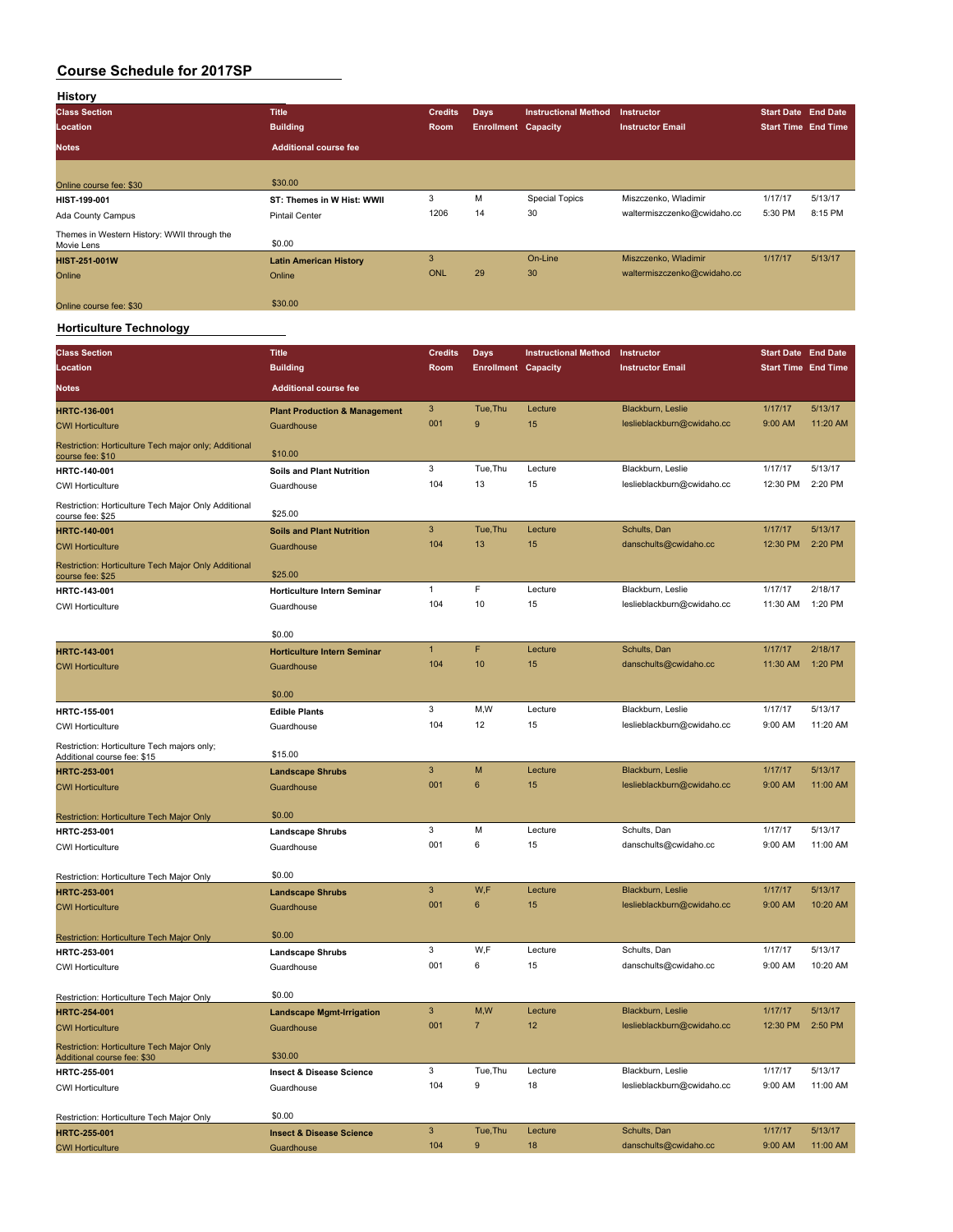### **Horticulture Technology**

| <b>Class Section</b>                                                     | <b>Title</b>                         | <b>Credits</b> | <b>Days</b>                | <b>Instructional Method</b> | Instructor                 | <b>Start Date End Date</b> |         |
|--------------------------------------------------------------------------|--------------------------------------|----------------|----------------------------|-----------------------------|----------------------------|----------------------------|---------|
| Location                                                                 | <b>Building</b>                      | Room           | <b>Enrollment Capacity</b> |                             | <b>Instructor Email</b>    | <b>Start Time End Time</b> |         |
| <b>Notes</b>                                                             | <b>Additional course fee</b>         |                |                            |                             |                            |                            |         |
|                                                                          |                                      |                |                            |                             |                            |                            |         |
| <b>Restriction: Horticulture Tech Major Only</b>                         | \$0.00                               |                |                            |                             |                            |                            |         |
| HRTC-271-001                                                             | <b>Capstone Horticulture Project</b> | 3              | F                          | Lecture                     | Blackburn, Leslie          | 1/17/17                    | 5/13/17 |
| <b>CWI Horticulture</b>                                                  | Guardhouse                           | 104            | 5                          | 10                          | leslieblackburn@cwidaho.cc | 1:30 PM                    | 3:20 PM |
| Restriction: Horticulture Tech Major Only Additional<br>course fee: \$50 | \$50.00                              |                |                            |                             |                            |                            |         |
| <b>HRTC-271-001</b>                                                      | <b>Capstone Horticulture Project</b> | 3              | F                          | Lecture                     | Schults, Dan               | 1/17/17                    | 5/13/17 |
| <b>CWI Horticulture</b>                                                  | Guardhouse                           | 104            | 5                          | 10                          | danschults@cwidaho.cc      | 1:30 PM                    | 3:20 PM |
| Restriction: Horticulture Tech Major Only Additional<br>course fee: \$50 | \$50.00                              |                |                            |                             |                            |                            |         |
| HRTC-293-001                                                             | Horticulture Internship              | $\overline{2}$ |                            | Lecture                     | Blackburn, Leslie          | 2/21/17                    | 5/13/17 |
| <b>Community Locations</b>                                               | Community Location                   | <b>CMTY</b>    | 10                         | 15                          | leslieblackburn@cwidaho.cc |                            |         |
|                                                                          | \$0.00                               |                |                            |                             |                            |                            |         |

### **Humanities**

| <b>Class Section</b>                                                | <b>Title</b>                              | <b>Credits</b> | Days                       | <b>Instructional Method</b> | Instructor                  | <b>Start Date End Date</b> |          |
|---------------------------------------------------------------------|-------------------------------------------|----------------|----------------------------|-----------------------------|-----------------------------|----------------------------|----------|
| Location                                                            | <b>Building</b>                           | Room           | <b>Enrollment Capacity</b> |                             | <b>Instructor Email</b>     | <b>Start Time End Time</b> |          |
| <b>Notes</b>                                                        | <b>Additional course fee</b>              |                |                            |                             |                             |                            |          |
| <b>HUMA-101-001W</b>                                                | <b>Intro to Humanities 1</b>              | 3              |                            | On-Line                     | Purvis Aldrich, Jennifer    | 1/17/17                    | 5/13/17  |
| Online                                                              | Online                                    | <b>ONL</b>     | 28                         | 30                          | christianaldrich@cwidaho.cc |                            |          |
|                                                                     |                                           |                |                            |                             |                             |                            |          |
| Online course fee: \$30                                             | \$30.00                                   |                |                            |                             |                             |                            |          |
| HUMA-101-002W                                                       | Intro to Humanities 1                     | 3              |                            | On-Line                     | Yadlin, Michal              | 1/17/17                    | 5/13/17  |
| Online                                                              | Online                                    | ONL            | 30                         | 30                          | michalyadlin@cwidaho.cc     |                            |          |
| Online course fee: \$30                                             | \$30.00                                   |                |                            |                             |                             |                            |          |
| <b>HUMA-101-004W</b>                                                | <b>Intro to Humanities 1</b>              | 3              |                            | On-Line                     | Wilson, Harold              | 1/17/17                    | 5/13/17  |
| Online                                                              | Online                                    | <b>ONL</b>     | 30                         | 30                          | gregwilson@cwidaho.cc       |                            |          |
| Online course fee: \$30                                             | \$30.00                                   |                |                            |                             |                             |                            |          |
| HUMA-101-005W                                                       | Intro to Humanities 1                     | 3              |                            | On-Line                     | Hughes, Stewart             | 1/17/17                    | 5/13/17  |
| Online                                                              | Online                                    | ONL            | 29                         | 30                          | collinhughes@cwidaho.cc     |                            |          |
|                                                                     |                                           |                |                            |                             |                             |                            |          |
| Online course fee: \$30                                             | \$30.00                                   |                |                            |                             |                             |                            |          |
| <b>HUMA-101-007</b>                                                 | <b>Intro to Humanities 1</b>              | $\overline{3}$ | M,W                        | Lecture                     | Purvis Aldrich, Jennifer    | 1/17/17                    | 5/13/17  |
| Nampa Campus                                                        | <b>Aspen Classroom Building</b>           | 127            | 41                         | 42                          | christianaldrich@cwidaho.cc | 1:00 PM                    | 2:15 PM  |
|                                                                     | \$0.00                                    |                |                            |                             |                             |                            |          |
| HUMA-101-008                                                        | Intro to Humanities 1                     | 3              | Tue, Thu                   | Lecture                     | Bonde, Deborah              | 1/17/17                    | 5/13/17  |
| Ada County Campus                                                   | Mallard Place Building                    | 1111           | 32                         | 32                          | debbiebonde@cwidaho.cc      | 1:00 PM                    | 2:15 PM  |
|                                                                     |                                           |                |                            |                             |                             |                            |          |
|                                                                     | \$0.00                                    | 3              | Tue                        | <b>Hybrid</b>               | Bonde, Deborah              | 1/17/17                    | 5/13/17  |
| <b>HUMA-101-014H</b>                                                | <b>Intro to Humanities 1</b>              | 1206           | 29                         | 30                          | debbiebonde@cwidaho.cc      | 5:30 PM                    | 6:45 PM  |
| <b>Ada County Campus</b>                                            | <b>Pintail Center</b>                     |                |                            |                             |                             |                            |          |
| Hybrid course - has an online component; Hybrid<br>course fee: \$15 | \$15.00                                   |                |                            |                             |                             |                            |          |
| HUMA-102-001                                                        | Intro to Humanities 2                     | 3              | SAT                        | Lecture                     | Cook, Elizabeth             | 1/17/17                    | 5/13/17  |
| Ada County Campus                                                   | <b>Pintail Center</b>                     | 1211           | 13                         | 24                          | elizabethcook@cwidaho.cc    | 8:00 AM                    | 10:45 AM |
|                                                                     |                                           |                |                            |                             |                             |                            |          |
|                                                                     | \$0.00                                    |                |                            |                             |                             |                            |          |
| <b>HUMA-102-002W</b>                                                | <b>Intro to Humanities 2</b>              | 3              |                            | On-Line                     | Hartvigsen, Mark            | 1/17/17                    | 5/13/17  |
| Online                                                              | Online                                    | <b>ONL</b>     | 29                         | 30                          | markhartvigsen@cwidaho.cc   |                            |          |
| Online course fee: \$30                                             | \$30.00                                   |                |                            |                             |                             |                            |          |
| HUMA-121-001                                                        | <b>InternationI Film &amp; Literature</b> | 3              | M,W                        | Lecture                     | McMorrow, Sharon            | 1/17/17                    | 5/13/17  |
| Ada County Campus                                                   | <b>Pintail Center</b>                     | 1318           | 26                         | 30                          | sharonmcmorrow@cwidaho.cc   | 1:00 PM                    | 2:15 PM  |
|                                                                     | \$0.00                                    |                |                            |                             |                             |                            |          |

### **Idaho Profess Driver Training**

| <b>Class Section</b><br>Location | Title<br><b>Building</b>                | <b>Credits</b><br><b>Room</b> | Davs<br><b>Enrollment Capacity</b> | <b>Instructional Method</b> | Instructor<br><b>Instructor Email</b> | <b>Start Date End Date</b><br><b>Start Time End Time</b> |          |
|----------------------------------|-----------------------------------------|-------------------------------|------------------------------------|-----------------------------|---------------------------------------|----------------------------------------------------------|----------|
| <b>Notes</b>                     | <b>Additional course fee</b>            |                               |                                    |                             |                                       |                                                          |          |
| <b>IPDT-102-007</b>              | <b>Basic Knowledge Dev &amp; Theory</b> |                               | M.Tue.W.Thu Lecture                |                             | Younger, Tracy                        | 10/31/16                                                 | 11/17/16 |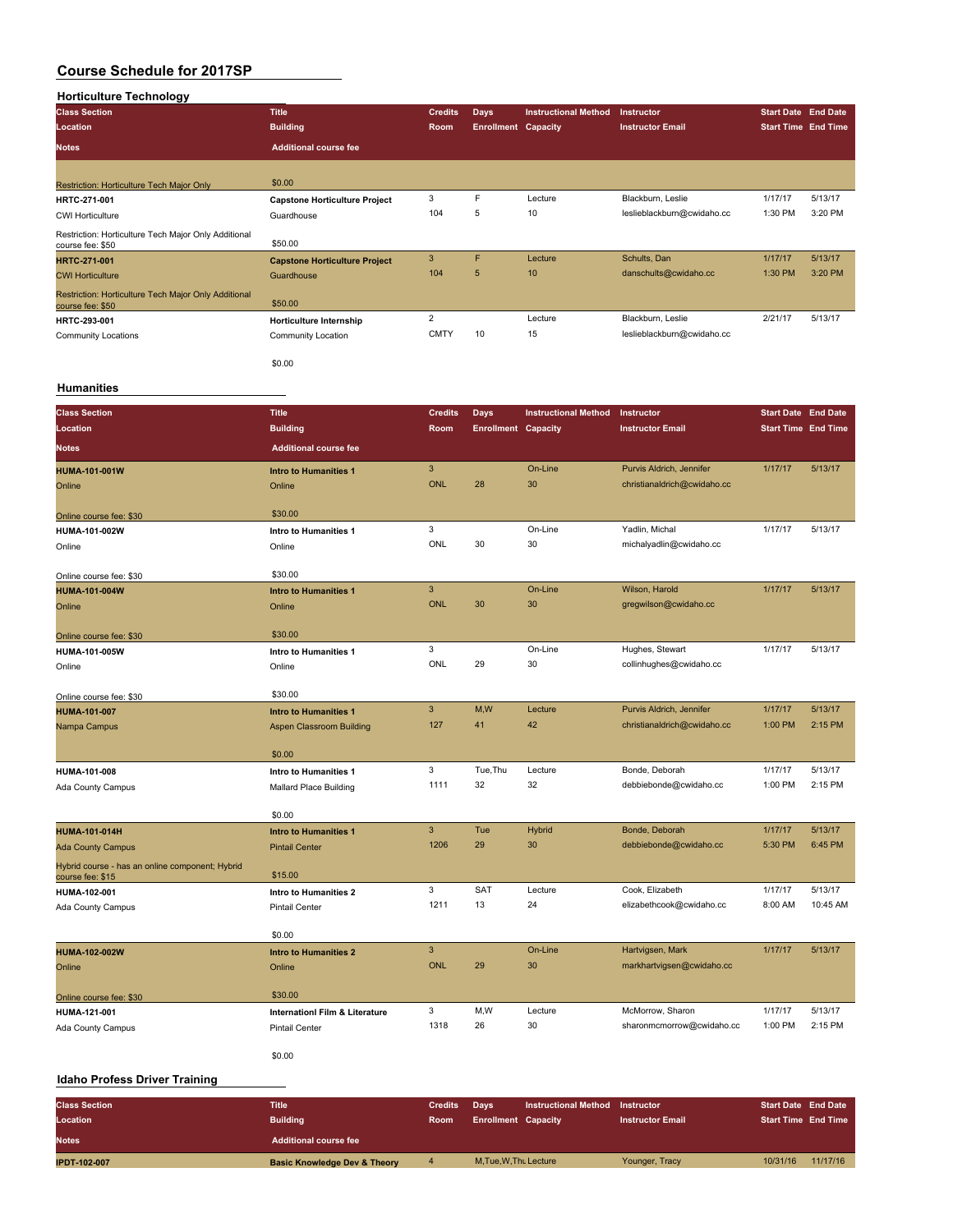| Idaho Profess Driver Training |                                         |                         |                            |                             |                         |                            |                            |
|-------------------------------|-----------------------------------------|-------------------------|----------------------------|-----------------------------|-------------------------|----------------------------|----------------------------|
| <b>Class Section</b>          | <b>Title</b>                            | <b>Credits</b>          | <b>Days</b>                | <b>Instructional Method</b> | Instructor              | <b>Start Date End Date</b> |                            |
| Location                      | <b>Building</b>                         | Room                    | <b>Enrollment Capacity</b> |                             | <b>Instructor Email</b> |                            | <b>Start Time End Time</b> |
| <b>Notes</b>                  | <b>Additional course fee</b>            |                         |                            |                             |                         |                            |                            |
|                               |                                         |                         |                            |                             |                         |                            |                            |
| Nampa Campus                  | <b>Professional Truck Driving</b>       | <b>CLASS</b>            | $\mathbf{3}$               | 12                          | TracyYounger@cwidaho.cc | 7:00 AM                    | 5:30 PM                    |
|                               |                                         |                         |                            |                             |                         |                            |                            |
|                               | \$984.08                                |                         |                            |                             |                         |                            |                            |
| IPDT-102-008                  | <b>Basic Knowledge Dev &amp; Theory</b> | $\overline{4}$          | M, Tue, W, Thu Lecture     |                             | Younger, Tracy          | 11/21/16                   | 12/8/16                    |
| Nampa Campus                  | Professional Truck Driving              | <b>CLASS</b>            | 3                          | 12                          | TracyYounger@cwidaho.cc | 7:00 AM                    | 5:30 PM                    |
|                               |                                         |                         |                            |                             |                         |                            |                            |
|                               | \$984.08                                |                         |                            |                             |                         |                            |                            |
| <b>IPDT-102-009</b>           | <b>Basic Knowledge Dev &amp; Theory</b> | $\overline{4}$          | M,Tue                      | Lecture                     | Younger, Tracy          | 11/28/16                   | 3/30/17                    |
| Nampa Campus                  | <b>Professional Truck Driving</b>       | <b>CLASS</b>            | 4                          | 12                          | TracyYounger@cwidaho.cc | 6:00 PM                    | 9:00 PM                    |
|                               |                                         |                         |                            |                             |                         |                            |                            |
|                               | \$984.08                                |                         |                            |                             |                         |                            |                            |
| IPDT-102-009                  | <b>Basic Knowledge Dev &amp; Theory</b> | $\overline{4}$          | SAT, SUN                   | Lecture                     | Younger, Tracy          | 11/28/16                   | 3/30/17                    |
| Nampa Campus                  | Professional Truck Driving              | <b>CLASS</b>            | $\overline{4}$             | 12                          | TracyYounger@cwidaho.cc | 7:00 AM                    | 5:30 PM                    |
|                               |                                         |                         |                            |                             |                         |                            |                            |
|                               | \$984.08                                |                         |                            |                             |                         |                            |                            |
| <b>IPDT-102-011</b>           | <b>Basic Knowledge Dev &amp; Theory</b> | $\overline{4}$          | M, Tue, W, Thu Lecture     |                             | Younger, Tracy          | 1/9/17                     | 1/26/17                    |
| Nampa Campus                  | <b>Professional Truck Driving</b>       | <b>CLASS</b>            | 3                          | 12                          | TracyYounger@cwidaho.cc | 7:00 AM                    | 5:30 PM                    |
|                               |                                         |                         |                            |                             |                         |                            |                            |
|                               | \$984.08                                |                         |                            |                             |                         |                            |                            |
| IPDT-102-012                  | <b>Basic Knowledge Dev &amp; Theory</b> | $\overline{4}$          | M, Tue, W, Thu Lecture     |                             | Younger, Tracy          | 1/30/17                    | 2/16/17                    |
| Nampa Campus                  | Professional Truck Driving              | <b>CLASS</b>            | 0                          | 12                          | TracyYounger@cwidaho.cc | 7:00 AM                    | 5:30 PM                    |
|                               |                                         |                         |                            |                             |                         |                            |                            |
|                               | \$984.08                                |                         |                            |                             |                         |                            |                            |
| <b>IPDT-106-007</b>           | <b>Driving Skills Development</b>       | $\overline{4}$          | M.Tue.W.Thu Lab            |                             | Younger, Tracy          | 11/21/16                   | 12/8/16                    |
| Nampa Campus                  | <b>Professional Truck Driving</b>       | <b>YARD</b>             | $\overline{2}$             | 12                          | TracyYounger@cwidaho.cc | 7:00 AM                    | 5:30 PM                    |
|                               |                                         |                         |                            |                             |                         |                            |                            |
|                               | \$1,269.12                              |                         |                            |                             |                         |                            |                            |
| IPDT-106-008                  | <b>Driving Skills Development</b>       | $\overline{4}$          | M, Tue, W, Thu Lab         |                             | Younger, Tracy          | 12/12/16                   | 1/5/17                     |
| Nampa Campus                  | Professional Truck Driving              | <b>YARD</b>             | 3                          | 12                          | TracyYounger@cwidaho.cc | 7:00 AM                    | 5:30 PM                    |
|                               |                                         |                         |                            |                             |                         |                            |                            |
|                               | \$1,269.12                              |                         |                            |                             |                         |                            |                            |
| <b>IPDT-106-009</b>           | <b>Driving Skills Development</b>       | $\overline{4}$          | M,Tue                      | Lab                         | Younger, Tracy          | 11/28/16                   | 3/30/17                    |
| Nampa Campus                  | <b>Professional Truck Driving</b>       | <b>YARD</b>             | 4                          | 12                          | TracyYounger@cwidaho.cc | 6:00 PM                    | 9:00 PM                    |
|                               |                                         |                         |                            |                             |                         |                            |                            |
|                               | \$1,269.12                              |                         |                            |                             |                         |                            |                            |
| IPDT-106-009                  | <b>Driving Skills Development</b>       | $\overline{\mathbf{4}}$ | SAT, SUN                   | Lab                         | Younger, Tracy          | 11/28/16                   | 3/30/17                    |
| Nampa Campus                  | Professional Truck Driving              | YARD                    | 4                          | 12                          | TracyYounger@cwidaho.cc | 7:00 AM                    | 5:30 PM                    |
|                               |                                         |                         |                            |                             |                         |                            |                            |
|                               | \$1,269.12                              |                         |                            |                             |                         |                            |                            |
| <b>IPDT-106-011</b>           | <b>Driving Skills Development</b>       | $\overline{4}$          | M, Tue, W, Thu Lab         |                             | Younger, Tracy          | 1/30/17                    | 2/16/17                    |
| Nampa Campus                  | <b>Professional Truck Driving</b>       | <b>YARD</b>             | $\mathbf{3}$               | 12                          | TracyYounger@cwidaho.cc | 7:00 AM                    | 5:30 PM                    |
|                               |                                         |                         |                            |                             |                         |                            |                            |
| Additional course fee: \$330  | \$1,269.12                              |                         |                            |                             |                         |                            |                            |
| IPDT-106-012                  | <b>Driving Skills Development</b>       | $\overline{\mathbf{4}}$ | M, Tue, W, Thu Lab         |                             | Younger, Tracy          | 2/21/17                    | 3/9/17                     |
| Nampa Campus                  | Professional Truck Driving              | YARD                    | 0                          | 12                          | TracyYounger@cwidaho.cc | 7:00 AM                    | 5:30 PM                    |
|                               |                                         |                         |                            |                             |                         |                            |                            |
|                               | \$1,269.12                              |                         |                            |                             |                         |                            |                            |
| <b>IPDT-112-007</b>           | <b>Driving Skills Enhancement</b>       | $\overline{4}$          | M, Tue, W, Thu Lab         |                             | Younger, Tracy          | 12/12/16                   | 1/5/17                     |
| Nampa Campus                  | <b>Professional Truck Driving</b>       | <b>YARD</b>             | 2                          | 12                          | TracyYounger@cwidaho.cc | 7:00 AM                    | 5:30 PM                    |
|                               |                                         |                         |                            |                             |                         |                            |                            |
|                               | \$1,269.12                              |                         |                            |                             |                         |                            |                            |
| IPDT-112-008                  | <b>Driving Skills Enhancement</b>       | $\overline{4}$          | M, Tue, W, Thu Lab         |                             | Younger, Tracy          | 1/9/17                     | 1/26/17                    |
| Nampa Campus                  | Professional Truck Driving              | <b>YARD</b>             | 3                          | 12                          | TracyYounger@cwidaho.cc | 7:00 AM                    | 5:30 PM                    |
|                               |                                         |                         |                            |                             |                         |                            |                            |
|                               | \$1,269.12                              |                         |                            |                             |                         |                            |                            |
| <b>IPDT-112-009</b>           | <b>Driving Skills Enhancement</b>       | $\overline{4}$          | M,Tue                      | Lab                         | Younger, Tracy          | 2/6/17                     | 3/26/17                    |
| Nampa Campus                  | <b>Professional Truck Driving</b>       | <b>YARD</b>             | 4                          | 12                          | TracyYounger@cwidaho.cc | 6:00 PM                    | 9:00 PM                    |
|                               |                                         |                         |                            |                             |                         |                            |                            |
|                               | \$1,269.12                              |                         |                            |                             |                         |                            |                            |
| IPDT-112-009                  | <b>Driving Skills Enhancement</b>       | 4                       | SAT, SUN                   | Lab                         | Younger, Tracy          | 2/6/17                     | 3/26/17                    |
| Nampa Campus                  | Professional Truck Driving              | YARD                    | 4                          | 12                          | TracyYounger@cwidaho.cc | 7:00 AM                    | 5:30 PM                    |
|                               |                                         |                         |                            |                             |                         |                            |                            |
|                               | \$1,269.12                              |                         |                            |                             |                         |                            |                            |
| <b>IPDT-112-011</b>           | <b>Driving Skills Enhancement</b>       | $\overline{\mathbf{4}}$ | M, Tue, W, Thu Lab         |                             | Younger, Tracy          | 2/21/17                    | 3/9/17                     |
| Nampa Campus                  | <b>Professional Truck Driving</b>       | <b>YARD</b>             | $\sqrt{3}$                 | 12                          | TracyYounger@cwidaho.cc | 7:00 AM                    | 5:30 PM                    |
|                               |                                         |                         |                            |                             |                         |                            |                            |
| Additional course fee: \$330  | \$1,269.12                              |                         |                            |                             |                         |                            |                            |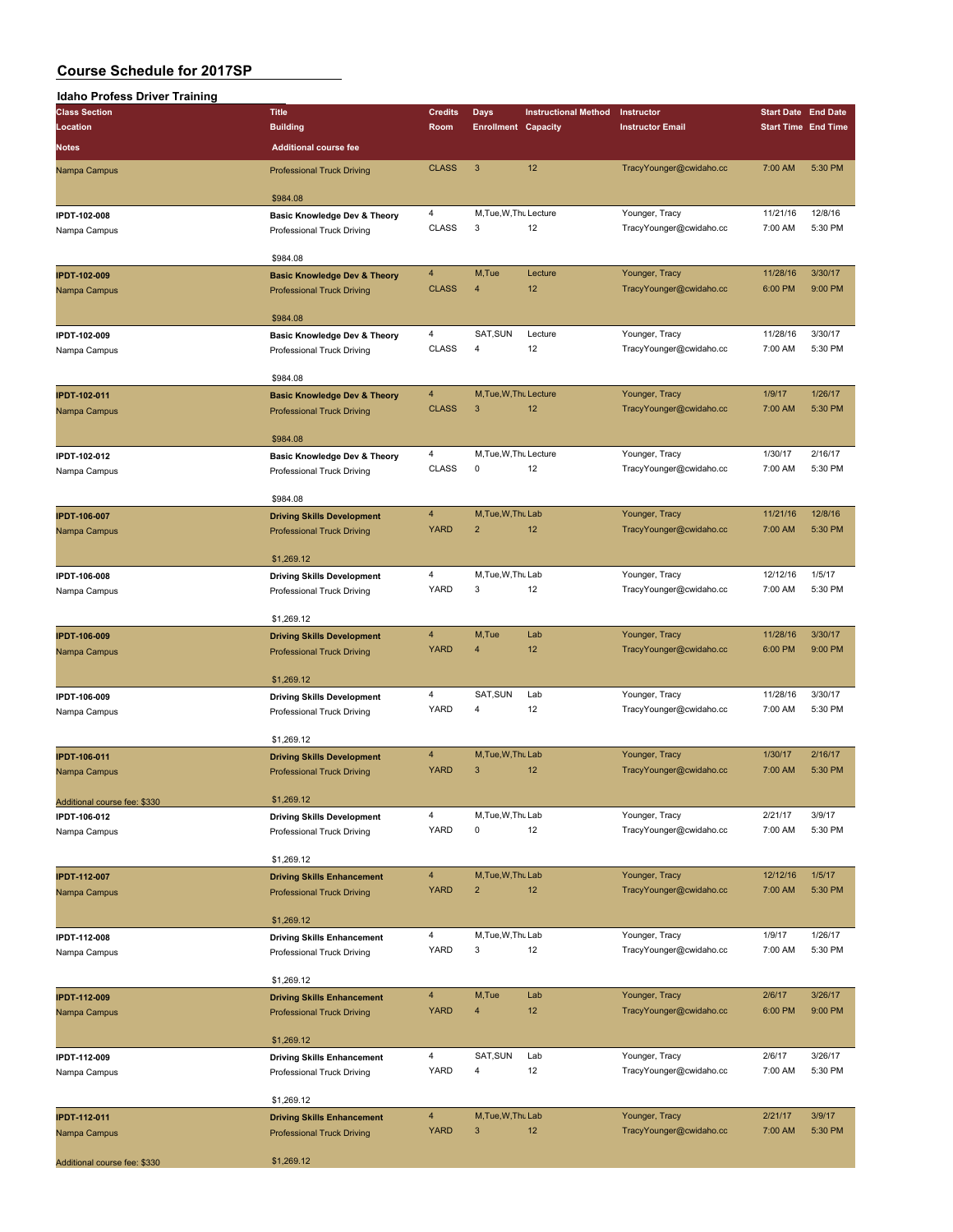| <b>Idaho Profess Driver Training</b> |                                    |                |                            |                             |                         |                                                                                                                          |         |
|--------------------------------------|------------------------------------|----------------|----------------------------|-----------------------------|-------------------------|--------------------------------------------------------------------------------------------------------------------------|---------|
| <b>Class Section</b>                 | <b>Title</b>                       | <b>Credits</b> | <b>Days</b>                | <b>Instructional Method</b> | Instructor              |                                                                                                                          |         |
| Location                             | <b>Building</b>                    | Room           | <b>Enrollment Capacity</b> |                             | <b>Instructor Email</b> |                                                                                                                          |         |
| <b>Notes</b>                         | <b>Additional course fee</b>       |                |                            |                             |                         |                                                                                                                          |         |
| <b>IPDT-112-012</b>                  | <b>Driving Skills Enhancement</b>  | $\overline{4}$ | M, Tue, W, Thu Lab         |                             | Younger, Tracy          | 3/13/17                                                                                                                  | 3/30/17 |
| Nampa Campus                         | Professional Truck Driving         | YARD           | $\mathbf 0$                | 12                          | TracyYounger@cwidaho.cc | 7:00 AM                                                                                                                  | 5:30 PM |
|                                      | \$1,269.12                         |                |                            |                             |                         |                                                                                                                          |         |
| <b>IPDT-120-007</b>                  | <b>Adv Professional Truck Drvg</b> | $6\phantom{1}$ | M, Tue, W, Thu Lecture     |                             | Younger, Tracy          | 1/9/17                                                                                                                   | 2/16/17 |
| Nampa Campus                         | <b>Professional Truck Driving</b>  | <b>CLASS</b>   | $\overline{2}$             | 12                          | TracyYounger@cwidaho.cc | 7:00 AM                                                                                                                  | 5:30 PM |
|                                      | \$1,408.68                         |                |                            |                             |                         |                                                                                                                          |         |
| <b>IPDT-120-008</b>                  | <b>Adv Professional Truck Drvg</b> | 6              | M, Tue, W, Thu Lecture     |                             | Younger, Tracy          | 1/30/17                                                                                                                  | 3/16/17 |
| Nampa Campus                         | Professional Truck Driving         | <b>CLASS</b>   | 3                          | 12                          | TracyYounger@cwidaho.cc | 7:00 AM                                                                                                                  | 5:30 PM |
|                                      | \$1,408.68                         |                |                            |                             |                         |                                                                                                                          |         |
| <b>IPDT-120-009</b>                  | <b>Adv Professional Truck Drvg</b> | 6              | M,Tue                      | Lecture                     | Younger, Tracy          | 4/3/17                                                                                                                   | 5/11/17 |
| Nampa Campus                         | <b>Professional Truck Driving</b>  | <b>CLASS</b>   | $\overline{4}$             | 12                          | TracyYounger@cwidaho.cc | 6:00 PM                                                                                                                  | 9:00 PM |
|                                      | \$1,408.68                         |                |                            |                             |                         | <b>Start Date End Date</b><br><b>Start Time End Time</b><br>4/3/17<br>7:00 AM<br>3/13/17<br>7:00 AM<br>4/3/17<br>7:00 AM |         |
| IPDT-120-009                         | <b>Adv Professional Truck Drvg</b> | 6              | SAT, SUN                   | Lecture                     | Younger, Tracy          |                                                                                                                          | 5/11/17 |
| Nampa Campus                         | Professional Truck Driving         | <b>CLASS</b>   | $\overline{4}$             | 12                          | TracyYounger@cwidaho.cc |                                                                                                                          | 5:30 PM |
|                                      | \$1,408.68                         |                |                            |                             |                         |                                                                                                                          |         |
| <b>IPDT-120-011</b>                  | <b>Adv Professional Truck Drvg</b> | 6              | M, Tue, W, Thu Lecture     |                             | Younger, Tracy          |                                                                                                                          | 4/20/17 |
| Nampa Campus                         | <b>Professional Truck Driving</b>  | <b>YARD</b>    | 3                          | 12                          | TracyYounger@cwidaho.cc |                                                                                                                          | 5:30 PM |
|                                      | \$1,408.68                         |                |                            |                             |                         |                                                                                                                          |         |
| IPDT-120-012                         | <b>Adv Professional Truck Drvg</b> | 6              | M, Tue, W, Thu Lecture     |                             | Younger, Tracy          |                                                                                                                          | 5/11/17 |
| Nampa Campus                         | Professional Truck Driving         | YARD           | $\mathbf 0$                | 12                          | TracyYounger@cwidaho.cc |                                                                                                                          | 5:30 PM |
|                                      | \$1,408.68                         |                |                            |                             |                         |                                                                                                                          |         |

### **Info Secrty & Digital Forensic**

| <b>Class Section</b><br>Location                       | <b>Title</b><br><b>Building</b>           | <b>Credits</b><br><b>Room</b> | Days<br><b>Enrollment Capacity</b> | <b>Instructional Method</b> | Instructor<br><b>Instructor Email</b> | <b>Start Date End Date</b><br><b>Start Time End Time</b> |          |
|--------------------------------------------------------|-------------------------------------------|-------------------------------|------------------------------------|-----------------------------|---------------------------------------|----------------------------------------------------------|----------|
| <b>Notes</b>                                           | <b>Additional course fee</b>              |                               |                                    |                             |                                       |                                                          |          |
| ISDF-127-001                                           | <b>Server Operating Systems</b>           | $\overline{4}$                | M.Tue.W.Thu Lecture                |                             | Otto, Linda                           | 1/17/17                                                  | 2/18/17  |
| <b>Ada County Campus</b>                               | <b>Pintail Center</b>                     | 1411                          | 15                                 | 20                          | lindaotto@cwidaho.cc                  | 8:00 AM                                                  | 12:00 PM |
| First 5 week session; Additional course fee: \$25      | \$25.00                                   |                               |                                    |                             |                                       |                                                          |          |
| ISDF-129-001H                                          | <b>Fundamentals of Linux</b>              | 4                             | M,Tue,Thu                          | Hybrid                      | Otto, Linda                           | 2/21/17                                                  | 3/25/17  |
| Ada County Campus                                      | <b>Pintail Center</b>                     | 1411                          | 15                                 | 20                          | lindaotto@cwidaho.cc                  | 8:00 AM                                                  | 12:00 PM |
| Additional course fee: \$16; Hybrid course fee: \$20   | \$36.00                                   |                               |                                    |                             |                                       |                                                          |          |
| ISDF-131-001                                           | <b>Intro to Information Security</b>      | $\overline{4}$                | M, Tue, W, Thu Lecture             |                             | Otto, Linda                           | 4/3/17                                                   | 5/6/17   |
| <b>Ada County Campus</b>                               | <b>Pintail Center</b>                     | 1411                          | 15                                 | 20                          | lindaotto@cwidaho.cc                  | 8:00 AM                                                  | 12:00 PM |
| Additional course fee: \$16                            | \$16.00                                   |                               |                                    |                             |                                       |                                                          |          |
| ISDF-255-001                                           | <b>Ethical Hack &amp; Countermeasures</b> | 4                             | M, Tue, W, Thu Lecture             |                             | Bowers, Donald                        | 1/17/17                                                  | 2/18/17  |
| Ada County Campus                                      | <b>Pintail Center</b>                     | 1411                          | 18                                 | 20                          | donbowers@cwidaho.cc                  | 1:30 PM                                                  | 5:30 PM  |
| First 5 week session; Additional course fee: \$300     | \$300.00                                  |                               |                                    |                             |                                       |                                                          |          |
| ISDF-257-001                                           | <b>Intro to Digital Forensics</b>         | $\overline{4}$                | M, Tue, W, Thu Lecture             |                             | Bowers, Donald                        | 2/21/17                                                  | 3/25/17  |
| <b>Ada County Campus</b>                               | <b>Pintail Center</b>                     | 1411                          | 18                                 | 20                          | donbowers@cwidaho.cc                  | 1:30 PM                                                  | 5:30 PM  |
| Second 5 week session; Additional course fee:<br>\$300 | \$300.00                                  |                               |                                    |                             |                                       |                                                          |          |
| ISDF-259-001                                           | <b>Forensic Acquisition &amp; Analys</b>  | $\overline{4}$                | M, Tue, W, Thu Lecture             |                             | Bowers, Donald                        | 4/3/17                                                   | 5/6/17   |
| Ada County Campus                                      | <b>Pintail Center</b>                     | 1411                          | 18                                 | 20                          | donbowers@cwidaho.cc                  | 1:30 PM                                                  | 5:30 PM  |
| Third 5 week session; Additional course fee: \$397     | \$397.00                                  |                               |                                    |                             |                                       |                                                          |          |

### **Law Enforcement**

| <b>Class Section</b>        | <b>Title</b>                 | <b>Credits</b> | Davs                       | <b>Instructional Method</b> | Instructor              | <b>Start Date End Date</b> |         |
|-----------------------------|------------------------------|----------------|----------------------------|-----------------------------|-------------------------|----------------------------|---------|
| Location                    | <b>Building</b>              | <b>Room</b>    | <b>Enrollment Capacity</b> |                             | <b>Instructor Email</b> | <b>Start Time End Time</b> |         |
| <b>Notes</b>                | <b>Additional course fee</b> |                |                            |                             |                         |                            |         |
| LAWE-103-001                | <b>Basic Law</b>             |                | M.Tue.W.Thu Lecture        |                             | Forsman, LeRoy          | 1/17/17                    | 5/13/17 |
| <b>Canyon County Center</b> | <b>Canyon County Center</b>  | 117            | 18                         | 25                          | leroyforsman@cwidaho.cc | 7:00 AM                    | 5:00 PM |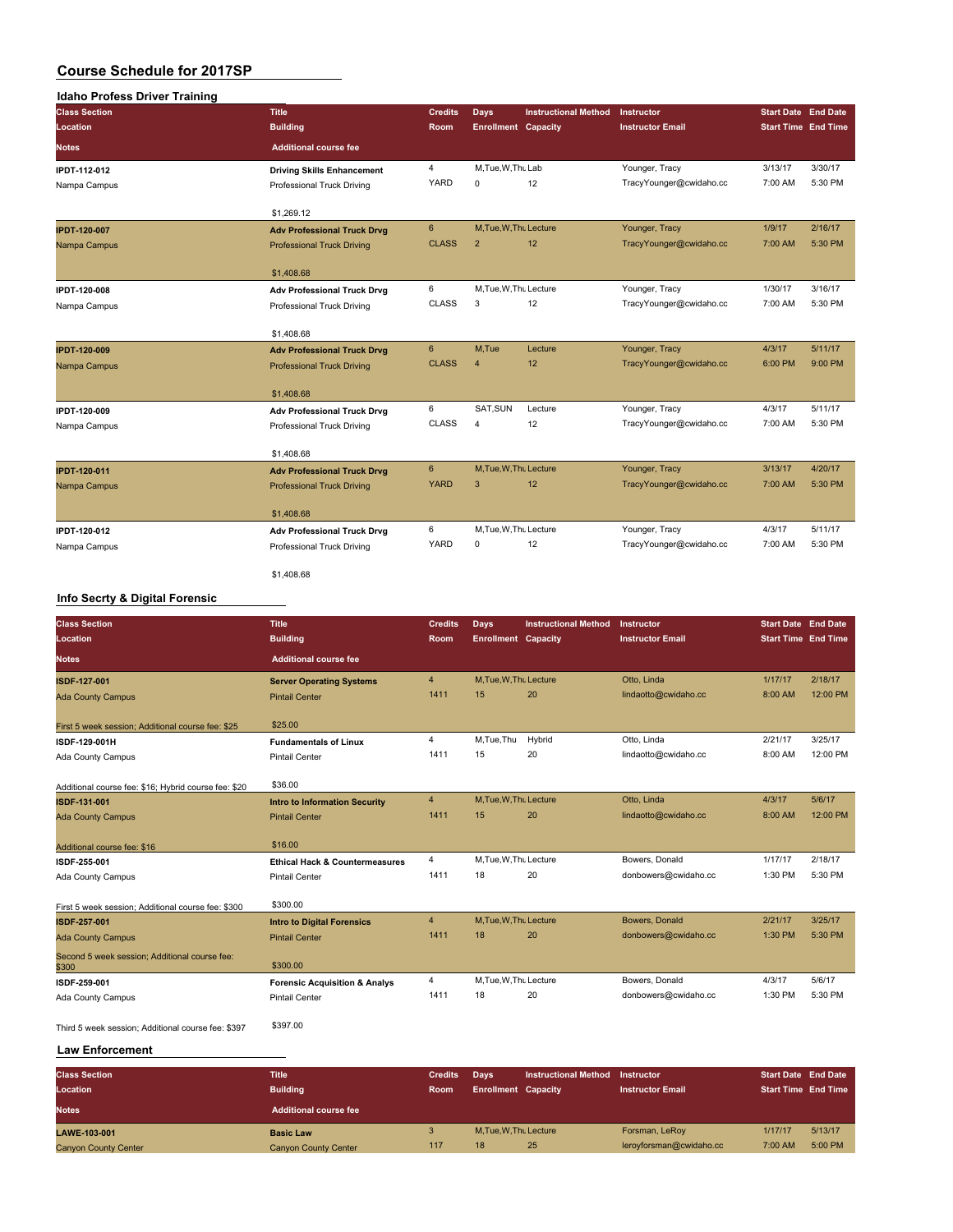| <b>Law Enforcement</b>                                                                          |                                                         |                       |                              |                             |                                      |                            |                    |
|-------------------------------------------------------------------------------------------------|---------------------------------------------------------|-----------------------|------------------------------|-----------------------------|--------------------------------------|----------------------------|--------------------|
| <b>Class Section</b>                                                                            | <b>Title</b>                                            | <b>Credits</b>        | Days                         | <b>Instructional Method</b> | Instructor                           | <b>Start Date End Date</b> |                    |
| Location                                                                                        | <b>Building</b>                                         | Room                  | <b>Enrollment Capacity</b>   |                             | <b>Instructor Email</b>              | <b>Start Time End Time</b> |                    |
| <b>Notes</b>                                                                                    | <b>Additional course fee</b>                            |                       |                              |                             |                                      |                            |                    |
| Mandatory course for Law Enforcement Program<br>students. Not open admission.                   | \$0.00                                                  |                       |                              |                             |                                      |                            |                    |
| LAWE-103-001                                                                                    | <b>Basic Law</b>                                        | 3                     | M, Tue, W, Thu Lecture       |                             | Forsman, LeRoy                       | 1/17/17                    | 5/13/17            |
| Canyon County Center                                                                            | Canyon County Center                                    | 118                   | 18                           | 25                          | leroyforsman@cwidaho.cc              | 7:00 AM                    | 5:00 PM            |
| Mandatory course for Law Enforcement Program                                                    |                                                         |                       |                              |                             |                                      |                            |                    |
| students. Not open admission.                                                                   | \$0.00<br><b>Basic Law</b>                              | 3                     | M, Tue, W, Thu Lecture       |                             | Forsman, LeRoy                       | 1/17/17                    | 5/13/17            |
| LAWE-103-001<br><b>Canyon County Center</b>                                                     | <b>Canyon County Center</b>                             | 120                   | 18                           | 25                          | leroyforsman@cwidaho.cc              | 7:00 AM                    | 5:00 PM            |
| Mandatory course for Law Enforcement Program                                                    |                                                         |                       |                              |                             |                                      |                            |                    |
| students. Not open admission.                                                                   | \$0.00                                                  |                       |                              |                             |                                      |                            |                    |
| LAWE-103-001                                                                                    | <b>Basic Law</b>                                        | 3                     | M, Tue, W, Thu Lecture       |                             | Forsman, LeRoy                       | 1/17/17                    | 5/13/17            |
| Canyon County Center                                                                            | Canyon County Center                                    | 121                   | 18                           | 25                          | leroyforsman@cwidaho.cc              | 7:00 AM                    | 5:00 PM            |
| Mandatory course for Law Enforcement Program<br>students. Not open admission.                   | \$0.00                                                  |                       |                              |                             |                                      |                            |                    |
| LAWE-103-001                                                                                    | <b>Basic Law</b>                                        | 3                     | M, Tue, W, Thu Lecture       |                             | Reid, Ralph                          | 1/17/17                    | 5/13/17            |
| <b>Canyon County Center</b>                                                                     | <b>Canyon County Center</b>                             | 117                   | 18                           | 25                          | brettreid2@cwidaho.cc                | 7:00 AM                    | 5:00 PM            |
| Mandatory course for Law Enforcement Program                                                    |                                                         |                       |                              |                             |                                      |                            |                    |
| students. Not open admission.                                                                   | \$0.00                                                  | 3                     | M, Tue, W, Thu Lecture       |                             | Reid, Ralph                          | 1/17/17                    | 5/13/17            |
| LAWE-103-001<br>Canyon County Center                                                            | <b>Basic Law</b><br>Canyon County Center                | 118                   | 18                           | 25                          | brettreid2@cwidaho.cc                | 7:00 AM                    | 5:00 PM            |
|                                                                                                 |                                                         |                       |                              |                             |                                      |                            |                    |
| Mandatory course for Law Enforcement Program<br>students. Not open admission.                   | \$0.00                                                  |                       |                              |                             |                                      |                            |                    |
| LAWE-103-001                                                                                    | <b>Basic Law</b>                                        | 3                     | M.Tue.W.Tht Lecture          |                             | Reid, Ralph                          | 1/17/17                    | 5/13/17            |
| <b>Canyon County Center</b>                                                                     | <b>Canyon County Center</b>                             | 120                   | 18                           | 25                          | brettreid2@cwidaho.cc                | 7:00 AM                    | 5:00 PM            |
| Mandatory course for Law Enforcement Program<br>students. Not open admission.                   | \$0.00                                                  |                       |                              |                             |                                      |                            |                    |
| LAWE-103-001                                                                                    | <b>Basic Law</b>                                        | 3                     | M, Tue, W, Thu Lecture       |                             | Reid, Ralph                          | 1/17/17                    | 5/13/17            |
| Canyon County Center                                                                            | Canyon County Center                                    | 121                   | 18                           | 25                          | brettreid2@cwidaho.cc                | 7:00 AM                    | 5:00 PM            |
| Mandatory course for Law Enforcement Program                                                    |                                                         |                       |                              |                             |                                      |                            |                    |
| students. Not open admission.<br>LAWE-105-001                                                   | \$0.00                                                  | $\overline{2}$        | M, Tue, W, Thu Lecture       |                             | Forsman, LeRoy                       | 1/17/17                    | 5/13/17            |
| <b>Canyon County Center</b>                                                                     | <b>Police Procedures</b><br><b>Canyon County Center</b> | 117                   | 17                           | 25                          | leroyforsman@cwidaho.cc              | 7:00 AM                    | 5:00 PM            |
| Mandatory Course for PTE Law Enforcement                                                        |                                                         |                       |                              |                             |                                      |                            |                    |
| Program students. Not Open Admission.<br>Additional course fee: \$150                           | \$150.00                                                |                       |                              |                             |                                      |                            |                    |
| LAWE-105-001                                                                                    | <b>Police Procedures</b>                                | $\overline{2}$        | M, Tue, W, Thu Lecture       |                             | Forsman, LeRoy                       | 1/17/17                    | 5/13/17            |
| Canyon County Center<br>Mandatory Course for PTE Law Enforcement                                | Canyon County Center                                    | 118                   | 17                           | 25                          | leroyforsman@cwidaho.cc              | 7:00 AM                    | 5:00 PM            |
| Program students. Not Open Admission.                                                           | \$150.00                                                |                       |                              |                             |                                      |                            |                    |
| Additional course fee: \$150<br>LAWE-105-001                                                    | <b>Police Procedures</b>                                | $\overline{2}$        | M, Tue, W, Thu Lecture       |                             | Forsman, LeRoy                       | 1/17/17                    | 5/13/17            |
| <b>Canyon County Center</b>                                                                     | <b>Canyon County Center</b>                             | 120                   | 17                           | 25                          | leroyforsman@cwidaho.cc              | 7:00 AM                    | 5:00 PM            |
| Mandatory Course for PTE Law Enforcement<br>Program students. Not Open Admission.               |                                                         |                       |                              |                             |                                      |                            |                    |
| Additional course fee: \$150                                                                    | \$150.00                                                |                       |                              |                             |                                      |                            |                    |
| LAWE-105-001                                                                                    | <b>Police Procedures</b>                                | $\overline{2}$        | M, Tue, W, Thu Lecture       |                             | Forsman, LeRoy                       | 1/17/17                    | 5/13/17            |
| Canyon County Center<br>Mandatory Course for PTE Law Enforcement                                | Canyon County Center                                    | 121                   | 17                           | 25                          | leroyforsman@cwidaho.cc              | 7:00 AM                    | 5:00 PM            |
| Program students. Not Open Admission.                                                           | \$150.00                                                |                       |                              |                             |                                      |                            |                    |
| Additional course fee: \$150<br>LAWE-105-001                                                    | <b>Police Procedures</b>                                | $\overline{2}$        | M, Tue, W, Thu Lecture       |                             | Reid, Ralph                          | 1/17/17                    | 5/13/17            |
| <b>Canyon County Center</b>                                                                     | <b>Canyon County Center</b>                             | 117                   | 17                           | 25                          | brettreid2@cwidaho.cc                | 7:00 AM                    | 5:00 PM            |
| Mandatory Course for PTE Law Enforcement<br>Program students. Not Open Admission.               |                                                         |                       |                              |                             |                                      |                            |                    |
| Additional course fee: \$150                                                                    | \$150.00                                                |                       |                              |                             |                                      |                            |                    |
| LAWE-105-001                                                                                    | <b>Police Procedures</b>                                | $\overline{2}$<br>118 | M, Tue, W, Thu Lecture<br>17 | 25                          | Reid, Ralph<br>brettreid2@cwidaho.cc | 1/17/17<br>7:00 AM         | 5/13/17<br>5:00 PM |
| Canyon County Center<br>Mandatory Course for PTE Law Enforcement                                | Canyon County Center                                    |                       |                              |                             |                                      |                            |                    |
| Program students. Not Open Admission.<br>Additional course fee: \$150                           | \$150.00                                                |                       |                              |                             |                                      |                            |                    |
| LAWE-105-001                                                                                    | <b>Police Procedures</b>                                | $\overline{2}$        | M, Tue, W, Thu Lecture       |                             | Reid, Ralph                          | 1/17/17                    | 5/13/17            |
| <b>Canyon County Center</b>                                                                     | <b>Canyon County Center</b>                             | 120                   | 17                           | 25                          | brettreid2@cwidaho.cc                | 7:00 AM                    | 5:00 PM            |
| Mandatory Course for PTE Law Enforcement<br>Program students. Not Open Admission.               |                                                         |                       |                              |                             |                                      |                            |                    |
| Additional course fee: \$150                                                                    | \$150.00                                                |                       |                              |                             |                                      |                            |                    |
| LAWE-105-001                                                                                    | <b>Police Procedures</b>                                | $\overline{2}$<br>121 | M, Tue, W, Thu Lecture<br>17 | 25                          | Reid, Ralph<br>brettreid2@cwidaho.cc | 1/17/17<br>7:00 AM         | 5/13/17<br>5:00 PM |
| Canyon County Center<br>Mandatory Course for PTE Law Enforcement                                | Canyon County Center                                    |                       |                              |                             |                                      |                            |                    |
| Program students. Not Open Admission.<br>Additional course fee: \$150                           | \$150.00                                                |                       |                              |                             |                                      |                            |                    |
| LAWE-106-001                                                                                    | <b>Police Proficiencies</b>                             | $\overline{2}$        | M.Tue.W.Thu Lecture          |                             | Forsman, LeRoy                       | 1/17/17                    | 5/13/17            |
| <b>Canyon County Center</b>                                                                     | <b>Canyon County Center</b>                             | 117                   | 17                           | 25                          | leroyforsman@cwidaho.cc              | 7:00 AM                    | 5:00 PM            |
| Mandatory course for Law Enforcement Program<br>students. Not open admission. Additional course |                                                         |                       |                              |                             |                                      |                            |                    |
| fee: \$475                                                                                      | \$475.00                                                |                       |                              |                             |                                      |                            |                    |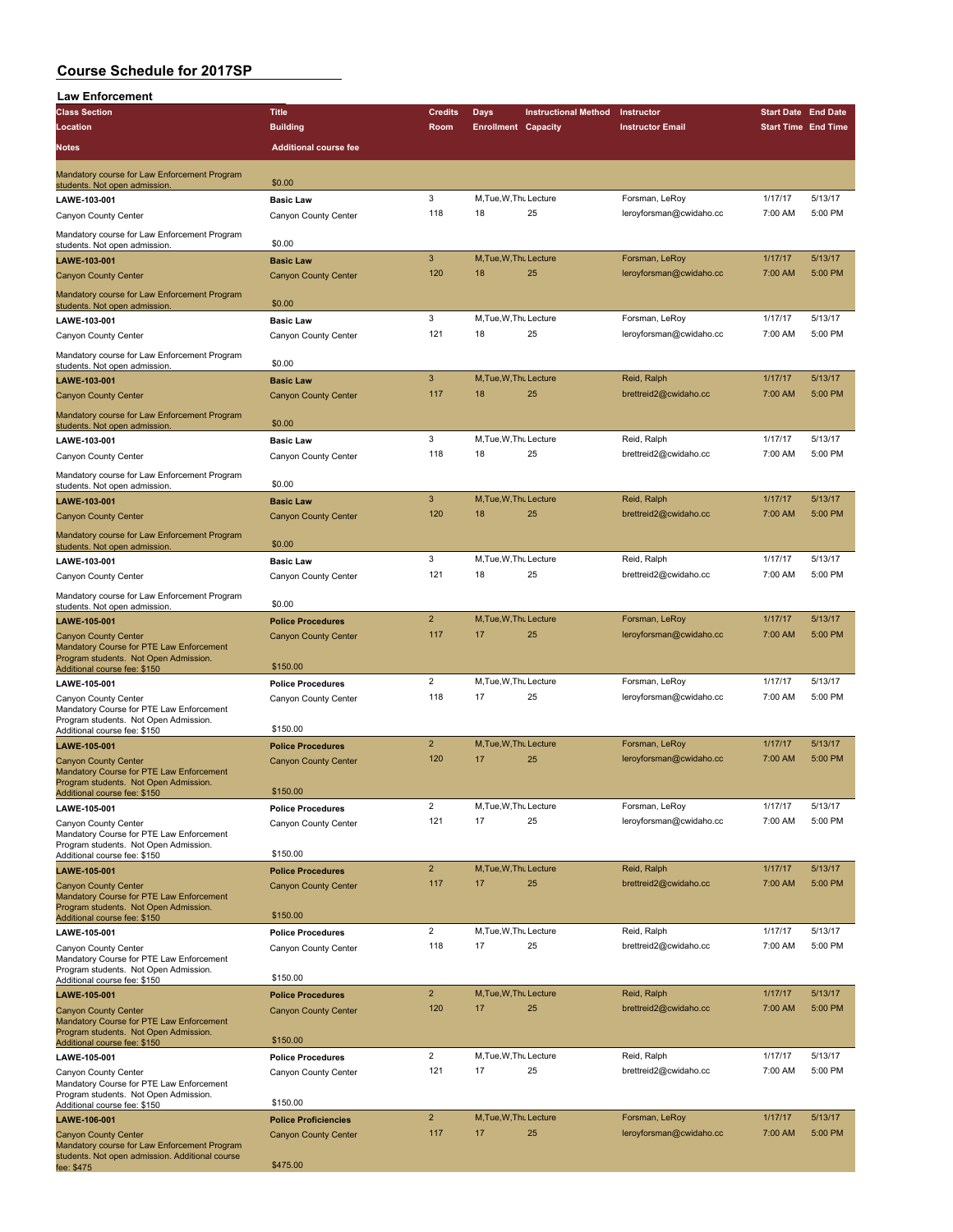| <b>Law Enforcement</b>                                                                          |                                                     |                         |                            |                             |                                           |                            |                    |
|-------------------------------------------------------------------------------------------------|-----------------------------------------------------|-------------------------|----------------------------|-----------------------------|-------------------------------------------|----------------------------|--------------------|
| <b>Class Section</b>                                                                            | <b>Title</b>                                        | <b>Credits</b>          | <b>Days</b>                | <b>Instructional Method</b> | Instructor                                | <b>Start Date End Date</b> |                    |
| Location                                                                                        | <b>Building</b>                                     | Room                    | <b>Enrollment Capacity</b> |                             | <b>Instructor Email</b>                   | <b>Start Time End Time</b> |                    |
| Notes                                                                                           | <b>Additional course fee</b>                        |                         |                            |                             |                                           |                            |                    |
|                                                                                                 |                                                     | $\overline{2}$          | M, Tue, W, Thu Lecture     |                             | Forsman, LeRoy                            | 1/17/17                    | 5/13/17            |
| LAWE-106-001<br>Canyon County Center                                                            | <b>Police Proficiencies</b><br>Canyon County Center | 118                     | 17                         | 25                          | leroyforsman@cwidaho.cc                   | 7:00 AM                    | 5:00 PM            |
| Mandatory course for Law Enforcement Program                                                    |                                                     |                         |                            |                             |                                           |                            |                    |
| students. Not open admission. Additional course                                                 | \$475.00                                            |                         |                            |                             |                                           |                            |                    |
| fee: \$475                                                                                      |                                                     | $\overline{2}$          | M.Tue.W.Thu Lecture        |                             | Forsman, LeRoy                            | 1/17/17                    | 5/13/17            |
| LAWE-106-001                                                                                    | <b>Police Proficiencies</b>                         | 120                     | 17                         | 25                          | leroyforsman@cwidaho.cc                   | 7:00 AM                    | 5:00 PM            |
| <b>Canyon County Center</b><br>Mandatory course for Law Enforcement Program                     | <b>Canyon County Center</b>                         |                         |                            |                             |                                           |                            |                    |
| students. Not open admission. Additional course                                                 |                                                     |                         |                            |                             |                                           |                            |                    |
| fee: \$475                                                                                      | \$475.00                                            |                         |                            |                             |                                           |                            |                    |
| LAWE-106-001                                                                                    | <b>Police Proficiencies</b>                         | $\overline{\mathbf{c}}$ | M.Tue, W.Thu Lecture<br>17 |                             | Forsman, LeRoy                            | 1/17/17                    | 5/13/17<br>5:00 PM |
| Canyon County Center<br>Mandatory course for Law Enforcement Program                            | Canyon County Center                                | 121                     |                            | 25                          | leroyforsman@cwidaho.cc                   | 7:00 AM                    |                    |
| students. Not open admission. Additional course                                                 |                                                     |                         |                            |                             |                                           |                            |                    |
| fee: \$475                                                                                      | \$475.00                                            |                         |                            |                             |                                           |                            |                    |
| LAWE-106-001                                                                                    | <b>Police Proficiencies</b>                         | $\overline{2}$          | M, Tue, W, Thu Lecture     |                             | Reid, Ralph                               | 1/17/17                    | 5/13/17            |
| <b>Canyon County Center</b><br>Mandatory course for Law Enforcement Program                     | <b>Canyon County Center</b>                         | 117                     | 17                         | 25                          | brettreid2@cwidaho.cc                     | 7:00 AM                    | 5:00 PM            |
| students. Not open admission. Additional course                                                 |                                                     |                         |                            |                             |                                           |                            |                    |
| fee: \$475                                                                                      | \$475.00                                            |                         |                            |                             |                                           |                            |                    |
| LAWE-106-001                                                                                    | <b>Police Proficiencies</b>                         | $\overline{c}$          | M, Tue, W, Thu Lecture     |                             | Reid, Ralph                               | 1/17/17                    | 5/13/17            |
| Canyon County Center<br>Mandatory course for Law Enforcement Program                            | Canyon County Center                                | 118                     | 17                         | 25                          | brettreid2@cwidaho.cc                     | 7:00 AM                    | 5:00 PM            |
| students. Not open admission. Additional course                                                 |                                                     |                         |                            |                             |                                           |                            |                    |
| fee: \$475                                                                                      | \$475.00                                            |                         |                            |                             |                                           |                            |                    |
| LAWE-106-001                                                                                    | <b>Police Proficiencies</b>                         | $\overline{2}$          | M, Tue, W, Thu Lecture     |                             | Reid, Ralph                               | 1/17/17                    | 5/13/17            |
| <b>Canyon County Center</b>                                                                     | <b>Canyon County Center</b>                         | 120                     | 17                         | 25                          | brettreid2@cwidaho.cc                     | 7:00 AM                    | $5:00$ PM          |
| Mandatory course for Law Enforcement Program<br>students. Not open admission. Additional course |                                                     |                         |                            |                             |                                           |                            |                    |
| fee: \$475                                                                                      | \$475.00                                            |                         |                            |                             |                                           |                            |                    |
| LAWE-106-001                                                                                    | <b>Police Proficiencies</b>                         | $\overline{2}$          | M, Tue, W, Thu Lecture     |                             | Reid, Ralph                               | 1/17/17                    | 5/13/17            |
| Canyon County Center                                                                            | Canyon County Center                                | 121                     | 17                         | 25                          | brettreid2@cwidaho.cc                     | 7:00 AM                    | 5:00 PM            |
| Mandatory course for Law Enforcement Program<br>students. Not open admission. Additional course |                                                     |                         |                            |                             |                                           |                            |                    |
| fee: \$475                                                                                      | \$475.00                                            |                         |                            |                             |                                           |                            |                    |
| LAWE-107-001                                                                                    | <b>Law Enforcement Leadership</b>                   | $\mathbf{1}$            | M, Tue, W, Thu Lecture     |                             | Forsman, LeRoy                            | 1/17/17                    | 5/13/17            |
| <b>Canyon County Center</b>                                                                     | <b>Canyon County Center</b>                         | 117                     | 17                         | 25                          | leroyforsman@cwidaho.cc                   | 7:00 AM                    | 5:00 PM            |
| Mandatory course for Law Enforcement Program                                                    |                                                     |                         |                            |                             |                                           |                            |                    |
| students. Not open admission                                                                    | \$0.00                                              |                         |                            |                             |                                           |                            |                    |
| LAWE-107-001                                                                                    | <b>Law Enforcement Leadership</b>                   | $\mathbf{1}$            | M, Tue, W, Thu Lecture     |                             | Forsman, LeRoy                            | 1/17/17                    | 5/13/17            |
| Canyon County Center                                                                            | Canyon County Center                                | 118                     | 17                         | 25                          | leroyforsman@cwidaho.cc                   | 7:00 AM                    | 5:00 PM            |
| Mandatory course for Law Enforcement Program                                                    | \$0.00                                              |                         |                            |                             |                                           |                            |                    |
| students. Not open admission.                                                                   |                                                     | $\mathbf{1}$            | M.Tue, W, Thu Lecture      |                             | Forsman, LeRoy                            | 1/17/17                    | 5/13/17            |
| LAWE-107-001                                                                                    | <b>Law Enforcement Leadership</b>                   | 120                     | 17                         | 25                          | leroyforsman@cwidaho.cc                   | 7:00 AM                    | 5:00 PM            |
| <b>Canyon County Center</b>                                                                     | <b>Canyon County Center</b>                         |                         |                            |                             |                                           |                            |                    |
| Mandatory course for Law Enforcement Program                                                    | \$0.00                                              |                         |                            |                             |                                           |                            |                    |
| students. Not open admission.<br>LAWE-107-001                                                   | <b>Law Enforcement Leadership</b>                   | 1                       | M, Tue, W, Thu Lecture     |                             | Forsman, LeRoy                            | 1/17/17                    | 5/13/17            |
| Canyon County Center                                                                            | Canyon County Center                                | 121                     | 17                         | 25                          | leroyforsman@cwidaho.cc                   | 7:00 AM                    | 5:00 PM            |
|                                                                                                 |                                                     |                         |                            |                             |                                           |                            |                    |
| Mandatory course for Law Enforcement Program<br>students. Not open admission.                   | \$0.00                                              |                         |                            |                             |                                           |                            |                    |
| LAWE-107-001                                                                                    | <b>Law Enforcement Leadership</b>                   | $\mathbf{1}$            | M, Tue, W, Thu Lecture     |                             | Reid, Ralph                               | 1/17/17                    | 5/13/17            |
| <b>Canyon County Center</b>                                                                     | <b>Canyon County Center</b>                         | 117                     | 17                         | 25                          | brettreid2@cwidaho.cc                     | 7:00 AM                    | 5:00 PM            |
|                                                                                                 |                                                     |                         |                            |                             |                                           |                            |                    |
| Mandatory course for Law Enforcement Program<br>students. Not open admission.                   | \$0.00                                              |                         |                            |                             |                                           |                            |                    |
| LAWE-107-001                                                                                    | <b>Law Enforcement Leadership</b>                   | 1                       | M.Tue, W.Thu Lecture       |                             | Reid, Ralph                               | 1/17/17                    | 5/13/17            |
| Canyon County Center                                                                            | Canyon County Center                                | 118                     | 17                         | 25                          | brettreid2@cwidaho.cc                     | 7:00 AM                    | 5:00 PM            |
| Mandatory course for Law Enforcement Program                                                    |                                                     |                         |                            |                             |                                           |                            |                    |
| students. Not open admission.                                                                   | \$0.00                                              |                         |                            |                             |                                           |                            |                    |
| LAWE-107-001                                                                                    | <b>Law Enforcement Leadership</b>                   | $\mathbf{1}$            | M, Tue, W, Thu Lecture     |                             | Reid, Ralph                               | 1/17/17                    | 5/13/17            |
| <b>Canyon County Center</b>                                                                     | <b>Canyon County Center</b>                         | 120                     | 17                         | 25                          | brettreid2@cwidaho.cc                     | 7:00 AM                    | 5:00 PM            |
| Mandatory course for Law Enforcement Program                                                    |                                                     |                         |                            |                             |                                           |                            |                    |
| students. Not open admission.                                                                   | \$0.00                                              |                         |                            |                             |                                           |                            |                    |
| LAWE-107-001                                                                                    | <b>Law Enforcement Leadership</b>                   | $\mathbf{1}$            | M, Tue, W, Thu Lecture     |                             | Reid, Ralph                               | 1/17/17                    | 5/13/17            |
| Canyon County Center                                                                            | Canyon County Center                                | 121                     | 17                         | 25                          | brettreid2@cwidaho.cc                     | 7:00 AM                    | 5:00 PM            |
| Mandatory course for Law Enforcement Program                                                    |                                                     |                         |                            |                             |                                           |                            |                    |
| students. Not open admission.                                                                   | \$0.00                                              |                         |                            |                             |                                           |                            |                    |
| LAWE-111-001                                                                                    | <b>Patrol Procedures</b>                            | 3                       | M, Tue, W, Thu Lecture     |                             | Forsman, LeRoy                            | 1/17/17                    | 5/13/17            |
| <b>Canyon County Center</b>                                                                     | <b>Canyon County Center</b>                         | 117                     | 17                         | 25                          | leroyforsman@cwidaho.cc                   | 7:00 AM                    | 5:00 PM            |
| Mandatory course for Law Enforcement Program                                                    |                                                     |                         |                            |                             |                                           |                            |                    |
| students. Not open admission.                                                                   | \$0.00                                              |                         |                            |                             |                                           |                            |                    |
| LAWE-111-001                                                                                    | <b>Patrol Procedures</b>                            | 3<br>118                | M, Tue, W, Thu Lecture     |                             | Forsman, LeRoy<br>leroyforsman@cwidaho.cc | 1/17/17<br>7:00 AM         | 5/13/17<br>5:00 PM |
| Canyon County Center                                                                            | Canyon County Center                                |                         | 17                         | 25                          |                                           |                            |                    |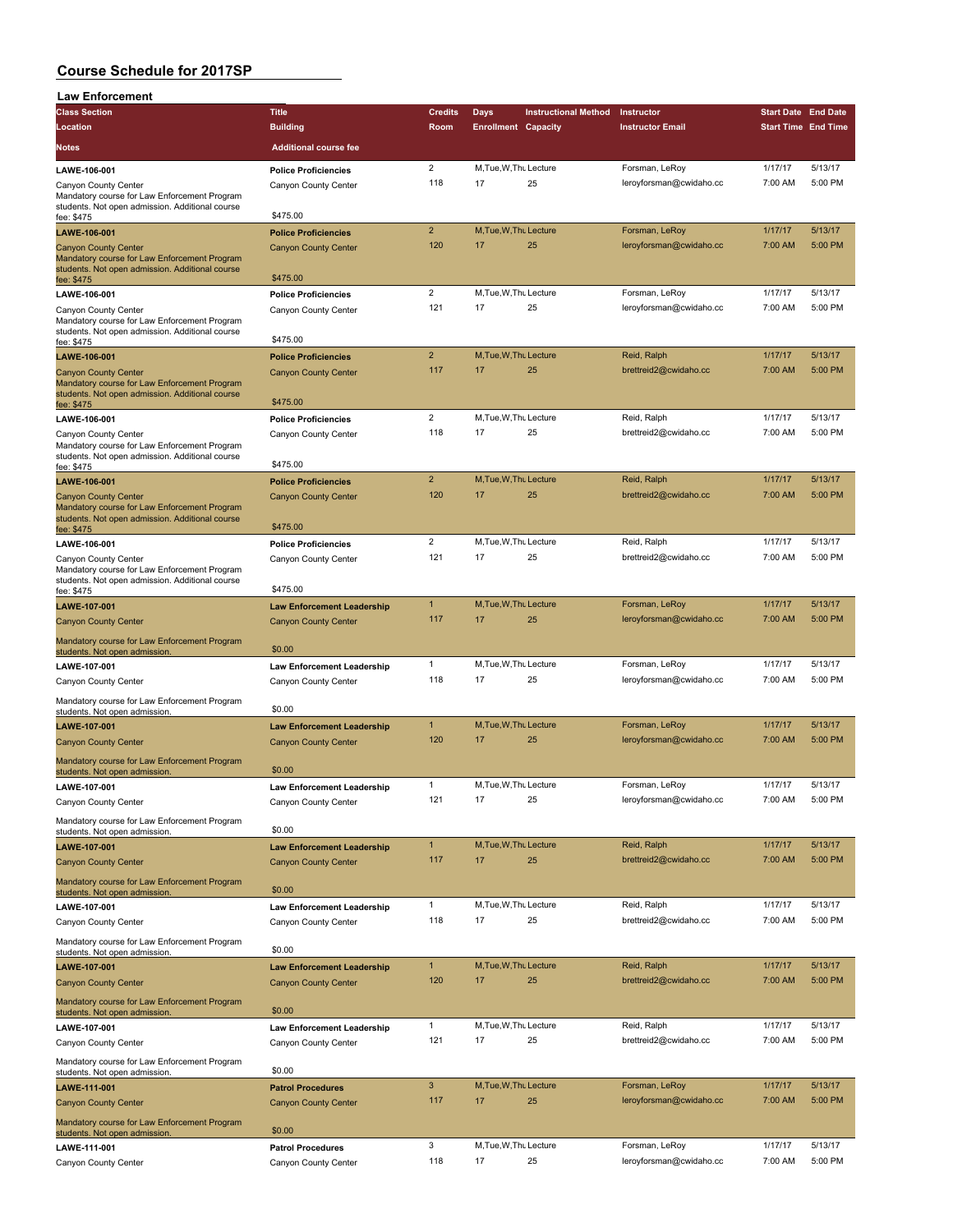| <b>Law Enforcement</b>                                                        |                                                              |                     |                              |                             |                                           |                            |                    |
|-------------------------------------------------------------------------------|--------------------------------------------------------------|---------------------|------------------------------|-----------------------------|-------------------------------------------|----------------------------|--------------------|
| <b>Class Section</b>                                                          | <b>Title</b>                                                 | <b>Credits</b>      | Days                         | <b>Instructional Method</b> | Instructor                                | <b>Start Date End Date</b> |                    |
| Location                                                                      | <b>Building</b>                                              | Room                | <b>Enrollment Capacity</b>   |                             | <b>Instructor Email</b>                   | <b>Start Time End Time</b> |                    |
| <b>Notes</b>                                                                  | <b>Additional course fee</b>                                 |                     |                              |                             |                                           |                            |                    |
|                                                                               |                                                              |                     |                              |                             |                                           |                            |                    |
| Mandatory course for Law Enforcement Program<br>students. Not open admission. | \$0.00                                                       |                     |                              |                             |                                           |                            |                    |
| LAWE-111-001                                                                  | <b>Patrol Procedures</b>                                     | 3                   | M, Tue, W, Thu Lecture       |                             | Forsman, LeRoy                            | 1/17/17                    | 5/13/17            |
| <b>Canyon County Center</b>                                                   | <b>Canyon County Center</b>                                  | 120                 | 17                           | 25                          | leroyforsman@cwidaho.cc                   | 7:00 AM                    | 5:00 PM            |
| Mandatory course for Law Enforcement Program                                  |                                                              |                     |                              |                             |                                           |                            |                    |
| students. Not open admission.                                                 | \$0.00                                                       |                     |                              |                             |                                           |                            |                    |
| LAWE-111-001                                                                  | <b>Patrol Procedures</b>                                     | 3<br>121            | M, Tue, W, Thu Lecture<br>17 | 25                          | Forsman, LeRoy<br>leroyforsman@cwidaho.cc | 1/17/17<br>7:00 AM         | 5/13/17<br>5:00 PM |
| Canyon County Center                                                          | Canyon County Center                                         |                     |                              |                             |                                           |                            |                    |
| Mandatory course for Law Enforcement Program<br>students. Not open admission. | \$0.00                                                       |                     |                              |                             |                                           |                            |                    |
| LAWE-111-001                                                                  | <b>Patrol Procedures</b>                                     | 3                   | M, Tue, W, Thu Lecture       |                             | Reid, Ralph                               | 1/17/17                    | 5/13/17            |
| <b>Canyon County Center</b>                                                   | <b>Canyon County Center</b>                                  | 117                 | 17                           | 25                          | brettreid2@cwidaho.cc                     | 7:00 AM                    | 5:00 PM            |
| Mandatory course for Law Enforcement Program                                  |                                                              |                     |                              |                             |                                           |                            |                    |
| students. Not open admission.                                                 | \$0.00                                                       | 3                   | M, Tue, W, Thu Lecture       |                             |                                           | 1/17/17                    | 5/13/17            |
| LAWE-111-001                                                                  | <b>Patrol Procedures</b>                                     | 118                 | 17                           | 25                          | Reid, Ralph<br>brettreid2@cwidaho.cc      | 7:00 AM                    | 5:00 PM            |
| Canyon County Center                                                          | Canyon County Center                                         |                     |                              |                             |                                           |                            |                    |
| Mandatory course for Law Enforcement Program<br>students. Not open admission. | \$0.00                                                       |                     |                              |                             |                                           |                            |                    |
| LAWE-111-001                                                                  | <b>Patrol Procedures</b>                                     | 3                   | M, Tue, W, Thu Lecture       |                             | Reid, Ralph                               | 1/17/17                    | 5/13/17            |
| <b>Canyon County Center</b>                                                   | <b>Canyon County Center</b>                                  | 120                 | 17                           | 25                          | brettreid2@cwidaho.cc                     | 7:00 AM                    | 5:00 PM            |
| Mandatory course for Law Enforcement Program                                  |                                                              |                     |                              |                             |                                           |                            |                    |
| students. Not open admission                                                  | \$0.00                                                       |                     |                              |                             |                                           |                            |                    |
| LAWE-111-001                                                                  | <b>Patrol Procedures</b>                                     | 3                   | M, Tue, W, Thu Lecture       |                             | Reid, Ralph                               | 1/17/17                    | 5/13/17            |
| Canyon County Center                                                          | Canyon County Center                                         | 121                 | 17                           | 25                          | brettreid2@cwidaho.cc                     | 7:00 AM                    | 5:00 PM            |
| Mandatory course for Law Enforcement Program                                  | \$0.00                                                       |                     |                              |                             |                                           |                            |                    |
| students. Not open admission.<br>LAWE-115-001                                 | <b>Criminal Investigation</b>                                | $\mathbf{1}$        | M.Tue.W.Thu Lecture          |                             | Forsman, LeRoy                            | 1/17/17                    | 5/13/17            |
| <b>Canyon County Center</b>                                                   | <b>Canyon County Center</b>                                  | 117                 | 17                           | 25                          | leroyforsman@cwidaho.cc                   | 7:00 AM                    | 5:00 PM            |
| Mandatory course for Law Enforcement Program                                  |                                                              |                     |                              |                             |                                           |                            |                    |
| students. Not open admission                                                  | \$0.00                                                       |                     |                              |                             |                                           |                            |                    |
| LAWE-115-001                                                                  | <b>Criminal Investigation</b>                                | $\mathbf{1}$        | M, Tue, W, Thu Lecture       |                             | Forsman, LeRoy                            | 1/17/17                    | 5/13/17            |
| Canyon County Center                                                          | Canyon County Center                                         | 118                 | 17                           | 25                          | leroyforsman@cwidaho.cc                   | 7:00 AM                    | 5:00 PM            |
| Mandatory course for Law Enforcement Program                                  | \$0.00                                                       |                     |                              |                             |                                           |                            |                    |
| students. Not open admission.<br>LAWE-115-001                                 | <b>Criminal Investigation</b>                                | $\mathbf{1}$        | M, Tue, W, Thu Lecture       |                             | Forsman, LeRoy                            | 1/17/17                    | 5/13/17            |
| <b>Canyon County Center</b>                                                   | <b>Canyon County Center</b>                                  | 120                 | 17                           | 25                          | leroyforsman@cwidaho.cc                   | 7:00 AM                    | 5:00 PM            |
| Mandatory course for Law Enforcement Program                                  |                                                              |                     |                              |                             |                                           |                            |                    |
| students. Not open admission                                                  | \$0.00                                                       |                     |                              |                             |                                           |                            |                    |
| LAWE-115-001                                                                  | <b>Criminal Investigation</b>                                | 1                   | M.Tue, W.Thu Lecture         |                             | Forsman, LeRoy                            | 1/17/17                    | 5/13/17            |
| Canyon County Center                                                          | Canyon County Center                                         | 121                 | 17                           | 25                          | leroyforsman@cwidaho.cc                   | 7:00 AM                    | 5:00 PM            |
| Mandatory course for Law Enforcement Program                                  | \$0.00                                                       |                     |                              |                             |                                           |                            |                    |
| students. Not open admission.                                                 |                                                              | 1                   | M, Tue, W, Thu Lecture       |                             | Reid, Ralph                               | 1/17/17                    | 5/13/17            |
| LAWE-115-001<br><b>Canyon County Center</b>                                   | <b>Criminal Investigation</b><br><b>Canyon County Center</b> | 117                 | 17                           | 25                          | brettreid2@cwidaho.cc                     | 7:00 AM                    | 5:00 PM            |
|                                                                               |                                                              |                     |                              |                             |                                           |                            |                    |
| Mandatory course for Law Enforcement Program<br>students. Not open admission. | \$0.00                                                       |                     |                              |                             |                                           |                            |                    |
| LAWE-115-001                                                                  | <b>Criminal Investigation</b>                                | $\mathbf{1}$        | M, Tue, W, Thu Lecture       |                             | Reid, Ralph                               | 1/17/17                    | 5/13/17            |
| Canyon County Center                                                          | Canyon County Center                                         | 118                 | 17                           | 25                          | brettreid2@cwidaho.cc                     | 7:00 AM                    | 5:00 PM            |
| Mandatory course for Law Enforcement Program                                  |                                                              |                     |                              |                             |                                           |                            |                    |
| students. Not open admission.                                                 | \$0.00                                                       |                     |                              |                             |                                           |                            |                    |
| LAWE-115-001                                                                  | <b>Criminal Investigation</b>                                | $\mathbf{1}$<br>120 | M, Tue, W, Thu Lecture<br>17 | 25                          | Reid, Ralph<br>brettreid2@cwidaho.cc      | 1/17/17<br>7:00 AM         | 5/13/17<br>5:00 PM |
| <b>Canyon County Center</b>                                                   | <b>Canyon County Center</b>                                  |                     |                              |                             |                                           |                            |                    |
| Mandatory course for Law Enforcement Program<br>students. Not open admission. | \$0.00                                                       |                     |                              |                             |                                           |                            |                    |
| LAWE-115-001                                                                  | <b>Criminal Investigation</b>                                | $\mathbf{1}$        | M, Tue, W, Thu Lecture       |                             | Reid, Ralph                               | 1/17/17                    | 5/13/17            |
| Canyon County Center                                                          | Canyon County Center                                         | 121                 | 17                           | 25                          | brettreid2@cwidaho.cc                     | 7:00 AM                    | 5:00 PM            |
| Mandatory course for Law Enforcement Program                                  |                                                              |                     |                              |                             |                                           |                            |                    |
| students. Not open admission.                                                 | \$0.00                                                       |                     |                              |                             |                                           |                            |                    |
| LAWE-117-001                                                                  | <b>Advanced Patrol Procedures</b>                            | $\overline{2}$      | M, Tue, W, Thu Lecture       |                             | Forsman, LeRoy                            | 1/17/17                    | 5/13/17            |
| <b>Canyon County Center</b>                                                   | <b>Canyon County Center</b>                                  | 117                 | 17                           | 25                          | leroyforsman@cwidaho.cc                   | 7:00 AM                    | 5:00 PM            |
| Mandatory course for Law Enforcement Program                                  | \$0.00                                                       |                     |                              |                             |                                           |                            |                    |
| students. Not open admission.<br>LAWE-117-001                                 | <b>Advanced Patrol Procedures</b>                            | $\overline{2}$      | M, Tue, W, Thu Lecture       |                             | Forsman, LeRoy                            | 1/17/17                    | 5/13/17            |
| Canyon County Center                                                          | Canyon County Center                                         | 118                 | 17                           | 25                          | leroyforsman@cwidaho.cc                   | 7:00 AM                    | 5:00 PM            |
| Mandatory course for Law Enforcement Program                                  |                                                              |                     |                              |                             |                                           |                            |                    |
| students. Not open admission.                                                 | \$0.00                                                       |                     |                              |                             |                                           |                            |                    |
| LAWE-117-001                                                                  | <b>Advanced Patrol Procedures</b>                            | $\overline{2}$      | M, Tue, W, Thu Lecture       |                             | Forsman, LeRoy                            | 1/17/17                    | 5/13/17            |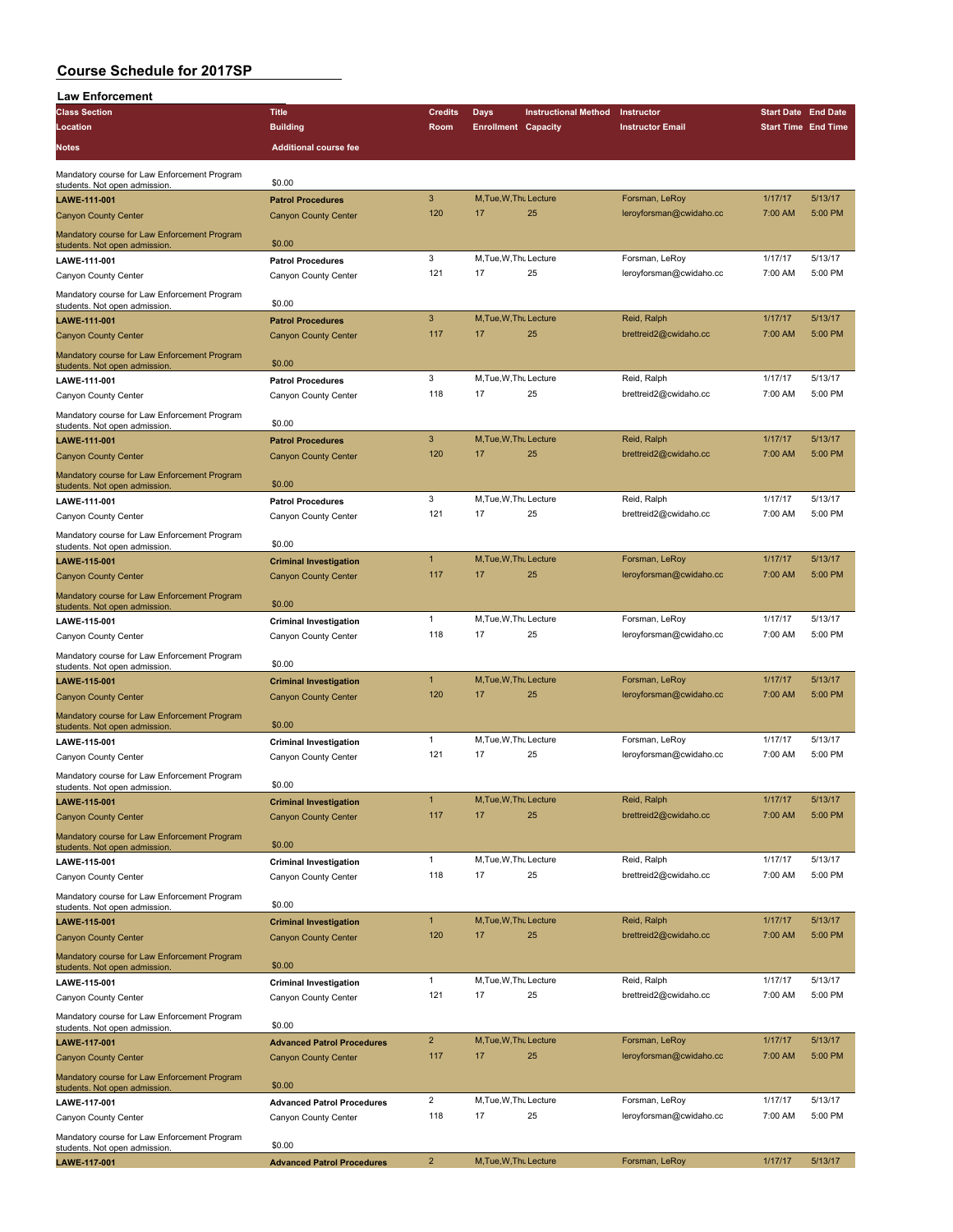| <b>Law Enforcement</b>                                                            |                                                       |                             |                            |                             |                                           |                            |         |
|-----------------------------------------------------------------------------------|-------------------------------------------------------|-----------------------------|----------------------------|-----------------------------|-------------------------------------------|----------------------------|---------|
| <b>Class Section</b>                                                              | <b>Title</b>                                          | <b>Credits</b>              | Days                       | <b>Instructional Method</b> | Instructor                                | <b>Start Date End Date</b> |         |
| Location                                                                          | <b>Building</b>                                       | Room                        | <b>Enrollment Capacity</b> |                             | <b>Instructor Email</b>                   | <b>Start Time End Time</b> |         |
| <b>Notes</b>                                                                      | <b>Additional course fee</b>                          |                             |                            |                             |                                           |                            |         |
| <b>Canyon County Center</b>                                                       | <b>Canyon County Center</b>                           | 120                         | 17                         | 25                          | leroyforsman@cwidaho.cc                   | 7:00 AM                    | 5:00 PM |
| Mandatory course for Law Enforcement Program<br>students. Not open admission.     | \$0.00                                                |                             |                            |                             |                                           |                            |         |
| LAWE-117-001                                                                      | <b>Advanced Patrol Procedures</b>                     | $\overline{c}$              | M, Tue, W, Thu Lecture     |                             | Forsman, LeRoy                            | 1/17/17                    | 5/13/17 |
| Canyon County Center                                                              | Canyon County Center                                  | 121                         | 17                         | 25                          | leroyforsman@cwidaho.cc                   | 7:00 AM                    | 5:00 PM |
| Mandatory course for Law Enforcement Program                                      | \$0.00                                                |                             |                            |                             |                                           |                            |         |
| students. Not open admission.<br>LAWE-117-001                                     | <b>Advanced Patrol Procedures</b>                     | $\overline{\mathbf{c}}$     | M, Tue, W, Thu Lecture     |                             | Reid, Ralph                               | 1/17/17                    | 5/13/17 |
| <b>Canyon County Center</b>                                                       | <b>Canyon County Center</b>                           | 117                         | 17                         | 25                          | brettreid2@cwidaho.cc                     | 7:00 AM                    | 5:00 PM |
| Mandatory course for Law Enforcement Program<br>students. Not open admission.     | \$0.00                                                |                             |                            |                             |                                           |                            |         |
| LAWE-117-001                                                                      | <b>Advanced Patrol Procedures</b>                     | $\overline{2}$              | M, Tue, W, Thu Lecture     |                             | Reid, Ralph                               | 1/17/17                    | 5/13/17 |
| Canyon County Center                                                              | Canyon County Center                                  | 118                         | 17                         | 25                          | brettreid2@cwidaho.cc                     | 7:00 AM                    | 5:00 PM |
| Mandatory course for Law Enforcement Program                                      | \$0.00                                                |                             |                            |                             |                                           |                            |         |
| students. Not open admission<br>LAWE-117-001                                      | <b>Advanced Patrol Procedures</b>                     | $\overline{2}$              | M, Tue, W, Thu Lecture     |                             | Reid, Ralph                               | 1/17/17                    | 5/13/17 |
| <b>Canyon County Center</b>                                                       | <b>Canyon County Center</b>                           | 120                         | 17                         | 25                          | brettreid2@cwidaho.cc                     | 7:00 AM                    | 5:00 PM |
| Mandatory course for Law Enforcement Program                                      |                                                       |                             |                            |                             |                                           |                            |         |
| students. Not open admission.<br>LAWE-117-001                                     | \$0.00<br><b>Advanced Patrol Procedures</b>           | $\overline{2}$              | M, Tue, W, Thu Lecture     |                             | Reid, Ralph                               | 1/17/17                    | 5/13/17 |
| Canyon County Center                                                              | Canyon County Center                                  | 121                         | 17                         | 25                          | brettreid2@cwidaho.cc                     | 7:00 AM                    | 5:00 PM |
| Mandatory course for Law Enforcement Program                                      |                                                       |                             |                            |                             |                                           |                            |         |
| students. Not open admission.                                                     | \$0.00<br><b>Cadet Practicum 1</b>                    | $\mathbf{1}$                |                            | Lab                         | Forsman, LeRoy                            | 1/17/17                    | 5/13/17 |
| LAWE-120-001<br><b>Community Locations</b>                                        | <b>Community Location</b>                             | <b>CMTY</b>                 | 14                         | 25                          | leroyforsman@cwidaho.cc                   |                            |         |
| Mandatory course for PTE Law Enforcement                                          |                                                       |                             |                            |                             |                                           |                            |         |
| Program students. Not open admission.                                             | \$0.00                                                | 1                           |                            | Lab                         | Reid, Ralph                               | 1/17/17                    | 5/13/17 |
| LAWE-120-001<br><b>Community Locations</b>                                        | <b>Cadet Practicum 1</b><br>Community Location        | <b>CMTY</b>                 | 14                         | 25                          | brettreid2@cwidaho.cc                     |                            |         |
| Mandatory course for PTE Law Enforcement                                          |                                                       |                             |                            |                             |                                           |                            |         |
| Program students. Not open admission.                                             | \$0.00                                                |                             |                            |                             |                                           |                            |         |
| LAWE-121-001<br><b>Community Locations</b>                                        | <b>Cadet Practicum 2</b><br><b>Community Location</b> | $\mathbf{1}$<br><b>CMTY</b> | 14                         | Lab<br>25                   | Forsman, LeRoy<br>leroyforsman@cwidaho.cc | 1/17/17                    | 5/13/17 |
| Mandatory course for PTE Law Enforcement                                          |                                                       |                             |                            |                             |                                           |                            |         |
| Program students. Not open admission.                                             | \$0.00                                                |                             |                            |                             |                                           |                            |         |
| LAWE-121-001                                                                      | <b>Cadet Practicum 2</b>                              | $\mathbf{1}$<br><b>CMTY</b> | 14                         | Lab<br>25                   | Reid, Ralph<br>brettreid2@cwidaho.cc      | 1/17/17                    | 5/13/17 |
| <b>Community Locations</b>                                                        | Community Location                                    |                             |                            |                             |                                           |                            |         |
| Mandatory course for PTE Law Enforcement<br>Program students. Not open admission. | \$0.00                                                |                             |                            |                             |                                           |                            |         |
| LAWE-122-001                                                                      | <b>Cadet Practicum 3</b>                              | $\mathbf{1}$<br><b>CMTY</b> |                            | Lab<br>25                   | Forsman, LeRoy<br>leroyforsman@cwidaho.cc | 1/17/17                    | 5/13/17 |
| <b>Community Locations</b>                                                        | <b>Community Location</b>                             |                             | 17                         |                             |                                           |                            |         |
| Mandatory course for PTE Law Enforcement<br>Program students. Not open admission  | \$0.00                                                |                             |                            |                             |                                           |                            |         |
| LAWE-122-001                                                                      | <b>Cadet Practicum 3</b>                              | $\mathbf{1}$                |                            | Lab                         | Reid, Ralph                               | 1/17/17                    | 5/13/17 |
| <b>Community Locations</b>                                                        | Community Location                                    | <b>CMTY</b>                 | 17                         | 25                          | brettreid2@cwidaho.cc                     |                            |         |
| Mandatory course for PTE Law Enforcement<br>Program students. Not open admission. | \$0.00                                                |                             |                            |                             |                                           |                            |         |
| LAWE-126-001                                                                      | <b>Basic Collision Investigation</b>                  | $\overline{2}$              | M, Tue, W, Thu Lecture     |                             | Forsman, LeRoy                            | 1/17/17                    | 5/13/17 |
| <b>Canyon County Center</b>                                                       | <b>Canyon County Center</b>                           | 117                         | 14                         | 25                          | leroyforsman@cwidaho.cc                   | 7:00 AM                    | 5:00 PM |
|                                                                                   | \$0.00                                                |                             |                            |                             |                                           |                            |         |
| LAWE-126-001                                                                      | <b>Basic Collision Investigation</b>                  | $\overline{c}$              | M, Tue, W, Thu Lecture     |                             | Forsman, LeRoy                            | 1/17/17                    | 5/13/17 |
| Canyon County Center                                                              | Canyon County Center                                  | 118                         | 14                         | 25                          | leroyforsman@cwidaho.cc                   | 7:00 AM                    | 5:00 PM |
|                                                                                   | \$0.00                                                |                             |                            |                             |                                           |                            |         |
| LAWE-126-001                                                                      | <b>Basic Collision Investigation</b>                  | $\overline{2}$              | M, Tue, W, Thu Lecture     |                             | Forsman, LeRoy                            | 1/17/17                    | 5/13/17 |
| <b>Canyon County Center</b>                                                       | <b>Canyon County Center</b>                           | 120                         | 14                         | 25                          | leroyforsman@cwidaho.cc                   | 7:00 AM                    | 5:00 PM |
|                                                                                   | \$0.00                                                |                             |                            |                             |                                           |                            |         |
| LAWE-126-001                                                                      | <b>Basic Collision Investigation</b>                  | $\overline{2}$              | M, Tue, W, Thu Lecture     |                             | Forsman, LeRoy                            | 1/17/17                    | 5/13/17 |
| Canyon County Center                                                              | Canyon County Center                                  | 121                         | 14                         | 25                          | leroyforsman@cwidaho.cc                   | 7:00 AM                    | 5:00 PM |
|                                                                                   | \$0.00                                                |                             |                            |                             |                                           |                            |         |
| LAWE-126-001                                                                      | <b>Basic Collision Investigation</b>                  | $\overline{2}$              | M, Tue, W, Thu Lecture     |                             | Reid, Ralph                               | 1/17/17                    | 5/13/17 |
| <b>Canyon County Center</b>                                                       | <b>Canyon County Center</b>                           | 117                         | 14                         | 25                          | brettreid2@cwidaho.cc                     | 7:00 AM                    | 5:00 PM |
|                                                                                   | \$0.00                                                |                             |                            |                             |                                           |                            |         |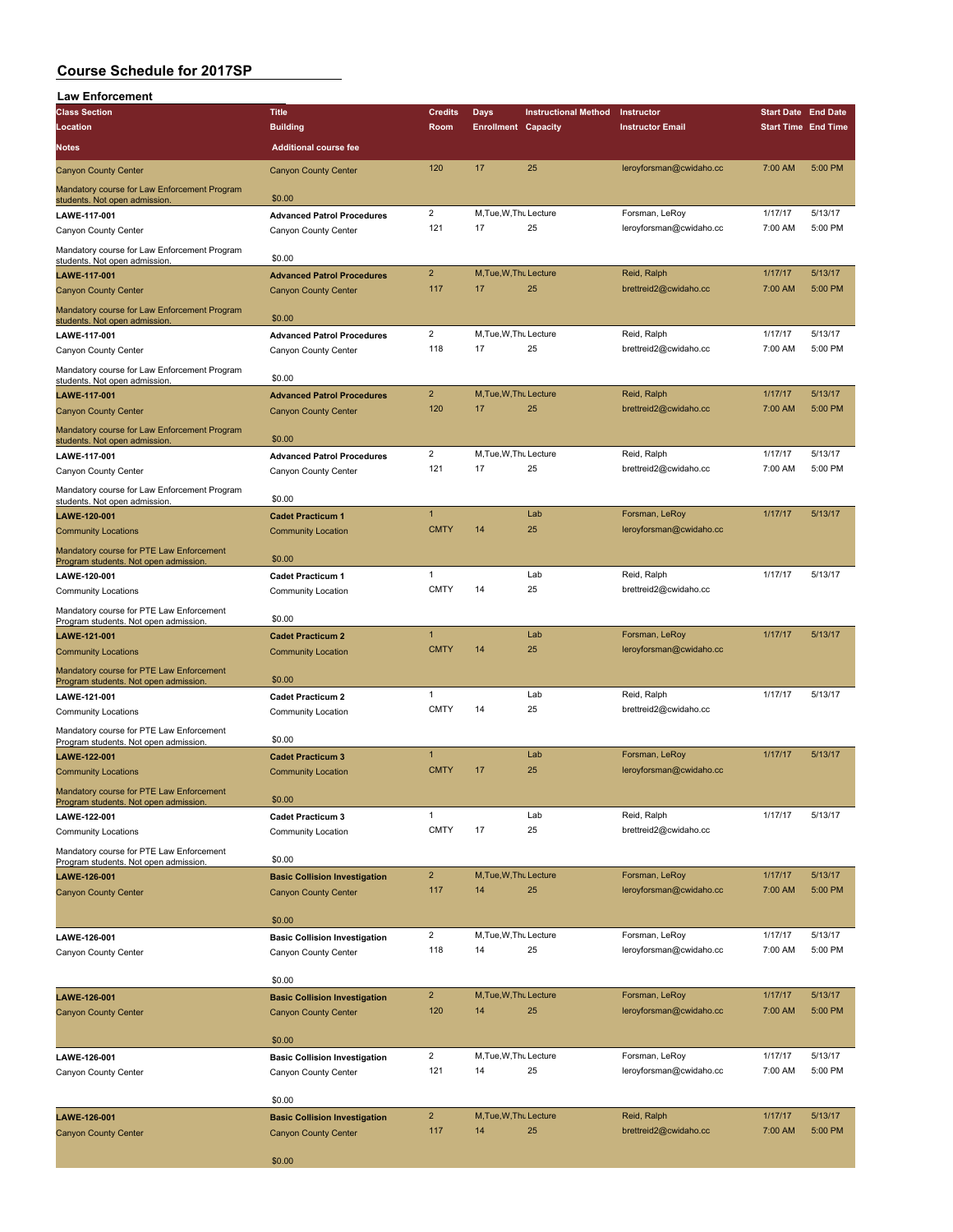| <b>Law Enforcement</b>      |                                                              |                     |                              |                             |                                      |                                                                                                                                                                                                                                                                                         |                    |
|-----------------------------|--------------------------------------------------------------|---------------------|------------------------------|-----------------------------|--------------------------------------|-----------------------------------------------------------------------------------------------------------------------------------------------------------------------------------------------------------------------------------------------------------------------------------------|--------------------|
| <b>Class Section</b>        | <b>Title</b>                                                 | <b>Credits</b>      | Days                         | <b>Instructional Method</b> | Instructor                           | <b>Start Date End Date</b>                                                                                                                                                                                                                                                              |                    |
| Location                    | <b>Building</b>                                              | Room                | <b>Enrollment Capacity</b>   |                             | <b>Instructor Email</b>              |                                                                                                                                                                                                                                                                                         |                    |
| Notes                       | <b>Additional course fee</b>                                 |                     |                              |                             |                                      |                                                                                                                                                                                                                                                                                         |                    |
| LAWE-126-001                |                                                              | $\overline{2}$      | M, Tue, W, Thu Lecture       |                             | Reid, Ralph                          |                                                                                                                                                                                                                                                                                         | 5/13/17            |
| Canyon County Center        | <b>Basic Collision Investigation</b><br>Canyon County Center | 118                 | 14                           | 25                          | brettreid2@cwidaho.cc                | 7:00 AM                                                                                                                                                                                                                                                                                 | 5:00 PM            |
|                             |                                                              |                     |                              |                             |                                      |                                                                                                                                                                                                                                                                                         |                    |
|                             | \$0.00                                                       |                     |                              |                             |                                      |                                                                                                                                                                                                                                                                                         |                    |
| LAWE-126-001                | <b>Basic Collision Investigation</b>                         | $\overline{2}$      | M, Tue, W, Thu Lecture       |                             | Reid, Ralph                          | 1/17/17                                                                                                                                                                                                                                                                                 | 5/13/17            |
| <b>Canyon County Center</b> | <b>Canyon County Center</b>                                  | 120                 | 14                           | 25                          | brettreid2@cwidaho.cc                | 7:00 AM                                                                                                                                                                                                                                                                                 | 5:00 PM            |
|                             |                                                              |                     |                              |                             |                                      |                                                                                                                                                                                                                                                                                         |                    |
|                             | \$0.00                                                       |                     |                              |                             |                                      |                                                                                                                                                                                                                                                                                         |                    |
| LAWE-126-001                | <b>Basic Collision Investigation</b>                         | $\overline{2}$      | M, Tue, W, Thu Lecture       |                             | Reid, Ralph                          |                                                                                                                                                                                                                                                                                         | 5/13/17<br>5:00 PM |
| Canyon County Center        | Canyon County Center                                         | 121                 | 14                           | 25                          | brettreid2@cwidaho.cc                |                                                                                                                                                                                                                                                                                         |                    |
|                             | \$0.00                                                       |                     |                              |                             |                                      |                                                                                                                                                                                                                                                                                         |                    |
| LAWE-130-001                | <b>Detention Administratn Issues</b>                         | $\mathbf{1}$        | M, Tue, W, Thu Lecture       |                             | Forsman, LeRoy                       |                                                                                                                                                                                                                                                                                         | 5/13/17            |
| <b>Canyon County Center</b> | <b>Canyon County Center</b>                                  | 117                 | 14                           | 25                          | leroyforsman@cwidaho.cc              | 7:00 AM                                                                                                                                                                                                                                                                                 | 5:00 PM            |
|                             |                                                              |                     |                              |                             |                                      |                                                                                                                                                                                                                                                                                         |                    |
|                             | \$0.00                                                       |                     |                              |                             |                                      |                                                                                                                                                                                                                                                                                         |                    |
| LAWE-130-001                | <b>Detention Administratn Issues</b>                         | $\mathbf{1}$        | M, Tue, W, Thu Lecture       |                             | Forsman, LeRoy                       | 1/17/17                                                                                                                                                                                                                                                                                 | 5/13/17            |
| Canyon County Center        | Canyon County Center                                         | 118                 | 14                           | 25                          | leroyforsman@cwidaho.cc              | 7:00 AM                                                                                                                                                                                                                                                                                 | 5:00 PM            |
|                             |                                                              |                     |                              |                             |                                      |                                                                                                                                                                                                                                                                                         |                    |
|                             | \$0.00                                                       |                     |                              |                             |                                      |                                                                                                                                                                                                                                                                                         |                    |
| LAWE-130-001                | <b>Detention Administratn Issues</b>                         | $\mathbf{1}$        | M, Tue, W, Thu Lecture       |                             | Forsman, LeRoy                       |                                                                                                                                                                                                                                                                                         | 5/13/17            |
| <b>Canyon County Center</b> | <b>Canyon County Center</b>                                  | 120                 | 14                           | 25                          | leroyforsman@cwidaho.cc              |                                                                                                                                                                                                                                                                                         | 5:00 PM            |
|                             | \$0.00                                                       |                     |                              |                             |                                      |                                                                                                                                                                                                                                                                                         |                    |
|                             |                                                              | $\mathbf{1}$        | M, Tue, W, Thu Lecture       |                             | Forsman, LeRoy                       |                                                                                                                                                                                                                                                                                         | 5/13/17            |
| LAWE-130-001                | <b>Detention Administratn Issues</b>                         | 121                 | 14                           | 25                          | leroyforsman@cwidaho.cc              |                                                                                                                                                                                                                                                                                         | 5:00 PM            |
| Canyon County Center        | Canyon County Center                                         |                     |                              |                             |                                      |                                                                                                                                                                                                                                                                                         |                    |
|                             | \$0.00                                                       |                     |                              |                             |                                      |                                                                                                                                                                                                                                                                                         |                    |
| LAWE-130-001                | <b>Detention Administratn Issues</b>                         | $\mathbf{1}$        | M, Tue, W, Thu Lecture       |                             | Reid, Ralph                          | 1/17/17                                                                                                                                                                                                                                                                                 | 5/13/17            |
| <b>Canyon County Center</b> | <b>Canyon County Center</b>                                  | 117                 | 14                           | 25                          | brettreid2@cwidaho.cc                | 7:00 AM                                                                                                                                                                                                                                                                                 | 5:00 PM            |
|                             |                                                              |                     |                              |                             |                                      |                                                                                                                                                                                                                                                                                         |                    |
|                             | \$0.00                                                       |                     |                              |                             |                                      |                                                                                                                                                                                                                                                                                         |                    |
| LAWE-130-001                | <b>Detention Administratn Issues</b>                         | $\mathbf{1}$        | M, Tue, W, Thu Lecture       |                             | Reid, Ralph                          | 1/17/17                                                                                                                                                                                                                                                                                 | 5/13/17            |
| Canyon County Center        | Canyon County Center                                         | 118                 | 14                           | 25                          | brettreid2@cwidaho.cc                | 7:00 AM                                                                                                                                                                                                                                                                                 | 5:00 PM            |
|                             |                                                              |                     |                              |                             |                                      |                                                                                                                                                                                                                                                                                         |                    |
|                             | \$0.00                                                       |                     |                              |                             |                                      |                                                                                                                                                                                                                                                                                         |                    |
| LAWE-130-001                | <b>Detention Administratn Issues</b>                         | $\mathbf{1}$<br>120 | M, Tue, W, Thu Lecture<br>14 | 25                          | Reid, Ralph                          |                                                                                                                                                                                                                                                                                         | 5/13/17<br>5:00 PM |
| <b>Canyon County Center</b> | <b>Canyon County Center</b>                                  |                     |                              |                             | brettreid2@cwidaho.cc                |                                                                                                                                                                                                                                                                                         |                    |
|                             | \$0.00                                                       |                     |                              |                             |                                      |                                                                                                                                                                                                                                                                                         |                    |
| LAWE-130-001                | <b>Detention Administratn Issues</b>                         | $\mathbf{1}$        | M, Tue, W, Thu Lecture       |                             | Reid, Ralph                          |                                                                                                                                                                                                                                                                                         | 5/13/17            |
| Canyon County Center        | Canyon County Center                                         | 121                 | 14                           | 25                          | brettreid2@cwidaho.cc                | 7:00 AM                                                                                                                                                                                                                                                                                 | 5:00 PM            |
|                             |                                                              |                     |                              |                             |                                      |                                                                                                                                                                                                                                                                                         |                    |
|                             | \$0.00                                                       |                     |                              |                             |                                      | <b>Start Time End Time</b><br>1/17/17<br>1/17/17<br>7:00 AM<br>1/17/17<br>1/17/17<br>7:00 AM<br>1/17/17<br>7:00 AM<br>1/17/17<br>7:00 AM<br>1/17/17<br>1/17/17<br>7:00 AM<br>1/17/17<br>7:00 AM<br>1/17/17<br>7:00 AM<br>1/17/17<br>7:00 AM<br>1/17/17<br>7:00 AM<br>1/17/17<br>7:00 AM |                    |
| LAWE-131-001                | <b>Detention Legal Issues</b>                                | $\mathbf{1}$        | M, Tue, W, Thu Lecture       |                             | Forsman, LeRoy                       |                                                                                                                                                                                                                                                                                         | 5/13/17            |
| <b>Canyon County Center</b> | <b>Canyon County Center</b>                                  | 117                 | 14                           | 25                          | leroyforsman@cwidaho.cc              |                                                                                                                                                                                                                                                                                         | 5:00 PM            |
|                             |                                                              |                     |                              |                             |                                      |                                                                                                                                                                                                                                                                                         |                    |
|                             | \$0.00                                                       |                     |                              |                             |                                      |                                                                                                                                                                                                                                                                                         |                    |
| LAWE-131-001                | <b>Detention Legal Issues</b>                                | $\mathbf{1}$        | M, Tue, W, Thu Lecture       |                             | Forsman, LeRoy                       |                                                                                                                                                                                                                                                                                         | 5/13/17            |
| Canyon County Center        | Canyon County Center                                         | 118                 | 14                           | 25                          | leroyforsman@cwidaho.cc              |                                                                                                                                                                                                                                                                                         | 5:00 PM            |
|                             | \$0.00                                                       |                     |                              |                             |                                      |                                                                                                                                                                                                                                                                                         |                    |
| LAWE-131-001                | <b>Detention Legal Issues</b>                                | 1                   | M, Tue, W, Thu Lecture       |                             | Forsman, LeRoy                       |                                                                                                                                                                                                                                                                                         | 5/13/17            |
| <b>Canyon County Center</b> | <b>Canyon County Center</b>                                  | 120                 | 14                           | 25                          | leroyforsman@cwidaho.cc              |                                                                                                                                                                                                                                                                                         | 5:00 PM            |
|                             |                                                              |                     |                              |                             |                                      |                                                                                                                                                                                                                                                                                         |                    |
|                             | \$0.00                                                       |                     |                              |                             |                                      |                                                                                                                                                                                                                                                                                         |                    |
| LAWE-131-001                | <b>Detention Legal Issues</b>                                | $\mathbf{1}$        | M, Tue, W, Thu Lecture       |                             | Forsman, LeRoy                       |                                                                                                                                                                                                                                                                                         | 5/13/17            |
| Canyon County Center        | Canyon County Center                                         | 121                 | 14                           | 25                          | leroyforsman@cwidaho.cc              |                                                                                                                                                                                                                                                                                         | 5:00 PM            |
|                             |                                                              |                     |                              |                             |                                      |                                                                                                                                                                                                                                                                                         |                    |
|                             | \$0.00                                                       |                     |                              |                             |                                      |                                                                                                                                                                                                                                                                                         |                    |
| LAWE-131-001                | <b>Detention Legal Issues</b>                                | $\mathbf{1}$        | M, Tue, W, Thu Lecture       |                             | Reid, Ralph                          |                                                                                                                                                                                                                                                                                         | 5/13/17            |
| <b>Canyon County Center</b> | <b>Canyon County Center</b>                                  | 117                 | 14                           | 25                          | brettreid2@cwidaho.cc                |                                                                                                                                                                                                                                                                                         | 5:00 PM            |
|                             |                                                              |                     |                              |                             |                                      |                                                                                                                                                                                                                                                                                         |                    |
|                             | \$0.00                                                       |                     |                              |                             |                                      |                                                                                                                                                                                                                                                                                         |                    |
| LAWE-131-001                | <b>Detention Legal Issues</b>                                | $\mathbf{1}$<br>118 | M, Tue, W, Thu Lecture<br>14 | 25                          | Reid, Ralph<br>brettreid2@cwidaho.cc |                                                                                                                                                                                                                                                                                         | 5/13/17<br>5:00 PM |
| Canyon County Center        | Canyon County Center                                         |                     |                              |                             |                                      |                                                                                                                                                                                                                                                                                         |                    |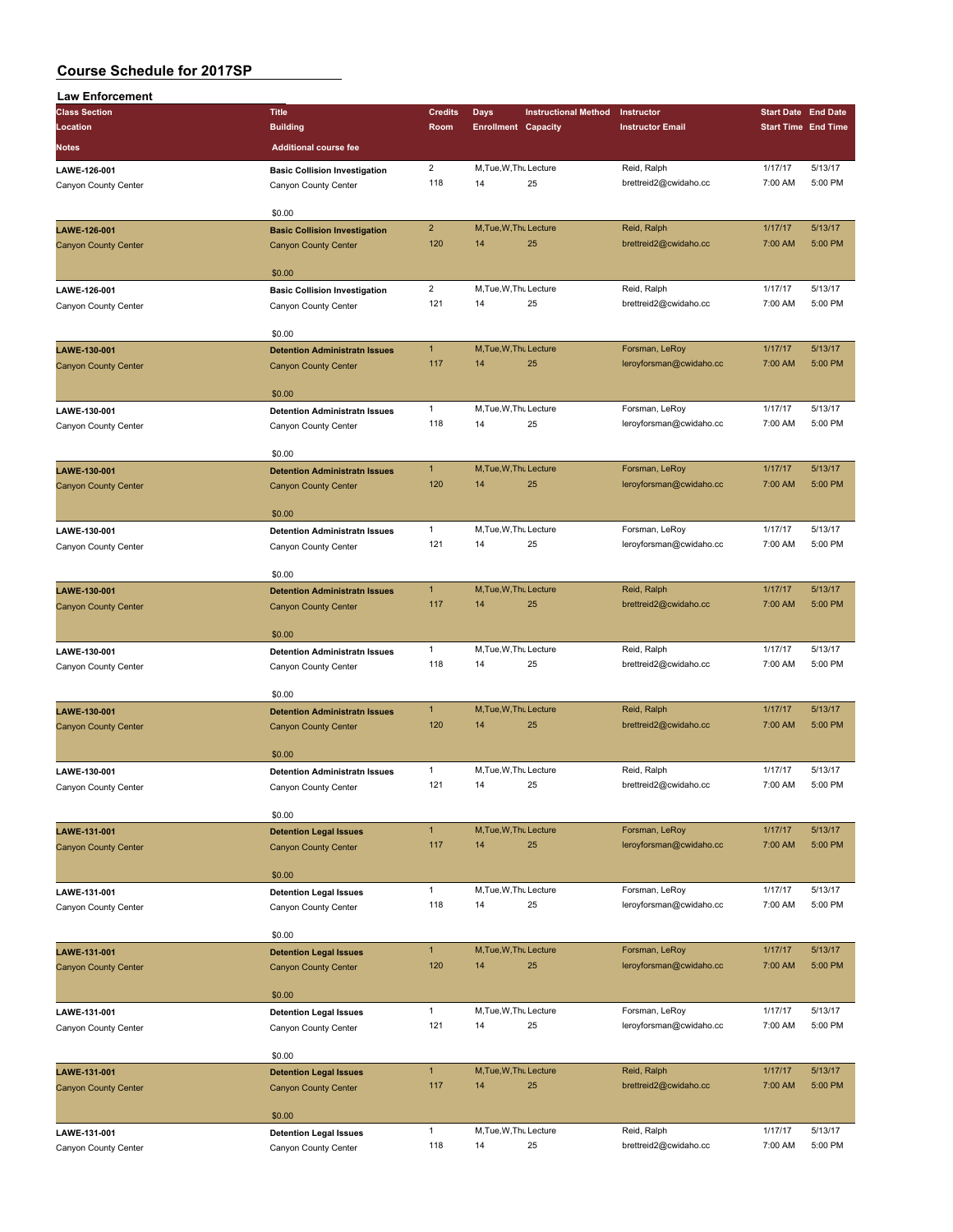| <b>Law Enforcement</b>                                                            |                                                    |                |                            |                             |                         |                            |         |
|-----------------------------------------------------------------------------------|----------------------------------------------------|----------------|----------------------------|-----------------------------|-------------------------|----------------------------|---------|
| <b>Class Section</b>                                                              | <b>Title</b>                                       | <b>Credits</b> | <b>Days</b>                | <b>Instructional Method</b> | Instructor              | <b>Start Date End Date</b> |         |
| Location                                                                          | <b>Building</b>                                    | Room           | <b>Enrollment Capacity</b> |                             | <b>Instructor Email</b> | <b>Start Time End Time</b> |         |
| <b>Notes</b>                                                                      | <b>Additional course fee</b>                       |                |                            |                             |                         |                            |         |
|                                                                                   |                                                    |                |                            |                             |                         |                            |         |
|                                                                                   | \$0.00                                             |                |                            |                             |                         |                            |         |
|                                                                                   |                                                    | $\mathbf{1}$   | M, Tue, W, Thu Lecture     |                             | Reid, Ralph             | 1/17/17                    | 5/13/17 |
| LAWE-131-001                                                                      | <b>Detention Legal Issues</b>                      | 120            | 14                         | 25                          | brettreid2@cwidaho.cc   | 7:00 AM                    | 5:00 PM |
| <b>Canyon County Center</b>                                                       | <b>Canyon County Center</b>                        |                |                            |                             |                         |                            |         |
|                                                                                   | \$0.00                                             |                |                            |                             |                         |                            |         |
| LAWE-131-001                                                                      | <b>Detention Legal Issues</b>                      | $\mathbf{1}$   | M, Tue, W, Thu Lecture     |                             | Reid, Ralph             | 1/17/17                    | 5/13/17 |
| Canyon County Center                                                              | Canyon County Center                               | 121            | 14                         | 25                          | brettreid2@cwidaho.cc   | 7:00 AM                    | 5:00 PM |
|                                                                                   |                                                    |                |                            |                             |                         |                            |         |
|                                                                                   | \$0.00                                             |                |                            |                             |                         |                            |         |
| LAWE-133-001                                                                      | <b>Detention Proficiencies</b>                     | $\mathbf{1}$   | M, Tue, W, Thu Lecture     |                             | Forsman, LeRoy          | 1/17/17                    | 5/13/17 |
| <b>Canyon County Center</b>                                                       | <b>Canyon County Center</b>                        | 117            | 14                         | 25                          | leroyforsman@cwidaho.cc | 7:00 AM                    | 5:00 PM |
|                                                                                   |                                                    |                |                            |                             |                         |                            |         |
|                                                                                   | \$0.00                                             |                |                            |                             |                         |                            |         |
| LAWE-133-001                                                                      | <b>Detention Proficiencies</b>                     | $\mathbf{1}$   | M, Tue, W, Thu Lecture     |                             | Forsman, LeRoy          | 1/17/17                    | 5/13/17 |
| Canyon County Center                                                              | Canyon County Center                               | 118            | 14                         | 25                          | leroyforsman@cwidaho.cc | 7:00 AM                    | 5:00 PM |
|                                                                                   |                                                    |                |                            |                             |                         |                            |         |
|                                                                                   | \$0.00                                             |                |                            |                             |                         |                            |         |
| LAWE-133-001                                                                      | <b>Detention Proficiencies</b>                     | $\mathbf{1}$   | M, Tue, W, Thu Lecture     |                             | Forsman, LeRoy          | 1/17/17                    | 5/13/17 |
| <b>Canyon County Center</b>                                                       | <b>Canyon County Center</b>                        | 120            | 14                         | 25                          | leroyforsman@cwidaho.cc | 7:00 AM                    | 5:00 PM |
|                                                                                   | \$0.00                                             |                |                            |                             |                         |                            |         |
|                                                                                   | <b>Detention Proficiencies</b>                     | $\mathbf{1}$   | M.Tue.W.Thu Lecture        |                             | Forsman, LeRoy          | 1/17/17                    | 5/13/17 |
| LAWE-133-001                                                                      |                                                    | 121            | 14                         | 25                          | leroyforsman@cwidaho.cc | 7:00 AM                    | 5:00 PM |
| Canyon County Center                                                              | Canyon County Center                               |                |                            |                             |                         |                            |         |
|                                                                                   | \$0.00                                             |                |                            |                             |                         |                            |         |
| LAWE-133-001                                                                      | <b>Detention Proficiencies</b>                     | $\mathbf{1}$   | M, Tue, W, Thu Lecture     |                             | Reid, Ralph             | 1/17/17                    | 5/13/17 |
| <b>Canyon County Center</b>                                                       | <b>Canyon County Center</b>                        | 117            | 14                         | 25                          | brettreid2@cwidaho.cc   | 7:00 AM                    | 5:00 PM |
|                                                                                   |                                                    |                |                            |                             |                         |                            |         |
|                                                                                   | \$0.00                                             |                |                            |                             |                         |                            |         |
| LAWE-133-001                                                                      | <b>Detention Proficiencies</b>                     | $\mathbf{1}$   | M, Tue, W, Thu Lecture     |                             | Reid, Ralph             | 1/17/17                    | 5/13/17 |
| Canyon County Center                                                              | Canyon County Center                               | 118            | 14                         | 25                          | brettreid2@cwidaho.cc   | 7:00 AM                    | 5:00 PM |
|                                                                                   |                                                    |                |                            |                             |                         |                            |         |
|                                                                                   | \$0.00                                             |                |                            |                             |                         |                            |         |
| LAWE-133-001                                                                      | <b>Detention Proficiencies</b>                     | $\mathbf{1}$   | M, Tue, W, Thu Lecture     |                             | Reid, Ralph             | 1/17/17                    | 5/13/17 |
| <b>Canyon County Center</b>                                                       | <b>Canyon County Center</b>                        | 120            | 14                         | 25                          | brettreid2@cwidaho.cc   | 7:00 AM                    | 5:00 PM |
|                                                                                   |                                                    |                |                            |                             |                         |                            |         |
|                                                                                   | \$0.00                                             |                | M.Tue.W.Thu Lecture        |                             |                         |                            |         |
| LAWE-133-001                                                                      | <b>Detention Proficiencies</b>                     | $\mathbf{1}$   |                            |                             | Reid, Ralph             | 1/17/17                    | 5/13/17 |
| Canyon County Center                                                              | Canyon County Center                               | 121            | 14                         | 25                          | brettreid2@cwidaho.cc   | 7:00 AM                    | 5:00 PM |
|                                                                                   | \$0.00                                             |                |                            |                             |                         |                            |         |
| LAWE-222-001                                                                      |                                                    | 3              | M, Tue, W, Thu Lecture     |                             | Forsman, LeRoy          | 1/17/17                    | 5/13/17 |
| <b>Canyon County Center</b>                                                       | <b>Fit for Duty</b><br><b>Canyon County Center</b> | 117            | 14                         | 25                          | leroyforsman@cwidaho.cc | 7:00 AM                    | 5:00 PM |
|                                                                                   |                                                    |                |                            |                             |                         |                            |         |
| Mandatory course for PTE Law Enforcement<br>Program students. Not open admission. | \$0.00                                             |                |                            |                             |                         |                            |         |
| LAWE-222-001                                                                      | <b>Fit for Duty</b>                                | 3              | M, Tue, W, Thu Lecture     |                             | Forsman, LeRoy          | 1/17/17                    | 5/13/17 |
| Canyon County Center                                                              | Canyon County Center                               | 118            | 14                         | 25                          | leroyforsman@cwidaho.cc | 7:00 AM                    | 5:00 PM |
| Mandatory course for PTE Law Enforcement                                          |                                                    |                |                            |                             |                         |                            |         |
| Program students. Not open admission.                                             | \$0.00                                             |                |                            |                             |                         |                            |         |
| LAWE-222-001                                                                      | <b>Fit for Duty</b>                                | 3              | M.Tue.W.Thu Lecture        |                             | Forsman, LeRoy          | 1/17/17                    | 5/13/17 |
| <b>Canyon County Center</b>                                                       | <b>Canyon County Center</b>                        | 120            | 14                         | 25                          | leroyforsman@cwidaho.cc | 7:00 AM                    | 5:00 PM |
| Mandatory course for PTE Law Enforcement                                          |                                                    |                |                            |                             |                         |                            |         |
| Program students. Not open admission.                                             | \$0.00                                             |                |                            |                             |                         |                            |         |
| LAWE-222-001                                                                      | <b>Fit for Duty</b>                                | 3              | M, Tue, W, Thu Lecture     |                             | Forsman, LeRoy          | 1/17/17                    | 5/13/17 |
| Canyon County Center                                                              | Canyon County Center                               | 121            | 14                         | 25                          | leroyforsman@cwidaho.cc | 7:00 AM                    | 5:00 PM |
| Mandatory course for PTE Law Enforcement                                          | \$0.00                                             |                |                            |                             |                         |                            |         |
| Program students. Not open admission.                                             |                                                    | $\mathbf{3}$   | M, Tue, W, Thu Lecture     |                             | Reid, Ralph             | 1/17/17                    | 5/13/17 |
| LAWE-222-001                                                                      | <b>Fit for Duty</b>                                | 117            | 14                         | 25                          | brettreid2@cwidaho.cc   | 7:00 AM                    | 5:00 PM |
| <b>Canyon County Center</b>                                                       | <b>Canyon County Center</b>                        |                |                            |                             |                         |                            |         |
| Mandatory course for PTE Law Enforcement                                          | \$0.00                                             |                |                            |                             |                         |                            |         |
| Program students. Not open admission.<br>LAWE-222-001                             | <b>Fit for Duty</b>                                | 3              | M, Tue, W, Thu Lecture     |                             | Reid, Ralph             | 1/17/17                    | 5/13/17 |
| Canyon County Center                                                              | Canyon County Center                               | 118            | 14                         | 25                          | brettreid2@cwidaho.cc   | 7:00 AM                    | 5:00 PM |
|                                                                                   |                                                    |                |                            |                             |                         |                            |         |
| Mandatory course for PTE Law Enforcement<br>Program students. Not open admission. | \$0.00                                             |                |                            |                             |                         |                            |         |
| LAWE-222-001                                                                      | <b>Fit for Duty</b>                                | 3              | M, Tue, W, Thu Lecture     |                             | Reid, Ralph             | 1/17/17                    | 5/13/17 |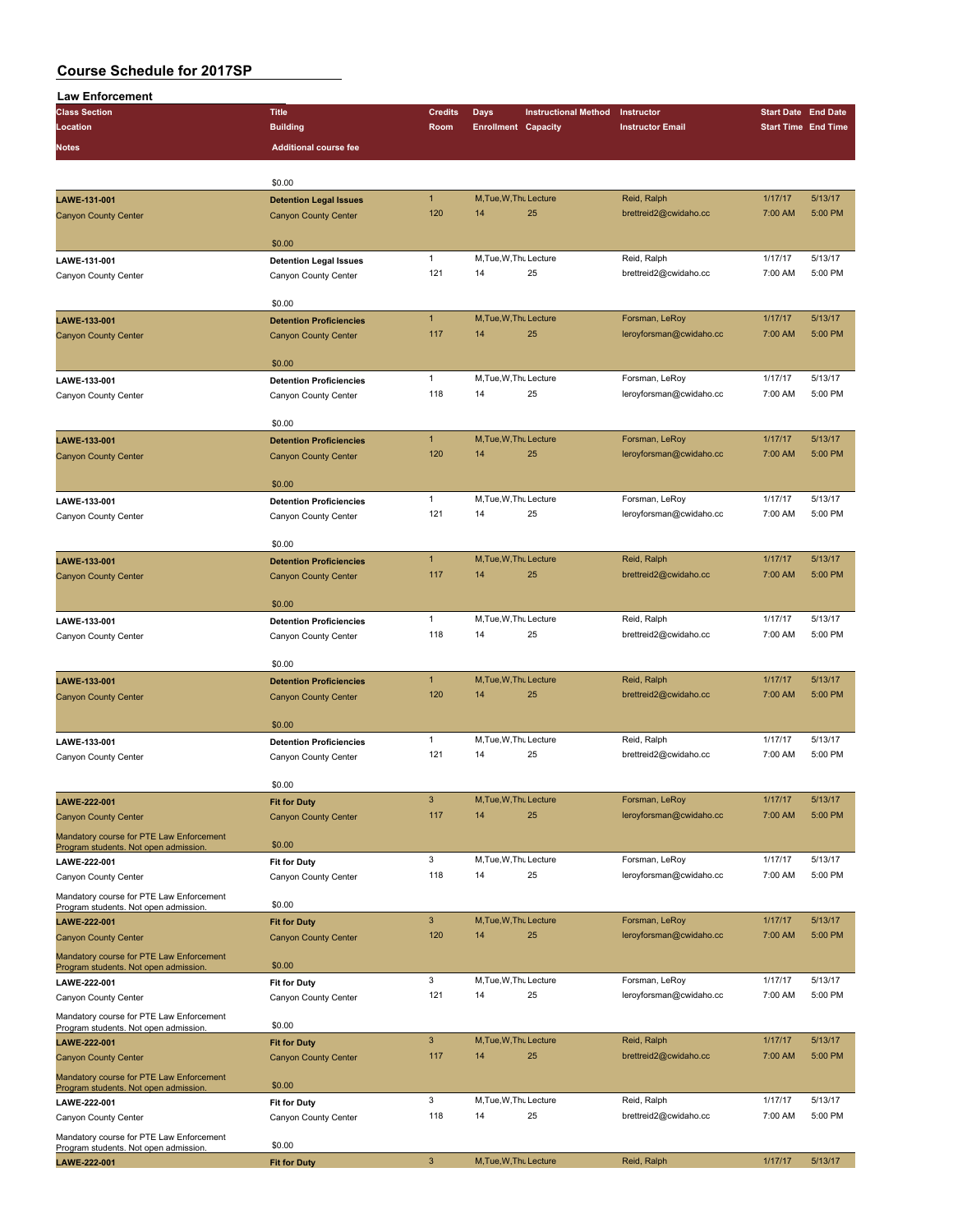### **Law Enforcement**

| <b>Class Section</b>                                                              | <b>Title</b>                 | <b>Credits</b> | Days                       | <b>Instructional Method</b> | <b>Instructor</b>       | <b>Start Date End Date</b> |         |
|-----------------------------------------------------------------------------------|------------------------------|----------------|----------------------------|-----------------------------|-------------------------|----------------------------|---------|
| Location                                                                          | <b>Building</b>              | <b>Room</b>    | <b>Enrollment Capacity</b> |                             | <b>Instructor Email</b> | <b>Start Time End Time</b> |         |
| <b>Notes</b>                                                                      | <b>Additional course fee</b> |                |                            |                             |                         |                            |         |
| <b>Canyon County Center</b>                                                       | <b>Canyon County Center</b>  | 120            | 14                         | 25                          | brettreid2@cwidaho.cc   | 7:00 AM                    | 5:00 PM |
| Mandatory course for PTE Law Enforcement<br>Program students. Not open admission. | \$0.00                       |                |                            |                             |                         |                            |         |
| LAWE-222-001                                                                      | <b>Fit for Duty</b>          | 3              | M, Tue, W, Thu Lecture     |                             | Reid, Ralph             | 1/17/17                    | 5/13/17 |
| Canyon County Center                                                              | Canyon County Center         | 121            | 14                         | 25                          | brettreid2@cwidaho.cc   | 7:00 AM                    | 5:00 PM |
| Mandatory course for PTE Law Enforcement<br>Program students. Not open admission. | \$0.00                       |                |                            |                             |                         |                            |         |

# **Machine Tool Tech**

| <b>Class Section</b>                                                       | <b>Title</b>                                                 | <b>Credits</b>   | <b>Days</b>                | <b>Instructional Method</b> | Instructor                             | <b>Start Date End Date</b> |          |
|----------------------------------------------------------------------------|--------------------------------------------------------------|------------------|----------------------------|-----------------------------|----------------------------------------|----------------------------|----------|
| Location                                                                   | <b>Building</b>                                              | Room             | <b>Enrollment Capacity</b> |                             | <b>Instructor Email</b>                | <b>Start Time End Time</b> |          |
| <b>Notes</b>                                                               | <b>Additional course fee</b>                                 |                  |                            |                             |                                        |                            |          |
|                                                                            |                                                              |                  |                            |                             |                                        |                            |          |
| MACH-105-001                                                               | <b>Machine Shop Laboratory 3</b>                             | 6                | M,W,F                      | Lab                         | Sperry, David<br>davesperry@cwidaho.cc | 1/17/17                    | 5/13/17  |
| Nampa Campus                                                               | Micron Center for Pte                                        | 1501             | 8                          | 18                          |                                        | 8:00 AM                    | 12:30 PM |
|                                                                            | \$0.00                                                       |                  |                            |                             |                                        |                            |          |
| MACH-105-001                                                               | <b>Machine Shop Laboratory 3</b>                             | 6                | M, W, F                    | Lab                         | Starkey, William                       | 1/17/17                    | 5/13/17  |
| Nampa Campus                                                               | Micron Center for Pte                                        | 1501             | 8                          | 18                          | billstarkey@cwidaho.cc                 | 8:00 AM                    | 12:30 PM |
|                                                                            |                                                              |                  |                            |                             |                                        |                            |          |
|                                                                            | \$0.00                                                       |                  |                            |                             |                                        |                            |          |
| MACH-105-001                                                               | <b>Machine Shop Laboratory 3</b>                             | 6                | Tue, Thu                   | Lab                         | Sperry, David                          | 1/17/17                    | 5/13/17  |
| Nampa Campus                                                               | <b>Micron Center for Pte</b>                                 | 1501             | 8                          | 18                          | davesperry@cwidaho.cc                  | 9:00 AM                    | 12:30 PM |
|                                                                            | \$0.00                                                       |                  |                            |                             |                                        |                            |          |
| MACH-105-001                                                               | <b>Machine Shop Laboratory 3</b>                             | 6                | Tue, Thu                   | Lab                         | Starkey, William                       | 1/17/17                    | 5/13/17  |
| Nampa Campus                                                               | Micron Center for Pte                                        | 1501             | 8                          | 18                          | billstarkey@cwidaho.cc                 | 9:00 AM                    | 12:30 PM |
|                                                                            |                                                              |                  |                            |                             |                                        |                            |          |
| MACH-105-002                                                               | \$0.00<br><b>Machine Shop Laboratory 3</b>                   | $\boldsymbol{6}$ | M,W,F                      | Lab                         | Wilhite, Jeffrey                       | 1/17/17                    | 5/13/17  |
| Nampa Campus                                                               | <b>Micron Center for Pte</b>                                 | 1501             | 5                          | 18                          | jeffwilhite@cwidaho.cc                 | 2:00 PM                    | 6:30 PM  |
|                                                                            |                                                              |                  |                            |                             |                                        |                            |          |
|                                                                            | \$0.00                                                       |                  |                            |                             |                                        |                            |          |
| MACH-105-002                                                               | <b>Machine Shop Laboratory 3</b>                             | 6                | Tue, Thu                   | Lab                         | Wilhite, Jeffrey                       | 1/17/17                    | 5/13/17  |
| Nampa Campus                                                               | Micron Center for Pte                                        | 1501             | 5                          | 18                          | jeffwilhite@cwidaho.cc                 | 3:00 PM                    | 6:30 PM  |
|                                                                            | \$0.00                                                       |                  |                            |                             |                                        |                            |          |
| <b>MACH-127-001</b>                                                        | <b>Related Blueprint Reading</b>                             | $\overline{2}$   | Tue, Thu                   | Lecture                     | Sperry, David                          | 1/17/17                    | 5/13/17  |
| Nampa Campus                                                               | Micron Center for Pte                                        | 1506             | 8                          | 18                          | davesperry@cwidaho.cc                  | 7:00 AM                    | 7:50 AM  |
|                                                                            |                                                              |                  |                            |                             |                                        |                            |          |
| Restriction: Machine Tool Tech majors only                                 | \$0.00                                                       |                  |                            |                             |                                        |                            |          |
| MACH-127-002                                                               | <b>Related Blueprint Reading 2</b>                           | $\overline{c}$   | Tue, Thu                   | Lecture                     | Wilhite, Jeffrey                       | 1/17/17                    | 5/13/17  |
| Nampa Campus                                                               | Micron Center for Pte                                        | 1506             | 4                          | 18                          | jeffwilhite@cwidaho.cc                 | 1:00 PM                    | 1:50 PM  |
|                                                                            | \$0.00                                                       |                  |                            |                             |                                        |                            |          |
| MACH-155-001                                                               |                                                              | $\overline{2}$   | M,W,F                      | Lecture                     | Sperry, David                          | 1/17/17                    | 5/13/17  |
| Nampa Campus                                                               | <b>Machine Shop Theory 3</b><br><b>Micron Center for Pte</b> | 1602             | 8                          | 18                          | davesperry@cwidaho.cc                  | 7:00 AM                    | 7:50 AM  |
|                                                                            |                                                              |                  |                            |                             |                                        |                            |          |
|                                                                            | \$0.00                                                       |                  |                            |                             |                                        |                            |          |
| MACH-155-001                                                               | <b>Machine Shop Theory 3</b>                                 | $\overline{c}$   | M, W, F                    | Lecture                     | Starkey, William                       | 1/17/17                    | 5/13/17  |
| Nampa Campus                                                               | Micron Center for Pte                                        | 1602             | 8                          | 18                          | billstarkey@cwidaho.cc                 | 7:00 AM                    | 7:50 AM  |
|                                                                            | \$0.00                                                       |                  |                            |                             |                                        |                            |          |
| <b>MACH-155-002</b>                                                        | <b>Machine Shop Theory 3</b>                                 | $\overline{2}$   | M,W,F                      | Lecture                     | Wilhite, Jeffrey                       | 1/17/17                    | 5/13/17  |
| Nampa Campus                                                               | <b>Micron Center for Pte</b>                                 | 1602             | 5                          | 18                          | jeffwilhite@cwidaho.cc                 | 1:00 PM                    | 1:50 PM  |
|                                                                            |                                                              |                  |                            |                             |                                        |                            |          |
|                                                                            | \$0.00                                                       |                  |                            |                             |                                        |                            |          |
| MACH-204-001                                                               | <b>Advanced Machine Shop Lab</b>                             | 6                | M, W, F                    | Lab                         | Sperry, David                          | 1/17/17                    | 5/13/17  |
| Nampa Campus                                                               | Micron Center for Pte                                        | 1501             | 9                          | 18                          | davesperry@cwidaho.cc                  | 9:30 AM                    | 12:30 PM |
| Restriction: Machine Tool Tech majors only<br>Additional course fee: \$125 | \$125.00                                                     |                  |                            |                             |                                        |                            |          |
| MACH-204-001                                                               | <b>Advanced Machine Shop Lab</b>                             | 6                | Tue, Thu                   | Lab                         | Sperry, David                          | 1/17/17                    | 5/13/17  |
| Nampa Campus                                                               | Micron Center for Pte                                        | 1501             | 9                          | 18                          | davesperry@cwidaho.cc                  | 8:00 AM                    | 12:30 PM |
| Restriction: Machine Tool Tech majors only                                 |                                                              |                  |                            |                             |                                        |                            |          |
| Additional course fee: \$125                                               | \$125.00                                                     |                  |                            |                             |                                        |                            |          |
| MACH-212-001                                                               | <b>Computer-Aided Manufacturing</b>                          | 3                | M,W,F                      | Lecture                     | Sperry, David                          | 1/17/17                    | 5/13/17  |
| Nampa Campus                                                               | Micron Center for Pte                                        | 1506             | 9                          | 18                          | davesperry@cwidaho.cc                  | 7:00 AM                    | 8:20 AM  |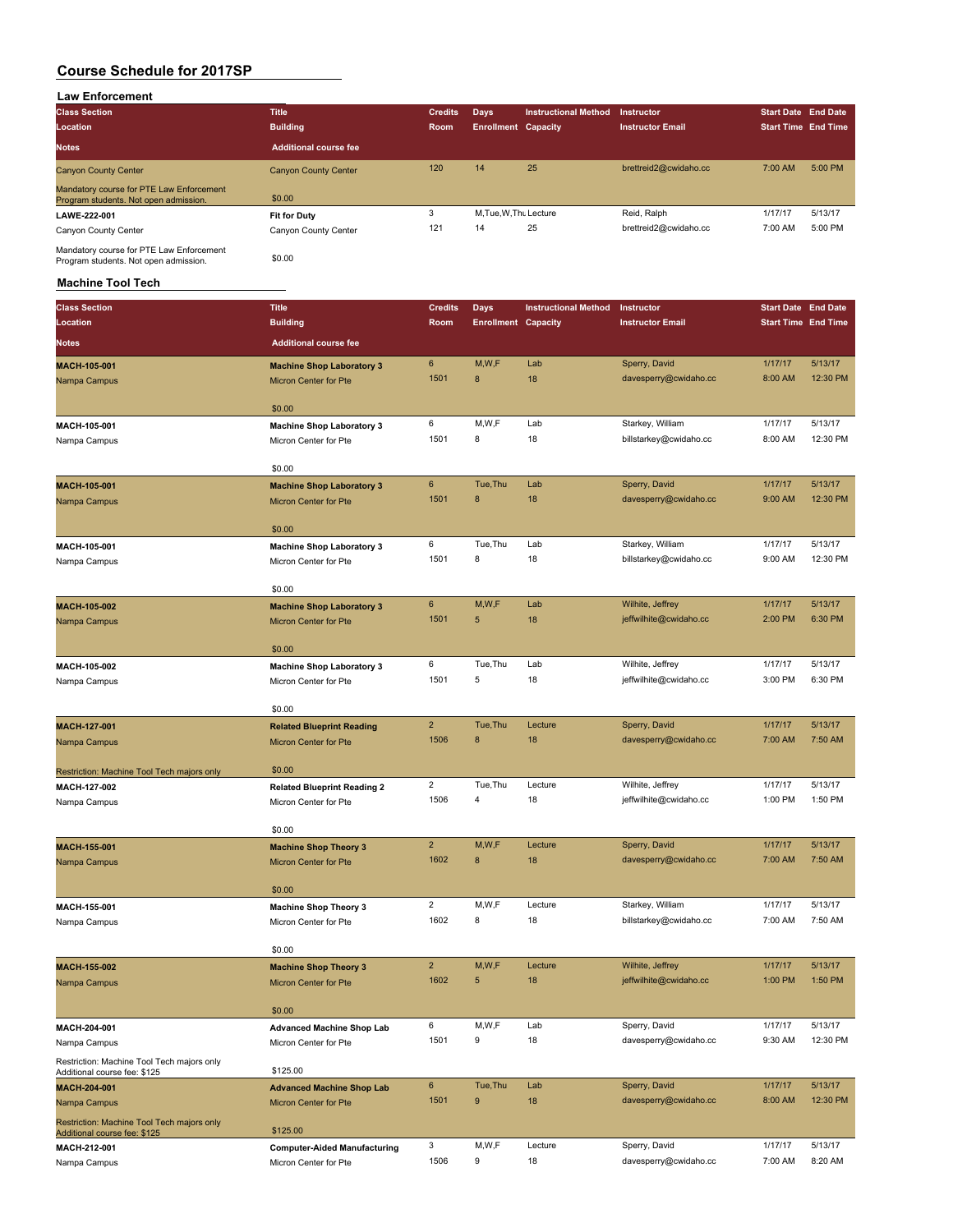| <b>Machine Tool Tech</b>                                                  |                                         |                           |                            |                             |                            |                            |                            |
|---------------------------------------------------------------------------|-----------------------------------------|---------------------------|----------------------------|-----------------------------|----------------------------|----------------------------|----------------------------|
| <b>Class Section</b>                                                      | <b>Title</b>                            | <b>Credits</b>            | Days                       | <b>Instructional Method</b> | Instructor                 | <b>Start Date End Date</b> |                            |
| Location                                                                  | <b>Building</b>                         | Room                      | <b>Enrollment Capacity</b> |                             | <b>Instructor Email</b>    | <b>Start Time End Time</b> |                            |
| <b>Notes</b>                                                              | <b>Additional course fee</b>            |                           |                            |                             |                            |                            |                            |
|                                                                           |                                         |                           |                            |                             |                            |                            |                            |
|                                                                           | \$0.00                                  |                           |                            |                             |                            |                            |                            |
| Restriction: Machine Tool Tech majors only                                |                                         | $\overline{\mathbf{c}}$   |                            |                             |                            | 1/17/17                    | 5/13/17                    |
| <b>MACH-224-001</b>                                                       | <b>Tool Design for Manufacturing</b>    | 1506                      | Tue, Thu<br>8              | Lecture<br>18               | Sperry, David              |                            | 8:50 AM                    |
| Nampa Campus                                                              | <b>Micron Center for Pte</b>            |                           |                            |                             | davesperry@cwidaho.cc      | 8:00 AM                    |                            |
|                                                                           | \$0.00                                  |                           |                            |                             |                            |                            |                            |
| Restriction: Machine Tool Tech majors only<br>MACH-224-001                | <b>Tool Design for Manufacturing</b>    | 2                         | Tue, Thu                   | Lecture                     | Starkey, William           | 1/17/17                    | 5/13/17                    |
|                                                                           | Micron Center for Pte                   | 1506                      | 8                          | 18                          | billstarkey@cwidaho.cc     | 8:00 AM                    | 8:50 AM                    |
| Nampa Campus                                                              |                                         |                           |                            |                             |                            |                            |                            |
| Restriction: Machine Tool Tech majors only                                | \$0.00                                  |                           |                            |                             |                            |                            |                            |
| MACH-224-002                                                              | <b>Tool Design for Manufacturing</b>    | $\overline{\mathbf{c}}$   | Tue, Thu                   | Lecture                     | Wilhite, Jeffrey           | 1/17/17                    | 5/13/17                    |
| Nampa Campus                                                              | <b>Micron Center for Pte</b>            | 1506                      | $\overline{4}$             | 18                          | jeffwilhite@cwidaho.cc     | 2:00 PM                    | 2:50 PM                    |
|                                                                           |                                         |                           |                            |                             |                            |                            |                            |
|                                                                           | \$0.00                                  |                           |                            |                             |                            |                            |                            |
| MACH-254-001                                                              | <b>Adv Machine Shop Theory</b>          | 3                         | M, W, F                    | Lecture                     | Sperry, David              | 1/17/17                    | 5/13/17                    |
| Nampa Campus                                                              | Micron Center for Pte                   | 1506                      | 9                          | 18                          | davesperry@cwidaho.cc      | 8:30 AM                    | 9:20 AM                    |
|                                                                           |                                         |                           |                            |                             |                            |                            |                            |
| Restriction: Machine Tool Tech majors only<br>Additional course fee: \$20 | \$20.00                                 |                           |                            |                             |                            |                            |                            |
|                                                                           |                                         |                           |                            |                             |                            |                            |                            |
| <b>Marketing Management</b>                                               |                                         |                           |                            |                             |                            |                            |                            |
| <b>Class Section</b>                                                      | <b>Title</b>                            | <b>Credits</b>            | <b>Days</b>                | <b>Instructional Method</b> | Instructor                 | <b>Start Date End Date</b> |                            |
| Location                                                                  | <b>Building</b>                         | Room                      | <b>Enrollment Capacity</b> |                             | <b>Instructor Email</b>    | <b>Start Time End Time</b> |                            |
|                                                                           |                                         |                           |                            |                             |                            |                            |                            |
| <b>Notes</b>                                                              | <b>Additional course fee</b>            |                           |                            |                             |                            |                            |                            |
| <b>MRKT-121-001</b>                                                       | <b>Business Concepts</b>                | 3                         | Tue, Thu                   | Lecture                     | Holten Baird, Nicole       | 1/17/17                    | 5/13/17                    |
| <b>Ada County Campus</b>                                                  | <b>Pintail Center</b>                   | 1208                      | $\overline{7}$             | 30                          | nicolebaird@cwidaho.cc     | 10:00 AM                   | 11:15 AM                   |
|                                                                           |                                         |                           |                            |                             |                            |                            |                            |
| Hybrid course - has an online component                                   | \$0.00                                  |                           |                            |                             |                            |                            |                            |
| MRKT-121-002H                                                             | <b>Business Concepts</b>                | 3                         | Thu                        | Hybrid                      | Wallgren, Lindsey          | 1/17/17                    | 5/13/17                    |
| Ada County Campus                                                         | <b>Pintail Center</b>                   | 1208                      | 17                         | 30                          | lindseywallgren@cwidaho.cc | 11:30 AM                   | 12:45 PM                   |
| Hybrid course - has an online component; Hybrid                           |                                         |                           |                            |                             |                            |                            |                            |
| course fee: \$15                                                          | \$15.00                                 |                           |                            |                             |                            |                            |                            |
| <b>MRKT-203-001H</b>                                                      | <b>Principles of Promotion</b>          | 3                         | Tue                        | Hybrid                      | Holten Baird, Nicole       | 1/17/17                    | 5/13/17                    |
| <b>Ada County Campus</b>                                                  | <b>Pintail Center</b>                   | 1208                      | 15                         | 30                          | nicolebaird@cwidaho.cc     | 11:30 AM                   | 12:45 PM                   |
| Hybrid course - has an online component; Hybrid                           |                                         |                           |                            |                             |                            |                            |                            |
| course fee: \$15                                                          | \$15.00                                 |                           |                            |                             |                            |                            |                            |
| MRKT-240-001H                                                             | <b>Principles of Selling</b>            | 3                         | W                          | Hybrid                      | Holten Baird, Nicole       | 1/17/17                    | 5/13/17                    |
| Ada County Campus                                                         | <b>Pintail Center</b>                   | 1208                      | 11                         | 30                          | nicolebaird@cwidaho.cc     | 11:30 AM                   | 12:45 PM                   |
| Hybrid course - has an online component; Hybrid                           |                                         |                           |                            |                             |                            |                            |                            |
| course fee: \$15                                                          | \$15.00                                 | 3                         | M                          | Hybrid                      | Holten Baird, Nicole       | 1/17/17                    | 5/13/17                    |
| <b>MRKT-262-001H</b>                                                      | <b>Small Business Management</b>        | 1208                      | 13                         | 24                          | nicolebaird@cwidaho.cc     | 11:30 AM                   | 12:45 PM                   |
| <b>Ada County Campus</b>                                                  | <b>Pintail Center</b>                   |                           |                            |                             |                            |                            |                            |
| Hybrid course - has an online component;                                  | \$40.00                                 |                           |                            |                             |                            |                            |                            |
| Additional course fee: \$25; Hybrid course fee: \$15<br>MRKT-265-001I     | <b>Digital Publishing</b>               | 3                         |                            | Independent Study           | Wallgren, Lindsey          | 1/17/17                    | 5/13/17                    |
|                                                                           | Community Location                      | <b>CMTY</b>               | $\mathbf{1}$               | $\mathbf{1}$                | lindseywallgren@cwidaho.cc |                            |                            |
| <b>Community Locations</b>                                                |                                         |                           |                            |                             |                            |                            |                            |
|                                                                           | \$10.00                                 |                           |                            |                             |                            |                            |                            |
| <b>MRKT-267-001</b>                                                       | <b>Website Design &amp; Maintenance</b> | $\ensuremath{\mathsf{3}}$ | Tue, Thu                   | Lecture                     | Wallgren, Lindsey          | 1/17/17                    | 5/13/17                    |
| <b>Ada County Campus</b>                                                  | <b>Pintail Center</b>                   | 1203                      | 17                         | 20                          | lindseywallgren@cwidaho.cc | 1:00 PM                    | 2:15 PM                    |
|                                                                           |                                         |                           |                            |                             |                            |                            |                            |
| Additional course fee: \$10                                               | \$10.00                                 |                           |                            |                             |                            |                            |                            |
| MRKT-293-001                                                              | Marketing Management Intern.            | 3                         |                            | Internship                  | Holten Baird, Nicole       | 1/17/17                    | 5/13/17                    |
| <b>Community Locations</b>                                                | Community Location                      | <b>CMTY</b>               | 3                          | 5                           | nicolebaird@cwidaho.cc     |                            |                            |
|                                                                           |                                         |                           |                            |                             |                            |                            |                            |
| Instructor permission required                                            | \$0.00                                  |                           |                            |                             |                            |                            |                            |
|                                                                           |                                         |                           |                            |                             |                            |                            |                            |
| <b>Mathematics</b>                                                        |                                         |                           |                            |                             |                            |                            |                            |
| <b>Class Section</b>                                                      | <b>Title</b>                            | <b>Credits</b>            | <b>Days</b>                | <b>Instructional Method</b> | Instructor                 | <b>Start Date End Date</b> |                            |
| Location                                                                  | <b>Building</b>                         | Room                      | <b>Enrollment Canacity</b> |                             | <b>Instructor Email</b>    |                            | <b>Start Time Fnd Time</b> |

| ------------                           |                                 |             |                            |     |                         |                            |         |
|----------------------------------------|---------------------------------|-------------|----------------------------|-----|-------------------------|----------------------------|---------|
| Location                               | <b>Building</b>                 | <b>Room</b> | <b>Enrollment Capacity</b> |     | <b>Instructor Email</b> | <b>Start Time End Time</b> |         |
| <b>Notes</b>                           | <b>Additional course fee</b>    |             |                            |     |                         |                            |         |
| MATH-095-001                           | <b>College Prep Mathematics</b> | 3           | M,W                        | Lab | <b>Susan Knights</b>    | 1/17/17                    | 5/13/17 |
| Nampa Campus                           | <b>Academic Building</b>        | 116         | 56                         | 60  | susanknights@cwidaho.cc | 8:30 AM                    | 9:45 AM |
| Additional course fee: \$99 (IncludED) | \$99.00                         |             |                            |     |                         |                            |         |
| MATH-095-003                           | <b>College Prep Mathematics</b> |             | Tue.Thu                    | Lab | Susan Knights           | 1/17/17                    | 5/13/17 |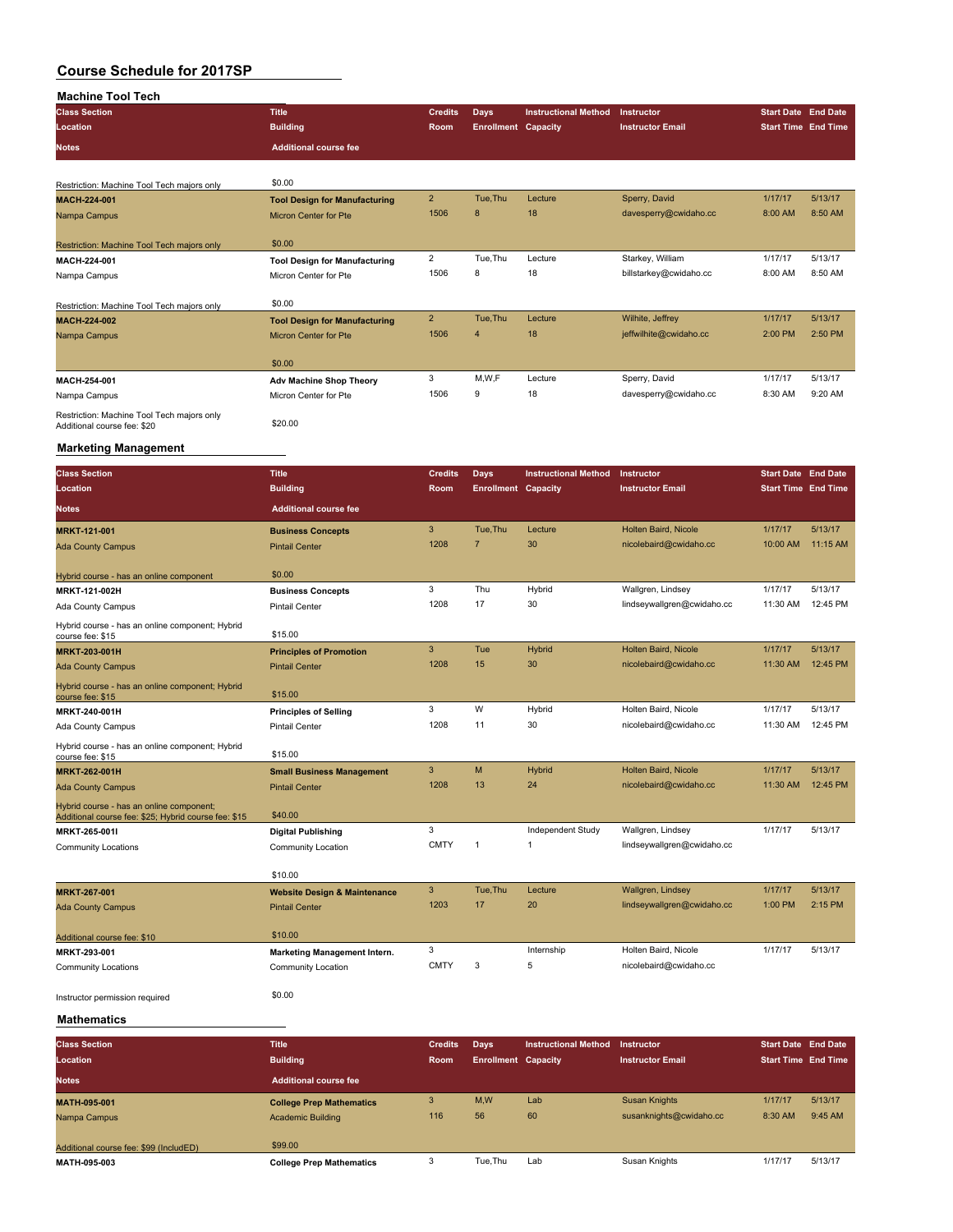| Mathematics                            |                                 |                           |                            |                             |                         |                            |          |
|----------------------------------------|---------------------------------|---------------------------|----------------------------|-----------------------------|-------------------------|----------------------------|----------|
| <b>Class Section</b>                   | <b>Title</b>                    | <b>Credits</b>            | <b>Days</b>                | <b>Instructional Method</b> | Instructor              | <b>Start Date End Date</b> |          |
| Location                               | <b>Building</b>                 | Room                      | <b>Enrollment Capacity</b> |                             | <b>Instructor Email</b> | <b>Start Time End Time</b> |          |
| <b>Notes</b>                           | <b>Additional course fee</b>    |                           |                            |                             |                         |                            |          |
|                                        |                                 |                           |                            |                             |                         |                            |          |
| Nampa Campus                           | <b>Academic Building</b>        | 116                       | 60                         | 60                          | susanknights@cwidaho.cc | 8:30 AM                    | 9:45 AM  |
|                                        | \$99.00                         |                           |                            |                             |                         |                            |          |
| Additional course fee: \$99 (IncludED) |                                 | $\ensuremath{\mathsf{3}}$ | Tue, Thu                   | Lab                         | <b>Susan Knights</b>    | 1/17/17                    | 5/13/17  |
| MATH-095-004                           | <b>College Prep Mathematics</b> | 1307                      | 60                         | 60                          |                         |                            | 9:45 AM  |
| <b>Ada County Campus</b>               | <b>Pintail Center</b>           |                           |                            |                             | susanknights@cwidaho.cc | 8:30 AM                    |          |
| Additional course fee: \$99 (IncludED) | \$99.00                         |                           |                            |                             |                         |                            |          |
| MATH-095-005                           | <b>College Prep Mathematics</b> | 3                         | F                          | Lab                         | Susan Knights           | 1/17/17                    | 5/13/17  |
| Nampa Campus                           | Academic Building               | 116                       | 60                         | 60                          | susanknights@cwidaho.cc | 7:00 AM                    | 9:45 AM  |
|                                        |                                 |                           |                            |                             |                         |                            |          |
| Additional course fee: \$99 (IncludED) | \$99.00                         |                           |                            |                             |                         |                            |          |
| MATH-095-006                           | <b>College Prep Mathematics</b> | 3                         | F                          | Lab                         | <b>Susan Knights</b>    | 1/17/17                    | 5/13/17  |
| <b>Ada County Campus</b>               | <b>Pintail Center</b>           | 1307                      | 60                         | 60                          | susanknights@cwidaho.cc | 7:00 AM                    | 9:45 AM  |
|                                        |                                 |                           |                            |                             |                         |                            |          |
| Additional course fee: \$99 (IncludED) | \$99.00                         |                           |                            |                             |                         |                            |          |
| MATH-095-007                           | <b>College Prep Mathematics</b> | 3                         | M,W                        | Lab                         | Susan Knights           | 1/17/17                    | 5/13/17  |
| Nampa Campus                           | Academic Building               | 116                       | 60                         | 60                          | susanknights@cwidaho.cc | 10:00 AM                   | 11:15 AM |
|                                        |                                 |                           |                            |                             |                         |                            |          |
| Additional course fee: \$99 (IncludED) | \$99.00                         |                           |                            |                             |                         |                            |          |
| MATH-095-008                           | <b>College Prep Mathematics</b> | 3                         | M,W                        | Lab                         | <b>Susan Knights</b>    | 1/17/17                    | 5/13/17  |
| <b>Ada County Campus</b>               | <b>Pintail Center</b>           | 1307                      | 60                         | 60                          | susanknights@cwidaho.cc | 10:00 AM                   | 11:15 AM |
|                                        |                                 |                           |                            |                             |                         |                            |          |
| Additional course fee: \$99 (IncludED) | \$99.00                         |                           |                            |                             |                         |                            |          |
| MATH-095-009                           | <b>College Prep Mathematics</b> | 3                         | Tue, Thu                   | Lab                         | Susan Knights           | 1/17/17                    | 5/13/17  |
| Nampa Campus                           | Academic Building               | 116                       | 60                         | 60                          | susanknights@cwidaho.cc | 10:00 AM                   | 11:15 AM |
|                                        |                                 |                           |                            |                             |                         |                            |          |
| Additional course fee: \$99 (IncludED) | \$99.00                         |                           |                            |                             |                         |                            |          |
| MATH-095-010                           | <b>College Prep Mathematics</b> | 3                         | Tue, Thu                   | Lab                         | <b>Susan Knights</b>    | 1/17/17                    | 5/13/17  |
| <b>Ada County Campus</b>               | <b>Pintail Center</b>           | 1307                      | 60                         | 60                          | susanknights@cwidaho.cc | 10:00 AM                   | 11:15 AM |
|                                        |                                 |                           |                            |                             |                         |                            |          |
| Additional course fee: \$99 (IncludED) | \$99.00                         |                           |                            |                             |                         |                            |          |
| MATH-095-011                           | <b>College Prep Mathematics</b> | 3                         | F                          | Lab                         | Susan Knights           | 1/17/17                    | 5/13/17  |
| Nampa Campus                           | Academic Building               | 116                       | 58                         | 60                          | susanknights@cwidaho.cc | 10:00 AM                   | 12:45 PM |
|                                        |                                 |                           |                            |                             |                         |                            |          |
| Additional course fee: \$99 (IncludED) | \$99.00                         |                           |                            |                             |                         |                            |          |
| MATH-095-012                           | <b>College Prep Mathematics</b> | 3                         | F                          | Lab                         | <b>Susan Knights</b>    | 1/17/17                    | 5/13/17  |
| <b>Ada County Campus</b>               | <b>Pintail Center</b>           | 1307                      | 48                         | 60                          | susanknights@cwidaho.cc | 10:00 AM                   | 12:45 PM |
|                                        |                                 |                           |                            |                             |                         |                            |          |
| Additional course fee: \$99 (IncludED) | \$99.00                         |                           |                            |                             |                         |                            |          |
| MATH-095-013                           | <b>College Prep Mathematics</b> | 3                         | <b>SAT</b>                 | Lab                         | Susan Knights           | 1/17/17                    | 5/13/17  |
| Nampa Campus                           | Academic Building               | 116                       | 46                         | 60                          | susanknights@cwidaho.cc | 10:00 AM                   | 12:45 PM |
|                                        |                                 |                           |                            |                             |                         |                            |          |
| Additional course fee: \$99 (IncludED) | \$99.00                         |                           |                            |                             |                         |                            |          |
| MATH-095-014                           | <b>College Prep Mathematics</b> | 3                         | <b>SAT</b>                 | Lab                         | <b>Susan Knights</b>    | 1/17/17                    | 5/13/17  |
| <b>Ada County Campus</b>               | <b>Pintail Center</b>           | 1307                      | 36                         | 60                          | susanknights@cwidaho.cc | 10:00 AM                   | 12:45 PM |
|                                        |                                 |                           |                            |                             |                         |                            |          |
| Additional course fee: \$99 (IncludED) | \$99.00                         |                           |                            |                             |                         |                            |          |
| MATH-095-015                           | <b>College Prep Mathematics</b> | 3                         | M, W                       | Lab                         | Susan Knights           | 1/17/17                    | 5/13/17  |
| Nampa Campus                           | Academic Building               | 116                       | 60                         | 60                          | susanknights@cwidaho.cc | 11:30 AM                   | 12:45 PM |
|                                        |                                 |                           |                            |                             |                         |                            |          |
| Additional course fee: \$99 (IncludED) | \$99.00                         |                           |                            |                             |                         |                            |          |
| MATH-095-016                           | <b>College Prep Mathematics</b> | $\mathbf{3}$              | M,W                        | Lab                         | <b>Susan Knights</b>    | 1/17/17                    | 5/13/17  |
| <b>Ada County Campus</b>               | <b>Pintail Center</b>           | 1307                      | 43                         | 60                          | susanknights@cwidaho.cc | 11:30 AM                   | 12:45 PM |
|                                        |                                 |                           |                            |                             |                         |                            |          |
| Additional course fee: \$99 (IncludED) | \$99.00                         |                           |                            |                             |                         |                            |          |
| MATH-095-017                           | <b>College Prep Mathematics</b> | 3                         | Tue, Thu                   | Lab                         | Susan Knights           | 1/17/17                    | 5/13/17  |
| Nampa Campus                           | Academic Building               | 116                       | 43                         | 60                          | susanknights@cwidaho.cc | 11:30 AM                   | 12:45 PM |
|                                        |                                 |                           |                            |                             |                         |                            |          |
| Additional course fee: \$99 (IncludED) | \$99.00                         |                           |                            |                             |                         |                            |          |
| MATH-095-018                           | <b>College Prep Mathematics</b> | 3                         | Tue, Thu                   | Lab                         | <b>Susan Knights</b>    | 1/17/17                    | 5/13/17  |
| <b>Ada County Campus</b>               | <b>Pintail Center</b>           | 1307                      | 28                         | 60                          | susanknights@cwidaho.cc | 11:30 AM                   | 12:45 PM |
|                                        |                                 |                           |                            |                             |                         |                            |          |
| Additional course fee: \$99 (IncludED) | \$99.00                         |                           |                            |                             |                         |                            |          |
| MATH-095-019                           | <b>College Prep Mathematics</b> | 3                         | F                          | Lab                         | Susan Knights           | 1/17/17                    | 5/13/17  |
| Nampa Campus                           | Academic Building               | 116                       | 31                         | 60                          | susanknights@cwidaho.cc | 1:00 PM                    | 3:45 PM  |
|                                        |                                 |                           |                            |                             |                         |                            |          |
| Additional course fee: \$99 (IncludED) | \$99.00                         |                           |                            |                             |                         |                            |          |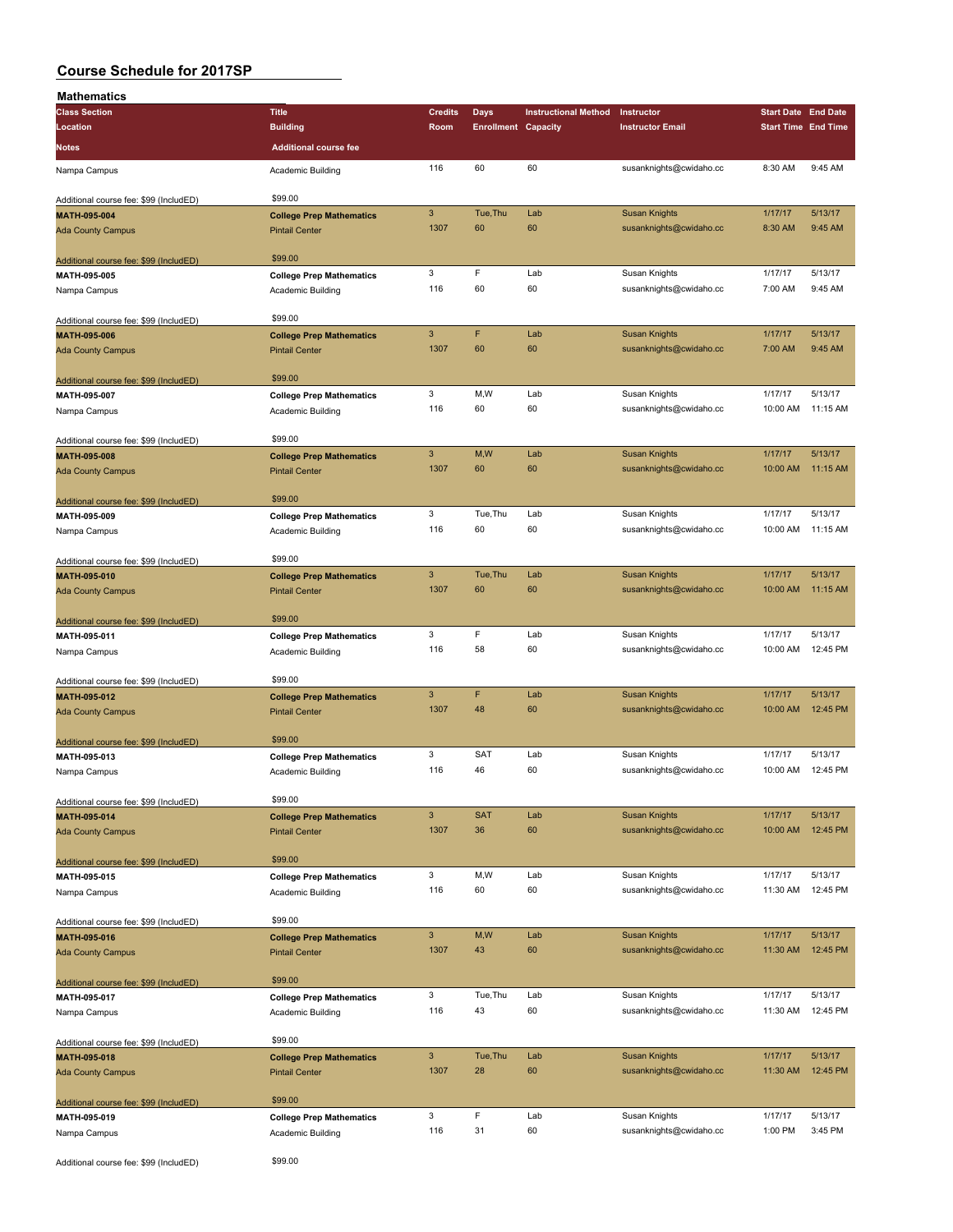| Mathematics                            |                                 |                           |                            |                             |                         |                    |                            |
|----------------------------------------|---------------------------------|---------------------------|----------------------------|-----------------------------|-------------------------|--------------------|----------------------------|
| <b>Class Section</b>                   | <b>Title</b>                    | <b>Credits</b>            | Days                       | <b>Instructional Method</b> | Instructor              |                    | <b>Start Date End Date</b> |
| Location                               | <b>Building</b>                 | Room                      | <b>Enrollment Capacity</b> |                             | <b>Instructor Email</b> |                    | <b>Start Time End Time</b> |
| <b>Notes</b>                           | <b>Additional course fee</b>    |                           |                            |                             |                         |                    |                            |
|                                        |                                 | $\overline{3}$            | F                          |                             |                         |                    |                            |
| MATH-095-020                           | <b>College Prep Mathematics</b> | 1307                      | 26                         | Lab<br>60                   | <b>Susan Knights</b>    | 1/17/17<br>1:00 PM | 5/13/17<br>3:45 PM         |
| <b>Ada County Campus</b>               | <b>Pintail Center</b>           |                           |                            |                             | susanknights@cwidaho.cc |                    |                            |
|                                        | \$99.00                         |                           |                            |                             |                         |                    |                            |
| Additional course fee: \$99 (IncludED) |                                 | 3                         | M,W                        | Lab                         | Susan Knights           | 1/17/17            | 5/13/17                    |
| MATH-095-023                           | <b>College Prep Mathematics</b> | 116                       | 20                         | 60                          | susanknights@cwidaho.cc | 1:00 PM            | 2:15 PM                    |
| Nampa Campus                           | Academic Building               |                           |                            |                             |                         |                    |                            |
| Additional course fee: \$99 (IncludED) | \$99.00                         |                           |                            |                             |                         |                    |                            |
| MATH-095-024                           | <b>College Prep Mathematics</b> | $\ensuremath{\mathsf{3}}$ | M,W                        | Lab                         | <b>Susan Knights</b>    | 1/17/17            | 5/13/17                    |
| <b>Ada County Campus</b>               | <b>Pintail Center</b>           | 1307                      | 31                         | 60                          | susanknights@cwidaho.cc | 1:00 PM            | 2:15 PM                    |
|                                        |                                 |                           |                            |                             |                         |                    |                            |
| Additional course fee: \$99 (IncludED) | \$99.00                         |                           |                            |                             |                         |                    |                            |
| MATH-095-025                           | <b>College Prep Mathematics</b> | 3                         | Tue, Thu                   | Lab                         | Susan Knights           | 1/17/17            | 5/13/17                    |
| Nampa Campus                           | Academic Building               | 116                       | 33                         | 60                          | susanknights@cwidaho.cc | 1:00 PM            | 2:15 PM                    |
|                                        |                                 |                           |                            |                             |                         |                    |                            |
| Additional course fee: \$99 (IncludED) | \$99.00                         |                           |                            |                             |                         |                    |                            |
| MATH-095-026                           | <b>College Prep Mathematics</b> | $\mathbf{3}$              | Tue, Thu                   | Lab                         | <b>Susan Knights</b>    | 1/17/17            | 5/13/17                    |
| <b>Ada County Campus</b>               | <b>Pintail Center</b>           | 1307                      | 27                         | 60                          | susanknights@cwidaho.cc | 1:00 PM            | 2:15 PM                    |
|                                        |                                 |                           |                            |                             |                         |                    |                            |
| Additional course fee: \$99 (IncludED) | \$99.00                         |                           |                            |                             |                         |                    |                            |
| MATH-095-031                           | <b>College Prep Mathematics</b> | 3                         | M, W                       | Lab                         | Susan Knights           | 1/17/17            | 5/13/17                    |
| Nampa Campus                           | Academic Building               | 116                       | 27                         | 60                          | susanknights@cwidaho.cc | 2:30 PM            | 3:45 PM                    |
|                                        |                                 |                           |                            |                             |                         |                    |                            |
| Additional course fee: \$99 (IncludED) | \$99.00                         |                           |                            |                             |                         |                    |                            |
| MATH-095-032                           | <b>College Prep Mathematics</b> | $\mathbf{3}$              | M,W                        | Lab                         | <b>Susan Knights</b>    | 1/17/17            | 5/13/17                    |
| <b>Ada County Campus</b>               | <b>Pintail Center</b>           | 1307                      | 18                         | 60                          | susanknights@cwidaho.cc | 2:30 PM            | 3:45 PM                    |
|                                        |                                 |                           |                            |                             |                         |                    |                            |
| Additional course fee: \$99 (IncludED) | \$99.00                         |                           |                            |                             |                         |                    |                            |
| MATH-095-033                           | <b>College Prep Mathematics</b> | 3                         | Tue, Thu                   | Lab                         | Susan Knights           | 1/17/17            | 5/13/17                    |
| Nampa Campus                           | Academic Building               | 116                       | 29                         | 60                          | susanknights@cwidaho.cc | 2:30 PM            | 3:45 PM                    |
|                                        |                                 |                           |                            |                             |                         |                    |                            |
| Additional course fee: \$99 (IncludED) | \$99.00                         |                           |                            |                             |                         |                    |                            |
| MATH-095-034                           | <b>College Prep Mathematics</b> | $\mathbf{3}$              | Tue, Thu                   | Lab                         | <b>Susan Knights</b>    | 1/17/17            | 5/13/17                    |
| <b>Ada County Campus</b>               | <b>Pintail Center</b>           | 1307                      | 25                         | 60                          | susanknights@cwidaho.cc | 2:30 PM            | 3:45 PM                    |
|                                        |                                 |                           |                            |                             |                         |                    |                            |
| Additional course fee: \$99 (IncludED) | \$99.00                         |                           |                            |                             |                         |                    |                            |
| MATH-095-037                           | <b>College Prep Mathematics</b> | 3                         | M, W                       | Lab<br>60                   | Susan Knights           | 1/17/17            | 5/13/17                    |
| Nampa Campus                           | Academic Building               | 116                       | 16                         |                             | susanknights@cwidaho.cc | 4:00 PM            | 5:15 PM                    |
|                                        | \$99.00                         |                           |                            |                             |                         |                    |                            |
| Additional course fee: \$99 (IncludED) |                                 | 3                         | M, W                       | Lab                         | <b>Susan Knights</b>    | 1/17/17            | 5/13/17                    |
| MATH-095-038                           | <b>College Prep Mathematics</b> | 1307                      | 29                         | 60                          | susanknights@cwidaho.cc | 4:00 PM            | 5:15 PM                    |
| <b>Ada County Campus</b>               | <b>Pintail Center</b>           |                           |                            |                             |                         |                    |                            |
| Additional course fee: \$99 (IncludED) | \$99.00                         |                           |                            |                             |                         |                    |                            |
| MATH-095-039                           |                                 | 3                         | Tue, Thu                   | Lab                         | Susan Knights           | 1/17/17            | 5/13/17                    |
| Nampa Campus                           | <b>College Prep Mathematics</b> | 116                       | 22                         | 60                          | susanknights@cwidaho.cc | 4:00 PM            | 5:15 PM                    |
|                                        | Academic Building               |                           |                            |                             |                         |                    |                            |
| Additional course fee: \$99 (IncludED) | \$99.00                         |                           |                            |                             |                         |                    |                            |
| MATH-095-040                           | <b>College Prep Mathematics</b> | $\mathsf 3$               | Tue, Thu                   | Lab                         | <b>Susan Knights</b>    | 1/17/17            | 5/13/17                    |
| <b>Ada County Campus</b>               | <b>Pintail Center</b>           | 1307                      | 18                         | 60                          | susanknights@cwidaho.cc | 4:00 PM            | 5:15 PM                    |
|                                        |                                 |                           |                            |                             |                         |                    |                            |
| Additional course fee: \$99 (IncludED) | \$99.00                         |                           |                            |                             |                         |                    |                            |
| MATH-095-041                           | <b>College Prep Mathematics</b> | 3                         | M,W                        | Lab                         | Susan Knights           | 1/17/17            | 5/13/17                    |
| Nampa Campus                           | Academic Building               | 116                       | 42                         | 60                          | susanknights@cwidaho.cc | 5:30 PM            | 6:45 PM                    |
|                                        |                                 |                           |                            |                             |                         |                    |                            |
| Additional course fee: \$99 (IncludED) | \$99.00                         |                           |                            |                             |                         |                    |                            |
| MATH-095-042                           | <b>College Prep Mathematics</b> | $\mathbf{3}$              | M,W                        | Lab                         | <b>Susan Knights</b>    | 1/17/17            | 5/13/17                    |
| <b>Ada County Campus</b>               | <b>Pintail Center</b>           | 1307                      | 31                         | 60                          | susanknights@cwidaho.cc | 5:30 PM            | 6:45 PM                    |
|                                        |                                 |                           |                            |                             |                         |                    |                            |
| Additional course fee: \$99 (IncludED) | \$99.00                         |                           |                            |                             |                         |                    |                            |
| MATH-095-043                           | <b>College Prep Mathematics</b> | 3                         | Tue, Thu                   | Lab                         | Susan Knights           | 1/17/17            | 5/13/17                    |
| Nampa Campus                           | Academic Building               | 116                       | 21                         | 60                          | susanknights@cwidaho.cc | 5:30 PM            | 6:45 PM                    |
|                                        |                                 |                           |                            |                             |                         |                    |                            |
| Additional course fee: \$99 (IncludED) | \$99.00                         |                           |                            |                             |                         |                    |                            |
| MATH-095-044                           | <b>College Prep Mathematics</b> | $\mathsf 3$               | Tue, Thu                   | Lab                         | <b>Susan Knights</b>    | 1/17/17            | 5/13/17                    |
| <b>Ada County Campus</b>               | <b>Pintail Center</b>           | 1307                      | 24                         | 60                          | susanknights@cwidaho.cc | 5:30 PM            | 6:45 PM                    |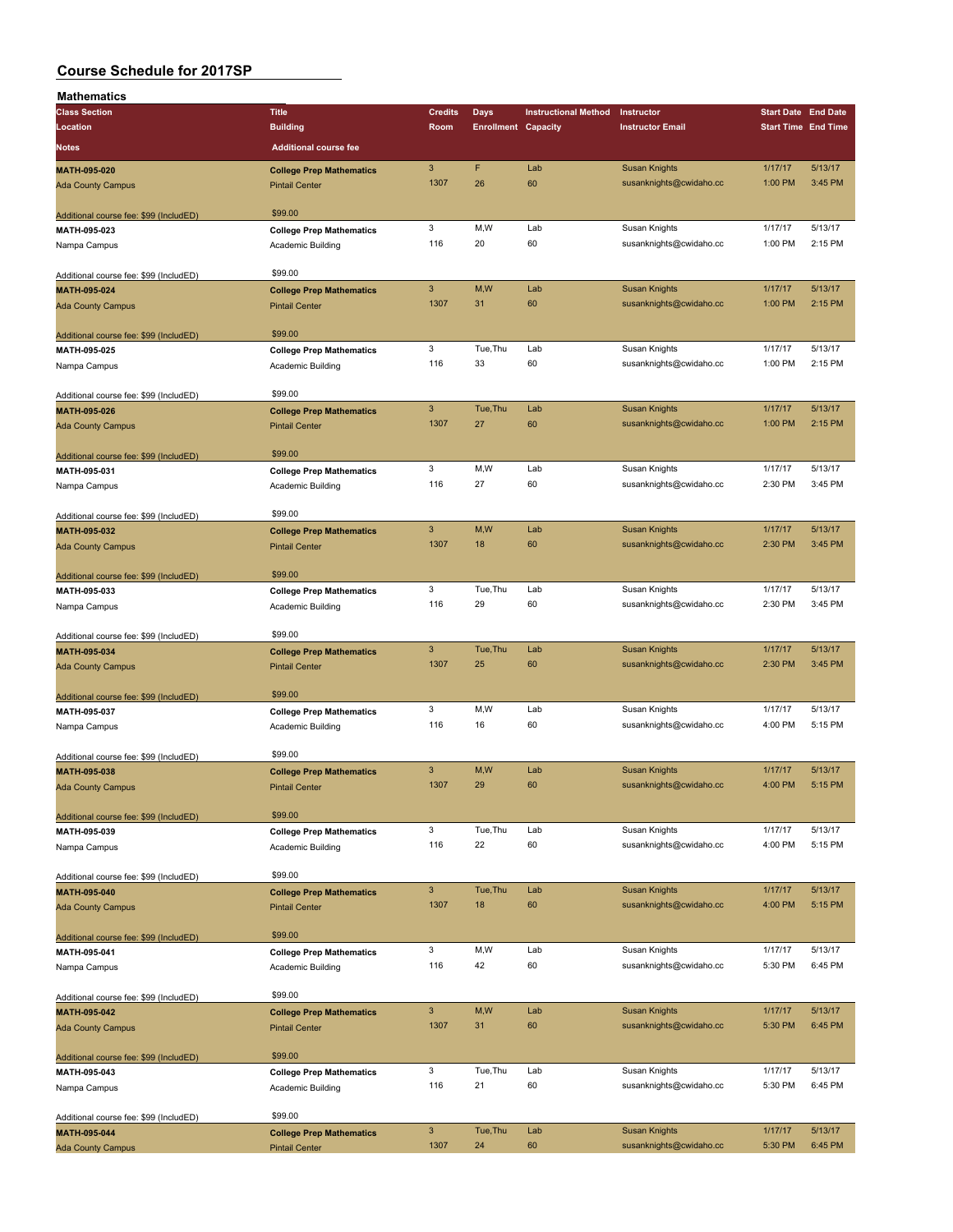| Mathematics                                                                                 |                                    |                |                            |                             |                           |                            |          |
|---------------------------------------------------------------------------------------------|------------------------------------|----------------|----------------------------|-----------------------------|---------------------------|----------------------------|----------|
| <b>Class Section</b>                                                                        | <b>Title</b>                       | <b>Credits</b> | <b>Days</b>                | <b>Instructional Method</b> | Instructor                | <b>Start Date End Date</b> |          |
| Location                                                                                    | <b>Building</b>                    | Room           | <b>Enrollment Capacity</b> |                             | <b>Instructor Email</b>   | <b>Start Time End Time</b> |          |
| Notes                                                                                       | <b>Additional course fee</b>       |                |                            |                             |                           |                            |          |
|                                                                                             |                                    |                |                            |                             |                           |                            |          |
|                                                                                             | \$99.00                            |                |                            |                             |                           |                            |          |
| Additional course fee: \$99 (IncludED)<br>MATH-095-045                                      |                                    | 3              | M,W                        | Lab                         | Susan Knights             | 1/17/17                    | 5/13/17  |
|                                                                                             | <b>College Prep Mathematics</b>    | 116            | 24                         | 60                          | susanknights@cwidaho.cc   | 7:00 PM                    | 8:15 PM  |
| Nampa Campus                                                                                | Academic Building                  |                |                            |                             |                           |                            |          |
| Additional course fee: \$99 (IncludED)                                                      | \$99.00                            |                |                            |                             |                           |                            |          |
| MATH-095-046                                                                                | <b>College Prep Mathematics</b>    | $\mathbf{3}$   | M,W                        | Lab                         | <b>Susan Knights</b>      | 1/17/17                    | 5/13/17  |
| <b>Ada County Campus</b>                                                                    | <b>Pintail Center</b>              | 1307           | 35                         | 60                          | susanknights@cwidaho.cc   | 7:00 PM                    | 8:15 PM  |
|                                                                                             |                                    |                |                            |                             |                           |                            |          |
| Additional course fee: \$99 (IncludED)                                                      | \$99.00                            |                |                            |                             |                           |                            |          |
| MATH-095-047                                                                                | <b>College Prep Mathematics</b>    | 3              | Tue, Thu                   | Lab                         | Susan Knights             | 1/17/17                    | 5/13/17  |
| Nampa Campus                                                                                | Academic Building                  | 116            | 19                         | 60                          | susanknights@cwidaho.cc   | 7:00 PM                    | 8:15 PM  |
|                                                                                             |                                    |                |                            |                             |                           |                            |          |
| Additional course fee: \$99 (IncludED)                                                      | \$99.00                            |                |                            |                             |                           |                            |          |
| MATH-095-048                                                                                | <b>College Prep Mathematics</b>    | $\mathbf{3}$   | Tue, Thu                   | Lab                         | <b>Susan Knights</b>      | 1/17/17                    | 5/13/17  |
| <b>Ada County Campus</b>                                                                    | <b>Pintail Center</b>              | 1307           | 20                         | 60                          | susanknights@cwidaho.cc   | 7:00 PM                    | 8:15 PM  |
|                                                                                             |                                    |                |                            |                             |                           |                            |          |
| Additional course fee: \$99 (IncludED)                                                      | \$99.00                            |                |                            |                             |                           |                            |          |
| MATH-122-005                                                                                | <b>Math in Modern Society Plus</b> | $\overline{2}$ | M,W                        | Lecture                     | Quintana, Emiko           | 1/17/17                    | 5/13/17  |
| Ada County Campus                                                                           | <b>Mallard Place Building</b>      | 1116           | 11                         | 12                          | emikoquintana@cwidaho.cc  | 2:30 PM                    | 3:20 PM  |
|                                                                                             |                                    |                |                            |                             |                           |                            |          |
|                                                                                             | \$0.00                             |                |                            |                             |                           |                            |          |
| MATH-123-001W                                                                               | <b>Math in Modern Society</b>      | $\mathbf{3}$   |                            | On-Line                     | Bosch, Laura              | 1/17/17                    | 5/13/17  |
| Online                                                                                      | Online                             | <b>ONL</b>     | 29                         | 30                          | laurabosch@cwidaho.cc     |                            |          |
| Additional course fee: \$119 (IncludED); Online                                             |                                    |                |                            |                             |                           |                            |          |
| course fee: \$30                                                                            | \$149.00                           | 3              | Tue, Thu                   | Lecture                     | Rhinehart, Diana          | 1/17/17                    | 5/13/17  |
| MATH-123-002                                                                                | <b>Math in Modern Society</b>      | 1318           | 26                         | 30                          | dianarhinehart@cwidaho.cc | 5:30 PM                    | 6:45 PM  |
| Ada County Campus                                                                           | <b>Pintail Center</b>              |                |                            |                             |                           |                            |          |
| Additional course fee: \$119 (IncludED)                                                     | \$119.00                           |                |                            |                             |                           |                            |          |
| MATH-123-003                                                                                | <b>Math in Modern Society</b>      | $\mathbf{3}$   | Tue, Thu                   | Lecture                     | Quintana, Emiko           | 1/17/17                    | 5/13/17  |
| <b>Ada County Campus</b>                                                                    | <b>Pintail Center</b>              | 1318           | 30                         | 30                          | emikoquintana@cwidaho.cc  | 10:00 AM                   | 11:15 AM |
|                                                                                             |                                    |                |                            |                             |                           |                            |          |
| Additional course fee: \$119 (IncludED)                                                     | \$119.00                           |                |                            |                             |                           |                            |          |
| MATH-123-004                                                                                | <b>Math in Modern Society</b>      | 3              | F                          | Lecture                     | Rhinehart, Diana          | 1/17/17                    | 5/13/17  |
| Ada County Campus                                                                           | <b>Pintail Center</b>              | 1318           | 29                         | 30                          | dianarhinehart@cwidaho.cc | 2:00 PM                    | 4:45 PM  |
|                                                                                             |                                    |                |                            |                             |                           |                            |          |
| Additional course fee: \$119 (IncludED)                                                     | \$119.00                           |                |                            |                             |                           |                            |          |
| MATH-123-005                                                                                | <b>Math in Modern Society</b>      | 3              | M,W                        | Lecture                     | Quintana, Emiko           | 1/17/17                    | 5/13/17  |
| <b>Ada County Campus</b>                                                                    | <b>Mallard Place Building</b>      | 1116           | 12                         | 12                          | emikoquintana@cwidaho.cc  | 1:00 PM                    | 2:15 PM  |
|                                                                                             |                                    |                |                            |                             |                           |                            |          |
| Additional course fee: \$119 (IncludED)                                                     | \$119.00                           |                |                            |                             |                           |                            |          |
| MATH-123-006                                                                                | <b>Math in Modern Society</b>      | 3              | M, W                       | Lecture                     | Keenan, Robert            | 1/17/17                    | 5/13/17  |
| Nampa Campus                                                                                | Aspen Classroom Building           | 106            | 30                         | 30                          | robertkeenan@cwidaho.cc   | 4:00 PM                    | 5:15 PM  |
|                                                                                             |                                    |                |                            |                             |                           |                            |          |
| Additional course fee: \$119 (IncludED)                                                     | \$119.00                           |                |                            |                             |                           |                            |          |
| MATH-123-008H                                                                               | <b>Math in Modern Society</b>      | $\mathbf{3}$   | Tue                        | Hybrid                      | Cook, Kristin             | 1/17/17                    | 5/13/17  |
| Nampa Campus                                                                                | <b>Academic Building</b>           | 102E           | 30                         | 30                          | kristincook@cwidaho.cc    | 2:30 PM                    | 3:45 PM  |
| Hybrid course - has an online component;<br>Additional course fee: \$119 (IncludED); Hybrid |                                    |                |                            |                             |                           |                            |          |
| course fee: \$15                                                                            | \$134.00                           |                |                            |                             |                           |                            |          |
| MATH-123-009H                                                                               | <b>Math in Modern Society</b>      | 3              | Thu                        | Hybrid                      | Bosch, Laura              | 1/17/17                    | 5/13/17  |
| Ada County Campus                                                                           | <b>Pintail Center</b>              | 1206           | 29                         | 30                          | laurabosch@cwidaho.cc     | 2:30 PM                    | 3:45 PM  |
| Hybrid course - has an online component;<br>Additional course fee: \$119 (IncludED); Hybrid |                                    |                |                            |                             |                           |                            |          |
| course fee: \$15                                                                            | \$134.00                           |                |                            |                             |                           |                            |          |
| MATH-123-010W                                                                               | <b>Math in Modern Society</b>      | $\mathbf{3}$   |                            | On-Line                     | Quintana, Emiko           | 1/17/17                    | 5/13/17  |
| Online                                                                                      | Online                             | <b>ONL</b>     | 29                         | 30                          | emikoquintana@cwidaho.cc  |                            |          |
| Additional course fee: \$119 (IncludED); Online                                             |                                    |                |                            |                             |                           |                            |          |
| course fee: \$30                                                                            | \$149.00                           |                |                            |                             |                           |                            |          |
| MATH-123-011W                                                                               | <b>Math in Modern Society</b>      | 3              |                            | On-Line                     | Quintana, Emiko           | 1/17/17                    | 5/13/17  |
| Online                                                                                      | Online                             | ONL            | 29                         | 30                          | emikoquintana@cwidaho.cc  |                            |          |
| Additional course fee: \$119 (IncludED); Online                                             |                                    |                |                            |                             |                           |                            |          |
| course fee: \$30                                                                            | \$149.00                           |                |                            |                             |                           |                            |          |
| MATH-123-012W                                                                               | <b>Math in Modern Society</b>      | $\mathbf{3}$   |                            | On-Line                     | Cook, Kristin             | 1/17/17                    | 5/13/17  |
| Online                                                                                      | Online                             | <b>ONL</b>     | 28                         | 30                          | kristincook@cwidaho.cc    |                            |          |
| Additional course fee: \$119 (IncludED); Online                                             |                                    |                |                            |                             |                           |                            |          |
| course fee: \$30                                                                            | \$149.00                           |                |                            |                             |                           |                            | 5/13/17  |
| MATH-123-014                                                                                | <b>Math in Modern Society</b>      | 3              | M,W                        | Lecture                     | Belue, Paul               | 1/17/17                    |          |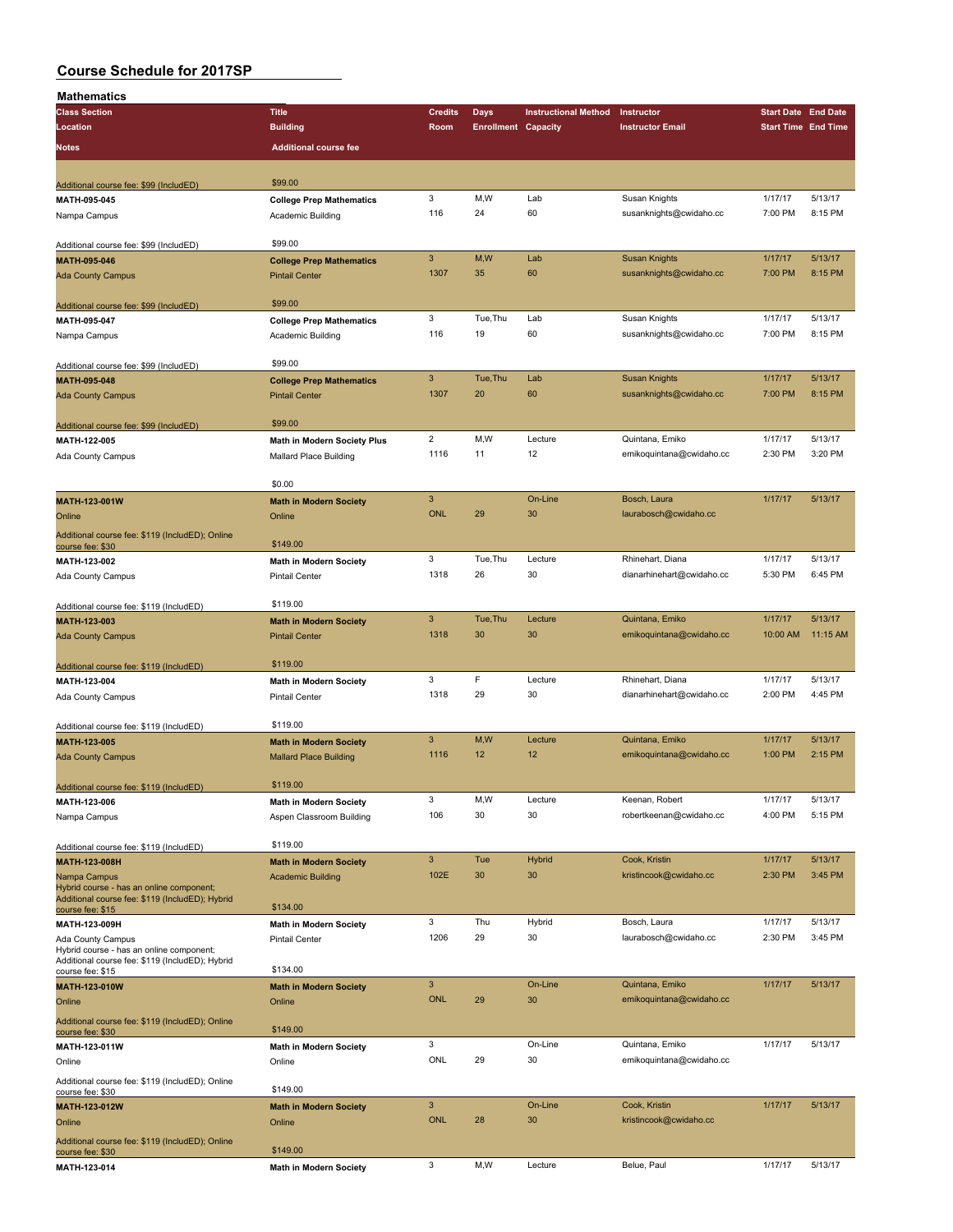| Mathematics                                                         |                                 |                           |                            |                             |                          |                            |          |
|---------------------------------------------------------------------|---------------------------------|---------------------------|----------------------------|-----------------------------|--------------------------|----------------------------|----------|
| <b>Class Section</b>                                                | <b>Title</b>                    | <b>Credits</b>            | Days                       | <b>Instructional Method</b> | Instructor               | <b>Start Date End Date</b> |          |
| Location                                                            | <b>Building</b>                 | Room                      | <b>Enrollment Capacity</b> |                             | <b>Instructor Email</b>  | <b>Start Time End Time</b> |          |
| Notes                                                               | <b>Additional course fee</b>    |                           |                            |                             |                          |                            |          |
|                                                                     |                                 | 1208                      | 30                         | 30                          | paulbelue@cwidaho.cc     | 8:30 AM                    | 9:45 AM  |
| Ada County Campus                                                   | <b>Pintail Center</b>           |                           |                            |                             |                          |                            |          |
| Additional course fee: \$119 (IncludED)                             | \$119.00                        |                           |                            |                             |                          |                            |          |
| MATH-123-016                                                        | <b>Math in Modern Society</b>   | $\mathbf{3}$              | W                          | Lecture                     | Yazzie, Tyler            | 1/17/17                    | 5/13/17  |
| Nampa Campus                                                        | <b>Academic Building</b>        | 325                       | 30                         | 30                          | tyleryazzie@cwidaho.cc   | 7:00 PM                    | 9:45 PM  |
|                                                                     |                                 |                           |                            |                             |                          |                            |          |
| Additional course fee: \$119 (IncludED)                             | \$119.00                        |                           |                            |                             |                          |                            |          |
| MATH-123P-005                                                       | <b>Math in Modern Society</b>   | 3                         | M,W                        | Lecture                     | Quintana, Emiko          | 1/17/17                    | 5/13/17  |
| Ada County Campus                                                   | Mallard Place Building          | 1116                      | 11                         | 12                          | emikoguintana@cwidaho.cc | 1:00 PM                    | 2:15 PM  |
|                                                                     | \$119.00                        |                           |                            |                             |                          |                            |          |
| Additional course fee: \$119 (IncludED)                             |                                 | $\overline{2}$            | M,W                        | Lecture                     |                          | 1/17/17                    | 5/13/17  |
| MATH-142-002                                                        | <b>College Algebra Plus</b>     |                           |                            |                             | Belue, Paul              |                            |          |
| <b>Ada County Campus</b>                                            | <b>Pintail Center</b>           | 1230                      | 10 <sup>10</sup>           | 11                          | paulbelue@cwidaho.cc     | 2:30 PM                    | 3:20 PM  |
|                                                                     | \$0.00                          |                           |                            |                             |                          |                            |          |
| MATH-143-001                                                        | <b>College Algebra</b>          | 3                         | Tue, Thu                   | Lecture                     | Thomas, Gary             | 1/17/17                    | 5/13/17  |
| Ada County Campus                                                   | <b>Pintail Center</b>           | 1318                      | 30                         | 30                          | garythomas@cwidaho.cc    | 4:00 PM                    | 5:15 PM  |
|                                                                     |                                 |                           |                            |                             |                          |                            |          |
| Additional course fee: \$119 (IncludED)                             | \$119.00                        |                           |                            |                             |                          |                            |          |
| MATH-143-002                                                        | <b>College Algebra</b>          | $\mathbf{3}$              | M,W                        | Lecture                     | Belue, Paul              | 1/17/17                    | 5/13/17  |
| <b>Ada County Campus</b>                                            | <b>Pintail Center</b>           | 1230                      | 10                         | 11                          | paulbelue@cwidaho.cc     | 1:00 PM                    | 2:15 PM  |
|                                                                     |                                 |                           |                            |                             |                          |                            |          |
| Additional course fee: \$119 (IncludED)                             | \$119.00                        |                           |                            |                             |                          |                            |          |
| MATH-143-005H                                                       | <b>College Algebra</b>          | 3                         | Tue                        | Hybrid                      | Belue, Paul              | 1/17/17                    | 5/13/17  |
| Ada County Campus                                                   | <b>Pintail Center</b>           | 1206                      | 30                         | 30                          | paulbelue@cwidaho.cc     | 2:30 PM                    | 3:45 PM  |
| Hybrid course - has an online component;                            |                                 |                           |                            |                             |                          |                            |          |
| Additional course fee: \$119 (IncludED); Hybrid<br>course fee: \$15 | \$134.00                        |                           |                            |                             |                          |                            |          |
| MATH-143-006                                                        | <b>College Algebra</b>          | $\mathbf{3}$              | Thu                        | Lecture                     | Orduno, Kathleen         | 1/17/17                    | 5/13/17  |
| <b>Ada County Campus</b>                                            | <b>Pintail Center</b>           | 1318                      | 30                         | 30                          | kateorduno@cwidaho.cc    | 7:00 PM                    | 9:45 PM  |
|                                                                     |                                 |                           |                            |                             |                          |                            |          |
| Additional course fee: \$119 (IncludED)                             | \$119.00                        |                           |                            |                             |                          |                            |          |
| MATH-143-009                                                        | <b>College Algebra</b>          | 3                         | M,W                        | Lecture                     | Thomas, Gary             | 1/17/17                    | 5/13/17  |
| Nampa Campus                                                        | Academic Building               | 309                       | 30                         | 30                          | garythomas@cwidaho.cc    | 10:00 AM                   | 11:15 AM |
|                                                                     |                                 |                           |                            |                             |                          |                            |          |
| Additional course fee: \$119 (IncludED)                             | \$119.00                        |                           |                            |                             |                          |                            |          |
| MATH-143-010                                                        | <b>College Algebra</b>          | $\mathbf{3}$              | M,W                        | Lecture                     | Thomas, Gary             | 1/17/17                    | 5/13/17  |
| Nampa Campus                                                        | Aspen Classroom Building        | 127                       | 30                         | 30                          | garythomas@cwidaho.cc    | 2:30 PM                    | 3:45 PM  |
|                                                                     |                                 |                           |                            |                             |                          |                            |          |
| Additional course fee: \$119 (IncludED)                             | \$119.00                        | 3                         | М                          | Lecture                     | Orduno, Kathleen         | 1/17/17                    | 5/13/17  |
| MATH-143-011                                                        | <b>College Algebra</b>          | 320                       | 28                         | 30                          | kateorduno@cwidaho.cc    | 7:00 PM                    | 9:45 PM  |
| Nampa Campus                                                        | Academic Building               |                           |                            |                             |                          |                            |          |
| Additional course fee: \$119 (IncludED)                             | \$119.00                        |                           |                            |                             |                          |                            |          |
| MATH-143-012                                                        | <b>College Algebra</b>          | $\ensuremath{\mathsf{3}}$ | Tue, Thu                   | Lecture                     | Isom, Teresa             | 1/17/17                    | 5/13/17  |
| Nampa Campus                                                        | <b>Aspen Classroom Building</b> | 101                       | 29                         | 30                          | teresaisom@cwidaho.cc    | 1:00 PM                    | 2:15 PM  |
|                                                                     |                                 |                           |                            |                             |                          |                            |          |
| Additional course fee: \$119 (IncludED)                             | \$119.00                        |                           |                            |                             |                          |                            |          |
| MATH-143-013                                                        | <b>College Algebra</b>          | $\mathbf 3$               | M,W                        | Lecture                     | Thomas, Gary             | 1/17/17                    | 5/13/17  |
| Nampa Campus                                                        | Academic Building               | 105                       | 25                         | 30                          | garythomas@cwidaho.cc    | 8:30 AM                    | 9:45 AM  |
|                                                                     |                                 |                           |                            |                             |                          |                            |          |
| Additional course fee: \$119 (IncludED)                             | \$119.00                        |                           |                            |                             |                          |                            |          |
| MATH-143-014W                                                       | <b>College Algebra</b>          | $\ensuremath{\mathsf{3}}$ |                            | On-Line                     | Carson, Catherine        | 1/17/17                    | 5/13/17  |
| Online                                                              | Online                          | <b>ONL</b>                | 28                         | 30                          | cathycarson@cwidaho.cc   |                            |          |
| Additional course fee: \$119 (IncludED); Online                     |                                 |                           |                            |                             |                          |                            |          |
| course fee: \$30                                                    | \$149.00                        |                           |                            |                             |                          |                            |          |
| MATH-143-015W                                                       | <b>College Algebra</b>          | 3                         |                            | On-Line                     | Cook, Kristin            | 1/17/17                    | 5/13/17  |
| Online                                                              | Online                          | ONL                       | 29                         | 30                          | kristincook@cwidaho.cc   |                            |          |
| Additional course fee: \$119 (IncludED); Online                     | \$149.00                        |                           |                            |                             |                          |                            |          |
| course fee: \$30                                                    |                                 | $\ensuremath{\mathsf{3}}$ |                            | On-Line                     | Belue, Paul              | 1/17/17                    | 5/13/17  |
| MATH-143-016W                                                       | <b>College Algebra</b>          | <b>ONL</b>                | 30                         | 30                          | paulbelue@cwidaho.cc     |                            |          |
| Online                                                              | Online                          |                           |                            |                             |                          |                            |          |
| Additional course fee: \$119 (IncludED); Online<br>course fee: \$30 | \$149.00                        |                           |                            |                             |                          |                            |          |
| MATH-143-020H                                                       | <b>College Algebra</b>          | $\mathbf 3$               | Thu                        | Hybrid                      | Kelley, Maia             | 1/17/17                    | 5/13/17  |
| Nampa Campus                                                        | Academic Building               | 102E                      | 16                         | 30                          | maiakelley@cwidaho.cc    | 2:30 PM                    | 3:45 PM  |
| Hybrid course - has an online component;                            |                                 |                           |                            |                             |                          |                            |          |
| Additional course fee: \$119 (IncludED); Hybrid<br>course fee: \$15 | \$134.00                        |                           |                            |                             |                          |                            |          |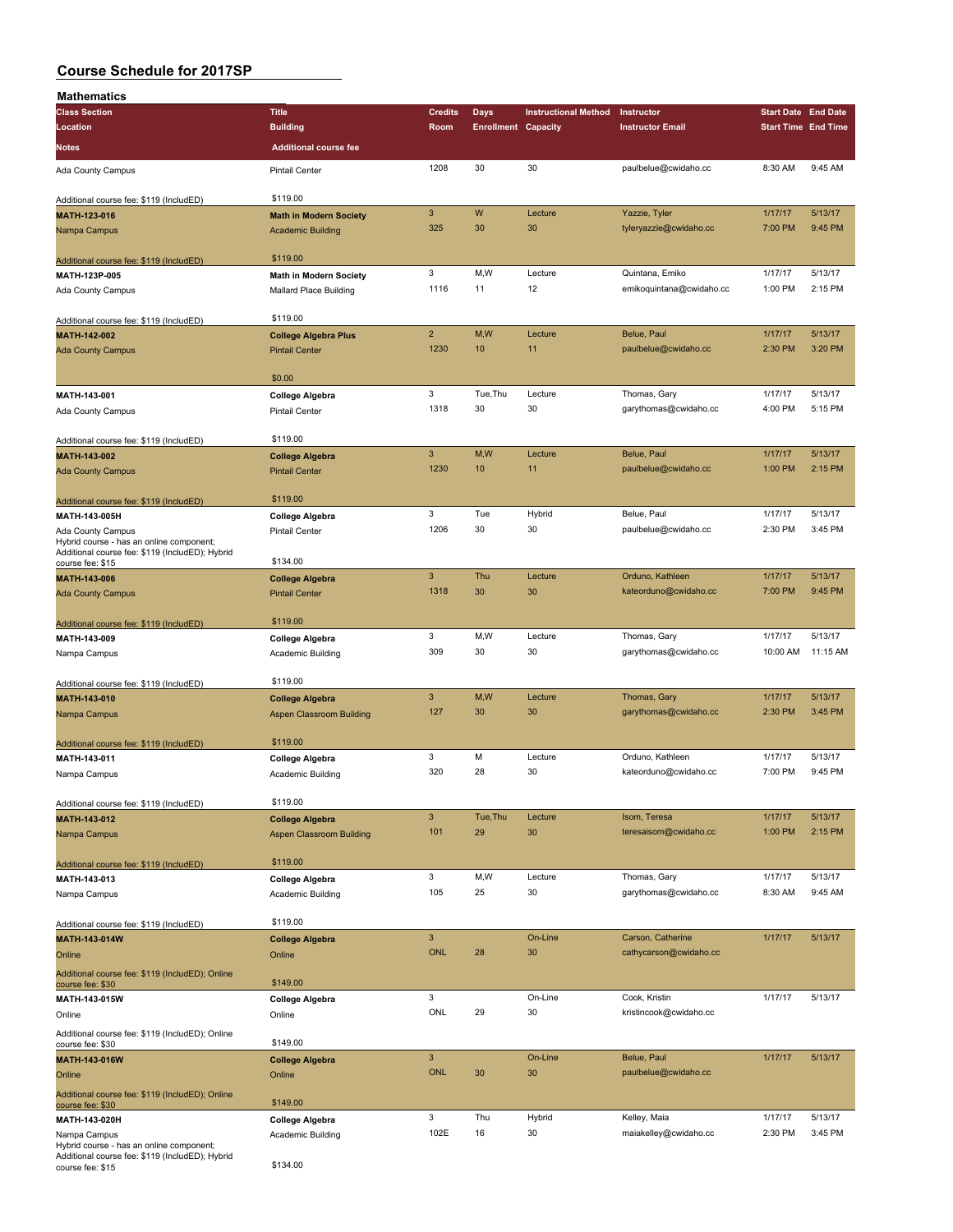| Mathematics                                                                                                                                                                           |                                   |                           |                            |                             |                            |                            |          |
|---------------------------------------------------------------------------------------------------------------------------------------------------------------------------------------|-----------------------------------|---------------------------|----------------------------|-----------------------------|----------------------------|----------------------------|----------|
| <b>Class Section</b>                                                                                                                                                                  | <b>Title</b>                      | <b>Credits</b>            | <b>Days</b>                | <b>Instructional Method</b> | Instructor                 | <b>Start Date End Date</b> |          |
| Location                                                                                                                                                                              | <b>Building</b>                   | Room                      | <b>Enrollment Capacity</b> |                             | <b>Instructor Email</b>    | <b>Start Time End Time</b> |          |
|                                                                                                                                                                                       | <b>Additional course fee</b>      |                           |                            |                             |                            |                            |          |
| Notes                                                                                                                                                                                 |                                   |                           |                            |                             |                            |                            |          |
| MATH-143-900                                                                                                                                                                          | <b>College Algebra</b>            | $\mathbf{3}$              | M,Tue                      | Lecture                     | Willoughby, Amanda         | 1/17/17                    | 5/13/17  |
|                                                                                                                                                                                       |                                   |                           |                            |                             | amandawilloughby@cwidaho.c |                            |          |
| <b>Community Locations</b><br>Class held at Micron Technology in Boise. Security<br>clearance required. Please contact Paula Smith at<br>paulasmith@micron.com Additional course fee: | Micron Technology - BOISE         | 128B                      | 5                          | 15                          | $\mathbf{C}$               | 11:00 AM                   | 12:15 PM |
| \$119 (IncludED)                                                                                                                                                                      | \$119.00                          |                           |                            |                             |                            |                            |          |
| MATH-143P-002                                                                                                                                                                         | College Algebra                   | $\mathbf 3$               | M,W                        | Lecture                     | Belue, Paul                | 1/17/17                    | 5/13/17  |
| Ada County Campus                                                                                                                                                                     | <b>Pintail Center</b>             | 1230                      | 10                         | 11                          | paulbelue@cwidaho.cc       | 1:00 PM                    | 2:15 PM  |
|                                                                                                                                                                                       |                                   |                           |                            |                             |                            |                            |          |
| Additional course fee: \$119 (IncludED)                                                                                                                                               | \$119.00                          |                           |                            |                             |                            |                            |          |
| MATH-144-001                                                                                                                                                                          | <b>Trigonometry</b>               | $\overline{2}$            | M,W                        | Lecture                     | Carson, Catherine          | 1/17/17                    | 5/13/17  |
|                                                                                                                                                                                       |                                   | 325                       | 18                         | 30                          | cathycarson@cwidaho.cc     | 10:00 AM                   | 10:50 AM |
| Nampa Campus                                                                                                                                                                          | <b>Academic Building</b>          |                           |                            |                             |                            |                            |          |
|                                                                                                                                                                                       | \$0.00                            |                           |                            |                             |                            |                            |          |
|                                                                                                                                                                                       |                                   | $\overline{2}$            |                            |                             |                            |                            |          |
| MATH-144-002W                                                                                                                                                                         | Trigonometry                      |                           |                            | On-Line                     | Carson, Catherine          | 1/17/17                    | 5/13/17  |
| Online                                                                                                                                                                                | Online                            | ONL                       | 30                         | 30                          | cathycarson@cwidaho.cc     |                            |          |
|                                                                                                                                                                                       |                                   |                           |                            |                             |                            |                            |          |
| Online course fee: \$20                                                                                                                                                               | \$20.00                           |                           |                            |                             |                            |                            |          |
| MATH-144-900                                                                                                                                                                          | <b>Trigonometry</b>               | $\mathbf 2$               | Thu                        | Lecture                     | Willoughby, Amanda         | 1/17/17                    | 5/13/17  |
|                                                                                                                                                                                       |                                   |                           |                            |                             | amandawilloughby@cwidaho.c |                            |          |
| <b>Community Locations</b>                                                                                                                                                            | Micron Technology - BOISE         | 128B                      | 11                         | 15                          | $\mathbf c$                | 11:00 AM                   | 12:45 PM |
| Class held at Micron Technology in Boise. Security                                                                                                                                    |                                   |                           |                            |                             |                            |                            |          |
| clearance required. Please contact Paula Smith at<br>paulasmith@micron.com                                                                                                            | \$0.00                            |                           |                            |                             |                            |                            |          |
|                                                                                                                                                                                       |                                   | $\,$ 5 $\,$               | M, Tue, W, Thu Lecture     |                             | Carson, Catherine          | 1/17/17                    | 5/13/17  |
| MATH-147-001                                                                                                                                                                          | Precalculus                       | 108                       | 14                         | 35                          |                            | 2:30 PM                    | 3:35 PM  |
| Nampa Campus                                                                                                                                                                          | Aspen Classroom Building          |                           |                            |                             | cathycarson@cwidaho.cc     |                            |          |
|                                                                                                                                                                                       |                                   |                           |                            |                             |                            |                            |          |
| Additional course fee: \$119 (IncludED)                                                                                                                                               | \$119.00                          |                           |                            |                             |                            |                            |          |
| MATH-147-002W                                                                                                                                                                         | <b>Precalculus</b>                | $5\phantom{.0}$           |                            | On-Line                     | Carson, Catherine          | 1/17/17                    | 5/13/17  |
| Online                                                                                                                                                                                | Online                            | <b>ONL</b>                | 30                         | 30                          | cathycarson@cwidaho.cc     |                            |          |
|                                                                                                                                                                                       |                                   |                           |                            |                             |                            |                            |          |
| Additional course fee: \$119 (IncludED); Online<br>course fee: \$50                                                                                                                   | \$169.00                          |                           |                            |                             |                            |                            |          |
| MATH-147-003W                                                                                                                                                                         | Precalculus                       | $\,$ 5 $\,$               |                            | On-Line                     | Smith, Eric                | 1/17/17                    | 5/13/17  |
|                                                                                                                                                                                       |                                   | ONL                       | 16                         | 30                          | ericsmith2@cwidaho.cc      |                            |          |
| Online                                                                                                                                                                                | Online                            |                           |                            |                             |                            |                            |          |
| Additional course fee: \$119 (IncludED); Online                                                                                                                                       |                                   |                           |                            |                             |                            |                            |          |
| course fee: \$50                                                                                                                                                                      | \$169.00                          |                           |                            |                             |                            |                            |          |
| MATH-152-006                                                                                                                                                                          | <b>Elementary Statistics Plus</b> | $\mathbf 2$               | M,W                        | Lecture                     | Cook, Kristin              | 1/17/17                    | 5/13/17  |
| Nampa Campus                                                                                                                                                                          | <b>Academic Building</b>          | 201                       | 12                         | 15                          | kristincook@cwidaho.cc     | 11:30 AM                   | 12:20 PM |
|                                                                                                                                                                                       |                                   |                           |                            |                             |                            |                            |          |
|                                                                                                                                                                                       | \$0.00                            |                           |                            |                             |                            |                            |          |
| MATH-153-002                                                                                                                                                                          | <b>Elementary Statistics</b>      | 3                         | Tue, Thu                   | Lecture                     | Hofhine, Paul              | 1/17/17                    | 5/13/17  |
| Nampa Campus                                                                                                                                                                          | Academic Building                 | 201                       | 30                         | 30                          | paulhofhine@cwidaho.cc     | 2:30 PM                    | 3:45 PM  |
|                                                                                                                                                                                       |                                   |                           |                            |                             |                            |                            |          |
|                                                                                                                                                                                       | \$119.00                          |                           |                            |                             |                            |                            |          |
| Additional course fee: \$119 (IncludED)                                                                                                                                               |                                   |                           |                            |                             |                            |                            |          |
| MATH-153-003W                                                                                                                                                                         | <b>Elementary Statistics</b>      | $\ensuremath{\mathsf{3}}$ |                            | On-Line                     | Cook, Kristin              | 1/17/17                    | 5/13/17  |
| Online                                                                                                                                                                                | Online                            | <b>ONL</b>                | 30                         | 30                          | kristincook@cwidaho.cc     |                            |          |
| Additional course fee: \$119 (IncludED); Online                                                                                                                                       |                                   |                           |                            |                             |                            |                            |          |
| course fee: \$30                                                                                                                                                                      | \$149.00                          |                           |                            |                             |                            |                            |          |
| MATH-153-004W                                                                                                                                                                         | <b>Elementary Statistics</b>      | 3                         |                            | On-Line                     | Cook, Kristin              | 1/17/17                    | 5/13/17  |
| Online                                                                                                                                                                                | Online                            | ONL                       | 27                         | 30                          | kristincook@cwidaho.cc     |                            |          |
|                                                                                                                                                                                       |                                   |                           |                            |                             |                            |                            |          |
| Additional course fee: \$119 (IncludED); Online<br>course fee: \$30                                                                                                                   | \$149.00                          |                           |                            |                             |                            |                            |          |
| MATH-153-005                                                                                                                                                                          | <b>Elementary Statistics</b>      | $\mathbf{3}$              | M, W                       | Lecture                     | Curtis, Lance              | 1/17/17                    | 5/13/17  |
|                                                                                                                                                                                       |                                   | 320                       | 27                         | 30                          | lancecurtis@cwidaho.cc     | 5:30 PM                    | 6:45 PM  |
| Nampa Campus                                                                                                                                                                          | <b>Academic Building</b>          |                           |                            |                             |                            |                            |          |
|                                                                                                                                                                                       |                                   |                           |                            |                             |                            |                            |          |
| Additional course fee: \$119 (IncludED)                                                                                                                                               | \$119.00                          |                           |                            |                             |                            |                            |          |
| MATH-153-006                                                                                                                                                                          | <b>Elementary Statistics</b>      | 3                         | M,W                        | Lecture                     | Cook, Kristin              | 1/17/17                    | 5/13/17  |
| Nampa Campus                                                                                                                                                                          | Academic Building                 | 201                       | 15                         | 15                          | kristincook@cwidaho.cc     | 10:00 AM                   | 11:15 AM |
|                                                                                                                                                                                       |                                   |                           |                            |                             |                            |                            |          |
| Additional course fee: \$119 (IncludED)                                                                                                                                               | \$119.00                          |                           |                            |                             |                            |                            |          |
| MATH-153-007                                                                                                                                                                          | <b>Elementary Statistics</b>      | $\ensuremath{\mathsf{3}}$ | M,W                        | Lecture                     | Isaacson, Kathleen         | 1/17/17                    | 5/13/17  |
| <b>Ada County Campus</b>                                                                                                                                                              | <b>Pintail Center</b>             | 1203                      | 17                         | 20                          | katisaacson@cwidaho.cc     | 10:00 AM                   | 11:15 AM |
|                                                                                                                                                                                       |                                   |                           |                            |                             |                            |                            |          |
|                                                                                                                                                                                       | \$119.00                          |                           |                            |                             |                            |                            |          |
| Additional course fee: \$119 (IncludED)                                                                                                                                               |                                   | $\mathbf 3$               | M, W                       |                             |                            | 1/17/17                    | 5/13/17  |
| MATH-153P-006                                                                                                                                                                         | <b>Elementary Statistics</b>      |                           |                            | Lecture                     | Cook, Kristin              |                            |          |
| Nampa Campus                                                                                                                                                                          | Academic Building                 | 201                       | 12                         | 15                          | kristincook@cwidaho.cc     | 10:00 AM                   | 11:15 AM |
|                                                                                                                                                                                       |                                   |                           |                            |                             |                            |                            |          |
| Additional course fee: \$119 (IncludED)                                                                                                                                               | \$119.00                          |                           |                            |                             |                            |                            |          |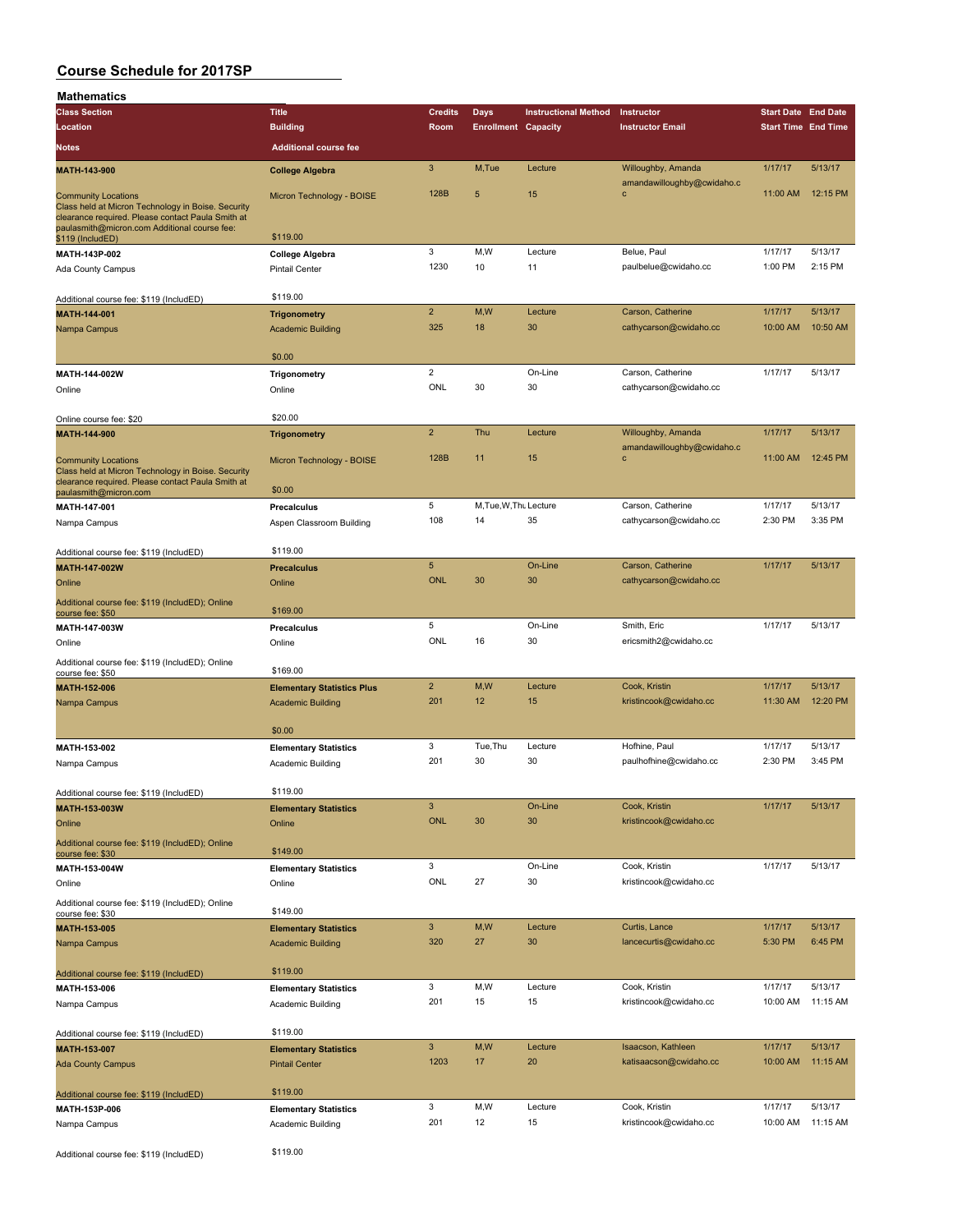| Mathematics                                                                                                                                                                    |                                |                |                            |                             |                                                  |                            |          |
|--------------------------------------------------------------------------------------------------------------------------------------------------------------------------------|--------------------------------|----------------|----------------------------|-----------------------------|--------------------------------------------------|----------------------------|----------|
| <b>Class Section</b>                                                                                                                                                           | <b>Title</b>                   | <b>Credits</b> | <b>Days</b>                | <b>Instructional Method</b> | Instructor                                       | <b>Start Date End Date</b> |          |
| Location                                                                                                                                                                       | <b>Building</b>                | Room           | <b>Enrollment Capacity</b> |                             | <b>Instructor Email</b>                          | <b>Start Time End Time</b> |          |
| Notes                                                                                                                                                                          | <b>Additional course fee</b>   |                |                            |                             |                                                  |                            |          |
| MATH-160-001W                                                                                                                                                                  | <b>Brief Calculus</b>          | 4              |                            | On-Line                     | Aydelotte, Susan                                 | 1/17/17                    | 5/13/17  |
| Online                                                                                                                                                                         | Online                         | <b>ONL</b>     | 29                         | 30                          | susanaydelotte@cwidaho.cc                        |                            |          |
| Additional course fee: \$119 (IncludED); Online<br>course fee: \$40                                                                                                            | \$159.00                       |                |                            |                             |                                                  |                            |          |
| MATH-160-003H                                                                                                                                                                  | <b>Brief Calculus</b>          | 4              | W                          | Lecture                     | Aydelotte, Susan                                 | 1/17/17                    | 5/13/17  |
| Nampa Campus                                                                                                                                                                   | Academic Building              | 325            | 18                         | 35                          | susanaydelotte@cwidaho.cc                        | 11:00 AM                   | 12:50 PM |
| Additional course fee: \$119 (IncludED); Hybrid<br>course fee: \$20                                                                                                            | \$139.00                       |                |                            |                             |                                                  |                            |          |
| <b>MATH-160-005</b>                                                                                                                                                            | <b>Brief Calculus</b>          | $\overline{4}$ | M,W                        | Lecture                     | Isaacson, Kathleen                               | 1/17/17                    | 5/13/17  |
| <b>Ada County Campus</b>                                                                                                                                                       | <b>Pintail Center</b>          | 1208           | 22                         | 30                          | katisaacson@cwidaho.cc                           | 7:00 PM                    | 8:50 PM  |
| Additional course fee: \$119 (IncludED)                                                                                                                                        | \$119.00                       |                |                            |                             |                                                  |                            |          |
| MATH-170-001H                                                                                                                                                                  | <b>Calculus 1</b>              | 5              | M,W                        | Hybrid                      | Aydelotte, Susan                                 | 1/17/17                    | 5/13/17  |
| Nampa Campus                                                                                                                                                                   | Academic Building              | 325            | 27                         | 35                          | susanaydelotte@cwidaho.cc                        | 8:30 AM                    | 9:45 AM  |
| Hybrid course - has an online component;<br>Additional course fee: \$119 (IncludED); Hybrid<br>course fee: \$25                                                                | \$144.00                       |                |                            |                             |                                                  |                            |          |
| <b>MATH-170-004</b>                                                                                                                                                            | <b>Calculus 1</b>              | $\overline{5}$ | M, Tue, W, Thu Lecture     |                             | Smith, Eric                                      | 1/17/17                    | 5/13/17  |
| <b>Ada County Campus</b>                                                                                                                                                       | <b>Mallard Place Building</b>  | 1111           | 28                         | 32                          | ericsmith2@cwidaho.cc                            | 4:00 PM                    | 5:05 PM  |
|                                                                                                                                                                                |                                |                |                            |                             |                                                  |                            |          |
| Additional course fee: \$119 (IncludED)                                                                                                                                        | \$119.00                       |                |                            |                             |                                                  |                            |          |
| MATH-170-900                                                                                                                                                                   | <b>Calculus 1</b>              | 5              | M,Tue                      | Lecture                     | Willoughby, Amanda<br>amandawilloughby@cwidaho.c | 1/17/17                    | 5/13/17  |
| <b>Community Locations</b><br>Class held at Micron Technology in Boise. Security<br>clearance required. Please contact Paula Smith at                                          | Micron Technology - BOISE      | 128B           | 19                         | 15                          | с                                                | 1:00 PM                    | 3:05 PM  |
| paulasmith@micron.com Additional course fee:<br>\$119 (IncludED)                                                                                                               | \$119.00                       |                |                            |                             |                                                  |                            |          |
| MATH-175-001H                                                                                                                                                                  | <b>Calculus 2</b>              | 4              | M                          | Lecture                     | Aydelotte, Susan                                 | 1/17/17                    | 5/13/17  |
| Nampa Campus                                                                                                                                                                   | <b>Academic Building</b>       | 325            | 30                         | 35                          | susanaydelotte@cwidaho.cc                        | 11:00 AM                   | 12:50 PM |
| Hybrid course - has an online component; Hybrid<br>course fee: \$20                                                                                                            | \$20.00                        |                |                            |                             |                                                  |                            |          |
| MATH-175-900                                                                                                                                                                   | Calculus <sub>2</sub>          | 4              | Thu,F                      | Lecture                     | Maloof, Giles                                    | 1/17/17                    | 5/13/17  |
| <b>Community Locations</b><br>Class held at Micron Technology in Boise. Security<br>clearance required. Please contact Paula Smith at                                          | Micron Technology - BOISE      | 127A           | 29                         | 25                          | gilesmaloof@cwidaho.cc                           | 8:30 AM                    | 10:15 AM |
| paulasmith@micron.com                                                                                                                                                          | \$0.00                         |                |                            |                             |                                                  |                            |          |
| MATH-230-001                                                                                                                                                                   | <b>Intro to Linear Algebra</b> | 3              | Tue, Thu                   | Lecture                     | Smith, Eric                                      | 1/17/17                    | 5/13/17  |
| <b>Ada County Campus</b>                                                                                                                                                       | <b>Pintail Center</b>          | 1211           | $\overline{7}$             | 24                          | ericsmith2@cwidaho.cc                            | 2:30 PM                    | 3:45 PM  |
|                                                                                                                                                                                | \$0.00                         |                |                            |                             |                                                  |                            |          |
| MATH-257-001                                                                                                                                                                   | Math for Elem Teachers 2       | 3              | Tue, Thu                   | Lecture                     | Carson, Catherine                                | 1/17/17                    | 5/13/17  |
| Nampa Campus                                                                                                                                                                   | Academic Building              | 106            | 20                         | 32                          | cathycarson@cwidaho.cc                           | 5:30 PM                    | 6:45 PM  |
|                                                                                                                                                                                | \$0.00                         |                |                            |                             |                                                  |                            |          |
| MATH-275-001H                                                                                                                                                                  | <b>Calculus 3</b>              | 4              | Thu                        | Lecture                     | Aydelotte, Susan                                 | 1/17/17                    | 5/13/17  |
| Nampa Campus                                                                                                                                                                   | <b>Academic Building</b>       | 325            | 9                          | 35                          | susanaydelotte@cwidaho.cc                        | 12:00 PM                   | 1:50 PM  |
| Additional course fee: \$119 (IncludED); Hybrid<br>course fee: \$20                                                                                                            | \$139.00                       |                |                            |                             |                                                  |                            |          |
| MATH-275-900                                                                                                                                                                   | Calculus 3                     | 4              | M,Tue                      | Lecture                     | Maloof, Giles                                    | 1/17/17                    | 5/13/17  |
| Community Locations<br>Class held at Micron Technology in Boise. Security<br>clearance required. Please contact Paula Smith at<br>paulasmith@micron.com Additional course fee: | Micron Technology - BOISE      | 127A           | 12                         | 25                          | gilesmaloof@cwidaho.cc                           | 8:30 AM                    | 10:15 AM |
| \$119 (IncludED)                                                                                                                                                               | \$119.00                       |                |                            |                             |                                                  |                            |          |
| <b>Medical Administrative Support</b>                                                                                                                                          |                                |                |                            |                             |                                                  |                            |          |

| <b>Class Section</b>                         | <b>Title</b>                         | <b>Credits</b> | Days                       | <b>Instructional Method</b> | <b>Instructor</b>       | <b>Start Date End Date</b> |          |
|----------------------------------------------|--------------------------------------|----------------|----------------------------|-----------------------------|-------------------------|----------------------------|----------|
| Location                                     | <b>Building</b>                      | Room           | <b>Enrollment Capacity</b> |                             | <b>Instructor Email</b> | <b>Start Time End Time</b> |          |
| <b>Notes</b>                                 | <b>Additional course fee</b>         |                |                            |                             |                         |                            |          |
| <b>MADM-113-001</b>                          | <b>Medical Front Office Skills</b>   | 3              | Tue, Thu                   | Lecture                     | Mai, Stephanie          | 1/17/17                    | 5/13/17  |
| <b>Ada County Campus</b>                     | <b>Pintail Center</b>                | 1211           | 15                         | 24                          | stephaniemai@cwidaho.cc | 8:30 AM                    | 9:45 AM  |
| Medical Administrative Support students only | \$0.00                               |                |                            |                             |                         |                            |          |
| MADM-115-001                                 | <b>Human Relations in Healthcare</b> | 3              | M.W                        | Lecture                     | Mai, Stephanie          | 1/17/17                    | 5/13/17  |
| Ada County Campus                            | <b>Pintail Center</b>                | 1211           | 10                         | 24                          | stephaniemai@cwidaho.cc | 10:00 AM                   | 11:15 AM |
| Medical Administrative Support students only | \$0.00                               |                |                            |                             |                         |                            |          |
| <b>MADM-121-001H</b>                         | <b>Health Information Management</b> | 3              | Tue                        | Hybrid                      | Mai, Stephanie          | 1/17/17                    | 5/13/17  |
| <b>Ada County Campus</b>                     | <b>Pintail Center</b>                | 1207           | 6                          | 20                          | stephaniemai@cwidaho.cc | 10:00 AM                   | 11:15 AM |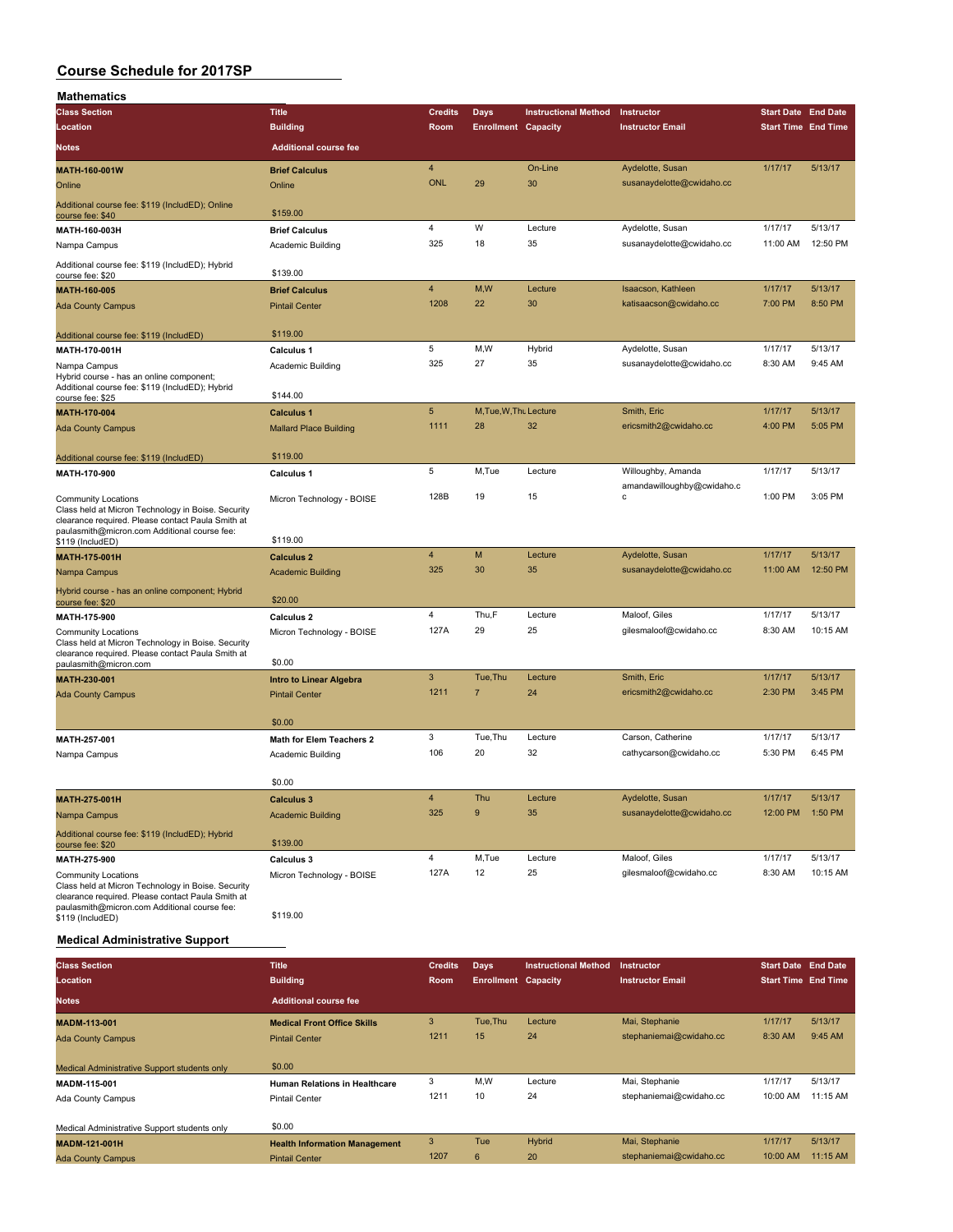### **Medical Administrative Support**

| <b>Class Section</b>                                                                                                 | <b>Title</b>                          | <b>Credits</b> | Days                       | <b>Instructional Method</b> | Instructor              | <b>Start Date End Date</b> |          |
|----------------------------------------------------------------------------------------------------------------------|---------------------------------------|----------------|----------------------------|-----------------------------|-------------------------|----------------------------|----------|
| Location                                                                                                             | <b>Building</b>                       | Room           | <b>Enrollment Capacity</b> |                             | <b>Instructor Email</b> | <b>Start Time End Time</b> |          |
| <b>Notes</b>                                                                                                         | <b>Additional course fee</b>          |                |                            |                             |                         |                            |          |
| Hybrid course - has an online component; Hybrid<br>course fee: \$15; Medical Administrative Support<br>students only | \$15.00                               |                |                            |                             |                         |                            |          |
| MADM-125-001                                                                                                         | <b>Employmt Skis for Med Office</b>   | 3              | Tue, Thu                   | Lecture                     | Lowney, Teresa          | 1/17/17                    | 5/13/17  |
| Ada County Campus                                                                                                    | <b>Pintail Center</b>                 | 1230           | 11                         | 20                          | teresalowney@cwidaho.cc | 1:00 PM                    | 2:15 PM  |
| Medical Administrative Support students only                                                                         | \$0.00                                |                |                            |                             |                         |                            |          |
| MADM-223-001H                                                                                                        | <b>Integrated Med Office Software</b> | 3              | M                          | Hybrid                      | Mai, Stephanie          | 1/17/17                    | 5/13/17  |
| <b>Ada County Campus</b>                                                                                             | <b>Pintail Center</b>                 | 1203           | 10                         | 20                          | stephaniemai@cwidaho.cc | 11:30 AM                   | 12:45 PM |
| Additional course fee: \$10; Hybrid course fee: \$15                                                                 | \$25.00                               |                |                            |                             |                         |                            |          |
| MADM-233-001                                                                                                         | <b>Medical Coding and Billing</b>     | 3              | Tue, Thu                   | Lecture                     | Lowney, Teresa          | 1/17/17                    | 5/13/17  |
| Ada County Campus                                                                                                    | <b>Pintail Center</b>                 | 1207           | 20                         | 20                          | teresalowney@cwidaho.cc | 8:30 AM                    | 9:45 AM  |
| MEDA - Medical Assistant majors only; Additional<br>course fee: \$10                                                 | \$10.00                               |                |                            |                             |                         |                            |          |
| MADM-293-001                                                                                                         | Internship                            | 3              |                            | Internship                  | Mai, Stephanie          | 1/17/17                    | 5/13/17  |
| <b>Community Locations</b>                                                                                           | <b>Community Location</b>             | <b>CMTY</b>    | 5                          | 10                          | stephaniemai@cwidaho.cc |                            |          |
|                                                                                                                      | \$0.00                                |                |                            |                             |                         |                            |          |
| MADM-295-001                                                                                                         | Capstone                              | $\mathbf{1}$   | Tue                        | Lecture                     | Mai, Stephanie          | 1/17/17                    | 5/13/17  |
| Ada County Campus                                                                                                    | <b>Pintail Center</b>                 | 1207           | 9                          | 20                          | stephaniemai@cwidaho.cc | 2:30 PM                    | 3:20 PM  |
| Additional course fee: \$161<br>.                                                                                    | \$161.00                              |                |                            |                             |                         |                            |          |

#### **Medical Assistant**

| <b>Class Section</b>         | <b>Title</b>                     | <b>Credits</b> | <b>Days</b>                | <b>Instructional Method</b> | Instructor                | <b>Start Date End Date</b> |          |
|------------------------------|----------------------------------|----------------|----------------------------|-----------------------------|---------------------------|----------------------------|----------|
| Location                     | <b>Building</b>                  | Room           | <b>Enrollment Capacity</b> |                             | <b>Instructor Email</b>   | <b>Start Time End Time</b> |          |
| <b>Notes</b>                 | <b>Additional course fee</b>     |                |                            |                             |                           |                            |          |
| MEDA-109-001                 | Pharmacology                     | $2^{\circ}$    | Tue, Thu                   | Lecture                     | Conklin, Colleen          | 1/17/17                    | 5/13/17  |
| <b>Ada County Campus</b>     | <b>Quail Court Building</b>      | 2209           | 20                         | 20                          | colleenconklin@cwidaho.cc | 11:30 AM                   | 12:30 PM |
|                              | \$0.00                           |                |                            |                             |                           |                            |          |
| MEDA-131-001                 | <b>Medical Office Procedures</b> | 5              | Tue, Thu                   | Lecture                     | Omair, Tabinda            | 1/17/17                    | 5/13/17  |
| Ada County Campus            | <b>Quail Court Building</b>      | 2209           | 20                         | 20                          | sabinaomair@cwidaho.cc    | 9:00 AM                    | 11:30 AM |
|                              | \$0.00                           |                |                            |                             |                           |                            |          |
| MEDA-220-001                 | <b>Human Diseases</b>            | $\mathbf{3}$   | M,W                        | Lecture                     | Conklin, Colleen          | 1/17/17                    | 5/13/17  |
| <b>Ada County Campus</b>     | <b>Quail Court Building</b>      | 2202           | 20                         | 20                          | colleenconklin@cwidaho.cc | 1:00 PM                    | 2:30 PM  |
|                              | \$0.00                           |                |                            |                             |                           |                            |          |
| MEDA-220-001                 | <b>Human Diseases</b>            | 3              | M, W                       | Lecture                     | Omair, Tabinda            | 1/17/17                    | 5/13/17  |
| Ada County Campus            | <b>Quail Court Building</b>      | 2202           | 20                         | 20                          | sabinaomair@cwidaho.cc    | 1:00 PM                    | 2:30 PM  |
|                              | \$0.00                           |                |                            |                             |                           |                            |          |
| MEDA-233-001                 | <b>Clinical Procedures 1</b>     | 5              | M,W,F                      | Lecture                     | Conklin, Colleen          | 1/17/17                    | 5/13/17  |
| <b>Ada County Campus</b>     | <b>Quail Court Building</b>      | 2202           | 20                         | 20                          | colleenconklin@cwidaho.cc | 9:00 AM                    | 12:30 PM |
| Additional course fee: \$100 | \$100.00                         |                |                            |                             |                           |                            |          |
| MEDA-233-001                 | <b>Clinical Procedures 1</b>     | 5              | M,W,F                      | Lecture                     | Omair, Tabinda            | 1/17/17                    | 5/13/17  |
| Ada County Campus            | <b>Quail Court Building</b>      | 2202           | 20                         | 20                          | sabinaomair@cwidaho.cc    | 9:00 AM                    | 12:30 PM |
| Additional course fee: \$100 | \$100.00                         |                |                            |                             |                           |                            |          |
| MEDA-235-001                 | <b>Practicum</b>                 | 5 <sup>5</sup> |                            | Lecture                     | Faculty, General          | 1/17/17                    | 5/13/17  |
| <b>Community Locations</b>   | <b>Community Location</b>        | <b>CMTY</b>    | 19                         | 20                          |                           |                            |          |
|                              | \$125.00                         |                |                            |                             |                           |                            |          |
|                              |                                  |                |                            |                             |                           |                            |          |

#### **Music**

| <b>Class Section</b><br>Location | <b>Title</b><br><b>Building</b> | <b>Credits</b><br>Room | Days<br><b>Enrollment Capacity</b> | <b>Instructional Method</b> | Instructor<br><b>Instructor Email</b> | <b>Start Date End Date</b><br><b>Start Time End Time</b> |         |
|----------------------------------|---------------------------------|------------------------|------------------------------------|-----------------------------|---------------------------------------|----------------------------------------------------------|---------|
| <b>Notes</b>                     | <b>Additional course fee</b>    |                        |                                    |                             |                                       |                                                          |         |
| <b>MUSI-100-001</b>              | <b>Music Appreciation</b>       | 3                      | M,W                                | Lecture                     | Anastasio, Esteban                    | 1/17/17                                                  | 5/13/17 |
| <b>Ada County Campus</b>         | <b>Pintail Center</b>           | 1211                   | 24                                 | 24                          | estebananastasio@cwidaho.cc           | 2:30 PM                                                  | 3:45 PM |
|                                  | \$0.00                          |                        |                                    |                             |                                       |                                                          |         |
| MUSI-100-002                     | <b>Music Appreciation</b>       |                        | Tue.Thu                            | Lecture                     | Davis, Jeffrey                        | 1/17/17                                                  | 5/13/17 |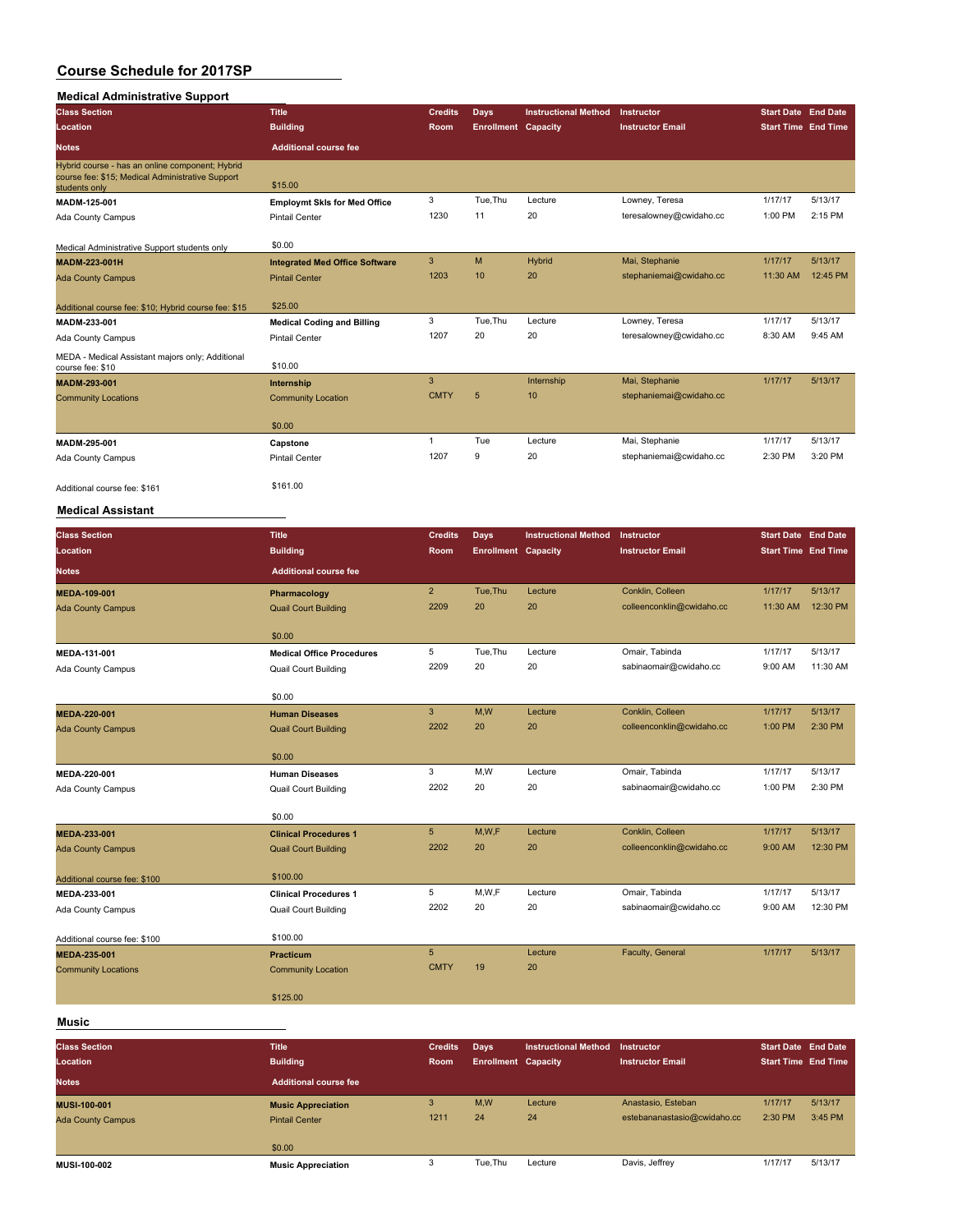| Music<br><b>Class Section</b> | <b>Title</b>                   | <b>Credits</b>            | <b>Days</b>                | <b>Instructional Method</b> | Instructor                 | <b>Start Date End Date</b> |          |
|-------------------------------|--------------------------------|---------------------------|----------------------------|-----------------------------|----------------------------|----------------------------|----------|
| Location                      | <b>Building</b>                | Room                      | <b>Enrollment Capacity</b> |                             | <b>Instructor Email</b>    | <b>Start Time End Time</b> |          |
| <b>Notes</b>                  | <b>Additional course fee</b>   |                           |                            |                             |                            |                            |          |
| Nampa Campus                  | Academic Building              | 218                       | 31                         | 32                          | jeffreydavis@cwidaho.cc    | 11:30 AM                   | 12:45 PM |
|                               | \$0.00                         |                           |                            |                             |                            |                            |          |
| MUSI-100-003W                 | <b>Music Appreciation</b>      | $\ensuremath{\mathsf{3}}$ |                            | On-Line                     | Davis, Jeffrey             | 1/17/17                    | 5/13/17  |
| Online                        | Online                         | ONL                       | 31                         | 33                          | jeffreydavis@cwidaho.cc    |                            |          |
| Online course fee: \$30       | \$30.00                        |                           |                            |                             |                            |                            |          |
| MUSI-100-004W                 | <b>Music Appreciation</b>      | 3                         |                            | On-Line                     | Maddox, Svetlana           | 1/17/17                    | 5/13/17  |
| Online                        | Online                         | ONL                       | 32                         | 33                          | svetlanamaddox@cwidaho.cc  |                            |          |
| Online course fee: \$30       | \$30.00                        |                           |                            |                             |                            |                            |          |
| MUSI-103-001W                 | <b>Fundamentals of Music</b>   | $\overline{2}$            |                            | On-Line                     | Maddox, Svetlana           | 1/17/17                    | 5/13/17  |
| Online                        | Online                         | <b>ONL</b>                | 32                         | 32                          | svetlanamaddox@cwidaho.cc  |                            |          |
| Online course fee: \$20       | \$20.00                        |                           |                            |                             |                            |                            |          |
| MUSI-108-001W                 | Survey of Jazz & Pop Music     | 3                         |                            | On-Line                     | San Miguel, Adrian         | 1/17/17                    | 5/13/17  |
| Online                        | Online                         | ONL                       | 29                         | 30                          | adriansanmiguel@cwidaho.cc |                            |          |
| Online course fee: \$30       | \$30.00                        |                           |                            |                             |                            |                            |          |
| MUSI-109-001                  | <b>Survey of World Music</b>   | 3                         | Tue, Thu                   | Lecture                     | Davis, Jeffrey             | 1/17/17                    | 5/13/17  |
| Nampa Campus                  | <b>Academic Building</b>       | 218                       | 29                         | 30                          | jeffreydavis@cwidaho.cc    | 10:00 AM                   | 11:15 AM |
|                               | \$0.00                         |                           |                            |                             |                            |                            |          |
| MUSI-130-001                  | <b>Chamber Choir</b>           | $\mathbf{1}$              | W                          | Lecture                     | Davis, Jeffrey             | 1/17/17                    | 5/13/17  |
| Nampa Campus                  | Academic Building              | 218                       | 11                         | 16                          | jeffreydavis@cwidaho.cc    | 7:00 PM                    | 8:50 PM  |
| Additional course fee: \$30   | \$30.00                        |                           |                            |                             |                            |                            |          |
| MUSI-130-002                  | <b>Chamber Choir</b>           | $\mathbf 0$               | W                          | Lecture                     | Davis, Jeffrey             | 1/17/17                    | 5/13/17  |
| Nampa Campus                  | <b>Academic Building</b>       | 218                       | 5                          | 16                          | jeffreydavis@cwidaho.cc    | 7:00 PM                    | 8:50 PM  |
| Additional course fee: \$30   | \$30.00                        |                           |                            |                             |                            |                            |          |
| MUSI-150-001                  | <b>Beginning Class Piano 1</b> | $\mathbf{1}$              | Tue, Thu                   | Lecture                     | Maddox, Svetlana           | 1/17/17                    | 5/13/17  |
| Nampa Campus                  | Academic Building              | 218                       | 15                         | 16                          | svetlanamaddox@cwidaho.cc  | 4:00 PM                    | 4:50 PM  |
|                               | \$0.00                         |                           |                            |                             |                            |                            |          |
| <b>Network Administration</b> |                                |                           |                            |                             |                            |                            |          |

| <b>Class Section</b>                                   | <b>Title</b>                       | <b>Credits</b> | Days                       | <b>Instructional Method</b> | Instructor                 | <b>Start Date End Date</b> |          |
|--------------------------------------------------------|------------------------------------|----------------|----------------------------|-----------------------------|----------------------------|----------------------------|----------|
| Location                                               | <b>Building</b>                    | <b>Room</b>    | <b>Enrollment Capacity</b> |                             | <b>Instructor Email</b>    | <b>Start Time End Time</b> |          |
| <b>Notes</b>                                           | <b>Additional course fee</b>       |                |                            |                             |                            |                            |          |
| <b>NADM-155-001</b>                                    | <b>Network Server Management</b>   | $\overline{4}$ | M.Tue.W.Thu Lecture        |                             | O'Hanahan, Patrick         | 1/17/17                    | 2/18/17  |
| <b>Ada County Campus</b>                               | <b>Pintail Center</b>              | 1413           | 18                         | 20                          | patrickohanahan@cwidaho.cc | 1:00 PM                    | 5:00 PM  |
| First 5 week session                                   | \$0.00                             |                |                            |                             |                            |                            |          |
| NADM-157-001                                           | <b>Linux System Administration</b> | $\overline{4}$ | M, Tue, W, Thu Lecture     |                             | O'Hanahan, Patrick         | 2/21/17                    | 3/25/17  |
| Ada County Campus                                      | <b>Pintail Center</b>              | 1413           | 17                         | 20                          | patrickohanahan@cwidaho.cc | 1:00 PM                    | 5:00 PM  |
|                                                        |                                    |                |                            |                             |                            |                            |          |
| Second 5 week session                                  | \$0.00                             |                |                            |                             |                            |                            |          |
| <b>NADM-159-001</b>                                    | <b>Security</b>                    | $\overline{4}$ | M, Tue, W, Thu Lecture     |                             | O'Hanahan, Patrick         | 4/3/17                     | 5/6/17   |
| <b>Ada County Campus</b>                               | <b>Pintail Center</b>              | 1413           | 18                         | 20                          | patrickohanahan@cwidaho.cc | 1:00 PM                    | 5:00 PM  |
|                                                        |                                    |                |                            |                             |                            |                            |          |
| Third 5 week session; Additional course fee: \$16      | \$16.00                            |                |                            |                             |                            |                            |          |
| NADM-266-001                                           | <b>Database Administration</b>     | $\overline{4}$ | M, Tue, W, Thu Lecture     |                             | Young, Melinda             | 1/17/17                    | 2/18/17  |
| Ada County Campus                                      | <b>Pintail Center</b>              | 1413           | 16                         | 20                          | mindyyoung@cwidaho.cc      | 8:00 AM                    | 12:00 PM |
|                                                        |                                    |                |                            |                             |                            |                            |          |
| First 5 week session; Additional course fee: \$16      | \$16.00                            |                |                            |                             |                            |                            |          |
| NADM-268-001                                           | <b>Advanced Infrastructure</b>     | $\overline{4}$ | M, Tue, W, Thu Lecture     |                             | Young, Melinda             | 2/21/17                    | 3/25/17  |
| <b>Ada County Campus</b>                               | <b>Pintail Center</b>              | 1413           | 16                         | 20                          | mindyyoung@cwidaho.cc      | 8:00 AM                    | 12:00 PM |
| Second 5 week session; Additional course fee:<br>\$120 | \$120.00                           |                |                            |                             |                            |                            |          |
| NADM-269-001                                           | <b>Collaboration Systems</b>       | $\overline{4}$ | M, Tue, W, Thu Lecture     |                             | Young, Melinda             | 4/3/17                     | 5/6/17   |
| Ada County Campus                                      | <b>Pintail Center</b>              | 1413           | 16                         | 20                          | mindyyoung@cwidaho.cc      | 8:00 AM                    | 12:00 PM |
|                                                        |                                    |                |                            |                             |                            |                            |          |
| Third 5 week session                                   | \$0.00                             |                |                            |                             |                            |                            |          |
| <b>Nursing</b>                                         |                                    |                |                            |                             |                            |                            |          |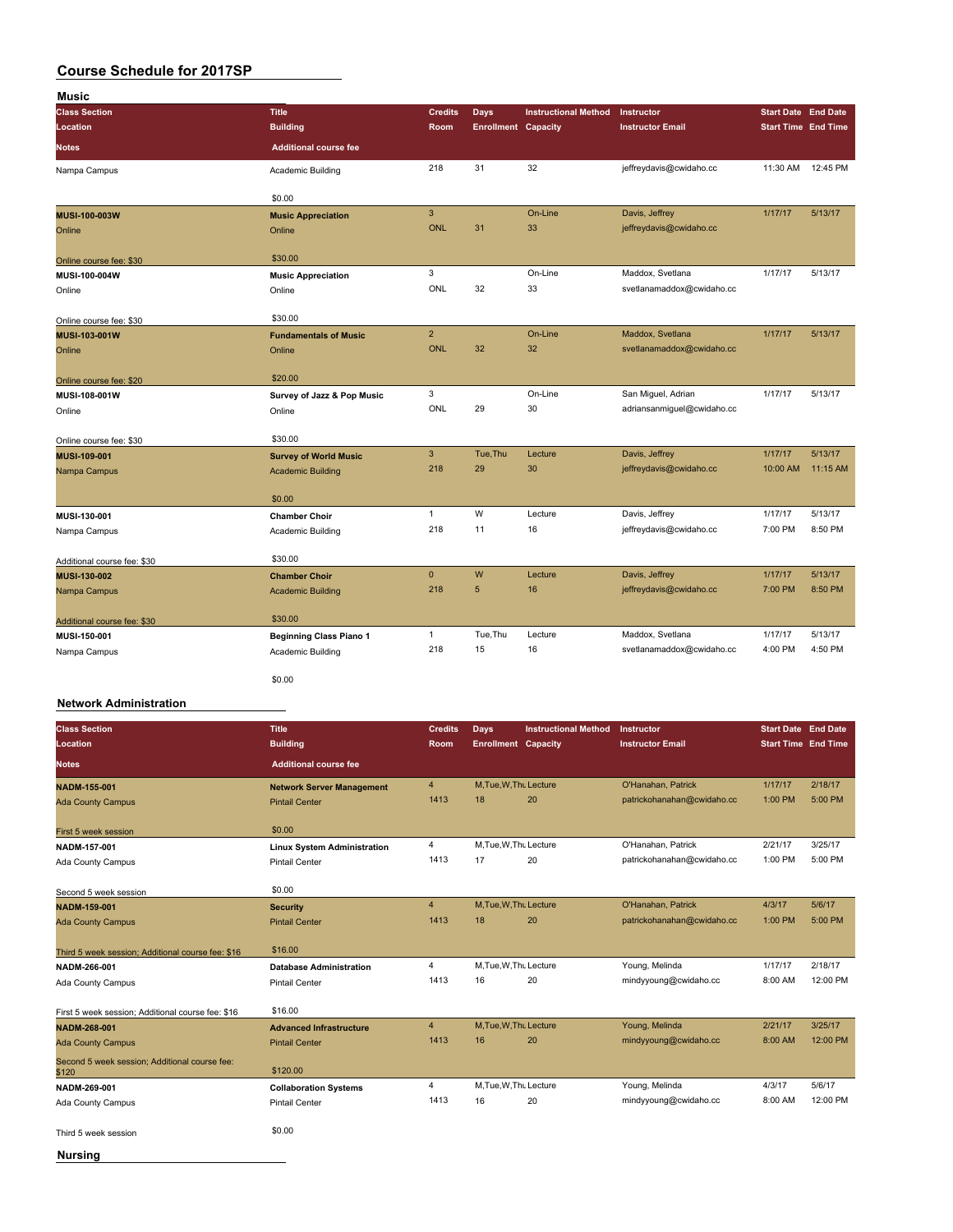| Nursing                                                             |                                       |                |                            |                             |                           |                            |          |
|---------------------------------------------------------------------|---------------------------------------|----------------|----------------------------|-----------------------------|---------------------------|----------------------------|----------|
| <b>Class Section</b>                                                | <b>Title</b>                          | <b>Credits</b> | <b>Days</b>                | <b>Instructional Method</b> | Instructor                | <b>Start Date End Date</b> |          |
| Location                                                            | <b>Building</b>                       | Room           | <b>Enrollment Capacity</b> |                             | <b>Instructor Email</b>   | <b>Start Time End Time</b> |          |
| Notes                                                               | <b>Additional course fee</b>          |                |                            |                             |                           |                            |          |
| <b>NURS-104-001</b>                                                 | <b>Basic Medical Surgical Nursing</b> | 3              | W                          | Lecture                     | Baker, Allison            | 1/17/17                    | 5/13/17  |
| <b>Canyon County Center</b>                                         | <b>Canyon County Center</b>           | 220AB          | 38                         | 40                          | allisonbaker2@cwidaho.cc  | 9:00 AM                    | 12:00 PM |
| Restriction: AS Nursing majors only; Additional<br>course fee: \$98 | \$98.00                               |                |                            |                             |                           |                            |          |
| NURS-104-001                                                        | <b>Basic Medical Surgical Nursing</b> | 3              | W                          | Lecture                     | Gillette, Amber           | 1/17/17                    | 5/13/17  |
| Canyon County Center                                                | Canyon County Center                  | 220AB          | 38                         | 40                          | ambergillette@cwidaho.cc  | 9:00 AM                    | 12:00 PM |
| Restriction: AS Nursing majors only; Additional                     |                                       |                |                            |                             |                           |                            |          |
| course fee: \$98                                                    | \$98.00                               |                |                            |                             |                           |                            |          |
| <b>NURS-104-001</b>                                                 | <b>Basic Medical Surgical Nursing</b> | 3              | W                          | Lecture                     | Weddington, Imelda        | 1/17/17                    | 5/13/17  |
| <b>Canyon County Center</b>                                         | <b>Canyon County Center</b>           | 220AB          | 38                         | 40                          | joanweddington@cwidaho.cc | 9:00 AM                    | 12:00 PM |
| Restriction: AS Nursing majors only; Additional<br>course fee: \$98 | \$98.00                               |                |                            |                             |                           |                            |          |
| NURS-105-001                                                        | <b>Basic Med/Surg Nursing Clinic</b>  | 3              | Thu                        | Lab                         | Baker, Allison            | 1/17/17                    | 5/13/17  |
| <b>Community Locations</b>                                          | Community Location                    | <b>CMTY</b>    | 7                          | 8                           | allisonbaker2@cwidaho.cc  | 7:00 AM                    | 4:00 PM  |
| Additional course fee: \$98                                         | \$98.00                               |                |                            |                             |                           |                            |          |
| <b>NURS-105-001</b>                                                 | <b>Basic Med/Surg Nursing Clinic</b>  | 3              | Thu                        | Lab                         | Floyd, Evelyn             | 1/17/17                    | 5/13/17  |
| <b>Community Locations</b>                                          | <b>Community Location</b>             | <b>CMTY</b>    | $\overline{7}$             | 8                           | evelynfloyd@cwidaho.cc    | 7:00 AM                    | 4:00 PM  |
| Additional course fee: \$98                                         | \$98.00                               |                |                            |                             |                           |                            |          |
| NURS-105-001                                                        | <b>Basic Med/Surg Nursing Clinic</b>  | 3              | Thu                        | Lab                         | Gillette, Amber           | 1/17/17                    | 5/13/17  |
| <b>Community Locations</b>                                          | Community Location                    | <b>CMTY</b>    | $\overline{7}$             | 8                           | ambergillette@cwidaho.cc  | 7:00 AM                    | 4:00 PM  |
| Additional course fee: \$98                                         | \$98.00                               |                |                            |                             |                           |                            |          |
| <b>NURS-105-001</b>                                                 | <b>Basic Med/Surg Nursing Clinic</b>  | 3              | Thu                        | Lab                         | Navarro, Jennifer         | 1/17/17                    | 5/13/17  |
| <b>Community Locations</b>                                          | <b>Community Location</b>             | <b>CMTY</b>    | $\overline{7}$             | 8                           | jennavarro@cwidaho.cc     | 7:00 AM                    | 4:00 PM  |
| Additional course fee: \$98                                         | \$98.00                               |                |                            |                             |                           |                            |          |
| <b>NURS-105-002</b>                                                 | <b>Basic Med/Surg Nursing Clinic</b>  | 3              | Thu                        | Lab                         | Baker, Allison            | 1/17/17                    | 5/13/17  |
| <b>Community Locations</b>                                          | Community Location                    | <b>CMTY</b>    | 8                          | 8                           | allisonbaker2@cwidaho.cc  | 7:00 AM                    | 4:00 PM  |
| Additional course fee: \$98                                         | \$98.00                               |                |                            |                             |                           |                            |          |
| <b>NURS-105-002</b>                                                 | <b>Basic Med/Surg Nursing Clinic</b>  | 3              | Thu                        | Lab                         | Gillette, Amber           | 1/17/17                    | 5/13/17  |
| <b>Community Locations</b>                                          | <b>Community Location</b>             | <b>CMTY</b>    | $\bf8$                     | 8                           | ambergillette@cwidaho.cc  | 7:00 AM                    | 4:00 PM  |
| Additional course fee: \$98                                         | \$98.00                               |                |                            |                             |                           |                            |          |
| <b>NURS-105-002</b>                                                 | <b>Basic Med/Surg Nursing Clinic</b>  | 3              | Thu                        | Lab                         | Jewell, Marshall          | 1/17/17                    | 5/13/17  |
| <b>Community Locations</b>                                          | Community Location                    | <b>CMTY</b>    | 8                          | 8                           | marshalljewell@cwidaho.cc | 7:00 AM                    | 4:00 PM  |
| Additional course fee: \$98                                         | \$98.00                               |                |                            |                             |                           |                            |          |
| <b>NURS-105-002</b>                                                 | <b>Basic Med/Surg Nursing Clinic</b>  | 3              | Thu                        | Lab                         | Navarro, Jennifer         | 1/17/17                    | 5/13/17  |
| <b>Community Locations</b>                                          | <b>Community Location</b>             | <b>CMTY</b>    | 8                          | 8                           | jennavarro@cwidaho.cc     | 7:00 AM                    | 4:00 PM  |
| Additional course fee: \$98                                         | \$98.00                               |                |                            |                             |                           |                            |          |
| <b>NURS-105-003</b>                                                 | <b>Basic Med/Surg Nursing Clinic</b>  | 3              | F                          | Lab                         | Baker, Allison            | 1/17/17                    | 5/13/17  |
| <b>Community Locations</b>                                          | <b>Community Location</b>             | <b>CMTY</b>    | 8                          | 8                           | allisonbaker2@cwidaho.cc  | 7:00 AM                    | 4:00 PM  |
| Additional course fee: \$98                                         | \$98.00                               |                |                            |                             |                           |                            |          |
| <b>NURS-105-003</b>                                                 | <b>Basic Med/Surg Nursing Clinic</b>  | 3              | F                          | Lab                         | Gillette, Amber           | 1/17/17                    | 5/13/17  |
| <b>Community Locations</b>                                          | <b>Community Location</b>             | <b>CMTY</b>    | 8                          | 8                           | ambergillette@cwidaho.cc  | 7:00 AM                    | 4:00 PM  |
| Additional course fee: \$98                                         | \$98.00                               |                |                            |                             |                           |                            |          |
| NURS-105-003                                                        | <b>Basic Med/Surg Nursing Clinic</b>  | 3              | F                          | Lab                         | Moher, Colleen            | 1/17/17                    | 5/13/17  |
| <b>Community Locations</b>                                          | Community Location                    | <b>CMTY</b>    | 8                          | 8                           | colleenmoher@cwidaho.cc   | 7:00 AM                    | 4:00 PM  |
|                                                                     |                                       |                |                            |                             |                           |                            |          |
| Additional course fee: \$98                                         | \$98.00                               |                |                            |                             |                           |                            |          |
| <b>NURS-105-003</b>                                                 | <b>Basic Med/Surg Nursing Clinic</b>  | 3              | F                          | Lab                         | Navarro, Jennifer         | 1/17/17                    | 5/13/17  |
| <b>Community Locations</b>                                          | <b>Community Location</b>             | <b>CMTY</b>    | 8                          | 8                           | jennavarro@cwidaho.cc     | 7:00 AM                    | 4:00 PM  |
| Additional course fee: \$98                                         | \$98.00                               |                |                            |                             |                           |                            |          |
| NURS-105-004                                                        | <b>Basic Med/Surg Nursing Clinic</b>  | 3              | F                          | Lab                         | Baker, Allison            | 1/17/17                    | 5/13/17  |
| <b>Community Locations</b>                                          | Community Location                    | <b>CMTY</b>    | $\overline{7}$             | 8                           | allisonbaker2@cwidaho.cc  | 7:00 AM                    | 4:00 PM  |
| Additional course fee: \$98                                         | \$98.00                               |                |                            |                             |                           |                            |          |
| <b>NURS-105-004</b>                                                 | <b>Basic Med/Surg Nursing Clinic</b>  | 3              | F                          | Lab                         | Gillette, Amber           | 1/17/17                    | 5/13/17  |
| <b>Community Locations</b>                                          | <b>Community Location</b>             | <b>CMTY</b>    | $\overline{7}$             | 8                           | ambergillette@cwidaho.cc  | 7:00 AM                    | 4:00 PM  |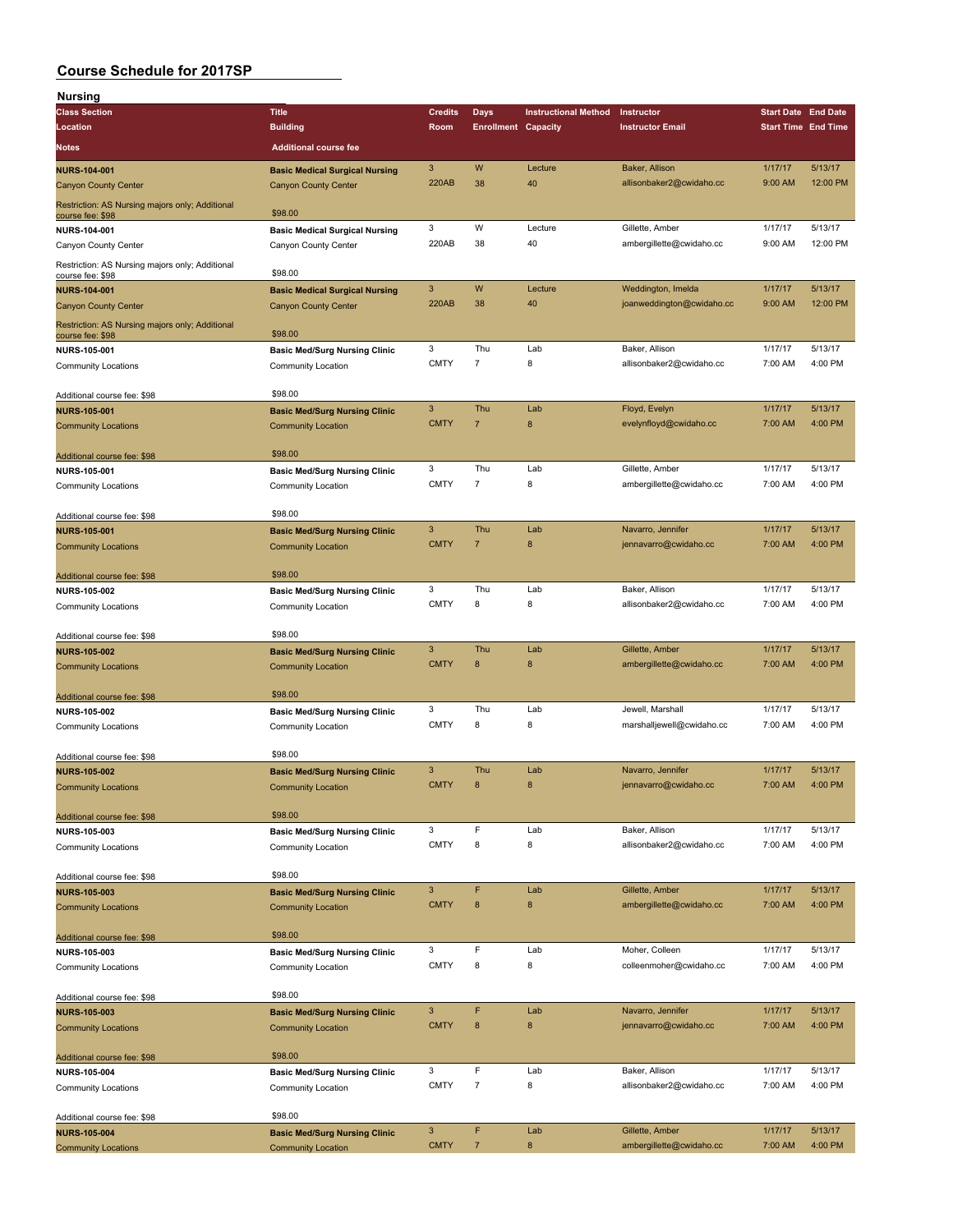| <b>Nursing</b>              |                                      |                |                            |                             |                          |                            |         |
|-----------------------------|--------------------------------------|----------------|----------------------------|-----------------------------|--------------------------|----------------------------|---------|
| <b>Class Section</b>        | <b>Title</b>                         | <b>Credits</b> | Days                       | <b>Instructional Method</b> | Instructor               | <b>Start Date End Date</b> |         |
| Location                    | <b>Building</b>                      | Room           | <b>Enrollment Capacity</b> |                             | <b>Instructor Email</b>  | <b>Start Time End Time</b> |         |
| Notes                       | <b>Additional course fee</b>         |                |                            |                             |                          |                            |         |
|                             |                                      |                |                            |                             |                          |                            |         |
|                             |                                      |                |                            |                             |                          |                            |         |
| Additional course fee: \$98 | \$98.00                              |                | F                          |                             |                          |                            | 5/13/17 |
| <b>NURS-105-004</b>         | <b>Basic Med/Surg Nursing Clinic</b> | 3              |                            | Lab                         | Murray, Shauna           | 1/17/17                    |         |
| <b>Community Locations</b>  | Community Location                   | <b>CMTY</b>    | $\overline{7}$             | 8                           | shaunamurray@cwidaho.cc  | 7:00 AM                    | 4:00 PM |
|                             |                                      |                |                            |                             |                          |                            |         |
| Additional course fee: \$98 | \$98.00                              |                |                            |                             |                          | 1/17/17                    |         |
| <b>NURS-105-004</b>         | <b>Basic Med/Surg Nursing Clinic</b> | $\mathbf{3}$   | F                          | Lab                         | Navarro, Jennifer        |                            | 5/13/17 |
| <b>Community Locations</b>  | <b>Community Location</b>            | <b>CMTY</b>    | $\overline{7}$             | $\bf8$                      | jennavarro@cwidaho.cc    | 7:00 AM                    | 4:00 PM |
|                             |                                      |                |                            |                             |                          |                            |         |
| Additional course fee: \$98 | \$98.00                              |                |                            |                             |                          |                            |         |
| <b>NURS-105-005</b>         | <b>Basic Med/Surg Nursing Clinic</b> | 3              | Tue                        | Lab                         | Anes, Tamra              | 1/17/17                    | 5/13/17 |
| Community Locations         | Community Location                   | <b>CMTY</b>    | 8                          | 8                           | tamraanes@cwidaho.cc     | 7:00 AM                    | 4:00 PM |
|                             |                                      |                |                            |                             |                          |                            |         |
| Additional course fee: \$98 | \$98.00                              |                | Tue                        | Lab                         |                          |                            | 5/13/17 |
| <b>NURS-105-005</b>         | <b>Basic Med/Surg Nursing Clinic</b> | $\mathbf{3}$   | 8                          |                             | Baker, Allison           | 1/17/17                    |         |
| <b>Community Locations</b>  | <b>Community Location</b>            | <b>CMTY</b>    |                            | 8                           | allisonbaker2@cwidaho.cc | 7:00 AM                    | 4:00 PM |
|                             |                                      |                |                            |                             |                          |                            |         |
| Additional course fee: \$98 | \$98.00                              |                |                            |                             |                          |                            |         |
| <b>NURS-105-005</b>         | <b>Basic Med/Surg Nursing Clinic</b> | 3              | Tue                        | Lab                         | Gillette, Amber          | 1/17/17                    | 5/13/17 |
| <b>Community Locations</b>  | Community Location                   | <b>CMTY</b>    | 8                          | 8                           | ambergillette@cwidaho.cc | 7:00 AM                    | 4:00 PM |
|                             |                                      |                |                            |                             |                          |                            |         |
| Additional course fee: \$98 | \$98.00                              |                |                            |                             |                          |                            |         |
| <b>NURS-105-005</b>         | <b>Basic Med/Surg Nursing Clinic</b> | $\mathbf{3}$   | Tue                        | Lab                         | Navarro, Jennifer        | 1/17/17                    | 5/13/17 |
| <b>Community Locations</b>  | <b>Community Location</b>            | <b>CMTY</b>    | 8                          | 8                           | jennavarro@cwidaho.cc    | 7:00 AM                    | 4:00 PM |
|                             |                                      |                |                            |                             |                          |                            |         |
| Additional course fee: \$98 | \$98.00                              |                |                            |                             |                          |                            |         |
| NURS-106-001                | <b>Basic Pharmacology Nursing</b>    | 3              | W                          | Lecture                     | Baker, Allison           | 1/17/17                    | 5/13/17 |
| Canyon County Center        | Canyon County Center                 | 220AB          | 38                         | 40                          | allisonbaker2@cwidaho.cc | 1:00 PM                    | 4:00 PM |
|                             |                                      |                |                            |                             |                          |                            |         |
|                             | \$0.00                               |                |                            |                             |                          |                            |         |
| <b>NURS-106-001</b>         | <b>Basic Pharmacology Nursing</b>    | $\mathbf{3}$   | W                          | Lecture                     | Floyd, Evelyn            | 1/17/17                    | 5/13/17 |
| <b>Canyon County Center</b> | <b>Canyon County Center</b>          | 220AB          | 38                         | 40                          | evelynfloyd@cwidaho.cc   | 1:00 PM                    | 4:00 PM |
|                             |                                      |                |                            |                             |                          |                            |         |
|                             | \$0.00                               |                |                            |                             |                          |                            |         |
| NURS-202-001                | Adv Med/Surg Health Nursing          | $\overline{4}$ | F                          | Lecture                     | Baker, Allison           | 1/17/17                    | 5/13/17 |
| Canyon County Center        | Canyon County Center                 | 220AB          | 39                         | 40                          | allisonbaker2@cwidaho.cc | 9:00 AM                    | 1:00 PM |
|                             |                                      |                |                            |                             |                          |                            |         |
| Additional course fee: \$98 | \$98.00                              |                |                            |                             |                          |                            |         |
| <b>NURS-202-001</b>         | <b>Adv Med/Surg Health Nursing</b>   | $\overline{4}$ | F                          | Lecture                     | Faculty, General         | 1/17/17                    | 5/13/17 |
| <b>Canyon County Center</b> | <b>Canyon County Center</b>          | <b>220AB</b>   | 39                         | 40                          |                          | 9:00 AM                    | 1:00 PM |
|                             |                                      |                |                            |                             |                          |                            |         |
| Additional course fee: \$98 | \$98.00                              |                |                            |                             |                          |                            |         |
| NURS-202-001                | Adv Med/Surg Health Nursing          | 4              | F                          | Lecture                     | Wees, Suzanne            | 1/17/17                    | 5/13/17 |
| Canyon County Center        | Canyon County Center                 | 220AB          | 39                         | 40                          | suzannewees@cwidaho.cc   | 9:00 AM                    | 1:00 PM |
|                             |                                      |                |                            |                             |                          |                            |         |
| Additional course fee: \$98 | \$98.00                              |                |                            |                             |                          |                            |         |
| <b>NURS-203-001</b>         | <b>Adv Med/Surg Nursing Lab</b>      | $\overline{4}$ | Tue, W                     | Lab                         | Baker, Allison           | 1/17/17                    | 5/13/17 |
| <b>Community Locations</b>  | <b>Community Location</b>            | <b>CMTY</b>    | 9                          | 9                           | allisonbaker2@cwidaho.cc | 7:00 AM                    | 4:00 PM |
|                             |                                      |                |                            |                             |                          |                            |         |
| Additional course fee: \$98 | \$98.00                              |                |                            |                             |                          |                            |         |
| <b>NURS-203-001</b>         | Adv Med/Surg Nursing Lab             | $\overline{4}$ | Tue, W                     | Lab                         | Floyd, Evelyn            | 1/17/17                    | 5/13/17 |
| Community Locations         | Community Location                   | <b>CMTY</b>    | 9                          | 9                           | evelynfloyd@cwidaho.cc   | 7:00 AM                    | 4:00 PM |
|                             |                                      |                |                            |                             |                          |                            |         |
| Additional course fee: \$98 | \$98.00                              |                |                            |                             |                          |                            |         |
| <b>NURS-203-001</b>         | <b>Adv Med/Surg Nursing Lab</b>      | $\overline{4}$ | Tue, W                     | Lab                         | Moher, Colleen           | 1/17/17                    | 5/13/17 |
| <b>Community Locations</b>  | <b>Community Location</b>            | <b>CMTY</b>    | 9                          | 9                           | colleenmoher@cwidaho.cc  | 7:00 AM                    | 4:00 PM |
|                             |                                      |                |                            |                             |                          |                            |         |
| Additional course fee: \$98 | \$98.00                              |                |                            |                             |                          |                            |         |
| NURS-203-001                | Adv Med/Surg Nursing Lab             | 4              | Tue, W                     | Lab                         | Navarro, Jennifer        | 1/17/17                    | 5/13/17 |
| Community Locations         | Community Location                   | <b>CMTY</b>    | 9                          | 9                           | jennavarro@cwidaho.cc    | 7:00 AM                    | 4:00 PM |
|                             |                                      |                |                            |                             |                          |                            |         |
| Additional course fee: \$98 | \$98.00                              |                |                            |                             |                          |                            |         |
| <b>NURS-203-001</b>         | <b>Adv Med/Surg Nursing Lab</b>      | $\overline{4}$ | Tue, W                     | Lab                         | Wees, Suzanne            | 1/17/17                    | 5/13/17 |
| <b>Community Locations</b>  | <b>Community Location</b>            | <b>CMTY</b>    | 9                          | 9                           | suzannewees@cwidaho.cc   | 7:00 AM                    | 4:00 PM |
|                             |                                      |                |                            |                             |                          |                            |         |
| Additional course fee: \$98 | \$98.00                              |                |                            |                             |                          |                            |         |
| NURS-203-002                | Adv Med/Surg Nursing Lab             | $\overline{4}$ | M,Tue                      | Lab                         | Baker, Allison           | 1/17/17                    | 5/13/17 |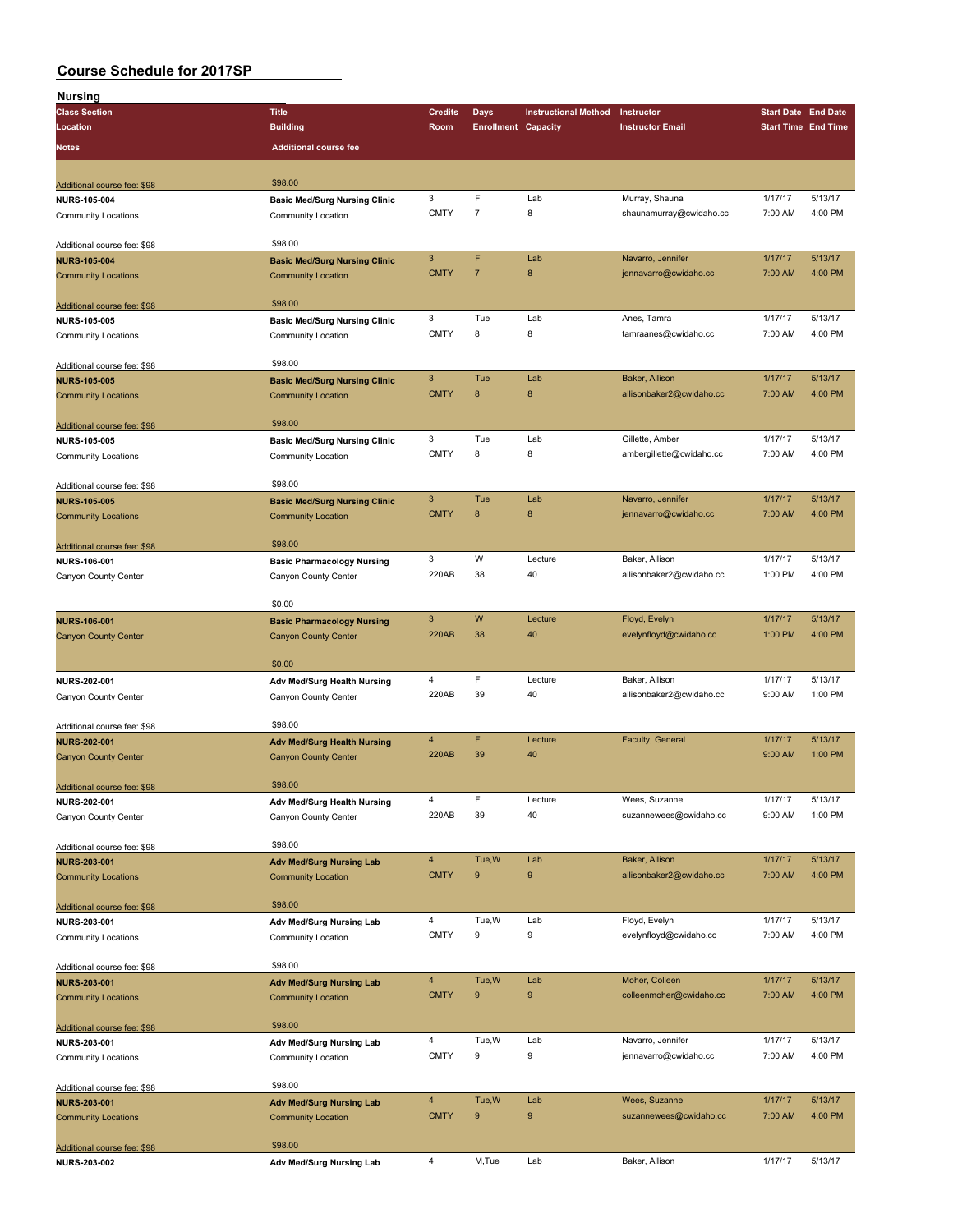| <b>Nursing</b>                                    |                                                              |                  |                            |                             |                           |                            |         |
|---------------------------------------------------|--------------------------------------------------------------|------------------|----------------------------|-----------------------------|---------------------------|----------------------------|---------|
| <b>Class Section</b>                              | <b>Title</b>                                                 | <b>Credits</b>   | Days                       | <b>Instructional Method</b> | Instructor                | <b>Start Date End Date</b> |         |
| Location                                          | <b>Building</b>                                              | Room             | <b>Enrollment Capacity</b> |                             | <b>Instructor Email</b>   | <b>Start Time End Time</b> |         |
| <b>Notes</b>                                      | <b>Additional course fee</b>                                 |                  |                            |                             |                           |                            |         |
| <b>Community Locations</b>                        | Community Location                                           | <b>CMTY</b>      | 9                          | 9                           | allisonbaker2@cwidaho.cc  | 7:00 AM                    | 4:00 PM |
| Additional course fee: \$98                       | \$98.00                                                      |                  |                            |                             |                           |                            |         |
| <b>NURS-203-002</b>                               | <b>Adv Med/Surg Nursing Lab</b>                              | 4                | M,Tue                      | Lab                         | Floyd, Evelyn             | 1/17/17                    | 5/13/17 |
| <b>Community Locations</b>                        | <b>Community Location</b>                                    | <b>CMTY</b>      | 9                          | 9                           | evelynfloyd@cwidaho.cc    | 7:00 AM                    | 4:00 PM |
| Additional course fee: \$98                       | \$98.00                                                      |                  |                            |                             |                           |                            |         |
| <b>NURS-203-002</b>                               | Adv Med/Surg Nursing Lab                                     | 4                | M,Tue                      | Lab                         | Moher, Colleen            | 1/17/17                    | 5/13/17 |
| <b>Community Locations</b>                        | <b>Community Location</b>                                    | <b>CMTY</b>      | 9                          | 9                           | colleenmoher@cwidaho.cc   | 7:00 AM                    | 4:00 PM |
| Additional course fee: \$98                       | \$98.00                                                      |                  |                            |                             |                           |                            |         |
| <b>NURS-203-002</b>                               | <b>Adv Med/Surg Nursing Lab</b>                              | 4                | M, Tue                     | Lab                         | Navarro, Jennifer         | 1/17/17                    | 5/13/17 |
| <b>Community Locations</b>                        | <b>Community Location</b>                                    | <b>CMTY</b>      | 9                          | 9                           | jennavarro@cwidaho.cc     | 7:00 AM                    | 4:00 PM |
| Additional course fee: \$98                       | \$98.00                                                      |                  |                            |                             |                           |                            |         |
| <b>NURS-203-002</b>                               | Adv Med/Surg Nursing Lab                                     | 4                | M,Tue                      | Lab                         | Weddington, Imelda        | 1/17/17                    | 5/13/17 |
| <b>Community Locations</b>                        | Community Location                                           | <b>CMTY</b>      | 9                          | 9                           | joanweddington@cwidaho.cc | 7:00 AM                    | 4:00 PM |
|                                                   | \$98.00                                                      |                  |                            |                             |                           |                            |         |
| Additional course fee: \$98                       |                                                              | $\overline{4}$   | M,W                        | Lab                         | Baker, Allison            | 1/17/17                    | 5/13/17 |
| <b>NURS-203-003</b><br><b>Community Locations</b> | <b>Adv Med/Surg Nursing Lab</b><br><b>Community Location</b> | <b>CMTY</b>      | $\bf8$                     | 9                           | allisonbaker2@cwidaho.cc  | 7:00 AM                    | 4:00 PM |
|                                                   |                                                              |                  |                            |                             |                           |                            |         |
| Additional course fee: \$98                       | \$98.00                                                      |                  |                            |                             |                           |                            |         |
| <b>NURS-203-003</b>                               | Adv Med/Surg Nursing Lab                                     | 4                | M,W                        | Lab                         | Floyd, Evelyn             | 1/17/17                    | 5/13/17 |
| <b>Community Locations</b>                        | Community Location                                           | <b>CMTY</b>      | 8                          | 9                           | evelynfloyd@cwidaho.cc    | 7:00 AM                    | 4:00 PM |
| Additional course fee: \$98                       | \$98.00                                                      |                  |                            |                             |                           |                            |         |
| <b>NURS-203-003</b>                               | <b>Adv Med/Surg Nursing Lab</b>                              | 4                | M,W                        | Lab                         | Moher, Colleen            | 1/17/17                    | 5/13/17 |
| <b>Community Locations</b>                        | <b>Community Location</b>                                    | <b>CMTY</b>      | 8                          | 9                           | colleenmoher@cwidaho.cc   | 7:00 AM                    | 4:00 PM |
| Additional course fee: \$98                       | \$98.00                                                      |                  |                            |                             |                           |                            |         |
| NURS-203-003                                      | Adv Med/Surg Nursing Lab                                     | 4                | M,W                        | Lab                         | Navarro, Jennifer         | 1/17/17                    | 5/13/17 |
| <b>Community Locations</b>                        | Community Location                                           | <b>CMTY</b>      | 8                          | 9                           | jennavarro@cwidaho.cc     | 7:00 AM                    | 4:00 PM |
| Additional course fee: \$98                       | \$98.00                                                      |                  |                            |                             |                           |                            |         |
| <b>NURS-203-003</b>                               | <b>Adv Med/Surg Nursing Lab</b>                              | 4                | M,W                        | Lab                         | Wees, Suzanne             | 1/17/17                    | 5/13/17 |
| <b>Community Locations</b>                        | <b>Community Location</b>                                    | <b>CMTY</b>      | 8                          | 9                           | suzannewees@cwidaho.cc    | 7:00 AM                    | 4:00 PM |
| Additional course fee: \$98                       | \$98.00                                                      |                  |                            |                             |                           |                            |         |
| <b>NURS-203-004</b>                               | Adv Med/Surg Nursing Lab                                     | 4                | M,Tue                      | Lab                         | Baker, Allison            | 1/17/17                    | 5/13/17 |
| Community Locations                               | Community Location                                           | <b>CMTY</b>      | 8                          | 8                           | allisonbaker2@cwidaho.cc  | 7:00 AM                    | 4:00 PM |
| Additional course fee: \$98                       | \$98.00                                                      |                  |                            |                             |                           |                            |         |
| <b>NURS-203-004</b>                               | <b>Adv Med/Surg Nursing Lab</b>                              | 4                | M,Tue                      | Lab                         | Floyd, Evelyn             | 1/17/17                    | 5/13/17 |
| <b>Community Locations</b>                        | <b>Community Location</b>                                    | <b>CMTY</b>      | 8                          | 8                           | evelynfloyd@cwidaho.cc    | 7:00 AM                    | 4:00 PM |
|                                                   |                                                              |                  |                            |                             |                           |                            |         |
| Additional course fee: \$98                       | \$98.00                                                      | 4                | M,Tue                      | Lab                         | Moher, Colleen            | 1/17/17                    | 5/13/17 |
| <b>NURS-203-004</b><br><b>Community Locations</b> | Adv Med/Surg Nursing Lab<br>Community Location               | <b>CMTY</b>      | 8                          | 8                           | colleenmoher@cwidaho.cc   | 7:00 AM                    | 4:00 PM |
|                                                   |                                                              |                  |                            |                             |                           |                            |         |
| Additional course fee: \$98                       | \$98.00                                                      |                  | M,Tue                      |                             | Navarro, Jennifer         | 1/17/17                    | 5/13/17 |
| <b>NURS-203-004</b><br><b>Community Locations</b> | <b>Adv Med/Surg Nursing Lab</b><br><b>Community Location</b> | 4<br><b>CMTY</b> | $\bf 8$                    | Lab<br>8                    | jennavarro@cwidaho.cc     | 7:00 AM                    | 4:00 PM |
|                                                   |                                                              |                  |                            |                             |                           |                            |         |
| Additional course fee: \$98                       | \$98.00                                                      |                  |                            |                             |                           |                            |         |
| NURS-203-004                                      | Adv Med/Surg Nursing Lab                                     | 4                | M,Tue                      | Lab                         | Wees, Suzanne             | 1/17/17                    | 5/13/17 |
| <b>Community Locations</b>                        | Community Location                                           | <b>CMTY</b>      | 8                          | 8                           | suzannewees@cwidaho.cc    | 7:00 AM                    | 4:00 PM |
| Additional course fee: \$98                       | \$98.00                                                      |                  |                            |                             |                           |                            |         |
| <b>NURS-203-005</b>                               | <b>Adv Med/Surg Nursing Lab</b>                              | $\overline{4}$   | M,Tue                      | Lab                         | Baker, Allison            | 1/17/17                    | 5/13/17 |
| <b>Community Locations</b>                        | <b>Community Location</b>                                    | <b>CMTY</b>      | $\sqrt{5}$                 | 8                           | allisonbaker2@cwidaho.cc  | 7:00 AM                    | 4:00 PM |
| Additional course fee: \$98                       | \$98.00                                                      |                  |                            |                             |                           |                            |         |
| <b>NURS-203-005</b>                               | Adv Med/Surg Nursing Lab                                     | 4                | M,Tue                      | Lab                         | Floyd, Evelyn             | 1/17/17                    | 5/13/17 |
| Community Locations                               | Community Location                                           | <b>CMTY</b>      | 5                          | 8                           | evelynfloyd@cwidaho.cc    | 7:00 AM                    | 4:00 PM |
| Additional course fee: \$98                       | \$98.00                                                      |                  |                            |                             |                           |                            |         |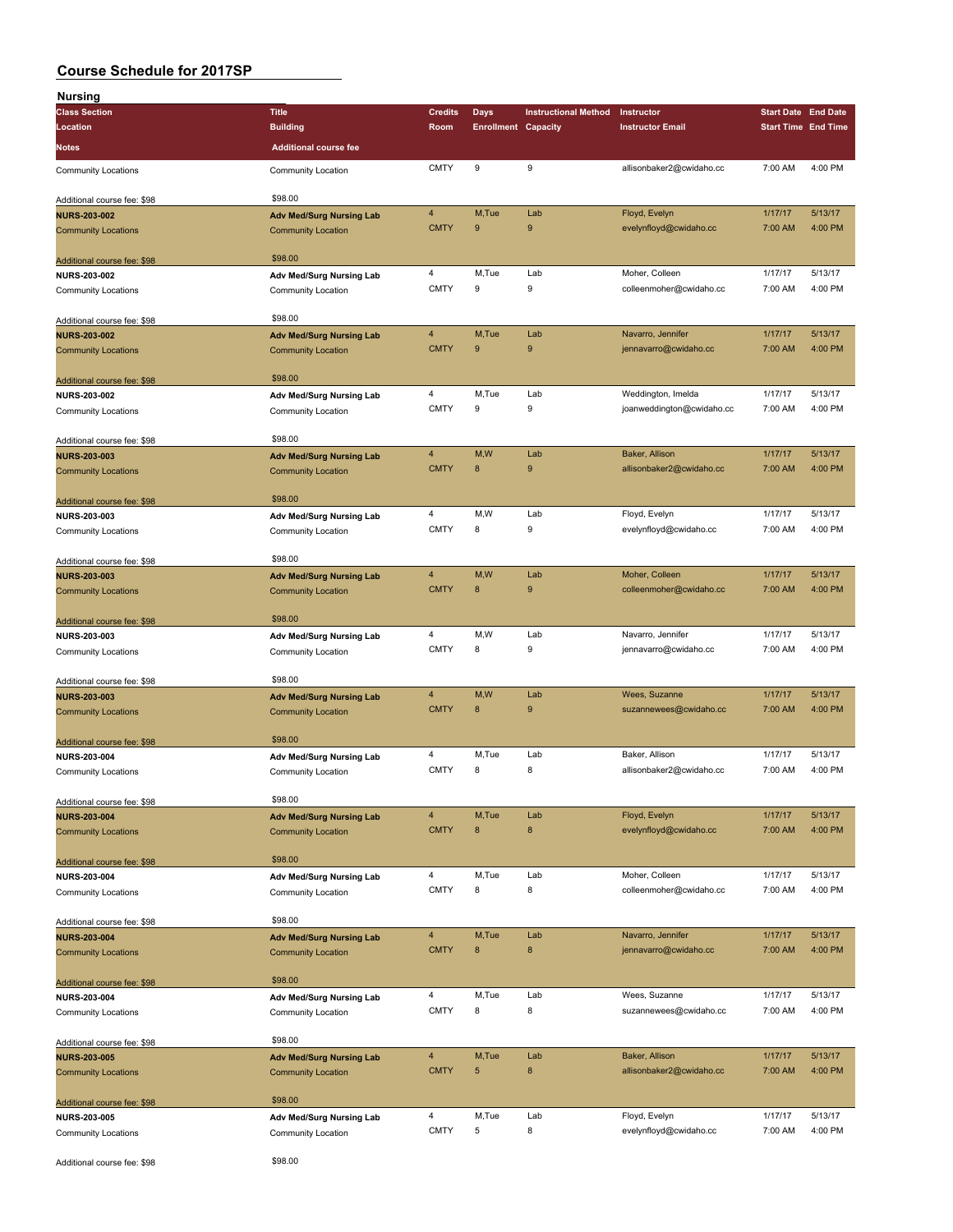| <b>Nursing</b>              |                                  |                |                            |                             |                            |                            |          |
|-----------------------------|----------------------------------|----------------|----------------------------|-----------------------------|----------------------------|----------------------------|----------|
| <b>Class Section</b>        | <b>Title</b>                     | <b>Credits</b> | Days                       | <b>Instructional Method</b> | Instructor                 | <b>Start Date End Date</b> |          |
| Location                    | <b>Building</b>                  | Room           | <b>Enrollment Capacity</b> |                             | <b>Instructor Email</b>    | <b>Start Time End Time</b> |          |
|                             |                                  |                |                            |                             |                            |                            |          |
| <b>Notes</b>                | <b>Additional course fee</b>     |                |                            |                             |                            |                            |          |
| <b>NURS-203-005</b>         | <b>Adv Med/Surg Nursing Lab</b>  | 4              | M, Tue                     | Lab                         | Gillette, Amber            | 1/17/17                    | 5/13/17  |
| <b>Community Locations</b>  | <b>Community Location</b>        | <b>CMTY</b>    | $\sqrt{5}$                 | 8                           | ambergillette@cwidaho.cc   | 7:00 AM                    | 4:00 PM  |
|                             |                                  |                |                            |                             |                            |                            |          |
|                             | \$98.00                          |                |                            |                             |                            |                            |          |
| Additional course fee: \$98 |                                  |                |                            |                             |                            |                            |          |
| <b>NURS-203-005</b>         | Adv Med/Surg Nursing Lab         | 4              | M,Tue                      | Lab                         | Moher, Colleen             | 1/17/17                    | 5/13/17  |
| <b>Community Locations</b>  | Community Location               | <b>CMTY</b>    | 5                          | 8                           | colleenmoher@cwidaho.cc    | 7:00 AM                    | 4:00 PM  |
|                             |                                  |                |                            |                             |                            |                            |          |
| Additional course fee: \$98 | \$98.00                          |                |                            |                             |                            |                            |          |
| <b>NURS-203-005</b>         | <b>Adv Med/Surg Nursing Lab</b>  | 4              | M,Tue                      | Lab                         | Navarro, Jennifer          | 1/17/17                    | 5/13/17  |
| <b>Community Locations</b>  | <b>Community Location</b>        | <b>CMTY</b>    | 5                          | 8                           | jennavarro@cwidaho.cc      | 7:00 AM                    | 4:00 PM  |
|                             |                                  |                |                            |                             |                            |                            |          |
| Additional course fee: \$98 | \$98.00                          |                |                            |                             |                            |                            |          |
| <b>NURS-203-005</b>         | Adv Med/Surg Nursing Lab         | 4              | M,Tue                      | Lab                         | Wees, Suzanne              | 1/17/17                    | 5/13/17  |
| Community Locations         | Community Location               | <b>CMTY</b>    | 5                          | 8                           | suzannewees@cwidaho.cc     | 7:00 AM                    | 4:00 PM  |
|                             |                                  |                |                            |                             |                            |                            |          |
|                             | \$98.00                          |                |                            |                             |                            |                            |          |
| Additional course fee: \$98 |                                  |                |                            |                             |                            |                            |          |
| <b>Philosophy</b>           |                                  |                |                            |                             |                            |                            |          |
|                             |                                  |                |                            |                             |                            |                            |          |
| <b>Class Section</b>        | <b>Title</b>                     | <b>Credits</b> | <b>Days</b>                | <b>Instructional Method</b> | Instructor                 | <b>Start Date End Date</b> |          |
| Location                    | <b>Building</b>                  | Room           | <b>Enrollment Capacity</b> |                             | <b>Instructor Email</b>    | <b>Start Time End Time</b> |          |
|                             |                                  |                |                            |                             |                            |                            |          |
| <b>Notes</b>                | <b>Additional course fee</b>     |                |                            |                             |                            |                            |          |
| PHIL-101-001                | Intro to Philosophy              | $\mathbf{3}$   | Tue, Thu                   | Lecture                     | Robinson, Michael          | 1/17/17                    | 5/13/17  |
| Nampa Campus                | <b>Academic Building</b>         | 102E           | 39                         | 40                          | michaelrobinson@cwidaho.cc | 10:00 AM                   | 11:15 AM |
|                             |                                  |                |                            |                             |                            |                            |          |
|                             | \$0.00                           |                |                            |                             |                            |                            |          |
|                             |                                  |                |                            |                             |                            |                            |          |
| PHIL-101-002                | Intro to Philosophy              | 3              | M,W                        | Lecture                     | Robinson, Michael          | 1/17/17                    | 5/13/17  |
| Ada County Campus           | <b>Pintail Center</b>            | 1318           | 40                         | 40                          | michaelrobinson@cwidaho.cc | 8:30 AM                    | 9:45 AM  |
|                             |                                  |                |                            |                             |                            |                            |          |
|                             | \$0.00                           |                |                            |                             |                            |                            |          |
| PHIL-101-003                | Intro to Philosophy              | 3              | M,W                        | Lecture                     | Robinson, Michael          | 1/17/17                    | 5/13/17  |
| <b>Ada County Campus</b>    | <b>Pintail Center</b>            | 1318           | 39                         | 40                          | michaelrobinson@cwidaho.cc | 10:00 AM                   | 11:15 AM |
|                             |                                  |                |                            |                             |                            |                            |          |
|                             | \$0.00                           |                |                            |                             |                            |                            |          |
|                             |                                  | 3              |                            | On-Line                     | Anchustegui, Ann-Marie     | 1/17/17                    | 5/13/17  |
| PHIL-101-004W               | Intro to Philosophy              |                |                            |                             |                            |                            |          |
| Online                      | Online                           | ONL            | 40                         | 40                          | erinanchustegui@cwidaho.cc |                            |          |
|                             |                                  |                |                            |                             |                            |                            |          |
| Online course fee: \$30     | \$30.00                          |                |                            |                             |                            |                            |          |
| PHIL-101-005W               | Intro to Philosophy              | $\mathbf{3}$   |                            | On-Line                     | Anchustegui, Ann-Marie     | 1/17/17                    | 5/13/17  |
| Online                      | Online                           | <b>ONL</b>     | 38                         | 40                          | erinanchustegui@cwidaho.cc |                            |          |
|                             |                                  |                |                            |                             |                            |                            |          |
| Online course fee: \$30     | \$30.00                          |                |                            |                             |                            |                            |          |
| PHIL-101-006W               | Intro to Philosophy              | 3              |                            | On-Line                     | Anchustegui, Ann-Marie     | 1/17/17                    | 5/13/17  |
| Online                      | Online                           | ONL            | 38                         | 40                          | erinanchustegui@cwidaho.cc |                            |          |
|                             |                                  |                |                            |                             |                            |                            |          |
|                             | \$30.00                          |                |                            |                             |                            |                            |          |
| Online course fee: \$30     |                                  |                | Tue, Thu                   |                             |                            |                            | 5/13/17  |
| PHIL-111-001                | <b>Survey of World Religions</b> | $\mathbf{3}$   |                            | Lecture                     | Robinson, Michael          | 1/17/17                    |          |
| Nampa Campus                | Aspen Classroom Building         | 127            | 40                         | 40                          | michaelrobinson@cwidaho.cc | 1:00 PM                    | 2:15 PM  |
|                             |                                  |                |                            |                             |                            |                            |          |
|                             | \$0.00                           |                |                            |                             |                            |                            |          |
| PHIL-202-001                | <b>Ethics</b>                    | 3              | Tue, Thu                   | Lecture                     | Robinson, Michael          | 1/17/17                    | 5/13/17  |
| Nampa Campus                | Academic Building                | 106            | 39                         | 40                          | michaelrobinson@cwidaho.cc | 8:30 AM                    | 9:45 AM  |
|                             |                                  |                |                            |                             |                            |                            |          |
|                             | \$0.00                           |                |                            |                             |                            |                            |          |
|                             |                                  | $\mathbf{3}$   |                            | On-Line                     | Johnson, Ann               | 1/17/17                    | 5/13/17  |
| PHIL-202-002W               | <b>Ethics</b>                    |                |                            |                             |                            |                            |          |
| Online                      | Online                           | ONL            | 39                         | 40                          | annjohnson@cwidaho.cc      |                            |          |
|                             |                                  |                |                            |                             |                            |                            |          |
| Online course fee: \$30     | \$30.00                          |                |                            |                             |                            |                            |          |
| PHIL-202-003                | <b>Ethics</b>                    | 3              | M,W                        | Lecture                     | Faculty, General Pending   | 1/17/17                    | 5/13/17  |
| Ada County Campus           | <b>Pintail Center</b>            | 1204           | 29                         | 30                          |                            | 2:30 PM                    | 3:45 PM  |
|                             |                                  |                |                            |                             |                            |                            |          |
|                             | \$0.00                           |                |                            |                             |                            |                            |          |
| PHIL-202-004W               | <b>Ethics</b>                    | $\mathbf{3}$   |                            | On-Line                     | Robinson, Michael          | 1/17/17                    | 5/13/17  |
|                             | Online                           | <b>ONL</b>     | 38                         | 40                          | michaelrobinson@cwidaho.cc |                            |          |
| Online                      |                                  |                |                            |                             |                            |                            |          |
|                             |                                  |                |                            |                             |                            |                            |          |
| Online course fee: \$30     | \$30.00                          |                |                            |                             |                            |                            |          |

**PHIL-202-006W Ethics** 3 On-Line Johnson, Ann 1/17/17 5/13/17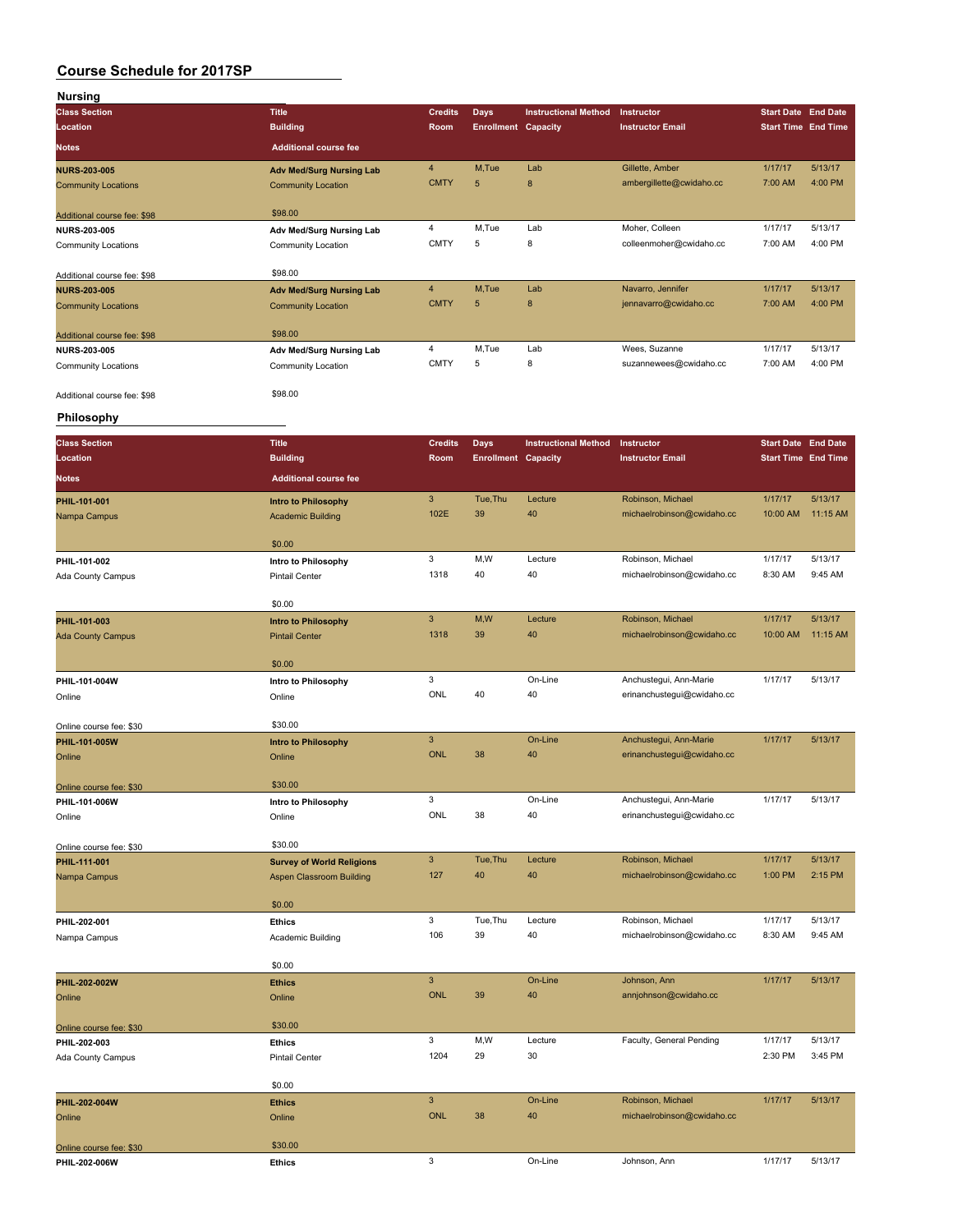| Philosophy              |                              |                |                            |                             |                         |                            |         |
|-------------------------|------------------------------|----------------|----------------------------|-----------------------------|-------------------------|----------------------------|---------|
| <b>Class Section</b>    | <b>Title</b>                 | <b>Credits</b> | <b>Days</b>                | <b>Instructional Method</b> | <b>Instructor</b>       | <b>Start Date End Date</b> |         |
| Location                | <b>Building</b>              | Room           | <b>Enrollment Capacity</b> |                             | <b>Instructor Email</b> | <b>Start Time End Time</b> |         |
| <b>Notes</b>            | <b>Additional course fee</b> |                |                            |                             |                         |                            |         |
| Online                  | Online                       | ONL            | 40                         | 40                          | annjohnson@cwidaho.cc   |                            |         |
|                         |                              |                |                            |                             |                         |                            |         |
| Online course fee: \$30 | \$30.00                      |                |                            |                             |                         |                            |         |
| PHIL-202-008W           | <b>Ethics</b>                | 3              |                            | On-Line                     | Johnson, Ann            | 1/17/17                    | 5/13/17 |
| Online                  | Online                       | <b>ONL</b>     | 39                         | 40                          | annjohnson@cwidaho.cc   |                            |         |
| Online course fee: \$30 | \$30.00                      |                |                            |                             |                         |                            |         |
| PHIL-202-009W           | <b>Ethics</b>                | 3              |                            | On-Line                     | Johnson, Ann            | 1/17/17                    | 5/13/17 |
| Online                  | Online                       | ONL            | 37                         | 40                          | annjohnson@cwidaho.cc   |                            |         |
| Online course fee: \$30 | \$30.00                      |                |                            |                             |                         |                            |         |

### **Physical Therapist Assistant**

| <b>Class Section</b>                        | <b>Title</b>                                          | <b>Credits</b>          | Days                       | <b>Instructional Method</b> | Instructor                            | <b>Start Date End Date</b> |          |
|---------------------------------------------|-------------------------------------------------------|-------------------------|----------------------------|-----------------------------|---------------------------------------|----------------------------|----------|
| Location                                    | <b>Building</b>                                       | Room                    | <b>Enrollment Capacity</b> |                             | <b>Instructor Email</b>               | <b>Start Time End Time</b> |          |
| <b>Notes</b>                                | <b>Additional course fee</b>                          |                         |                            |                             |                                       |                            |          |
| PTAE-202-001                                | <b>Therapeutic Modalities</b>                         | $\overline{2}$          | M,W                        | Lecture                     | Faculty, General Pending              | 1/17/17                    | 5/13/17  |
| <b>Canyon County Center</b>                 | <b>Canyon County Center</b>                           | 184                     | 14                         | 14                          |                                       | 9:00 AM                    | 10:00 AM |
| Additional course fee: \$20                 | \$20.00                                               |                         |                            |                             |                                       |                            |          |
| PTAE-202-001                                | <b>Therapeutic Modalities</b>                         | $\overline{2}$          | M,W                        | Lecture                     | Wilsey, Leah                          | 1/17/17                    | 5/13/17  |
| Canyon County Center                        | Canyon County Center                                  | 184                     | 14                         | 14                          | leahwilsey@cwidaho.cc                 | 9:00 AM                    | 10:00 AM |
| Additional course fee: \$20                 | \$20.00                                               |                         |                            |                             |                                       |                            |          |
| PTAE-202L-001                               | <b>Therapeutic Modalities Lab</b>                     | $\overline{2}$          | M,W                        | Lab                         | <b>Faculty, General Pending</b>       | 1/17/17                    | 5/13/17  |
| <b>Canyon County Center</b>                 | <b>Canyon County Center</b>                           | 147                     | 14                         | 14                          |                                       | 10:00 AM                   | 12:00 PM |
|                                             | \$0.00                                                |                         |                            |                             |                                       |                            |          |
| PTAE-202L-001                               | <b>Therapeutic Modalities Lab</b>                     | $\overline{c}$          | M,W                        | Lab                         | Wilsey, Leah                          | 1/17/17                    | 5/13/17  |
| Canyon County Center                        | Canyon County Center                                  | 147                     | 14                         | 14                          | leahwilsey@cwidaho.cc                 | 10:00 AM                   | 12:00 PM |
|                                             | \$0.00                                                |                         |                            |                             |                                       |                            |          |
| PTAE-203-001                                | <b>Therapeutic Exercise</b>                           | $\mathbf{1}$            | Tue                        | Lecture                     | <b>Faculty, General Pending</b>       | 1/17/17                    | 5/13/17  |
| <b>Canyon County Center</b>                 | <b>Canyon County Center</b>                           | 184                     | 14                         | 14                          |                                       | 9:00 AM                    | 10:00 AM |
|                                             | \$0.00                                                |                         |                            |                             |                                       |                            |          |
| PTAE-203-001                                | <b>Therapeutic Exercise</b>                           | $\mathbf{1}$            | Tue                        | Lecture                     | Wilsey, Leah                          | 1/17/17                    | 5/13/17  |
| Canyon County Center                        | Canyon County Center                                  | 184                     | 14                         | 14                          | leahwilsey@cwidaho.cc                 | 9:00 AM                    | 10:00 AM |
|                                             | \$0.00                                                |                         |                            |                             |                                       |                            |          |
| PTAE-203L-001                               | <b>Therapeutic Exercise Lab</b>                       | $\overline{\mathbf{c}}$ | Tue, Thu                   | Lab                         | Stoehr, Lisa                          | 1/17/17                    | 5/13/17  |
| <b>Canyon County Center</b>                 | <b>Canyon County Center</b>                           | 147                     | 14                         | 14                          | lisastoehr@cwidaho.cc                 | 1:30 PM                    | 3:30 PM  |
|                                             | \$0.00                                                |                         |                            |                             |                                       |                            |          |
| PTAE-203L-001                               | <b>Therapeutic Exercise Lab</b>                       | $\overline{2}$          | Tue, Thu                   | Lab                         | Wilsey, Leah                          | 1/17/17                    | 5/13/17  |
| Canyon County Center                        | Canyon County Center                                  | 147                     | 14                         | 14                          | leahwilsey@cwidaho.cc                 | 1:30 PM                    | 3:30 PM  |
|                                             | \$0.00                                                |                         |                            |                             |                                       |                            |          |
| PTAE-205-001                                | <b>Orthopedic Rehabilitation</b>                      | $\mathbf{1}$            | F                          | Lecture                     | Faculty, General Pending              | 1/17/17                    | 5/13/17  |
| <b>Canyon County Center</b>                 | <b>Canyon County Center</b>                           | 184                     | 14                         | 14                          |                                       | 9:00 AM                    | 10:00 AM |
|                                             | \$0.00                                                |                         |                            |                             |                                       |                            |          |
| PTAE-205-001                                | <b>Orthopedic Rehabilitation</b>                      | $\mathbf{1}$            | F                          | Lecture                     | Gardunia, Jonathon                    | 1/17/17                    | 5/13/17  |
| Canyon County Center                        | Canyon County Center                                  | 184                     | 14                         | 14                          | jongardunia@cwidaho.cc                | 9:00 AM                    | 10:00 AM |
|                                             | \$0.00                                                |                         |                            |                             |                                       |                            |          |
| PTAE-205L-001                               | <b>Orthopedic Rehabilitation Lab</b>                  | $\mathbf{1}$            | F                          | Lab                         | Gardunia, Jonathon                    | 1/17/17                    | 5/13/17  |
| <b>Canyon County Center</b>                 | <b>Canyon County Center</b>                           | 147                     | 14                         | 14                          | jongardunia@cwidaho.cc                | 10:00 AM                   | 12:00 PM |
|                                             | \$0.00                                                |                         |                            |                             |                                       |                            |          |
| PTAE-211-001                                | <b>Data Collection</b>                                | $\mathbf{1}$            | Tue                        | Lecture                     | Faculty, General Pending              | 1/17/17                    | 5/13/17  |
| Canyon County Center                        | Canyon County Center                                  | 184                     | 14                         | 14                          |                                       | 10:00 AM                   | 11:00 AM |
|                                             |                                                       |                         |                            |                             |                                       |                            |          |
|                                             | \$0.00                                                | $\mathbf{1}$            | Tue                        | Lecture                     |                                       | 1/17/17                    | 5/13/17  |
| PTAE-211-001<br><b>Canyon County Center</b> | <b>Data Collection</b><br><b>Canyon County Center</b> | 184                     | 14                         | 14                          | Wilsey, Leah<br>leahwilsey@cwidaho.cc | 10:00 AM                   | 11:00 AM |
|                                             |                                                       |                         |                            |                             |                                       |                            |          |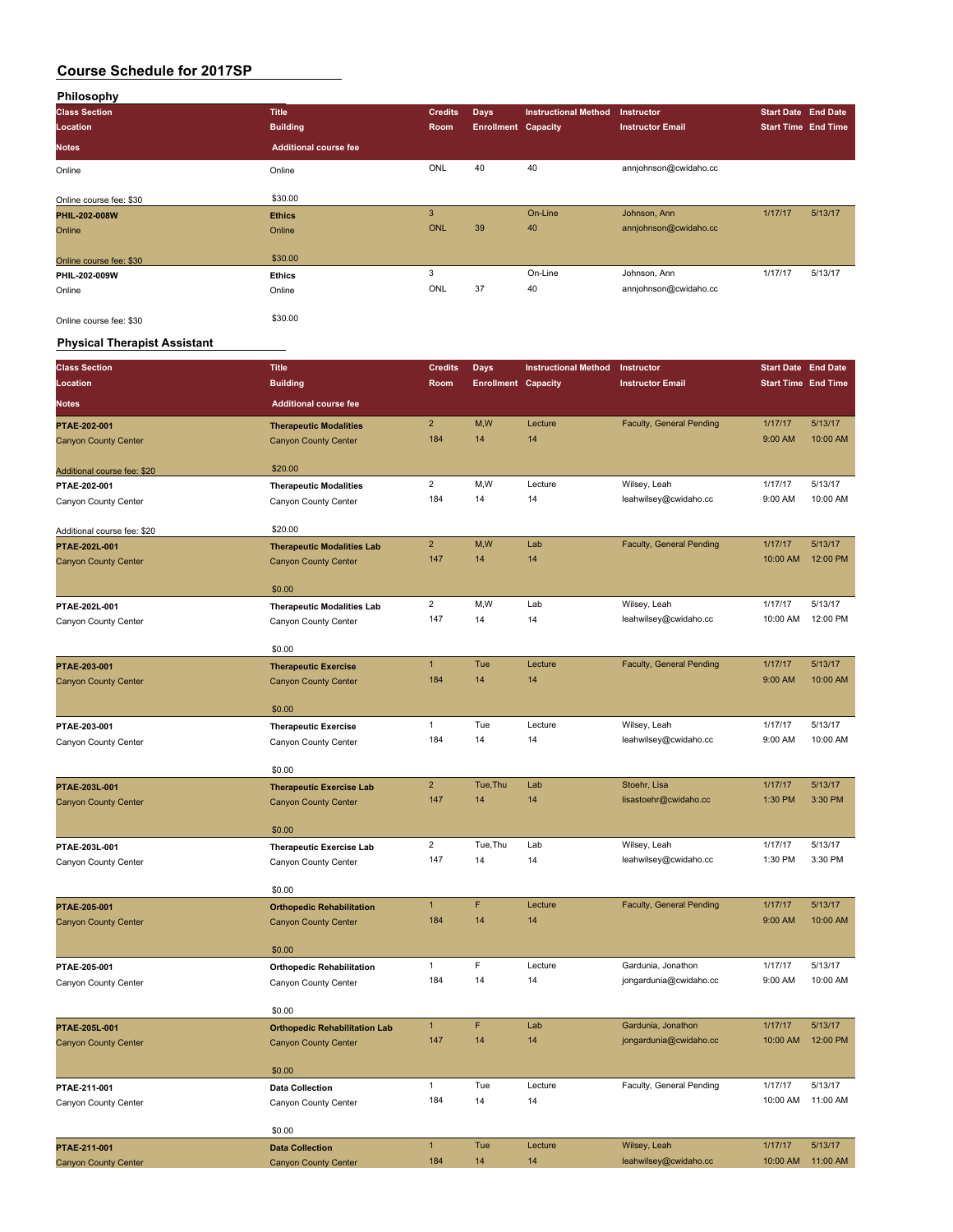| <b>Physical Therapist Assistant</b> |                               |                 |                            |                             |                          |                            |          |
|-------------------------------------|-------------------------------|-----------------|----------------------------|-----------------------------|--------------------------|----------------------------|----------|
| <b>Class Section</b>                | <b>Title</b>                  | <b>Credits</b>  | Days                       | <b>Instructional Method</b> | Instructor               | <b>Start Date End Date</b> |          |
| Location                            | <b>Building</b>               | Room            | <b>Enrollment Capacity</b> |                             | <b>Instructor Email</b>  | <b>Start Time End Time</b> |          |
| <b>Notes</b>                        | <b>Additional course fee</b>  |                 |                            |                             |                          |                            |          |
|                                     | \$0.00                        |                 |                            |                             |                          |                            |          |
| PTAE-211L-001                       | <b>Data Collection Lab</b>    | $\overline{2}$  | Tue, Thu                   | Lab                         | Wilsey, Leah             | 1/17/17                    | 5/13/17  |
| Canyon County Center                | Canyon County Center          | 147             | 14                         | 14                          | leahwilsey@cwidaho.cc    | 11:00 AM                   | 1:00 PM  |
|                                     | \$0.00                        |                 |                            |                             |                          |                            |          |
| PTAE-212-001                        | <b>Clinical Pathology 2</b>   | $\overline{2}$  | Thu                        | Lecture                     | Faculty, General Pending | 1/17/17                    | 5/13/17  |
| <b>Canyon County Center</b>         | <b>Canyon County Center</b>   | 184             | 14                         | 14                          |                          | 9:00 AM                    | 11:00 AM |
|                                     | \$0.00                        |                 |                            |                             |                          |                            |          |
| PTAE-212-001                        | <b>Clinical Pathology 2</b>   | $\overline{2}$  | Thu                        | Lecture                     | Wilsey, Leah             | 1/17/17                    | 5/13/17  |
| Canyon County Center                | Canyon County Center          | 184             | 14                         | 14                          | leahwilsey@cwidaho.cc    | 9:00 AM                    | 11:00 AM |
|                                     | \$0.00                        |                 |                            |                             |                          |                            |          |
| PTAE-250-001                        | <b>Clinical Affiliation 2</b> | $6\overline{6}$ |                            | Lecture                     | Wilsey, Leah             | 1/17/17                    | 5/13/17  |
| <b>Community Locations</b>          | <b>Community Location</b>     | <b>CMTY</b>     | $\mathbf 0$                | $\overline{1}$              | leahwilsey@cwidaho.cc    |                            |          |
|                                     | \$0.00                        |                 |                            |                             |                          |                            |          |
| PTAE-255-001                        | <b>Clinical Affiliation 3</b> | 6               |                            | Lecture                     | Wilsey, Leah             | 1/17/17                    | 5/13/17  |
| <b>Community Locations</b>          | Community Location            | <b>CMTY</b>     | $\mathbf 0$                | $\mathbf{1}$                | leahwilsey@cwidaho.cc    |                            |          |
|                                     | \$0.00                        |                 |                            |                             |                          |                            |          |

**Physics**

| <b>Class Section</b>                                                                                                                                                                                    | <b>Title</b>                         | <b>Credits</b> | <b>Days</b>                | <b>Instructional Method</b> | Instructor                  | <b>Start Date End Date</b> |          |
|---------------------------------------------------------------------------------------------------------------------------------------------------------------------------------------------------------|--------------------------------------|----------------|----------------------------|-----------------------------|-----------------------------|----------------------------|----------|
| Location                                                                                                                                                                                                | <b>Building</b>                      | Room           | <b>Enrollment Capacity</b> |                             | <b>Instructor Email</b>     | <b>Start Time End Time</b> |          |
| <b>Notes</b>                                                                                                                                                                                            | <b>Additional course fee</b>         |                |                            |                             |                             |                            |          |
| PHYS-100-001                                                                                                                                                                                            | <b>Survey of Physics</b>             | $\overline{4}$ | M,W                        | Lecture                     | Sevigny, Stephanie          | 1/17/17                    | 5/13/17  |
| Nampa Campus                                                                                                                                                                                            | <b>Academic Building</b>             | 102E           | 35                         | 56                          | stephaniesevigny@cwidaho.cc | 4:00 PM                    | 5:15 PM  |
| Corequisite: PHYS 100L                                                                                                                                                                                  | \$0.00                               |                |                            |                             |                             |                            |          |
| PHYS-100-900                                                                                                                                                                                            | <b>Survey of Physics</b>             | 4              | M.Tue                      | Lecture                     | Sevigny, Stephanie          | 1/17/17                    | 5/13/17  |
| <b>Community Locations</b><br>Micron Technology in Boise. Security clearance<br>reg'd. Contact Paula Smith<br>(paulasmith@micron.com) Corequisite: PHYS                                                 | Micron Technology - BOISE<br>\$0.00  | 127C           | 15                         | 12                          | stephaniesevigny@cwidaho.cc | 1:00 PM                    | 2:15 PM  |
| 100L 900<br>PHYS-100L-001                                                                                                                                                                               | <b>Survey of Physics Lab</b>         | $\mathbf{0}$   | Tue                        | Lab                         | Marji, Ehab                 | 1/17/17                    | 5/13/17  |
| Nampa Campus                                                                                                                                                                                            | <b>Academic Building</b>             | 220            | 15                         | 28                          | ehabmarji@cwidaho.cc        | 9:00 AM                    | 10:45 AM |
|                                                                                                                                                                                                         |                                      |                |                            |                             |                             |                            |          |
| Corequisite: PHYS 100; Additional course fee: \$10                                                                                                                                                      | \$10.00                              |                |                            |                             |                             |                            |          |
| PHYS-100L-002                                                                                                                                                                                           | <b>Survey of Physics Lab</b>         | 0              | F                          | Lab                         | Marji, Ehab                 | 1/17/17                    | 5/13/17  |
| Nampa Campus                                                                                                                                                                                            | Academic Building                    | 220            | 20                         | 28                          | ehabmarji@cwidaho.cc        | 8:00 AM                    | 9:45 AM  |
| Corequisite: PHYS 100; Additional course fee: \$10                                                                                                                                                      | \$10.00                              |                |                            |                             |                             |                            |          |
| PHYS-100L-900                                                                                                                                                                                           | <b>Survey of Physics Lab</b>         | $\mathbf{0}$   | Tue                        | Lab                         | Sevigny, Stephanie          | 1/17/17                    | 5/13/17  |
| <b>Community Locations</b><br>Micron Technology in Boise. Security clearance<br>reg'd. Contact Paula Smith<br>(paulasmith@micron.com) Co-requisite course:<br>PHYS 100L 900 Additional course fee: \$10 | Micron Technology - BOISE<br>\$10.00 | 127C           | 15                         | 12                          | stephaniesevigny@cwidaho.cc | 2:15 PM                    | 3:45 PM  |
| PHYS-101-001                                                                                                                                                                                            | <b>Survey of Astronomy</b>           | $\overline{4}$ | Tue                        | Lecture                     | Horowitz, Irwin             | 1/17/17                    | 5/13/17  |
| Nampa Campus                                                                                                                                                                                            | Academic Building                    | 201            | 28                         | 28                          | irwinhorowitz@cwidaho.cc    | 7:00 PM                    | 9:45 PM  |
| Corequisite: PHYS 101L                                                                                                                                                                                  | \$0.00                               |                |                            |                             |                             |                            |          |
| PHYS-101-002                                                                                                                                                                                            | <b>Survey of Astronomy</b>           | $\overline{4}$ | W                          | Lecture                     | Horowitz, Irwin             | 1/17/17                    | 5/13/17  |
| <b>Ada County Campus</b>                                                                                                                                                                                | <b>Mallard Place Building</b>        | 1112           | 30                         | 30                          | irwinhorowitz@cwidaho.cc    | 2:30 PM                    | 5:15 PM  |
| Corequisite: PHYS 101L                                                                                                                                                                                  | \$0.00                               |                |                            |                             |                             |                            |          |
| PHYS-101L-001                                                                                                                                                                                           | Survey of Astronomy Lab              | 0              | Thu                        | Lab                         | Horowitz, Irwin             | 1/17/17                    | 5/13/17  |
| Nampa Campus                                                                                                                                                                                            | Academic Building                    | 201            | 28                         | 28                          | irwinhorowitz@cwidaho.cc    | 7:00 PM                    | 9:45 PM  |
| Corequisite: PHYS 101                                                                                                                                                                                   | \$0.00                               |                |                            |                             |                             |                            |          |
| PHYS-101L-002                                                                                                                                                                                           | <b>Survey of Astronomy Lab</b>       | $\mathbf{0}$   | F                          | Lab                         | Horowitz, Irwin             | 1/17/17                    | 5/13/17  |
| <b>Ada County Campus</b>                                                                                                                                                                                | <b>Mallard Place Building</b>        | 1112           | 30                         | 30                          | irwinhorowitz@cwidaho.cc    | 2:30 PM                    | 5:15 PM  |
| Corequisite course: PHYS 101                                                                                                                                                                            | \$0.00                               |                |                            |                             |                             |                            |          |

**PHYS-112-001 General Physics 2** 4 Tue,Thu Lecture Marji, Ehab 1/17/17 5/13/17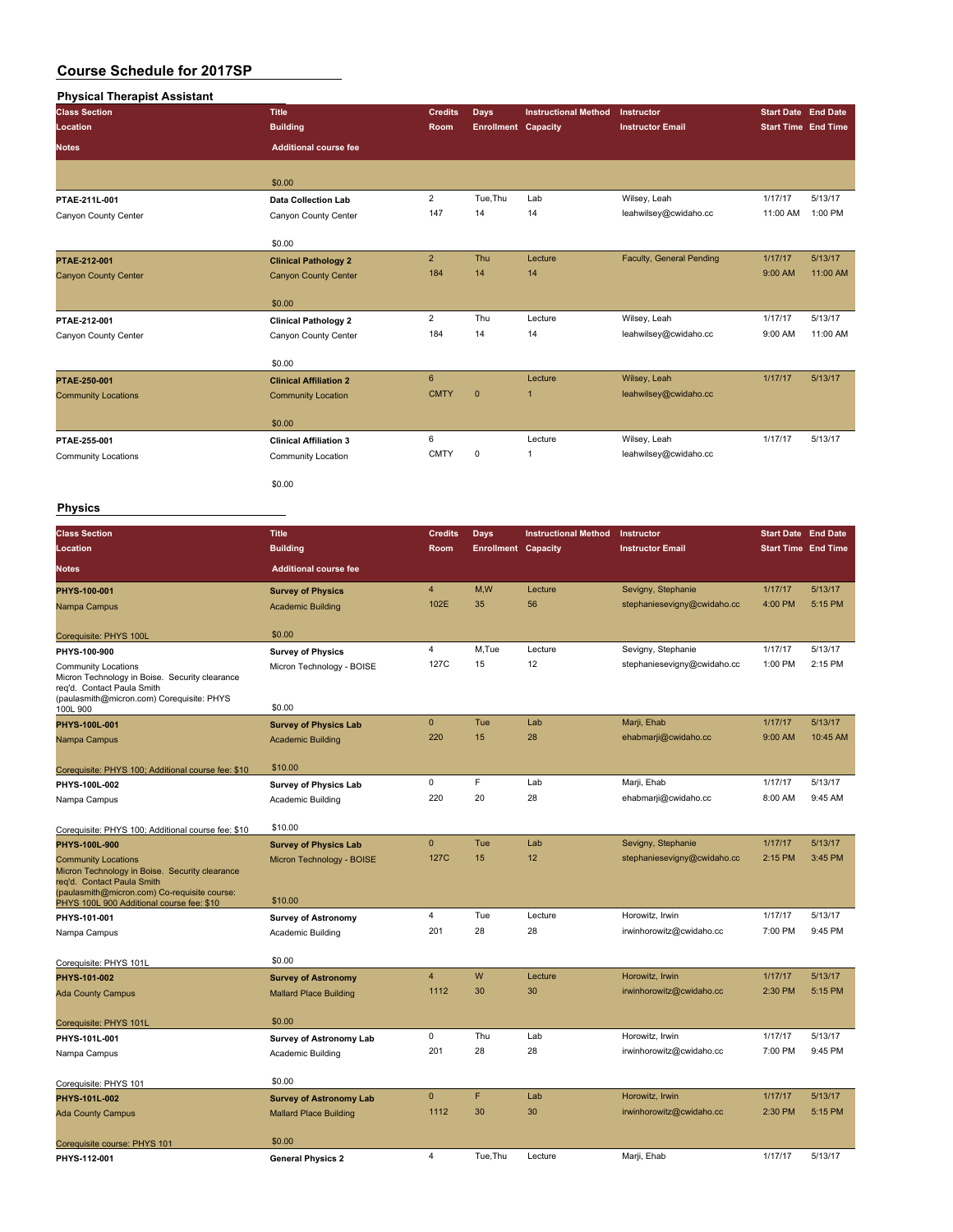| <b>Physics</b>                                     |                               |                |                            |                             |                         |                            |                            |
|----------------------------------------------------|-------------------------------|----------------|----------------------------|-----------------------------|-------------------------|----------------------------|----------------------------|
| <b>Class Section</b>                               | <b>Title</b>                  | <b>Credits</b> | <b>Days</b>                | <b>Instructional Method</b> | Instructor              | <b>Start Date End Date</b> |                            |
| Location                                           | <b>Building</b>               | <b>Room</b>    | <b>Enrollment Capacity</b> |                             | <b>Instructor Email</b> |                            | <b>Start Time End Time</b> |
| <b>Notes</b>                                       | <b>Additional course fee</b>  |                |                            |                             |                         |                            |                            |
| Nampa Campus                                       | Aspen Classroom Building      | 102            | 15                         | 24                          | ehabmarji@cwidaho.cc    | 1:00 PM                    | 2:15 PM                    |
| Corequisite: PHYS 112L                             | \$0.00                        |                |                            |                             |                         |                            |                            |
| PHYS-112L-001                                      | <b>General Physics 2 Lab</b>  | $\mathbf{0}$   | Thu                        | Lab                         | Marji, Ehab             | 1/17/17                    | 5/13/17                    |
| Nampa Campus                                       | <b>Academic Building</b>      | 220            | 15                         | 24                          | ehabmarji@cwidaho.cc    | 11:00 AM                   | 12:45 PM                   |
| Corequisite: PHYS 112; Additional course fee: \$10 | \$10.00                       |                |                            |                             |                         |                            |                            |
| PHYS-212-001                                       | Phys Scientists & Engineers 2 | 5              | W,F                        | Lecture                     | Marji, Ehab             | 1/17/17                    | 5/13/17                    |
| Nampa Campus                                       | Academic Building             | 220            | 7                          | 30                          | ehabmarji@cwidaho.cc    | 10:00 AM                   | 11:45 AM                   |
| Corequisite: PHYS 212L                             | \$0.00                        |                |                            |                             |                         |                            |                            |
| PHYS-212L-001                                      | Phys Scien & Engin 2 Lab      | $\mathbf{0}$   | F                          | Lab                         | Marji, Ehab             | 1/17/17                    | 5/13/17                    |
| Nampa Campus                                       | <b>Academic Building</b>      | 220            | $\overline{7}$             | 30                          | ehabmarji@cwidaho.cc    | 12:00 PM                   | 2:45 PM                    |
| Corequisite: PHYS 212; Additional course fee: \$10 | \$10.00                       |                |                            |                             |                         |                            |                            |

#### **Political Science**

| <b>Class Section</b>    | <b>Title</b>                        | <b>Credits</b> | Days                       | <b>Instructional Method</b> | Instructor              | <b>Start Date End Date</b> |          |
|-------------------------|-------------------------------------|----------------|----------------------------|-----------------------------|-------------------------|----------------------------|----------|
| Location                | <b>Building</b>                     | Room           | <b>Enrollment Capacity</b> |                             | <b>Instructor Email</b> | <b>Start Time End Time</b> |          |
| <b>Notes</b>            | <b>Additional course fee</b>        |                |                            |                             |                         |                            |          |
| POLS-101-001            | <b>American National Government</b> | 3              | M,W                        | Lecture                     | Harbaugh, Robert        | 1/17/17                    | 5/13/17  |
| Nampa Campus            | <b>Academic Building</b>            | 309            | 34                         | 42                          | robharbaugh@cwidaho.cc  | 1:00 PM                    | 2:15 PM  |
|                         | \$0.00                              |                |                            |                             |                         |                            |          |
| POLS-101-003W           | <b>American National Government</b> | 3              |                            | On-Line                     | Harbaugh, Robert        | 1/17/17                    | 5/13/17  |
| Online                  | Online                              | <b>ONL</b>     | 39                         | 40                          | robharbaugh@cwidaho.cc  |                            |          |
| Online course fee: \$30 | \$30.00                             |                |                            |                             |                         |                            |          |
| POLS-101-004W           | <b>American National Government</b> | 3              |                            | On-Line                     | Harbaugh, Robert        | 1/17/17                    | 5/13/17  |
| Online                  | Online                              | <b>ONL</b>     | 39                         | 40                          | robharbaugh@cwidaho.cc  |                            |          |
| Online course fee: \$30 | \$30.00                             |                |                            |                             |                         |                            |          |
| POLS-101-006            | <b>American National Government</b> | 3              | M                          | Lecture                     | Schweitzer, William     | 1/17/17                    | 5/13/17  |
| Ada County Campus       | <b>Pintail Center</b>               | 1318           | 38                         | 42                          | jschweitzer@cwidaho.cc  | 7:00 PM                    | 9:45 PM  |
|                         | \$0.00                              |                |                            |                             |                         |                            |          |
| POLS-101-007            | <b>American National Government</b> | 3              | Tue.Thu                    | Lecture                     | Harbaugh, Robert        | 1/17/17                    | 5/13/17  |
| Nampa Campus            | <b>Academic Building</b>            | 106            | 32                         | 45                          | robharbaugh@cwidaho.cc  | 11:30 AM                   | 12:45 PM |
|                         | \$0.00                              |                |                            |                             |                         |                            |          |
| POLS-102-001            | <b>Intro to Political Science</b>   | 3              | Tue, Thu                   | Lecture                     | Harbaugh, Robert        | 1/17/17                    | 5/13/17  |
| Nampa Campus            | Academic Building                   | 106            | 39                         | 40                          | robharbaugh@cwidaho.cc  | 2:30 PM                    | 3:45 PM  |
|                         | \$0.00                              |                |                            |                             |                         |                            |          |
| POLS-102-002W           | <b>Intro to Political Science</b>   | 3              |                            | On-Line                     | Harbaugh, Robert        | 1/17/17                    | 5/13/17  |
| Online                  | Online                              | <b>ONL</b>     | 37                         | 40                          | robharbaugh@cwidaho.cc  |                            |          |
| Online course fee: \$30 | \$30.00                             |                |                            |                             |                         |                            |          |
| POLS-221-001            | Intro to Internat'l Relations       | 3              | Tue, Thu                   | Lecture                     | Harbaugh, Robert        | 1/17/17                    | 5/13/17  |
| Nampa Campus            | Academic Building                   | 106            | 12                         | 30                          | robharbaugh@cwidaho.cc  | 4:00 PM                    | 5:15 PM  |
|                         | \$0.00                              |                |                            |                             |                         |                            |          |

### **Powersports & Small Eng Repair**

| <b>Class Section</b>                                                        | <b>Title</b>                   | <b>Credits</b> | Days                       | <b>Instructional Method</b> | Instructor              | <b>Start Date End Date</b> |         |
|-----------------------------------------------------------------------------|--------------------------------|----------------|----------------------------|-----------------------------|-------------------------|----------------------------|---------|
| Location                                                                    | <b>Building</b>                | Room           | <b>Enrollment Capacity</b> |                             | <b>Instructor Email</b> | <b>Start Time End Time</b> |         |
| <b>Notes</b>                                                                | <b>Additional course fee</b>   |                |                            |                             |                         |                            |         |
| <b>PSER-102-001</b>                                                         | <b>Small Engine Laboratory</b> | 9              | M.Tue, W.Thu Lab           |                             | Hemley, Jared           | 1/17/17                    | 5/13/17 |
| Nampa Campus                                                                | <b>Micron Center for Pte</b>   | 1304           | 10                         | 20                          | jaredhemley@cwidaho.cc  | 9:30 AM                    | 1:50 PM |
| Restriction: Pwr Sprts & Sm Eng majors only;<br>Additional course fee: \$35 | \$35.00                        |                |                            |                             |                         |                            |         |
| PSER-142-001                                                                | <b>Small Engine Theory</b>     |                | M.Tue.W.Thu Lecture        |                             | Hemley, Jared           | 1/17/17                    | 5/13/17 |
| Nampa Campus                                                                | Micron Center for Pte          | 1301           | 10                         | 20                          | jaredhemley@cwidaho.cc  | 7:30 AM                    | 9:20 AM |

Restriction: Pwr Sprts & Sm Eng majors only \$0.00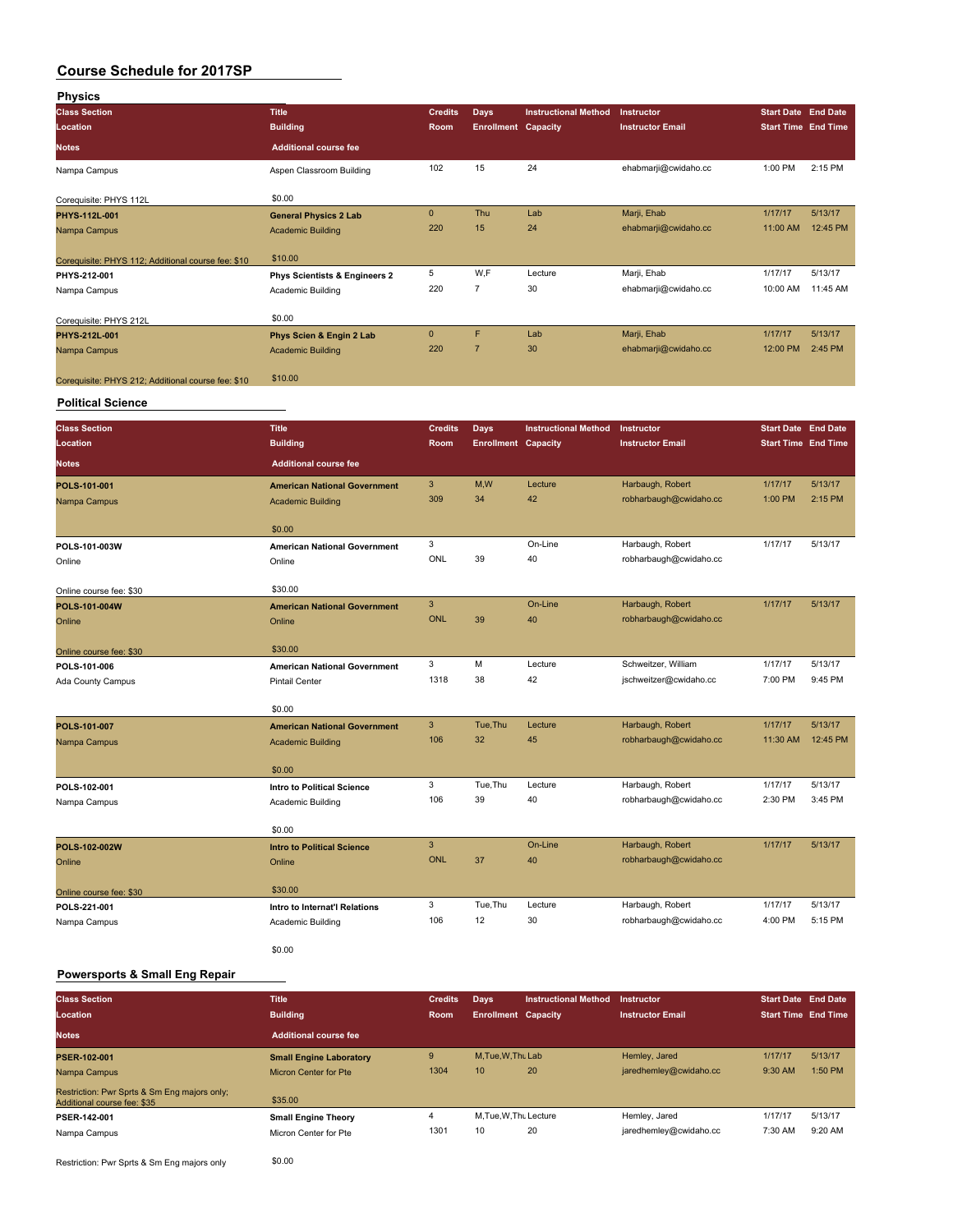### **Powersports & Small Eng Repair**

| <b>Class Section</b>                                                                        | <b>Title</b>                        | <b>Credits</b> | Days                       | <b>Instructional Method</b> | <b>Instructor</b>       | <b>Start Date End Date</b> |         |
|---------------------------------------------------------------------------------------------|-------------------------------------|----------------|----------------------------|-----------------------------|-------------------------|----------------------------|---------|
| Location                                                                                    | <b>Building</b>                     | Room           | <b>Enrollment Capacity</b> |                             | <b>Instructor Email</b> | <b>Start Time End Time</b> |         |
| <b>Notes</b>                                                                                | <b>Additional course fee</b>        |                |                            |                             |                         |                            |         |
| <b>PSER-202-001</b>                                                                         | <b>Adv Small Engine Laboratory</b>  | 9              | M.Tue, W.Thu Lab           |                             | Wartman, Kirk           | 1/17/17                    | 5/13/17 |
| Nampa Campus                                                                                | Micron Center for Pte               | 1304           | 11                         | 16                          | kirkwartman@cwidaho.cc  | 9:30 AM                    | 1:50 PM |
| Restriction: Power Sports & Small Engine Repair<br>majors only Additional course fee: \$35  | \$35.00                             |                |                            |                             |                         |                            |         |
| PSER-242-001                                                                                | <b>Advanced Small Engine Theory</b> | 3              | M, Tue, W, Thu Lecture     |                             | Wartman, Kirk           | 1/17/17                    | 5/13/17 |
| Nampa Campus                                                                                | Micron Center for Pte               | 1301           | 11                         | 16                          | kirkwartman@cwidaho.cc  | 7:30 AM                    | 9:20 AM |
| Restriction: Power Sports & Small Engine Repair<br>majors only Additional course fee: \$117 | \$117.00                            |                |                            |                             |                         |                            |         |

#### **Psychology**

| <b>Class Section</b>                                                | <b>Title</b>                                             | <b>Credits</b> | <b>Days</b>                | <b>Instructional Method</b> | Instructor                                         | <b>Start Date End Date</b> |          |
|---------------------------------------------------------------------|----------------------------------------------------------|----------------|----------------------------|-----------------------------|----------------------------------------------------|----------------------------|----------|
| Location                                                            | <b>Building</b>                                          | Room           | <b>Enrollment Capacity</b> |                             | <b>Instructor Email</b>                            | <b>Start Time End Time</b> |          |
| Notes                                                               | <b>Additional course fee</b>                             |                |                            |                             |                                                    |                            |          |
| PSYC-101-001                                                        | <b>General Psychology</b>                                | $\mathbf{3}$   | M,W                        | Lecture                     | McCurdy, Jana                                      | 1/17/17                    | 5/13/17  |
| Nampa Campus                                                        | Aspen Classroom Building                                 | 102            | 40                         | 40                          | janamccurdy@cwidaho.cc                             | 10:00 AM                   | 11:15 AM |
|                                                                     |                                                          |                |                            |                             |                                                    |                            |          |
|                                                                     | \$0.00                                                   | 3              |                            |                             |                                                    |                            |          |
| PSYC-101-002                                                        | <b>General Psychology</b>                                |                | M,W                        | Lecture                     | Schoenherr, Heather<br>heatherschoenherr@cwidaho.c | 1/17/17                    | 5/13/17  |
| Ada County Campus                                                   | <b>Pintail Center</b>                                    | 1206           | 29                         | 30                          | с                                                  | 4:00 PM                    | 5:15 PM  |
|                                                                     | \$0.00                                                   |                |                            |                             |                                                    |                            |          |
|                                                                     |                                                          | $\mathbf{3}$   | Tue, Thu                   | Lecture                     | Kamplain, Michael                                  | 1/17/17                    | 5/13/17  |
| PSYC-101-003<br><b>Canyon County Center</b>                         | <b>General Psychology</b><br><b>Canyon County Center</b> | 230            | 30                         | 30                          | michaelkamplain@cwidaho.cc                         | 11:30 AM                   | 12:45 PM |
|                                                                     |                                                          |                |                            |                             |                                                    |                            |          |
|                                                                     | \$0.00                                                   |                |                            |                             |                                                    |                            |          |
| PSYC-101-004                                                        | <b>General Psychology</b>                                | 3              | M,W                        | Lecture                     | McCurdy, Jana                                      | 1/17/17                    | 5/13/17  |
| Nampa Campus                                                        | Aspen Classroom Building                                 | 127            | 39                         | 40                          | janamccurdy@cwidaho.cc                             | 8:30 AM                    | 9:45 AM  |
|                                                                     | \$0.00                                                   |                |                            |                             |                                                    |                            |          |
| PSYC-101-005                                                        | <b>General Psychology</b>                                | $\mathbf{3}$   | Tue, Thu                   | Lecture                     | Edwards, Kathy                                     | 1/17/17                    | 5/13/17  |
| <b>Ada County Campus</b>                                            | <b>Pintail Center</b>                                    | 1208           | 30                         | 30                          | kathyedwards@cwidaho.cc                            | 1:00 PM                    | 2:15 PM  |
|                                                                     |                                                          |                |                            |                             |                                                    |                            |          |
|                                                                     | \$0.00                                                   | 3              | M, W                       | Lecture                     | Edwards, Kathy                                     | 1/17/17                    | 5/13/17  |
| PSYC-101-006                                                        | <b>General Psychology</b><br><b>Pintail Center</b>       | 1318           | 39                         | 40                          | kathyedwards@cwidaho.cc                            | 2:30 PM                    | 3:45 PM  |
| Ada County Campus                                                   |                                                          |                |                            |                             |                                                    |                            |          |
|                                                                     | \$0.00                                                   |                |                            |                             |                                                    |                            |          |
| PSYC-101-007                                                        | <b>General Psychology</b>                                | $\mathbf{3}$   | M,W                        | Lecture                     | Ponsford, Ronald                                   | 1/17/17                    | 5/13/17  |
| Nampa Campus                                                        | <b>Academic Building</b>                                 | 105            | 41                         | 42                          | ronponsford@cwidaho.cc                             | 1:00 PM                    | 2:15 PM  |
|                                                                     | \$0.00                                                   |                |                            |                             |                                                    |                            |          |
| PSYC-101-008                                                        | <b>General Psychology</b>                                | 3              | F                          | Lecture                     | Conley-Durkin, Shelly                              | 1/17/17                    | 5/13/17  |
|                                                                     |                                                          |                |                            |                             | shellyconley-                                      |                            |          |
| Ada County Campus                                                   | <b>Pintail Center</b>                                    | 1318           | 42                         | 42                          | durkin@cwidaho.cc                                  | 8:00 AM                    | 10:45 AM |
|                                                                     | \$0.00                                                   |                |                            |                             |                                                    |                            |          |
| PSYC-101-009                                                        | <b>General Psychology</b>                                | $\mathbf{3}$   | Tue                        | Lecture                     | Kamplain, Michael                                  | 1/17/17                    | 5/13/17  |
| <b>Ada County Campus</b>                                            | <b>Pintail Center</b>                                    | 1204           | 30                         | 30                          | michaelkamplain@cwidaho.cc                         | 7:00 PM                    | 9:45 PM  |
|                                                                     |                                                          |                |                            |                             |                                                    |                            |          |
|                                                                     | \$0.00                                                   | 3              | Thu                        |                             | Fellows, Michelle                                  | 1/17/17                    | 5/13/17  |
| PSYC-101-010H<br>Ada County Campus                                  | <b>General Psychology</b><br><b>Pintail Center</b>       | 1204           | 30                         | Hybrid<br>30                | michellefellows@cwidaho.cc                         | 2:30 PM                    | 3:45 PM  |
|                                                                     |                                                          |                |                            |                             |                                                    |                            |          |
| Hybrid course - has an online component; Hybrid<br>course fee: \$15 | \$15.00                                                  |                |                            |                             |                                                    |                            |          |
| PSYC-101-011W                                                       | <b>General Psychology</b>                                | $\mathbf{3}$   |                            | On-Line                     | Schoenherr, Heather                                | 1/17/17                    | 5/13/17  |
| Online                                                              | Online                                                   | <b>ONL</b>     | 31                         | 35                          | heatherschoenherr@cwidaho.c<br>$\mathbf c$         |                            |          |
|                                                                     |                                                          |                |                            |                             |                                                    |                            |          |
| Online course fee: \$30                                             | \$30.00                                                  |                |                            |                             |                                                    |                            |          |
| PSYC-101-012W                                                       | <b>General Psychology</b>                                | 3              |                            | On-Line                     | Schoenherr, Heather                                | 1/17/17                    | 5/13/17  |
| Online                                                              | Online                                                   | ONL            | 34                         | 35                          | heatherschoenherr@cwidaho.c<br>с                   |                            |          |
|                                                                     |                                                          |                |                            |                             |                                                    |                            |          |
| Online course fee: \$30                                             | \$30.00                                                  |                |                            |                             |                                                    |                            |          |
| PSYC-101-013W                                                       | <b>General Psychology</b>                                | $\mathbf{3}$   |                            | On-Line                     | Schoenherr, Heather                                | 1/17/17                    | 5/13/17  |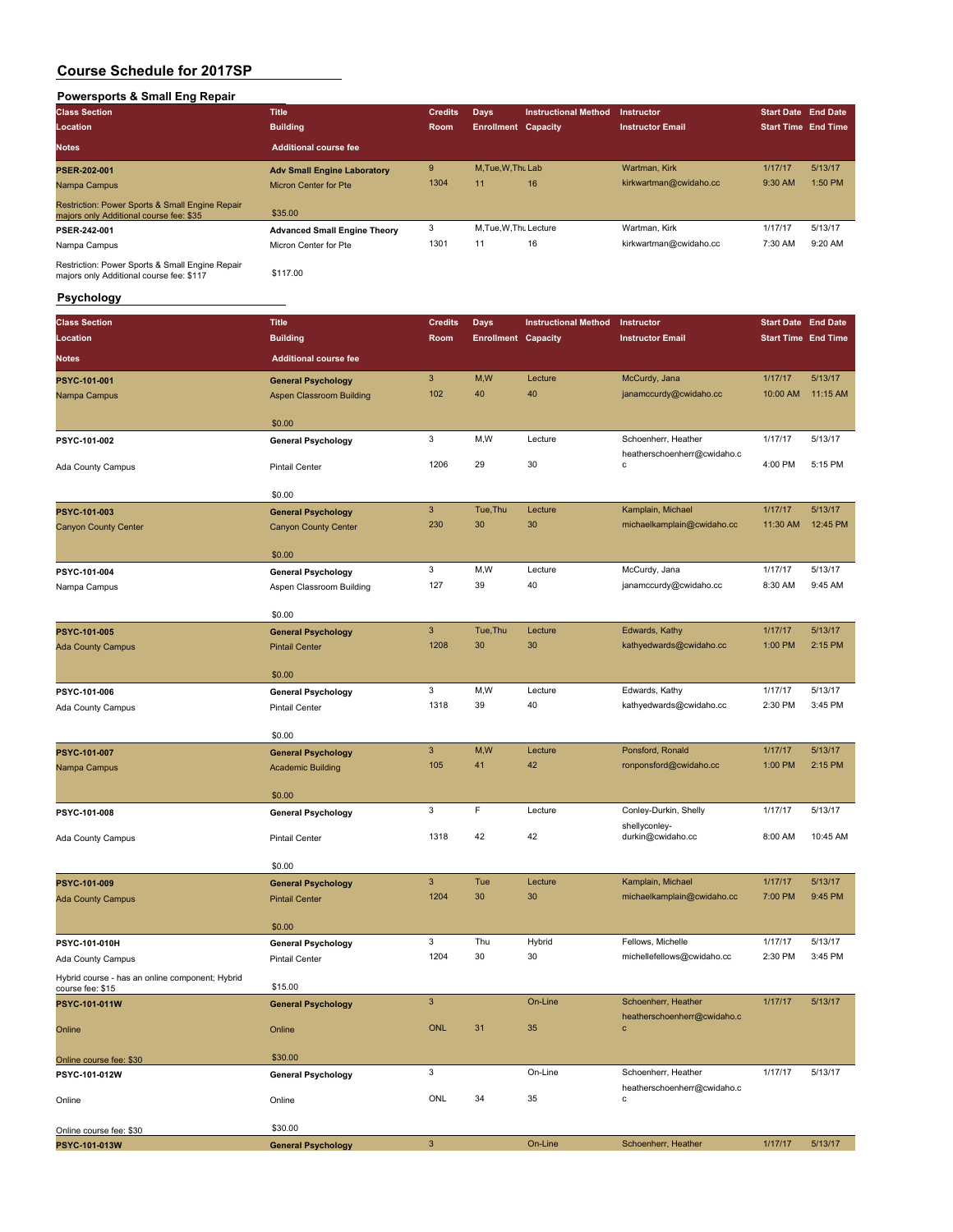| Psychology                                      |                                           |                |                            |                             |                                            |                            |          |
|-------------------------------------------------|-------------------------------------------|----------------|----------------------------|-----------------------------|--------------------------------------------|----------------------------|----------|
| <b>Class Section</b>                            | <b>Title</b>                              | <b>Credits</b> | <b>Days</b>                | <b>Instructional Method</b> | Instructor                                 | <b>Start Date End Date</b> |          |
| Location                                        | <b>Building</b>                           | Room           | <b>Enrollment Capacity</b> |                             | <b>Instructor Email</b>                    | <b>Start Time End Time</b> |          |
|                                                 | <b>Additional course fee</b>              |                |                            |                             |                                            |                            |          |
| Notes                                           |                                           |                |                            |                             |                                            |                            |          |
|                                                 |                                           |                |                            |                             | heatherschoenherr@cwidaho.c                |                            |          |
| Online                                          | Online                                    | <b>ONL</b>     | 34                         | 35                          | $\mathbf{C}$                               |                            |          |
|                                                 |                                           |                |                            |                             |                                            |                            |          |
| Online course fee: \$30                         | \$30.00                                   |                |                            |                             |                                            |                            |          |
| PSYC-101-014W                                   | <b>General Psychology</b>                 | 3              |                            | On-Line                     | Schoenherr, Heather                        | 1/17/17                    | 5/13/17  |
|                                                 |                                           | ONL            | 34                         | 35                          | heatherschoenherr@cwidaho.c<br>$\mathbf c$ |                            |          |
| Online                                          | Online                                    |                |                            |                             |                                            |                            |          |
|                                                 | \$30.00                                   |                |                            |                             |                                            |                            |          |
| Online course fee: \$30                         |                                           |                |                            |                             |                                            |                            |          |
| PSYC-101-015W                                   | <b>General Psychology</b>                 | $\mathsf 3$    |                            | On-Line                     | Hyde, Monty                                | 1/17/17                    | 5/13/17  |
| Online                                          | Online                                    | <b>ONL</b>     | 34                         | 35                          | montyhyde@cwidaho.cc                       |                            |          |
|                                                 |                                           |                |                            |                             |                                            |                            |          |
| Online course fee: \$30                         | \$30.00                                   |                |                            |                             |                                            |                            |          |
| PSYC-101-016W                                   | <b>General Psychology</b>                 | 3              |                            | On-Line                     | Molitor, Allison                           | 1/17/17                    | 5/13/17  |
| Online                                          | Online                                    | ONL            | 33                         | 35                          | allisonmolitor@cwidaho.cc                  |                            |          |
|                                                 |                                           |                |                            |                             |                                            |                            |          |
| Online course fee: \$30                         | \$30.00                                   |                |                            |                             |                                            |                            |          |
| PSYC-101-017W                                   | <b>General Psychology</b>                 | $\mathbf{3}$   |                            | On-Line                     | Vachon, Mark                               | 1/17/17                    | 5/13/17  |
| Online                                          | Online                                    | <b>ONL</b>     | 35                         | 35                          | markvachon@cwidaho.cc                      |                            |          |
|                                                 |                                           |                |                            |                             |                                            |                            |          |
| Online course fee: \$30                         | \$30.00                                   |                |                            |                             |                                            |                            |          |
| PSYC-101-018DW                                  | <b>General Psychology</b>                 | 3              |                            | On-Line                     | Hyde, Monty                                | 1/23/17                    | 6/2/17   |
| Online                                          | Online                                    | ONL            | 27                         | 26                          | montyhyde@cwidaho.cc                       |                            |          |
|                                                 |                                           |                |                            |                             |                                            |                            |          |
| DUAL CREDIT; Online course fee: \$30            | \$30.00                                   |                |                            |                             |                                            |                            |          |
| PSYC-101-019H                                   | <b>General Psychology</b>                 | $\mathbf{3}$   | Thu                        | Hybrid                      | Fellows, Michelle                          | 1/17/17                    | 5/13/17  |
|                                                 | <b>Pintail Center</b>                     | 1318           | 29                         | 30                          | michellefellows@cwidaho.cc                 | 11:30 AM                   | 12:45 PM |
| <b>Ada County Campus</b>                        |                                           |                |                            |                             |                                            |                            |          |
| Hybrid course - has an online component; Hybrid | \$15.00                                   |                |                            |                             |                                            |                            |          |
| course fee: \$15                                |                                           | 3              |                            | On-Line                     |                                            | 1/23/17                    | 6/2/17   |
| PSYC-101-020DW                                  | <b>General Psychology</b>                 |                |                            |                             | Hyde, Monty                                |                            |          |
| Online                                          | Online                                    | ONL            | 26                         | 22                          | montyhyde@cwidaho.cc                       |                            |          |
|                                                 |                                           |                |                            |                             |                                            |                            |          |
| DUAL CREDIT; Online course fee: \$30            | \$30.00                                   |                |                            |                             |                                            |                            |          |
| PSYC-120-001                                    | <b>Careers in Psychology</b>              | $\mathbf{1}$   | Tue                        | Lecture                     | McCurdy, Jana                              | 1/17/17                    | 5/13/17  |
| Nampa Campus                                    | <b>Academic Building</b>                  | 322            | 19                         | 40                          | janamccurdy@cwidaho.cc                     | 4:00 PM                    | 4:50 PM  |
|                                                 |                                           |                |                            |                             |                                            |                            |          |
|                                                 | \$0.00                                    |                |                            |                             |                                            |                            |          |
| PSYC-120-002                                    | <b>Careers in Psychology</b>              | 1              | F                          | Lecture                     | Conley-Durkin, Shelly                      | 1/17/17                    | 5/13/17  |
|                                                 |                                           |                |                            |                             | shellyconley-                              |                            |          |
| Ada County Campus                               | <b>Pintail Center</b>                     | 1211           | 22                         | 24                          | durkin@cwidaho.cc                          | 12:00 PM                   | 12:50 PM |
|                                                 |                                           |                |                            |                             |                                            |                            |          |
|                                                 | \$0.00                                    |                |                            |                             |                                            |                            |          |
| PSYC-201-001H                                   | <b>Child &amp; Adolescent Development</b> | $\mathbf{3}$   | Tue                        | Hybrid                      | Fellows, Michelle                          | 1/17/17                    | 5/13/17  |
| <b>Ada County Campus</b>                        | <b>Pintail Center</b>                     | 1318           | 41                         | 42                          | michellefellows@cwidaho.cc                 | 11:30 AM  12:45 PM         |          |
| Hybrid course - has an online component; Hybrid |                                           |                |                            |                             |                                            |                            |          |
| course fee: \$15                                | \$15.00                                   |                |                            |                             |                                            |                            |          |
| PSYC-201-002H                                   | <b>Child &amp; Adolescent Development</b> | 3              | Tue                        | Hybrid                      | Fellows, Michelle                          | 1/17/17                    | 5/13/17  |
| Ada County Campus                               | Pintail Center                            | 1204           | 30                         | 30                          | michellefellows@cwidaho.cc                 | 2:30 PM                    | 3:45 PM  |
| Hybrid course - has an online component; Hybrid |                                           |                |                            |                             |                                            |                            |          |
| course fee: \$15                                | \$15.00                                   |                |                            |                             |                                            |                            |          |
| PSYC-211-001                                    | <b>Psychology of Death &amp; Dying</b>    | $\mathbf{3}$   | Tue                        | Lecture                     | Zamora, Alejandro                          | 1/17/17                    | 5/13/17  |
| Nampa Campus                                    | <b>Academic Building</b>                  | 325            | 29                         | 40                          | alexzamora@cwidaho.cc                      | 7:00 PM                    | 9:45 PM  |
|                                                 |                                           |                |                            |                             |                                            |                            |          |
|                                                 | \$0.00                                    |                |                            |                             |                                            |                            |          |
| PSYC-217-001                                    | <b>Statistical Methods</b>                | 3              | M, W                       | Lecture                     | Schoenherr, Heather                        | 1/17/17                    | 5/13/17  |
|                                                 |                                           |                |                            |                             | heatherschoenherr@cwidaho.c                |                            |          |
| Ada County Campus                               | <b>Pintail Center</b>                     | 1207           | 9                          | 20                          | с                                          | 5:30 PM                    | 6:45 PM  |
|                                                 |                                           |                |                            |                             |                                            |                            |          |
|                                                 | \$0.00                                    |                |                            |                             |                                            |                            |          |
| PSYC-228-001                                    | <b>Intro to Tests &amp; Measurements</b>  | $\mathbf{3}$   | Tue, Thu                   | Lecture                     | Ponsford, Ronald                           | 1/17/17                    | 5/13/17  |
| <b>Ada County Campus</b>                        | <b>Mallard Place Building</b>             | 1116           | 22                         | 24                          | ronponsford@cwidaho.cc                     | 4:00 PM                    | 5:15 PM  |
|                                                 |                                           |                |                            |                             |                                            |                            |          |
|                                                 | \$0.00                                    |                |                            |                             |                                            |                            |          |
| PSYC-293-002                                    | Psychology Internship                     | $\overline{c}$ |                            | Internship                  | Fellows, Michelle                          | 1/17/17                    | 5/13/17  |
|                                                 |                                           | <b>CMTY</b>    | 1                          | $\mathbf{1}$                | michellefellows@cwidaho.cc                 |                            |          |
| <b>Community Locations</b>                      | Community Location                        |                |                            |                             |                                            |                            |          |
|                                                 |                                           |                |                            |                             |                                            |                            |          |

\$0.00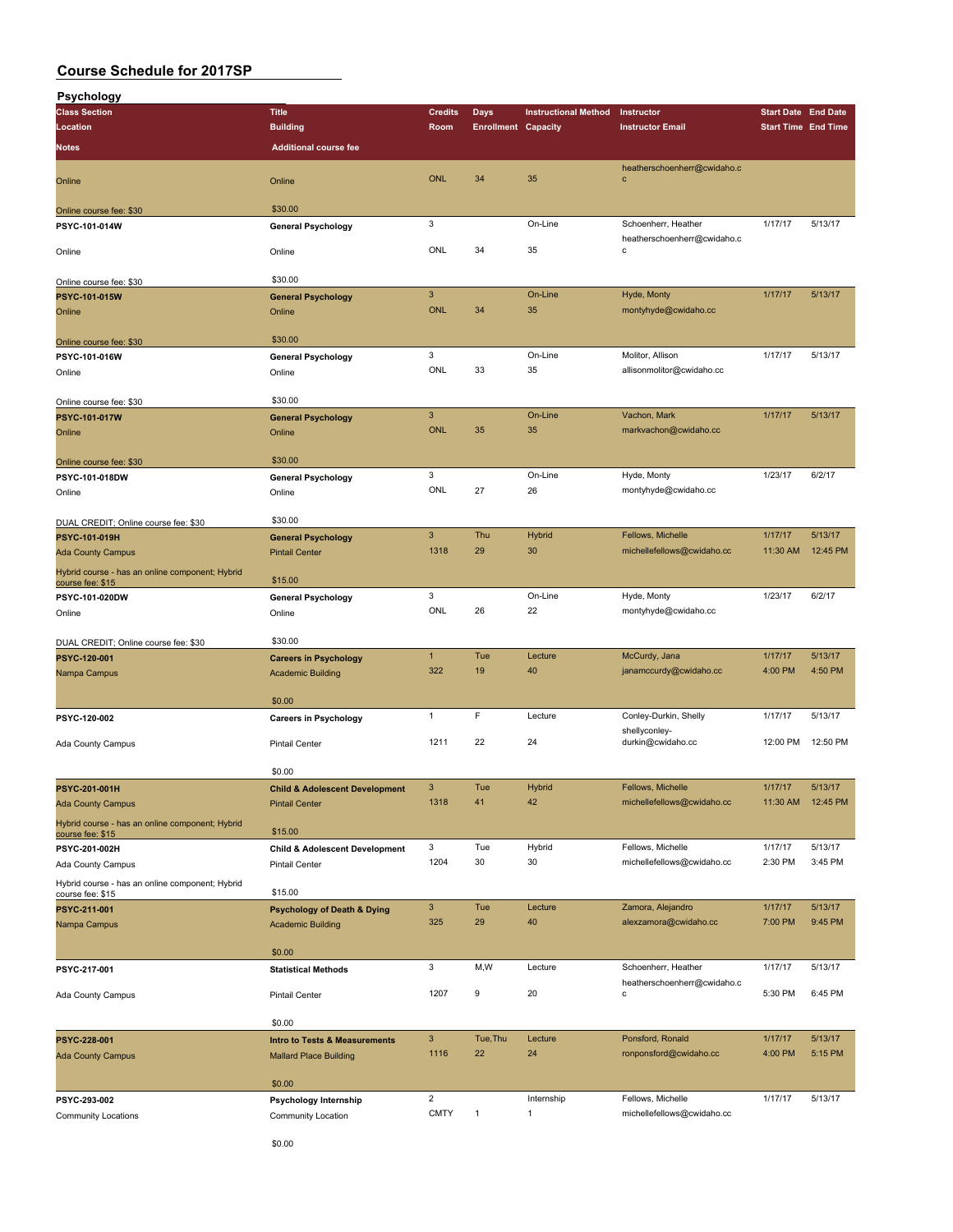| Sign Language, American                                             |                                             |                        |                                    |                             |                                         |                                                          |                    |
|---------------------------------------------------------------------|---------------------------------------------|------------------------|------------------------------------|-----------------------------|-----------------------------------------|----------------------------------------------------------|--------------------|
| <b>Class Section</b><br>Location                                    | <b>Title</b><br><b>Building</b>             | <b>Credits</b><br>Room | Days<br><b>Enrollment Capacity</b> | <b>Instructional Method</b> | Instructor<br><b>Instructor Email</b>   | <b>Start Date End Date</b><br><b>Start Time End Time</b> |                    |
| <b>Notes</b>                                                        | <b>Additional course fee</b>                |                        |                                    |                             |                                         |                                                          |                    |
|                                                                     |                                             |                        |                                    |                             |                                         |                                                          |                    |
| SIGL-101-001                                                        | American Sign Language 1                    | 4<br>1230              | M,W<br>21                          | Lecture<br>22               | Nelson, April<br>aprilnelson@cwidaho.cc | 1/17/17<br>6:00 PM                                       | 5/13/17<br>7:50 PM |
| <b>Ada County Campus</b>                                            | <b>Pintail Center</b>                       |                        |                                    |                             |                                         |                                                          |                    |
|                                                                     | \$0.00                                      |                        |                                    |                             |                                         |                                                          |                    |
| SIGL-101-002                                                        | American Sign Language 1                    | 4                      | Tue, Thu                           | Lecture                     | Smith, Michael                          | 1/17/17                                                  | 5/13/17            |
| Nampa Campus                                                        | Academic Building                           | 322                    | 23                                 | 25                          | mikesmith@cwidaho.cc                    | 2:00 PM                                                  | 3:50 PM            |
|                                                                     | \$0.00                                      |                        |                                    |                             |                                         |                                                          |                    |
| SIGL-101-004                                                        | American Sign Language 1                    | 4                      | Tue, Thu                           | Lecture                     | Matthews, Sherry                        | 1/17/17                                                  | 5/13/17            |
| Nampa Campus                                                        | <b>Academic Building</b>                    | 322                    | 21                                 | 25                          | sherrymatthews@cwidaho.cc               | 8:00 AM                                                  | 9:50 AM            |
|                                                                     | \$0.00                                      |                        |                                    |                             |                                         |                                                          |                    |
| SIGL-101-005                                                        | American Sign Language 1                    | 4                      | M,W                                | Lecture                     | Nelson, Mikkel                          | 1/17/17                                                  | 5/13/17            |
| Nampa Campus                                                        | Aspen Classroom Building                    | 104                    | 19                                 | 25                          | mikkelnelson@cwidaho.cc                 | 1:00 PM                                                  | 2:50 PM            |
|                                                                     | \$0.00                                      |                        |                                    |                             |                                         |                                                          |                    |
| SIGL-101-006                                                        | American Sign Language 1                    | $\overline{4}$         | M,W                                | Lecture                     | Matthews, Sherry                        | 1/17/17                                                  | 5/13/17            |
| Nampa Campus                                                        | <b>Academic Building</b>                    | 322                    | 24                                 | 25                          | sherrymatthews@cwidaho.cc               | 12:00 PM                                                 | 1:50 PM            |
|                                                                     |                                             |                        |                                    |                             |                                         |                                                          |                    |
| SIGL-102-001                                                        | \$0.00<br>American Sign Language 2          | 4                      | M                                  | Lecture                     | Matthews, Sherry                        | 1/17/17                                                  | 5/13/17            |
| Nampa Campus                                                        | Academic Building                           | 322                    | 15                                 | 25                          | sherrymatthews@cwidaho.cc               | 8:00 AM                                                  | 9:50 AM            |
|                                                                     |                                             |                        |                                    |                             |                                         |                                                          |                    |
| Corequisite: SIGL 102L 001                                          | \$0.00                                      |                        |                                    |                             |                                         |                                                          |                    |
| SIGL-102-002                                                        | American Sign Language 2                    | 4                      | Tue                                | Lecture                     | Matthews, Sherry                        | 1/17/17                                                  | 5/13/17            |
| Nampa Campus                                                        | <b>Academic Building</b>                    | 322                    | 21                                 | 25                          | sherrymatthews@cwidaho.cc               | 10:00 AM                                                 | 11:50 AM           |
| Corequisite: SIGL 102L 002                                          | \$0.00                                      |                        |                                    |                             |                                         |                                                          |                    |
| SIGL-102L-001                                                       | American Sign Language 2 Lab                | 0                      | W                                  | Lab                         | Matthews, Sherry                        | 1/17/17                                                  | 5/13/17            |
| Nampa Campus                                                        | Academic Building                           | 322                    | 15                                 | 25                          | sherrymatthews@cwidaho.cc               | 8:00 AM                                                  | 9:50 AM            |
| Corequsite: SIGL 102 001                                            | \$0.00                                      |                        |                                    |                             |                                         |                                                          |                    |
| SIGL-102L-002                                                       | American Sign Language 2 Lab                | $\mathbf 0$            | Thu                                | Lab                         | Matthews, Sherry                        | 1/17/17                                                  | 5/13/17            |
| Nampa Campus                                                        | <b>Academic Building</b>                    | 322                    | 21                                 | 25                          | sherrymatthews@cwidaho.cc               | 10:00 AM                                                 | 11:50 AM           |
| Corequisite: SIGL102 002                                            | \$0.00                                      |                        |                                    |                             |                                         |                                                          |                    |
| SIGL-202-001                                                        | American Sign Language 4                    | 4                      | M                                  | Lecture                     | Matthews, Sherry                        | 1/17/17                                                  | 5/13/17            |
| Nampa Campus                                                        | Academic Building                           | 322                    | 14                                 | 24                          | sherrymatthews@cwidaho.cc               | 2:00 PM                                                  | 3:50 PM            |
| Corequisite: SIGL 202L 001                                          | \$0.00                                      |                        |                                    |                             |                                         |                                                          |                    |
| SIGL-202L-001                                                       | American Sign Language 4 Lab                | $\mathbf 0$            | W                                  | Lab                         | Matthews, Sherry                        | 1/17/17                                                  | 5/13/17            |
| Nampa Campus                                                        | <b>Academic Building</b>                    | 322                    | 14                                 | 24                          | sherrymatthews@cwidaho.cc               | 2:00 PM                                                  | 3:50 PM            |
|                                                                     |                                             |                        |                                    |                             |                                         |                                                          |                    |
| Corequisite: SIGL 202 001                                           | \$0.00                                      | 3                      | Thu                                | Hybrid                      | Smith, Michael                          | 1/17/17                                                  | 5/13/17            |
| SIGL-204-001H<br>Nampa Campus                                       | <b>Signing Seminar</b><br>Academic Building | 325                    | 10                                 | 24                          | mikesmith@cwidaho.cc                    | 4:00 PM                                                  | 5:15 PM            |
| Hybrid course - has an online component; Hybrid                     |                                             |                        |                                    |                             |                                         |                                                          |                    |
| course fee: \$15                                                    | \$15.00                                     |                        |                                    |                             |                                         |                                                          |                    |
| SIGL-220-001H                                                       | <b>Deaf Culture and Community</b>           | 3                      | Tue                                | <b>Hybrid</b>               | Nelson, April                           | 1/17/17                                                  | 5/13/17            |
| Nampa Campus                                                        | <b>Academic Building</b>                    | 325                    | 12                                 | 24                          | aprilnelson@cwidaho.cc                  | 4:00 PM                                                  | 5:15 PM            |
| Hybrid course - has an online component; Hybrid<br>course fee: \$15 | \$15.00                                     |                        |                                    |                             |                                         |                                                          |                    |

#### **Social Work**

| <b>Class Section</b><br>Location | <b>Title</b><br><b>Building</b> | <b>Credits</b><br>Room | Days<br><b>Enrollment Capacity</b> | <b>Instructional Method</b> | Instructor<br><b>Instructor Email</b> | <b>Start Date End Date</b><br><b>Start Time End Time</b> |         |
|----------------------------------|---------------------------------|------------------------|------------------------------------|-----------------------------|---------------------------------------|----------------------------------------------------------|---------|
| <b>Notes</b>                     | <b>Additional course fee</b>    |                        |                                    |                             |                                       |                                                          |         |
| SOCW-201-001                     | Intro Social Work/Soc Welfare   | 3                      | M                                  | Lecture                     | Jorgensen, Ashley                     | 1/17/17                                                  | 5/13/17 |
| Nampa Campus                     | <b>Academic Building</b>        | 106                    | 27                                 | 42                          | ashleyjorgensen@cwidaho.cc            | 7:00 PM                                                  | 9:45 PM |
|                                  | \$0.00                          |                        |                                    |                             |                                       |                                                          |         |
| Sociology                        |                                 |                        |                                    |                             |                                       |                                                          |         |
| <b>Class Section</b>             | <b>Title</b>                    | <b>Credits</b>         | Days                               | <b>Instructional Method</b> | <b>Instructor</b>                     | <b>Start Date End Date</b>                               |         |
| Location                         | <b>Building</b>                 | Room                   | <b>Enrollment Capacity</b>         |                             | <b>Instructor Email</b>               | <b>Start Time End Time</b>                               |         |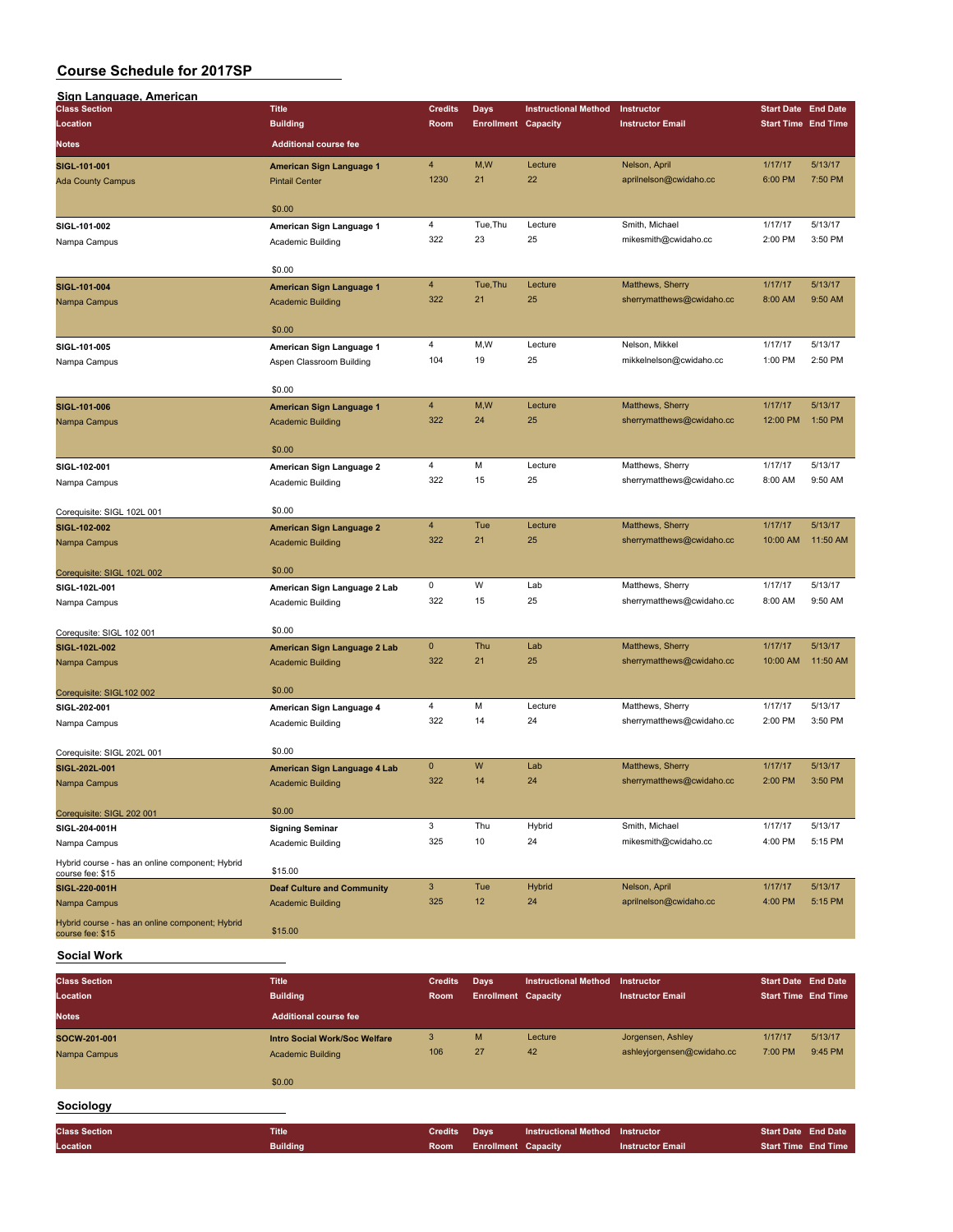| Sociology                                                           |                                                             |                           |                            |                             |                                                   |                            |                     |
|---------------------------------------------------------------------|-------------------------------------------------------------|---------------------------|----------------------------|-----------------------------|---------------------------------------------------|----------------------------|---------------------|
| <b>Notes</b>                                                        | <b>Additional course fee</b>                                |                           |                            |                             |                                                   |                            |                     |
| SOCY-101-001                                                        | <b>Intro to Sociology</b>                                   | $\mathbf{3}$              | Tue, Thu                   | Lecture                     | Dickinson, Charles                                | 1/17/17                    | 5/13/17             |
| <b>Ada County Campus</b>                                            | <b>Pintail Center</b>                                       | 1230                      | 22                         | 24                          | charlesdickinson@cwidaho.cc                       | 10:00 AM                   | 11:15 AM            |
|                                                                     |                                                             |                           |                            |                             |                                                   |                            |                     |
|                                                                     | \$0.00                                                      |                           |                            |                             |                                                   |                            |                     |
| SOCY-101-002H                                                       | Intro to Sociology                                          | 3<br>106                  | Tue<br>39                  | Hybrid<br>40                | Johanek, Kimberly<br>kimjohanek@cwidaho.cc        | 1/17/17<br>1:00 PM         | 5/13/17<br>2:15 PM  |
| Nampa Campus                                                        | Aspen Classroom Building                                    |                           |                            |                             |                                                   |                            |                     |
| Hybrid course - has an online component; Hybrid<br>course fee: \$15 | \$15.00                                                     |                           |                            |                             |                                                   |                            |                     |
| SOCY-101-003                                                        | <b>Intro to Sociology</b>                                   | $\ensuremath{\mathsf{3}}$ | M,W                        | Lecture                     | Dickinson, Charles                                | 1/17/17                    | 5/13/17             |
| <b>Ada County Campus</b>                                            | <b>Pintail Center</b>                                       | 1318                      | 42                         | 42                          | charlesdickinson@cwidaho.cc                       | 11:30 AM                   | 12:45 PM            |
|                                                                     | \$0.00                                                      |                           |                            |                             |                                                   |                            |                     |
| SOCY-101-004                                                        | Intro to Sociology                                          | 3                         | Tue, Thu                   | Lecture                     | Reed, Robert                                      | 1/17/17                    | 5/13/17             |
| Ada County Campus                                                   | <b>Pintail Center</b>                                       | 1318                      | 20                         | 42                          | robertreed@cwidaho.cc                             | 7:00 AM                    | 8:15 AM             |
|                                                                     |                                                             |                           |                            |                             |                                                   |                            |                     |
|                                                                     | \$0.00                                                      |                           |                            |                             |                                                   |                            |                     |
| SOCY-101-005                                                        | <b>Intro to Sociology</b>                                   | $\mathbf{3}$              | M,W                        | Lecture                     | Dickinson, Charles                                | 1/17/17                    | 5/13/17             |
| <b>Ada County Campus</b>                                            | <b>Pintail Center</b>                                       | 1208                      | 29                         | 30                          | charlesdickinson@cwidaho.cc                       | 1:00 PM                    | 2:15 PM             |
|                                                                     | \$0.00                                                      |                           |                            |                             |                                                   |                            |                     |
| SOCY-101-006H                                                       | Intro to Sociology                                          | 3                         | Tue                        | Hybrid                      | Armstrong, Jacob                                  | 1/17/17                    | 5/13/17             |
| Nampa Campus                                                        | Aspen Classroom Building                                    | 127                       | 36                         | 40                          | jacobarmstrong@cwidaho.cc                         | 2:30 PM                    | 3:45 PM             |
| Hybrid course - has an online component; Hybrid                     |                                                             |                           |                            |                             |                                                   |                            |                     |
| course fee: \$15                                                    | \$15.00                                                     |                           |                            |                             |                                                   |                            |                     |
| SOCY-101-008                                                        | <b>Intro to Sociology</b>                                   | $\mathbf{3}$<br>1208      | F<br>30                    | Lecture<br>30               | Dickinson, Charles<br>charlesdickinson@cwidaho.cc | 1/17/17<br>8:00 AM         | 5/13/17<br>10:45 AM |
| <b>Ada County Campus</b>                                            | <b>Pintail Center</b>                                       |                           |                            |                             |                                                   |                            |                     |
|                                                                     | \$0.00                                                      |                           |                            |                             |                                                   |                            |                     |
| SOCY-101-010W                                                       | Intro to Sociology                                          | 3                         |                            | On-Line                     | Armstrong, Jacob                                  | 1/17/17                    | 5/13/17             |
| Online                                                              | Online                                                      | ONL                       | 35                         | 35                          | jacobarmstrong@cwidaho.cc                         |                            |                     |
|                                                                     |                                                             |                           |                            |                             |                                                   |                            |                     |
| Online course fee: \$30                                             | \$30.00                                                     | $\mathbf{3}$              |                            |                             |                                                   | 1/17/17                    | 5/13/17             |
| SOCY-101-011W<br>Online                                             | <b>Intro to Sociology</b>                                   | <b>ONL</b>                | 34                         | On-Line<br>35               | Armstrong, Jacob<br>jacobarmstrong@cwidaho.cc     |                            |                     |
|                                                                     | Online                                                      |                           |                            |                             |                                                   |                            |                     |
| Online course fee: \$30                                             | \$30.00                                                     |                           |                            |                             |                                                   |                            |                     |
| SOCY-101-012W                                                       | Intro to Sociology                                          | 3                         |                            | On-Line                     | Armstrong, Jacob                                  | 1/17/17                    | 5/13/17             |
| Online                                                              | Online                                                      | ONL                       | 34                         | 35                          | jacobarmstrong@cwidaho.cc                         |                            |                     |
|                                                                     |                                                             |                           |                            |                             |                                                   |                            |                     |
| Online course fee: \$30                                             | \$30.00                                                     | $\ensuremath{\mathsf{3}}$ |                            | On-Line                     | Armstrong, Jacob                                  | 1/17/17                    | 5/13/17             |
| SOCY-101-013W<br>Online                                             | <b>Intro to Sociology</b><br>Online                         | <b>ONL</b>                | 34                         | 35                          | jacobarmstrong@cwidaho.cc                         |                            |                     |
|                                                                     |                                                             |                           |                            |                             |                                                   |                            |                     |
| Online course fee: \$30                                             | \$30.00                                                     |                           |                            |                             |                                                   |                            |                     |
| SOCY-101-014W                                                       | Intro to Sociology                                          | 3                         |                            | On-Line                     | Dexheimer, Daniel                                 | 1/17/17                    | 5/13/17             |
| Online                                                              | Online                                                      | ONL                       | 35                         | 35                          | dandexheimer@cwidaho.cc                           |                            |                     |
|                                                                     | \$30.00                                                     |                           |                            |                             |                                                   |                            |                     |
| Online course fee: \$30<br>SOCY-101-015W                            | <b>Intro to Sociology</b>                                   | $\ensuremath{\mathsf{3}}$ |                            | On-Line                     | Armstrong, Jacob                                  | 1/17/17                    | 5/13/17             |
| Online                                                              | Online                                                      | <b>ONL</b>                | 35                         | 35                          | jacobarmstrong@cwidaho.cc                         |                            |                     |
|                                                                     |                                                             |                           |                            |                             |                                                   |                            |                     |
|                                                                     | \$30.00                                                     |                           |                            |                             |                                                   |                            |                     |
| SOCY-102-001                                                        | <b>Social Problems</b>                                      | 3<br>1206                 | Tue, Thu<br>29             | Lecture<br>30               | Dickinson, Charles                                | 1/17/17<br>1:00 PM         | 5/13/17<br>2:15 PM  |
| Ada County Campus                                                   | <b>Pintail Center</b>                                       |                           |                            |                             | charlesdickinson@cwidaho.cc                       |                            |                     |
|                                                                     | \$0.00                                                      |                           |                            |                             |                                                   |                            |                     |
| SOCY-102-002                                                        | <b>Social Problems</b>                                      | $\ensuremath{\mathsf{3}}$ | ${\sf W}$                  | Lecture                     | Jorgensen, Ashley                                 | 1/17/17                    | 5/13/17             |
| Nampa Campus                                                        | <b>Academic Building</b>                                    | 102E                      | 42                         | 44                          | ashleyjorgensen@cwidaho.cc                        | 7:00 PM                    | 9:45 PM             |
|                                                                     |                                                             |                           |                            |                             |                                                   |                            |                     |
|                                                                     | \$0.00                                                      | 3                         | M,W                        | Lecture                     | Dickinson, Charles                                | 1/17/17                    | 5/13/17             |
| SOCY-238-001<br>Ada County Campus                                   | <b>Race &amp; Ethnic Relations</b><br><b>Pintail Center</b> | 1320                      | 20                         | 30                          | charlesdickinson@cwidaho.cc                       | 2:30 PM                    | 3:45 PM             |
|                                                                     |                                                             |                           |                            |                             |                                                   |                            |                     |
|                                                                     | \$0.00                                                      |                           |                            |                             |                                                   |                            |                     |
| <b>Software Development</b>                                         |                                                             |                           |                            |                             |                                                   |                            |                     |
|                                                                     |                                                             |                           |                            |                             |                                                   |                            |                     |
| <b>Class Section</b>                                                | <b>Title</b>                                                | <b>Credits</b>            | <b>Days</b>                | <b>Instructional Method</b> | Instructor                                        | <b>Start Date End Date</b> |                     |
| Location                                                            | <b>Building</b>                                             | Room                      | <b>Enrollment Capacity</b> |                             | <b>Instructor Email</b>                           | <b>Start Time End Time</b> |                     |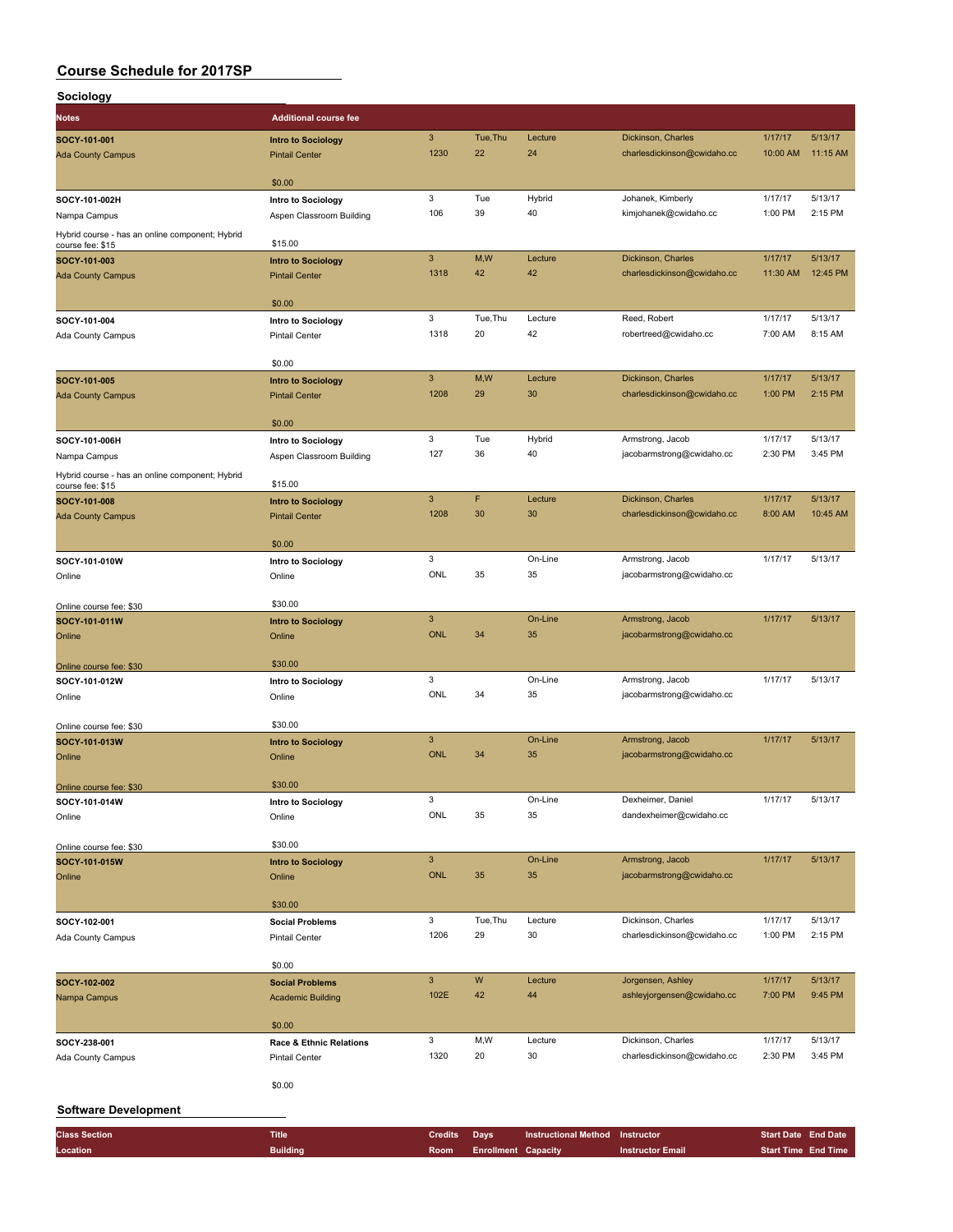| <b>Software Development</b>                       |                                                               |                                |                            |                             |                            |                   |                            |
|---------------------------------------------------|---------------------------------------------------------------|--------------------------------|----------------------------|-----------------------------|----------------------------|-------------------|----------------------------|
| <b>Notes</b>                                      | <b>Additional course fee</b>                                  |                                |                            |                             |                            |                   |                            |
| SWDV-105-001                                      |                                                               | $\overline{4}$                 | M, Tue, W, Thu Lecture     |                             | Lowenstein, Elisa          | 1/17/17           | 2/18/17                    |
| <b>Ada County Campus</b>                          | Intro to Programming<br><b>Pintail Center</b>                 | 1404                           | 19                         | 20                          | elisalowenstein@cwidaho.cc | 3:00 PM           | 7:00 PM                    |
|                                                   |                                                               |                                |                            |                             |                            |                   |                            |
|                                                   | \$0.00                                                        |                                |                            |                             |                            |                   |                            |
| SWDV-110-001                                      | Intermediate Programming                                      | $\overline{4}$                 | M, Tue, W, Thu Lecture     |                             | Lowenstein, Elisa          | 2/21/17           | 3/25/17                    |
| Ada County Campus                                 | <b>Pintail Center</b>                                         | 1404                           | 19                         | 20                          | elisalowenstein@cwidaho.cc | 3:00 PM           | 7:00 PM                    |
|                                                   |                                                               |                                |                            |                             |                            |                   |                            |
|                                                   | \$0.00                                                        |                                |                            |                             |                            |                   |                            |
| SWDV-115-001                                      | <b>Web Application Development</b>                            | $\overline{4}$<br>1404         | M, Tue, W, Thu Lecture     | 20                          | Lowenstein, Elisa          | 4/3/17            | 5/6/17<br>7:00 PM          |
| <b>Ada County Campus</b>                          | <b>Pintail Center</b>                                         |                                | 19                         |                             | elisalowenstein@cwidaho.cc | 3:00 PM           |                            |
|                                                   | \$0.00                                                        |                                |                            |                             |                            |                   |                            |
| SWDV-131-001                                      | <b>Web Styling</b>                                            | $\overline{4}$                 | M, Tue, W, Thu Lecture     |                             | Hawke, Patrick             | 1/17/17           | 2/18/17                    |
| Ada County Campus                                 | <b>Pintail Center</b>                                         | 1404                           | 17                         | 20                          | patrickhawke@cwidaho.cc    | 9:00 AM           | 1:00 PM                    |
|                                                   |                                                               |                                |                            |                             |                            |                   |                            |
|                                                   | \$0.00                                                        |                                |                            |                             |                            |                   |                            |
| SWDV-146-001                                      | <b>Server Operating Systems</b>                               | $\overline{4}$                 | M, Tue, W, Thu Lecture     |                             | Hawke, Patrick             | 2/21/17           | 3/25/17                    |
| <b>Ada County Campus</b>                          | <b>Pintail Center</b>                                         | 1404                           | 17                         | 20                          | patrickhawke@cwidaho.cc    | 9:00 AM           | 1:00 PM                    |
|                                                   |                                                               |                                |                            |                             |                            |                   |                            |
|                                                   | \$0.00                                                        | 4                              | M, Tue, W, Thu Lecture     |                             | Hawke, Patrick             | 4/3/17            | 5/6/17                     |
| SWDV-152-001                                      | <b>Systems Analysis &amp; Design</b><br><b>Pintail Center</b> | 1404                           | 17                         | 20                          | patrickhawke@cwidaho.cc    | 9:00 AM           | 1:00 PM                    |
| Ada County Campus                                 |                                                               |                                |                            |                             |                            |                   |                            |
|                                                   | \$0.00                                                        |                                |                            |                             |                            |                   |                            |
| SWDV-250-001                                      | <b>Content Management Systems</b>                             | $\overline{4}$                 | M, Tue, W, Thu Lecture     |                             | Wokersien, Virginia        | 1/17/17           | 2/18/17                    |
| <b>Ada County Campus</b>                          | <b>Pintail Center</b>                                         | 1402                           | 9                          | 20                          | jennywokersien@cwidaho.cc  | 9:00 AM           | 1:00 PM                    |
|                                                   |                                                               |                                |                            |                             |                            |                   |                            |
| First 5 week session                              | \$0.00                                                        |                                |                            |                             |                            |                   |                            |
| SWDV-265-001                                      | <b>Mobile Development</b>                                     | $\overline{\mathbf{4}}$        | M, Tue, W, Thu Lecture     |                             | Wokersien, Virginia        | 2/21/17           | 3/25/17                    |
| Ada County Campus                                 | <b>Pintail Center</b>                                         | 1402                           | 9                          | 20                          | jennywokersien@cwidaho.cc  | 9:00 AM           | 1:00 PM                    |
|                                                   |                                                               |                                |                            |                             |                            |                   |                            |
| Second 5 week session                             | \$0.00                                                        | $\overline{4}$                 | M, Tue, W, Thu Lecture     |                             | Wokersien, Virginia        | 4/3/17            | 5/6/17                     |
| <b>SWDV-280-001</b><br><b>Ada County Campus</b>   | <b>Collaborative Development</b><br><b>Pintail Center</b>     | 1402                           | 9                          | 20                          | jennywokersien@cwidaho.cc  | 9:00 AM           | 1:00 PM                    |
|                                                   |                                                               |                                |                            |                             |                            |                   |                            |
| Third 5 week session; Additional course fee: \$50 | \$50.00                                                       |                                |                            |                             |                            |                   |                            |
|                                                   |                                                               |                                |                            |                             |                            |                   |                            |
| Spanish                                           |                                                               |                                |                            |                             |                            |                   |                            |
| <b>Class Section</b>                              | <b>Title</b>                                                  | <b>Credits</b>                 | <b>Days</b>                | <b>Instructional Method</b> | Instructor                 | <b>Start Date</b> | <b>End Date</b>            |
| Location                                          | <b>Building</b>                                               | Room                           | <b>Enrollment Capacity</b> |                             | <b>Instructor Email</b>    |                   | <b>Start Time End Time</b> |
| <b>Notes</b>                                      | <b>Additional course fee</b>                                  |                                |                            |                             |                            |                   |                            |
| SPAN-101-001                                      | <b>Elementary Spanish 1</b>                                   | $\overline{4}$                 | M,W                        | Lecture                     | Holt, Janel                | 1/17/17           | 5/13/17                    |
| <b>Ada County Campus</b>                          | <b>Pintail Center</b>                                         | 1206                           | 24                         | 24                          | janelholt@cwidaho.cc       | 11:30 AM          | 1:20 PM                    |
|                                                   |                                                               |                                |                            |                             |                            |                   |                            |
|                                                   | \$0.00                                                        |                                |                            |                             |                            |                   |                            |
| SPAN-101-003W                                     | <b>Elementary Spanish 1</b>                                   | $\overline{4}$                 |                            | On-Line                     | Holt, Janel                | 1/17/17           | 5/13/17                    |
| Online                                            | Online                                                        | ONL                            | 28                         | 29                          | janelholt@cwidaho.cc       |                   |                            |
|                                                   |                                                               |                                |                            |                             |                            |                   |                            |
| Online course fee: \$40                           | \$40.00                                                       |                                |                            |                             |                            |                   |                            |
| SPAN-101-006W                                     | <b>Elementary Spanish 1</b>                                   | $\overline{\mathbf{4}}$<br>ONL |                            | On-Line                     | Vassar, Amy                | 1/17/17           | 5/13/17                    |
| Online                                            | Online                                                        |                                | 28                         | 29                          | amyvassar@cwidaho.cc       |                   |                            |
| Online course fee: \$40                           | \$40.00                                                       |                                |                            |                             |                            |                   |                            |
| SPAN-101-007                                      | <b>Elementary Spanish 1</b>                                   | $\overline{4}$                 | Tue, Thu                   | Lecture                     | Sheehy, Craig              | 1/17/17           | 5/13/17                    |
| Nampa Campus                                      | Aspen Classroom Building                                      | 108                            | 27                         | 29                          | craigsheehy@cwidaho.cc     | 5:30 PM           | 7:20 PM                    |
|                                                   |                                                               |                                |                            |                             |                            |                   |                            |
|                                                   | \$0.00                                                        |                                |                            |                             |                            |                   |                            |
| SPAN-101-008W                                     | <b>Elementary Spanish 1</b>                                   | $\overline{\mathbf{4}}$        |                            | On-Line                     | Vassar, Amy                | 1/17/17           | 5/13/17                    |
| Online                                            | Online                                                        | <b>ONL</b>                     | 28                         | 29                          | amyvassar@cwidaho.cc       |                   |                            |
|                                                   |                                                               |                                |                            |                             |                            |                   |                            |
| Online course fee: \$40                           | \$40.00                                                       |                                |                            |                             |                            |                   |                            |

**SPAN-101-009 Elementary Spanish 1** 4 Tue,Thu Lecture Shue, Aaron 1/17/17 5/13/17 Nampa Campus **Aspen Classroom Building** 108 26 26 29 Maxwell Aspen Classroom Building \$0.00 **SPAN-101-021H Elementary Spanish 1** 4 Thu Hybrid Hart, Brent 1/17/17 5/13/17<br>Nampa Campus 2:30 PM 4:20 PM Aspen Classroom Building 104 15 29 brenthart@cwidaho.cc 2:30 PM 4:20 PM Nampa Campus **Aspen Classroom Building** 104 15 29 brenthart @cwidaho.cc 2:30 PM 4:30 PM 4:30 PM 4:30 PM 4:30 PM 4:30 PM 4:30 PM 4:30 PM 4:30 PM 4:30 PM 4:30 PM 4:30 PM 4:30 PM 4:30 PM 4:30 PM 4:30 PM 4:30 PM 4:30 PM 4:30 P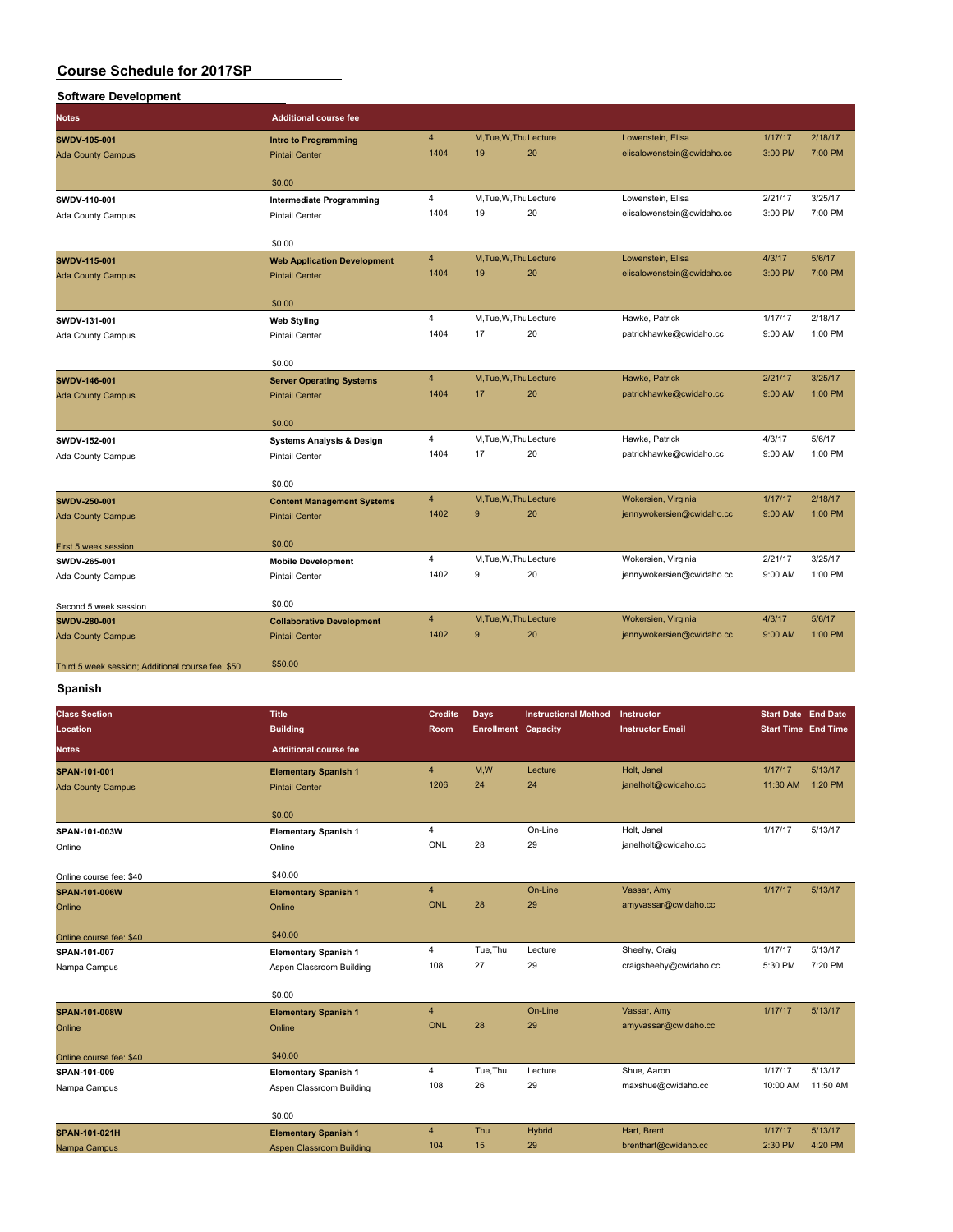| <b>Title</b><br><b>Credits</b><br><b>Instructional Method</b><br><b>Start Date End Date</b><br>Days<br>Instructor<br>Location<br><b>Building</b><br>Room<br><b>Enrollment Capacity</b><br><b>Instructor Email</b><br><b>Start Time End Time</b><br><b>Additional course fee</b><br><b>Notes</b><br>Hybrid course - has an online component; Hybrid<br>\$20.00<br>course fee: \$20<br>4<br>M,W<br>1/17/17<br>5/13/17<br>Lecture<br>Shue, Aaron<br>SPAN-101-023<br><b>Elementary Spanish 1</b><br>322<br>28<br>29<br>maxshue@cwidaho.cc<br>10:00 AM<br>11:50 AM<br>Nampa Campus<br>Academic Building<br>\$0.00<br>4<br>On-Line<br>Holt, Janel<br>1/17/17<br>5/13/17<br>SPAN-102-002W<br><b>Elementary Spanish 2</b><br>29<br><b>ONL</b><br>29<br>janelholt@cwidaho.cc<br>Online<br>Online<br>\$40.00<br>4<br>Tue<br>Hybrid<br>Shue, Aaron<br>1/17/17<br>5/13/17<br><b>Elementary Spanish 2</b><br>104<br>20<br>29<br>2:30 PM<br>4:20 PM<br>maxshue@cwidaho.cc<br>Aspen Classroom Building<br>\$20.00<br>M,W<br>4<br>Shue, Aaron<br>1/17/17<br>5/13/17<br>Lecture<br><b>Intermediate Spanish 2</b><br>218<br>$\overline{7}$<br>29<br>maxshue@cwidaho.cc<br>1:00 PM<br>2:50 PM<br>Nampa Campus<br><b>Academic Building</b><br>\$0.00<br><b>Surgical Technology</b><br><b>Title</b><br><b>Instructional Method</b><br><b>Start Date End Date</b><br><b>Class Section</b><br><b>Credits</b><br>Days<br>Instructor<br><b>Building</b><br><b>Start Time End Time</b><br>Location<br><b>Room</b><br><b>Enrollment Capacity</b><br><b>Instructor Email</b><br><b>Notes</b><br><b>Additional course fee</b><br>6<br>F<br>5/13/17<br>Lecture<br>Bourbonnais, Mona<br>1/17/17<br><b>Surgical Procedures</b><br>2210<br>18<br>18<br>9:00 AM<br>11:50 AM<br>monabourbonnais@cwidaho.cc<br><b>Quail Court Building</b><br><b>Ada County Campus</b><br>Restricted: Surgical Technology majors only.<br>\$237.00<br>Additional course fee: \$237<br>6<br>M<br>Lecture<br>Bourbonnais, Mona<br>1/17/17<br>5/13/17<br>SURG-111-001<br><b>Surgical Procedures</b><br>2210<br>18<br>18<br>12:50 PM<br>monabourbonnais@cwidaho.cc<br>10:00 AM<br>Ada County Campus<br>Quail Court Building<br>Restricted: Surgical Technology majors only.<br>\$237.00<br>Additional course fee: \$237<br>M<br>$\mathbf{1}$<br>1/17/17<br>5/13/17<br>Lecture<br>Bourbonnais, Mona<br>Peri Operative Care of Surg Pt<br>2210<br>4:00 PM<br>18<br>18<br>monabourbonnais@cwidaho.cc<br>1:00 PM<br><b>Ada County Campus</b><br><b>Quail Court Building</b><br>\$0.00<br>Restricted: Surgical Technology majors only.<br>1<br>M<br>Lecture<br>1/17/17<br>5/13/17<br>Wachter, Angela<br>SURG-116-001<br>Peri Operative Care of Surg Pt<br>2210<br>18<br>18<br>angiewachter@cwidaho.cc<br>1:00 PM<br>4:00 PM<br>Ada County Campus<br><b>Quail Court Building</b><br>\$0.00<br>8<br>Tue, W, Thu<br>Boggs, William<br>1/17/17<br>5/13/17<br>Lab<br><b>Surgery Clincal Practice</b><br><b>CMTY</b><br>2:30 PM<br>18<br>18<br>biffboggs@cwidaho.cc<br>6:30 AM<br><b>Community Locations</b><br><b>Community Location</b><br>\$0.00<br>Restricted: Surgical Technology majors only.<br>8<br>Tue, W, Thu Lab<br>Bourbonnais, Mona<br>1/17/17<br>5/13/17<br><b>Surgery Clincal Practice</b><br><b>CMTY</b><br>18<br>18<br>2:30 PM<br>monabourbonnais@cwidaho.cc<br>6:30 AM<br>Community Locations<br>Community Location<br>\$0.00<br>8<br>Tue, W, Thu<br>Fitzgerald, Stacy<br>1/17/17<br>5/13/17<br>Lab<br><b>Surgery Clincal Practice</b><br><b>CMTY</b><br>2:30 PM<br>18<br>18<br>stacyfitzgerald@cwidaho.cc<br>6:30 AM<br><b>Community Location</b><br>\$0.00<br>8<br>Tue,W,Thu<br>Wachter, Angela<br>1/17/17<br>5/13/17<br>Lab<br><b>Surgery Clincal Practice</b><br><b>CMTY</b><br>18<br>18<br>angiewachter@cwidaho.cc<br>6:30 AM<br>2:30 PM<br>Community Location<br>\$0.00 | Spanish                                                             |  |  |  |  |
|------------------------------------------------------------------------------------------------------------------------------------------------------------------------------------------------------------------------------------------------------------------------------------------------------------------------------------------------------------------------------------------------------------------------------------------------------------------------------------------------------------------------------------------------------------------------------------------------------------------------------------------------------------------------------------------------------------------------------------------------------------------------------------------------------------------------------------------------------------------------------------------------------------------------------------------------------------------------------------------------------------------------------------------------------------------------------------------------------------------------------------------------------------------------------------------------------------------------------------------------------------------------------------------------------------------------------------------------------------------------------------------------------------------------------------------------------------------------------------------------------------------------------------------------------------------------------------------------------------------------------------------------------------------------------------------------------------------------------------------------------------------------------------------------------------------------------------------------------------------------------------------------------------------------------------------------------------------------------------------------------------------------------------------------------------------------------------------------------------------------------------------------------------------------------------------------------------------------------------------------------------------------------------------------------------------------------------------------------------------------------------------------------------------------------------------------------------------------------------------------------------------------------------------------------------------------------------------------------------------------------------------------------------------------------------------------------------------------------------------------------------------------------------------------------------------------------------------------------------------------------------------------------------------------------------------------------------------------------------------------------------------------------------------------------------------------------------------------------------------------------------------------------------------------------------------------------------------------------------------------------------------------------------------------------------------------------------------------------------------------------------------------------------------------------------------------------------------------------------------------------------------------------------------------------------------------------------------------------------------------------------------------------------------------------------------------------------------------------------------------------------------------------------------------------------------------------|---------------------------------------------------------------------|--|--|--|--|
|                                                                                                                                                                                                                                                                                                                                                                                                                                                                                                                                                                                                                                                                                                                                                                                                                                                                                                                                                                                                                                                                                                                                                                                                                                                                                                                                                                                                                                                                                                                                                                                                                                                                                                                                                                                                                                                                                                                                                                                                                                                                                                                                                                                                                                                                                                                                                                                                                                                                                                                                                                                                                                                                                                                                                                                                                                                                                                                                                                                                                                                                                                                                                                                                                                                                                                                                                                                                                                                                                                                                                                                                                                                                                                                                                                                                                              | <b>Class Section</b>                                                |  |  |  |  |
|                                                                                                                                                                                                                                                                                                                                                                                                                                                                                                                                                                                                                                                                                                                                                                                                                                                                                                                                                                                                                                                                                                                                                                                                                                                                                                                                                                                                                                                                                                                                                                                                                                                                                                                                                                                                                                                                                                                                                                                                                                                                                                                                                                                                                                                                                                                                                                                                                                                                                                                                                                                                                                                                                                                                                                                                                                                                                                                                                                                                                                                                                                                                                                                                                                                                                                                                                                                                                                                                                                                                                                                                                                                                                                                                                                                                                              |                                                                     |  |  |  |  |
|                                                                                                                                                                                                                                                                                                                                                                                                                                                                                                                                                                                                                                                                                                                                                                                                                                                                                                                                                                                                                                                                                                                                                                                                                                                                                                                                                                                                                                                                                                                                                                                                                                                                                                                                                                                                                                                                                                                                                                                                                                                                                                                                                                                                                                                                                                                                                                                                                                                                                                                                                                                                                                                                                                                                                                                                                                                                                                                                                                                                                                                                                                                                                                                                                                                                                                                                                                                                                                                                                                                                                                                                                                                                                                                                                                                                                              |                                                                     |  |  |  |  |
|                                                                                                                                                                                                                                                                                                                                                                                                                                                                                                                                                                                                                                                                                                                                                                                                                                                                                                                                                                                                                                                                                                                                                                                                                                                                                                                                                                                                                                                                                                                                                                                                                                                                                                                                                                                                                                                                                                                                                                                                                                                                                                                                                                                                                                                                                                                                                                                                                                                                                                                                                                                                                                                                                                                                                                                                                                                                                                                                                                                                                                                                                                                                                                                                                                                                                                                                                                                                                                                                                                                                                                                                                                                                                                                                                                                                                              |                                                                     |  |  |  |  |
|                                                                                                                                                                                                                                                                                                                                                                                                                                                                                                                                                                                                                                                                                                                                                                                                                                                                                                                                                                                                                                                                                                                                                                                                                                                                                                                                                                                                                                                                                                                                                                                                                                                                                                                                                                                                                                                                                                                                                                                                                                                                                                                                                                                                                                                                                                                                                                                                                                                                                                                                                                                                                                                                                                                                                                                                                                                                                                                                                                                                                                                                                                                                                                                                                                                                                                                                                                                                                                                                                                                                                                                                                                                                                                                                                                                                                              |                                                                     |  |  |  |  |
|                                                                                                                                                                                                                                                                                                                                                                                                                                                                                                                                                                                                                                                                                                                                                                                                                                                                                                                                                                                                                                                                                                                                                                                                                                                                                                                                                                                                                                                                                                                                                                                                                                                                                                                                                                                                                                                                                                                                                                                                                                                                                                                                                                                                                                                                                                                                                                                                                                                                                                                                                                                                                                                                                                                                                                                                                                                                                                                                                                                                                                                                                                                                                                                                                                                                                                                                                                                                                                                                                                                                                                                                                                                                                                                                                                                                                              |                                                                     |  |  |  |  |
|                                                                                                                                                                                                                                                                                                                                                                                                                                                                                                                                                                                                                                                                                                                                                                                                                                                                                                                                                                                                                                                                                                                                                                                                                                                                                                                                                                                                                                                                                                                                                                                                                                                                                                                                                                                                                                                                                                                                                                                                                                                                                                                                                                                                                                                                                                                                                                                                                                                                                                                                                                                                                                                                                                                                                                                                                                                                                                                                                                                                                                                                                                                                                                                                                                                                                                                                                                                                                                                                                                                                                                                                                                                                                                                                                                                                                              |                                                                     |  |  |  |  |
|                                                                                                                                                                                                                                                                                                                                                                                                                                                                                                                                                                                                                                                                                                                                                                                                                                                                                                                                                                                                                                                                                                                                                                                                                                                                                                                                                                                                                                                                                                                                                                                                                                                                                                                                                                                                                                                                                                                                                                                                                                                                                                                                                                                                                                                                                                                                                                                                                                                                                                                                                                                                                                                                                                                                                                                                                                                                                                                                                                                                                                                                                                                                                                                                                                                                                                                                                                                                                                                                                                                                                                                                                                                                                                                                                                                                                              |                                                                     |  |  |  |  |
|                                                                                                                                                                                                                                                                                                                                                                                                                                                                                                                                                                                                                                                                                                                                                                                                                                                                                                                                                                                                                                                                                                                                                                                                                                                                                                                                                                                                                                                                                                                                                                                                                                                                                                                                                                                                                                                                                                                                                                                                                                                                                                                                                                                                                                                                                                                                                                                                                                                                                                                                                                                                                                                                                                                                                                                                                                                                                                                                                                                                                                                                                                                                                                                                                                                                                                                                                                                                                                                                                                                                                                                                                                                                                                                                                                                                                              |                                                                     |  |  |  |  |
|                                                                                                                                                                                                                                                                                                                                                                                                                                                                                                                                                                                                                                                                                                                                                                                                                                                                                                                                                                                                                                                                                                                                                                                                                                                                                                                                                                                                                                                                                                                                                                                                                                                                                                                                                                                                                                                                                                                                                                                                                                                                                                                                                                                                                                                                                                                                                                                                                                                                                                                                                                                                                                                                                                                                                                                                                                                                                                                                                                                                                                                                                                                                                                                                                                                                                                                                                                                                                                                                                                                                                                                                                                                                                                                                                                                                                              |                                                                     |  |  |  |  |
|                                                                                                                                                                                                                                                                                                                                                                                                                                                                                                                                                                                                                                                                                                                                                                                                                                                                                                                                                                                                                                                                                                                                                                                                                                                                                                                                                                                                                                                                                                                                                                                                                                                                                                                                                                                                                                                                                                                                                                                                                                                                                                                                                                                                                                                                                                                                                                                                                                                                                                                                                                                                                                                                                                                                                                                                                                                                                                                                                                                                                                                                                                                                                                                                                                                                                                                                                                                                                                                                                                                                                                                                                                                                                                                                                                                                                              | Online course fee: \$40                                             |  |  |  |  |
|                                                                                                                                                                                                                                                                                                                                                                                                                                                                                                                                                                                                                                                                                                                                                                                                                                                                                                                                                                                                                                                                                                                                                                                                                                                                                                                                                                                                                                                                                                                                                                                                                                                                                                                                                                                                                                                                                                                                                                                                                                                                                                                                                                                                                                                                                                                                                                                                                                                                                                                                                                                                                                                                                                                                                                                                                                                                                                                                                                                                                                                                                                                                                                                                                                                                                                                                                                                                                                                                                                                                                                                                                                                                                                                                                                                                                              | SPAN-102-004H                                                       |  |  |  |  |
|                                                                                                                                                                                                                                                                                                                                                                                                                                                                                                                                                                                                                                                                                                                                                                                                                                                                                                                                                                                                                                                                                                                                                                                                                                                                                                                                                                                                                                                                                                                                                                                                                                                                                                                                                                                                                                                                                                                                                                                                                                                                                                                                                                                                                                                                                                                                                                                                                                                                                                                                                                                                                                                                                                                                                                                                                                                                                                                                                                                                                                                                                                                                                                                                                                                                                                                                                                                                                                                                                                                                                                                                                                                                                                                                                                                                                              | Nampa Campus                                                        |  |  |  |  |
|                                                                                                                                                                                                                                                                                                                                                                                                                                                                                                                                                                                                                                                                                                                                                                                                                                                                                                                                                                                                                                                                                                                                                                                                                                                                                                                                                                                                                                                                                                                                                                                                                                                                                                                                                                                                                                                                                                                                                                                                                                                                                                                                                                                                                                                                                                                                                                                                                                                                                                                                                                                                                                                                                                                                                                                                                                                                                                                                                                                                                                                                                                                                                                                                                                                                                                                                                                                                                                                                                                                                                                                                                                                                                                                                                                                                                              | Hybrid course - has an online component; Hybrid<br>course fee: \$20 |  |  |  |  |
|                                                                                                                                                                                                                                                                                                                                                                                                                                                                                                                                                                                                                                                                                                                                                                                                                                                                                                                                                                                                                                                                                                                                                                                                                                                                                                                                                                                                                                                                                                                                                                                                                                                                                                                                                                                                                                                                                                                                                                                                                                                                                                                                                                                                                                                                                                                                                                                                                                                                                                                                                                                                                                                                                                                                                                                                                                                                                                                                                                                                                                                                                                                                                                                                                                                                                                                                                                                                                                                                                                                                                                                                                                                                                                                                                                                                                              | SPAN-202-001                                                        |  |  |  |  |
|                                                                                                                                                                                                                                                                                                                                                                                                                                                                                                                                                                                                                                                                                                                                                                                                                                                                                                                                                                                                                                                                                                                                                                                                                                                                                                                                                                                                                                                                                                                                                                                                                                                                                                                                                                                                                                                                                                                                                                                                                                                                                                                                                                                                                                                                                                                                                                                                                                                                                                                                                                                                                                                                                                                                                                                                                                                                                                                                                                                                                                                                                                                                                                                                                                                                                                                                                                                                                                                                                                                                                                                                                                                                                                                                                                                                                              |                                                                     |  |  |  |  |
|                                                                                                                                                                                                                                                                                                                                                                                                                                                                                                                                                                                                                                                                                                                                                                                                                                                                                                                                                                                                                                                                                                                                                                                                                                                                                                                                                                                                                                                                                                                                                                                                                                                                                                                                                                                                                                                                                                                                                                                                                                                                                                                                                                                                                                                                                                                                                                                                                                                                                                                                                                                                                                                                                                                                                                                                                                                                                                                                                                                                                                                                                                                                                                                                                                                                                                                                                                                                                                                                                                                                                                                                                                                                                                                                                                                                                              |                                                                     |  |  |  |  |
|                                                                                                                                                                                                                                                                                                                                                                                                                                                                                                                                                                                                                                                                                                                                                                                                                                                                                                                                                                                                                                                                                                                                                                                                                                                                                                                                                                                                                                                                                                                                                                                                                                                                                                                                                                                                                                                                                                                                                                                                                                                                                                                                                                                                                                                                                                                                                                                                                                                                                                                                                                                                                                                                                                                                                                                                                                                                                                                                                                                                                                                                                                                                                                                                                                                                                                                                                                                                                                                                                                                                                                                                                                                                                                                                                                                                                              |                                                                     |  |  |  |  |
|                                                                                                                                                                                                                                                                                                                                                                                                                                                                                                                                                                                                                                                                                                                                                                                                                                                                                                                                                                                                                                                                                                                                                                                                                                                                                                                                                                                                                                                                                                                                                                                                                                                                                                                                                                                                                                                                                                                                                                                                                                                                                                                                                                                                                                                                                                                                                                                                                                                                                                                                                                                                                                                                                                                                                                                                                                                                                                                                                                                                                                                                                                                                                                                                                                                                                                                                                                                                                                                                                                                                                                                                                                                                                                                                                                                                                              |                                                                     |  |  |  |  |
|                                                                                                                                                                                                                                                                                                                                                                                                                                                                                                                                                                                                                                                                                                                                                                                                                                                                                                                                                                                                                                                                                                                                                                                                                                                                                                                                                                                                                                                                                                                                                                                                                                                                                                                                                                                                                                                                                                                                                                                                                                                                                                                                                                                                                                                                                                                                                                                                                                                                                                                                                                                                                                                                                                                                                                                                                                                                                                                                                                                                                                                                                                                                                                                                                                                                                                                                                                                                                                                                                                                                                                                                                                                                                                                                                                                                                              |                                                                     |  |  |  |  |
|                                                                                                                                                                                                                                                                                                                                                                                                                                                                                                                                                                                                                                                                                                                                                                                                                                                                                                                                                                                                                                                                                                                                                                                                                                                                                                                                                                                                                                                                                                                                                                                                                                                                                                                                                                                                                                                                                                                                                                                                                                                                                                                                                                                                                                                                                                                                                                                                                                                                                                                                                                                                                                                                                                                                                                                                                                                                                                                                                                                                                                                                                                                                                                                                                                                                                                                                                                                                                                                                                                                                                                                                                                                                                                                                                                                                                              |                                                                     |  |  |  |  |
|                                                                                                                                                                                                                                                                                                                                                                                                                                                                                                                                                                                                                                                                                                                                                                                                                                                                                                                                                                                                                                                                                                                                                                                                                                                                                                                                                                                                                                                                                                                                                                                                                                                                                                                                                                                                                                                                                                                                                                                                                                                                                                                                                                                                                                                                                                                                                                                                                                                                                                                                                                                                                                                                                                                                                                                                                                                                                                                                                                                                                                                                                                                                                                                                                                                                                                                                                                                                                                                                                                                                                                                                                                                                                                                                                                                                                              |                                                                     |  |  |  |  |
|                                                                                                                                                                                                                                                                                                                                                                                                                                                                                                                                                                                                                                                                                                                                                                                                                                                                                                                                                                                                                                                                                                                                                                                                                                                                                                                                                                                                                                                                                                                                                                                                                                                                                                                                                                                                                                                                                                                                                                                                                                                                                                                                                                                                                                                                                                                                                                                                                                                                                                                                                                                                                                                                                                                                                                                                                                                                                                                                                                                                                                                                                                                                                                                                                                                                                                                                                                                                                                                                                                                                                                                                                                                                                                                                                                                                                              | <b>SURG-111-001</b>                                                 |  |  |  |  |
|                                                                                                                                                                                                                                                                                                                                                                                                                                                                                                                                                                                                                                                                                                                                                                                                                                                                                                                                                                                                                                                                                                                                                                                                                                                                                                                                                                                                                                                                                                                                                                                                                                                                                                                                                                                                                                                                                                                                                                                                                                                                                                                                                                                                                                                                                                                                                                                                                                                                                                                                                                                                                                                                                                                                                                                                                                                                                                                                                                                                                                                                                                                                                                                                                                                                                                                                                                                                                                                                                                                                                                                                                                                                                                                                                                                                                              |                                                                     |  |  |  |  |
|                                                                                                                                                                                                                                                                                                                                                                                                                                                                                                                                                                                                                                                                                                                                                                                                                                                                                                                                                                                                                                                                                                                                                                                                                                                                                                                                                                                                                                                                                                                                                                                                                                                                                                                                                                                                                                                                                                                                                                                                                                                                                                                                                                                                                                                                                                                                                                                                                                                                                                                                                                                                                                                                                                                                                                                                                                                                                                                                                                                                                                                                                                                                                                                                                                                                                                                                                                                                                                                                                                                                                                                                                                                                                                                                                                                                                              |                                                                     |  |  |  |  |
|                                                                                                                                                                                                                                                                                                                                                                                                                                                                                                                                                                                                                                                                                                                                                                                                                                                                                                                                                                                                                                                                                                                                                                                                                                                                                                                                                                                                                                                                                                                                                                                                                                                                                                                                                                                                                                                                                                                                                                                                                                                                                                                                                                                                                                                                                                                                                                                                                                                                                                                                                                                                                                                                                                                                                                                                                                                                                                                                                                                                                                                                                                                                                                                                                                                                                                                                                                                                                                                                                                                                                                                                                                                                                                                                                                                                                              |                                                                     |  |  |  |  |
|                                                                                                                                                                                                                                                                                                                                                                                                                                                                                                                                                                                                                                                                                                                                                                                                                                                                                                                                                                                                                                                                                                                                                                                                                                                                                                                                                                                                                                                                                                                                                                                                                                                                                                                                                                                                                                                                                                                                                                                                                                                                                                                                                                                                                                                                                                                                                                                                                                                                                                                                                                                                                                                                                                                                                                                                                                                                                                                                                                                                                                                                                                                                                                                                                                                                                                                                                                                                                                                                                                                                                                                                                                                                                                                                                                                                                              |                                                                     |  |  |  |  |
|                                                                                                                                                                                                                                                                                                                                                                                                                                                                                                                                                                                                                                                                                                                                                                                                                                                                                                                                                                                                                                                                                                                                                                                                                                                                                                                                                                                                                                                                                                                                                                                                                                                                                                                                                                                                                                                                                                                                                                                                                                                                                                                                                                                                                                                                                                                                                                                                                                                                                                                                                                                                                                                                                                                                                                                                                                                                                                                                                                                                                                                                                                                                                                                                                                                                                                                                                                                                                                                                                                                                                                                                                                                                                                                                                                                                                              |                                                                     |  |  |  |  |
|                                                                                                                                                                                                                                                                                                                                                                                                                                                                                                                                                                                                                                                                                                                                                                                                                                                                                                                                                                                                                                                                                                                                                                                                                                                                                                                                                                                                                                                                                                                                                                                                                                                                                                                                                                                                                                                                                                                                                                                                                                                                                                                                                                                                                                                                                                                                                                                                                                                                                                                                                                                                                                                                                                                                                                                                                                                                                                                                                                                                                                                                                                                                                                                                                                                                                                                                                                                                                                                                                                                                                                                                                                                                                                                                                                                                                              |                                                                     |  |  |  |  |
|                                                                                                                                                                                                                                                                                                                                                                                                                                                                                                                                                                                                                                                                                                                                                                                                                                                                                                                                                                                                                                                                                                                                                                                                                                                                                                                                                                                                                                                                                                                                                                                                                                                                                                                                                                                                                                                                                                                                                                                                                                                                                                                                                                                                                                                                                                                                                                                                                                                                                                                                                                                                                                                                                                                                                                                                                                                                                                                                                                                                                                                                                                                                                                                                                                                                                                                                                                                                                                                                                                                                                                                                                                                                                                                                                                                                                              | <b>SURG-116-001</b>                                                 |  |  |  |  |
|                                                                                                                                                                                                                                                                                                                                                                                                                                                                                                                                                                                                                                                                                                                                                                                                                                                                                                                                                                                                                                                                                                                                                                                                                                                                                                                                                                                                                                                                                                                                                                                                                                                                                                                                                                                                                                                                                                                                                                                                                                                                                                                                                                                                                                                                                                                                                                                                                                                                                                                                                                                                                                                                                                                                                                                                                                                                                                                                                                                                                                                                                                                                                                                                                                                                                                                                                                                                                                                                                                                                                                                                                                                                                                                                                                                                                              |                                                                     |  |  |  |  |
|                                                                                                                                                                                                                                                                                                                                                                                                                                                                                                                                                                                                                                                                                                                                                                                                                                                                                                                                                                                                                                                                                                                                                                                                                                                                                                                                                                                                                                                                                                                                                                                                                                                                                                                                                                                                                                                                                                                                                                                                                                                                                                                                                                                                                                                                                                                                                                                                                                                                                                                                                                                                                                                                                                                                                                                                                                                                                                                                                                                                                                                                                                                                                                                                                                                                                                                                                                                                                                                                                                                                                                                                                                                                                                                                                                                                                              |                                                                     |  |  |  |  |
|                                                                                                                                                                                                                                                                                                                                                                                                                                                                                                                                                                                                                                                                                                                                                                                                                                                                                                                                                                                                                                                                                                                                                                                                                                                                                                                                                                                                                                                                                                                                                                                                                                                                                                                                                                                                                                                                                                                                                                                                                                                                                                                                                                                                                                                                                                                                                                                                                                                                                                                                                                                                                                                                                                                                                                                                                                                                                                                                                                                                                                                                                                                                                                                                                                                                                                                                                                                                                                                                                                                                                                                                                                                                                                                                                                                                                              |                                                                     |  |  |  |  |
|                                                                                                                                                                                                                                                                                                                                                                                                                                                                                                                                                                                                                                                                                                                                                                                                                                                                                                                                                                                                                                                                                                                                                                                                                                                                                                                                                                                                                                                                                                                                                                                                                                                                                                                                                                                                                                                                                                                                                                                                                                                                                                                                                                                                                                                                                                                                                                                                                                                                                                                                                                                                                                                                                                                                                                                                                                                                                                                                                                                                                                                                                                                                                                                                                                                                                                                                                                                                                                                                                                                                                                                                                                                                                                                                                                                                                              |                                                                     |  |  |  |  |
|                                                                                                                                                                                                                                                                                                                                                                                                                                                                                                                                                                                                                                                                                                                                                                                                                                                                                                                                                                                                                                                                                                                                                                                                                                                                                                                                                                                                                                                                                                                                                                                                                                                                                                                                                                                                                                                                                                                                                                                                                                                                                                                                                                                                                                                                                                                                                                                                                                                                                                                                                                                                                                                                                                                                                                                                                                                                                                                                                                                                                                                                                                                                                                                                                                                                                                                                                                                                                                                                                                                                                                                                                                                                                                                                                                                                                              |                                                                     |  |  |  |  |
|                                                                                                                                                                                                                                                                                                                                                                                                                                                                                                                                                                                                                                                                                                                                                                                                                                                                                                                                                                                                                                                                                                                                                                                                                                                                                                                                                                                                                                                                                                                                                                                                                                                                                                                                                                                                                                                                                                                                                                                                                                                                                                                                                                                                                                                                                                                                                                                                                                                                                                                                                                                                                                                                                                                                                                                                                                                                                                                                                                                                                                                                                                                                                                                                                                                                                                                                                                                                                                                                                                                                                                                                                                                                                                                                                                                                                              | Restricted: Surgical Technology majors only.                        |  |  |  |  |
|                                                                                                                                                                                                                                                                                                                                                                                                                                                                                                                                                                                                                                                                                                                                                                                                                                                                                                                                                                                                                                                                                                                                                                                                                                                                                                                                                                                                                                                                                                                                                                                                                                                                                                                                                                                                                                                                                                                                                                                                                                                                                                                                                                                                                                                                                                                                                                                                                                                                                                                                                                                                                                                                                                                                                                                                                                                                                                                                                                                                                                                                                                                                                                                                                                                                                                                                                                                                                                                                                                                                                                                                                                                                                                                                                                                                                              | <b>SURG-132-001</b>                                                 |  |  |  |  |
|                                                                                                                                                                                                                                                                                                                                                                                                                                                                                                                                                                                                                                                                                                                                                                                                                                                                                                                                                                                                                                                                                                                                                                                                                                                                                                                                                                                                                                                                                                                                                                                                                                                                                                                                                                                                                                                                                                                                                                                                                                                                                                                                                                                                                                                                                                                                                                                                                                                                                                                                                                                                                                                                                                                                                                                                                                                                                                                                                                                                                                                                                                                                                                                                                                                                                                                                                                                                                                                                                                                                                                                                                                                                                                                                                                                                                              |                                                                     |  |  |  |  |
|                                                                                                                                                                                                                                                                                                                                                                                                                                                                                                                                                                                                                                                                                                                                                                                                                                                                                                                                                                                                                                                                                                                                                                                                                                                                                                                                                                                                                                                                                                                                                                                                                                                                                                                                                                                                                                                                                                                                                                                                                                                                                                                                                                                                                                                                                                                                                                                                                                                                                                                                                                                                                                                                                                                                                                                                                                                                                                                                                                                                                                                                                                                                                                                                                                                                                                                                                                                                                                                                                                                                                                                                                                                                                                                                                                                                                              |                                                                     |  |  |  |  |
|                                                                                                                                                                                                                                                                                                                                                                                                                                                                                                                                                                                                                                                                                                                                                                                                                                                                                                                                                                                                                                                                                                                                                                                                                                                                                                                                                                                                                                                                                                                                                                                                                                                                                                                                                                                                                                                                                                                                                                                                                                                                                                                                                                                                                                                                                                                                                                                                                                                                                                                                                                                                                                                                                                                                                                                                                                                                                                                                                                                                                                                                                                                                                                                                                                                                                                                                                                                                                                                                                                                                                                                                                                                                                                                                                                                                                              | SURG-132-001                                                        |  |  |  |  |
|                                                                                                                                                                                                                                                                                                                                                                                                                                                                                                                                                                                                                                                                                                                                                                                                                                                                                                                                                                                                                                                                                                                                                                                                                                                                                                                                                                                                                                                                                                                                                                                                                                                                                                                                                                                                                                                                                                                                                                                                                                                                                                                                                                                                                                                                                                                                                                                                                                                                                                                                                                                                                                                                                                                                                                                                                                                                                                                                                                                                                                                                                                                                                                                                                                                                                                                                                                                                                                                                                                                                                                                                                                                                                                                                                                                                                              |                                                                     |  |  |  |  |
|                                                                                                                                                                                                                                                                                                                                                                                                                                                                                                                                                                                                                                                                                                                                                                                                                                                                                                                                                                                                                                                                                                                                                                                                                                                                                                                                                                                                                                                                                                                                                                                                                                                                                                                                                                                                                                                                                                                                                                                                                                                                                                                                                                                                                                                                                                                                                                                                                                                                                                                                                                                                                                                                                                                                                                                                                                                                                                                                                                                                                                                                                                                                                                                                                                                                                                                                                                                                                                                                                                                                                                                                                                                                                                                                                                                                                              |                                                                     |  |  |  |  |
|                                                                                                                                                                                                                                                                                                                                                                                                                                                                                                                                                                                                                                                                                                                                                                                                                                                                                                                                                                                                                                                                                                                                                                                                                                                                                                                                                                                                                                                                                                                                                                                                                                                                                                                                                                                                                                                                                                                                                                                                                                                                                                                                                                                                                                                                                                                                                                                                                                                                                                                                                                                                                                                                                                                                                                                                                                                                                                                                                                                                                                                                                                                                                                                                                                                                                                                                                                                                                                                                                                                                                                                                                                                                                                                                                                                                                              | Restricted: Surgical Technology majors only.                        |  |  |  |  |
|                                                                                                                                                                                                                                                                                                                                                                                                                                                                                                                                                                                                                                                                                                                                                                                                                                                                                                                                                                                                                                                                                                                                                                                                                                                                                                                                                                                                                                                                                                                                                                                                                                                                                                                                                                                                                                                                                                                                                                                                                                                                                                                                                                                                                                                                                                                                                                                                                                                                                                                                                                                                                                                                                                                                                                                                                                                                                                                                                                                                                                                                                                                                                                                                                                                                                                                                                                                                                                                                                                                                                                                                                                                                                                                                                                                                                              | <b>SURG-132-001</b>                                                 |  |  |  |  |
|                                                                                                                                                                                                                                                                                                                                                                                                                                                                                                                                                                                                                                                                                                                                                                                                                                                                                                                                                                                                                                                                                                                                                                                                                                                                                                                                                                                                                                                                                                                                                                                                                                                                                                                                                                                                                                                                                                                                                                                                                                                                                                                                                                                                                                                                                                                                                                                                                                                                                                                                                                                                                                                                                                                                                                                                                                                                                                                                                                                                                                                                                                                                                                                                                                                                                                                                                                                                                                                                                                                                                                                                                                                                                                                                                                                                                              | <b>Community Locations</b>                                          |  |  |  |  |
|                                                                                                                                                                                                                                                                                                                                                                                                                                                                                                                                                                                                                                                                                                                                                                                                                                                                                                                                                                                                                                                                                                                                                                                                                                                                                                                                                                                                                                                                                                                                                                                                                                                                                                                                                                                                                                                                                                                                                                                                                                                                                                                                                                                                                                                                                                                                                                                                                                                                                                                                                                                                                                                                                                                                                                                                                                                                                                                                                                                                                                                                                                                                                                                                                                                                                                                                                                                                                                                                                                                                                                                                                                                                                                                                                                                                                              | Restricted: Surgical Technology majors only.                        |  |  |  |  |
|                                                                                                                                                                                                                                                                                                                                                                                                                                                                                                                                                                                                                                                                                                                                                                                                                                                                                                                                                                                                                                                                                                                                                                                                                                                                                                                                                                                                                                                                                                                                                                                                                                                                                                                                                                                                                                                                                                                                                                                                                                                                                                                                                                                                                                                                                                                                                                                                                                                                                                                                                                                                                                                                                                                                                                                                                                                                                                                                                                                                                                                                                                                                                                                                                                                                                                                                                                                                                                                                                                                                                                                                                                                                                                                                                                                                                              | SURG-132-001                                                        |  |  |  |  |
|                                                                                                                                                                                                                                                                                                                                                                                                                                                                                                                                                                                                                                                                                                                                                                                                                                                                                                                                                                                                                                                                                                                                                                                                                                                                                                                                                                                                                                                                                                                                                                                                                                                                                                                                                                                                                                                                                                                                                                                                                                                                                                                                                                                                                                                                                                                                                                                                                                                                                                                                                                                                                                                                                                                                                                                                                                                                                                                                                                                                                                                                                                                                                                                                                                                                                                                                                                                                                                                                                                                                                                                                                                                                                                                                                                                                                              | <b>Community Locations</b>                                          |  |  |  |  |
|                                                                                                                                                                                                                                                                                                                                                                                                                                                                                                                                                                                                                                                                                                                                                                                                                                                                                                                                                                                                                                                                                                                                                                                                                                                                                                                                                                                                                                                                                                                                                                                                                                                                                                                                                                                                                                                                                                                                                                                                                                                                                                                                                                                                                                                                                                                                                                                                                                                                                                                                                                                                                                                                                                                                                                                                                                                                                                                                                                                                                                                                                                                                                                                                                                                                                                                                                                                                                                                                                                                                                                                                                                                                                                                                                                                                                              | Restricted: Surgical Technology majors only.                        |  |  |  |  |

#### **Theatre Arts**

| <b>Class Section</b>     | <b>Title</b>                | <b>Credits</b> | Days                       | <b>Instructional Method</b> | Instructor                 | <b>Start Date End Date</b> |         |
|--------------------------|-----------------------------|----------------|----------------------------|-----------------------------|----------------------------|----------------------------|---------|
| Location                 | <b>Building</b>             | Room           | <b>Enrollment Capacity</b> |                             | <b>Instructor Email</b>    | <b>Start Time End Time</b> |         |
| <b>Notes</b>             | Additional course fee       |                |                            |                             |                            |                            |         |
| THEA-101-001             | <b>Theatre Appreciation</b> | 3              | F                          | Lecture                     | Hartwell, Deborah          | 1/17/17                    | 5/13/17 |
| <b>Ada County Campus</b> | <b>Pintail Center</b>       | 1320           | 30                         | 30                          | deborahhartwell@cwidaho.cc | 11:00 AM                   | 1:45 PM |
|                          | \$0.00                      |                |                            |                             |                            |                            |         |
| THEA-101-002W            | <b>Theatre Appreciation</b> |                |                            | On-Line                     | Petersen, Jeffrey          | 1/17/17                    | 5/13/17 |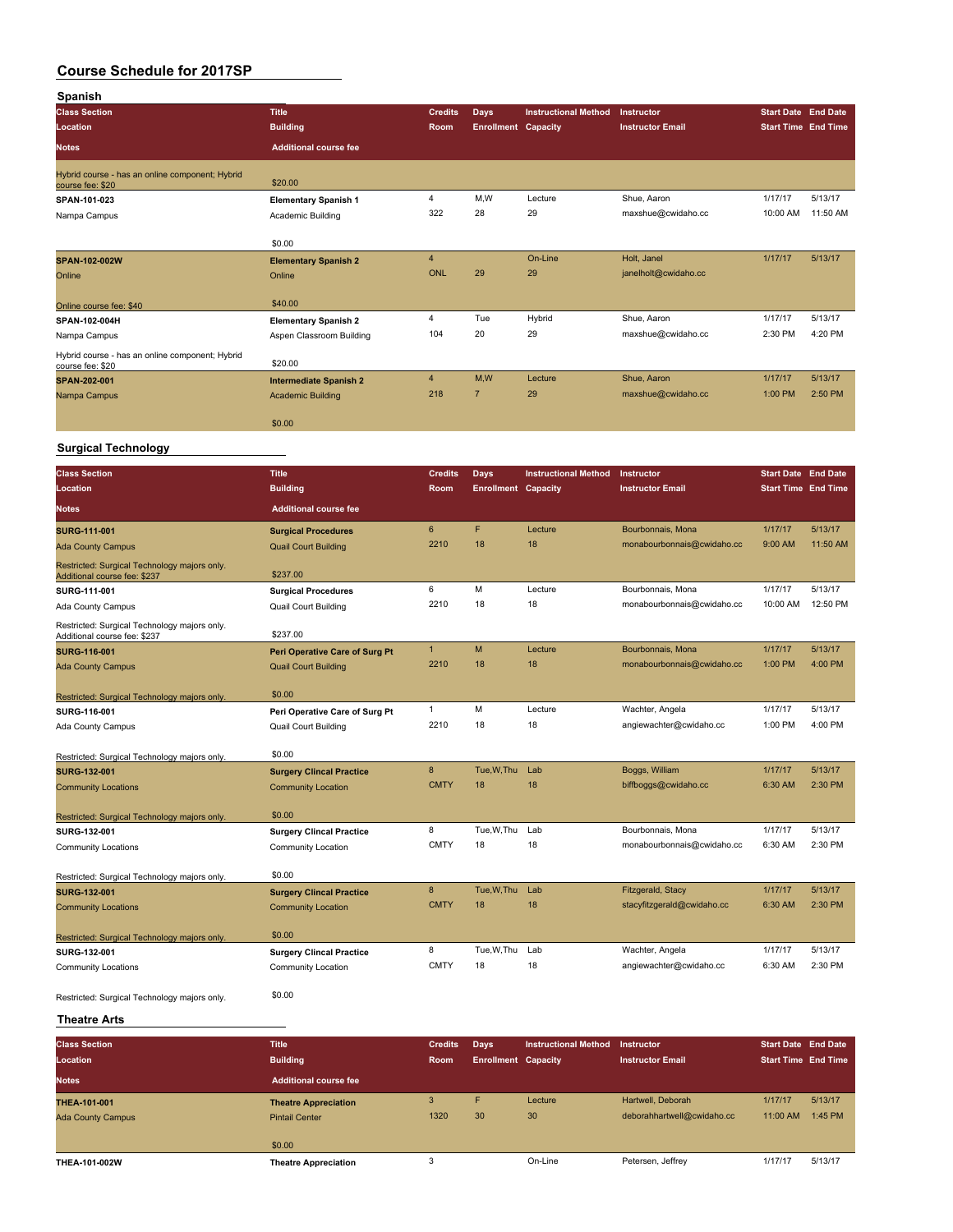| <b>Theatre Arts</b>  |                              |                |                            |                             |                         |                            |  |
|----------------------|------------------------------|----------------|----------------------------|-----------------------------|-------------------------|----------------------------|--|
| <b>Class Section</b> | <b>Title</b>                 | <b>Credits</b> | Days                       | <b>Instructional Method</b> | Instructor              | <b>Start Date End Date</b> |  |
| Location             | <b>Building</b>              | Room           | <b>Enrollment Capacity</b> |                             | <b>Instructor Email</b> | <b>Start Time End Time</b> |  |
|                      |                              |                |                            |                             |                         |                            |  |
| <b>Notes</b>         | <b>Additional course fee</b> |                |                            |                             |                         |                            |  |

Online course fee: \$30 \$30.00

**Welding & Metals Fabrication**

| <b>Class Section</b>         | <b>Title</b>                          | <b>Credits</b>          | <b>Days</b>                | <b>Instructional Method</b> | Instructor                                | <b>Start Date End Date</b> |                     |
|------------------------------|---------------------------------------|-------------------------|----------------------------|-----------------------------|-------------------------------------------|----------------------------|---------------------|
| Location                     | <b>Building</b>                       | Room                    | <b>Enrollment Capacity</b> |                             | <b>Instructor Email</b>                   | <b>Start Time End Time</b> |                     |
| <b>Notes</b>                 | <b>Additional course fee</b>          |                         |                            |                             |                                           |                            |                     |
| <b>WEMF-101-001</b>          | <b>Safety and Leadership</b>          | $\overline{2}$          | M, Tue, W, Thu Lecture     |                             | Jenkins, David                            | 1/17/17                    | 5/13/17             |
| Nampa Campus                 | <b>Micron Center for Pte</b>          | 1602                    | 16                         | 16                          | davidjenkins@cwidaho.cc                   | 5:00 PM                    | 5:30 PM             |
|                              |                                       |                         |                            |                             |                                           |                            |                     |
|                              | \$0.00                                |                         |                            |                             |                                           |                            |                     |
| WEMF-121-001                 | <b>Blueprint Reading Fr Welders 1</b> | $\overline{2}$          | M,W                        | Lecture                     | Jenkins, David                            | 1/17/17                    | 5/13/17             |
| Nampa Campus                 | Micron Center for Pte                 | 1602                    | 16                         | 16                          | davidjenkins@cwidaho.cc                   | 5:40 PM                    | 6:30 PM             |
|                              |                                       |                         |                            |                             |                                           |                            |                     |
|                              | \$0.00                                |                         |                            |                             |                                           |                            |                     |
| <b>WEMF-122-001</b>          | <b>Blueprint Reading Fr Welders 2</b> | $\overline{2}$          | M,W                        | Lecture                     | Bothman, Benjamin                         | 1/17/17                    | 5/13/17             |
| Nampa Campus                 | Micron Center for Pte                 | 1602                    | 26                         | 26                          | benbothman@cwidaho.cc                     | 12:00 PM                   | 12:50 PM            |
|                              | \$0.00                                |                         |                            |                             |                                           |                            |                     |
| WEMF-122-001                 | <b>Blueprint Reading Fr Welders 2</b> | $\overline{2}$          | M,W                        | Lecture                     | Diamond, Malcolm                          | 1/17/17                    | 5/13/17             |
| Nampa Campus                 | Micron Center for Pte                 | 1602                    | 26                         | 26                          | malcolmdiamond@cwidaho.cc                 | 12:00 PM                   | 12:50 PM            |
|                              |                                       |                         |                            |                             |                                           |                            |                     |
|                              | \$0.00                                |                         |                            |                             |                                           |                            |                     |
| <b>WEMF-135-001</b>          | <b>GMAW Practical</b>                 | $\overline{2}$          | F                          | Lab                         | Jenkins, David                            | 3/13/17                    | 5/13/17             |
| Nampa Campus                 | <b>Micron Center for Pte</b>          | 1601                    | 16                         | 16                          | davidjenkins@cwidaho.cc                   | 5:00 PM                    | 9:30 PM             |
|                              |                                       |                         |                            |                             |                                           |                            |                     |
| Additional course fee: \$150 | \$150.00                              |                         |                            |                             |                                           |                            |                     |
| WEMF-135-001                 | <b>GMAW Practical</b>                 | $\overline{2}$<br>1601  | M, Tue, W, Thu Lab<br>16   | 16                          | Jenkins, David                            | 3/13/17<br>6:40 PM         | 5/13/17<br>11:10 PM |
| Nampa Campus                 | Micron Center for Pte                 |                         |                            |                             | davidjenkins@cwidaho.cc                   |                            |                     |
| Additional course fee: \$150 | \$150.00                              |                         |                            |                             |                                           |                            |                     |
| <b>WEMF-145-001</b>          | <b>FCAW Practical</b>                 | $\overline{2}$          | M, Tue, W, Thu Lab         |                             | Bothman, Benjamin                         | 1/17/17                    | 3/11/17             |
| Nampa Campus                 | Micron Center for Pte                 | 1601                    | 13                         | 16                          | benbothman@cwidaho.cc                     | 7:30 AM                    | 11:50 AM            |
|                              |                                       |                         |                            |                             |                                           |                            |                     |
| Additional course fee: \$150 | \$150.00                              |                         |                            |                             |                                           |                            |                     |
| <b>WEMF-145-002</b>          | <b>FCAW Practical</b>                 | $\overline{2}$          | M, Tue, W, Thu Lab         |                             | Wheeler, Michael                          | 1/17/17                    | 3/11/17             |
| Nampa Campus                 | Micron Center for Pte                 | 1601                    | 12                         | 16                          | mikewheeler@cwidaho.cc                    | 1:00 PM                    | 5:30 PM             |
|                              |                                       |                         |                            |                             |                                           |                            |                     |
| Additional course fee: \$150 | \$150.00                              | $\overline{2}$          |                            |                             |                                           |                            |                     |
| <b>WEMF-151-001</b>          | <b>Welding Theory 1</b>               | 1602                    | Tue, Thu<br>16             | Lecture<br>16               | Jenkins, David<br>davidjenkins@cwidaho.cc | 1/17/17<br>5:40 PM         | 5/13/17<br>6:30 PM  |
| Nampa Campus                 | <b>Micron Center for Pte</b>          |                         |                            |                             |                                           |                            |                     |
|                              | \$0.00                                |                         |                            |                             |                                           |                            |                     |
| WEMF-152-001                 | <b>Welding Theory 2</b>               | $\overline{2}$          | Tue, Thu                   | Lecture                     | Wheeler, Michael                          | 1/17/17                    | 5/13/17             |
| Nampa Campus                 | Micron Center for Pte                 | 1602                    | 25                         | 26                          | mikewheeler@cwidaho.cc                    | 12:00 PM                   | 12:50 PM            |
|                              |                                       |                         |                            |                             |                                           |                            |                     |
|                              | \$0.00                                |                         |                            |                             |                                           |                            |                     |
| <b>WEMF-175-001</b>          | <b>SMAW Practical</b>                 | $\overline{4}$          | F                          | Lab                         | Jenkins, David                            | 1/17/17                    | 3/11/17             |
| Nampa Campus                 | Micron Center for Pte                 | 1601                    | 16                         | 16                          | davidjenkins@cwidaho.cc                   | 5:00 PM                    | 9:30 PM             |
|                              |                                       |                         |                            |                             |                                           |                            |                     |
| Additional course fee: \$150 | \$150.00                              |                         |                            |                             |                                           |                            |                     |
| <b>WEMF-175-001</b>          | <b>SMAW Practical</b>                 | $\overline{\mathbf{4}}$ | M.Tue.W.Thu Lab            |                             | Jenkins, David                            | 1/17/17                    | 3/11/17             |
| Nampa Campus                 | Micron Center for Pte                 | 1601                    | 16                         | 16                          | davidjenkins@cwidaho.cc                   | 6:40 PM                    | 11:10 PM            |
| Additional course fee: \$150 | \$150.00                              |                         |                            |                             |                                           |                            |                     |
| <b>WEMF-185-001</b>          | <b>GTAW Practical</b>                 | $\overline{4}$          | M, Tue, W, Thu Lab         |                             | Bothman, Benjamin                         | 3/13/17                    | 4/15/17             |
| Nampa Campus                 | <b>Micron Center for Pte</b>          | 1601                    | 13                         | 16                          | benbothman@cwidaho.cc                     | 7:30 AM                    | 11:50 AM            |
|                              |                                       |                         |                            |                             |                                           |                            |                     |
| Additional course fee: \$150 | \$150.00                              |                         |                            |                             |                                           |                            |                     |
| <b>WEMF-185-002</b>          | <b>GTAW Practical</b>                 | $\overline{4}$          | F                          | Lab                         | Wheeler, Michael                          | 3/13/17                    | 4/15/17             |
| Nampa Campus                 | Micron Center for Pte                 | 1601                    | 12                         | 16                          | mikewheeler@cwidaho.cc                    | 12:00 PM                   | 4:30 PM             |
|                              |                                       |                         |                            |                             |                                           |                            |                     |
| Additional course fee: \$150 | \$150.00                              |                         |                            |                             |                                           |                            |                     |
| <b>WEMF-185-002</b>          | <b>GTAW Practical</b>                 | $\overline{4}$          | M, Tue, W, Thu Lab         |                             | Wheeler, Michael                          | 3/13/17                    | 4/15/17             |
| Nampa Campus                 | Micron Center for Pte                 | 1601                    | 12 <sup>2</sup>            | 16                          | mikewheeler@cwidaho.cc                    | 1:00 PM                    | 5:30 PM             |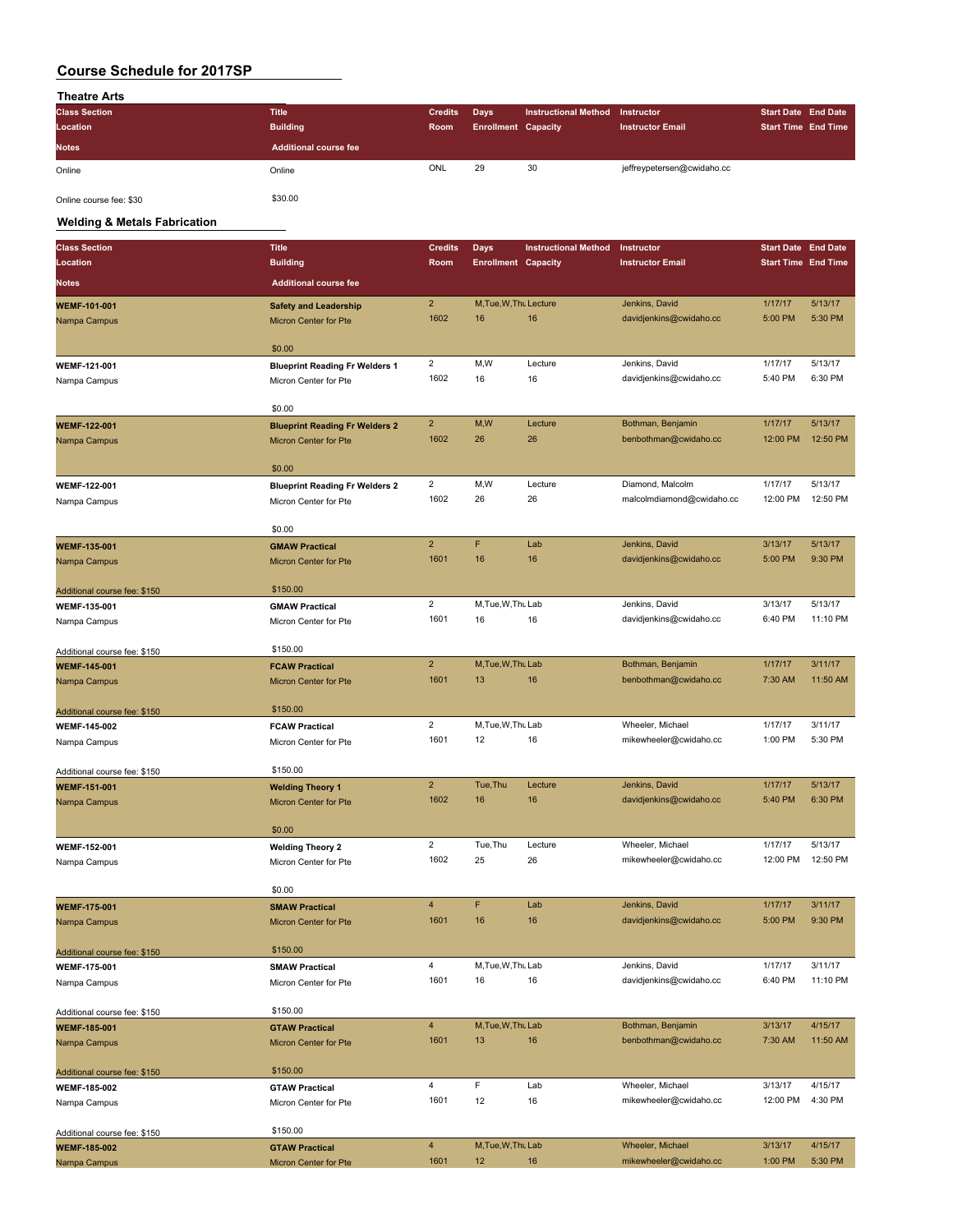| <b>Welding &amp; Metals Fabrication</b>             |                                        |                         |                             |                             |                           |                            |                    |
|-----------------------------------------------------|----------------------------------------|-------------------------|-----------------------------|-----------------------------|---------------------------|----------------------------|--------------------|
| <b>Class Section</b>                                | <b>Title</b>                           | <b>Credits</b>          | <b>Days</b>                 | <b>Instructional Method</b> | Instructor                | <b>Start Date End Date</b> |                    |
| Location                                            | <b>Building</b>                        | Room                    | <b>Enrollment Capacity</b>  |                             | <b>Instructor Email</b>   | <b>Start Time End Time</b> |                    |
| Notes                                               | <b>Additional course fee</b>           |                         |                             |                             |                           |                            |                    |
|                                                     |                                        |                         |                             |                             |                           |                            |                    |
|                                                     |                                        |                         |                             |                             |                           |                            |                    |
| Additional course fee: \$150                        | \$150.00                               |                         |                             |                             |                           |                            |                    |
| WEMF-195-001                                        | <b>Production Welding</b>              | $\overline{2}$          | M, Tue, W, Thu Lecture      |                             | Bothman, Benjamin         | 4/17/17                    | 5/13/17            |
| Nampa Campus                                        | Micron Center for Pte                  | 1601                    | 13                          | 16                          | benbothman@cwidaho.cc     | 7:30 AM                    | 11:50 AM           |
|                                                     |                                        |                         |                             |                             |                           |                            |                    |
|                                                     | \$0.00                                 | $\overline{2}$          | F                           | Lecture                     | Wheeler, Michael          | 4/17/17                    | 5/13/17            |
| <b>WEMF-195-002</b>                                 | <b>Production Welding</b>              | 1601                    | 12                          | 16                          | mikewheeler@cwidaho.cc    | 12:00 PM                   | 12:50 PM           |
| Nampa Campus                                        | <b>Micron Center for Pte</b>           |                         |                             |                             |                           |                            |                    |
|                                                     | \$0.00                                 |                         |                             |                             |                           |                            |                    |
|                                                     |                                        | $\overline{2}$          | M, Tue, W, Thu Lecture      |                             | Wheeler, Michael          | 4/17/17                    | 5/13/17            |
| <b>WEMF-195-002</b>                                 | <b>Production Welding</b>              | 1601                    | 12                          | 16                          | mikewheeler@cwidaho.cc    | 1:00 PM                    | 5:30 PM            |
| Nampa Campus                                        | Micron Center for Pte                  |                         |                             |                             |                           |                            |                    |
|                                                     | \$0.00                                 |                         |                             |                             |                           |                            |                    |
| <b>WEMF-227-001</b>                                 | <b>Blueprnt Reading &amp; Layout 7</b> | $\overline{2}$          | M, Tue, W, Thu Lecture      |                             | Diamond, Malcolm          | 1/17/17                    | 3/11/17            |
| Nampa Campus                                        | <b>Micron Center for Pte</b>           | 1506                    | 13                          | 15                          | malcolmdiamond@cwidaho.cc | 12:00 PM                   | 1:00 PM            |
|                                                     |                                        |                         |                             |                             |                           |                            |                    |
|                                                     | \$0.00                                 |                         |                             |                             |                           |                            |                    |
| <b>WEMF-227-002</b>                                 | <b>Blueprnt Reading &amp; Layout 7</b> | $\overline{\mathbf{c}}$ | M, Tue, W, Thu Lecture      |                             | Diamond, Malcolm          | 1/17/17                    | 3/11/17            |
| Nampa Campus                                        | Micron Center for Pte                  | 1506                    | 6                           | 15                          | malcolmdiamond@cwidaho.cc | 12:00 PM                   | 1:00 PM            |
|                                                     |                                        |                         |                             |                             |                           |                            |                    |
|                                                     | \$0.00                                 |                         |                             |                             |                           |                            |                    |
| WEMF-228-001                                        | <b>Blueprint Read &amp; Layout 8</b>   | $\overline{2}$          | M, Tue, W, Thu Lecture      |                             | Diamond, Malcolm          | 3/13/17                    | 5/13/17            |
| Nampa Campus                                        | Micron Center for Pte                  | 1506                    | 13                          | 15                          | malcolmdiamond@cwidaho.cc | 12:00 PM                   | 1:00 PM            |
|                                                     |                                        |                         |                             |                             |                           |                            |                    |
|                                                     | \$0.00                                 |                         |                             |                             |                           |                            |                    |
| <b>WEMF-228-002</b>                                 | <b>Blueprint Read &amp; Layout 8</b>   | $\overline{2}$          | M, Tue, W, Thu Lecture      |                             | Diamond, Malcolm          | 3/13/17                    | 5/13/17            |
| Nampa Campus                                        | Micron Center for Pte                  | 1506                    | 6                           | 15                          | malcolmdiamond@cwidaho.cc | 12:00 PM                   | 1:00 PM            |
|                                                     |                                        |                         |                             |                             |                           |                            |                    |
|                                                     | \$0.00                                 |                         |                             |                             |                           |                            |                    |
| <b>WEMF-257-001</b>                                 | <b>Welding 7</b>                       | $\overline{4}$          | M, Tue, W, Thu Lecture      |                             | Diamond, Malcolm          | 1/17/17                    | 3/11/17            |
| Nampa Campus                                        | Micron Center for Pte                  | 1606                    | 13                          | 15                          | malcolmdiamond@cwidaho.cc | 7:30 AM                    | 11:30 AM           |
|                                                     |                                        |                         |                             |                             |                           |                            |                    |
| Additional course fee: \$125                        | \$125.00                               |                         |                             |                             |                           |                            |                    |
| WEMF-257-001                                        | <b>Welding 7</b>                       | $\overline{4}$          | M, Tue, W, Thu Lecture      |                             | Morton, Brian             | 1/17/17                    | 3/11/17            |
| Nampa Campus                                        | Micron Center for Pte                  | 1606                    | 13                          | 15                          | brianmorton@cwidaho.cc    | 7:30 AM                    | 11:30 AM           |
|                                                     |                                        |                         |                             |                             |                           |                            |                    |
| Additional course fee: \$125                        | \$125.00                               |                         |                             |                             |                           |                            |                    |
| <b>WEMF-257-002</b>                                 | <b>Welding 7</b>                       | $\overline{4}$          | M, Tue, W, Thu Lecture      |                             | Diamond, Malcolm          | 1/17/17                    | 3/11/17            |
| Nampa Campus                                        | Micron Center for Pte                  | 1606                    | $\overline{7}$              | 15                          | malcolmdiamond@cwidaho.cc | 1:30 PM                    | 5:20 PM            |
|                                                     | \$125.00                               |                         |                             |                             |                           |                            |                    |
| Additional course fee: \$125                        |                                        |                         |                             |                             |                           |                            |                    |
| <b>WEMF-257-002</b>                                 | <b>Welding 7</b>                       | 4<br>1606               | M, Tue, W, Thu Lecture<br>7 | 15                          | Morton, Brian             | 1/17/17<br>1:30 PM         | 3/11/17<br>5:20 PM |
| Nampa Campus                                        | Micron Center for Pte                  |                         |                             |                             | brianmorton@cwidaho.cc    |                            |                    |
|                                                     | \$125.00                               |                         |                             |                             |                           |                            |                    |
| Additional course fee: \$125<br><b>WEMF-258-001</b> | <b>Welding 8</b>                       | $\overline{4}$          | M, Tue, W, Thu Lecture      |                             | Diamond, Malcolm          | 3/13/17                    | 5/13/17            |
| Nampa Campus                                        | Micron Center for Pte                  | 1606                    | 13                          | 15                          | malcolmdiamond@cwidaho.cc | 7:30 AM                    | 11:30 AM           |
|                                                     |                                        |                         |                             |                             |                           |                            |                    |
| Additional course fee: \$125                        | \$125.00                               |                         |                             |                             |                           |                            |                    |
| WEMF-258-001                                        | <b>Welding 8</b>                       | 4                       | M, Tue, W, Thu Lecture      |                             | Morton, Brian             | 3/13/17                    | 5/13/17            |
| Nampa Campus                                        | Micron Center for Pte                  | 1606                    | 13                          | 15                          | brianmorton@cwidaho.cc    | 7:30 AM                    | 11:30 AM           |
|                                                     |                                        |                         |                             |                             |                           |                            |                    |
| Additional course fee: \$125                        | \$125.00                               |                         |                             |                             |                           |                            |                    |
| <b>WEMF-258-002</b>                                 | <b>Welding 8</b>                       | $\overline{4}$          | M, Tue, W, Thu Lecture      |                             | Diamond, Malcolm          | 3/13/17                    | 5/13/17            |
| Nampa Campus                                        | Micron Center for Pte                  | 1606                    | $\overline{7}$              | 15                          | malcolmdiamond@cwidaho.cc | 1:30 PM                    | 5:20 PM            |
|                                                     |                                        |                         |                             |                             |                           |                            |                    |
| Additional course fee: \$125                        | \$125.00                               |                         |                             |                             |                           |                            |                    |
| WEMF-258-002                                        | <b>Welding 8</b>                       | 4                       | M, Tue, W, Thu Lecture      |                             | Morton, Brian             | 3/13/17                    | 5/13/17            |
| Nampa Campus                                        | Micron Center for Pte                  | 1606                    | 7                           | 15                          | brianmorton@cwidaho.cc    | 1:30 PM                    | 5:20 PM            |
|                                                     |                                        |                         |                             |                             |                           |                            |                    |
| Additional course fee: \$125                        | \$125.00                               |                         |                             |                             |                           |                            |                    |
|                                                     |                                        |                         |                             |                             |                           |                            |                    |
| Western States Cat Technician                       |                                        |                         |                             |                             |                           |                            |                    |

| <b>Class Section</b> | <b>Title</b>    | <b>Credits</b> Davs |                          | <b>Instructional Method Instructor</b> |                         | <b>Start Date End Date</b> |                            |
|----------------------|-----------------|---------------------|--------------------------|----------------------------------------|-------------------------|----------------------------|----------------------------|
| Location             | <b>Building</b> |                     | Room Enrollment Capacity |                                        | <b>Instructor Email</b> |                            | <b>Start Time End Time</b> |